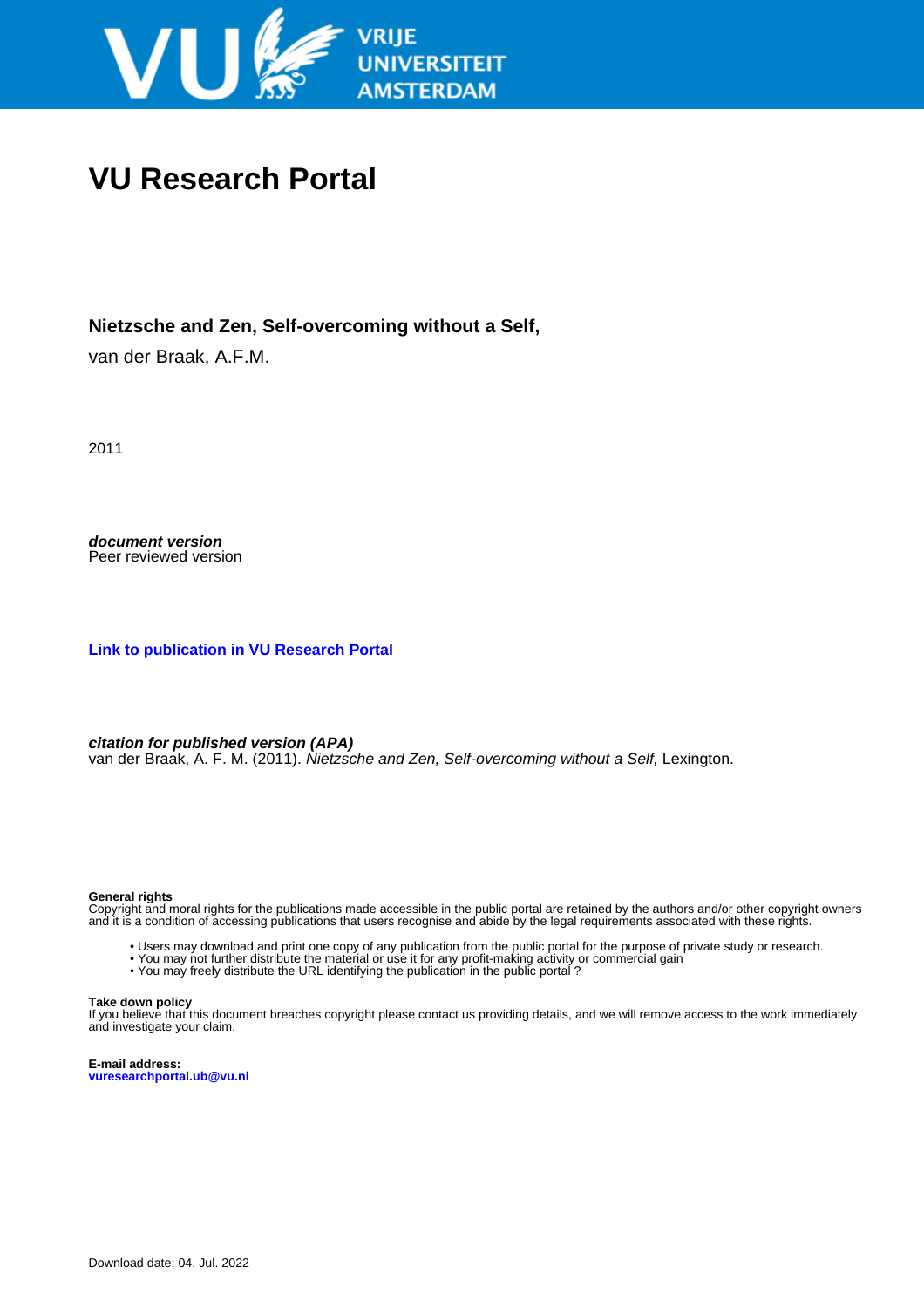**Nietzsche and Zen**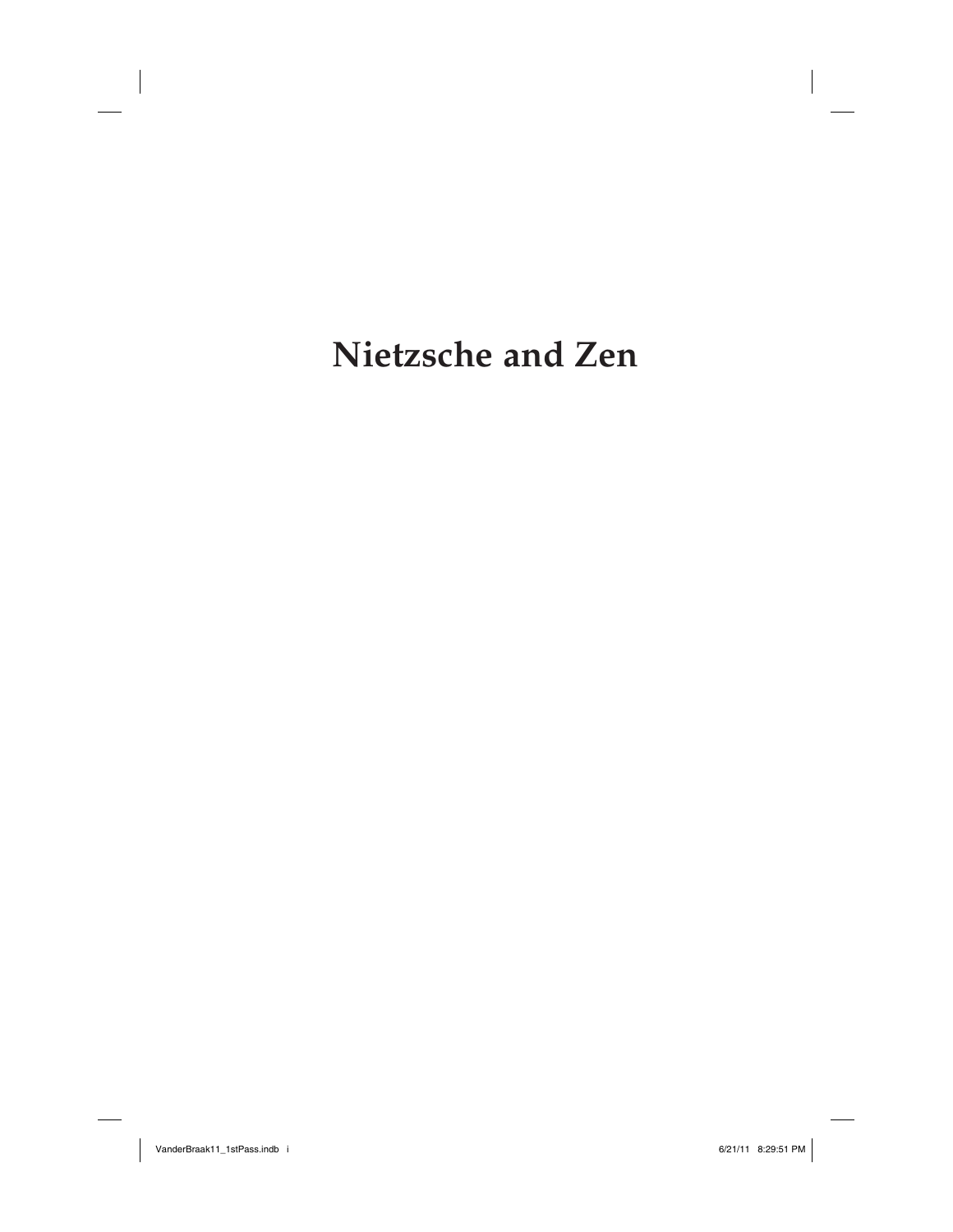VanderBraak11\_1stPass.indb ii ander Brass.indb ii ander Brass.indb 6/21/11 8:29:54 PM  $\big|$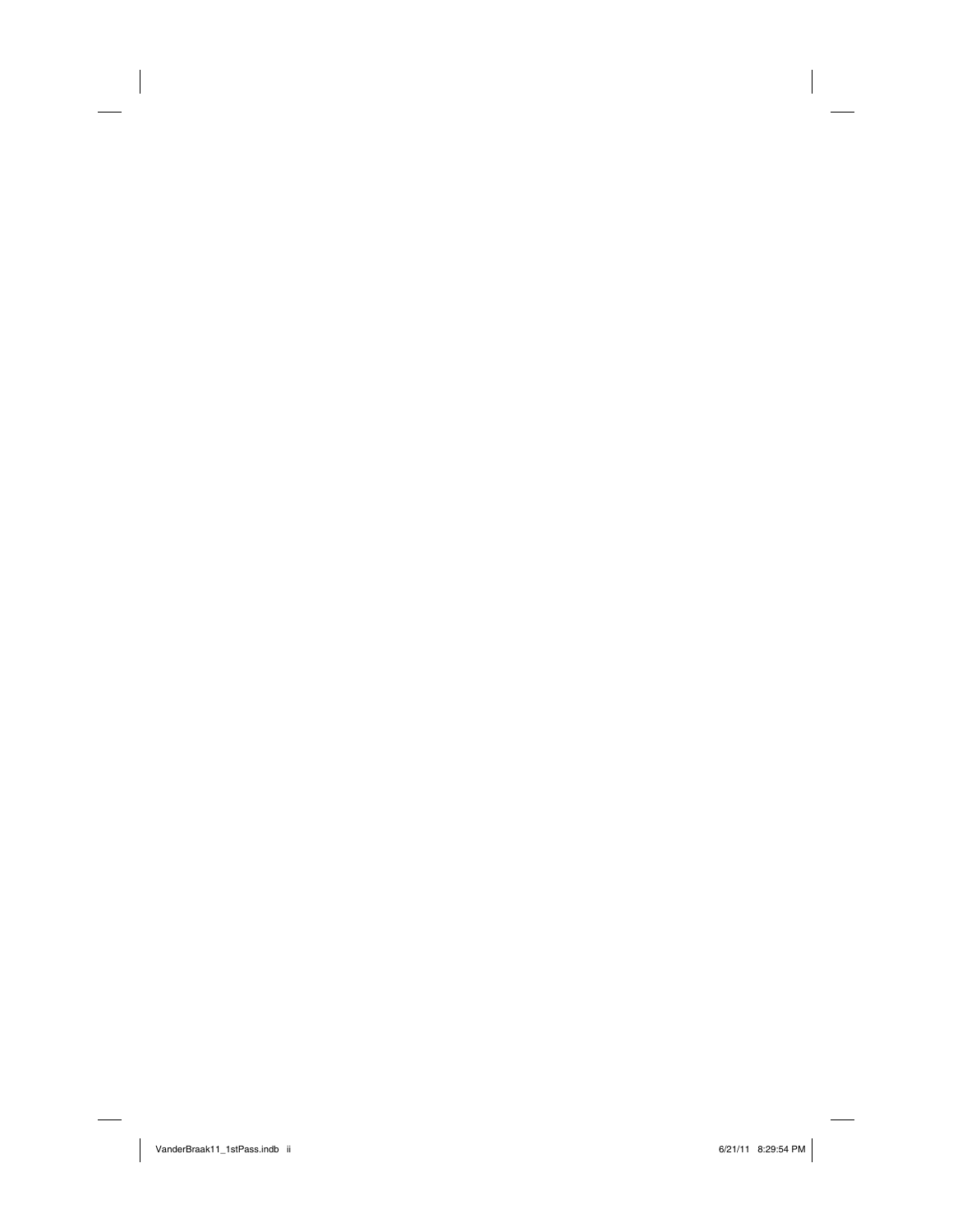# **Nietzsche and Zen**

## **Self-overcoming without a Self**

André van der Braak



LEXINGTON BOOKS

*A division of*

ROWMAN & LITTLEFIELD PUBLISHERS, INC. *Lanham • Boulder • New York • Toronto • Plymouth, UK*

 $V$ anderBraak11\_1stPass.indb iii anderBraak11\_1stPass.indb iii anderBraak11\_1stPass.indb iii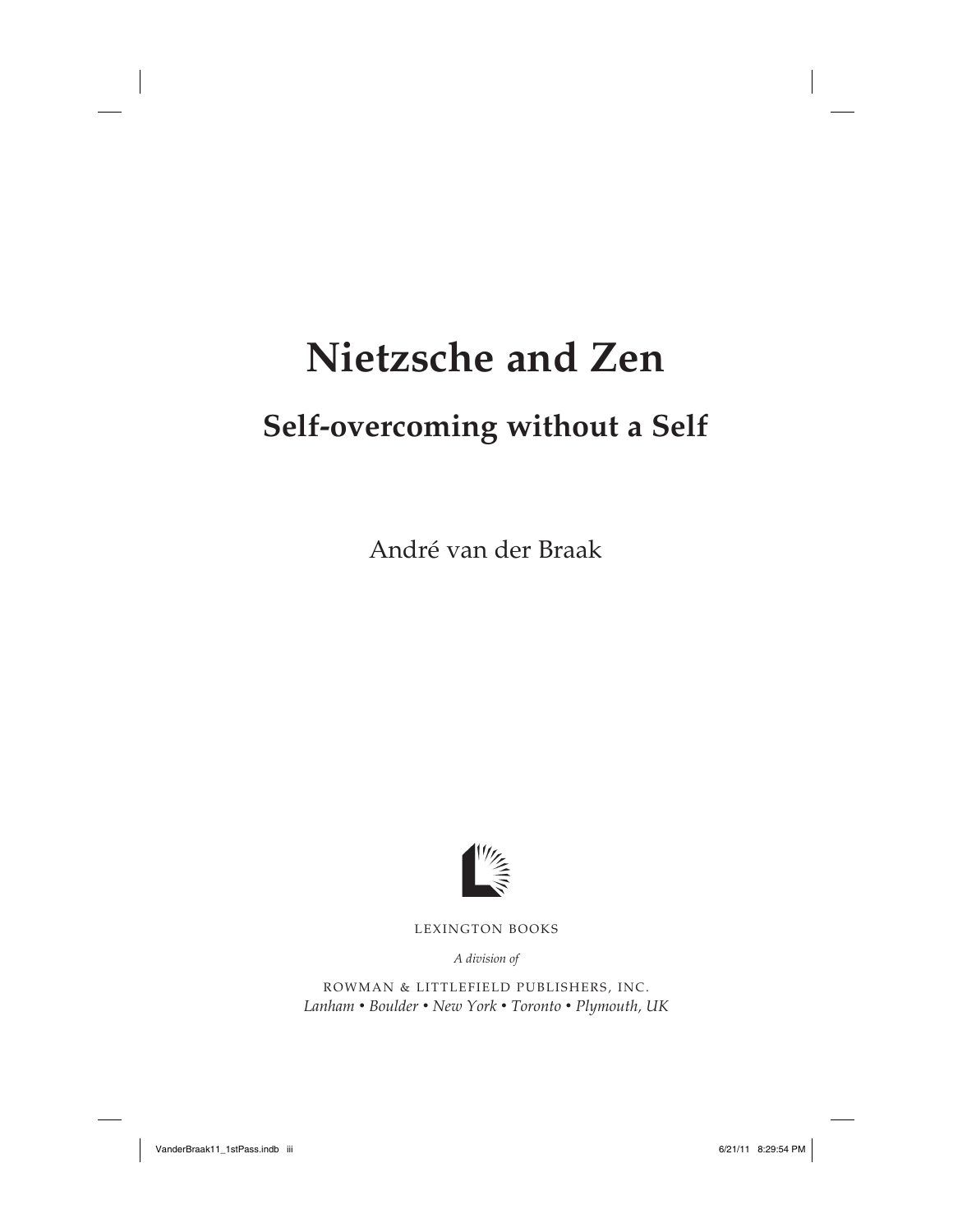Published by Lexington Books A division of Rowman & Littlefield Publishers, Inc. A wholly owned subsidiary of The Rowman & Littlefield Publishing Group, Inc. 4501 Forbes Boulevard, Suite 200, Lanham, Maryland 20706 http://www.lexingtonbooks.com

Estover Road Plymouth PL6 7PY United Kingdom

Copyright © 2010 by Lexington Books

All rights reserved. No part of this book ay be reproduced in any form or by any electronic or mechanical means, including information storage and retrieval systems, without written permission from the publisher, except by a reviewer who may quote passages in a review. Existendo Contextant, state 200, Eartham, Maryland 2018<br>
exingtonbooks.com<br>
1<br>
16 7PY<br>
dom<br>
2010 by Lexington Books<br>
served. No part of this books<br>
are exerced in any<br>
mechanical means, it due information storage and<br>
the

British Library Cataloguing in Publication Information Available

### Library of Congress Cataloging-in-Publication Data

Caviedes, Alexander A., 1969–

 Prying open fortress Europe : the turn to sectoral labor migration / Alexander A. Caviedes.

p. cm.

Includes bibliographical references and index.

 ISBN 978-0-7391-3319-4 (cloth : alk. paper) — ISBN 978-0-7391-3321-7 (electronic) 1. Foreign workers—Europe. 2. Europe—Emigration and immigration. I. Title. HD8374.C38 2010 331.6'2094—dc22 2009036002

Printed in the United States of America

 $\otimes$ <sup>TM</sup> The paper used in this publication meets the minimum requirements of American National Standard for Information Sciences—Permanence of Paper for Printed Library Materials, ANSI/NISO Z39.48-1992.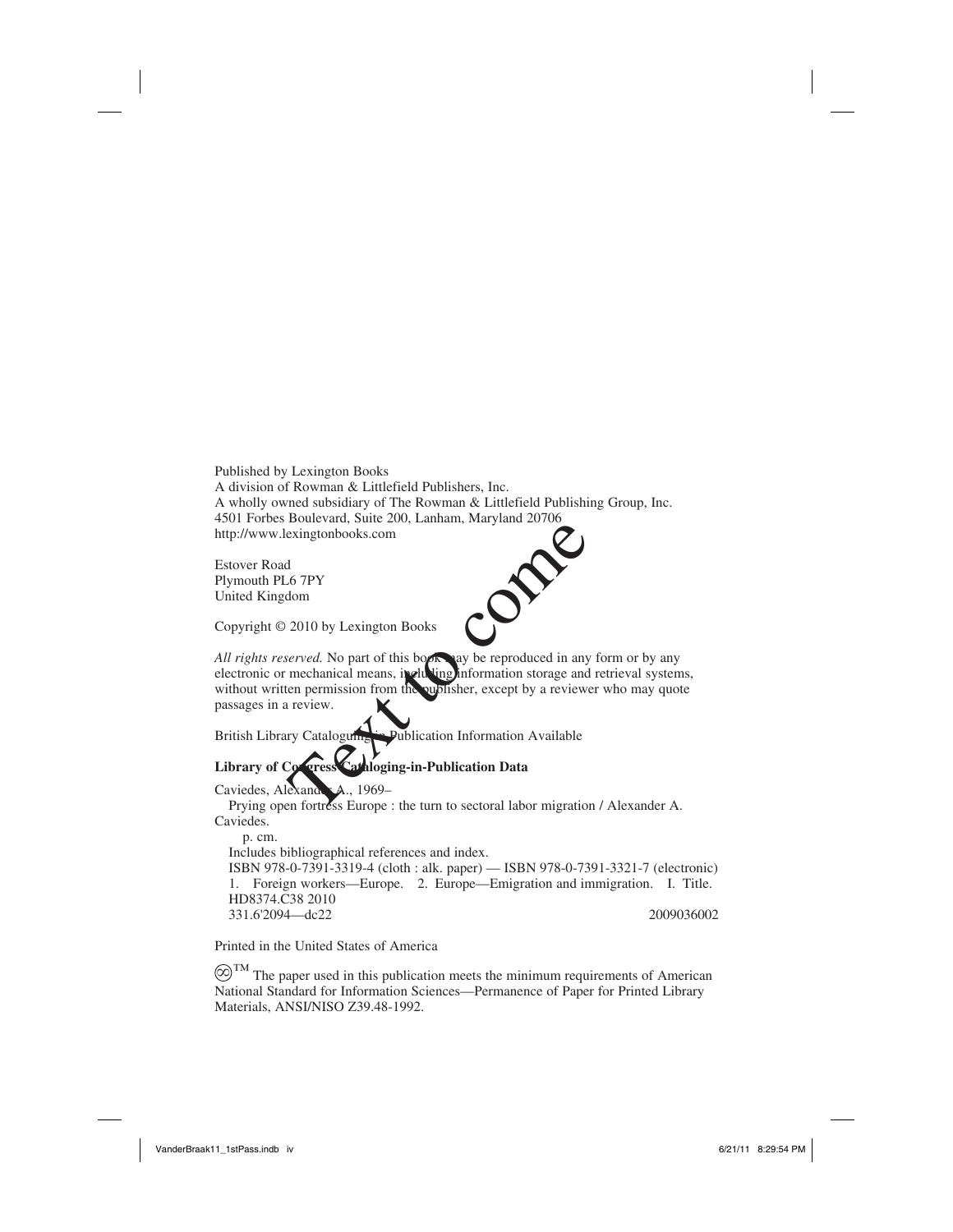### **Contents**

| Preface             |                                                                                                                                                                       | ix    |
|---------------------|-----------------------------------------------------------------------------------------------------------------------------------------------------------------------|-------|
|                     | Comparative Philosophy                                                                                                                                                |       |
|                     | Non-propositional Philosophy as Way-seeking<br>Rather Than Truth-seeking                                                                                              |       |
|                     | Nietzsche as a Soteriological Thinker                                                                                                                                 |       |
| Acknowledgments     |                                                                                                                                                                       | xvii  |
| Key to References   |                                                                                                                                                                       | xix   |
| <b>Introduction</b> | <b>A Summary of Arguments</b><br>Opening Up the Nietzschean Text<br><b>Zen</b><br>Zen and the West<br>Self-overcoming without a Self<br>Summary of Chapters           | xxiii |
| Part I              | <b>Setting the Stage</b>                                                                                                                                              |       |
| <b>Chapter 1</b>    | <b>Nietzsche's Buddhism</b><br>Nietzsche's View of Buddhism<br>Questioning One's "Own" from the Perspective<br>of the Foreign<br>Nietzsche as a Transcultural Thinker | 3     |
| <b>Chapter 2</b>    | Nietzsche and Zen—Previous Research<br>Western Studies on Nietzsche and Early Buddhism<br>Western Studies on Nietzsche and Mahāyāna<br><b>Buddhism</b>                | 11    |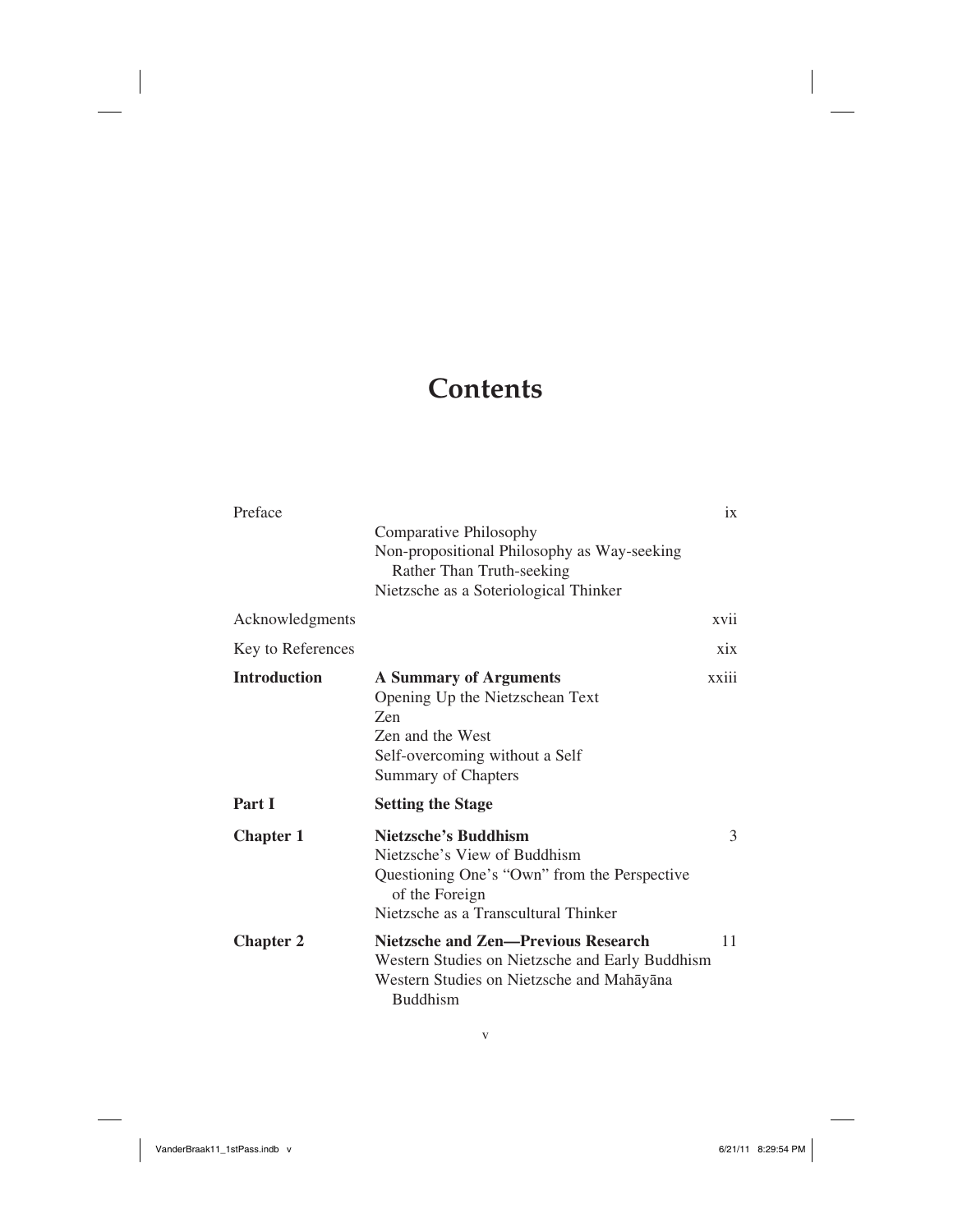### vi *Contents*

|                  | Western and Chinese Studies on Nietzsche<br>and Daoism<br>Nietzsche, the Kyoto School and Zen                                                                                                                                                                                                                                                                                             |    |
|------------------|-------------------------------------------------------------------------------------------------------------------------------------------------------------------------------------------------------------------------------------------------------------------------------------------------------------------------------------------------------------------------------------------|----|
| <b>Chapter 3</b> | <b>Nietzsche and Zen as Philosophies of</b><br><b>Self-overcoming</b><br>Nietzsche's Way to Wisdom and the Zen Way<br>to Enlightenment<br>Nietzsche and Zen as Philosophies of<br>Self-overcoming<br><b>Hermeneutical Strategies</b>                                                                                                                                                      | 21 |
| Part II          | <b>Practices of Self-overcoming</b>                                                                                                                                                                                                                                                                                                                                                       |    |
| <b>Chapter 4</b> | Nietzsche and Nāgārjuna on the<br>Self-overcoming of the Will to Truth<br>Nietzsche's Skepticism: Questioning the<br>Will to Truth and the Ascetic Ideal<br>Nāgārjuna's Skepticism: Questioning Abhidharma<br><b>Through Emptiness</b><br>Passive and Active Nihilism<br>Conventional and Ultimate Truth<br>From Deconstruction to Affirmation: Strong<br>Skepticism<br>Discussion        | 33 |
| <b>Chapter 5</b> | <b>Nietzsche and Linji on Truth as Embodiment</b><br>Zen Deconstruction<br>Truth as Áskesis<br>Truth-seekers and Way-seekers<br>Truth as Embodiment in Linji                                                                                                                                                                                                                              | 47 |
| <b>Chapter 6</b> | Nietzsche and Dögen on the Self-cultivation<br>of the Body<br>Nietzsche's Opposition to Mind-body Dualism<br>Body and Mind in the Buddhist Tradition<br>Body-mind as Will to Power<br>To What Extent Does Truth Bear Incorporation?<br>The Cultivation of the Body: Educating the Drives<br>The Buddhist Self-cultivation of Body-mind<br>Dōgen's Somatic Practice of Zazen<br>Discussion | 59 |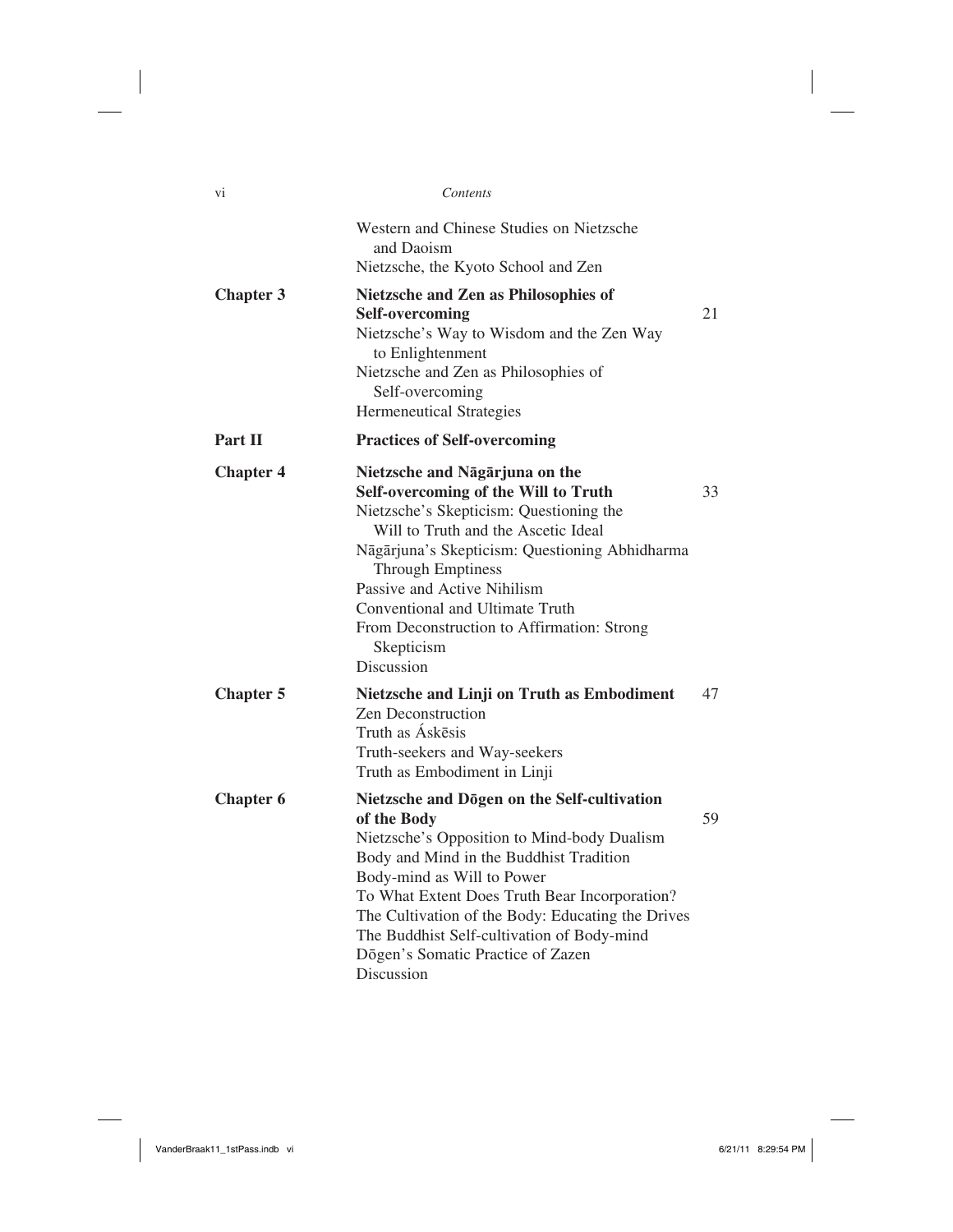|                  | Contents                                                                                                                                                                                                                                                                                                                                                                                                                                                                                                                                                             | vii |
|------------------|----------------------------------------------------------------------------------------------------------------------------------------------------------------------------------------------------------------------------------------------------------------------------------------------------------------------------------------------------------------------------------------------------------------------------------------------------------------------------------------------------------------------------------------------------------------------|-----|
| <b>Chapter 7</b> | The Self-overcoming of the Ego<br>Seeing Through the Fallacies of the Ego<br>The Three Bodies of the Buddha<br>Will to Power as a Cosmic Body<br>Practicing Self-overcoming without a Self:<br>Letting Go of the Gardener<br>Dōgen on Forgetting the Self<br>How One Becomes, What One Is<br><b>Buddha Nature</b><br><b>First and Second Nature</b>                                                                                                                                                                                                                  | 83  |
| Part III         | <b>Enlightenment</b>                                                                                                                                                                                                                                                                                                                                                                                                                                                                                                                                                 |     |
| <b>Chapter 8</b> | The Self-overcoming of Redemption and<br><b>Enlightenment</b><br>The Transformation of Redemption<br>and Enlightenment<br>The Hermeneutics of Redemption<br>and Enlightenment<br>Nietzsche's and Linji's Critique<br>of Other-oriented Redemption<br>Self-oriented Redemption: Gradual<br>and Sudden Enlightenment<br>Zarathustra's Enlightenment:<br>Dionysian Redemption<br>The Struggle between Critique<br>and Construction<br>Dionysus versus the Crucified:<br>an Alternative Nietzschean Soteriology?<br>Delusion versus Enlightenment:<br>a Zen Soteriology? | 105 |
| <b>Chapter 9</b> | <b>The Child</b><br>From "I Am" to "It Plays"<br>The Play of Heraclitus' Cosmic Child: Beyond<br>Anthropocentrism<br>The Innocence of Becoming: Beyond Teleology<br>The Oneness of Practice and Enlightenment<br>Back to the Marketplace                                                                                                                                                                                                                                                                                                                             | 127 |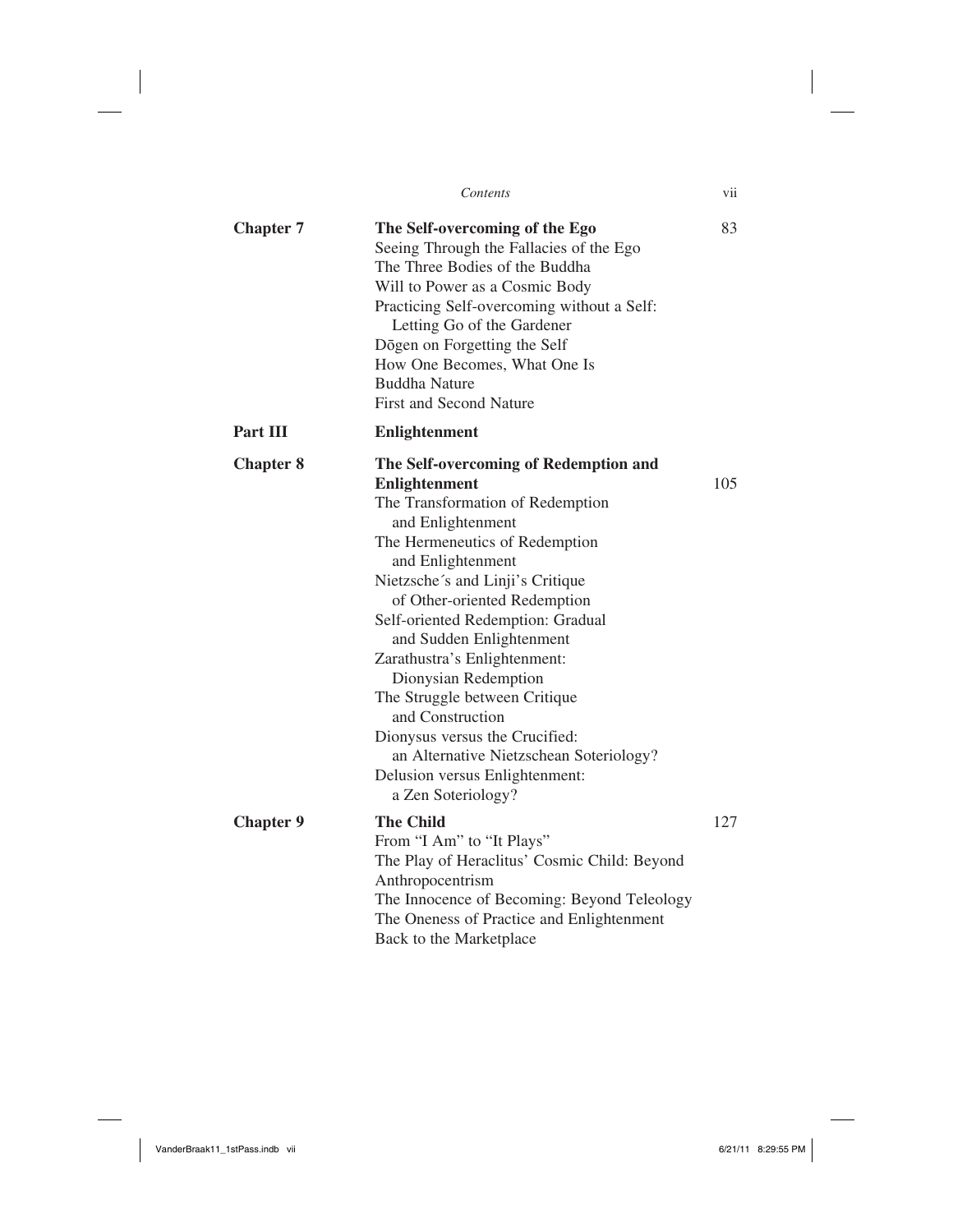| viii                                        | Contents                                                                                                                                                                                                                                          |     |
|---------------------------------------------|---------------------------------------------------------------------------------------------------------------------------------------------------------------------------------------------------------------------------------------------------|-----|
| <b>Chapter 10</b>                           | <b>Nishitani on Nietzsche: the Self-overcoming</b><br>of the Will to Power<br>Nishitani's "Standpoint of Zen"<br>The Self-overcoming of Nihilism<br>Religion and Nothingness<br>Davis: the Self-overcoming of the Will<br>to Power?<br>Discussion | 143 |
| <b>Part IV</b>                              | The Self-overcoming of Philosophy                                                                                                                                                                                                                 |     |
| <b>Chapter 11</b>                           | <b>Exoteric and Esoteric</b><br>Will to Power as an Exoteric Notion<br>The Esoteric Transmission of Zen<br>Interpreting According to a Scheme<br>That We Cannot Throw Off<br>Zen Master Nietzsche?<br>Discussion                                  | 161 |
| <b>Chapter 12</b>                           | <b>Revaluation of All Values</b><br>Interpretations So Far<br>Revaluation of All Values as<br>a Philosophical Áskēsis<br>Beyond Good and Evil?                                                                                                    | 177 |
| Epilogue: Toward a Philosophy of the Future |                                                                                                                                                                                                                                                   | 191 |
| <b>Bibliography</b>                         |                                                                                                                                                                                                                                                   | 193 |
| About the Author                            |                                                                                                                                                                                                                                                   | 205 |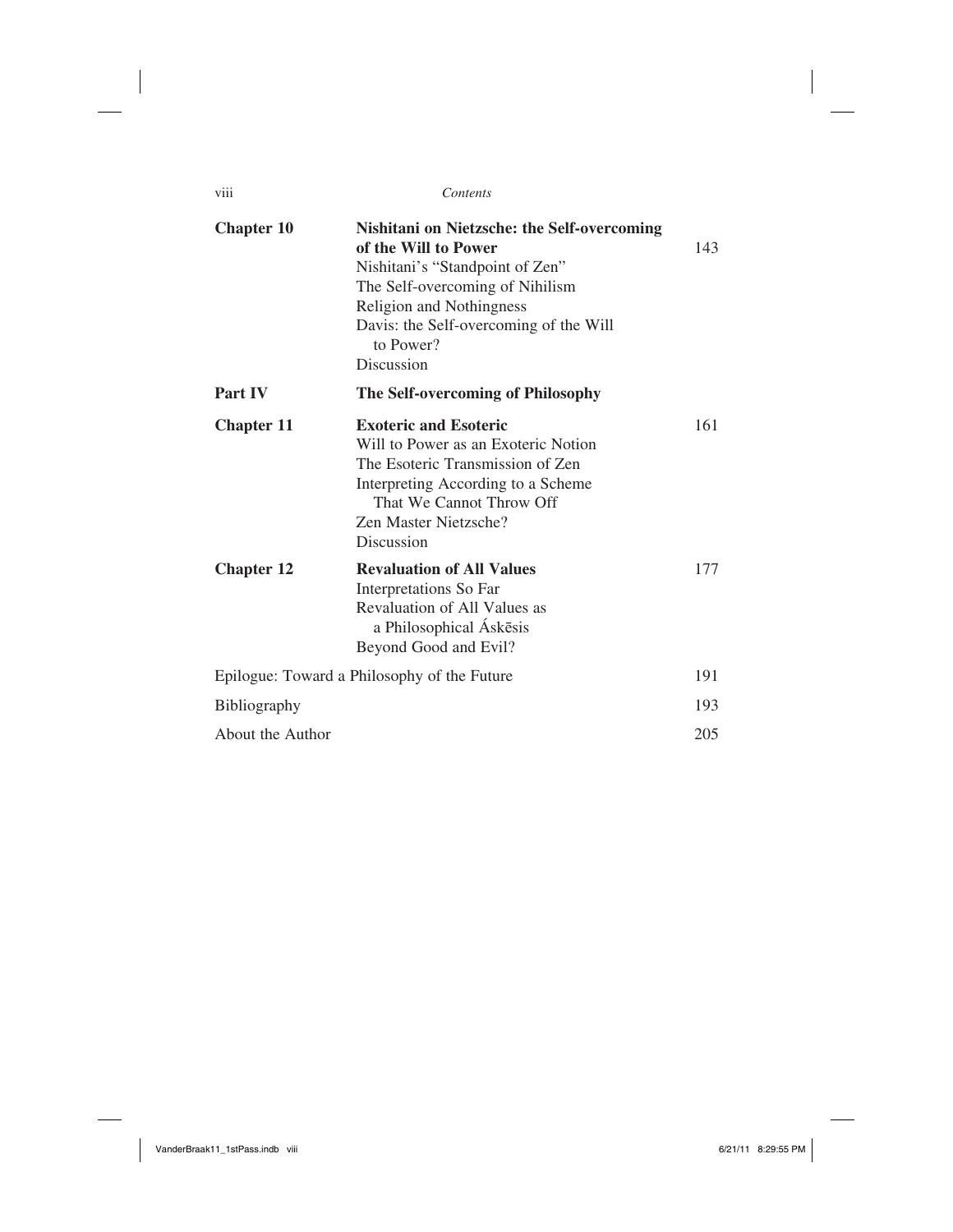### **Preface**

For a good understanding of this study on Nietzsche and Zen, it is important to first elucidate three crucial characteristics. First, it is situated within the field of comparative philosophy and follows a cross-cultural hermeneutical approach. Second, it uses a conception of philosophy that is non-propositional: it views philosophy as a form of *áskēsis*. Third, it situates itself within the discussion whether Nietzsche can be seen as a soteriological thinker.

### **COMPARATIVE PHILOSOPHY**

As globalization spreads ever farther across the planet and dialogue between global cultures increases, it is becoming more and more apparent that cultural exchange has been at the heart of the Western philosophical tradition itself. The Greek tradition, long considered the very root of the Western philosophical tradition, has Asian origins. Many Western thinkers from the modern era have invoked non-Western philosophy (often in a skewed way) to provide an alternative standpoint from which to criticize Western institutions and practices. In the eighteenth century, for example, Voltaire hailed Confucianism as a truly rational religion, free of the superstition that could be found in Christianity. In the nineteenth century, Schopenhauer and others idealized the mystical philosophy of the Indian Upanishads and Buddhism.

From the beginning of the twentieth century, the academic discipline of comparative philosophy has taken root. In his history of this discipline, J. J. Clarke distinguishes three historical phases, which can be loosely connected to three methodological approaches.<sup>1</sup> The first approach was the universalist one. The universalists attempted a grand synthesis between East and West. They grossly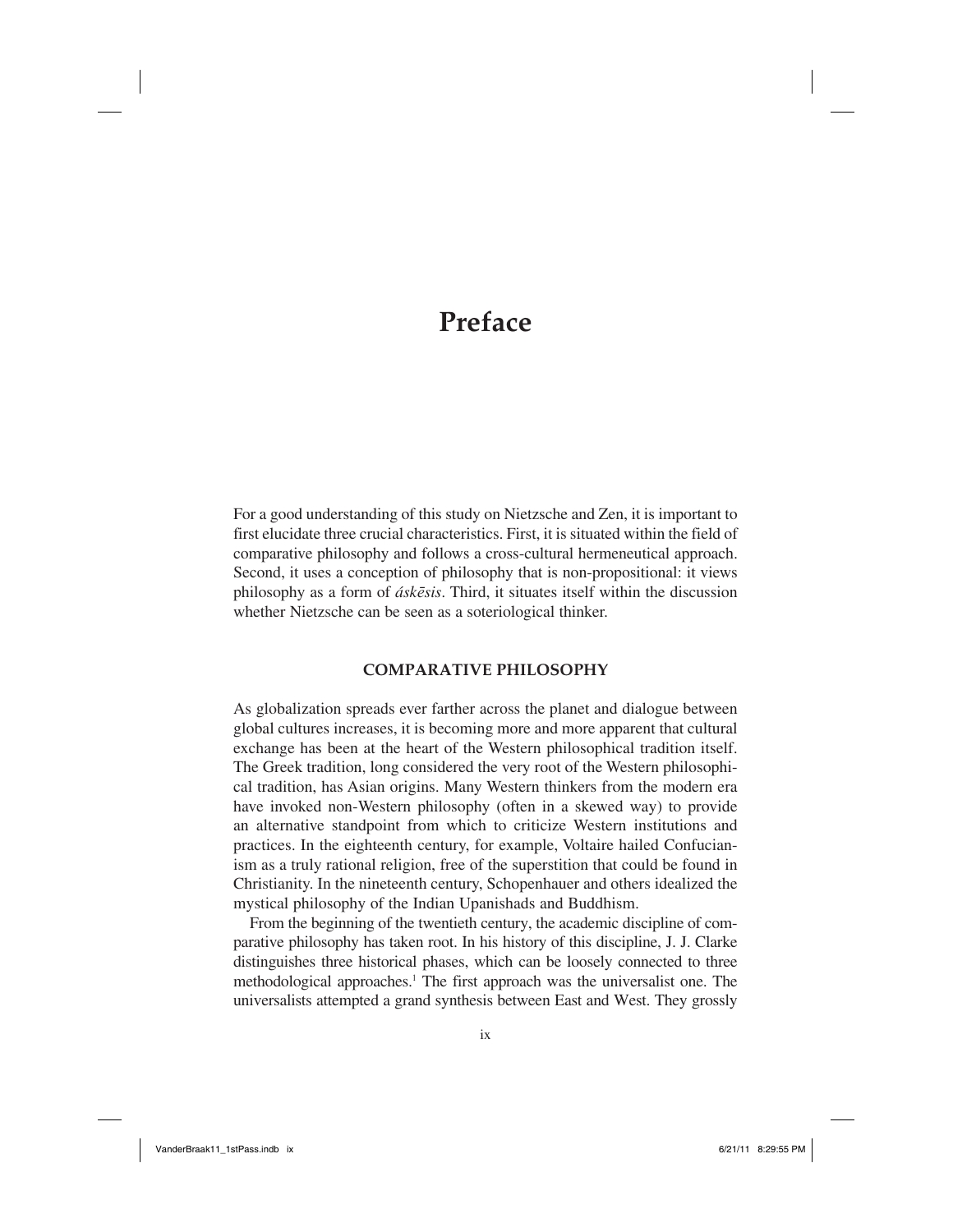x *Preface*

schematized and simplified the various traditions: the West was rationalistic and materialist, the East was intuitive and spiritual. This universalizing approach was characterized by a "will to truth": a will to find the one overarching perspective under which all philosophical traditions can be subsumed. The second approach, comparativism in a more restricted sense, has been more modest. It has aimed to compare the views of Western and non-Western philosophers, mapping out similarities and differences. The comparativists abandoned the ambition of a great synthesis and more modestly compared doctrines from individual thinkers.

Over the past decennia, cross-cultural hermeneutical philosophy has gained influence as a third approach. The thinker most often associated with philosophical hermeneutics, Hans-Georg Gadamer (1900–2002), was a wellknown proponent of intercultural dialogue and a major source of inspiration for the study of cross-cultural philosophy in the West. Philosophical hermeneutics stresses the importance of interpreting philosophers within their temporal and cultural context and of keeping in mind that every interpretation constitutes another recontextualization. The aim is not to arrive at some static "objective truth" about reality, but to expand the range of possible interpretations, and in this way to contribute to the ongoing conversation of global philosophy. Philosophical hermeneutics recognizes a plurality of different traditions and stresses that one's own tradition needs to be continuously both reinterpreted and strengthened in light of its exposure to what is foreign to it.

Cross-cultural hermeneutics aims not so much at comparison per se, but at deconstructing fixed perspectives and opening up a plurality of interpretations, in order to enhance the fullness of our understanding. Within this approach, it can even be misleading to speak in essentialist terms about "Western" or "Chinese" or "Japanese" philosophy, as if these were clearly demarcated philosophical traditions with their own unique characteristics (which are then considered to be the essence of Western, Chinese, or Japanese thought). From the cross-cultural hermeneutical point of view, there is just one philosophy, which has been practiced at various times and places around the world. From this perspective, comparing Nietzsche and Zen is not fundamentally different from comparing Nietzsche to Plato. Such comparisons can assist in the emerging global conversation of philosophy and can be mutually enlightening. Philosophical positions and approaches that are minor in one tradition can be dominant in another.<sup>2</sup>

This study's methodological approach can be characterized as "doing intercultural philosophy the Nietzschean way." In offering a critical interplay of opposing perspectives, a "hermeneutics of difference" is established, leading to a multiplication and proliferation of horizons.<sup>3</sup> In the global context of interculturality today, hermeneutics must undergo a fundamental change, according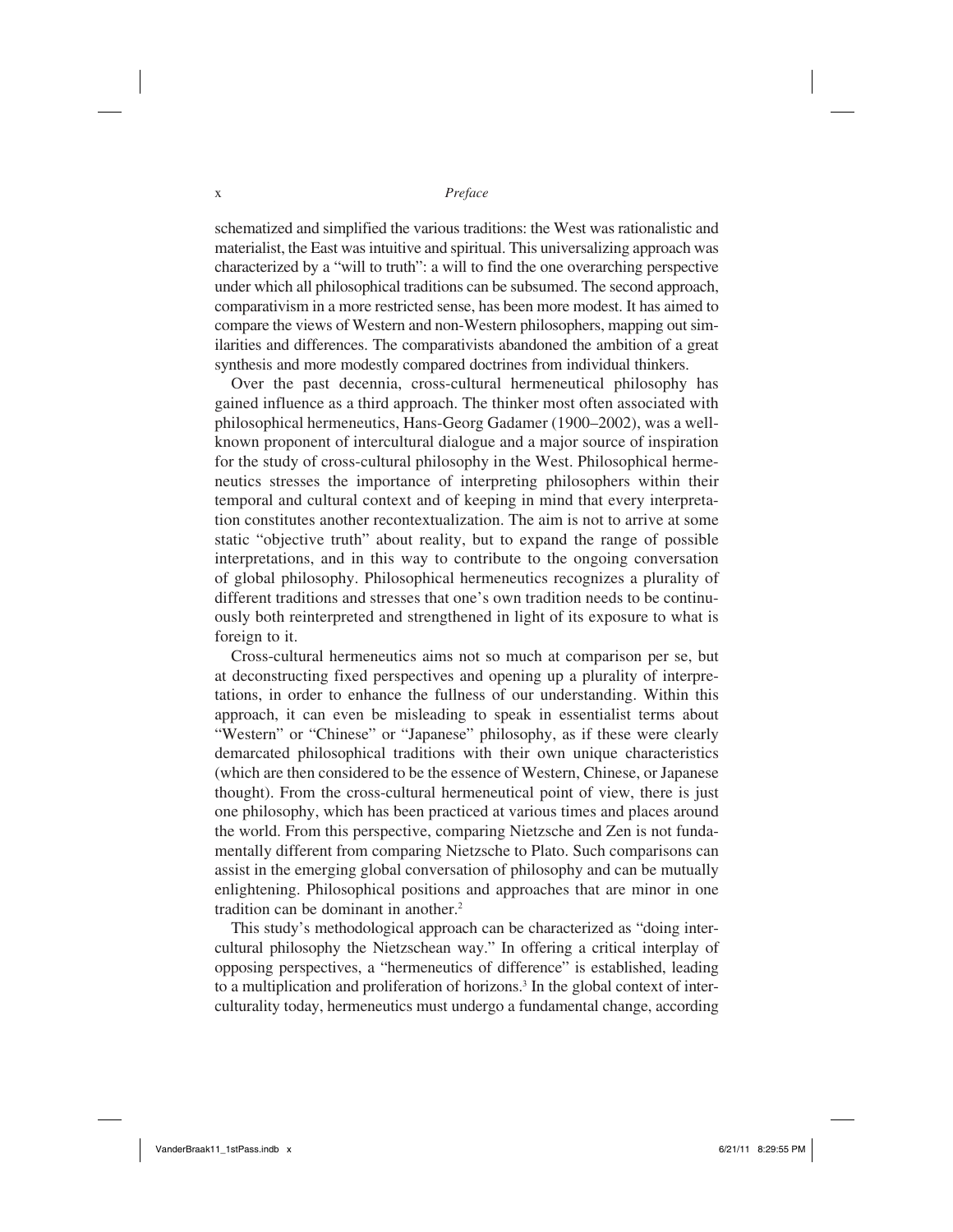### *Preface* xi

to some. Since every hermeneutics has its own culturally sedimented roots and cannot claim a universal acceptance unconditionally, the fundamental principle of intercultural hermeneutics is the view that an interpretation is always determined in terms of culture. Therefore, intercultural hermeneutics attempts to always recognize and respect the "foreign" element.<sup>4</sup> Fostering a cross-cultural dialogue between Western and Asian philosophical traditions can help to provide the kind of regeneration that these traditions are in dire need of or, as Froese puts it, "cultural dialogue provides a possibility for reinfusing our world with meaning and preventing the kind of stagnation of ideas that leads us to assume that the cosmos itself is meaningless."<sup>5</sup>

The French sinologist Francois Jullien stresses that, through the detour of non-Western philosophies, we can regain access to lost or underemphasized dimensions of our own Western tradition:

However taken it may be with surpassing itself, Western philosophy never questions itself except from within. However radical it may wish to be, this criticism is always relatively integrated, remaining within the limits of an implicit understanding from which certain positions may emerge. There is always that on the basis of which we question ourselves, which, for that very reason, we cannot question.<sup>6</sup>

To step back from the Western tradition and criticize it from without can allow us to assume a more truly global position. Cross-cultural philosophy is, therefore, especially valuable and helpful in undercutting assumptions about one's own tradition.

Jay Garfield has noted that comparative philosophy has too often functioned as an arm of Orientalism, where Western scholars appropriate the expertise on non-Western traditions. Moreover,

comparative philosophy often imports hermeneutical and philosophical methods to the study of non-Western texts that succeed in distorting or simply missing the significance of those texts or the meaningfulness of their claims and arguments in the contexts of their home cultures. In addition it has been noted that the interpretative lens privileged in most comparative philosophy is distinctly Western [ . . . ] the Western texts, views, and arguments are typically taken as the standards against which non-Western texts are compared.<sup>7</sup>

Garfield goes on to suggest that a more promising approach would perhaps be to elucidate forms of Western thought through the lens of non-Western ways of thinking. In one of his essays, Garfield retells the development of Western Idealism from the perspective of the Indian Cittamātra school.<sup>8</sup> Methodologically this study is indebted to his approach.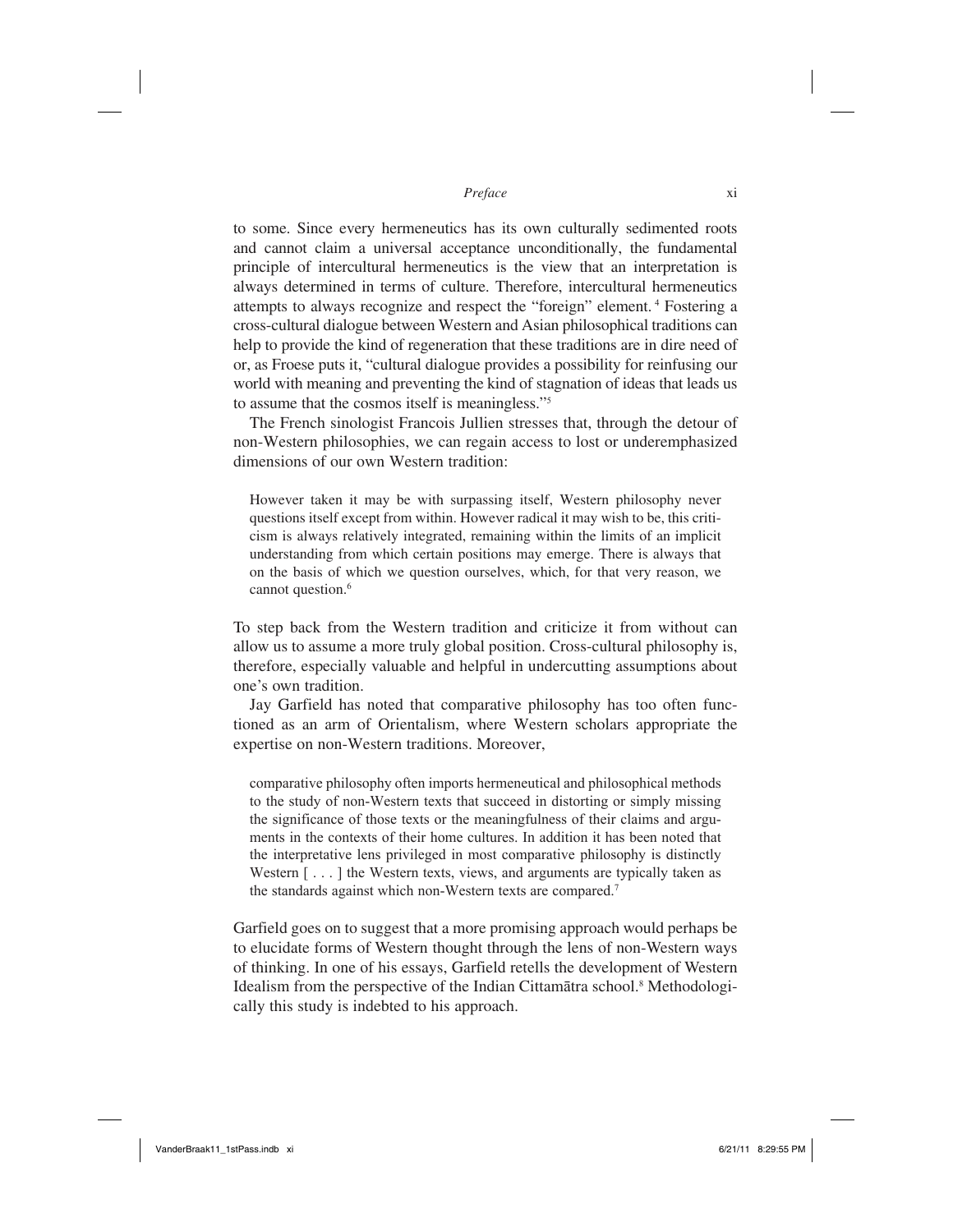### xii *Preface*

### **NON-PROPOSITIONAL PHILOSOPHY AS WAY-SEEKING RATHER THAN TRUTH-SEEKING**

One such assumption within Western philosophy is that philosophy is a propositional discipline that aims at the establishment of true doctrines. But such a conception of philosophy has not been dominant in all philosophical traditions. In the Chinese tradition, the notion of philosophy as aiming at the establishment of true doctrines (a Truth-seeking paradigm) has historically been superseded by the notion of philosophy as a way of life (a Way-seeking paradigm).

Such a Way-seeking paradigm can also be found in Buddhism. It is a religious and philosophical tradition that focuses more on practice than on doctrine. In religious studies, a distinction is made between orthodoxic religious traditions that put an emphasis on correct belief in theological and philosophical doctrines, and orthopraxic ones that emphasize correct practice.<sup>9</sup> Buddhism stresses orthopraxy rather than orthodoxy. It is therefore characterized by a kind of spiritual pragmatism that is intensified in Zen. As the thirteenth-century Japanese Zen master Dōgen wrote, "a Buddhist should neither argue superiority or inferiority of doctrines, but only be mindful of authenticity or inauthenticity of practice."<sup>10</sup>

As Pierre Hadot has argued, in ancient Western philosophy such a Wayseeking paradigm was common. Philosophy was practiced by the ancients as a form of *áskēsis—*a practice of continual self-overcoming and selftransformation. With the rise of Christianity in the West, philosophy became an orthodoxy, a quest for correct doctrine. Philosophy was no longer practiced as a way of life because the Christian way of life was already established as the only true one. Philosophy became a theoretical practice aimed at the justification of the revealed truths of Christianity.<sup>11</sup> In the Chinese tradition, the reverse occurred: Truth-seeking philosophies (such as the Mohists for example) were relegated to the countercultural margins of the tradition.

Hadot writes about *áskēsis* as a means to "*let* ourselves be changed, in our point of view, attitudes and convictions. This means that we must dialogue with ourselves, and hence we must do battle with ourselves."<sup>12</sup> *Áskēsis* makes use of techniques of the self that are as much bodily as intellectual. These exercises were designed to bring about "a conversion which turns our active life upside down, changing the life of the person who goes through it."<sup>13</sup> It should not be confused with asceticism. Michel Foucault comments on the difference between asceticism and *áskēsis*: "Asceticism as the renunciation of pleasure has bad connotations. But the *áskēsis* is something else: it's the work that one performs on oneself in order to transform oneself or make the self appear that happily one never attains."<sup>14</sup>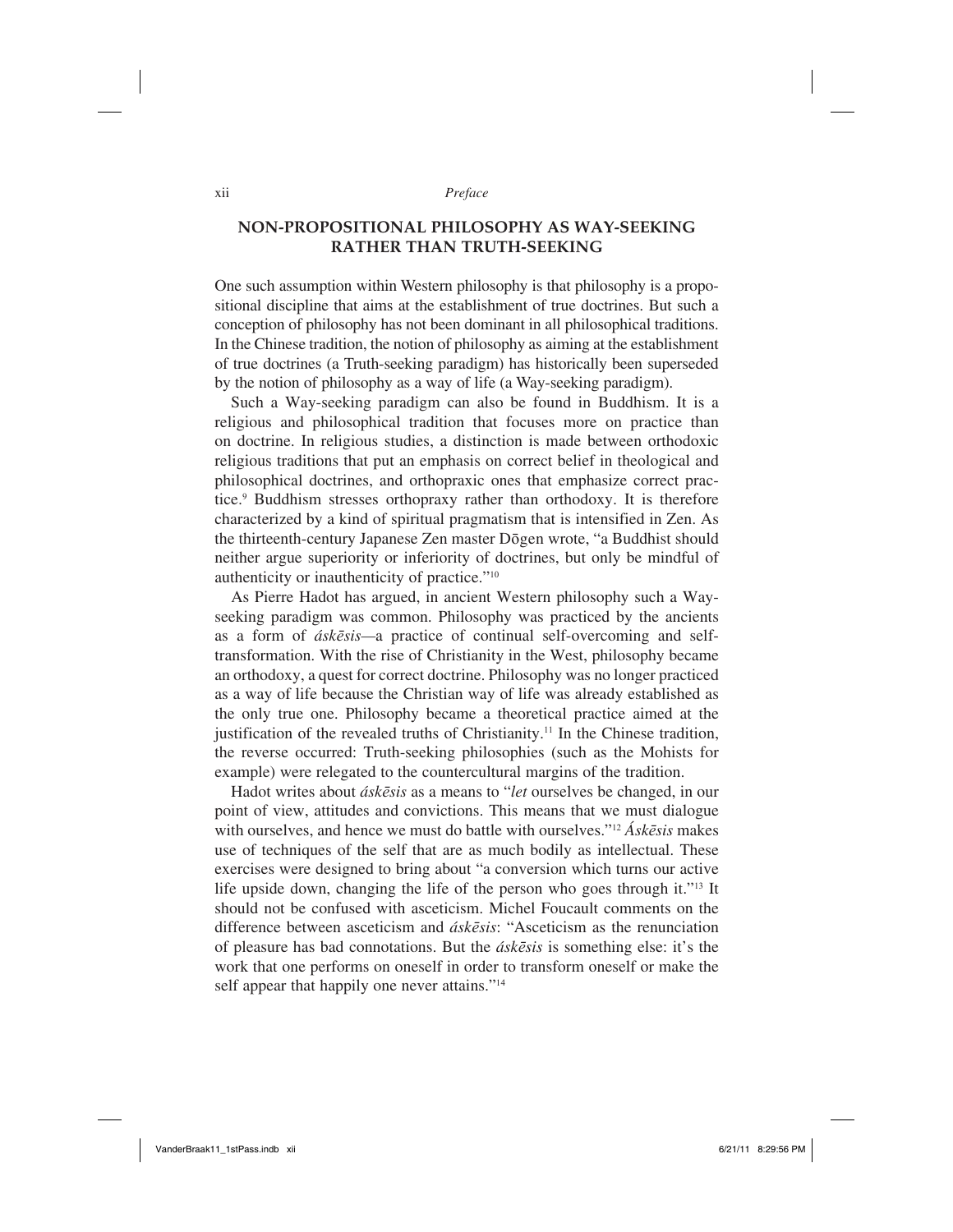### *Preface* xiii

Richard Rorty writes about such a different kind of philosophy as "edifying philosophy," a term he borrows from Gadamer. In such a philosophy, the will to truth is replaced with the will to edification. Philosophy should be seen as a conversation beyond the exchange of views:

The attempt to edify (ourselves or others) may consist in the hermeneutic activity of making connections between our own culture and some exotic culture or historical period, or between our own discipline and another discipline which seems to pursue incommensurable aims in an incommensurable vocabulary. [...] [This] activity is [...] edifying without being constructive—at least if "constructive" means the sort of cooperation in the accomplishment of research programs which takes place in normal discourse. For edifying discourse is *supposed* to be abnormal, to take us out of our old selves by the power of strangeness, to aid us in becoming new beings.<sup>15</sup>

This study is situated within Rorty's notion of philosophy as edifying philosophy. However, this does not mean that it leaves the search for truth entirely behind:

The contrast between the desire for edification and the desire for truth is, for Gadamer, not an expression of a tension which needs to be resolved or compromised. If there is a conflict, it is between the Platonic-Aristotelian view that the only way to be edified is to know what is out there (to reflect the facts accurately—to realize our essence by knowing essences) and the view that the quest for truth is just one among many ways in which we might be edified.<sup>16</sup>

The Truth-seeking paradigm is also an assumption that Nietzsche rejects and tries to undo by means of his revaluation of all values. Nietzsche's philosophy is not propositional in the sense of aiming at discovering objective truths about reality. In opposition to the modern Western conception of what it means to practice philosophy, Nietzsche aims to revive the Greek way of philosophizing as a way of life. Nietzsche's *áskēsis*, however, seems in some points to go beyond the *áskēsis* that Hadot describes. Some have claimed that his Dionysian philosophy in fact constitutes a soteriology, a teaching of religious liberation.

### **NIETZSCHE AS A SOTERIOLOGICAL THINKER**

From 1890 to 1920 Nietzsche was often interpreted as a religious thinker. In her book on Nietzsche, Lou Salome represented him as such.<sup>17</sup> Several varieties of Nietzschean religion blossomed.<sup>18</sup> The German sociologist Ferdinand Tönnies, who had been an admirer of the early Nietzsche of *The Birth of*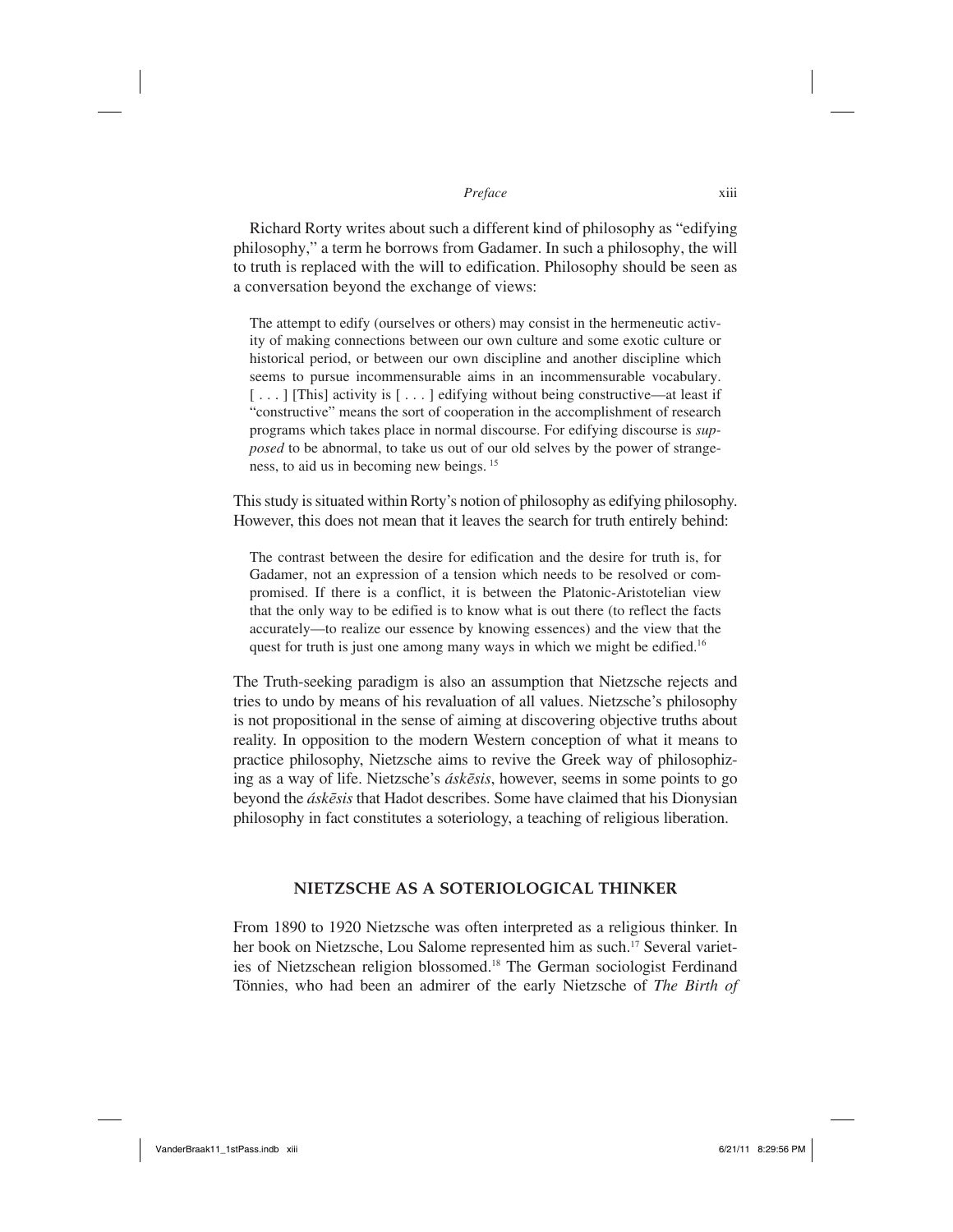### xiv *Preface*

*Tragedy*, complained about this phenomenon in his book *The Nietzsche Cult*. 19 Since the Second World War, however, the secular Nietzsche interpretation has dominated the field of Nietzsche studies.

The past years have seen a renewed interest in Nietzsche as a religious thinker. But the nature of his religious thought has been interpreted in widely divergent ways. Tyler Roberts has described Nietzsche as a "postreligious thinker." In 2000, two collections of essays, *Nietzsche and the Gods* and *Nietzsche and the Divine*, appeared. Julian Young sees Nietzsche as a religious reformer who never let go of his youthful ideal of a Dionysian communitarianism. Alistair Kee describes Nietzsche's religious thought as a clash between his own Dionysianism and Christianity.<sup>20</sup>

Does Nietzsche preach a soteriological doctrine? Gilles Fraser thinks he does: he has interpreted Nietzsche's thought as an anti-Christian soteriology.<sup>21</sup> Bruce Benson, on the other hand, interprets his Dionysian piety as an antisoteriology.<sup>22</sup> He notes that the Pietism that Nietzsche grew up with emphasized a childlike trust in God rather than doctrinal correctness. It approached Christianity as a practice of faith, not as an agreement with a set of propositions. Nietzsche calls his own Dionysian philosophy "the highest of all possible faiths," which he baptizes "with the name of Dionysus" (TI 9, 49).<sup>23</sup> In chapter 8 I will examine this question further.

The debate in the literature whether Nietzsche's thought can be considered a soteriology or not is perhaps clouded by the fact that the English word *soteriology* implies a *soter*, a savior. In the Buddhist tradition, the equivalent to soteriology is conceptualized as a path to liberation (*mārga*). Buswell and Gimello suggest, in their introduction to a collection of essays on the Buddhist *mārga*, that this concept might prove useful in cross-cultural studies, and that

it may have scope and theoretical potential sufficient to allow us eventually to speak—with due caution and proper nuance—of Christian mārga, Jewish mārga, Islamic mārga, and so forth. Perhaps the study of Buddhism may be enlisted to illumine those other traditions in ways in which their own categories alone do not [ . . . ] because we think that [ . . . ] the concept of "the path" has been given in Buddhism an explication more sustained, comprehensive, critical, and sophisticated than that provided by any other single religious tradition.<sup>24</sup>

As Buswell and Gimello argue, the term *mārga* is somewhat analogous to "soteriology" but without the theistic connotations. Perhaps, therefore, it could be fruitful to speak of a Nietzschean *mārga*, a Nietzschean path of selfovercoming.25 The concept of *mārga* is also suited for approaching the question of Nietzsche's soteriology because it helps to move the attention from doctrines to approaches to wisdom, from Nietzsche's philosophical views to the *way* he philosophizes, his practice of revaluation of all values, and his philosophical *áskēsis*.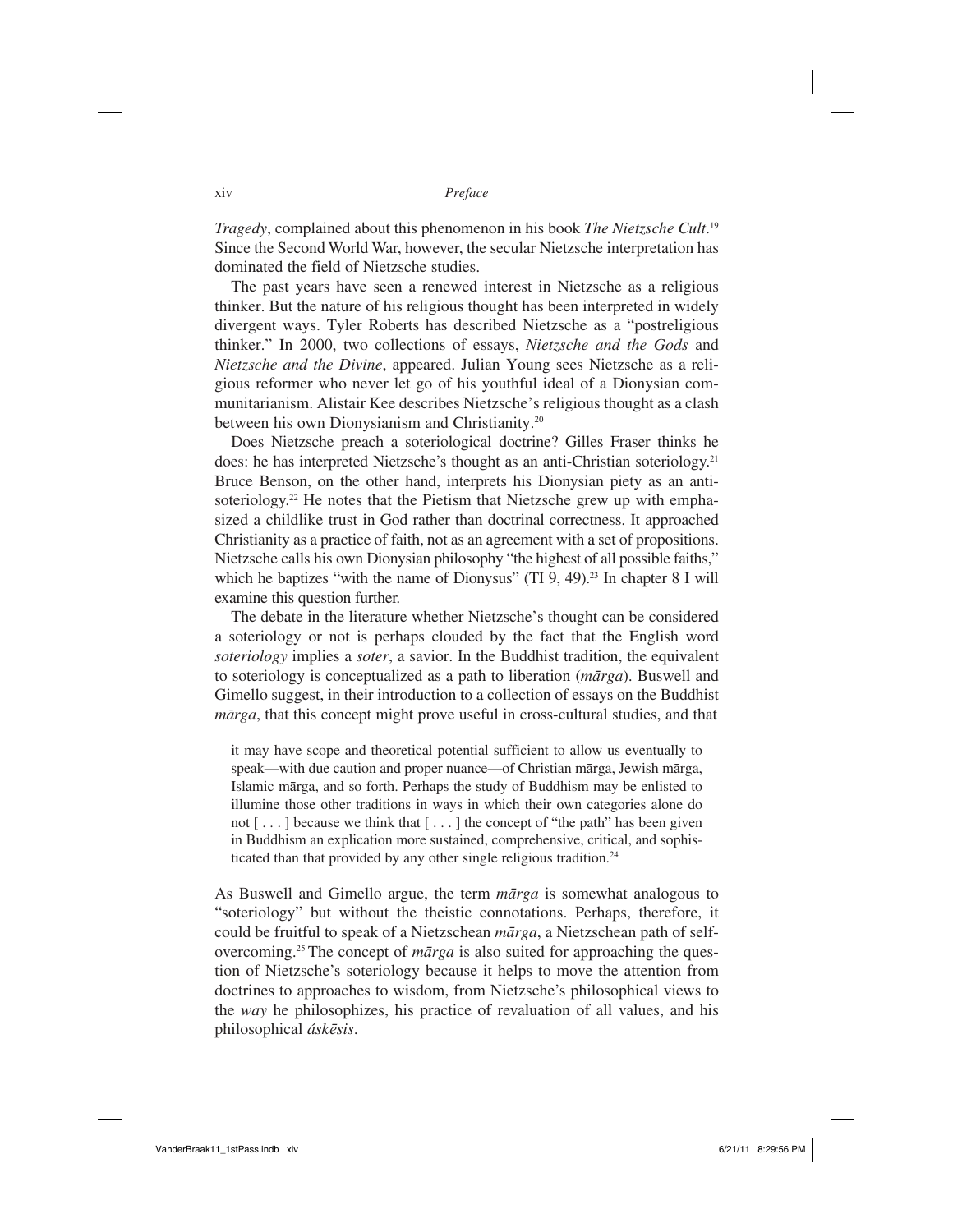*Preface* xv

A dialogue with Zen can be very helpful in such an undertaking. Zen is a prime example of a non-propositional philosophical tradition, full of deconstruction and iconoclasm. One of the reasons that Zen might arguably be the most suitable Buddhist tradition to clarify Nietzsche's soteriology is that it rejects the standard Buddhist soteriology; it could be called a skeptical soteriology or even an anti-soteriology.**<sup>26</sup>** Although Zen emphasizes practice and experience, seemingly endorsing the *mārga* paradigm, its rhetoric is very strongly anti-*mārga*. Zen rejects gradualist practice aimed at a goal. Therefore, the path and the goal become one. Zen's strong anti-*mārga* rhetoric, combined with a strong emphasis on the necessity of practice and continual self-overcoming, also runs through Nietzsche's work. We could therefore speak of a Nietzschean *mārga*—keeping in mind that this would be as much a non-path as the Zen *mārga*. This study aims to elucidate such a non-path through the dialogue between Nietzsche and various representatives of the Zen tradition.

### **NOTES**

1. J. J. Clarke, *Oriental Enlightenment: The Encounter Between Asian and Western Thought* (London/New York: Routledge, 1997), 119–29.

2. J. N. Hoffman, *Wahrheit, Perspektive, Interpretation. Nietzsche und die philosophische Hermeneutik* (Berlin/New York: de Gruyter, 1994), 252–306, comments that Nietzsche has long been excluded from the cosmos of Gadamer's hermeneutics. This may be because his theory of interpretation, his understanding of language, and his uncovering of power relations behind interpretations all oppose Gadamer's hermeneutical universalism and optimism. Where Gadamer speaks of the importance of prejudices for interpretation and understanding, Nietzsche speaks of perspectives and valuations.

3. Fred Dallmayr, *Beyond Orientalism: Essays on Cross-Cultural Encounter* (Albany: State University of New York Press, 1995), xi describes a hermeneutics of difference as a form of deconstructive dialogue, where dialogical exchange respects otherness beyond assimilation. See also Dallmayr, *Beyond Orientalism*, 39–62.

4. R.A. Mall, *Philosophie im Vergleich der Kulturen: Interkulturelle Philosophie, eine neue Orientierung* (Darmstadt: Wissenschaftliche Buchgesellschaft, 1995).

5. Katrin Froese, *Nietzsche, Heidegger, and Daoist Thought: Crossing Paths In-Between* (Albany: State University of New York Press, 2004), 5.

6. Francois Jullien, *Detour and Access: Strategies of Meaning in China and Greece* (New York: Zone Books, 2000), 371.

7. Jay. L. Garfield, *Empty Words: Buddhist Philosophy and Cross-Cultural Interpretation* (Oxford/New York: Oxford University Press, 2002), 152.

8. Garfield, *Empty Words,* 152–69.

9. Catherine Bell, *Ritual: Perspectives and Dimensions* (Oxford/New York: Oxford University Press, 1997), 191–97.

**PubQ: Should author's last name go first?**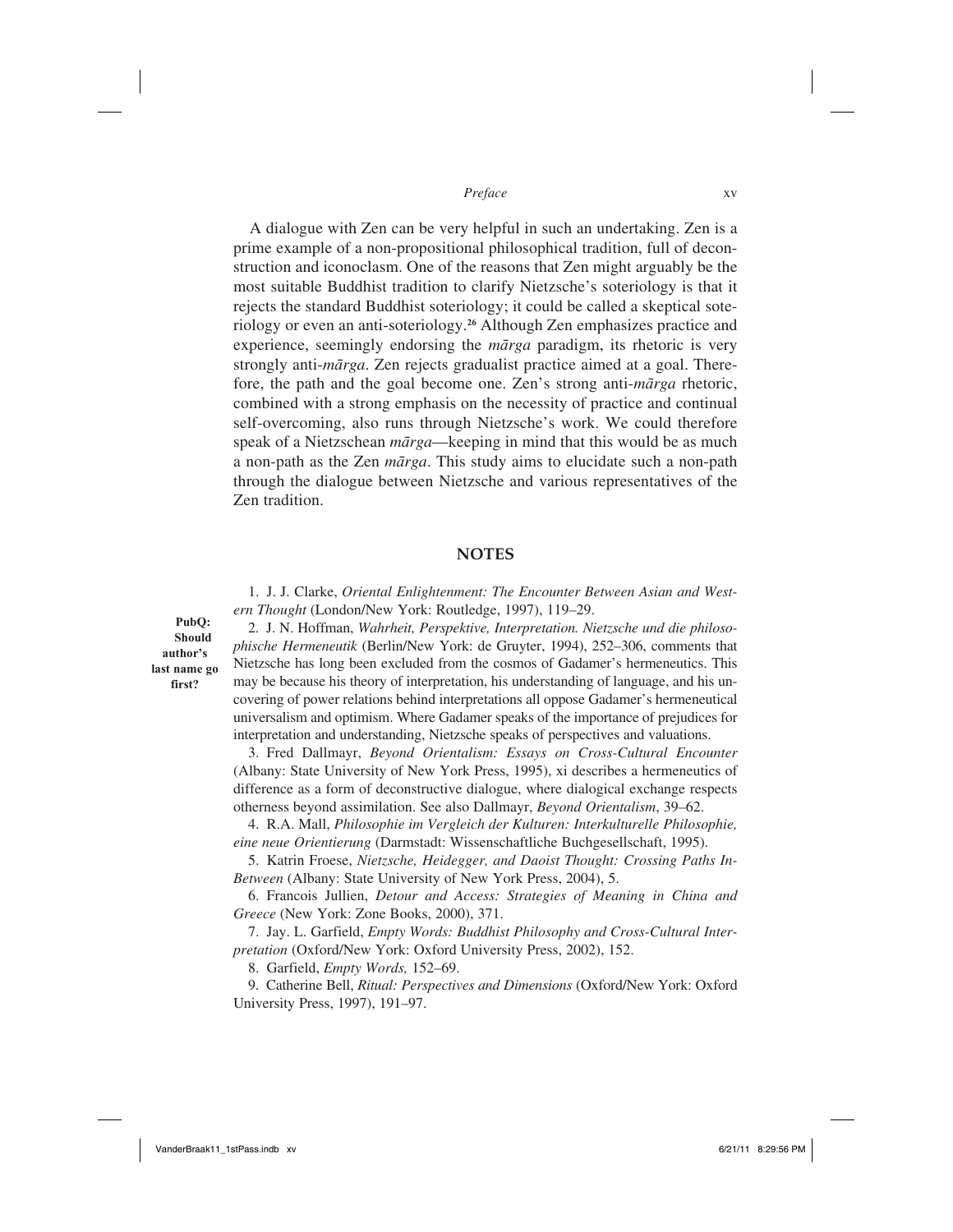### xvi *Preface*

10. Dōgen, *Shōbōgenzō, Bendōwa*. Quoted in: Hee-Jin Kim, *Dōgen on Meditation and Thinking: A Reflection on His View of Zen* (Albany: State University of New York Press, 2007), 22.

11. Pierre Hadot, *Philosophy As a Way of Life* (Oxford: Wiley-Blackwell, 1995).

12. Hadot, *Philosophy As a Way of Life*, 91.

13. Hadot, *Philosophy As a Way of Life*, 83.

14. Michel Foucault, "Friendship as a Way of Life," in Michel Foucault, *Foucault Live: Collected Interviews, 1961–1984*, ed. Sylvère Lotringer, trans. Lysa Hochroth and John Johnston (New York: Semiotext[e], 1989), 309.

15. Richard Rorty, *Philosophy and the Mirror of Nature* (Princeton: Princeton University Press, 1980), 360.

16. Rorty, *Philosophy and the Mirror of Nature*, 360.

17. Lou Salome, *Friedrich Nietzsche in seinen Werken* (Vienna: Carl Konegen, 1894).

18. See Steven E. Aschheim, *The Nietzsche Legacy in Germany: 1890–1990* (Berkeley: University of California Press, 1990).

19. Ferdinand Tönnies, *Der Nietzsche-Kultus* (Leipzig: O.R. Reisland, 1897).

20. André F. M. van der Braak, *Hoe men wordt, wat men is. Zelfvervolmaking, zelfoverwinning en zelfvergetelheid bij Nietzsche* (Budel: Damon, 2004); Bruce Ellis Benson, *Pious Nietzsche: Decadence and Dionysian Faith* (Bloomington/Indianapolis: Indiana University Press, 2008); Gilles Fraser, *Redeeming Nietzsche: On the Piety of Unbelief* (London: Routledge, 2002); Weaver Santaniello, *Nietzsche and the Gods* (Albany: State University of New York Press, 2001); Richard Schacht, ed., *Nietzsche's Postmoralism* (Cambridge: Cambridge University Press, 2000); Jim Urpeth and John Lippitt, eds., *Nietzsche and the Divine* (Manchester: Clinamen Press, 2000); Julian Young, *Nietzsche's Philosophy of Religion* (Cambridge: Cambridge University Press, 2006); Tyler Roberts, *Contesting Spirit: Nietzsche, Affirmation, Religion* (Princeton: Princeton University Press, 1998); Alistair Kee, *Nietzsche Against the Crucified* (London: Trinity Press International, 1999). See the overview of some of these works by Michael Skowron, "Rezensionen: Neuerscheinungen zu Nietzsches Philosophie der Religion und der Religion seiner Philosophie," in *Nietzsche-Studien* 36 (2007), 425–39.

21. Fraser, *Redeeming Nietzsche*; see already Ulrich Willers, *Friedrich Nietzsches antichristliche Christologie. Eine theologische Rekonstruktion* (Wien: Tyrolia Verlag, 1988).

22. Benson, *Pious Nietzsche*.

23. Nietzsche's friend Franz Overbeck wrote an essay in which he diagnosed the problem of the theology of his time as being too concerned with theory and not enough with practice. Nietzsche most likely agreed. In *The Antichrist* 39, Nietzsche speaks about Christianity as not a faith, but a doing—another state of being (AC 39). Nietzsche is against Christianity as an orthodoxy.

24. Robert E. Buswell, Jr. and Robert M. Gimello, eds., *Paths to Liberation: The Mārga and Its Transformations in Buddhist Thought* (Honolulu: University of Hawaii Press, 1992), 2.

25. Buswell and Gimello, *Paths to Liberation*, 2f.

26. Benson characterizes Nietzsche's religious thought as an anti-soteriology (Benson, *Pious Nietzsche*, 9).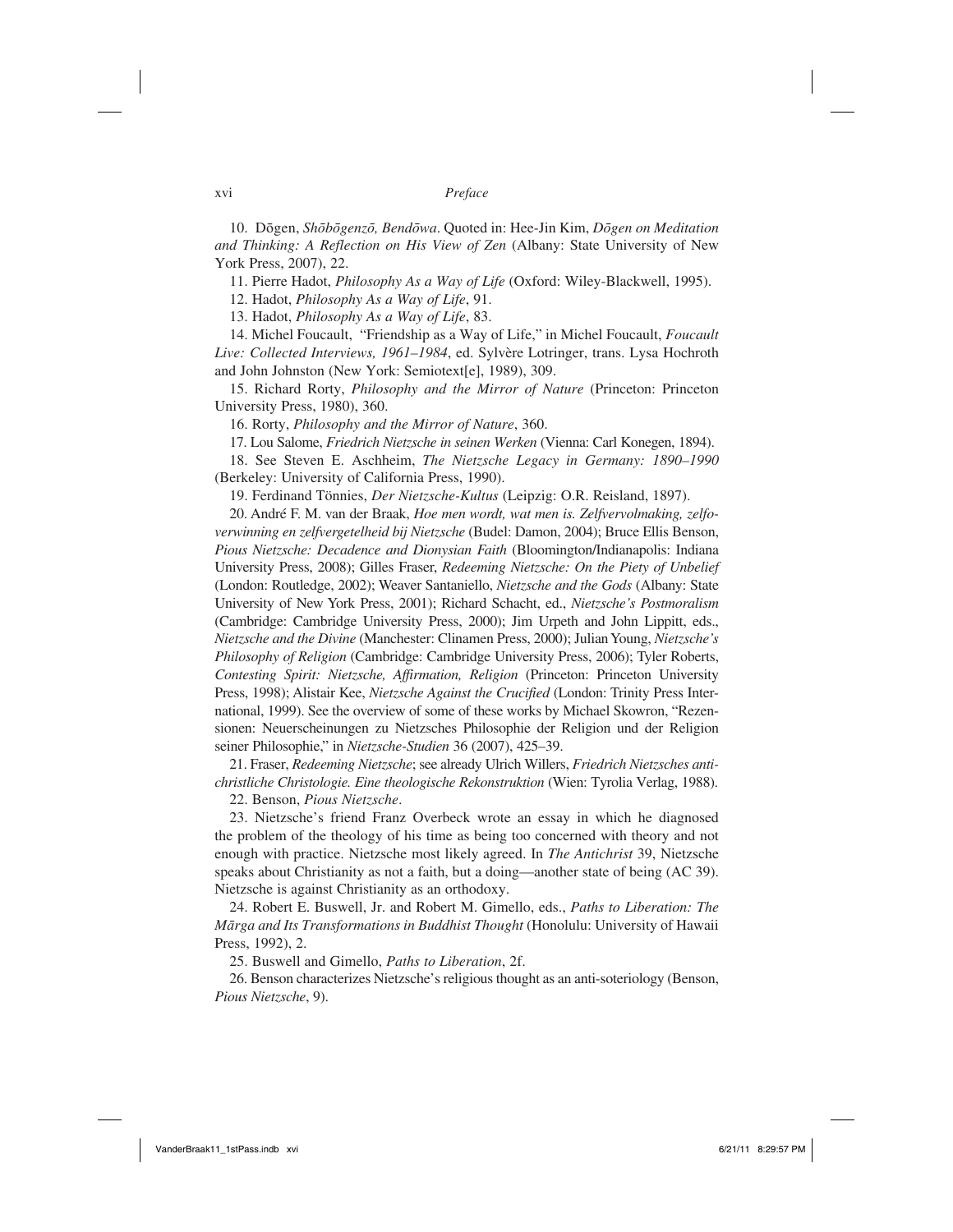### **Acknowledgments**

This study could not have been completed without the generous support of the Stichting Pierson Filosofie. I am very grateful to them for providing time for research and writing through their financial support. Chairman Bruno Nagel has especially been a source of much encouragement and good advice throughout the project.

This work has been in progress since 2004. It was born during a short stay at the Nanzan Center for Religion and Culture in Nagoya, Japan. Thanks to Tom Kasulis and Jim Heisig for their encouragement of the project. Over the years, my colleagues at the Comparative and Continental Philosophy Circle (David Jones, Bret Davis, Jason Wirth, Brian Schroeder, Ann Pirrucello, Tim Freeman, Michael Schwartz) have provided much support and encouragement.

This study followed on directly from my Nietzsche dissertation ("How One Becomes, What One Is"). Paul van Tongeren, my Ph.D. supervisor, continued to encourage me to extend my research into a comparative direction. The monthly seminars of his Nietzsche Research Group in Nijmegen have provided since 1998 a very lively philosophical environment for my Nietzsche research. I have greatly benefited from being able to present early versions of several chapters of this study in the seminars. Thanks to Paul Carls and Wolter Hartog for their detailed reports of those seminar meetings. Thanks to Isabelle Wienand for helping me to review the French language material on Nietzsche and Buddhism.

Thanks to Michael Skowron for reading an early draft of the entire manuscript. The anonymous reviewer for Lexington Books (who revealed himself, through his style and his impressive display of knowledge on the subject of Nietzsche and Zen, to be Graham Parkes) provided excellent suggestions for revision and stylistic restructuring of the book.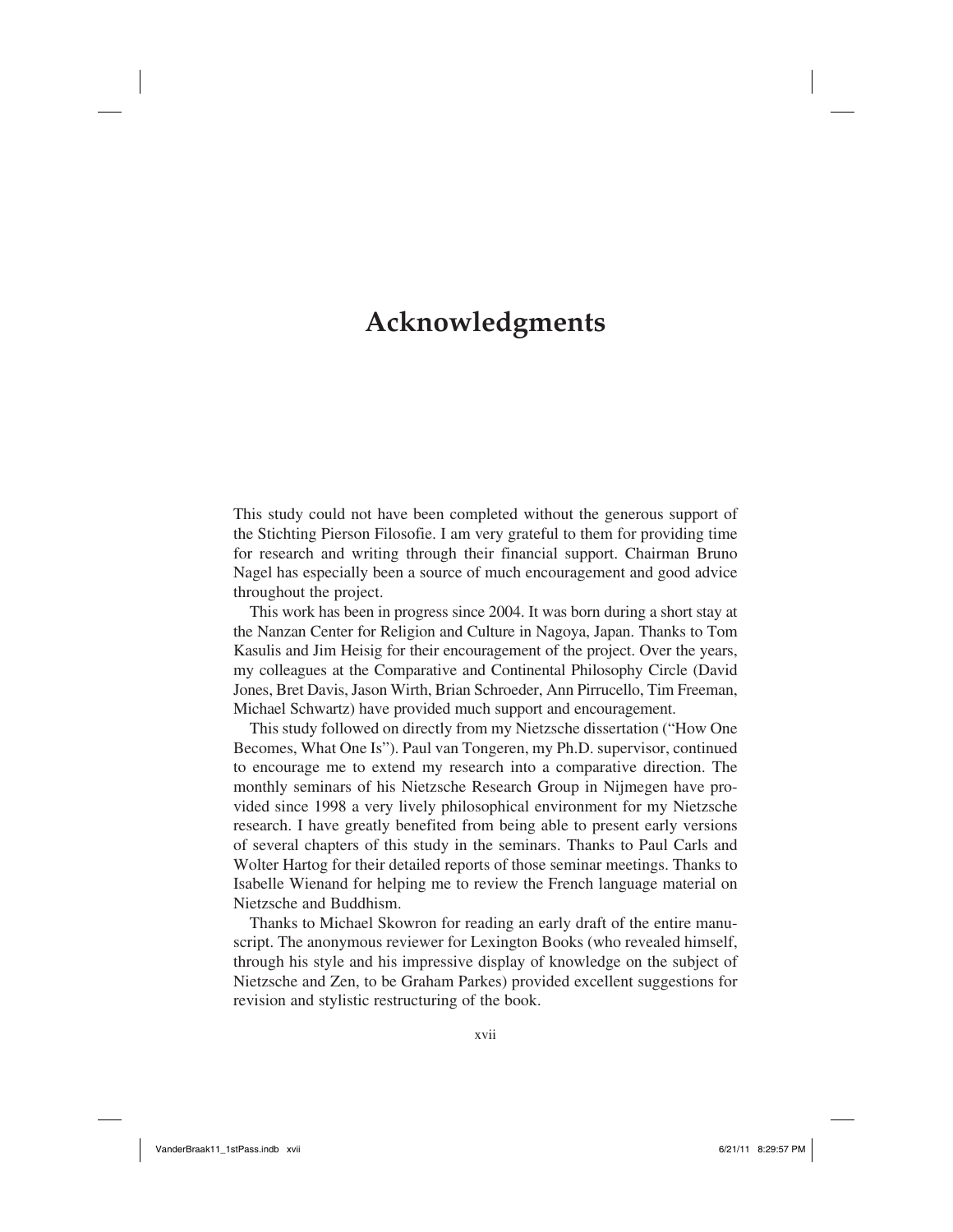### xviii *Acknowledgements*

My own philosophical *áskēsis* has included the practice of Buddhist meditation since 1981. Thanks to my Dutch Zen teachers Nico Tydeman and Ton Lathouwers for their continuous support and encouragement. Teaching Zen (especially Dōgen) to the students of Zen Center Amsterdam has provided much inspiration for writing this book. Thanks to Henny van der Veere, lecturer in Japanese Religions at Leiden University, for his continuous deconstruction of Zen myths during the Classical Chinese reading groups of the Linji Lu and the Mumonkan.

An early version of some of the material in chapter 6 and 7 appeared as "Nietzsche and Japanese Buddhism on the Cultivation of the Body: To What Extent Does Truth Bear Incorporation?" in *Comparative and Continental Philosophy*, volume 1.2 2009, 223–251 (c) Equinox Publishing Ltd 2009. Thanks to Equinox Press for permission to reprint that material here.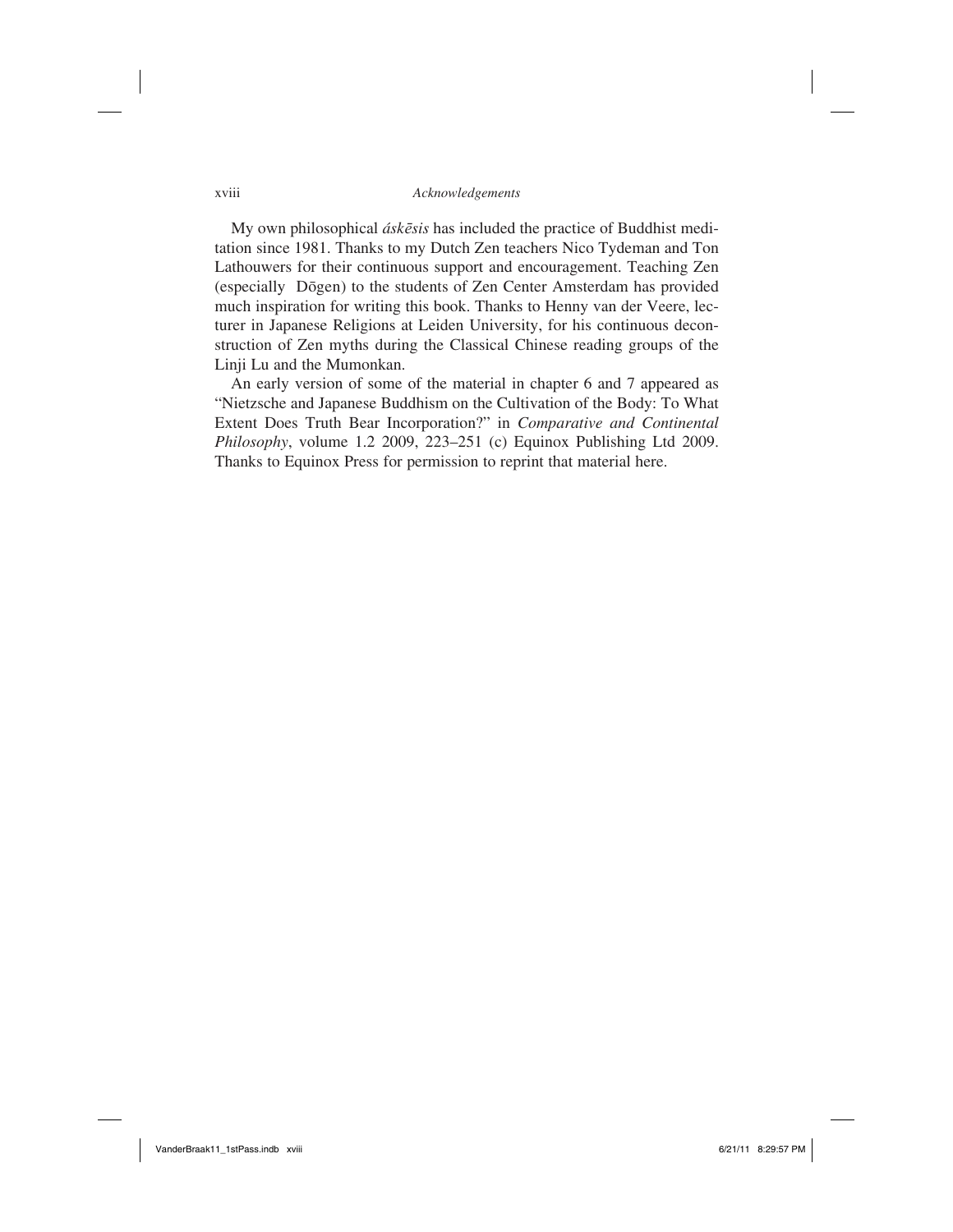### **Key to References**

Nietzsche citations refer to the following editions of Nietzsche's writings:

*Sämtliche Werke, Kritische Studienausgabe (KSA)*. Edited by Giorgio Colli and Mazzino Montinari. Berlin/New York: de Gruyter, 1967–1977.

*Sämtliche Briefe, Kritische Studienausgabe (KSB)*. Edited by Giorgio Colli and Mazzino Montinari. Berlin/New York: de Gruyter, 1986.

*Werke, Kritische Gesamtausgabe (KGW)*. Edited by Giorgio Colli and Mazzino Montinari. Berlin/New York: de Gruyter, 1967–.

Letters will be cited by KSB volume followed by page number. All translations are my own, except those from *Thus Spoke Zarathustra* and *Ecce Homo*, where I have used the following English translations:

*Thus Spoke Zarathustra: A Book for Everyone and Nobody*. Translated by Graham Parkes. Oxford: Oxford University Press, 2005.

*Ecce Homo: How To Become What You Are.* Translated by Duncan Large. Oxford: Oxford University Press, 2007.

Unpublished texts are cited as KSA, followed by the numbering of Nietzsche's notebooks.

Even though I have worked mostly from the German text, I shall use the following English titles and abbreviations to indicate Nietzsche's published writings. Numbers following the abbreviations refer to sections, rather than pages.

- AC The Antichrist
- BGE Beyond Good and Evil
- BT The Birth of Tragedy
- CW The Case of Wagner
- D Daybreak
- DW The Dionysian World-view

xix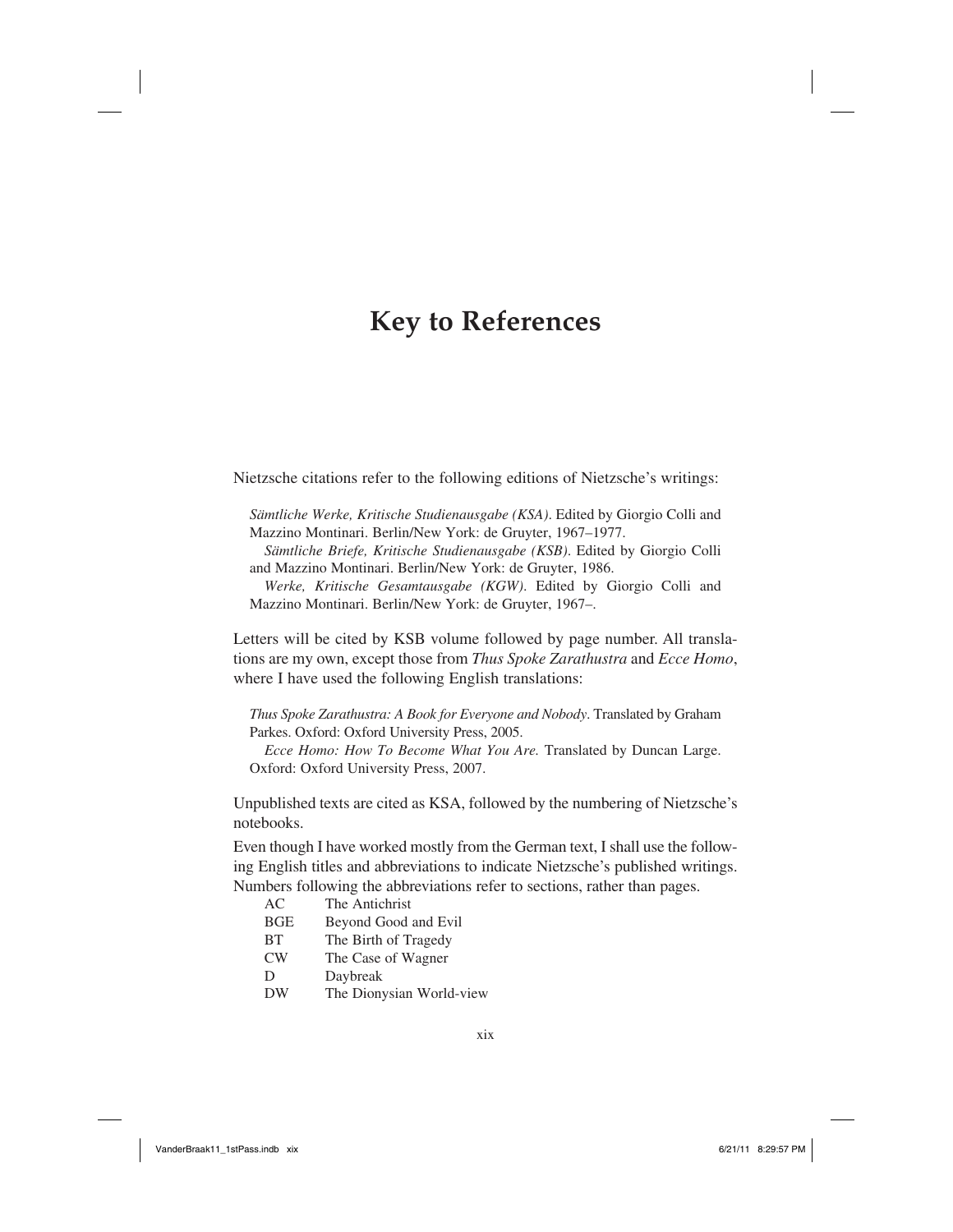### xx *Key to References*

| EH          | Ecce Homo                                  |
|-------------|--------------------------------------------|
| <b>GM</b>   | On the Genealogy of Morality               |
| <b>HAH</b>  | Human All Too Human                        |
| JS          | The Joyous Science                         |
| <b>NCW</b>  | Nietzsche Contra Wagner                    |
| <b>PPP</b>  | The Pre-Platonic Philosophers              |
| <b>PTAG</b> | Philosophy in the Tragic Age of the Greeks |
| <b>SE</b>   | Schopenhauer as Educator                   |
| TI          | Twilight of the Idols                      |
| TSZ         | Thus Spoke Zarathustra                     |
| WS          | The Wanderer and His Shadow                |
|             |                                            |

For Zen koans and stories, I have used the following translations:

Addiss, Stephen, Stanley Lombardo and Judith Roitman, eds. *Zen Sourcebook: Traditional Documents from China, Korea, and Japan.*

Sekida, Katsuki, transl. *Two Zen Classics: The Gateless Gate and the Blue Cliff Records.*

Citations from Linji are from the following edition:

*Taishō shinshū daizōkyō,* ed. Takakusu Junjiro*-* and Watanabe Kaigyoku, 100 vols. Tokyo: Taishō issaikyō kankōkai, 1924–1932.

I have used the following translation:

Watson, Burton, transl. *The Zen Teachings of Master Lin-Chi: A Translation of the Lin-chi lu.* New York: Columbia University Press, 1993/1999.

Citations from Dōgen are from the following edition:

Dōgen, Kīgen. *Shōbōgenzō*, edited by Mizuno Yaoko. Tokyo: Iwanami, 1990.

For the fascicle *Genjōkōan*, I have used the translation of

Davis, Bret. "The Presencing of Truth: Dōgen's Genjōkōan." In *Buddhist Philosophy: Essential Readings*, edited by William Edelglass and Jay L. Garfield, 251–259. Oxford: Oxford University Press, 2009.

For all other fascicles, I have followed the translations in the following work (except where indicated otherwise):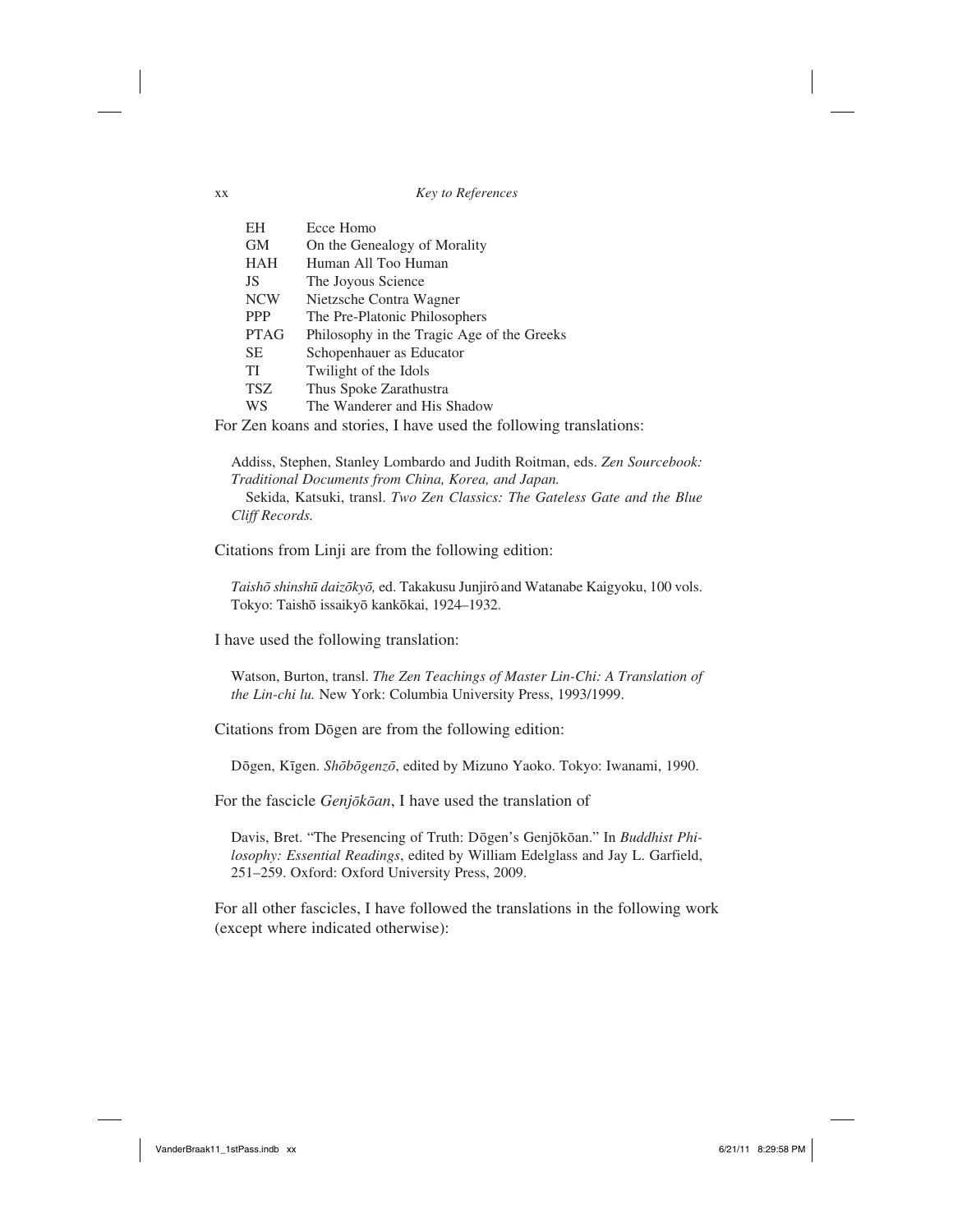### *Key to References* xxi

Kim, Hee-Jin. *Eihei Dōgen—Mystical Realist*. Tucson: University of Arizona Press, 2004 (original edition 1975).

As a reference, I have used two other translations:

Waddell, Norman, and Masao Abe, transl. *The Heart of D*o-*gen's Sh*o-*b*o-*genz*o-*.* Albany: State University of New York Press, 2002.

Tanahashi, Kazuaki, ed. *Moon in a Dewdrop: Writings of Zen Master D*o-*gen.*  New York: North Point Press, 1985.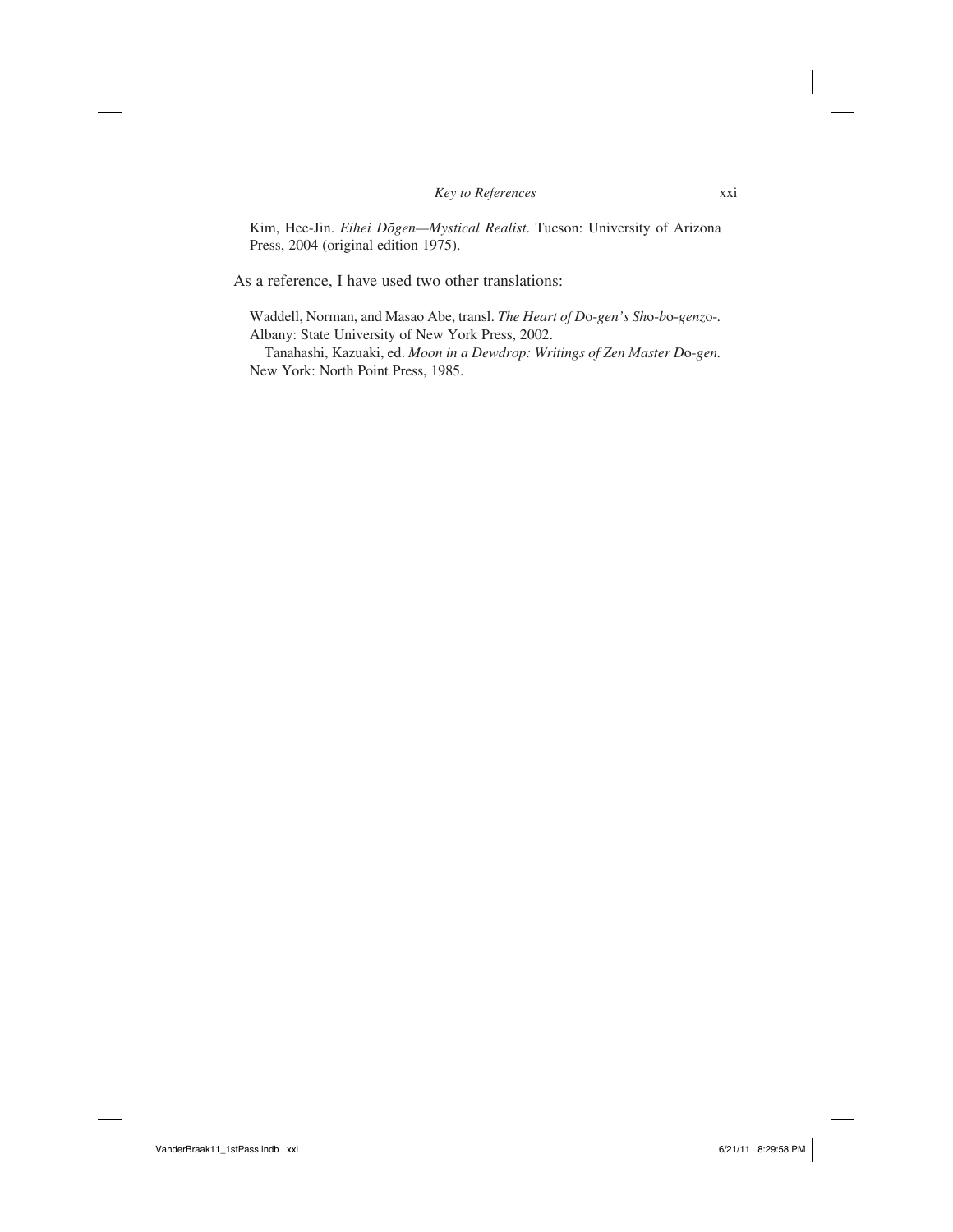VanderBraak11\_1stPass.indb xxii anderBraak11\_1stPass.indb 6/21/11 8:29:58 PM  $\big|$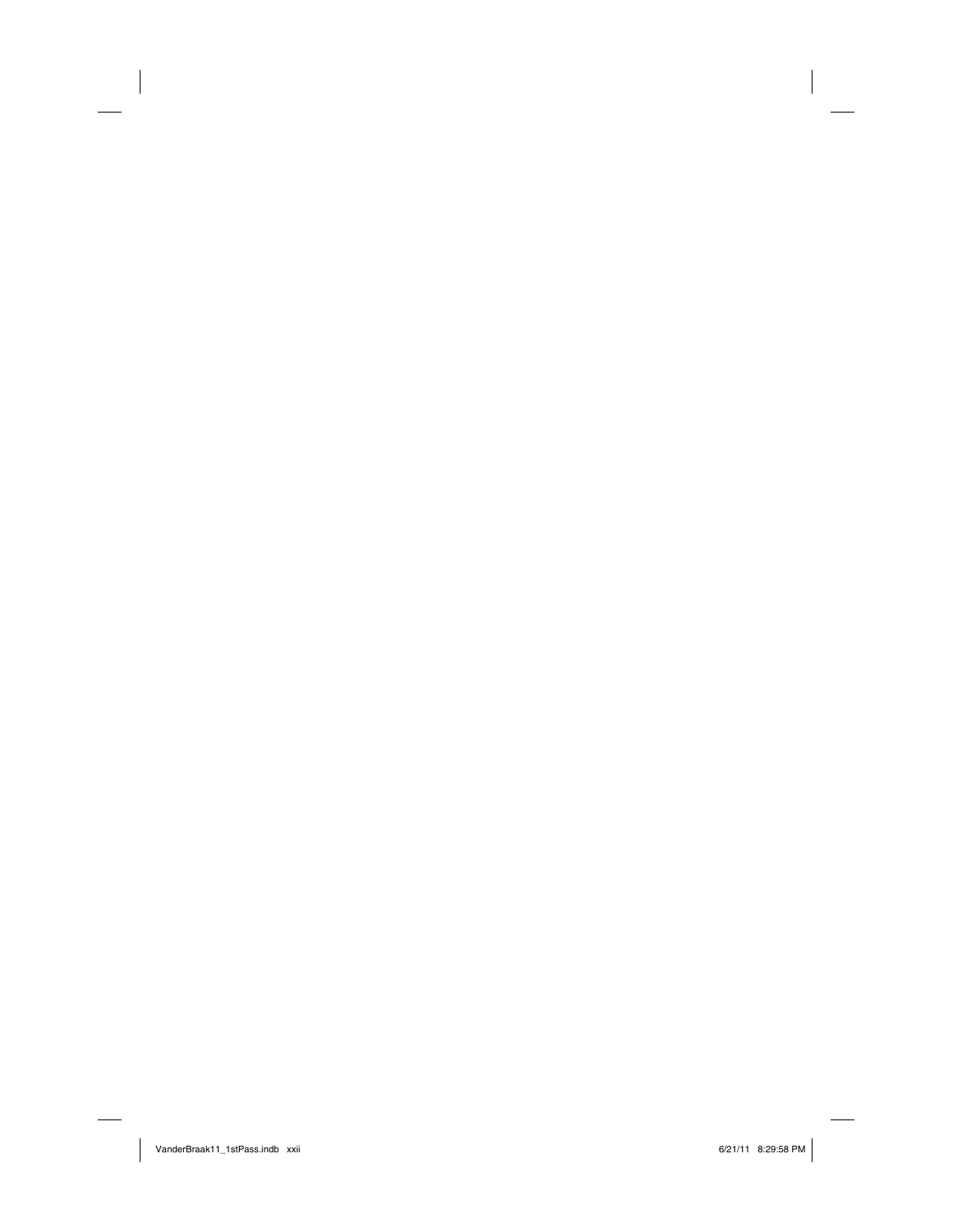### *Introduction*

### **A Summary of Arguments**

Buddhist philosophical traditions can be seen as "emerging traditions" that call for an engagement with Western philosophical thinkers. Nietzsche is a prime candidate for such an engagement. He can be considered a transcultural thinker who aimed to revitalize Western culture by using his self-proclaimed "trans-European eye" (see chapter 1). Nietzsche was one of the few Western philosophers with an interest in non-Western philosophies, especially Buddhism, even if his familiarity with Buddhism was limited to early Buddhism<sup>1</sup> and his understanding of Buddhism was marred by nineteenth-century preconceptions of Buddhism as a "cult of nothingness," as Roger-Pol Droit has called it.<sup>2</sup> In line with these preconceptions, Nietzsche rejected the early Buddhism that he knew as a life-denying nihilism (see chapter 1).

Nietzsche's thought has been extensively received and commented on by Japanese Buddhist philosophers. But although the comparison between Nietzsche and Buddhism has had a long history in Japan, it is fairly recent in the West. Only since the 1980s have some affinities, albeit unintended or "ironical," between Nietzsche and Buddhism been pointed out in comparative studies.<sup>3</sup> Although these studies focused on the early Buddhism that Nietzsche himself was familiar with, Graham Parkes has convincingly argued that the later Mahāyāna Buddhism (that only became well-known and fully appreciated in the Western world after 1900) is a much better candidate for a fruitful comparison with Nietzsche's philosophy. According to Parkes, Nietzsche might have considered the Mahāyāna Buddhist philosophical ideas much to his own taste.<sup>4</sup> In China, Mahāyāna Buddhism met the Daoist tradition, which led to the emergence of Chan Buddhism (better known in the West under its Japanese name Zen), which is, according to Parkes, perhaps closest to Nietzsche.<sup>5</sup> As Parkes notes elsewhere:

xxiii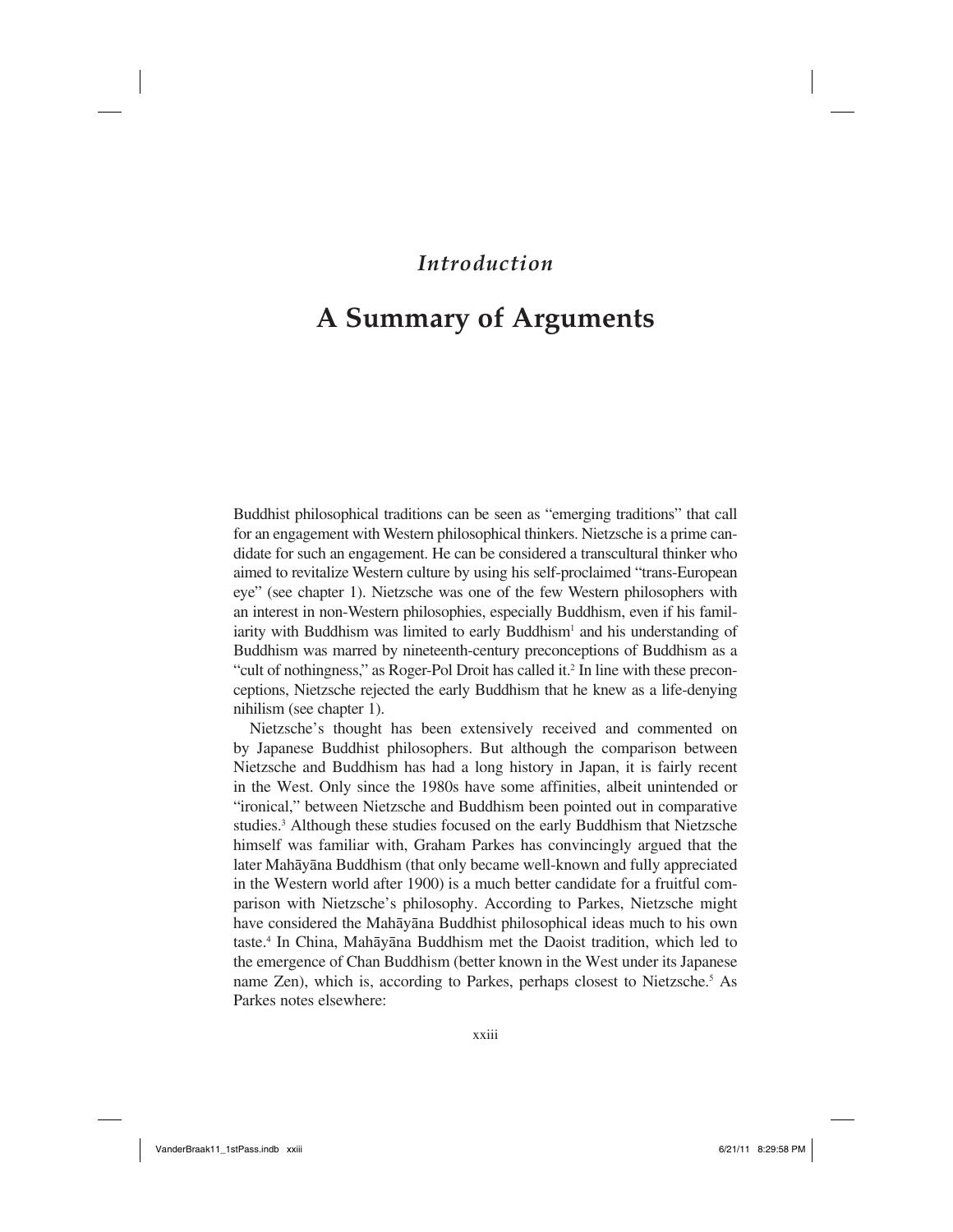### xxiv *Introduction*

This is surely a most fertile field for Nietzsche studies, the common ground between the hermit of Sils-Maria and the life-artist-sages from the Chan and Zen traditions. The first wave of Zen to reach Western shores struck mainly *littérateurs* and religious types, now that Nietzsche is finally coming into his own is the time for a more philosophical engagement with thinkers of those Asian traditions, in which dialogue based on correspondences between both sides aims at precise elucidation of the divergences. Time, finally, for more of us to cast a trans-European eye over Nietzsche's legacy.<sup>6</sup>

Although Nietzsche as a philosopher and Zen as a Buddhist religious tradition seem to be widely divergent in their concerns, I aim to show that whereas Nietzsche is more religious than previously thought, Zen is more philosophical and skeptical than previously thought. However, this study does not aim to make a Zen master out of Nietzsche, and neither does it present a Nietzschean Zen to its readership. As Nietzsche remarks, "Seeing things as similar and making things the same is the sign of weak eyes" (JS 228). A crucial difference between Nietzsche and the Zen tradition lies in their respective relationship to practice. On the one hand, both are praxisoriented: philosophy is not a theoretical or speculative enterprise, but a form of spiritual practice. On the other hand, what distinguishes them is Zen's emphasis on the practice of sitting meditation, zazen. Other important differences have to do with historical and cultural context. Nietzsche was very much a nineteenth-century German thinker, concerned with cultural criticism and the question of decadence, neither of which have much to do with the Zen tradition.<sup>7</sup>

Exactly the differences between Nietzsche and Zen make for a rich interplay of interpretations and perspectives that can open up new avenues for investigation in both Nietzsche studies and Zen studies. The "and" in Nietzsche and Zen should therefore be read both ways. This confrontation of two language games of widely different cultures calls into question the familiar identities of both Nietzsche and Zen.

### **OPENING UP THE NIETZSCHEAN TEXT**

Derrida has spoken about a kind of interpretation that is not merely a "doubling" commentary on a text, but also an opening up of a text.<sup>8</sup> This study aims to open up Nietzsche's texts, his concepts, the way he *does* his philosophy, especially with regard to the religious or soteriological aspects of his thought. In this way it aims to contribute to a fuller and richer interpretation of Nietzsche's philosophy. Although Nietzsche the skeptical thinker is usually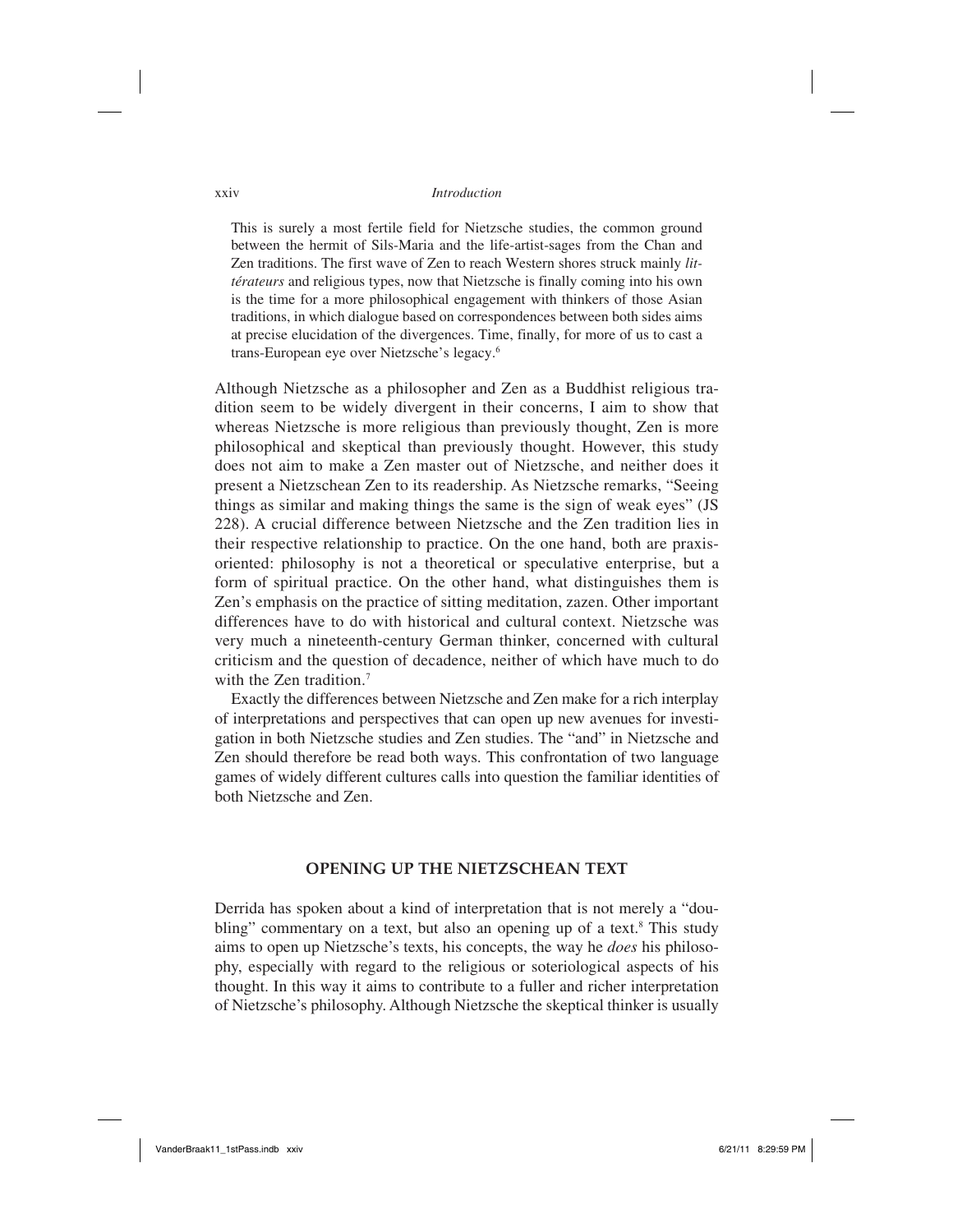### *Introduction* xxv

emphasized in Nietzsche research, his skepticism actually serves his project of self-overcoming.

A confrontation with Zen can help to open up perspectives on Nietzsche's thought beyond skepticism because it takes us beyond the "familiar" Nietzsche. There are some gaps in most Nietzsche interpretations that could be fruitfully addressed by means of a comparison with Zen. As Roger Ames has observed, since Nietzsche is part of our own Western philosophical tradition, we all too easily expect him to share with us some unannounced assumptions. The exoticness of Zen can help us to get behind what we initially take to be familiar in Nietzsche only to discover that he, too, is very exotic indeed.<sup>9</sup> Nietzsche's famous declaration of the death of God has often been misunderstood as a radicalization of the Western Enlightenment. But Nietzsche's "philosophizing with the hammer" served for him as a preparation for a revaluation of all values, a return to a life-affirming mode of existence, and even a new way of speaking about the divine.

Nietzsche was a transcultural thinker who used comparisons with non-European philosophical traditions in order to question what we call our "own." He not only used non-Western philosophy to criticize his own Western tradition, but he also attempted to go beyond it to a more global "world philosophy." (It is therefore fitting that he has been read widely in non-Western cultures, especially Japan and China). A comparative study with a non-Western philosophical tradition does justice to Nietzsche's own aspirations to go beyond Western philosophy. Nietzsche can be considered a transcultural thinker with a self-described trans-European and even trans-Asiatic eye. Therefore, to read Nietzsche himself with a trans-European eye (an East Asian eye, even further removed from Europe than the Near Asian and Indian eye that Nietzsche had in mind) can further elucidate Nietzsche's work.

### **ZEN**

What is known in the West as the single entity of "Zen" in reality comprises a varied and heterogeneous collection of Buddhist traditions in China, Japan, Korea, and other East Asian countries, that span about 1500 years. After the death of the historical Buddha (traditionally placed at 480 bc, but according to recent research perhaps as late as 400 bc, which would make him a contemporary of Socrates), his message was spread by several schools. This early Buddhism is the Buddhism of the Pali Canon, which survives today in the school of Theravada Buddhism in Sri Lanka, Thailand, and Birma.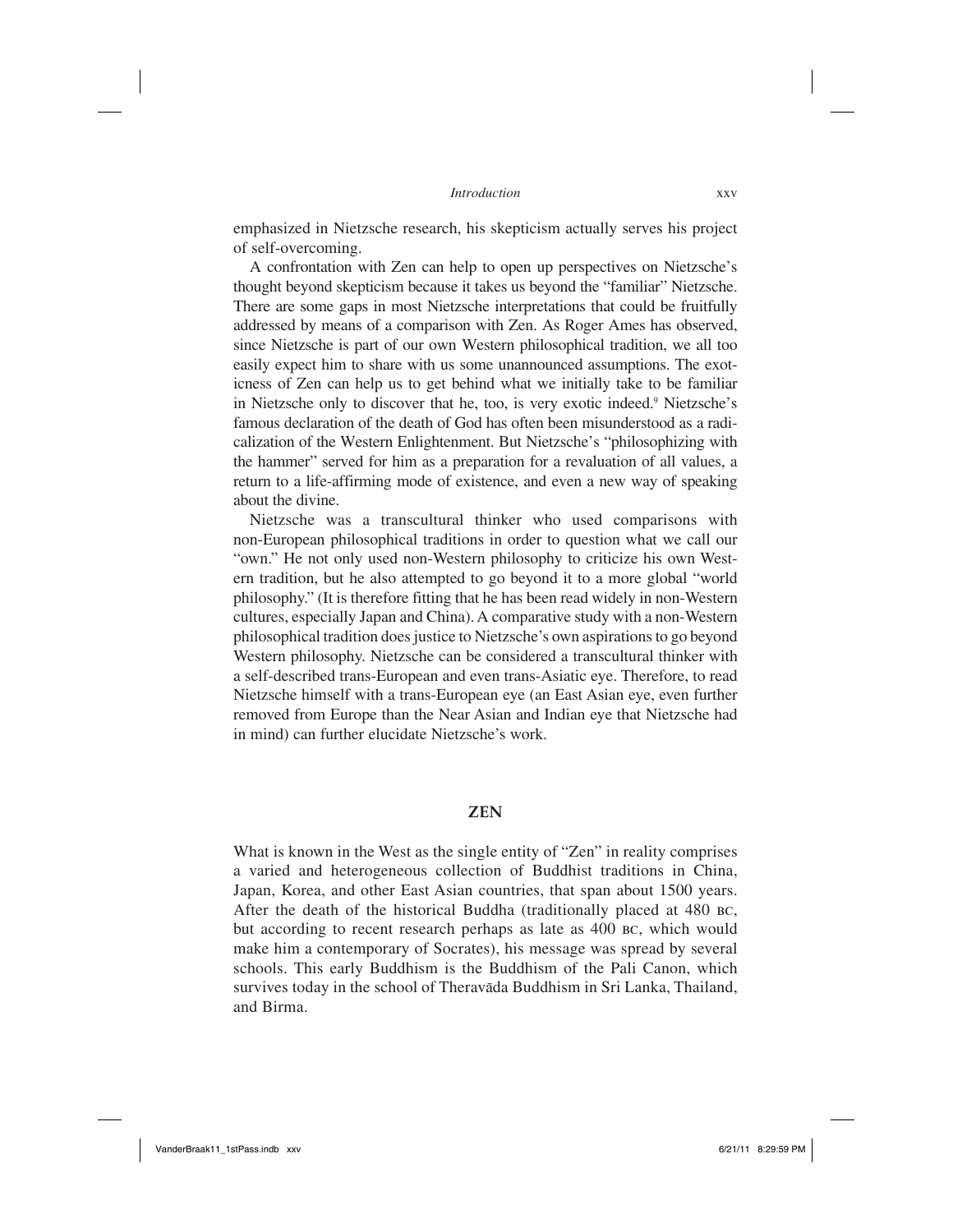### xxvi *Introduction*

In the first centuries ce, Mahāyāna Buddhism arose, most likely as a reform movement against a scholasticism that had set in. Its *Prajñāpāramitā* sutras (sutras of the wisdom beyond wisdom) claimed that all views, including Buddhist views, were "empty" (*śūnyatā*). This was the philosophical climate in which Nāgārjuna was born, one of the most important figures in the early development of the philosophical tradition of Mahāyāna Buddhism. He is the founder of the Madhyamaka school, a rich skeptical tradition, startlingly similar to the Western skeptical tradition, in respect of its aims, methodology, and philosophical problematic.10 Nāgārjuna's radical ontological and epistemological skepticism deconstructed the dogmatic philosophical systems of some early Buddhist Abhidharma schools (see chapter 4).<sup>11</sup>

The Mahāyāna teachings were transmitted to China by Indian Buddhist monks. One of them was the legendary Bodhidharma (d. 532?), $12$  who is revered as the founder and first patriarch of the school of Chan or Zen.<sup>13</sup> Bodhidharma's successors combined Indian Mahāyāna Buddhism with indigenous Chinese Daoist elements. In combining Nāgārjuna's philosophy of emptiness with the Daoist thought of Zhuangzi, they opened up the possibility of a thoroughly this-worldly affirmation of life, an amor fati beyond good and evil, that replaces early Buddhist renunciate morality. In the Song dynasty, Zen became the established form of Buddhism in China. This is when it was brought to Japan by several monks, among whom the thirteenthcentury founder of the Sōtō Zen school, Dōgen (1200–1253).

### **ZEN AND THE WEST**

In an interesting twist of fate (or karma), Nietzsche and Zen have suffered similar misrepresentations in their reception throughout the twentieth century. Initially, both were misrepresented as an anti-philosophical mysticism and a panacea for an ailing Western culture. Steven Aschheim has documented the many Nietzsche cults throughout Europe that claimed Nietzsche's thought for their own brand of spirituality.<sup>14</sup> Zen was presented to the West as a universal mysticism that contained the core of all religions without cultural baggage, especially through D. T. Suzuki (1870–1966) and the members of the so-called Kyoto School, a collection of Japanese thinkers who attempted to engage Zen with Western philosophical thought in order to arrive at a world philosophy for our times.<sup>15</sup>

Zen was seen as an anti-ritualistic tradition that focused on the experience of enlightenment (*satori* or *kenshō*). Because of this, it has exercised a fascination over Western philosophers, theologians, psychologists, and spiritual seekers. It has been hailed as a universal religion, founded on individual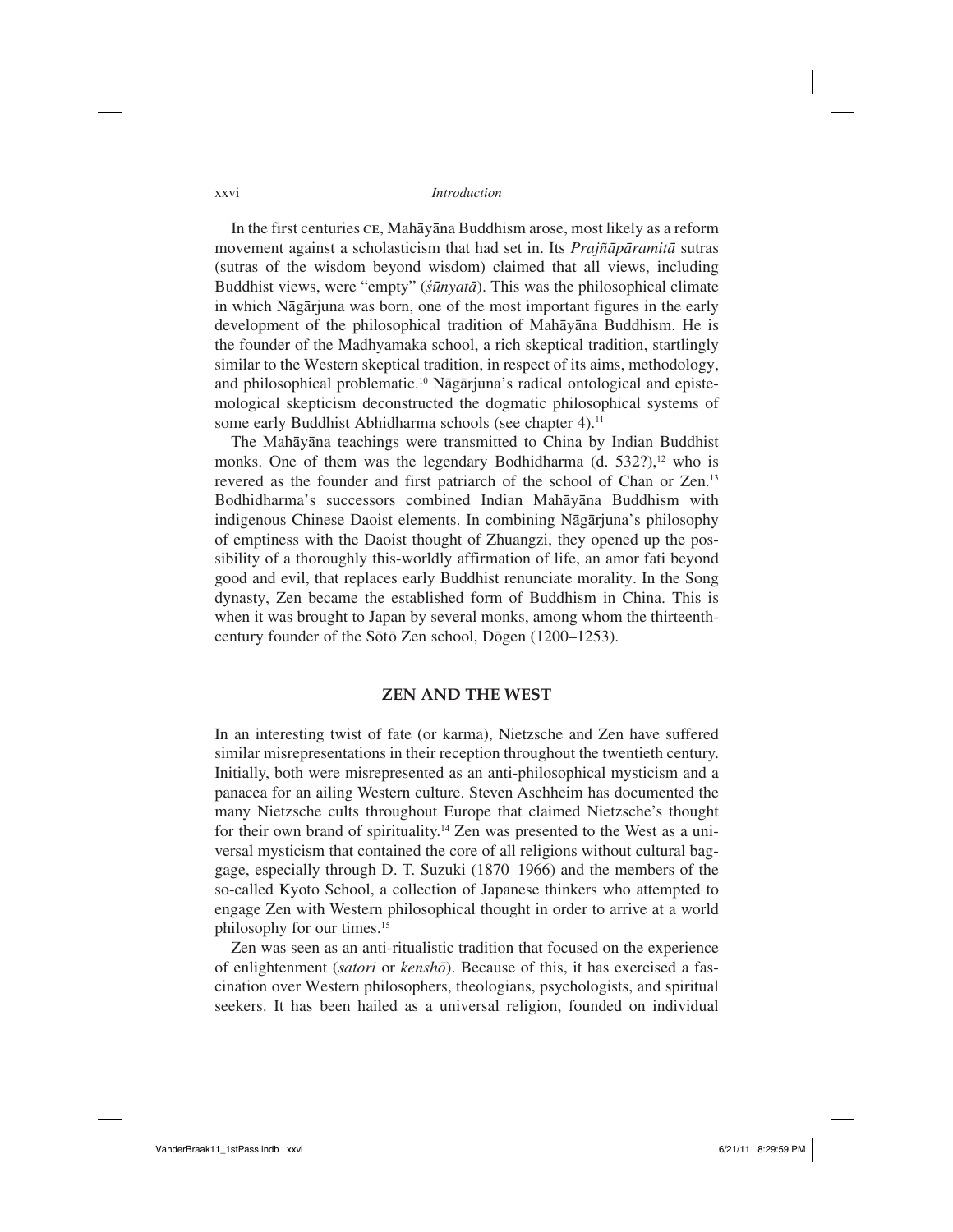### *Introduction* xxvii

experience rather than conformity to church structures, meditation rather than ritual, critical investigation leading up to "the Great Doubt" rather than belief in religious dogmas. For many intellectuals, Zen served as a perfect replacement for a Western Christianity that was perceived as outmoded. It was viewed as an exponent of the mystical East, as epitomized, for example, in Eugen Herrigel's bestseller *Zen in the Art of Archery*. <sup>16</sup> Kyoto school member Kitarō Nishida (1870–1945) described the Zen enlightenment experience as a "pure experience" prior to the subject-object distinction. Nishida's concept of pure experience was based on his reading of a.o. William James (to which he was introduced by Suzuki). And although Nishida dropped his notion of "pure experience" in his later work, Suzuki adapted it as the central hermeneutic principle in his presentation of Zen to the West.<sup>17</sup>

Just as Nietzsche's thought was misused by the Nazis, Zen thought was misused by the Japanese government in an effort to justify its war efforts. Both were seen as philosophies "beyond good and evil" that justified violence. Western Zen priest Brian Victoria published in 1997 *Zen at War*, documenting nationalism and war crimes by Japanese Zen masters and throwing doubt on the universality of Zen spirituality.<sup>18</sup> A 1995 publication, *Rude Awakenings*, stressed the need for a critical self-examination within the Zen tradition itself.<sup>19</sup>

In the fifties, Zen was embraced by artists and intellectuals like Jack Kerouac, Allen Ginsberg, and Alan Watts, who formed the Beat Zen Generation. They embraced a kind of romantic and even "Nietzschean Zen" beyond good and evil, a radical iconoclasm that went beyond all conventions. In the sixties, Western counterculture claimed both Nietzsche and Zen in their protest against rationalistic Western culture. Nietzsche's "God is dead" was echoed by the Zen dictum "if you meet the Buddha on the road, kill him." Zen was one of the non-Western philosophies that was invoked as a way of criticizing Western culture.<sup>20</sup> Over the past decades, however, historians of the Zen tradition have stressed the role of embodiment, practice, and ritual in Zen, deconstructing the idea of Zen as a spiritual tradition aimed at a mystical experience of enlightenment.<sup>21</sup> Currently, Zen studies is at a crossroads, looking for a new paradigm and a new hermeneutics.<sup>22</sup> Contemporary hermeneutical and postmodern interpretations of Zen emphasize its theories of language and interpretation, enabling many useful and fruitful confrontations with Nietzsche's thought. Especially postmodern Nietzsche interpretations could do much to further de-mystify Zen and disclose its significance as a philosophical tradition.

Elsewhere, I have argued that the conflict between what I called the "Romantic" and the "historicist" Zen reception could be fruitfully approached from a cross-cultural hermeneutical perspective.<sup>23</sup> A hermeneutical approach to Zen would not so much look for the "real Zen" (whether conceived as a Romantic ineffable truth or an objective historical narrative) as for what Zen has been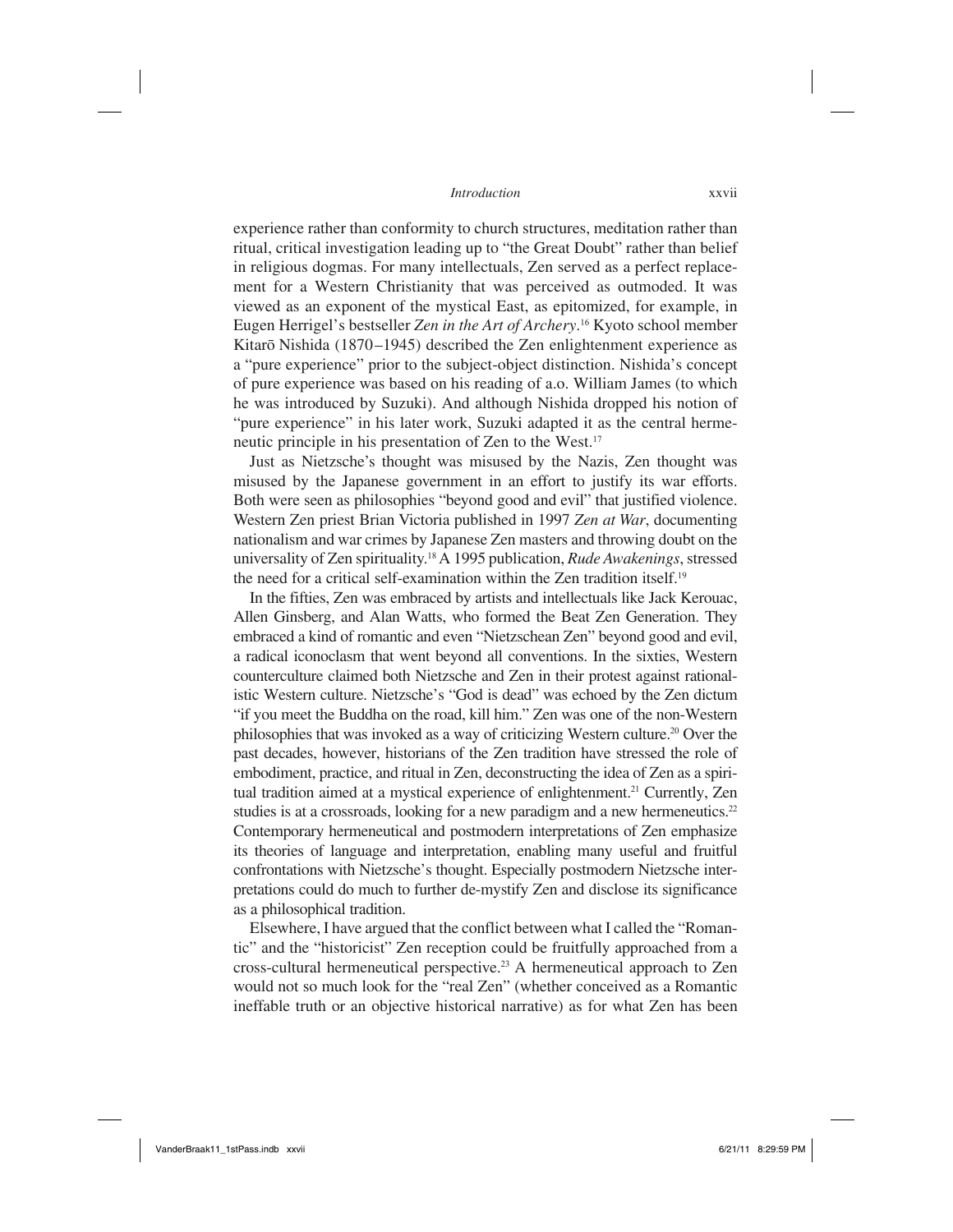### xxviii *Introduction*

and can be to world citizens of the twenty-first century. One's interpretation of Zen cannot but be shaped by one's own pre-verbal understandings of what "truth," "self-overcoming" and "enlightenment" mean, and the contexts and conditions within which it is possible to have "an enlightenment experience."

So, whereas Nietzsche and Zen have been strange bedfellows throughout the twentieth century, perhaps in the twenty-first century a dialogue between them can open up new and liberating insights into the philosophical *áskēsis* that can be discerned in their thought, but that has, in both cases, been undervalued and underemphasized. Even though Zen has been presented to the West by some as an anti-philosophical mysticism, the Zen philosophy contains a philosophical *áskēsis* as well. As Thomas Kasulis notes, the Western popular notion that Zen resists philosophical explanation is more Western than Japanese.<sup>24</sup>

### **SELF-OVERCOMING WITHOUT A SELF**

For Nietzsche, philosophy as *áskēsis* is connected with the notion of selfovercoming. In *Ecce Homo*, he discerns a path of self-overcoming that is reflected in his works, leading up to "*what* I am today, *where* I am today—at a height where I no longer speak with words but with lightning bolts" (EH III TU, 3). For example, he views *Human, All Too Human* and *Daybreak* as overcoming his addiction to idealism and Wagner. About *Human, All Too Human*, he says, "I liberated myself from what in my nature *did not belong to me*" which constituted "progress—*towards myself*" (EH III HAH, 1). Today, many Anglo-American Nietzsche interpreters fail to see this aspect of Nietzsche's philosophy, or choose to ignore it. But recently, this aspect of Nietzsche's philosophy has received more attention. Several studies have appeared that argue that Nietzsche can profitably be read as advocating such a philosophical *áskēsis.* Bruce Benson interprets Nietzsche's *áskēsis* as being aimed at realizing a Dionysian piety: a way of being that fully embraces life. Horst Hutter focuses on the specific ascetic practices that serve as a means for Nietzsche for overcoming decadence. Richard White shows how Nietzsche in his writings sought to provoke a personal sovereignty. Tyler Roberts reads Nietzsche's *áskēsis* as an attempt at postreligious philosophical practice.<sup>25</sup>

The peculiar and paradoxical thing is that both Nietzsche and Zen also deny that any such thing as a self ultimately exists. Their self-overcoming is therefore a self-overcoming without a self. As far as Zen is concerned, this may be obvious: the idea of non-self (*anātman*) is crucial to all Buddhist traditions. But also for Nietzsche, what we call a self is ultimately a fiction. Although in *Schopenhauer as Educator* Nietzsche writes about aspiring to one's true Self, in his later work, self-overcoming turns into self-overcoming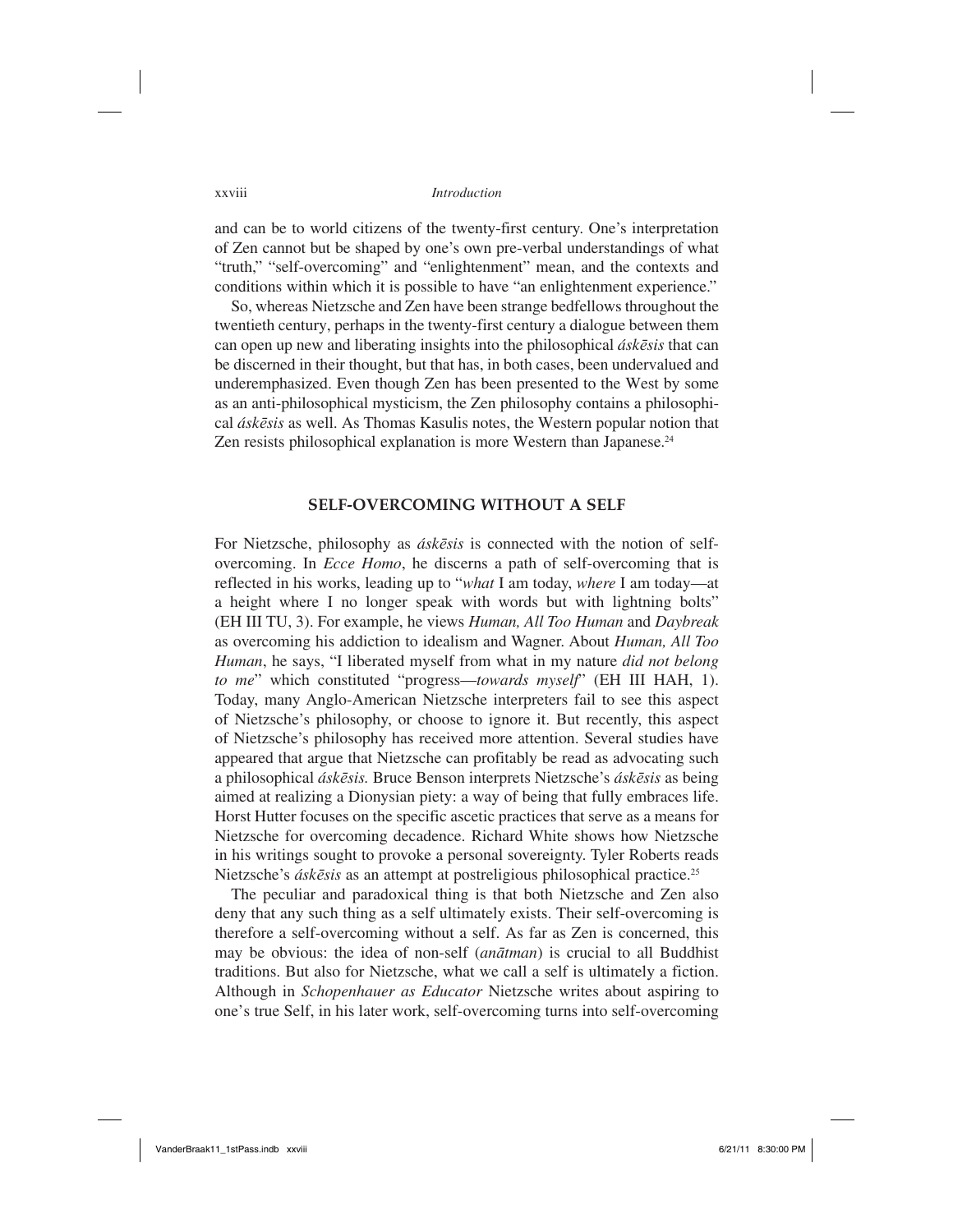### *Introduction* xxix

without a self, expressed through the cipher of Dionysus, the Greek god of ecstatic self-transcendence. This study will investigate what such a "selfovercoming without a self" could possibly look like. It engages Nietzsche in dialogue with four main representatives of the conglomerate of traditions that we call Zen:

- 1. The Indian founder of Madhyamaka Buddhism, Nāgārjuna (ca. 150–250 ce), who is, although chronologically a predecessor to Zen, nevertheless traditionally regarded as a patriarch of the Zen tradition. Although Nāgārjuna certainly was a historical figure, not much is known about his life, nor about the exact role he played in the transition from early Buddhism to Mahāyāna.<sup>26</sup> He is widely considered to be the most influential Buddhist philosopher after the Buddha himself.
- 2. Linji Yixuan (d. 860), one of the classical Chinese Chan masters of the Tang Dynasty, has been the most influential Zen Master in further Zen traditions in China, Japan, and Korea. He has been accorded the highest praise within the Zen tradition. According to translator Burton Watson, he is "the oldest and most authentic voice that has come down to us from the early tradition of Chinese Chan or Zen, the fullest exposition of its teachings."<sup>27</sup> Linji has contributed to Zen's reputation for iconoclasm. He famously declared that the Buddhist goals of bodhi (awakening) and nirvana (enlightenment) were hitching posts for donkeys. His most famous injunction is "if you meet the Buddha on the road, kill him." The followers of Linji stressed that Zen was "a separate expression outside the teachings, beyond words and letters," which has co-determined the Western image of Zen as a radical antinomianism and iconoclasm.<sup>28</sup>
- 3. The thirteenth-century Japanese Zen master Dōgen strongly criticized Linji for his antinomianism and iconoclasm. He stressed that enlightenment is not beyond words and letters but always takes place within words and letters. He also stressed the importance of the body. In some ways, Dōgen can be seen as a Zen Buddhist Nietzsche, critically examining and unmasking cherished notions within the Zen tradition. As a Japanese "master of suspicion," he deconstructs orthodox Zen perspectives on language, thinking, practice, and most of all, enlightenment.<sup>29</sup>
- 4. The Japanese Zen Buddhist philosopher Keiji Nishitani (1900–1990) studied with Heidegger from 1937 to 1939 and attempted to integrate Zen with Western philosophy. He wrote a study on nihilism, in which he devoted several chapters to an interpretation of Nietzsche's thought informed by his Zen Buddhist background.<sup>30</sup> However, as a contemporary Zen philosopher who attempted to connect Zen Buddhist thought to Western philosophy, Nishitani focused on certain aspects of Zen thought that he thought would be of greater relevance to Westerners.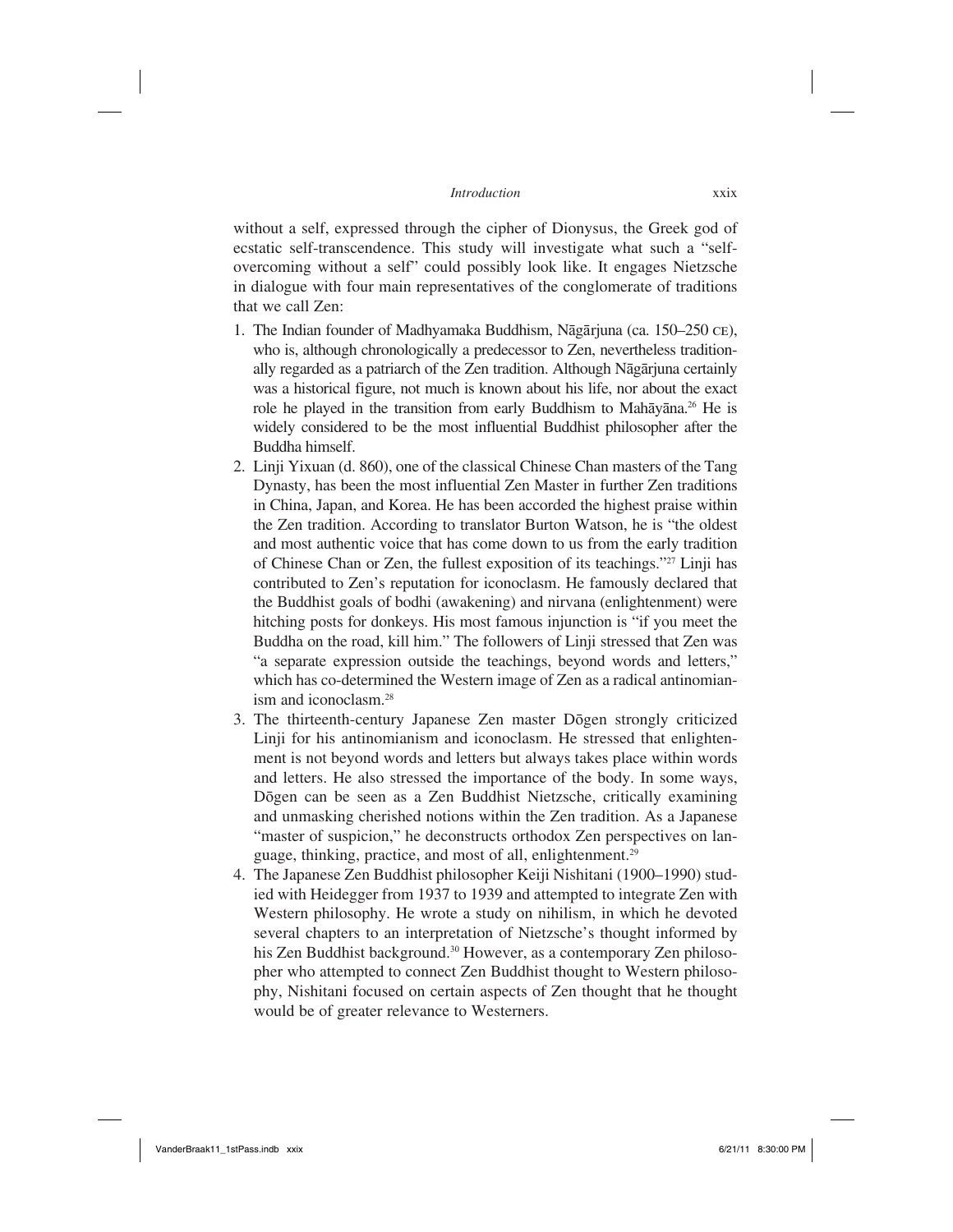#### xxx *Introduction*

### **SUMMARY OF CHAPTERS**

Part I (chapters 1 through 3) will set the stage for a cross-cultural dialogue between Nietzsche and Zen. Chapter 1 will briefly recap Nietzsche's own relationship to Buddhism, his status as a transcultural thinker, the way he practiced transcultural philosophy, and why comparing Nietzsche to a non-Western philosophical tradition is in line with his own philosophizing. Chapter 2 will review the research on Nietzsche and Zen so far (give an overview and summarize the basic findings) and indicate where the present study can be situated within the field. Chapter 3 will set out the basic argument and the hermeneutical approach of this study. It will argue that both Nietzsche and Zen can be interpreted as philosophies of self-overcoming. Such a process of self-overcoming has famously been described by Nietzsche in terms of the three transformations of the spirit into camel, lion, and child. However, in this study the Mahāyāna Buddhist hermeneutic of *upāya* will be applied to interpret these transformations as moving from an other-oriented to a self-oriented to a world-oriented way of experiencing reality and the process of self-overcoming itself.

Part II (chapters 4 through 7) will elucidate various practices of selfovercoming. Chapter 4 addresses self-overcoming from an other-oriented perspective. From such a perspective, self-overcoming is connected to a will to truth and takes place in the context of the ascetic ideal. Both Nietzsche and Nāgārjuna criticize their own philosophical tradition for such a will to truth and ascetic ideal. Their critical views with regard to truth (epistemological skepticism) and reality (ontological skepticism) seem to culminate in epistemological nihilism, but as it turns out, they consider it possible to overcome this nihilism. Nietzsche differentiates between a weak, nihilistic skepticism and a strong skepticism that refers to a new truth practice. Nāgārjuna differentiates between conventional and ultimate truth. His notion of emptiness serves as a conventional truth that allows for the realization of ultimate truth. The identity of samsara and nirvana makes room for a radical affirmation of life.

Chapter 5 explores a new truth practice that is aimed not at discovering static truths about reality, but at becoming a truthful person, a "Master of Truth." Such a magisterial conception of truth can be found both in Nietzsche and the Zen tradition, where Nāgārjuna's philosophy of truth is worked out in a Chinese context. In this conception, truth is not representational (knowing that) but performative (knowing how). It is a quality of persons, not of propositions; truth refers to a personal embodiment.

Chapter 6 focuses on practices of embodiment. According to Nietzsche, in matters of knowledge and truth, incorporation plays a very important role.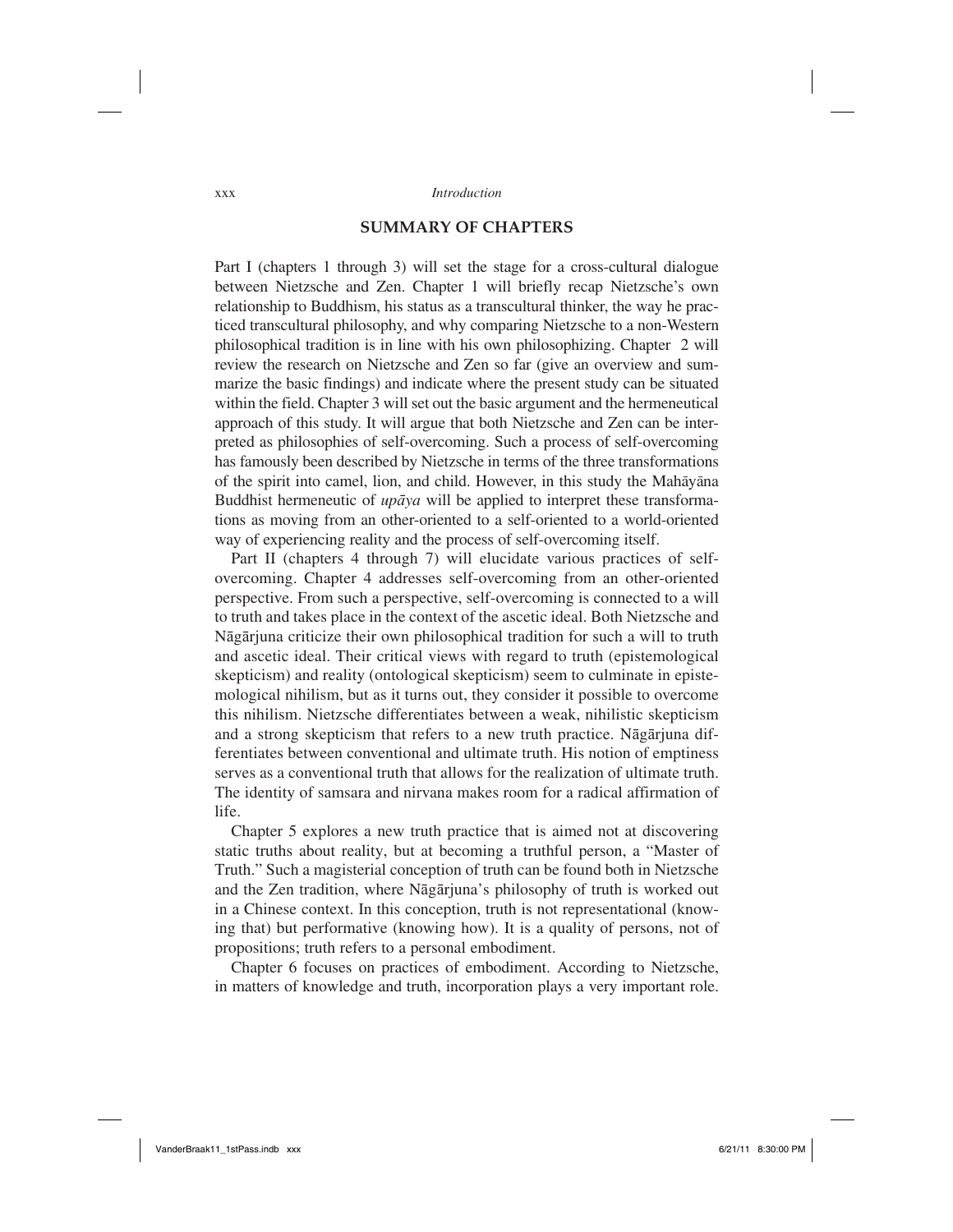### *Introduction* xxxi

The constellation of one's physiological drives determines how one views the world and to what extent one is able to refrain from not only distorting one's perception, but to step outside the representational model of knowledge. From such a perspective, the only way for self-overcoming would be to "educate the drives," which would in fact amount to a self-education of the body. Such a self-cultivation of the drives allows one to incorporate truth, become a Master of Truth, and be able to digest "higher" perspectives than before. The Zen tradition presents not only a well-worked out perspective on the theory of such a self-cultivation through the body, but also describes various somatic practices as part of this self-cultivation. For Dōgen, such a somatic practice takes the form of zazen*,* sitting meditation practice. Nietzsche's self-cultivation and self-overcoming of the body will be compared to Dōgen's notion of zazen as a somatic practice.

Chapter 7 discusses the self-overcoming of the ego. From a naturalistic, nonanthropocentric perspective, self-overcoming refers to an optimal way of functioning without the friction of the conscious "I." There is no unique individual soul that can be liberated, but the multiplicity of drives (taken as an orchestra) performs a beautiful concert. Every drive knows what to play without needing a conductor. The later Nietzsche uses the metaphor of self-forgetfulness to point to self-overcoming. In the post-Zarathustra works we find many passive and even fatalistic formulations suggesting a process of ripening, pregnancy, organic growth, and the absence of struggle, emphasizing the allowance of transcendence and openness. All conscious attempts at self-cultivation actually only interfere with this process. Even the willful attempt at self-overcoming must overcome itself: the self-overcoming of self-overcoming. Dōgen's notion of "forgetting the self" will be used to elucidate such a perspective.

Part III (chapters 8 through 10) addresses the question of a possible end point of self-overcoming. In chapter 8, Nietzsche's ambivalent use of the notion of redemption will be compared to Zen's deconstruction of Buddhist enlightenment.<sup>31</sup> Nietzsche is well-known for his critique of Christian redemption as a symptom of decadence and resentment. But in his work, especially in *Thus Spoke Zarathustra*, an attempt can also be found to define a positive (although skeptical) form of redemption and liberation, centered around incorporating the thought of eternal recurrence and relinquishing an ego-centered perspective. However, in both Nietzsche and Zen there is a tension between an apophatic critique of such a state of liberation and attempts at a kataphatic construction of liberation.

In chapter 9, one of such kataphatic constructions, Nietzsche's notion of the child, will be investigated in dialogue with Dōgen. From a child perspective, self-overcoming is no longer directed toward any particular goal. For

VanderBraak11\_1stPass.indb xxxi anderBraak11\_1stPass.indb 6/21/11 8:30:00 PM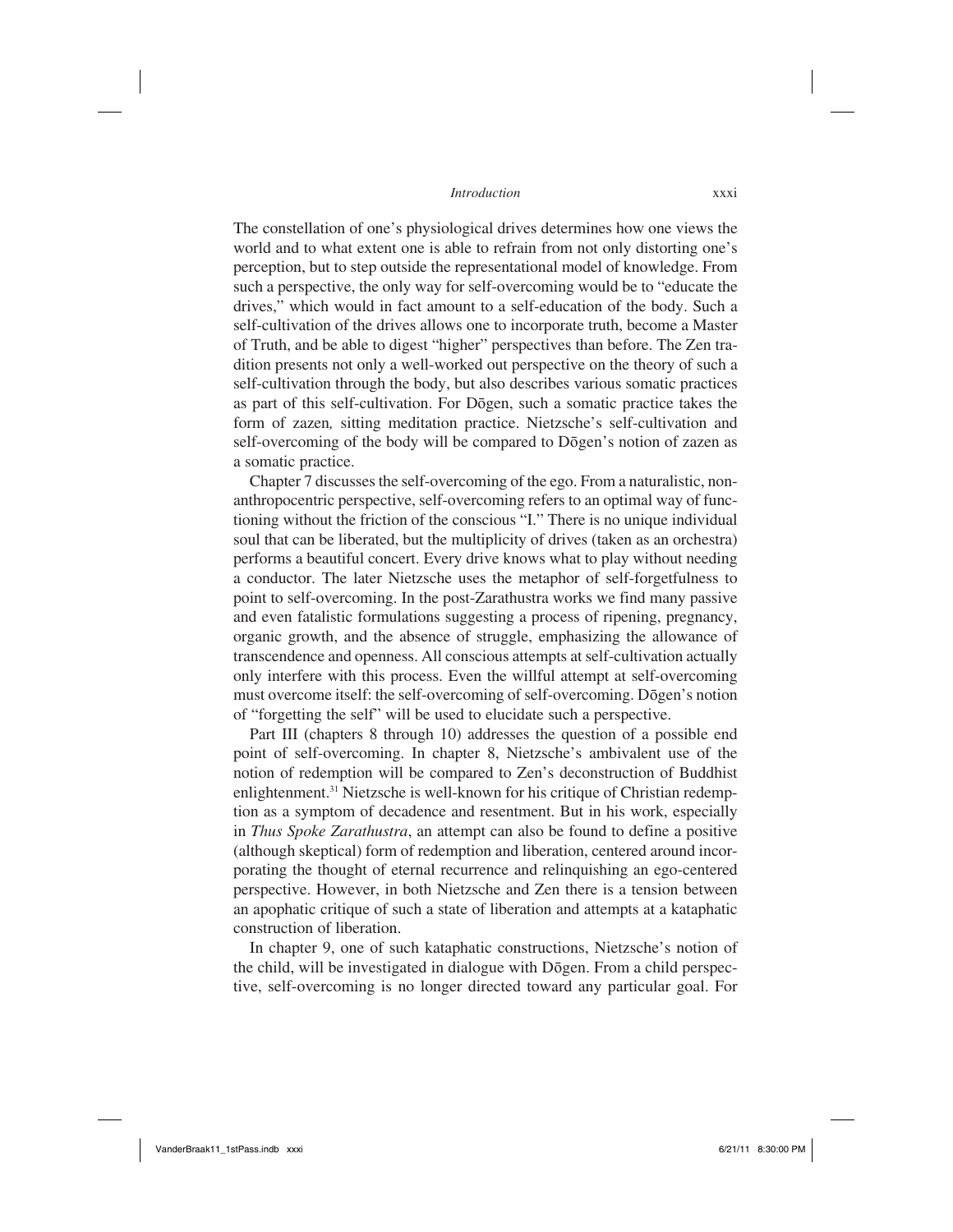### xxxii *Introduction*

Nietzsche, this constitutes a restoration of the innocence of becoming. In Zen, a similar dynamic can be observed, which Dōgen expresses as the oneness of practice and realization. Chapter 10 investigates Nishitani's interpretation of Nietzsche's child stage as the self-overcoming of the will to power. According to Nishitani, Nietzsche's views on self-overcoming eventually fall short of the Zen Buddhist perspective because he remains mired in the notion of will to power. I will critically discuss this conclusion.

In Part IV (chapters 11 and 12) I argue that, especially in his recognition of the need for a self-overcoming of philosophy, Nietzsche comes closest to the spirit of Zen. Chapter 11 addresses one of Nietzsche's notebook fragments on the notions of exoteric and esoteric in order to advance the argument that Nietzsche regards the will to power as an exoteric notion, an instrument to facilitate the realization of an esoteric Dionysian philosophy. In Buddhist terms, the will to power serves as *upāya*.

The practice of philosophy now comes down to a revaluation of values. In chapter 12, I will interpret Nietzsche's revaluation of all values as a philosophical *áskēsis*. Nietzsche's immoralism and self-overcoming of morality, which are associated with such a revaluation, have been interpreted as "beyond good and evil," just as Zen has been interpreted as antinomian. However, a look at Dōgen's views reveals how "beyond good and evil" can be combined with "the non-production of evil."

### **NOTES**

1. See Thomas H. Brobjer, "Nietzsche's Reading about Eastern Philosophy." *Journal of Nietzsche Studies* 28 (2004): 3–27.

2. Roger-Pol Droit, *The Cult of Nothingness: The Philosophers and the Buddha* (North Carolina: University of North Carolina Press, 2003).

3. Freny Mistry, *Nietzsche and Buddhism: Prolegomenon to a Comparative Study* (Berlin/New York: de Gruyter, 1981) and Robert G. Morrison, *Nietzsche and Buddhism: A Study in Nihilism and Ironic Affinities* (Oxford: Oxford University Press, 1997). Morrison claims that ironically enough, Nietzsche's thought can be interpreted as akin to the early Buddhism that he was familiar with and rejected as a form of passive nihilism. He therefore calls his comparative study "A Study in Ironic Affinities." Another recent collection of essays on Nietzsche and African American thought, Jacqueline Scott and A. Todd Franklin, eds., *Critical Affinities: Nietzsche and African American Thought* (Albany: State University of New York Press, 2006), bears the title "Critical affinities." This study will argue that the affinities between Nietzsche and Zen are more critical than ironic, since they both focus on unmasking and revaluing crucial notions within their respective philosophical traditions.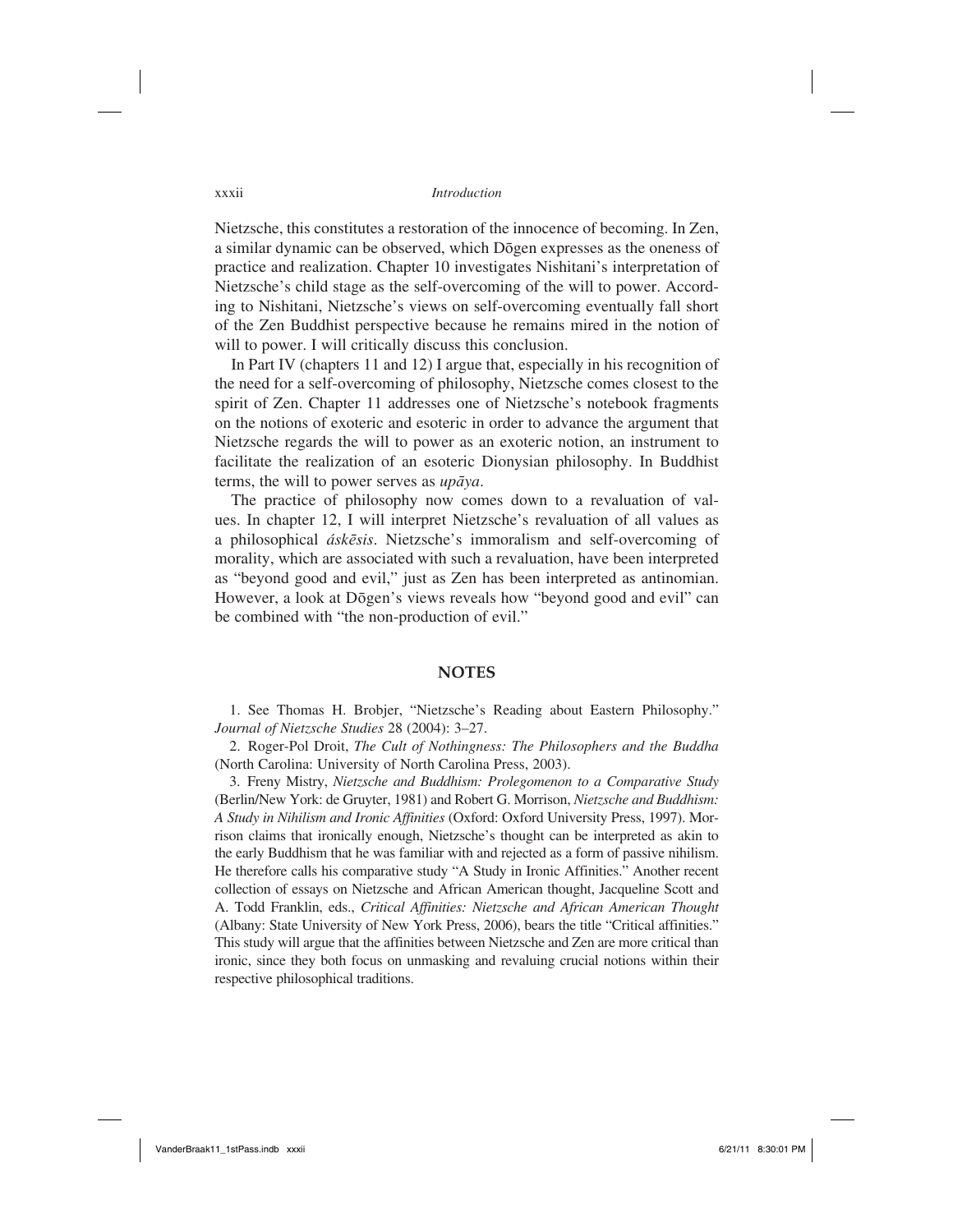### *Introduction* xxxiii

4. Graham Parkes, ed., *Nietzsche and Asian Thought* (Chicago: University of Chicago Press, 1991), 15.

5. Parkes, *Nietzsche and Asian Thought*, 14.

6. Graham Parkes, "Nietzsche and East Asian Thought: Influences, Impacts, and Resonances," in *The Cambridge Companion to Nietzsche*, eds. Bernd Magnus and Kathleen M. Higgins (Cambridge: Cambridge University Press, 1996), 377.

7. Young, *Nietzsche's Philosophy of Religion*.

8. Benson, *Pious Nietzsche*, xi.

9. Roger T. Ames, "Nietzsche's 'Will to Power' and Chinese 'Virtuality' (*De*): A Comparative Study," in *Nietzsche and Asian Thought*, 132.

10. See Jay L. Garfield, "Epoche and *śūnyatā*: Skepticism East and West," *Philosophy East and West* 40/3 (1990): 285–307.

11. Mahāyāna Buddhism, the term *Hīnayāna* is used pejoratively to refer to those early Buddhist traditions that developed a systematic soteriology (in particular the Sarvāstivādin school). Hīnayāna therefore does not refer to the contemporary Buddhist schools that base themselves on the early Buddhist Theravāda school. Their positions are much more nuanced than the (caricaturized) Hīnayāna views.

12. Very little contemporary biographical information on Bodhidharma is available, and subsequent accounts became layered with legend, but most accounts agree that he was South Indian Tamilian and was a Pallava prince from the kingdom of Kanchipuram, the third son of King Sugandha. Bodhidharma left the kingdom after becoming a Buddhist monk and traveled to Southern China and subsequently relocated northwards. The accounts differ on the date of his arrival, with one early account claiming that he arrived during the Liu Song Dynasty (420–479) and later accounts dating his arrival to the Liang Dynasty (502–557). Bodhidharma was primarily active in the lands of the Northern Wei Dynasty (386–534). Modern scholarship dates him to about the early sixth century.

13. Chan is the Chinese transliteration of *dhyāna*, the Sanskrit term for meditation. In Japan this Chinese term was transliterated as Zen, in Korea as Son. Since the term *Zen* has become well-known in the West, it will be used in this study.

14. Aschheim*, The Nietzsche Legacy in Germany*.

15. E.g., Daisetz Teitaro Suzuki, *An Introduction to Zen Buddhism* (Kyoto: Eastern Buddhist Society, 1934). See André F. M. van der Braak, "Enlightenment revisited: Romantic, historicist, hermeneutic and comparative perspectives on Zen," *Acta Comparanda* 19 (2008): 87–97; Dale S. Wright, *Philosophical Meditations on Zen Buddhism* (Cambridge: Cambridge University Press, 1998).

16. Eugen Herrigel, *Zen in the Art of Archery* (London: Routledge, 1953). For a critical discussion of this work, see Shōji Yamada, "The Myth of Zen in the Art of Archery," *Journal of Japanese Religious Studies* 28/1–2 (2001): 1–30 and Shōji Yamada, *Shots in the Dark: Japan, Zen, and the West* (Chicago: University of Chicago Press, 2009).

17. But Zen was also approached very critically. Arthur Koestler criticized the deliberate obscurity of the Zen texts in his book *The Lotus and the Robot* (New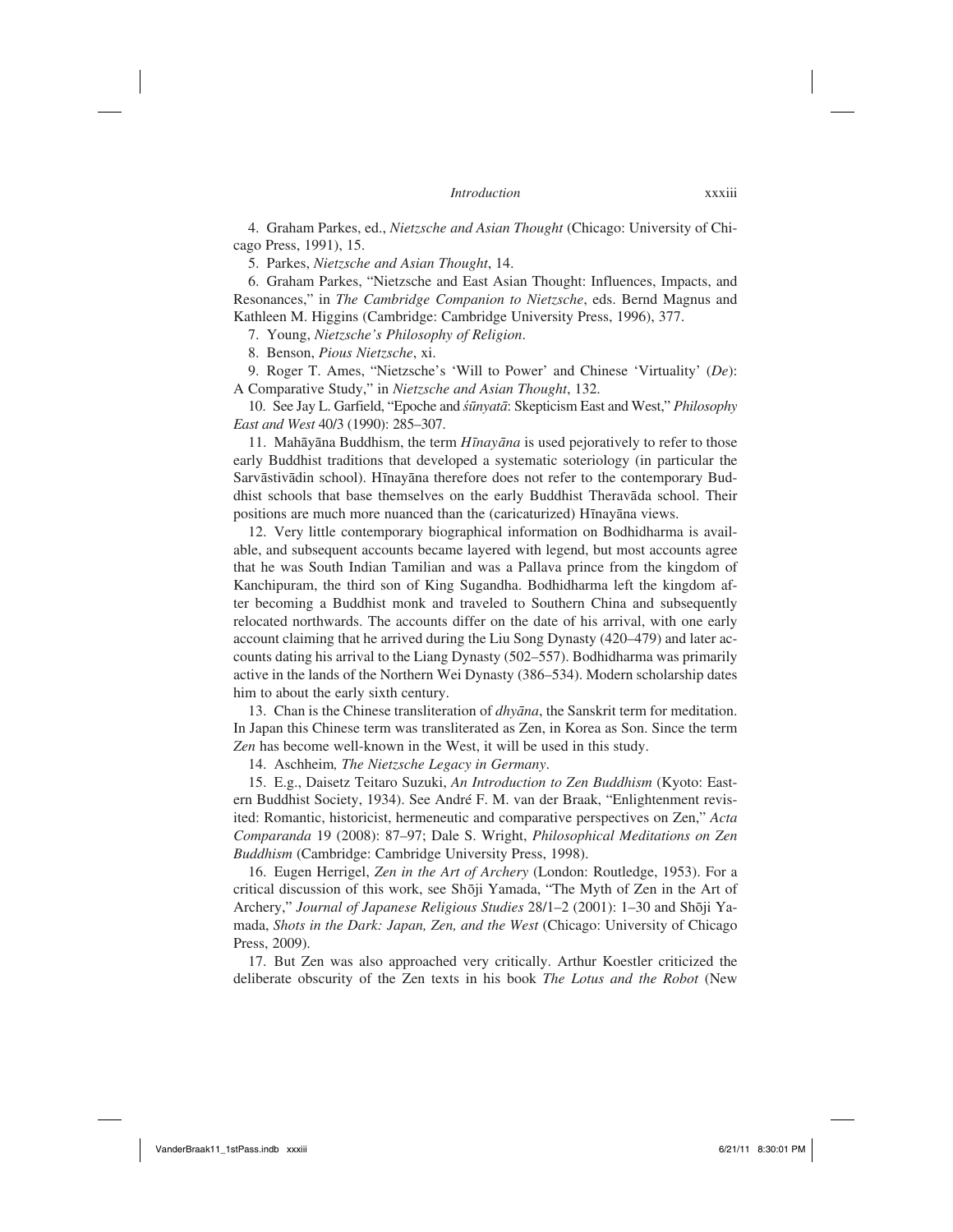#### xxxiv *Introduction*

York: Macmillan, 1961). The Japanese novelist Yukio Mishima portrayed the Zen monastery in his novel *The Temple of the Golden Pavilion* (New York: Knopf, 1959) as a power-infested, authoritarian community. In line with this critical approach, the Chinese historian Hu Shi approached Zen as merely one religious sect among others and attempted to describe the Zen tradition within the context of larger political and social developments in the Chinese historical tradition.

18. Brian Daizen Victoria, *Zen at War* (New York: Weatherhill, 1997).

19. Jim Heisig and John Maraldo, eds., *Rude Awakenings: Zen, the Kyoto School, and the Question of Nationalism* (Honolulu: University of Hawaii Press, 1995).

20. In a related development, Japanese Zen masters (roshis) came to teach in the West (Yasutani, Maezumi, Shunryu Suzuki, Sasaki), and their Western students became roshis as well (Richard Baker, Robert Aitken, Philip Kapleau, Dennis Merzel, Bernie Glassman, Daido Loori). They emphasized not so much Zen philosophy, like the Beat Zen generation, but Zen as a religion, which included traditionally and culturally mediated meditation practices, such as the sitting practice of zazen and koan practice and all kinds of ritual.

21. In the seventies and eighties, the Japanese Zen scholar Yanagida Seizan gave a new impulse to the philological research of Zen texts. Together with Western students, he carefully researched many Zen texts that had been discovered in the early twentieth century in a cave in Dunhuang. Their results led to a questioning of many established Zen myths and to critical considerations about the nature of the spirituality of Zen.

22. In a recent publication, Steven Heine has attempted to clarify the conflict between the two competing perspectives on Zen that he calls "the traditional Zen narrative" and "historical cultural criticism." See Steven Heine, *Zen Skin, Zen Marrow: Will the Real Zen Buddhism Please Stand Up? (*Oxford: Oxford University Press, 2008). As Heine points out, the Western study of Zen Buddhism has all too often been a reflection of the preoccupations of Western modernity. The critical approach to Zen is part of a reaction to the wider phenomenon of Orientalism, the stereotypical approach of Western scholars to Oriental culture based on thinly disguised, hegemonic agendas. Whereas the colonial West has tended to portray the East as generally inferior and degenerate compared to Western civilization, the field of religious studies (more dominated by the temperament and outlook of Romanticism) has often shown a seemingly opposite pattern of thought. The spirituality of the East is considered superior to Western varieties (reverse Orientalism). Those two opposed perspectives are both a gross distortion, Heine notes: "Buddhism is seen either as a sublime and quaint form of meditative mysticism, based on mind-purification and self-transformation, or as the hollow shell of a sequestered ancient cult that broods on death and decay yet thrives on monastic political intrigue" (Heine, *Zen Skin, Zen Marrow*, 4).

23. Van der Braak, *Enlightenment Revisited*.

24. Thomas P. Kasulis, *Zen Action/Zen Person* (Honolulu: University of Hawaii Press, 1981), ix.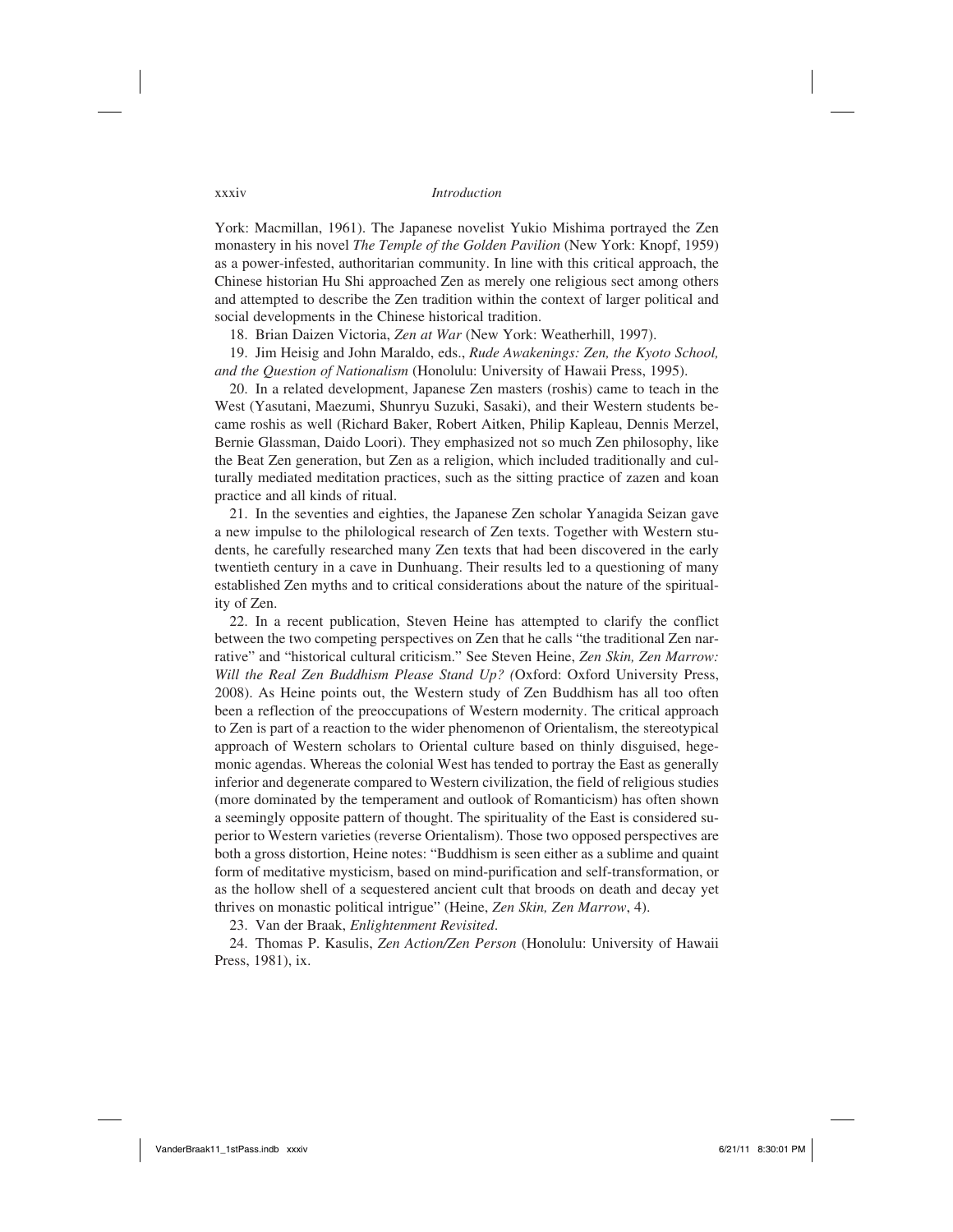### *Introduction* xxxv

25. Horst Hutter, *Shaping the Future: Nietzsche's New Regime of the Soul and Its Ascetic Practices* (Lanham, MD: Lexington Books, 2006); Benson, *Pious Nietzsche*; Richard J. White, *Nietzsche and the Problem of Sovereignty* (Urbana/Chicago: University of Illinois Press, 1997); Roberts, *Contesting Spirit*.

26. See Joseph Walser, *Nāgārjuna in Context: Mahāyāna Buddhism and Early Indian Culture* (New York: Columbia University Press, 2005).

27. Burton Watson, transl., *The Zen Teachings of Master Lin-Chi. A Translation of the Lin-chi lu* (New York: Columbia University Press, 1993/1999), ix.

28. This image has been constructed largely through the writings of D. T. Suzuki. But as recent studies by Welter show, the Linji interpretation has taken place through the lens of Japanese sectarian scholarship. As more and more historical material becomes available, it is even unclear which part of his writings can actually be attributed to the historical Linji. See André F. M. van der Braak, "Toward a Philosophy of Chan Enlightenment: Linji's Anti-Enlightenment Rhetoric," *Journal of Chinese Philosophy* 37/2 (June 2010): 231–47.

29. Since the 1970s, the field of Dōgen Studies has exploded with various schools of thought not only in Japan, but also in the West. The orthodox Sōtō Zen academia interprets Dōgen according to the Sōtō orthodoxy in a religious way. In Japan, resistance has arisen from the thinkers of the so-called Critical Buddhism movement, who want to liberate Buddhism from its reactionary status and call for its modernization. In their opinion, Dōgen should primarily be interpreted as an intellectual thinker, not as a meditation master. Western Dōgen studies treat him primarily as a philosophical thinker. For an overview of the various approaches to Dōgen, see Hee-Jin Kim, *Eihei Dōgen—Mystical Realist* (Tucson: University of Arizona Press, 2004), xv–xxii.

30. Nishitani Keiji, *The Self-Overcoming of Nihilism* (Albany: State University of New York Press, 1990).

31. Nietzsche uses the term *Erlösung* which can be translated as either redemption or salvation. In this study, I will use "redemption." See the discussion in chapter 8.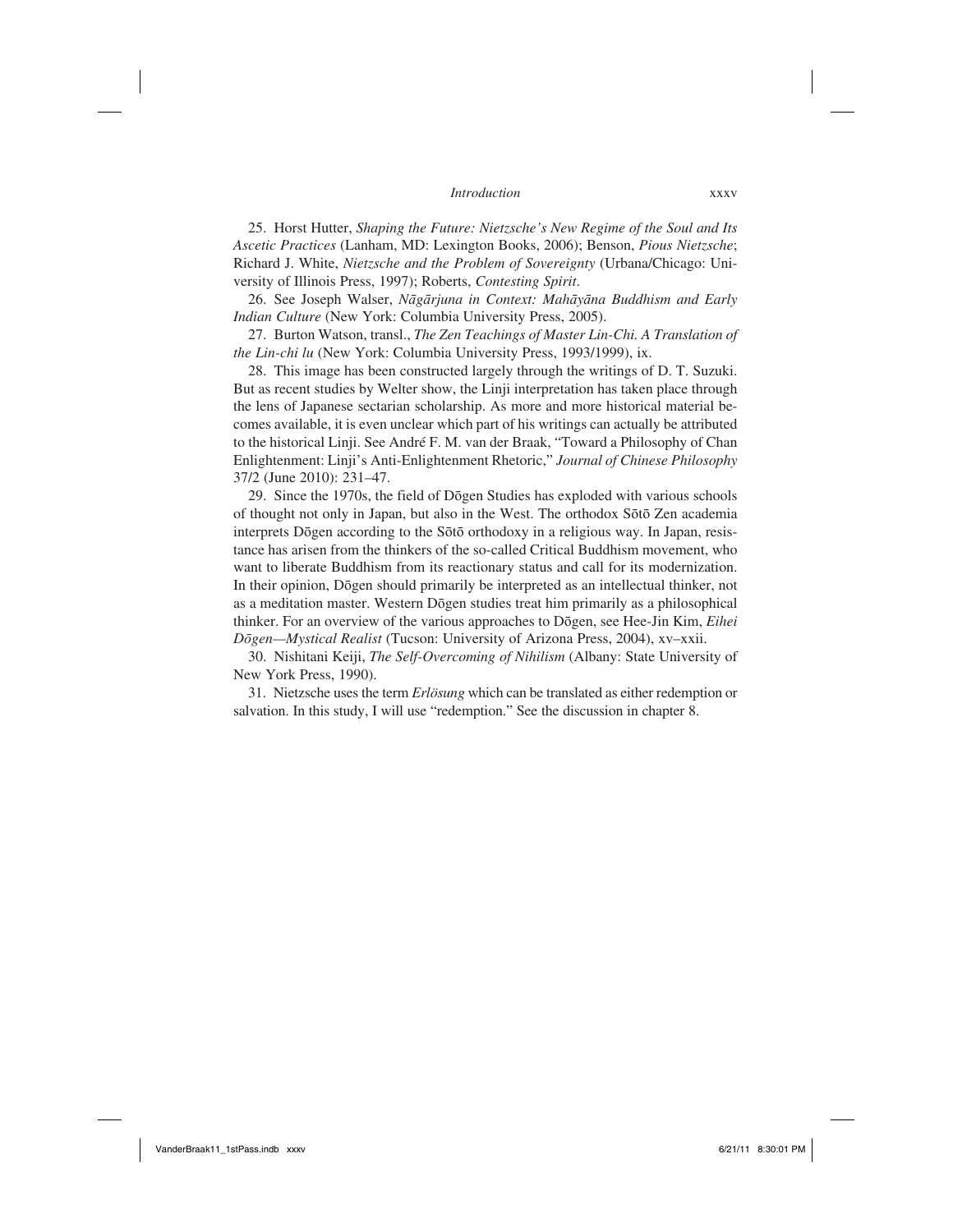VanderBraak11\_1stPass.indb xxxvi and and the state of the state of  $6/21/11$  8:30:02 PM  $\big|$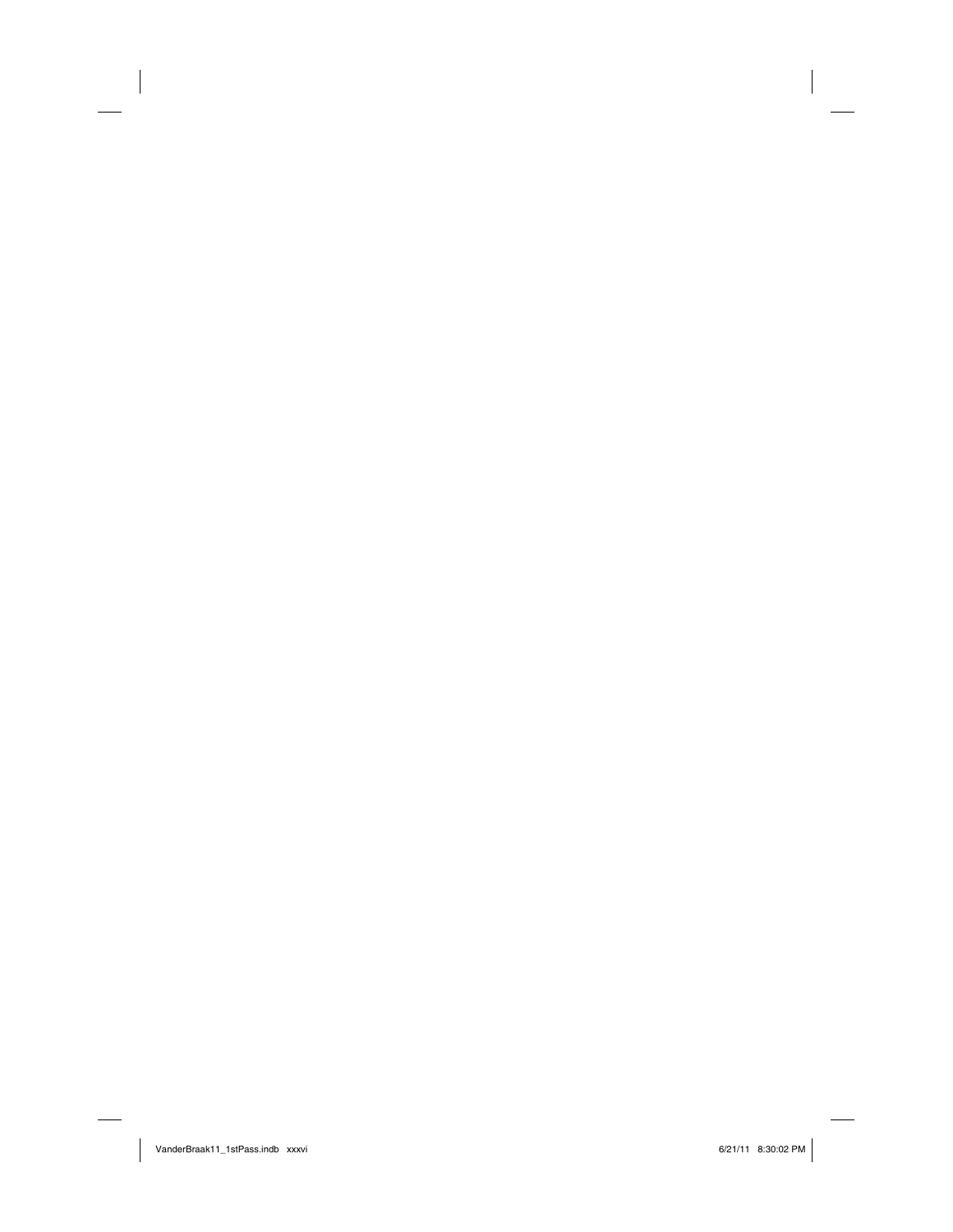*Part I*

# **Setting the Stage**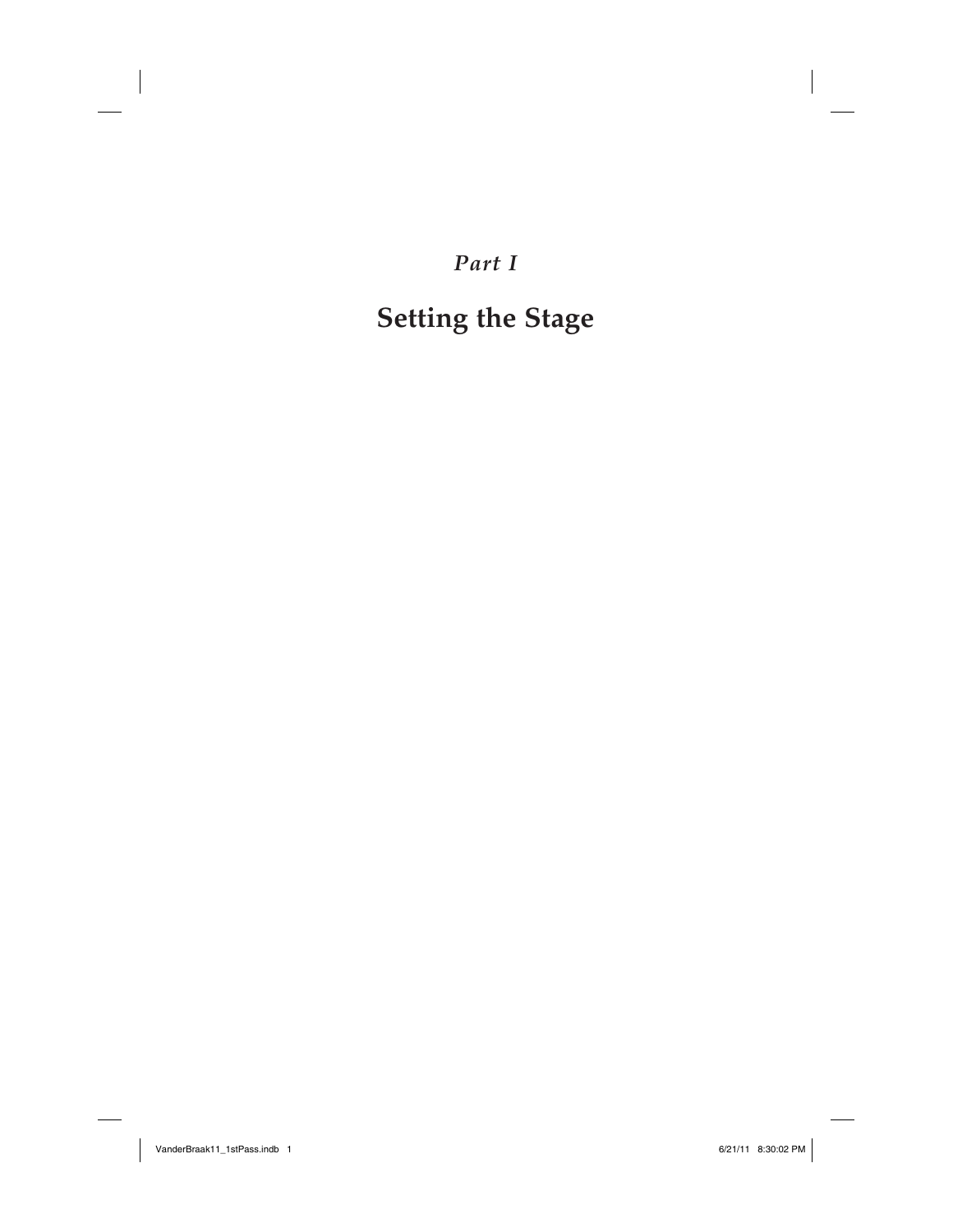VanderBraak11\_1stPass.indb 2  $6/21/11$  8:30:02 PM  $\big|$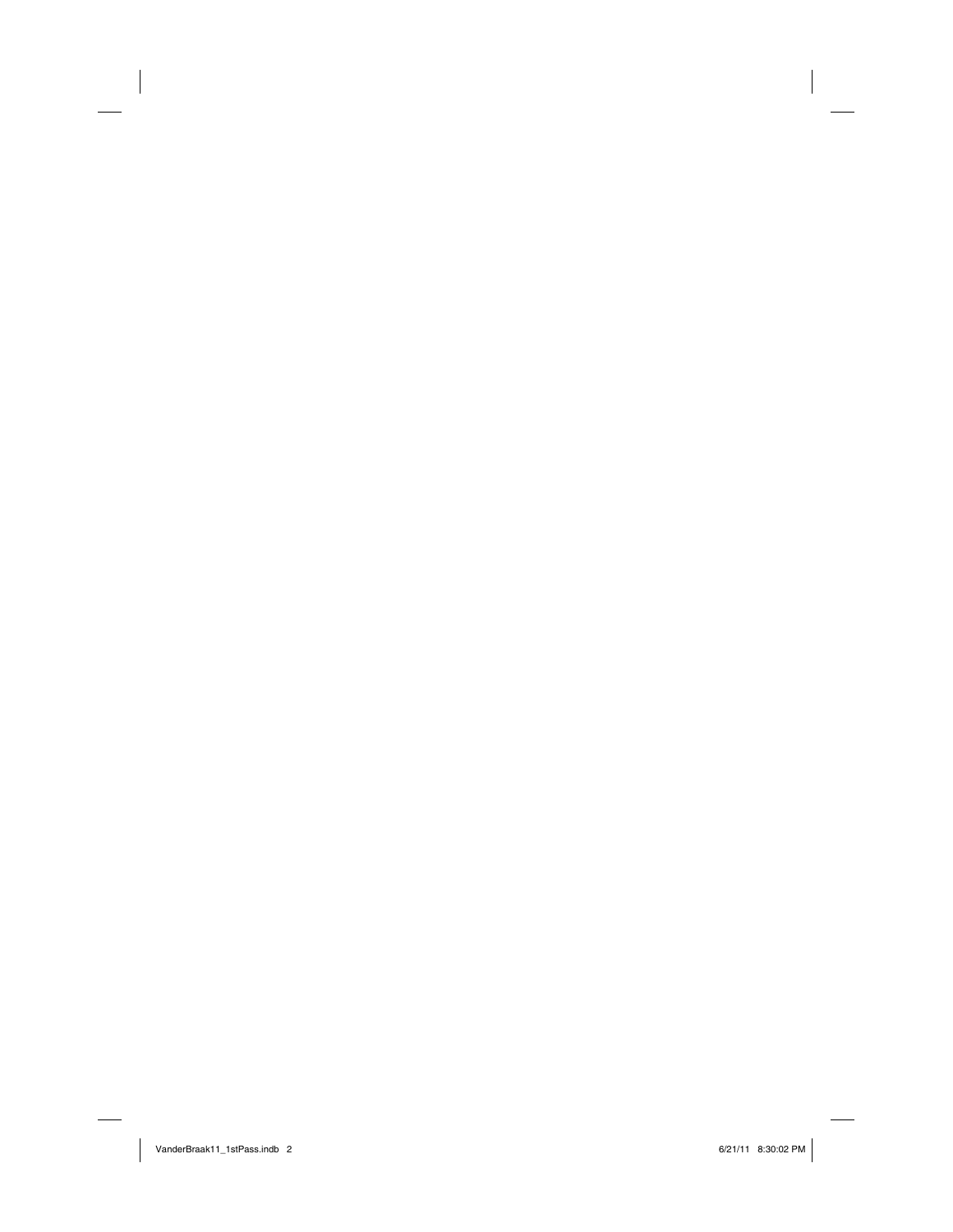# **Nietzsche's Buddhism**

I could become the Buddha of Europe, which actually would be the opposite to the Indian one.<sup>1</sup>

Nietzsche paid, as one of the few Western philosophers, quite serious attention to Buddhism. Johann Figl has documented that for Nietzsche, from an early age on, non-European cultures played an important part in the development of his thought, a development described by Nietzsche himself as "gradually becoming more extensive, transnational, European, trans-European, Oriental [*morgenländisch*]" (KSA 11, 41 [7]).<sup>2</sup>

Thomas Brobjer and others have demonstrated in detail how much Nietzsche actually read about Buddhism, which is, although more than his contemporaries, not as much as one would expect based on Nietzsche's own writings.<sup>3</sup> During his period at Schulpforta, Nietzsche was taught comparative Indo-European studies and comparative study of religions, which also included Buddhism. During the time that he worked on *The Birth of Tragedy* (1870–71), he read the book by C. F. Köppen, *The Religion of the*  Buddha, and Max Müller's essays on comparative science of religion.<sup>4</sup> In 1875, Nietzsche read the *Sutta Nipata* from the Buddhist Pali Canon,<sup>5</sup> and in 1882, 1884, and 1888 he read Hermann Oldenberg's classic *Buddha: His Life, his Teaching, his Community.*<sup>6</sup> The term *Buddhismus* occurs 173 times in his work, sometimes in a performative sense and sometimes to elucidate his own positions.<sup>7</sup>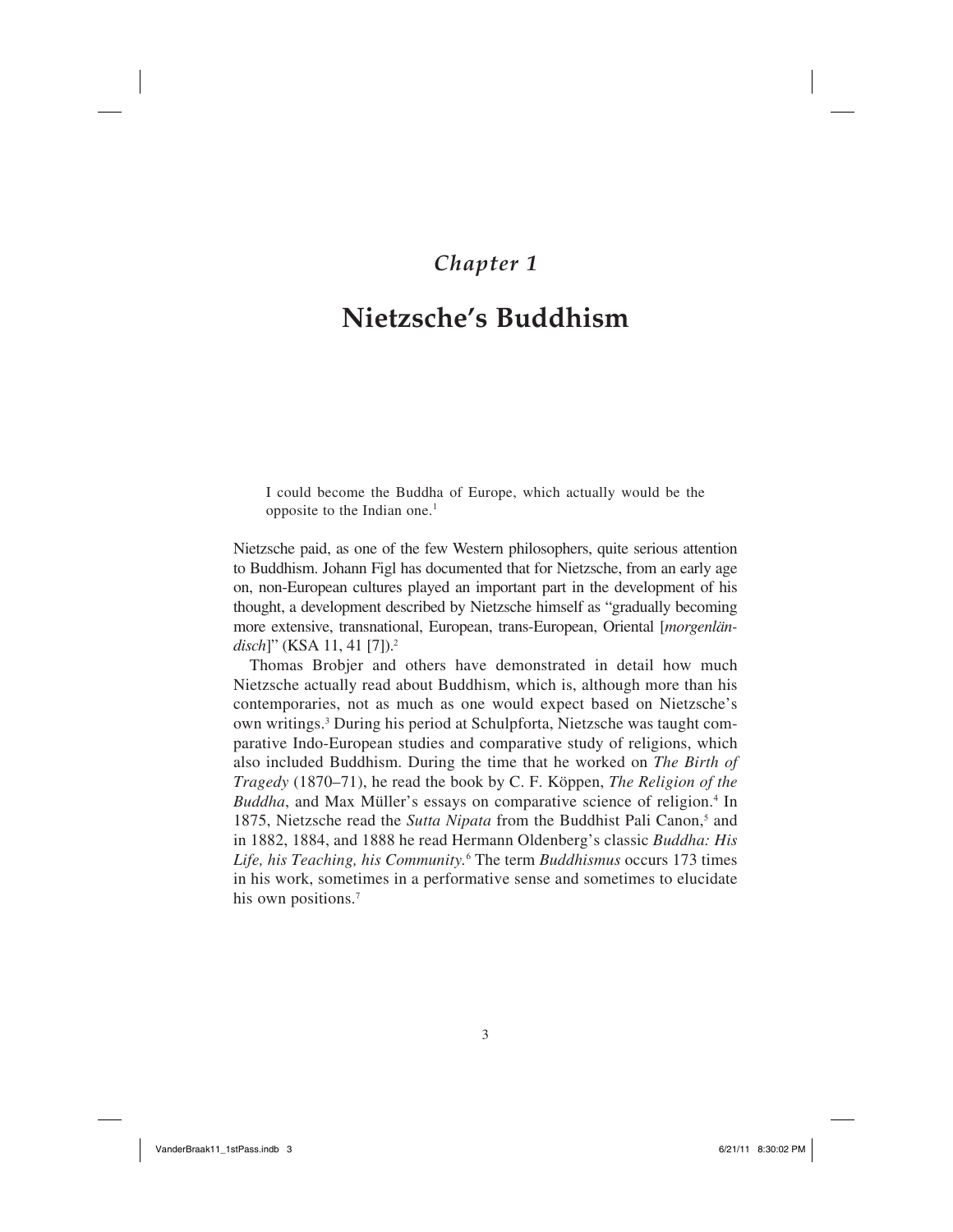#### **NIETZSCHE'S VIEW OF BUDDHISM**

Whereas Nietzsche's early mentors Schopenhauer and Wagner were admirers of Buddhism, Nietzsche was more critical. He rejected early Buddhism as a life-denying, nihilistic answer to the problem of suffering, opposed to his own Dionysian, affirmative philosophy. This is connected to the general perception of Buddhism in his time. As Roger-Pol Droit shows, the nineteenthcentury European philosophical imagination saw Buddhism as a religion of annihilation calling for the destruction of the self. In actuality, says Droit, such portrayals were more a reflection of what was happening in Europe at the time (the collapse of traditional hierarchies and values, the specter of atheism, and the rise of racism and social revolts that shook European societies) than an accurate description of Buddhist thought.<sup>8</sup> Nihilism was on the rise in Europe, and Buddhism was seen as a representative of it. Generally no clear distinction was made between early Buddhism and later Mahāyāna Buddhism, and those who did make a distinction considered Mahāyāna as a later degeneration of Buddhism to a kind of folk religion.

Between 1880 and 1887, Nietzsche used the term *Buddhismus* to diagnose the development of nihilism in European culture. He wrote about the inevitable development of a new European Buddhism: a longing for nothingness as a result of decadence. Nietzsche called this a "passive nihilism." Therefore, although he praised it as an aristocratic and non-moralistic religion, he rejected Buddhism as yet another form of nihilism: a philosophy that is hostile to life, that considers life a disease to be cured from.

In *Daybreak* 96, Nietzsche is quite positive about Buddhism. He compares his own time with that in which the Buddha appeared. Only now, he says, Western culture is ripe for a religion such as Buddhism in which self-liberation [*Selbsterlösung*] takes the place of redemption by an external redeemer. Later, he becomes more negative about Buddhism. As a cultural critic, Nietzsche designates the nihilism that permeates European culture as a longing for "nothing," a no longer wanting to act, a "Buddhism of action" (KSA 12, 2 [127]). Nietzsche sees that "Buddhism increases silently everywhere in Europe" (KSA 12, 5 [71]), a passive nihilism and pessimism, a hatred against life. Nietzsche resists such a European Buddhism, although there are also places where the coming of a European Buddhism is described as a possibility, an instrument of culture, a result of the eternal recurrence as the most scientific of all hypotheses (KSA 12, 5 [71]). As a pessimistic philosophy it can function as an indispensable hammer in the hands of the new philosopher (KSA 11, 35 [9]).

For Nietzsche, the Buddha was a great physician that had a great therapy for suffering on offer—a therapy that even worked, rather than the superstitions of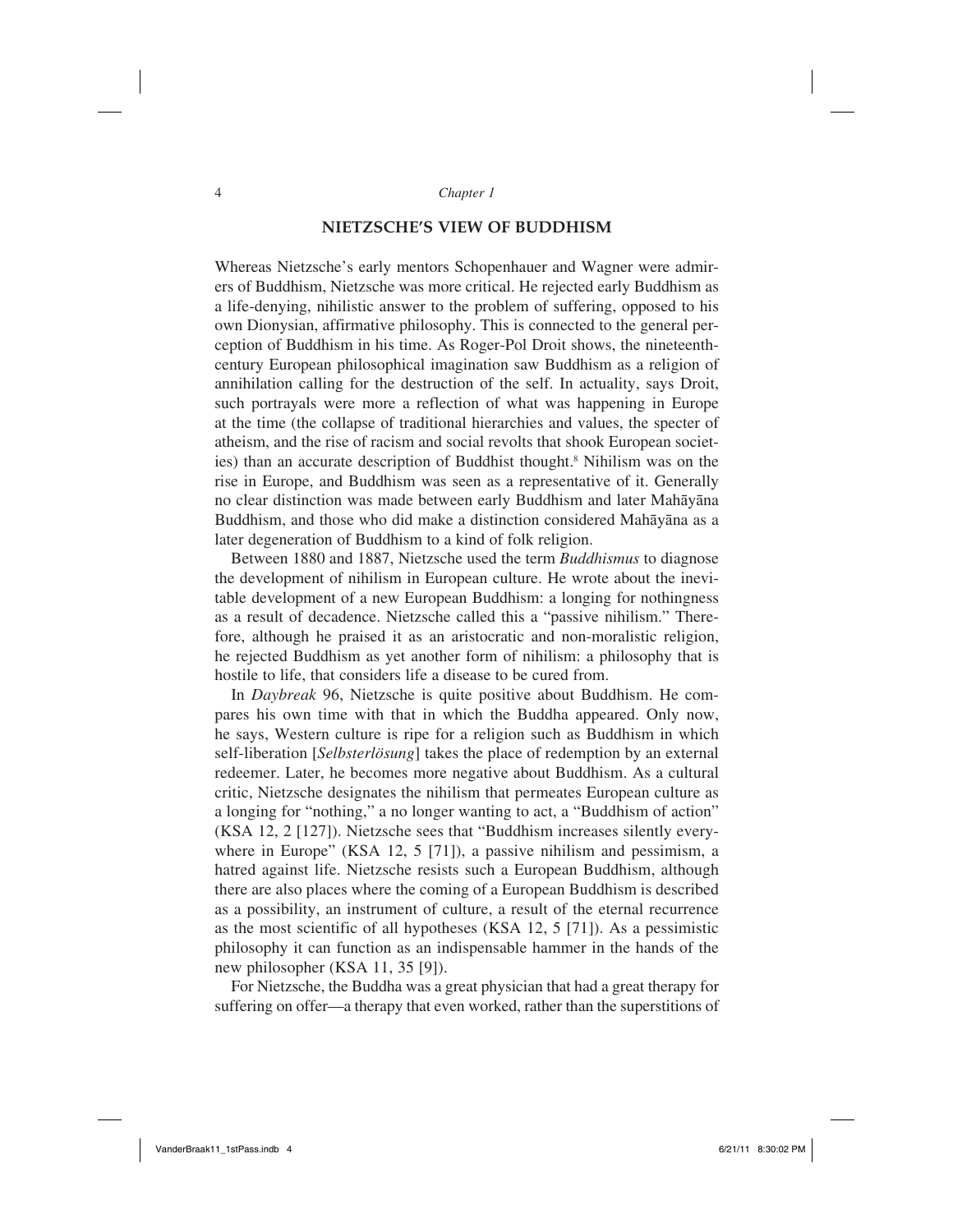#### *Nietzsche's Buddhism* 5

Christianity—but whose views on health Nietzsche considered to be opposed to his own radical affirmation of life, with all joys and sufferings included. "I could become the Buddha of Europe," we read in his notebook fragments, "which actually would be the opposite to the Indian one" (KSA 10, 4 [2]).

Nietzsche compares Christianity and Buddhism in *The Antichrist* 20–23.<sup>9</sup> Although for him both belong together as nihilistic religions, Nietzsche considers Buddhism here as far superior because as a "positivistic religion," it is "a hundred times more realistic" (AC 20). It knows the true causes of suffering and offers a physiological therapy for suffering that works. Christianity, on the other hand, interprets suffering as sin (an imaginary concept according to Nietzsche), and offers no therapy, but only faith, hope, and love as a bandage. Buddhism reaches its goal in contrast to Christianity, which considers the highest form unattainable, a gift, grace. As Nietzsche summarizes, "Buddhism doesn't promise but delivers, Christianity promises everything but *doesn't deliver anything"* (AC 42). Whereas Buddhism fights resentment, Christianity originates from it. Nietzsche refers to the famous quote from the Buddhist writing the *Dhammapada*: "Not through enmity does enmity come to an end."<sup>10</sup> Buddhism knows gratitude rather than rancor (KSA 13, 14 [91]).

Nietzsche's comparison in *The Antichrist* 20–23 strikes many commentators as an unfair one. He takes Buddhism as an ideal type, focusing on its founder, Buddha, as an idealized figure, and compares it to the historical manifestations of Paulinian Christianity (leaving founding figure Jesus aside).<sup>11</sup> Indeed, Nietzsche's remarks on Christianity and Buddhism are in no way an objective attempt at a comparative science of religion based on scholarly sources. Although Sommer traces various of Nietzsche's remarks on Buddhism to Max Müller's essay *On Buddhism*<sup>12</sup> and Oldenberg's book *Buddha*, Nietzsche's methodology is very different from that of Max Müller, who transposed the comparative method from linguistics to the science of religion.<sup>13</sup> Nietzsche's aim, rather, is to show how two nihilistic religions have found very different strategies to deal with decadence, whereby he stresses the similarities between the Buddhist therapy and his own. His description, for example, of Buddha's hygiene (fresh air, exercise, balanced diet, no alcohol) matches his own recommendations in *Ecce Homo* (EH I, 6).

## **QUESTIONING ONE'S "OWN" FROM THE PERSPECTIVE OF THE FOREIGN**

Scheiffele discusses a crucial aspect of Nietzsche's hermeneutics.<sup>14</sup> By inhabiting "strange" or "foreign" perspectives on what seems old and familiar, Nietzsche seeks again and again to render strange what we consider to be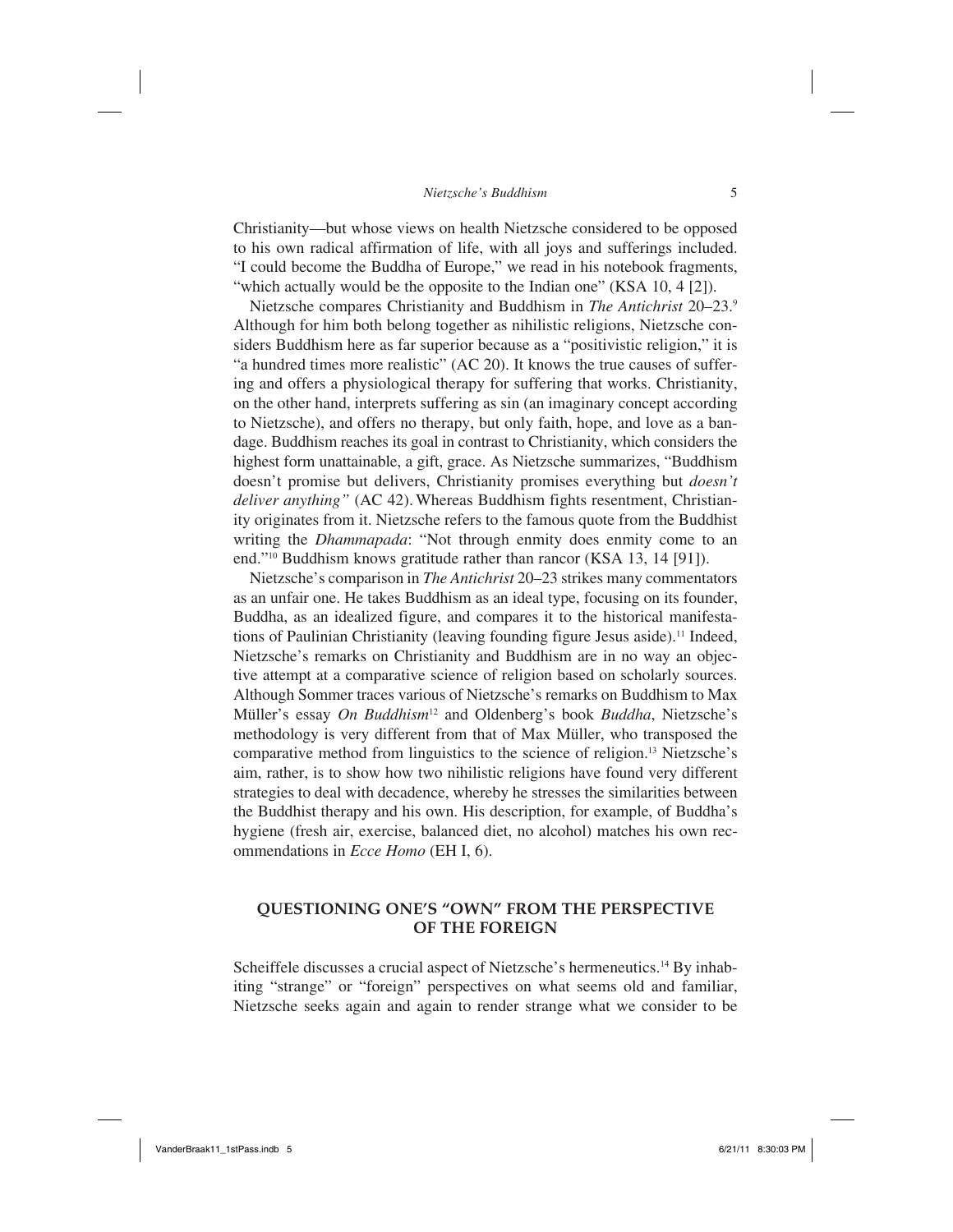our own. Scheiffele focuses not so much on Nietzsche's perspectivism as an epistemological theory, but on his perspectival *way* of thinking. A primary feature of Nietzsche's "perspectivism in action" is "the estranging [*das Fremdmachen*] of what is one's own by questioning it from behind [*Hinterfragen*], from the perspective of the foreign."<sup>15</sup> Nietzsche's "hermeneutics of suspicion" aims to get behind the tradition by stepping out of its horizon and subvert it by questioning it from behind. Nietzsche tries to get behind his own tradition through a reversal of perspectives.

On the one hand, Nietzsche stresses that in an encounter with what is foreign, we make it our own by incorporating it. This idea of incorporation [*Einverleibung*] plays a central role in Nietzsche's thought (see chapter 6). On the other hand, however, Nietzsche takes what we consider to be our own, in all its apparent familiarity, and makes it foreign by critically approaching it from foreign perspectives. Nietzsche sees himself on the one hand as a philologist who is able to read the text of European culture better than anyone else, and on the other hand as a physician of culture, intent on saving Europe from the viral infection called Christianity (in this role he forcefully denounces Christianity and European culture).<sup>16</sup>

As Scheiffele remarks, although Nietzsche usually ranks the foreign higher, his concern lies for the most part with his "own." Through comparison with the foreign he exposes deficiencies and weaknesses that can't be observed from within one's own horizon.<sup>17</sup> Nietzsche's work hardly contains any remarks on Buddhism that are not somehow related back to Christianity or European culture. He is not interested in Buddhism for its own sake: he appropriates it as part of his hermeneutical strategy of criticizing his own from the perspective of the foreign. Nietzsche's partial and idealized description of Buddhism is nothing more than an instrument for him.

Nietzsche's interest in Buddhism doesn't aim at an objective understanding of it. He is not interested in purely scientific investigation into foreign cultures, nor is he interested in establishing a science of comparative religion. He is not all that interested in the foreign itself: it only allows him to take up a standpoint from which to look back at his own European culture.<sup>18</sup>

### **NIETZSCHE AS A TRANSCULTURAL THINKER**

According to Figl, Nietzsche's development as a philosopher of culture runs from monocentric (the perspective of his own German or European culture) to polycentric (a legitimate plurality of great cultures).<sup>19</sup> Initially he attempts to revitalize German culture through a confrontation with ancient Greek culture. But later on, Nietzsche not only aims at transcending German culture by becoming a "good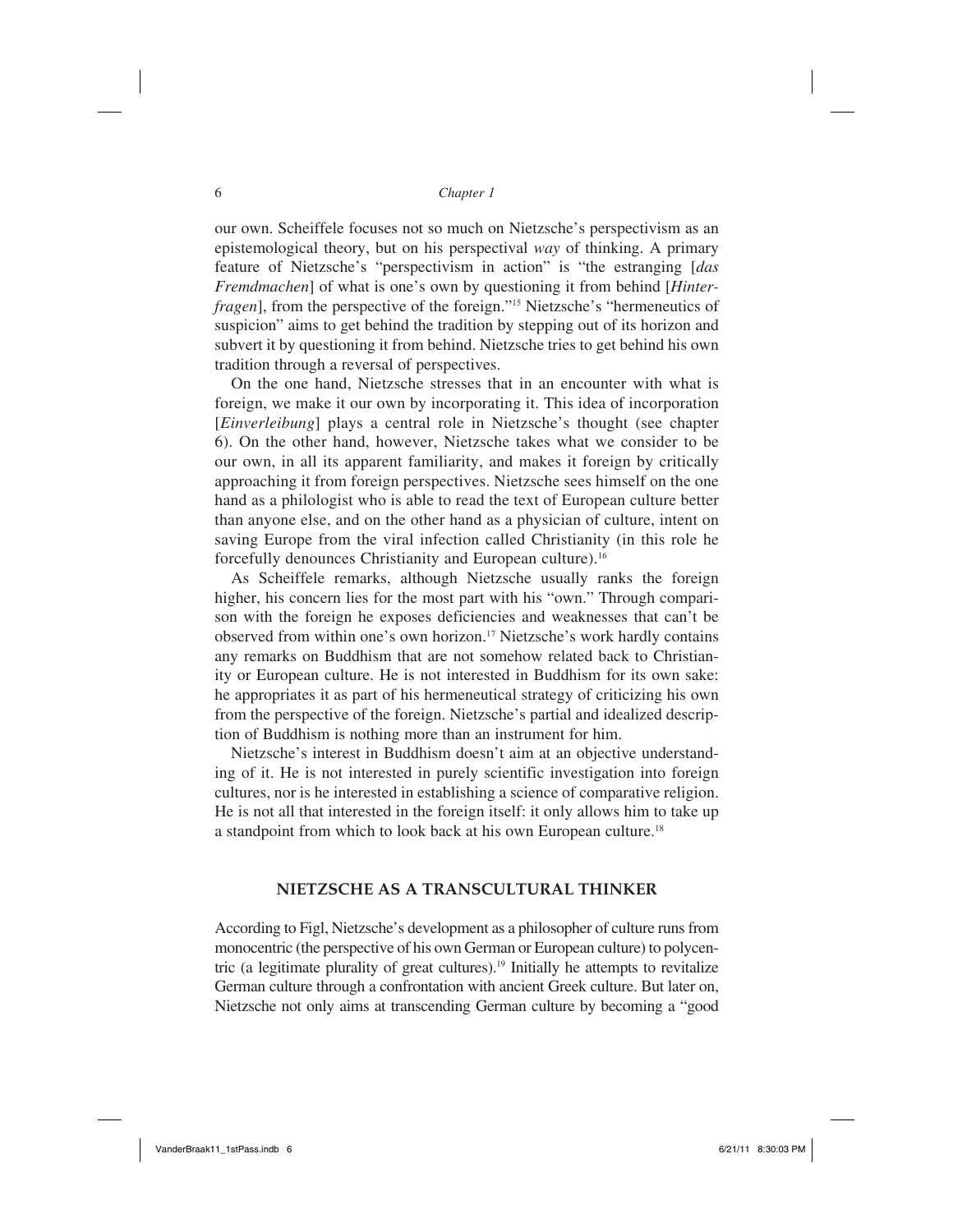#### *Nietzsche's Buddhism* 7

European," but even aims to transcend European culture through a comparison with non-European cultural perspectives. In 1884 he writes in his notebook, "I must learn to think *more orientally* about philosophy and knowledge. *Oriental* [*Morgenländischer*] *overview of Europe*" (KSA 11, 26 [317]).

In a letter from 1888 to Paul Deussen, Nietzsche boasts of his "trans-European eye" that allows him to see the parallels between Indian and Western philosophy: "It belongs to the most essential fostering of my freedom from prejudice (my "trans-European eye") that your existence and work remind me again and again of the one great parallel to our European philosophy" (KGW III 5, 221).

Nietzsche often comments that he uses this trans-European (or even trans-Asiatic) eye to gain a critical distance from which to criticize and enhance his own European culture. Therefore, he can be considered a transcultural thinker who confronts European and non-European perspectives with each other in order to go beyond cultural assumptions and limitations. Figl describes Nietzsche's hermeneutical approach as a transcultural hermeneutics.<sup>20</sup> According to Figl, in the development of his transcultural hermeneutics, Nietzsche makes use of two methods: genealogy and comparison.<sup>21</sup> In his genealogical approach, Nietzsche deconstructs fixed cultural self-interpretations by deriving them from their origins. His comparative approach adds further argumentation and aids in the process of deconstruction. The two methods are therefore connected.

In *Human, All Too Human*, Nietzsche speaks about his contemporary culture as an age of comparison in which the various world views, morals, and cultures can be compared and experienced side by side (HAH I, 23). Through comparison it becomes possible to incorporate more perspectives and to loosen one's attachment to one's own culturally bound perspective. One way to do this is to

become a stranger to one's time and float back from its shore onto the ocean of past world views. Looking back at the shore from there, one surveys its entirety for the first time, and when one approaches it again, one has the advantage to understand it better as a whole than those that never left it. (HAH I, 616)

As part of a similar hermeneutical strategy, Nietzsche criticizes European culture and religion by embarking on a journey into non-European territory, from which he can survey the European tradition. Nietzsche speaks about the need for travel in order to gain knowledge:

Direct self-observation is not nearly sufficient for us to know ourselves: we require history, for the past continues to flow within us in a hundred waves; we ourselves are, indeed, nothing but that which at every moment we experience of this continued flowing [ . . . ] To understand history [ . . . ] we have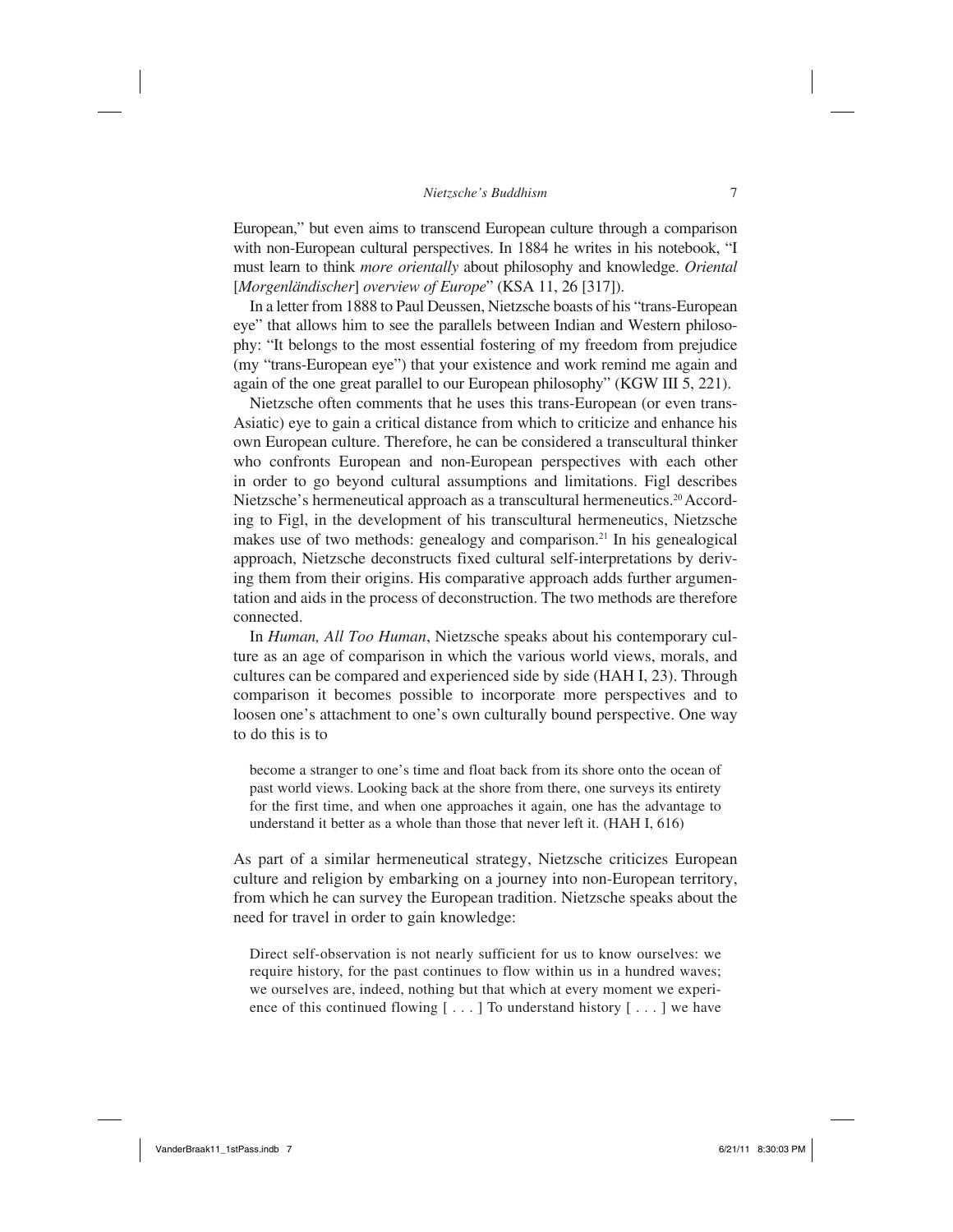to *travel* [ . . . ] to other nations [ . . . ] and especially to where human beings have taken off the garb of Europe or have not yet put it on. But there exists a *subtler* art and object of travel, which does not always require us to move from place to place [ . . . ] He who, after long practice in this art of travel, has become a hundred-eyed Argos [ . . . ] will rediscover the adventurous travels of his ego [ . . . ] in Egypt and Greece, Byzantium and Rome, France and Germany [ . . . ] in the Renaissance and the Reformation, at home and abroad, indeed in the sea, the forests, in the plants and in the mountains. Thus self-knowledge will become knowledge of everything [*All-Erkenntniss*] with regard to all that is past. (HAH II/1, 223)

According to Figl, Nietzsche's transcultural hermeneutics serves to express a new affirmative philosophy, based on a new transcultural anthropology. As a physician of culture, Nietzsche searches for a new image of what healthy man can be, unrestricted by the limitations of European culture: "Knowledge of non-European cultures and religions serves the conception of an anthropology that not only questions the European moral tradition, but ultimately aims at a transcultural image of man and society."<sup>22</sup>

This transcultural horizon is, according to Figl, an essential characteristic of Nietzsche's philosophy. Only when one steps out of the horizon of one's own situation can one see its overall structure. Not only does one gain distance in this way, one is able to achieve a new perspective from a greater height. The existential confrontation with the foreign serves Nietzsche's own affirmative philosophy. Nietzsche acknowledges that some of the flaws of the Western philosophical tradition are perhaps irremediably connected to the structure of Western language families. In *Beyond Good and Evil*, he speculates that in non-Western languages it may be better possible to avoid some of the superstitions that Western thought has fallen prey to:

It is precisely where a relationship between languages is present that we cannot avoid, thanks to the common philosophy of grammar—I mean thanks to the unconscious mastery and guidance exercised by the same grammatical functions everything has been prepared from the beginning for a similar development and order of philosophical systems, just as the road to certain other possibilities of interpreting the world seems sealed off. [ . . . ] There will be a greater probability that philosophers from the region of the Ural-Altaic language (in which the idea of the subject is most poorly developed) will look differently "into the world" and will be found on other pathways than Indo-Germans or Muslims. (BGE 20)

Japanese is generally counted among the Ural-Altaic languages, which Nietzsche may have known as a philologist with some interest in Japan.<sup>23</sup> As Parkes notes, the Japanese language indeed lacks a well-developed concept of the subject,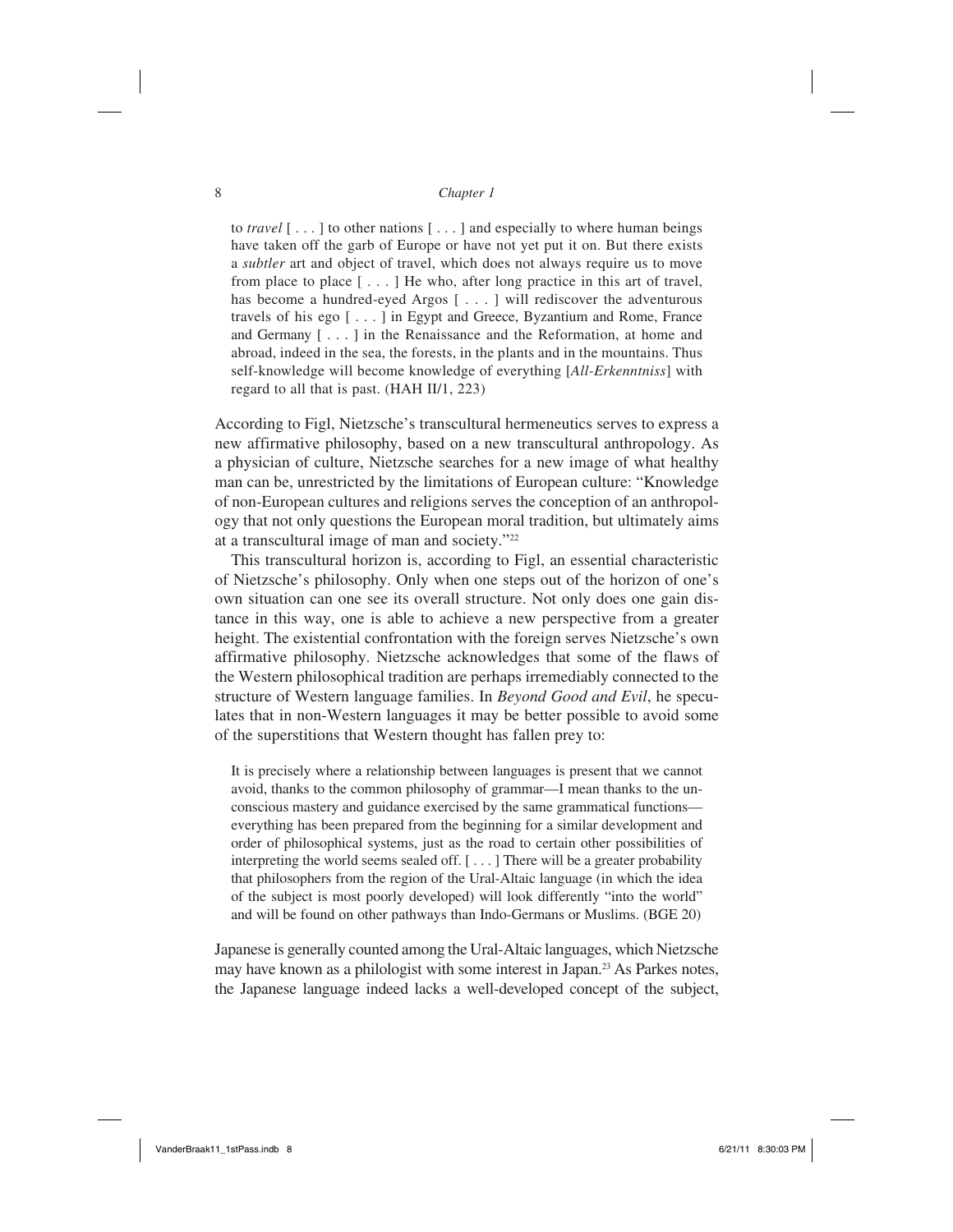#### *Nietzsche's Buddhism* 9

which may be conducive to styles of philosophizing in which the metaphysical subject is absent.<sup>24</sup> Rolf Elberfeld has called attention to the grammatical form of the middle voice in the Japanese language, which allows for philosophical expressions that do not assume the division of subject and object.<sup>25</sup>

This study aims to take up the challenge of *Beyond Good and Evil.*

### **NOTES**

1. KSA 10, 4 [2].

2. Johann Figl, "Nietzsche's Early Encounters with Asian Thought," in *Nietzsche and Asian Thought*, 51–63; Johann Figl, "Nietzsche's Encounter with Buddhism," in Void and Fullness in the Buddhist, Hindu and Christian Traditions. Sūnya-Pūrna-*Pleroma*, ed. B. Bäumer and J. Dupuch, 225–37 (New Delhi: D. K. Printworld, 2005); Johann Figl, *Nietzsche und die Religionen. Transkulturelle Perspektiven seines Bildungs- und Denkweges* (Berlin/New York: de Gruyter, 2007).

3. Brobjer, *Nietzsche's Reading about Eastern Philosophy*. Mistry, *Nietzsche and Buddhism*; Morrison, *Nietzsche and Buddhism*; Mervyn Sprung, "Nietzsche's Trans-European Eye," in *Nietzsche and Asian Thought*, 76–90. See also Thomas H. Brobjer, "Nietzsche's Reading About China and Japan," *Nietzsche-Studien* 34 (2005): 329–36.

4. Carl Friedrich Köppen, *Die Religion des Buddha. Vol. 1. Die Religion des Buddha und ihre Entstehung* (Berlin: F. Schneider, 1857); Max Müller, "Über den Buddhismus," in *Essays, Bd. 1: Beitrage zur vergleichenden Religionswissenschaft* (Leipzig: Engelmann, 1869), 162–204. Nietzsche borrowed Köppen's book from the Basel library on October 25, 1870. It presented Buddhism especially as an ethical empiricism, and was one of the most widely read and commentarized works on Buddhism in Europe in the 1860s and 1870s. See Droit, *The Cult of Nothingness,* 133f.

5. He probably read the abridged translation into English by Sir Mutu Coomaraswamy, *Sutta Nipâta, or Dialogues and Discourses of Gotama Buddha* (London: Trübner, 1874).

6. Hermann Oldenberg, *Buddha; Sein Leben, seine Lehre, seine Gemeinde* (Berlin: W. Hertz, 1881).

7. See André F. M. van der Braak, "Buddhismus," in *Nietzsche-Wörterbuch: Abbreviatur–Einfach*, ed. Paul J. M. van Tongeren, Gerd Schank, and Herman Siemens (Berlin/New York: de Gruyter, 2004), 419–33.

8. Droit, *The Cult of Nothingness.*

9. Originally, AC 20–23 were preceded by the heading "Buddhismus und Christenthum" (KSA, Kommentar zu Band 6, 14, 440). For a detailed analysis of these sections, see Andreas Urs Sommer, *Friedrich Nietzsches 'Der Antichrist.' Ein philosophisch-historischer Kommentar* (Basel: Schwabe, 2000), 203–31.

10. He probably read this quote in Oldenberg, *Buddha*, 299; see also Oldenberg, *Buddha*, 298 for the Buddhist critique of resentment.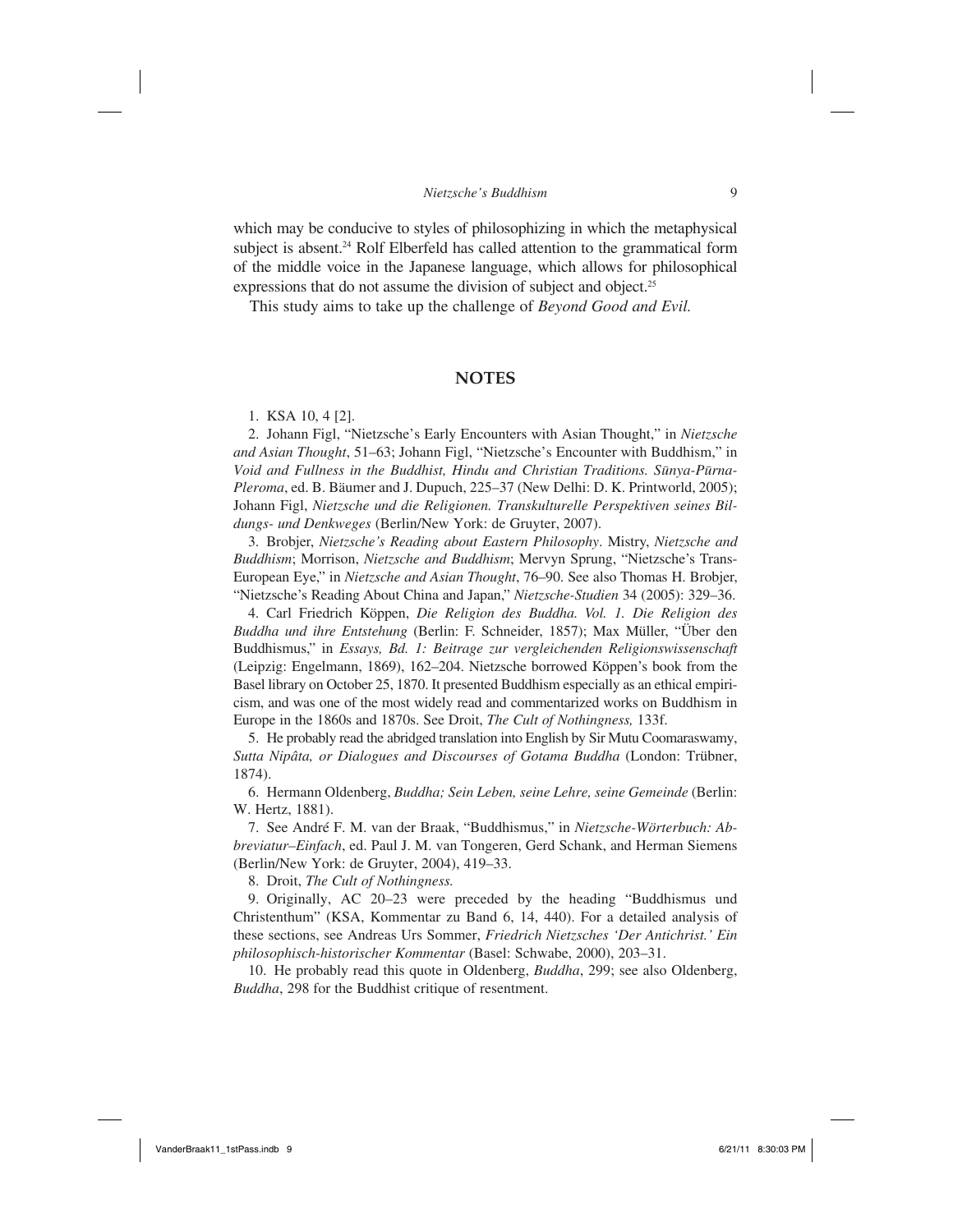11. Sommer, *Friedrich Nietzsches 'Der Antichrist,'* 208. However, the gap between the founding figures (Jesus, Buddha) and the religions established on them is not as great in the case of Buddhism as in Christianity. In Christianity the gap amounts to a complete reversal according to Nietzsche (Skowron, personal communication).

12. Müller, *Über den Buddhismus*, 162–204. See Sommer, *Friedrich Nietzsches 'Der Antichrist,'* 204.

13. Figl, *Nietzsche und die Religionen*, 332.

14. Eberhard Scheiffele, "Questioning One's 'Own' from the Perspective of the Foreign," in *Nietzsche and Asian Thought*, 31–47.

15. Scheiffele, *Questioning One's "Own,"* 32.

16. Figl, *Nietzsche und die Religionen*, 336.

17. Scheiffele, *Questioning One's "Own,"* 41f.

18. Scheiffele gives various examples of Nietzsche's transcultural hermeneutics. His first example is Nietzsche's critique of the Germans. Nietzsche uses the merits and strengths of the French to point out the deficiencies and weaknesses of the Germans (Scheiffele, *Questioning One's "Own,"* 33ff). His second example is Nietzsche's critique of Christianity by contrasting its negative qualities with the positive qualities of Greek religion, as embodied in the mythical figure of Dionysus (Scheiffele, *Questioning One's "Own,"* 37).

19. Figl, *Nietzsche und die Religionen*, 340.

20. For more on Nietzsche's transcultural hermeneutics, see André F. M. van der Braak, "Nietzsche's transcultural hermeneutics: proliferation versus fusion of horizons," in *Nietzsche y la Hermenéutica*, eds. Francisco Arenas-Dolz, Luca Giancristofaro, and Paolo Stellini (Valencia: Nau Llibres, 2007), 79–88.

21. Figl, *Nietzsche und die Religionen*, 329–37.

22. Figl, *Nietzsche und die Religionen*, 337.

23. In an 1885 letter to his sister, Nietzsche writes, "If only I were in better health and had sufficient income, I would, simply in order to attain great serenity, emigrate to Japan" (KGW III 3, 127).

24. Parkes, *Nietzsche and East Asian Thought: Influences, Impacts, and Resonances*, 360.

25. Rolf Elberfeld, "The Middle Voice of Emptiness: Nishida and Nishitani," in *Japanese and Continental Philosophy: Conversations with the Kyoto School*, eds. Bret W. Davis, Brian Schroeder, and Jason M. Wirth, 269–85 (Bloomington & Indianapolis: Indiana University Press, 2011).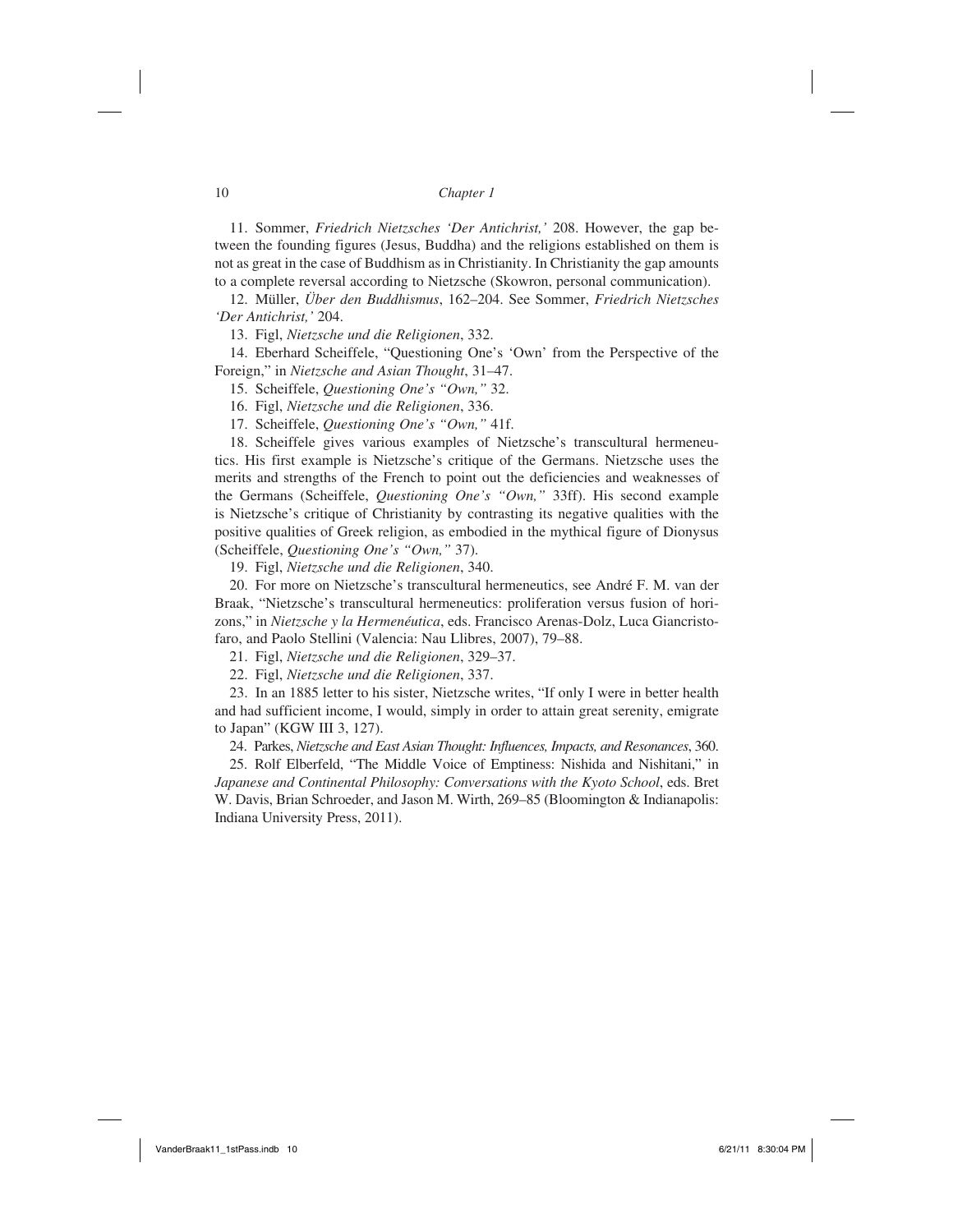# **Nietzsche and Zen—Previous Research**

This chapter gives a brief overview of the research presented on Nietzsche and (Zen) Buddhism so far and sums up the "ironic affinities" that have been pointed out. This is a complex field due to the wide range of Nietzsche interpretations, the heterogeneity of the Zen tradition, and the range of philosophical traditions from out of which Nietzsche and Zen have been compared (Western, Japanese, and Chinese). I will therefore divide my survey of the comparative literature on Nietzsche and (Zen) Buddhism so far into four categories:

- 1. Western studies that compare Nietzsche and early Buddhism
- 2. Western studies that compare Nietzsche and Mahāyāna Buddhism, and recount the extensive Japanese and Chinese Nietzsche reception
- 3. Western and Chinese studies that focus on Nietzsche and Daoism. Whereas Western studies focus on transindividuality, Chinese studies emphasize the individualist and humanist aspects of Nietzsche's thought that make him interesting and valuable for contemporary Chinese thought.
- 4. Japanese comparative studies on Zen and Nietzsche, which often use Zen Buddhist philosophy as a measuring rod against which Nietzsche's philosophy, although a step in the right direction compared to Western philosophy in general, is ultimately found to be falling short

### **WESTERN STUDIES ON NIETZSCHE AND EARLY BUDDHISM**

Apart from an abominable early study on Nietzsche and Buddhism by Ladner in 1933 which was mostly out to prove that Nietzsche misunderstood Buddhism, two monographs by Mistry and Morrison, both titled *Nietzsche*  and Buddhism, have dominated the field.<sup>1</sup> Both Mistry's and Morrison's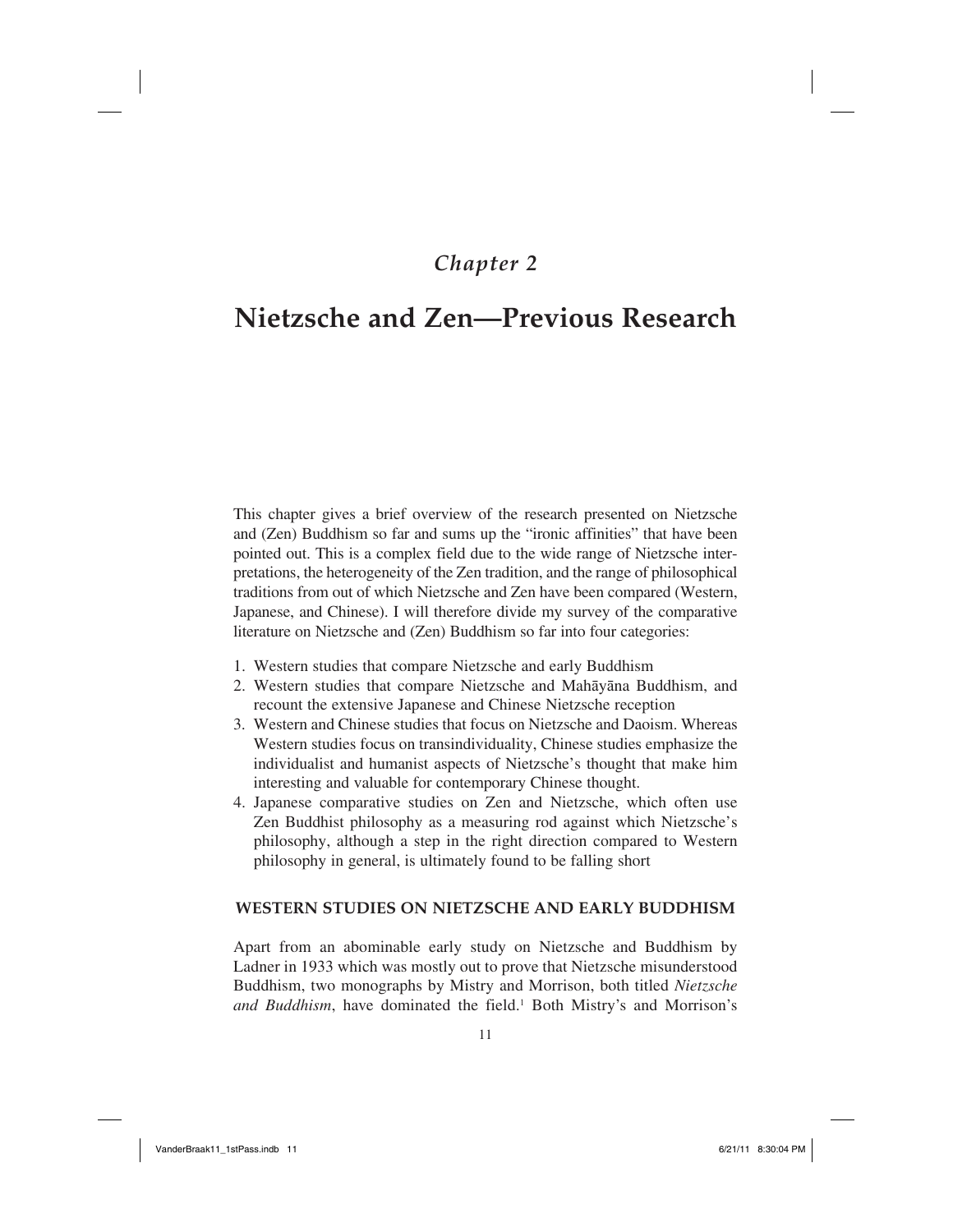comparisons are limited to early Buddhism, the only form of Buddhism that was known well in Europe in Nietzsche's time, and which Nietzsche rejected as a form of nihilism, as we have seen in chapter 1.

Mistry's work highlights many systematic similarities in the philosophies of Nietzsche and Buddhism. Since her findings serve as a basis for further comparison, we will summarize them below.<sup>2</sup> In chapter one (*The Overcoming of Metaphysics and Idealism*), she starts out with Nietzsche's rejection of metaphysical absolutism and truth, as he found those in Indian Vedanta and in Schopenhauer. Although the early Nietzsche followed Schopenhauer in confounding Buddhism and Vedanta, Mistry claims that the later Nietzsche recognized Buddhism to be a revolutionary movement against both the metaphysical absolutism of Vedanta and the resulting skepticism of some other Indian schools:

In Buddhism's rational confrontation with the prevailing intellectual events that had culminated in a skepticism regarding the concept of deity and attendant metaphysical equivalents, on the other hand, Nietzsche recognized a highly consequential philosophic revolution to which he calls attention with surprising frequency.<sup>3</sup>

Mistry sees a parallel between Theravāda Buddhism's rejection of Upanishadic esotericism and Nietzsche's rejection of the otherworldly spiritualism of Christianity. Nietzsche's death of God corresponds to the godlessness of the Buddha.

In chapter two (*The Analysis of Personality and Universe*), Mistry shows how both Buddhism and Nietzsche reject the notion of a permanent individual self. Nietzsche replaces notions of self and substance by the notion of will to power in which the individual is conceived as a multiplicity of forces and drives. This corresponds to the Buddhist analysis of the personality as made up of five aggregates (*skandhas*). Just as Nietzsche criticizes the Christian soul atomism and essentialist notions of the free will, Buddhism declares the skandha's to be empty of a personal, abiding self (*ātman*). Mistry also compares Nietzsche's perspective on the world as will to power with the Buddhist notion of dependent origination ( *pratītya-samutpāda*). Both perspectives reject a substantialist perspective on reality.

In chapter three (*The Experiment with Truth and Reason*) Mistry points out how Nietzsche and Buddhism both reject revealed truth. Although they use reason as a way to self-overcoming, they both stress an experimental, empirical, pragmatic approach.<sup>4</sup> Both are aware of the insufficiencies of dialectical reasoning. According to Nietzsche's perspectivism, there are no facts, only interpretations. Buddhism prefers a perspectival vision on reality as well,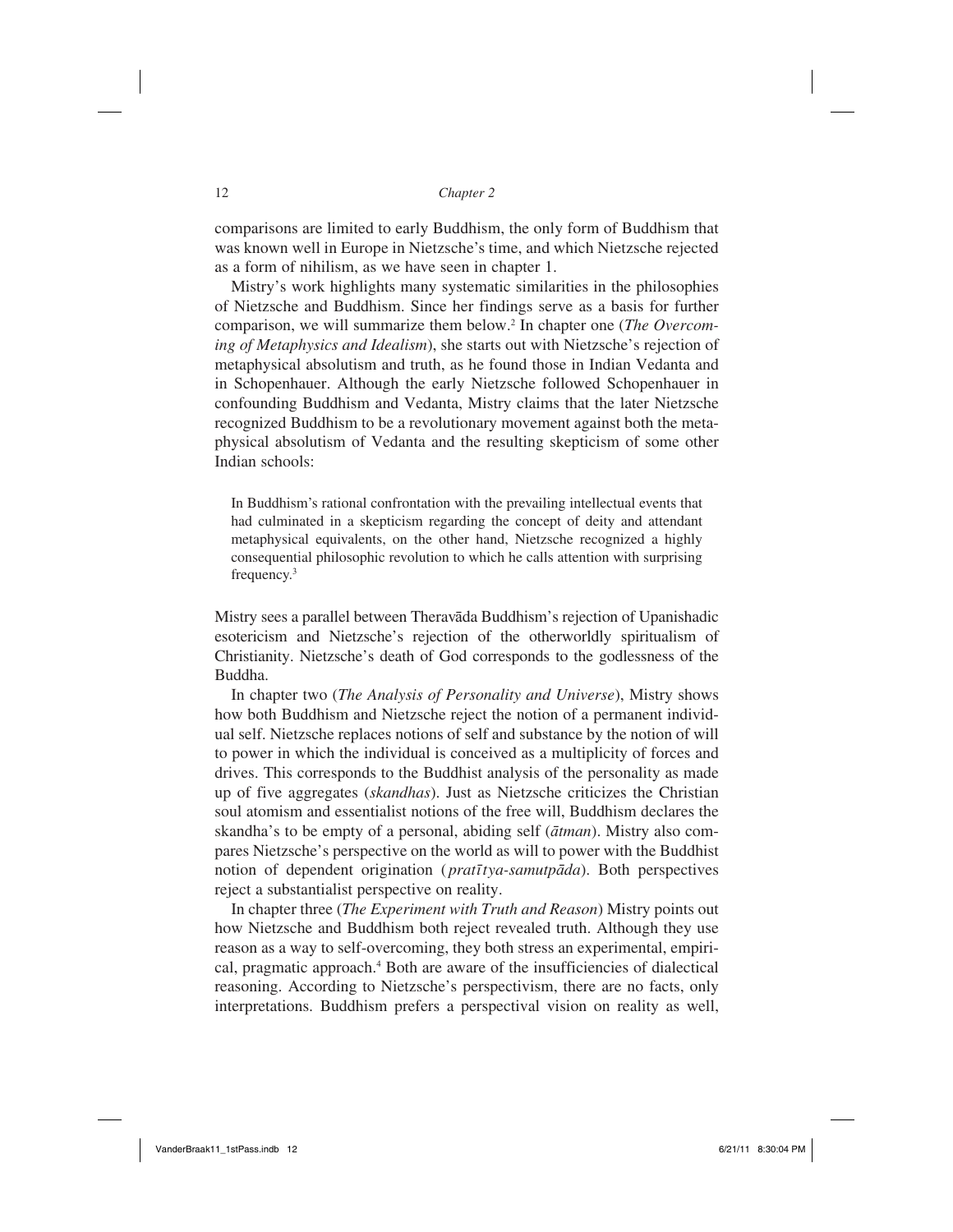away from the extreme perspectives of annihilation and eternalism. Mistry also notes a difference however: Nietzsche insists that all perspectives that make up a world of opposites be admitted in the total affirmation of reality.<sup>5</sup> Early Buddhism, on the other hand, attempts to overcome contradiction altogether: nirvana stands above the world of contradiction. Mistry is right about noting this difference; in the Zen tradition, however, contradiction is not seen as something that could and should be overcome. This is exactly one of the reasons why Zen is a more suitable partner for a dialogue with Nietzsche than early Buddhism.

In chapter four (*On Suffering*), Mistry discusses the attitude toward suffering in Nietzsche and Buddhism. A much heard objection to a comparison between Nietzsche and Buddhism is that they differ widely in their attitude to suffering: Buddhism is about overcoming suffering, whereas Nietzsche aimed at affirming suffering. Nietzsche himself opposed his own practice of active nihilism to what he perceived as the Buddhist passive nihilism, aimed at minimizing suffering. Mistry argues that Nietzsche's criticisms of Buddhist life-denying negative morality should be interpreted as not so much directed against Buddhism per se, but as "negative reactions to the 'cult' of Buddhism as Nietzsche found it fostered by the worldview of a Schopenhauer or a Wagner."<sup>6</sup> Nietzsche's emphasis on a will to suffering and the transfiguration of suffering seems opposed to the Buddhist four noble truths: (1) life is suffering (*duhkha*), (2) caused by greed and desire (*tanhā*); (3) there is a way out of suffering (*nirvana*); (4) this can be realized by the eightfold path. Mistry shows, however, that Nietzsche's interpretation of the Buddhist view of suffering is a misconstruction and that the response to suffering in Nietzsche and Buddhism is much more consonant than Nietzsche would have us believe.<sup>7</sup> Moreover, it is inadequate to translate the term *duhkha* by suffering, misery, or pain<sup>8</sup>; it refers to an experienced sense of life (including all its pleasures and pains) being unsatisfactory.

In chapter five (*The Ethics of the Eternal Recurrence*), Mistry argues that although Nietzsche himself considered his notion of eternal recurrence the reverse of the Indian form of eternal recurrence, in both Nietzsche and Buddhism the notion of eternal recurrence aims at perfect activity in this present existence. Chapter six (*The Transfiguration of Suffering and Nirvana*) argues that both Nietzsche and Buddhism aim at redemption in this world through the creative transformation of suffering. Mistry shows that Nietzsche's misconstruction of the Buddhist nirvana as nihilism, annihilation, and the negation of the will to live was based on Schopenhauer and Köppen<sup>9</sup> and concludes that "Nietzsche's personal philosophy of overcoming is intrinsically affiliated with, not dissociated from Buddhist nirvana."<sup>10</sup> She specifies: "Both philosophies inculcate war against the self for the sake of self-culture; both stress in this process the discovery of a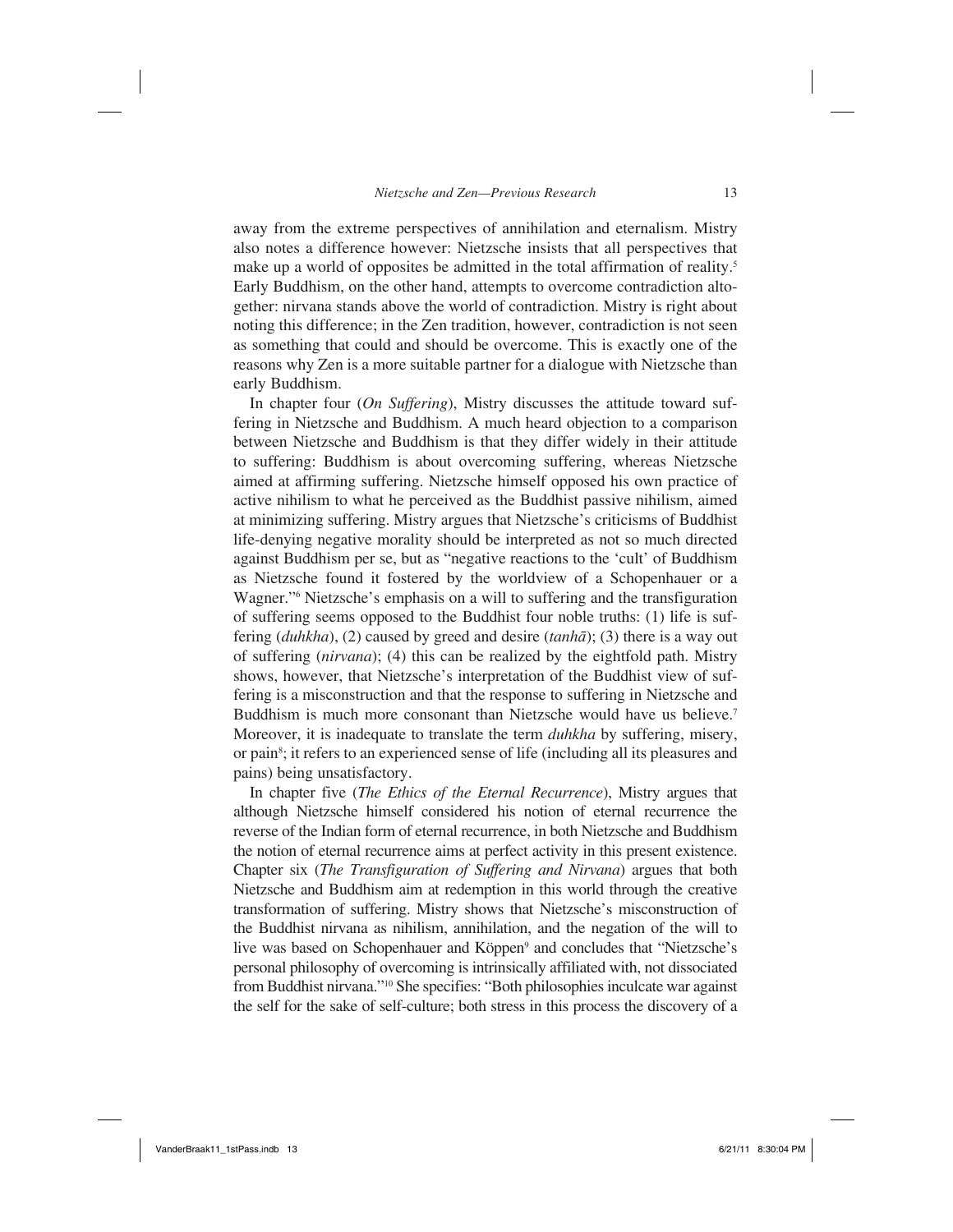joy that is greater than suffering and therewith perhaps the worthiest acknowledgement of the worth of suffering."<sup>11</sup> Therefore, Mistry concludes, Nietzsche's Dionysian philosophy is commensurate with the Buddhist philosophy of transformation: "The perspective of Dionysian man, necessarily affirmative of suffering as also superior to it, is in essence commensurate with the Buddhist axiom of the necessity of transforming dukkha into nirvana."<sup>12</sup>

Morrison's study focuses on Nietzsche's and Buddhist attempts to overcome nihilism. He attempts to show that there are ironic, unintended affinities between Nietzsche's philosophy and the Buddhism that he rejected. He focuses on the will to power and the process of self-overcoming in Nietzsche's philosophy. He compares these notions with the Buddhist notions of *tanhā* (greed or desire) and *citta-bhāvanā* (the practice of mental cultivation). He removes their traditional, more limited meaning in order to place these concepts in a more Nietzschean framework. *Tanhā* is usually described as the fundamental impulse of desire that causes suffering, a fundamental obstacle on the spiritual path to be overcome. Morrison however describes *tanhā*, along the lines of the Greek notion of *eros*, as the fundamental set of human drives that can be used in skillful or unskillful ways. He draws a parallel with the will to power that describes the world as a constellation of underlying drives. He describes *cittabhāvanā* as the sublimation of harmful drives and the cultivation of healthy drives, as a practical elaboration of what Nietzsche himself only alluded to in vague and general terms. Reviewer Graham Parkes is critical of Morrison with regard to this comparison. Their discussion will be addressed in chapters 6 and 7.

# **WESTERN STUDIES ON NIETZSCHE AND MAHA-YA-NA BUDDHISM**

Graham Parkes' seminal collection of essays *Nietzsche and Asian Thought*  contains, apart from articles on the reception of Nietzsche's thought in China and Japan and the influence of Indian thought on Nietzsche, several contributions that highlight possible affinities between Nietzsche and Mahāyāna Buddhism. Glen Martin compares Nietzsche's ideas with those of Nāgārjuna (see chapter 4). Ryōgi Ōkōchi articulates Nietzsche's understanding of nature against the background of the Daoist Laozi, the medieval Japanese Buddhism of Shinran, and Nishida and Nishitani. Kōgaku Arifuku compares Nietzsche's ideas about the body with those of Dōgen (see chapter 6). Roger Ames highlights some cosmological aspects of Nietzsche's notion of will to power by comparing it to the Daoist notion of *de* (power or virtuosity). Such a cosmological interpretation of the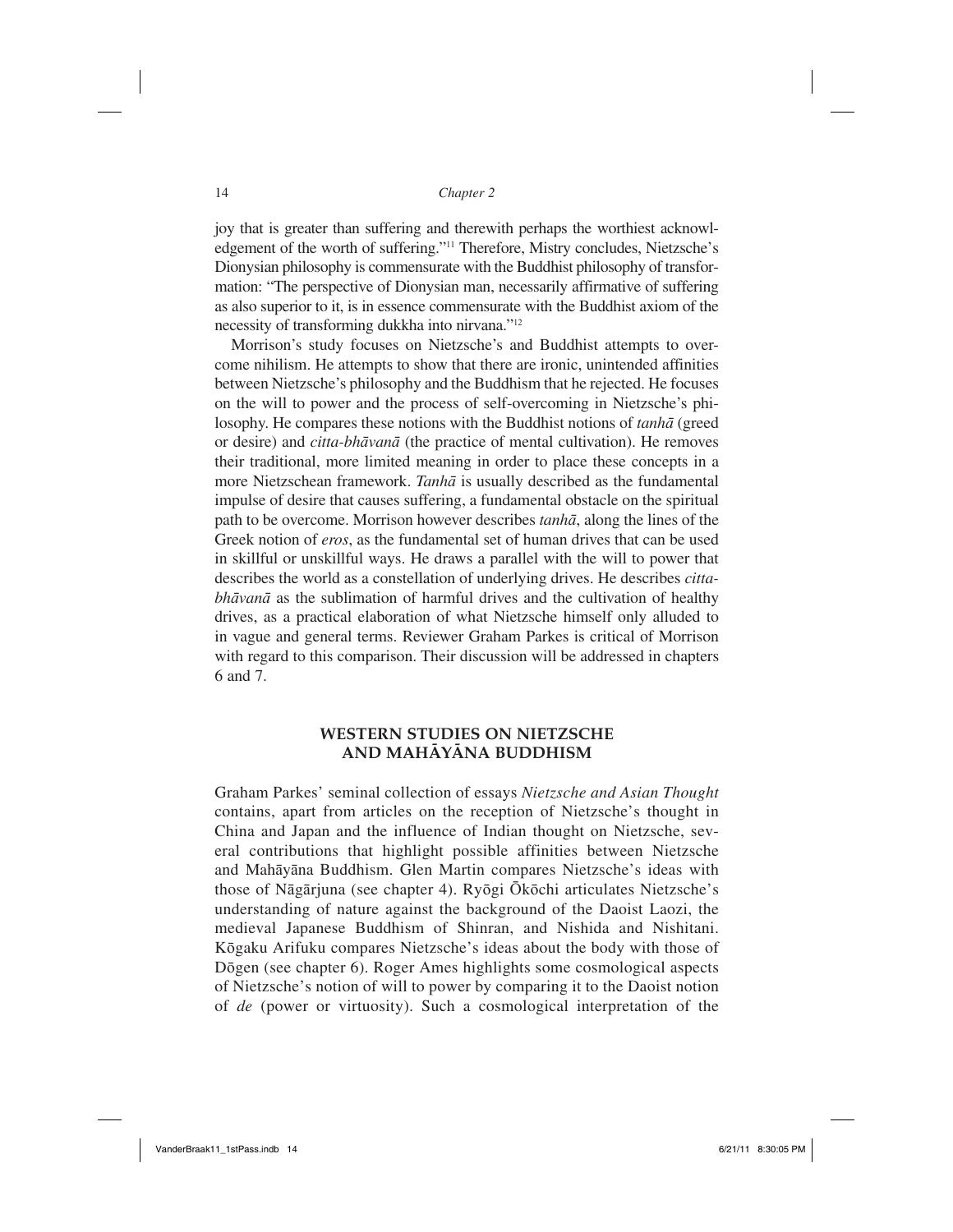will to power as a "cosmic body," which is suggested by the articles of Arifuku and Ames, will be further worked out in chapter 7. Muneto Sonoda compares Zarathustra's rhetoric of silence with that of the authors of the Mahāyāna Buddhist sutras.<sup>13</sup>

Michael Skowron wrote several articles on Nietzsche and Buddhism that were published together as *Nietzsche, Buddha, Zarathustra: Eine West-Ost Konfiguration*. <sup>14</sup> Manu Bazzanu published *Buddha is Dead: Nietzsche and the Dawn of a European Zen*, an aphoristic work on Nietzsche and Zen in which he sees Nietzsche's thought as a helpful contribution toward the development of a European Zen.<sup>15</sup> Bazzanu makes it clear, however, that his book is not intended per se as an academic study. Another recent non-academic study on Nietzsche and Zen is the French *Nietzsche l'Eveillé* (Nietzsche, the Awakened One) in which Nietzsche's thought is compared to that of Dōgen, however without much reference to secondary literature.<sup>16</sup>

## **WESTERN AND CHINESE STUDIES ON NIETZSCHE AND DAOISM**

As the contributions to *Nietzsche and Asian Thought* attest to, Nietzsche has been extensively studied not only in the West but also in Asia, particularly in China and Japan. Hans-Georg Moeller has given an overview of the comparative studies on Nietzsche and Chinese thought, which often take the form of comparing Nietzsche to early Daoism, particularly the Daoist thinker Zhuangzi (ca. 4th century bce).<sup>17</sup> His work, also called the *Zhuangzi*, was highly regarded by Chinese Buddhist thinkers, especially those of the Chan School, and also became very important for the development of Japanese Zen. As Parkes notes, the *Zhuangzi* resonates profoundly with Nietzsche's styles and ideas, a resonance that he further explored in two comparative studies.<sup>18</sup> Other comparative studies on Nietzsche and Zhuangzi have been undertaken by Ames, Chen, and more recently, Shang.<sup>19</sup>

Moeller points out an interesting dichotomy between Chinese and Western types of "Sino-Nietzscheanism." Although both claim to discover affinities between Nietzschean and Daoist thought, these affinities are of a very different nature. Chinese interpreters of Nietzsche (Moeller takes the eminent Chinese Daoist thinker and Nietzsche scholar Guying Chen as an example) tend to read Nietzsche as an "individualist," in line with earlier Western existentialist and humanist Nietzsche interpretations (e.g. Walter Kaufmann's influential interpretation): "The 'individualist' Nietzsche was quite compatible with the search for an 'icon' of modern individualism that might provide some orientation within the quest of modernizing and strengthening the Chinese nation and culture."<sup>20</sup>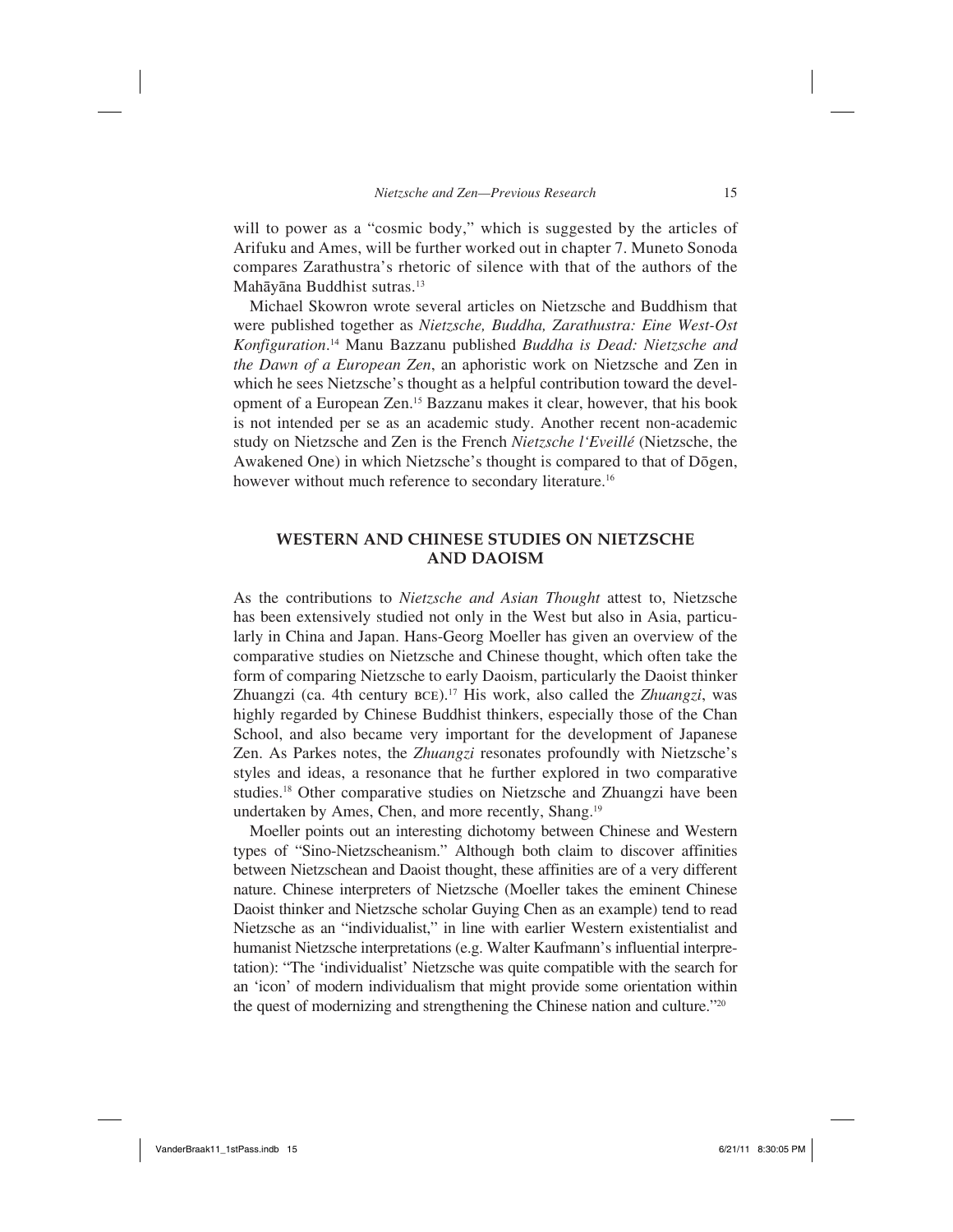Such an individualist reading of Nietzsche allows Chen to read Zhuangzi as an individualist as well. Western Nietzsche interpreters, however, no longer read Nietzsche primarily as an existentialist, but more as a predecessor of postmodern thought—a "pre-postmodernist." Western Nietzscheans with an interest in Daoism therefore use Nietzsche's negation of individuality to come to non-individualist readings of early Daoism.<sup>21</sup> Günter Wohlfart, for example, points out interesting parallels between Nietzsche's criticism of the subject and early Daoist criticism of the "I"—parallels that also apply to a comparison between Nietzsche and Zen. He compares Nietzsche's critique of the individual with Daoist notions such as "no I" [*wu shen*] in the Laozi and "no self" [*wu ji*] and the "forgetting of the ego" [*sang wo*] in the Zhuangzi.<sup>22</sup> Such Daoist notions of no-self obviously went together well with the Buddhist notion of *anātman* and were taken up by Zen.

Graham Parkes also believes that Nietzsche and Zhuangzi share a multiperspectivism that transcends the unity of the individual and overcomes an anthropocentric worldview. As Western "Sino-Nietzscheans," Wohlfart and Parkes are particularly interested in how both Nietzsche and early Daoism overcome subjectivism, individualism, anthropocentrism, and humanism. For them, especially such "negative" parallels make Nietzsche and Zhuangzi so interesting for today's philosophical discourse.

So, whereas the Chinese Sino-Nietzscheans detect a strong individualism and existentialism in both Nietzsche and early Daoism, for Western Sino- Nietzscheans it is exactly the overcoming of an individualist psychology and an anthropocentric worldview that makes a comparison between Nietzsche and Zhuangzi so interesting. Moeller explains this difference in cultural terms:

From a Chinese perspective, notions of individuality appear more "provocative," "novel," and "exotic" than from a Western one. [...] Thus, some Chinese philosophers tended to be particularly interested in such "modern" aspects as "individualism" when they read Western philosophers. From this perspective, a thinker such as Nietzsche becomes all the more interesting the more "individualist" he is supposed to be. [ . . . ] For [Western Sino-Nietzscheans], a thinker like Nietzsche is not so much "revolutionary" because of his modern features, but because of those features that promise to overcome modernity [ . . . ] the anti-individualist elements of Nietzschean thought become more attractive and are perceived as more advanced than the "individualist" ones. [ . . . ] While for a Chinese "Sino- Nietzscheanist" Nietzsche's "exotic" quality may be his "individualism," a Western "Sino- Nietzschean" will find Nietzsche's anti-individualism to be "exotic."<sup>23</sup>

Moeller concludes that both Chinese and Western Sino-Nietzscheanism may be relevant since Nietzsche, as a multi-perspectivist, may well allow for many different and even opposing and contradicting perspectives on his thought.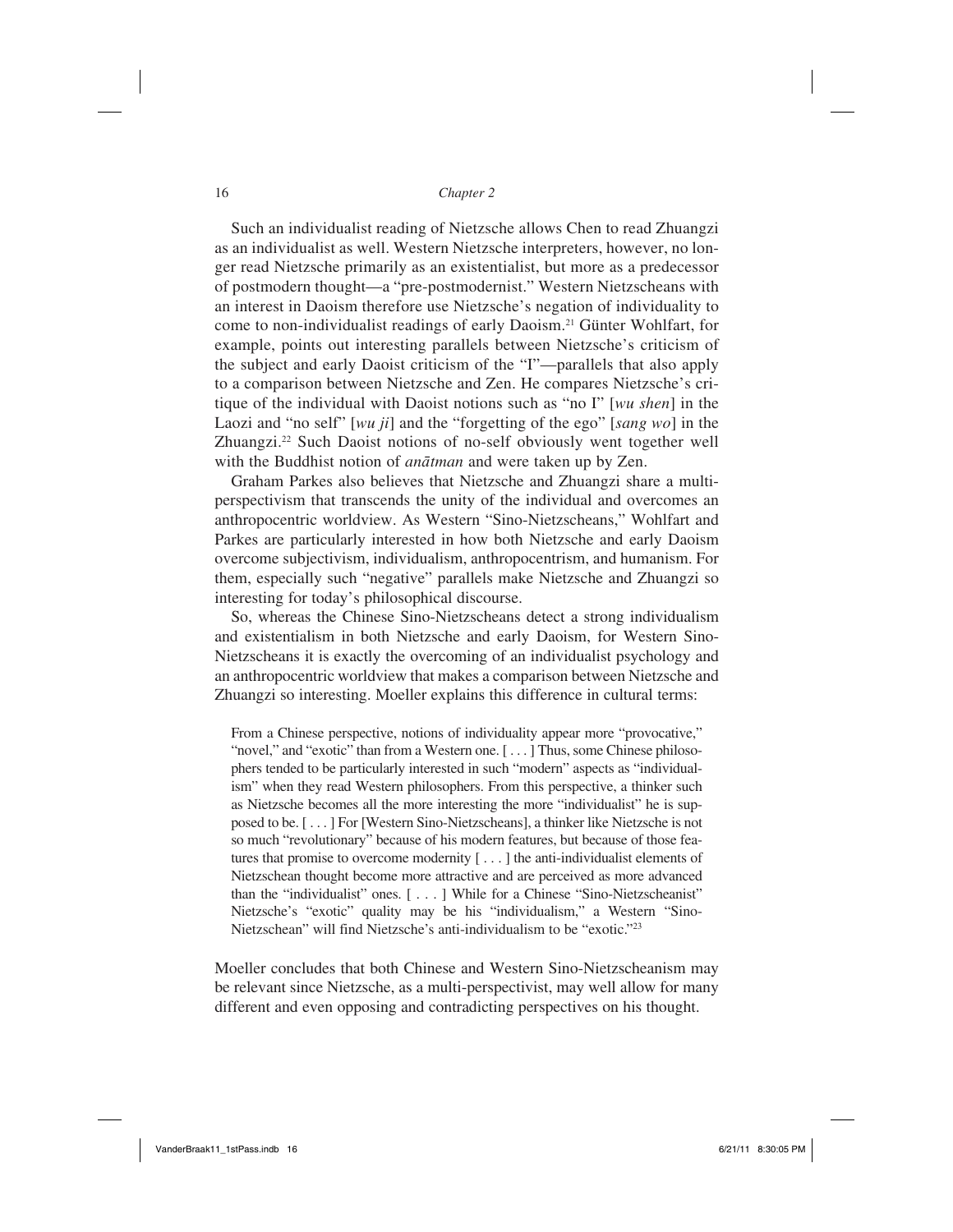#### **NIETZSCHE, THE KYOTO SCHOOL AND ZEN**

Nietzsche's thought has been extensively studied and interpreted in Japan. The Meiji restoration of 1868 led to an import of Western culture in Japan, including Western philosophy, which mostly meant German philosophy. Japanese intellectuals attempted to bring about a synthesis between East and West based on a loyalty to their own traditions and a committed openness to Western traditions.

In the departments of philosophy and religion at the State University of Kyoto, a group of Japanese philosophers tried to express Zen Buddhist thought in Western philosophical concepts. The initial inspiration of this new movement, which came to be known as the Kyoto school, was Kitarō Nishida, widely acknowledged as the foremost modern philosopher of Japan, who took his inspiration from phenomenology and William James. Nishida's student Keiji Nishitani was very well read in Nietzsche. Nishitani's Nietzsche interpretation has been very influential in comparative studies on Nietzsche and Zen and will be discussed in chapter 10. Other Japanese philosophers that have published on Nietzsche are Abe, Arifuku, and Ōkōchi.<sup>24</sup> The American philosopher and sympathizer with the Kyoto school Bret Davis has followed on from Nishitani in his article *Zen after Zarathustra* (see chapter 10).<sup>25</sup>

It was especially Nishitani who engaged with Nietzsche's project of overcoming decadence and nihilism. Nishitani sought throughout his work a resolution to the problem of self-overcoming. The Western formulation of the problem was flawed, he argued, because the search for self-overcoming remained strictly within the realm of the cognitive, the logocentric, and the rational. Zen could enrich the search because the breakthrough sought through Zen meditation was one that involved the total person and yielded truths about the nature of the self that went beyond the cognitive to produce a total experiential realization of the self.<sup>26</sup>

Generally speaking, the motivation of the Japanese thinkers of the Kyoto school was to make Zen Buddhist philosophy more accessible to the West, or even to present an apology for Zen. However, their suggestion that Zen philosophy is uniquely suited to facilitate a meeting of East and West and can serve as a remedy for Western nihilism has been criticized as a form of reverse Orientalism. Others have objected that the Kyoto School uses a too schematic opposition of East and West. Jim Heisig, for example, has complained that the East, which the Kyoto School sets up against the West, has been a construction: "At best, it is one constellation of a heritage too long and too plural to be represented fairly by Japan."<sup>27</sup>

The current study on Nietzsche and Zen can be firmly placed in the Western Sino-Nietzschean camp: the parallels between Nietzsche and Zen that will be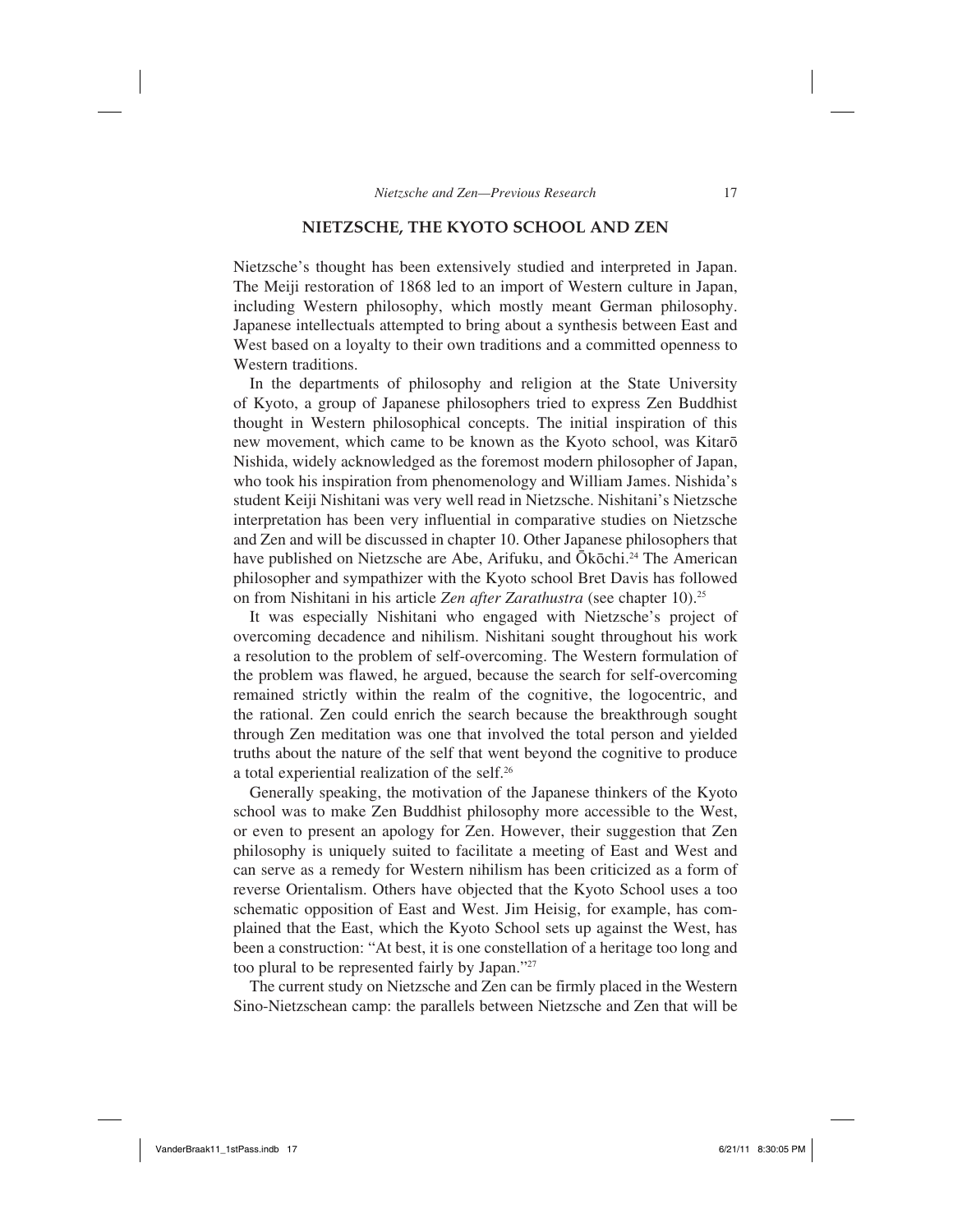investigated are especially about a non-anthropocentric, non-essentialist, and non-teleological perspective on the process of self-overcoming. However, I will argue that Nietzsche is more than only a pre-postmodernist; he is also a "post-premodernist" who envisions a revaluation of all values as a return to a pre-Christian value system. Moreover, as this overview has shown, Nietzsche has often been used by Buddhist interpreters in order to prove the superiority of Buddhist thought. This study wants to do justice to both Nietzsche and Zen in the complexity, plurality, and differentiality of their thought.

#### **NOTES**

1. Max Ladner, *Nietzsche und der Buddhismus. Kritische Betrachtungen eines Buddhisten* (Zürich: Juchli-Beck, 1933); Mistry, *Nietzsche and Buddhism*; Morrison, *Nietzsche and Buddhism.*

2. Reviewer Graham Parkes considers Mistry's work indeed a useful prolegomenon to further study: "Mistry's contention that the affinities between the Buddhist and Nietzschean paths to self-overcoming are surprisingly numerous and by no means merely superficial is convincingly argued, and her book therefore constitutes—as its subtitle suggests it is intended to—a powerful stimulus for further comparative studies" (Graham Parkes, "Nietzsche and Early Buddhism," *Philosophy East and West*  50/2 (2000), 257).

- 3. Mistry, *Nietzsche and Buddhism*, 35.
- 4. Mistry, *Nietzsche and Buddhism*, 92.
- 5. Mistry, *Nietzsche and Buddhism*, 103.
- 6. Mistry, *Nietzsche and Buddhism*, 115.
- 7. Mistry, *Nietzsche and Buddhism*, 116.
- 8. Mistry, *Nietzsche and Buddhism*, 121.
- 9. Mistry, *Nietzsche and Buddhism*, 178f.
- 10. Mistry, *Nietzsche and Buddhism*, 188.
- 11. Mistry, *Nietzsche and Buddhism*, 194.
- 12. Mistry, *Nietzsche and Buddhism*, 194f.

13. Martin, Ōkōchi, Arifuku, Ames, and Sonoda all appear in Parkes, *Nietzsche and Asian Thought*.

14. Michael Skowron, "Nietzsches Weltliche Religiosität und ihre Paradoxien," *Nietzsche-Studien* 31 (2002): 1–39; Michael Skowron, *Nietzsche, Buddha, Zarathustra: Eine West-Ost Konfiguration* (Daegu: Kyungpook National University Press, 2006).

15. Manu Bazzano, *Buddha Is Dead: Nietzsche and the Dawn of European Zen*  (Brighton/Portland: Sussex Academic Press, 2006).

16. Yannis Constantinidès and Damien MacDonald, *Nietzsche l'Éveillé* (Ollendorff & Desseins, 2009).

17. Hans-Georg Moeller, "The "Exotic" Nietzsche—East and West," *Journal of Nietzsche Studies* 28 (2004): 57–69.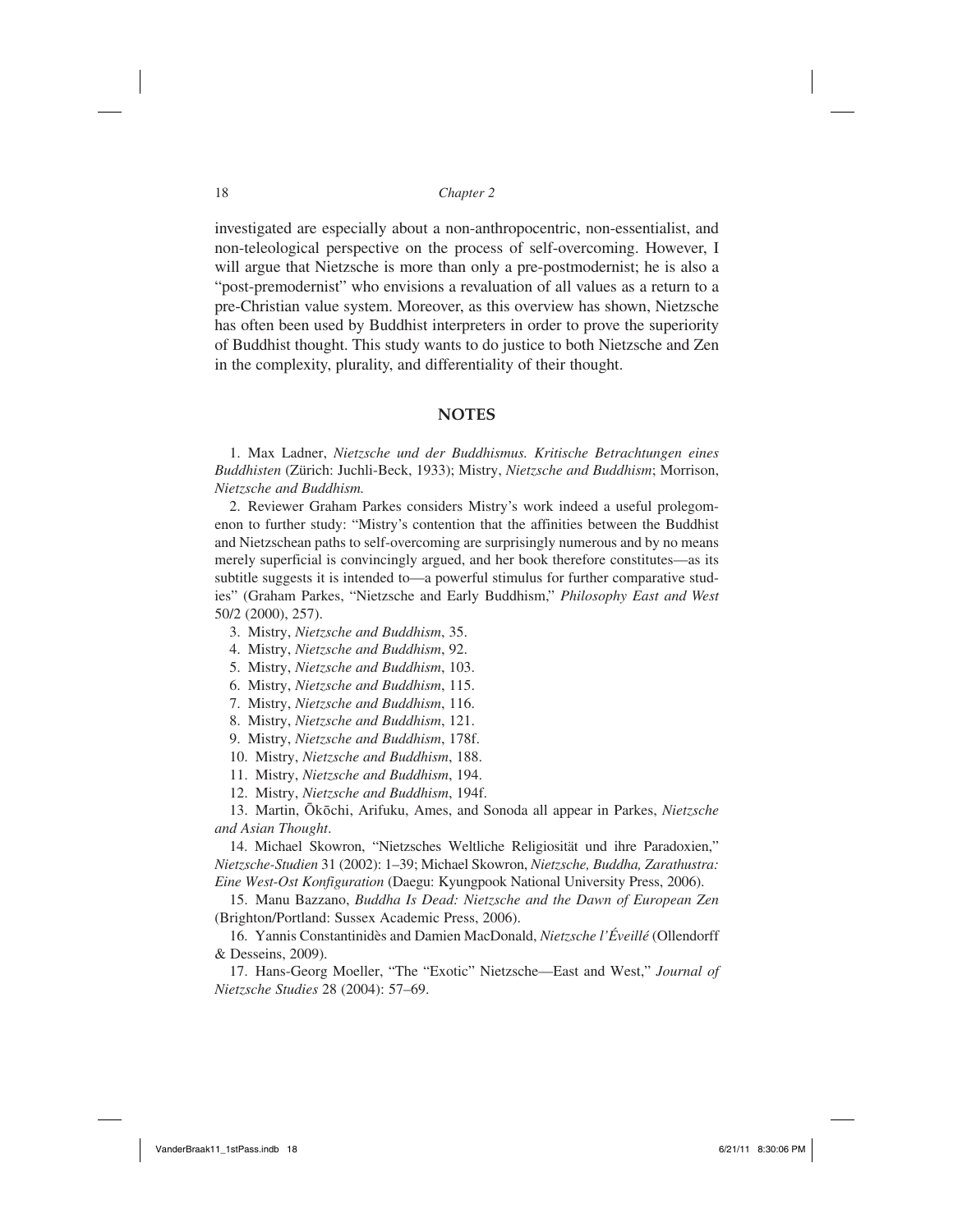18. Parkes, *Nietzsche and East Asian Thought: Influences, Impacts, and Resonances*, 376; Graham Parkes, "The Wandering Dance: Chuang-Tzu and Zarathustra," *Philosophy East and West* 29/3 (1983): 235–50.

19. Ames, *Nietzsche's "Will to Power" and Chinese "Virtuality";* Guying Chen, "Zhuang Zi and Nietzsche: Plays of Perspectives," in *Nietzsche and Asian Thought*, 115–29; Ge Ling Shang, *Liberation as Affirmation: The Religiosity of Zhuangzi and Nietzsche* (Albany: State University of New York Press, 2006). For a review of Shang, *Liberation as Affirmation,* see Michael Skowron, *Rezensionen*.

20. Moeller, *The "Exotic" Nietzsche,* 61f.

21. Moeller, *The "Exotic" Nietzsche,* 63.

22. Günter Wohlfart, "The Death of the Ego: An Analysis of the "I" in Nietzsche's Unpublished Fragments," *Journal of Chinese Philosophy* 26:3 (September 1999), 332.

23. Moeller, *The "Exotic" Nietzsche,* 65.

24. Ryogi Ōkōchi, "Nietzsches *amor fati* im Lichte von Karma des Buddhismus," *Nietzsche-Studien* 1 (1972): 36–94; Ryogi Ōkōchi, *Wie man wird, was man ist*. *Gedanken zu Nietzsche aus östlicher Sicht* (Darmstadt: Wissenschaftliche Buchgesellschaft, 1985); Masao Abe, *Zen and Western Thought* (Honolulu: University of Hawaii Press, 1985).

25. Bret W. Davis, "Zen after Zarathustra: The Problem of the Will in the Confrontation between Nietzsche and Buddhism," *Journal of Nietzsche Studies* 28 (2004): 89–138.

26. As Bret Davis notes, even though Nishitani described his own work as coming from "the standpoint of Zen," he can only be considered a Zen Buddhist thinker in the sense of having critically and creatively developed the Zen tradition in philosophical dialogue with Western thought. Bret W. Davis, "The Kyoto School" in *The Stanford Encyclopedia of Philosophy (Summer 2010 Edition)*, ed. Edward N. Zalta (http:// plato.stanford.edu/archives/sum2010/entries/kyoto-school).

27. James W. Heisig, *Philosophers of Nothingness: An Essay on the Kyoto School* (Honolulu: University of Hawaii Press, 2001), 271–72.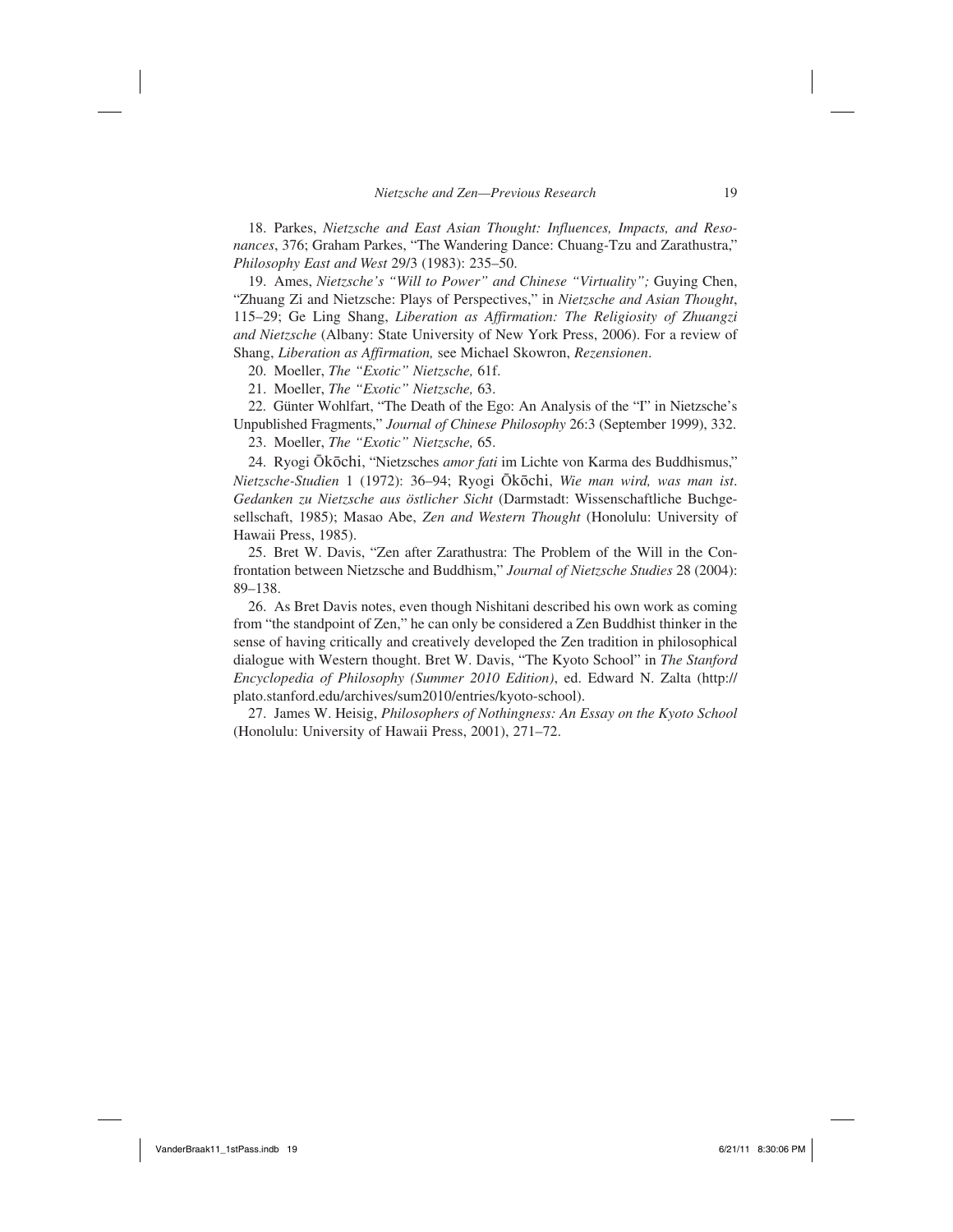VanderBraak11\_1stPass.indb 20  $\overline{6/21/11}$  8:30:06 PM  $\overline{21/11}$  8:30:06 PM  $\overline{21/11}$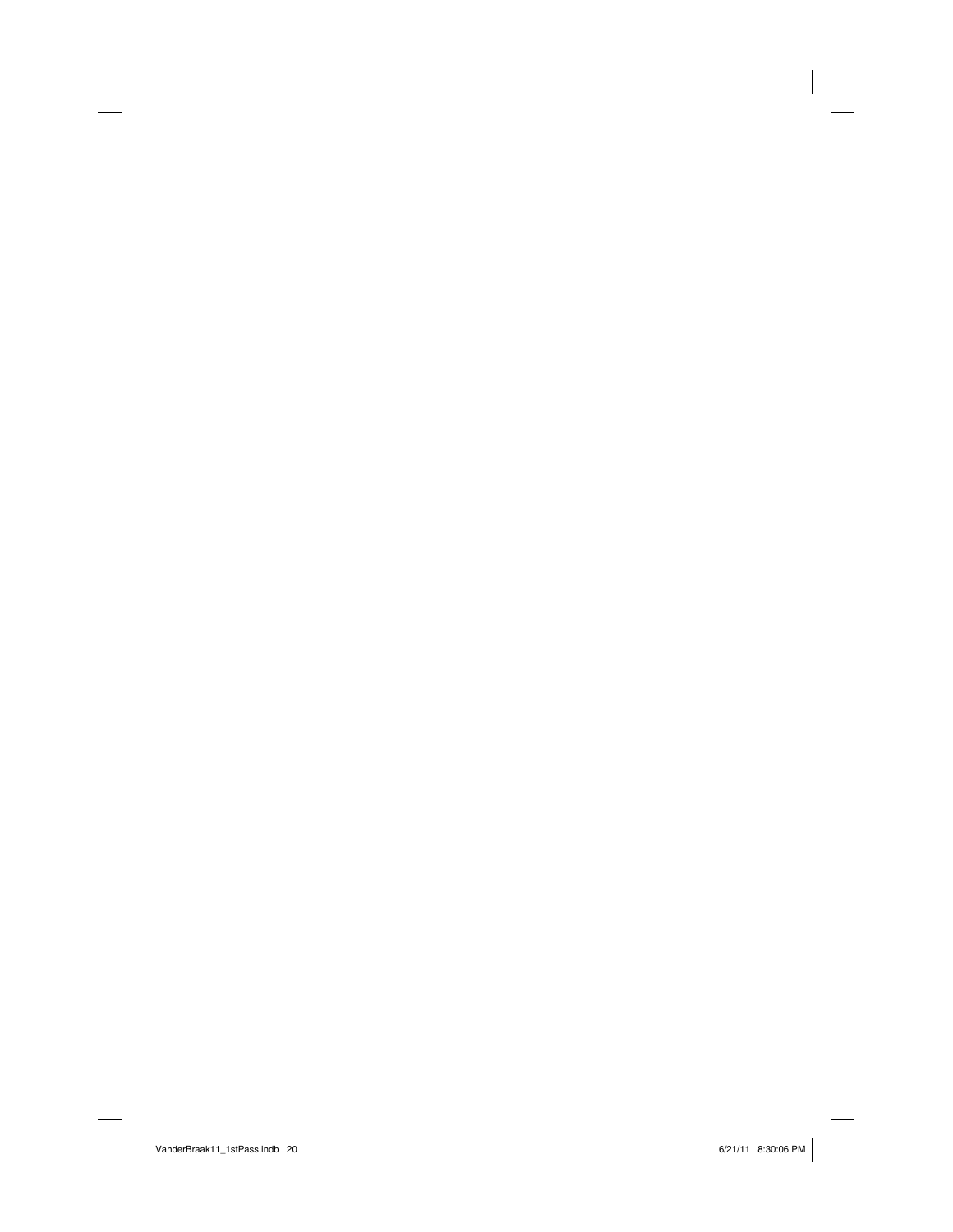# **Nietzsche and Zen as Philosophies of Self-overcoming**

Both Nietzsche and the various dialogue partners from the Zen tradition employed in this study can be said to advocate a practice of self-overcoming that can be described as a philosophical *áskēsis*. In Nietzsche's case, such an *áskēsis*, which he speaks about as a special self-discipline, a self-overcoming and self-denial, consists of a no-saying part and a yes-saying part. The nosaying part has him take sides against everything sick in him. The yes-saying part, that teaches him to say Yes and Amen, has him cultivate his creative vitality, and attune his instincts back to the earth. The no-saying part of Nietzsche's *áskēsis* also turns against this *áskēsis* itself: Nietzsche's practice of self-overcoming continuously problematizes itself and its goals, and therefore also continually overcomes itself. It is especially this self-problematizing aspect of Nietzsche's *áskēsis* that can be fruitfully elucidated in a dialogue with Zen, with its iconoclasm and continual self-deconstruction. I do not focus on specific ascetic practices of Nietzsche and Zen's *áskēsis* (although I will discuss the sitting practice of zazen), but rather aim to uncover and elucidate the principles behind such an *áskēsis*, as well as its problematic and self-contradictory aspects.<sup>1</sup>

Nietzsche's *áskēsis* needs to be distinguished from the ascetic ideal that he condemns in *On the Genealogy of Morality* (see chapter 4). Nietzsche's texts offer resources for rethinking asceticism in a more constructive fashion. As Tyler Roberts puts it: "the self-cultivation Nietzsche develops in (and through) his writing is closely related to traditional forms of religious ascetic practice."<sup>2</sup> Contrary to what is often assumed, Nietzsche does not reject asceticism, only the ascetic ideal. For Nietzsche, the ascetic ideal is other-worldly and self-deceptive, whereas *áskēsis* is this-worldly and not self-deceptive. Nietzsche's *áskēsis* is an *áskēsis* in the service of life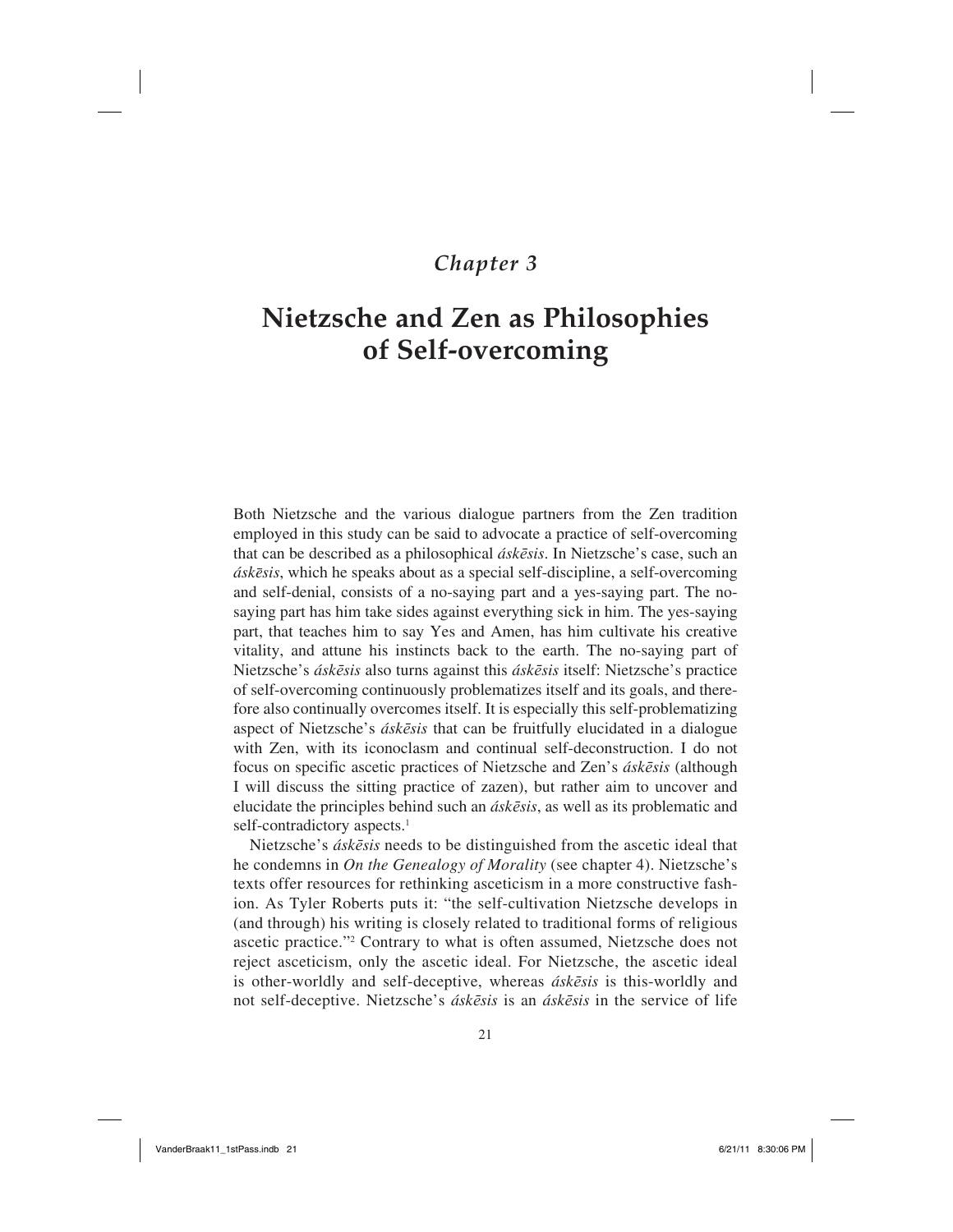that affirms life: "I want to make asceticism natural once again: in place of the aim of denial, the aim of strengthening; a gymnastics of the will; abstinence and periods of fasting of all kinds, in the most spiritual realm, too" (KSA 12, 9 [93]).

There are versions of *áskēsis* that are not necessarily otherworldly: the Zen *áskēsis* for example. The role of *áskēsis* has been underemphasized in Western interpretations of Zen, especially in the intellectual Zen of the Beat Generation and Alan Watts. Zen is all about practice, not only meditation practice but all kinds of *áskēsis*. Both Nietzsche and Zen radically rethink and reorient asceticism.

## **NIETZSCHE'S WAY TO WISDOM AND THE ZEN WAY TO ENLIGHTENMENT**

Among Nietzsche's notebook fragments of 1884, we find a brief outline for a book with the title *The Way to Wisdom—Hints for an Overcoming of Morality*. In this fragment, Nietzsche distinguishes three stages as part of the process of overcoming morality:

*The first stage*. To honor (and obey and *learn*) better than anyone. To gather all that is honorable in oneself, and let it conflict with oneself. To bear all that is heavy. Asceticism of the spirit—bravery, time of community.

*The second stage.* To break the adoring heart (when one is *captivated most*). The free spirit. Independence. Time of the desert. Criticism of all that is honored (idealization of the non-honored), attempt at inverted valuations.

*The third stage*. Great decision, whether one is capable of a positive attitude, of affirmation. No longer any God, any man *above* me! The instinct of the creator who knows *what* he is creating. The great responsibility and the innocence. In order to enjoy a single thing, one has to affirm [*gutheißen*] *everything*. Give oneself the right to act. (KSA 11, 26  $[47]$ )<sup>3</sup>

In the fragment following this one, Nietzsche elaborates on these three stages. He associates the first stage with overcoming the little evil inclinations, the second stage with overcoming the good inclinations as well, and the third stage with being beyond good and evil. He adds that the third stage is for the very few; most people perish in the second stage (KSA 11, 26 [48]).

These three stages can be seen as three perspectives or modes of experiencing that can be distinguished in Nietzsche's work. In the first stage, one obeys respected authorities and learns from educators, teachers, and examples. One's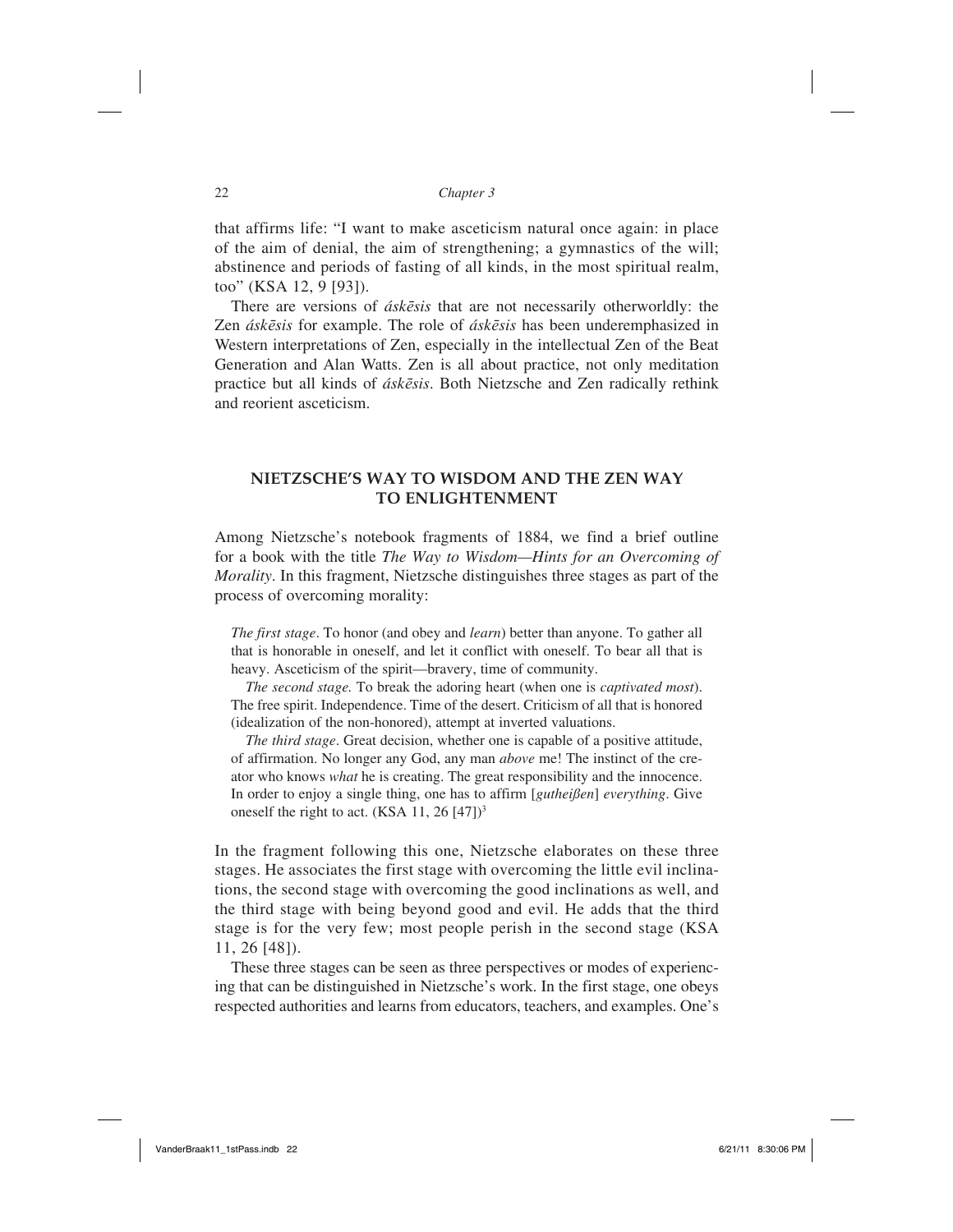perspective is heteronomous or other-oriented. The free spirit of the second stage has gained independence from others by liberating itself from his adoration of authorities and examples. This perspective can be called autonomous or self-oriented. The third stage of unconditional affirmation goes beyond such a self-oriented perspective to a cosmic or world-oriented perspective.

As Nietzsche remarks: "We have to *learn to think differently*—in order at last, perhaps very late on, to attain even more: *to feel differently*" (D 103). The transformation from one perspective to another might be interpreted as learning to think differently, as a relative transformation, an emancipation and liberation within the same field of reference. However, these transformations do not only involve a change in cognitive outlook (seeing the world differently) but also a process of letting these different ways of thinking sink in and allow them to change us at the very core of our being (experiencing the world differently). They involve learning to both think and feel differently.

The transformations between these perspectives are expressed famously as the three transformations of the spirit in the first speech of part I of *Thus Spoke Zarathustra*, delivered while in the town of the Motley Cow, the town that the Buddha used to deliver his sermons, as Nietzsche was probably aware of.<sup>4</sup> On its way to wisdom, the spirit first transforms into a camel, a strong, weight-bearing spirit, in which reverence dwells. The camel seeks out challenges; it kneels down to be weighed down with the heaviest burden. In the desert, the camel transforms into a lion, who is able to defeat the dragon of the "thou shalt" by saying "I will" (TSZ I, 1). The spirit that as a camel loved and revered everything that it held sacred now must, as a lion, find delusion and caprice even in the most sacred. It discovers that the will to truth, that drove the camel, is actually an illusion.

But even the lion is not capable of creating new values because it is too identified with its newfound autonomy of "I will." It must realize that both "I" and "will" are illusory notions. The autonomous self with a sovereign free will is a fiction. Therefore the lion voluntarily lets go of its newfound autonomy, and, as Nietzsche puts it, "goes under." It literally overcomes itself and is transformed into a child: "innocence is the child and forgetting, a beginning anew, a play, a self-propelling wheel, a first movement, a sacred Yea-saying" (TSZ I, 1).

Although Nietzsche's images of camel, lion, and child have received much attention from Nietzsche interpreters, they are only one way that Nietzsche speaks about his way to wisdom. Since they occur together only once in Nietzsche's entire work (the passage in *Thus Spoke Zarathustra*), I will only occasionally refer to them in this study. My main hermeneutical schema will be that of the other-oriented, self-oriented, and world-oriented perspectives.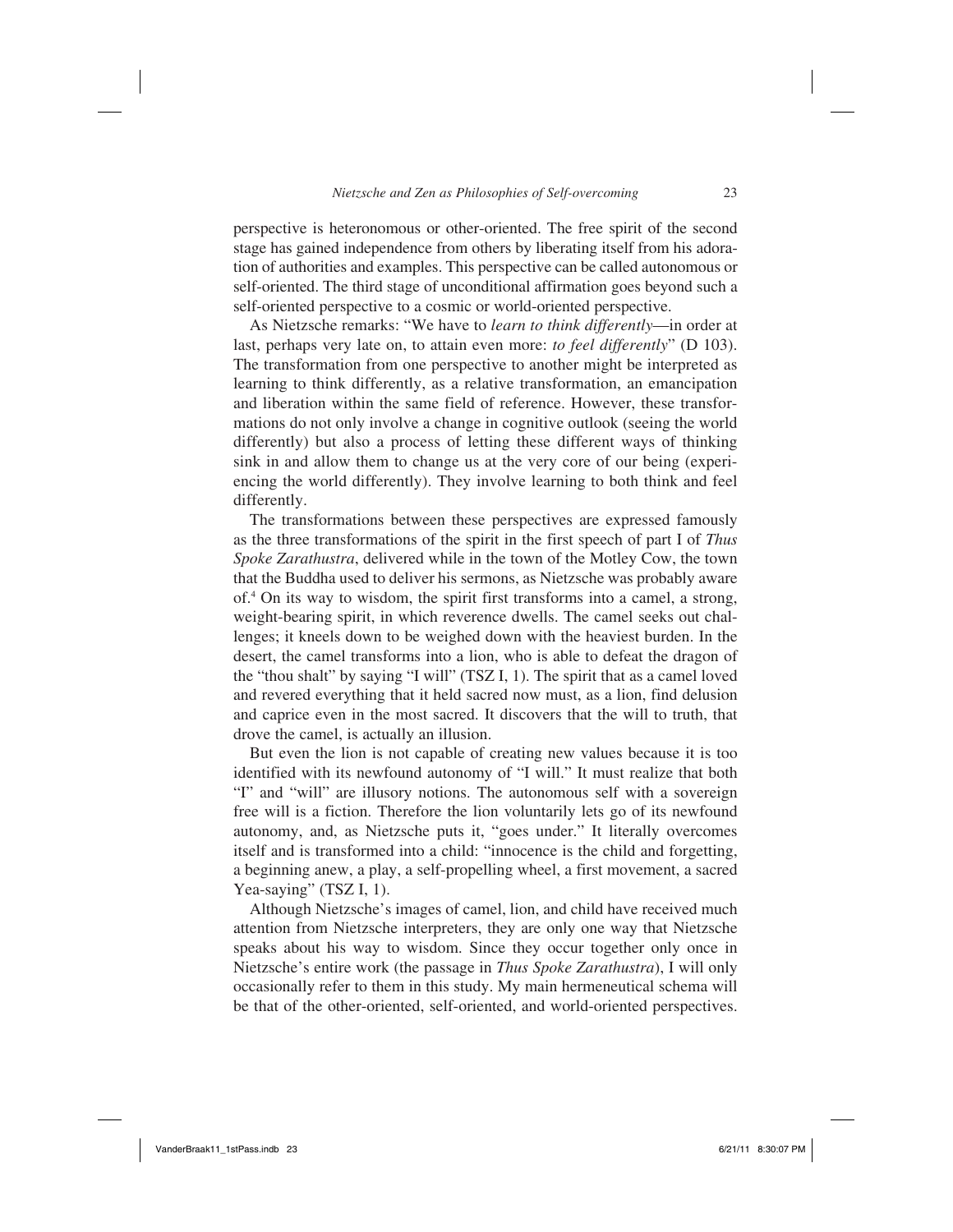Although these perspectives are roughly isomorphic with the camel, lion, and child figures, they do not completely overlap.

Also in the Zen tradition several hermeneutical schemas have been used in order to describe the way to enlightenment. A famous one is the three stage schema of mountains and rivers, as expressed for example by Zen master Qingyuan (c. 660–740):

Thirty years ago, before I practiced Zen, I saw that mountains are mountains and rivers are rivers. However, after having achieved intimate knowledge and having gotten a way in, I saw that mountains are not mountains and rivers are not rivers. But now that I have found rest, as before I see mountains are mountains and rivers are rivers.<sup>5</sup>

The insight that mountains are not mountains can be interpreted as the realization of emptiness ( $\sin y$ *at* $\bar{a}$ )<sup>6</sup>: there is no essence to be found anywhere, things are not what they seem to be, all "truths" are exposed as merely conventional designations. All searching for truth needs to be left behind; there is no truth (see chapter 4). The insight that mountains are really mountains refers to the emptiness of emptiness, the end of any attachment to the liberating insight of emptiness. This results in a restoration of innocence and an affirmation of the world as it is. The result of the first self-overcoming, the negation of truth, needs to be overcome as well in a second negation.

These two conceptualizations of the way to wisdom in Nietzsche and Zen have a common structure. Both start with an other-directed perspective: Nietzsche's camel and the seeker after enlightenment initially pursue a way to wisdom by following the teachings and instructions from their respective traditions. For the camel, this is the "thou shalt" that its culture imposes on it. For the Buddhist seeker, it is the Buddhist path toward enlightenment (practicing meditation, studying texts). Both need to emancipate themselves from such an other-oriented perspective. Nietzsche's camel needs to transform into a lion in order to emancipate itself from the dragon of the "thou shalt," the Buddhist practitioner needs to realize the emptiness of all Buddhist conceptions and let go of enlightenment as a goal that can be realized by seeking anything outside himself.

However, for both Nietzsche and Zen this first crisis is followed by a second one: the newfound autonomy of the self-oriented perspective eventually needs to be left behind as well in order to realize a world-oriented perspective. Zarathustra declares that the lion needs to "go under" in order to transform into a child. The lion's emancipation from the camel's heteronomy needs to be followed by an "emancipation from the emancipation," as Nietzsche put it in a letter to Lou Salome (KSB 6:247–8). Similarly, the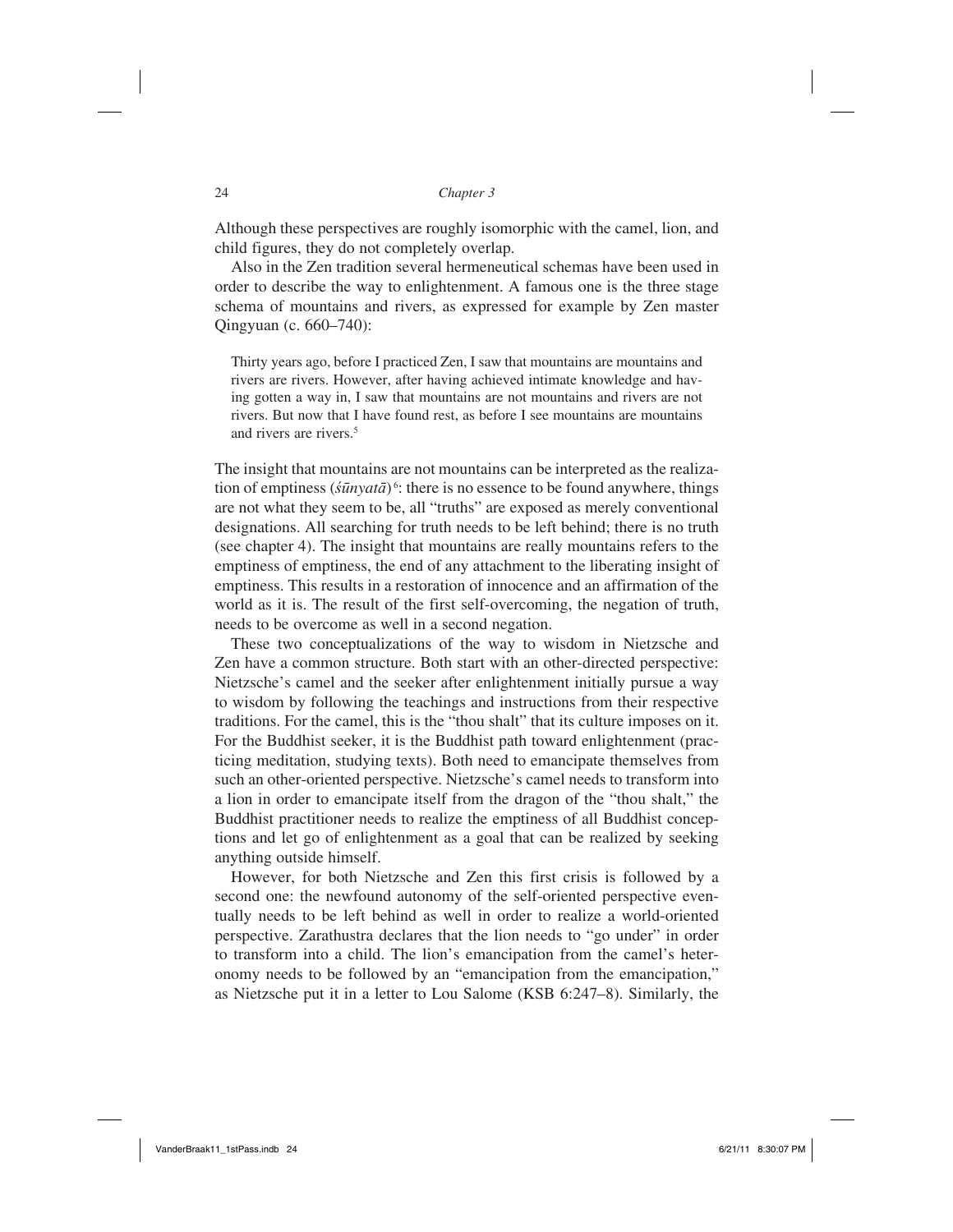Zen practitioner needs to let go of his hard-won realization of emptiness and awaken to the emptiness of emptiness. A second conceptualization of the Zen path, the ten ox-herding pictures, makes this even clearer. After searching for the ox, capturing it, taming it, and riding it home (a metaphor for realizing enlightenment), the ox disappears. And finally, in the tenth picture, the path culminates in returning to the marketplace and effortlessly and unselfconsciously manifesting enlightened activity. From such a world-oriented perspective, any preoccupation with one's own condition of enlightenment has evaporated. Any signs of enlightenment, of being anything special, have gone. One is simply available, ready to respond as needed to the vicissitudes of life, and be of service to life itself.<sup>7</sup>

However, in spite of such structural similarities that can be pointed out, a word of caution is in order. Both in Nietzsche's work and in the Zen tradition, there is a tension between such systematic and linear descriptions of a way to wisdom, and an ongoing deconstruction of such systems. Nietzsche writes in a late notebook fragment, "I distrust all systems and systematizers and avoid them: perhaps someone will discover behind this book the system that I have *avoided* . . ." (KSA 12, 9 [188]). The Zen masters continually frustrate any attempts to fix the Zen teachings into a coherent system, as is clear from the koan collections that contain interactions between Zen masters and their disciples. In a sense, just like Nietzsche's attempts to undermine the Western philosophical tradition with his aphoristic style, the Zen tradition rejects the sutra canon of the established Buddhist traditions and replaces it with several aphoristic koan collections.

## **NIETZSCHE AND ZEN AS PHILOSOPHIES OF SELF-OVERCOMING**

Nietzsche and Zen can be considered philosophies of self-overcoming in at least four different respects:

(1) In a *theoretical* sense: self-overcoming is one of the most important notions in Nietzsche's philosophy. For Nietzsche, life, conceived as will to power, is that which continually overcomes itself. Also as an individual, it is in one's very nature as a creature of will to power that one must continually overcome oneself. Self-overcoming does not only refer to a process of individual self-enhancement, but also to self-*Aufhebung* in a dialectical sense. Nietzsche speaks about the self-overcoming of life, morality, and Christianity.

Also the Zen tradition stresses, like Buddhism in general, the importance of self-overcoming in order to reach awakening or enlightenment. But Zen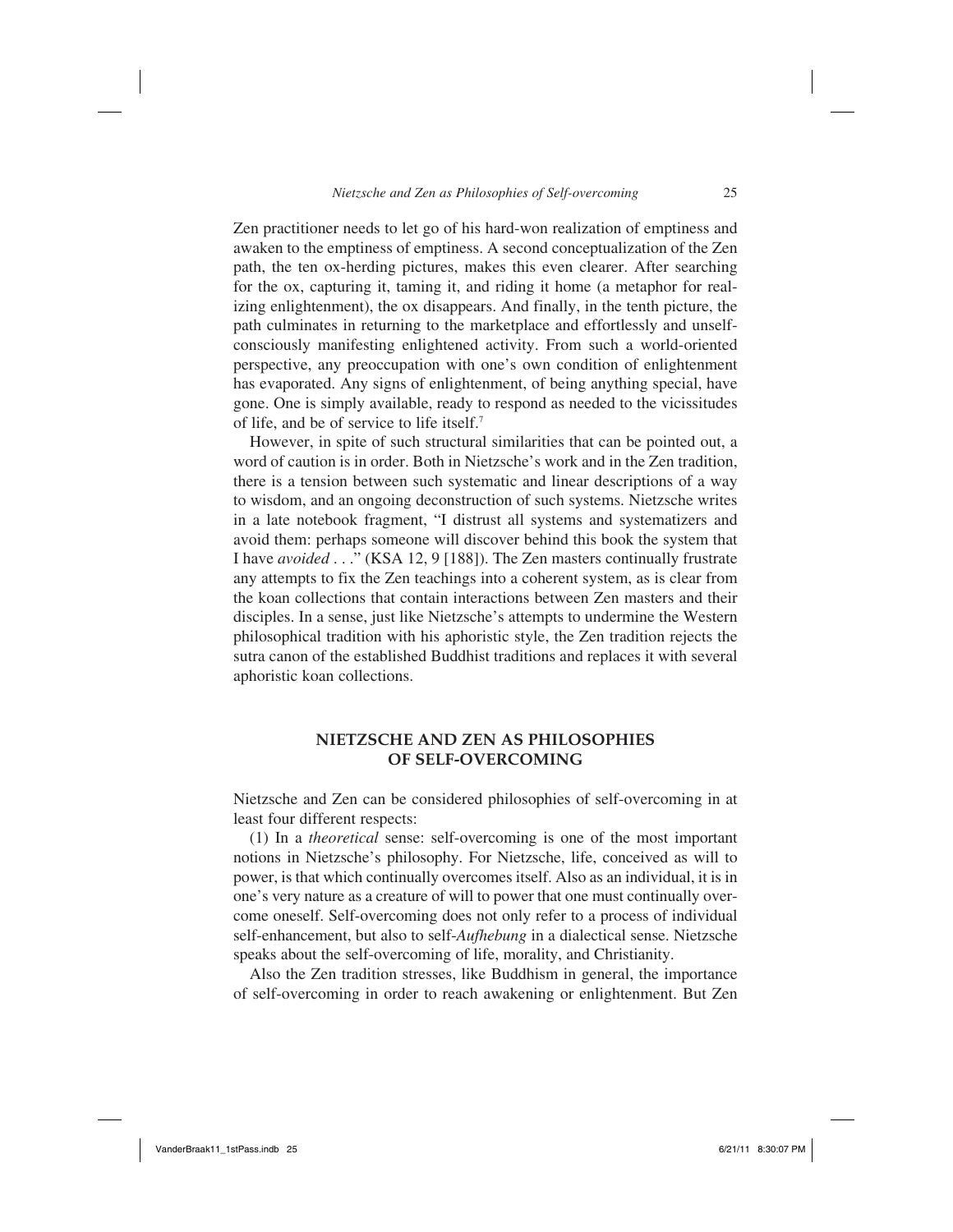stresses that enlightenment is non-teleological; it vehemently criticizes early Buddhist conceptions of enlightenment as a goal to be reached. For Zen, self-overcoming is also without any self. Like all Buddhist schools, Zen subscribes to the fundamental perspective of non-self (*anātman*): the human personality is merely an amalgamation of impersonal processes in which no fixed, unchangeable essence (*ātman*) can be found.

(2) In a *performative* sense; Nietzsche's philosophy is not merely abstract or theoretical, but aims at such a self-overcoming in the reader. It is a prime example of what Rorty calls "edifying philosophy." Nietzsche sees himself as an educator who inspires his readers to overcome themselves. In Nietzsche's philosophy, the separation between theory and practice is overcome.

As all Buddhist schools, Zen philosophy is not merely theoretical; the aim of any Zen text is always to stimulate self-overcoming in the student. Zen criticizes other Buddhist schools for being too theoretical and metaphysical. Buddhism has consistently declared itself to be, above all else, a soteriology, rather than a creed. It judges its own doctrines primarily for their transformative power: the truth of a proposition consists in its practical utility rather than its descriptive power. Also for Nietzsche, his writings after Zarathustra are intended as fish hooks in order to transform his readers so they will be capable of assimilating *Thus Spoke Zarathustra*.

Throughout the Buddhist tradition, the Buddha is referred to as a physician or a therapist, rather than a philosopher or a theorist. Also Nietzsche refers to himself as a physician whose task it is to lead himself and those rare others that are capable of it to "the great health" (or at least prepare the way for the philosophers of the future who will be capable of it). Nietzsche refers to the Buddha as "that profound physiologist" (EH I, 6). Although, as we have seen in chapter 1, Nietzsche thinks that he himself would be the opposite of the Indian Buddha, his therapy in fact comes close to Zen therapy.

(3) In a *self-referential* sense: Nietzsche's philosophy practices what it preaches: it continually overcomes itself. His experimental philosophy continually contradicts and leaves behind earlier positions and perspectives, and goes to great lengths to avoid being frozen into a system. Also his views on self-overcoming are continually overcome. For Nietzsche all perspectives are equally expressions of will to power, necessary preconditions for life. Interpretation, for Nietzsche, is the continual mutual confrontation of perspectives, an agonal activity not aimed at agreement, but at a continual self-overcoming. Perspectives are continually superseded by new ones.

In Zen, not only Buddhism but also Zen itself is continually overcome. Even the Buddha himself needs to be left behind. As the popular Zen saying goes, "if you meet the Buddha on the road, kill him." Zen engages in guerilla warfare against any reification of concepts, especially Buddhist ones.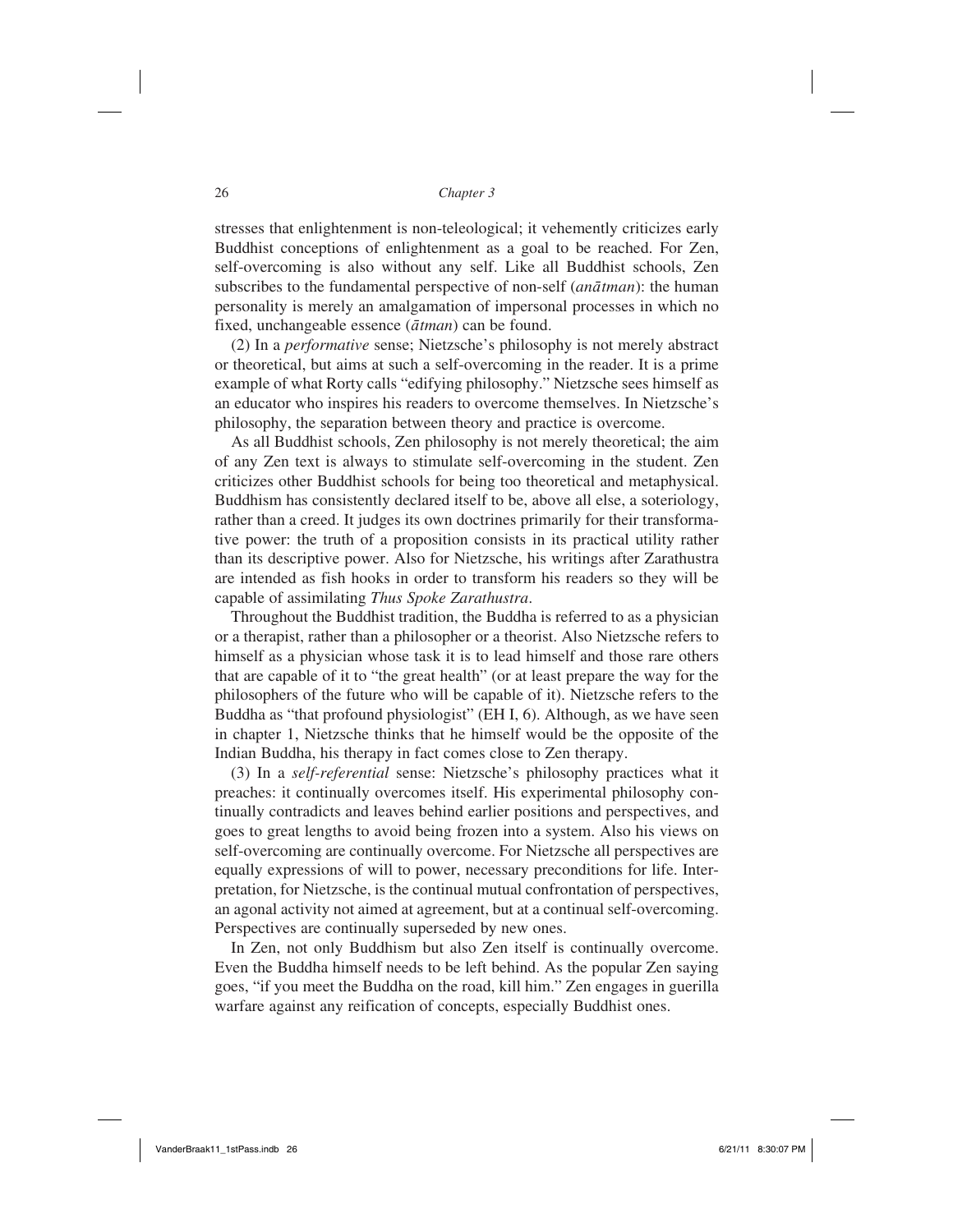(4) In a *self-expressive* sense: Nietzsche's affirmative, Dionysian philosophy can be viewed as a celebration and expression of self-overcoming. It is a philosophy of laughter and play, what Roberts calls "ecstatic philosophy."<sup>8</sup> Also Zen is a philosophy of laughter and play that considers the embodiment of self-overcoming as a way toward openness and making room for otherness.

# **HERMENEUTICAL STRATEGIES**

A dialogue between Nietzsche and Zen, therefore, should not only involve "ironic affinities" between their doctrines, but also parallels in the way they both *practice* their philosophical *áskēsis.* This study will therefore not only compare views but also hermeneutical strategies. Nietzsche's perspectivism is connected to an order of rank: not all perspectives are equal. In a notebook fragment, Nietzsche writes about the joy of discovering three souls in Socrates:

It is delightful to watch such a true thinker. But it is even more pleasant to discover that this is all foreground, and that at bottom he wants something else and in a venturous way. I believe that this was the magic of Socrates: he had one soul, and behind that another one and behind that another one. In the first one, Xenophon laid himself to rest, in the second one Plato, and in the third one Plato again, but with his own second soul. Plato himself is a man with many caves and foregrounds. (KSA 11, 34 [66])

And, we might add, Nietzsche considers himself to be such a man as well. Nietzsche interpretations may lay themselves to rest in his first, second, or third soul. First-soul interpretations would read a new "thou shalt" into it. Examples are the many Nietzsche cults around 1900 or interpretations that read him in accordance with Christian morality. Second-soul interpretations would be Derridean and existentialist interpretations that stop at the deconstructive and no-saying part of Nietzsche's revaluation of values comparable with interpretations of Buddhism as a passive nihilism. Thirdsoul interpretations of Nietzsche would include the yes-saying part of his revaluation of all values.

Nietzsche himself often complains about being misinterpreted: "Those were steps for me and I have climbed over them—to that end I had to pass over them. Yet they thought that I wanted to retire on them" (TI 1, 42). Such misunderstanding, however, is inevitable. This is why Nietzsche wears a constantly changing series of masks, which he considers the sign of a true philosopher: "Around every profound spirit a mask is growing continually, owing to the constantly false, namely *shallow*, interpretation of every word, every step, every sign of life he gives" (BGE 40). Also the collection of Zen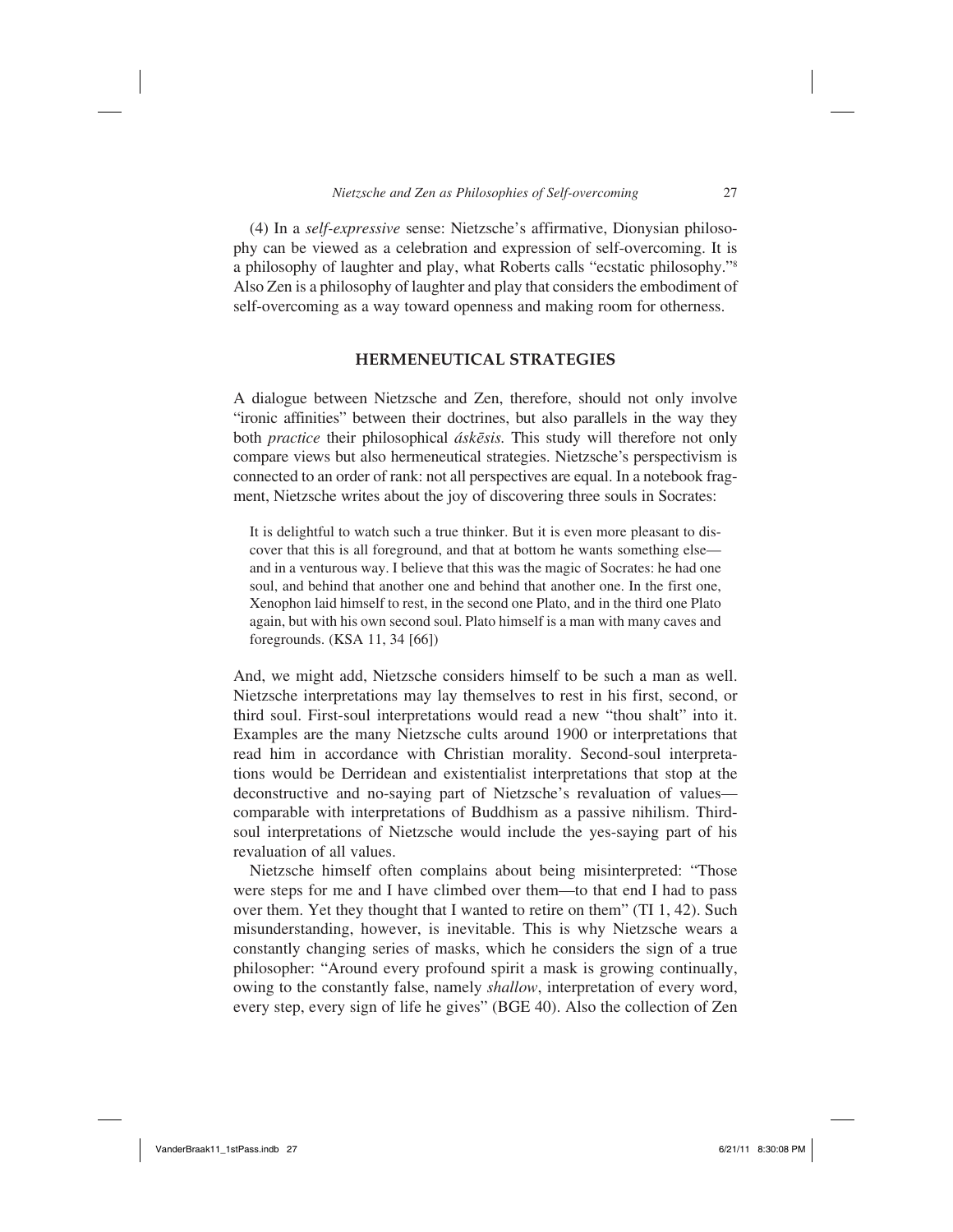koans, with their seemingly nonsensical exchanges between masters and disciples, can be viewed as a constantly changing series of masks.

For both Nietzsche and Zen, the various stages of the way to wisdom each come with their own perspective on the very process of self-overcoming itself. Self-overcoming means different things at various stages. In Nietzsche's early work (for example, *Schopenhauer as Educator*) it refers to self-cultivation in the sense of *Bildung:* realizing one's higher self with the help of a teacher. From such an other-oriented perspective, there are stages of self-overcoming. Self-cultivation takes place under the guidance of external authorities, in the context of the ascetic ideal and the will to truth. It involves using the ascetic will to repress and annihilate one's passions.

However, once this first stage has culminated in the self-overcoming of the will to truth and the ascetic ideal, the other-directed perspective changes into a self-oriented perspective. Self-overcoming now aims at becoming able to incorporate more and higher perspectives, not in order to know the truth, but in order to become an embodiment of it. From such a perspective, there are no stages of self-overcoming, only the continual effort at self-overcoming. By cultivating one's bodily drives, incorporating previously repressed passions and instincts, one creates a new self, resurrecting the passions in a newly integrated body, in the context of accumulation, self-augmentation, and growth of strength and order.

For Nietzsche, as eventually both "I" and "will" are recognized as illusions, self-overcoming ultimately has to do without a self. (Obviously, in Buddhism self-overcoming has to do without a self from the very beginning). The gardener metaphor gives way to the notion of the drives educating themselves and continually overcoming themselves and each other. In *Ecce Homo,* Nietzsche even stresses the importance of forgetting oneself: any intentional effort at self-overcoming actually seems to obstruct this process. Nietzsche uses passive metaphors such as those of pregnancy (see chapter 7). In *Thus Spoke Zarathustra*, self-overcoming seems to lead to a positive form of redemption, the opposite of Christian, Wagnerian, or Schopenhauerian redemption. But ultimately, in Nietzsche's Dionysian philosophy of amor fati, self-overcoming turns into an anti-soteriology. For Nietzsche, self-overcoming is non-teleological and non-essentialist: there is no fixed final goal or state of liberation that should be reached. One must become what one is.

From such a world-oriented perspective, there is only a continual effortless self-overcoming, surrendering, opening up the self to life and its "spendthrift economy"<sup>9</sup> governed by an imperative to squander life's energies. Change, destruction, and loss are as essential to this economy as growth and amassing ever larger quantities of power. Life overcomes itself when it sacrifices itself and goes under. Whereas the other-oriented and the self-oriented perspectives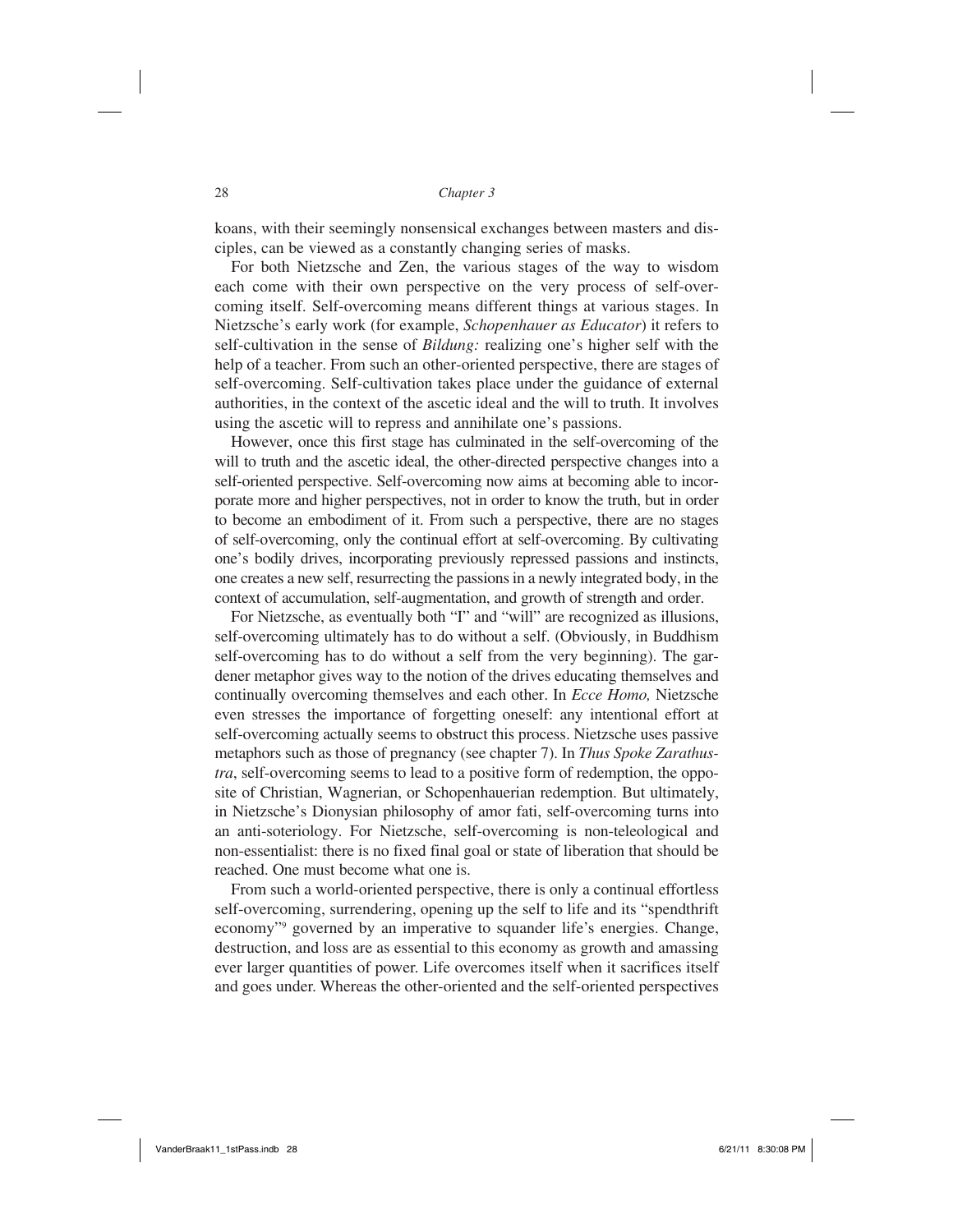can be described for a larger readership, the world-oriented perspective cannot be described but can only be hinted at and must be directly experienced from an "overabundance of light." Nietzsche claims to have experienced such elevated states himself:

My privilege, that which puts me *ahead* of people, is that I have experienced a fullness of highest and newest states, with respect to which it would be cynical to distinguish between spirit [*Geist*] and soul [*Seele*]. Undoubtedly one has to be a philosopher, profound until [—], to step out of such an overabundance of light. (KSA 13, 22 [29])

Also in Zen, we could distinguish between various perspectives on selfovercoming. The way to enlightenment cannot only be interpreted as a series of developmental stages, but also as the various transformations of the very perspective on self-overcoming and enlightenment itself. From an other-oriented perspective, self-overcoming means seeking for enlightenment with the help of the Buddha as a teacher, as described in the Pali Canon of early Buddhism. The path to enlightenment is conceived as a series of developmental stages in a path. From a self-oriented perspective, self-overcoming is about realizing emptiness: the other-oriented pursuit of a state of enlightenment by following the instructions of the Buddha is seen through as empty. The Buddha as a revered example must be killed. The third, world-oriented perspective refers to the realization of the emptiness of emptiness. Eventually, mountains are mountains again.

Part II of this study will focus on the philosophical practices of selfovercoming that are part of a Nietzschean and Zen *áskēsis*. It is concerned with truth, its nature, and the role that it plays in a philosophical *áskēsis*. Chapter 4 shows that for both Nietzsche and Nāgārjuna, the will to truth that characterizes the ascetic ideal, with its connotations of essentialism and teleology, needs to be overcome. Paradoxically enough, the first part of any true philosophical *áskēsis* is to overcome the ascetic ideal. Chapter 5 argues that the notion of truth is not outdated but needs to be used in a new way: truth is not the goal of philosophical investigation, but philosophy is about becoming more truthful. Philosophy becomes a truth practice in the sense of coming to embody truth personally and letting go of the obsession with seeking an impersonal, objective truth. Linji is a good example of the way this is practiced in the Zen tradition. Chapter 6 elaborates such a practice. For both Nietzsche and Dōgen, such a truth practice amounts to a self-cultivation of the body. Chapter 7 argues that, after essentialism and teleology, also anthropocentrism needs to be left behind in the philosophical *áskēsis* that is employed by Nietzsche and Zen.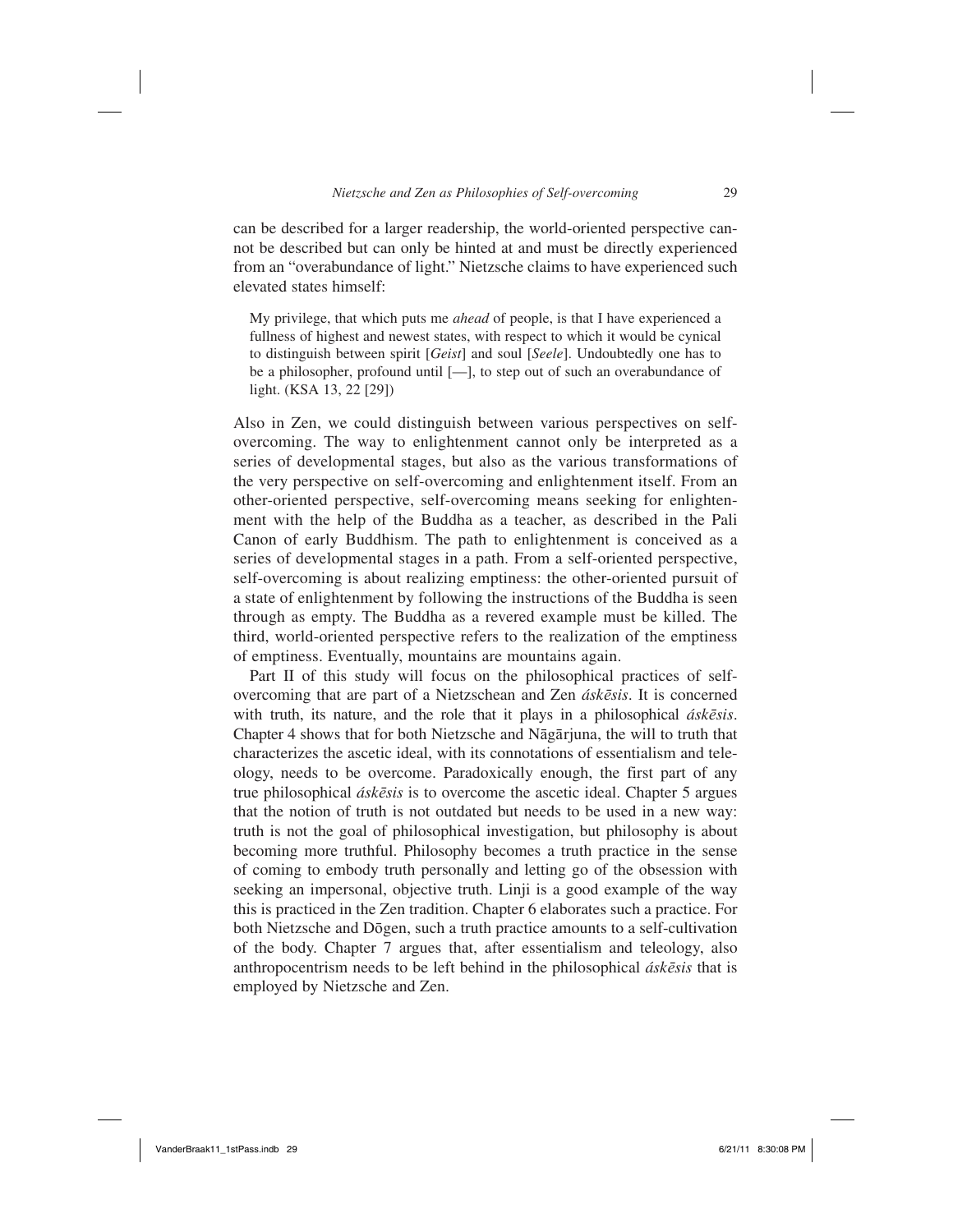### **NOTES**

1. Hutter, *Shaping the Future* describes several of Nietzsche's ascetic practices such as solitude and friendship. Heinrich Schipperges, *Am Leitfaden des Leibes: Zur Anthropologik und Therapeutik Friedrich Nietzsches* (Stuttgart: Ernst Klett Verlag, 1975) describes Nietzsche's philosophy "am Leitfaden des Leibes."

2. Roberts, *Contesting Spirit*, 78.

3. See also KSA 11, 25 [490].

4. The Motley Cow (die Bunte Kuh) is a translation of a name of a town, Kalmasadalmya, which the Buddha visited on his wanderings. See Mistry, *Nietzsche and Buddhism*, 17.

5. This aphorism occurs in many variants in the Zen literature, but was first attributed to Master Qingyuan in the *Compendium of the Five Lamps* [Wudeng Huiyuan], 335a9 ff. See also: Jay L. Garfield and Graham Priest, "Mountains Are Just Mountains," in *Pointing at the Moon. Buddhism, Logic, Analytic Philosophy*, ed. Mario d'Amato, Jay L. Garfield, and Tom J. F. Tillemans (Oxford: Oxford University Press, 2009), 71–82.

6. Although *śūyatā* is mostly translated as "emptiness," another possible translation may be "openness."

7. Garfield and Priest, *Mountains Are Just Mountains*, 74.

8. Roberts, *Contesting Spirit*.

9. The term is from Henry Staten.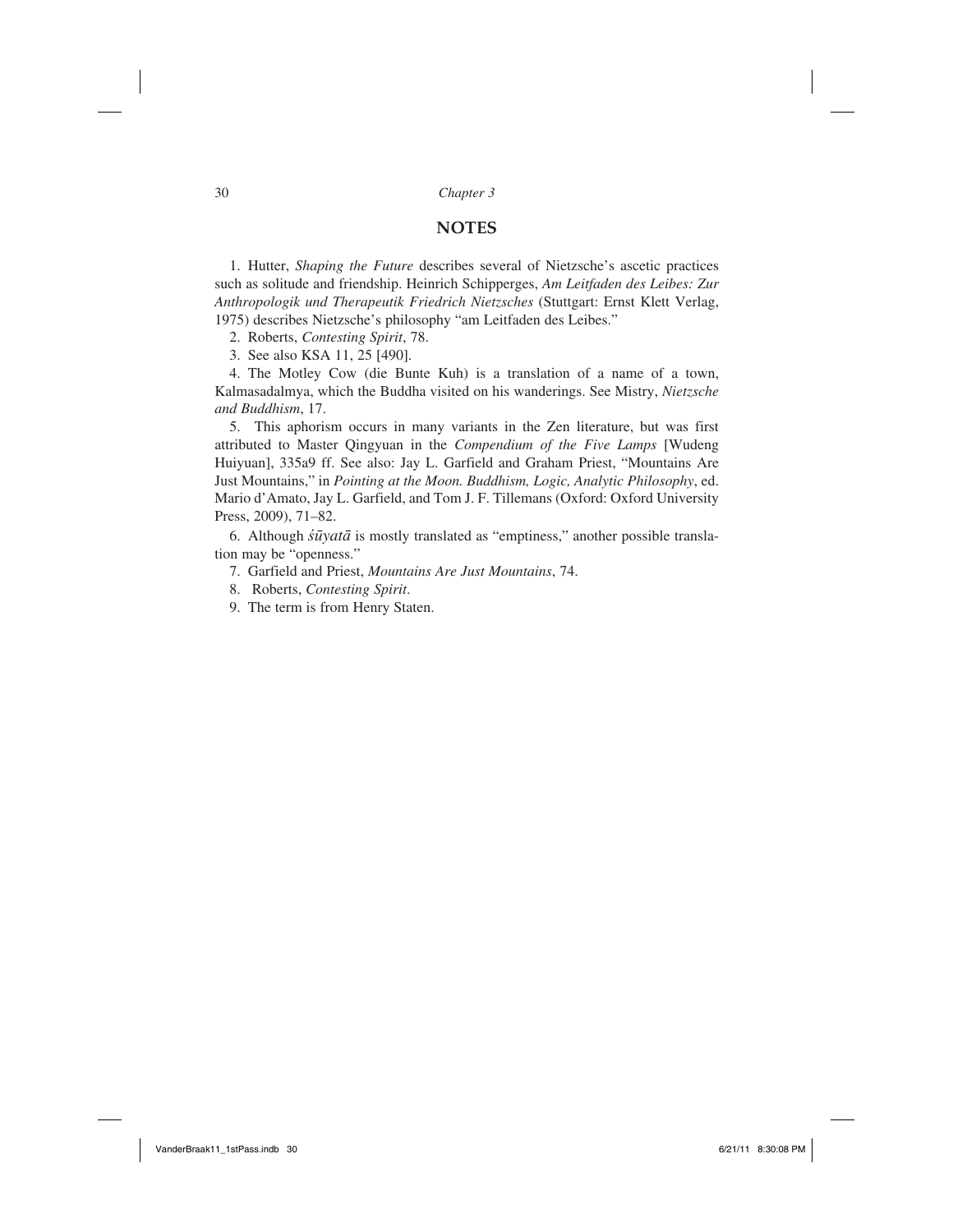*Part II*

# **Practices of Self-overcoming**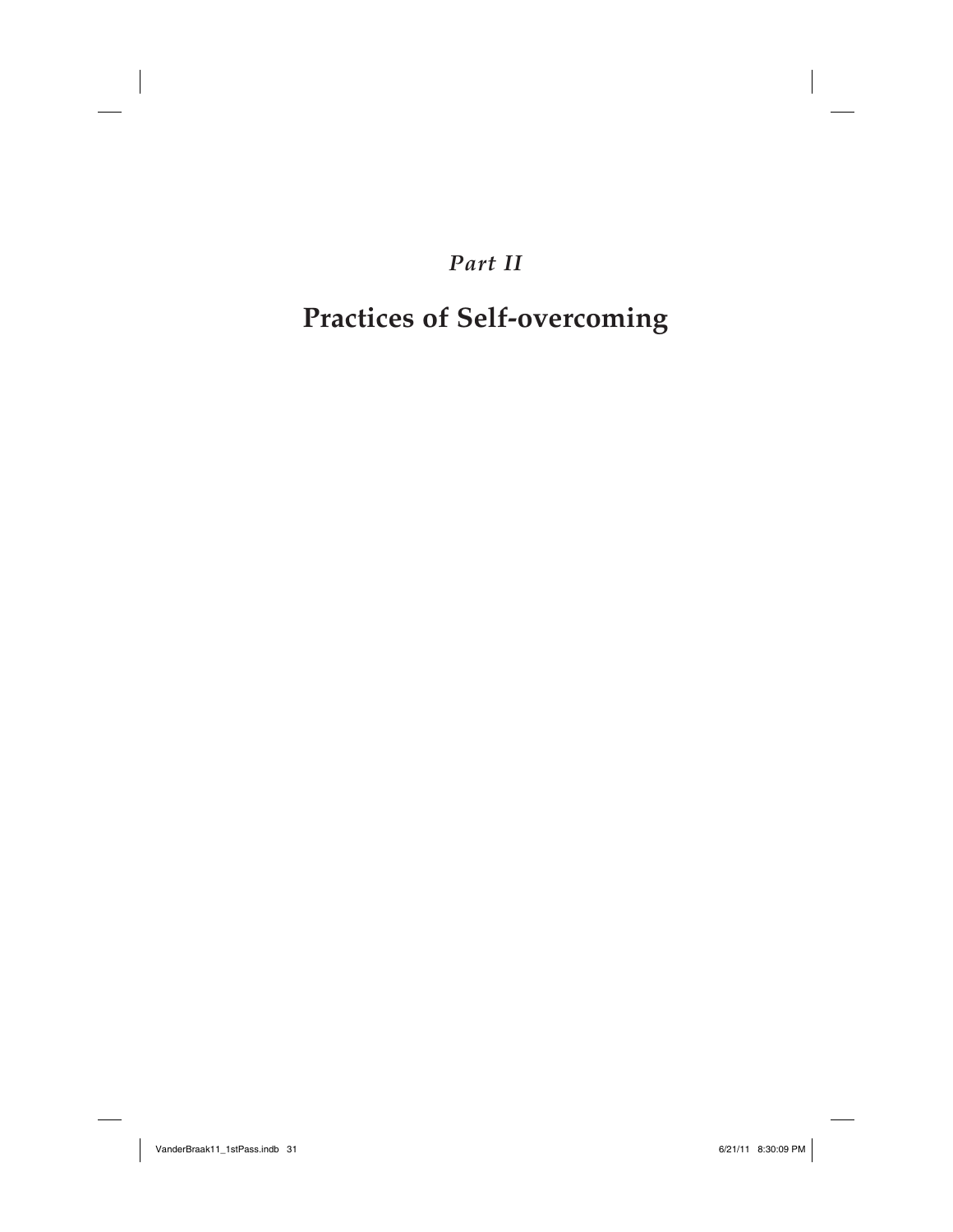VanderBraak11\_1stPass.indb 32  $6/21/11$  8:30:09 PM  $\big|$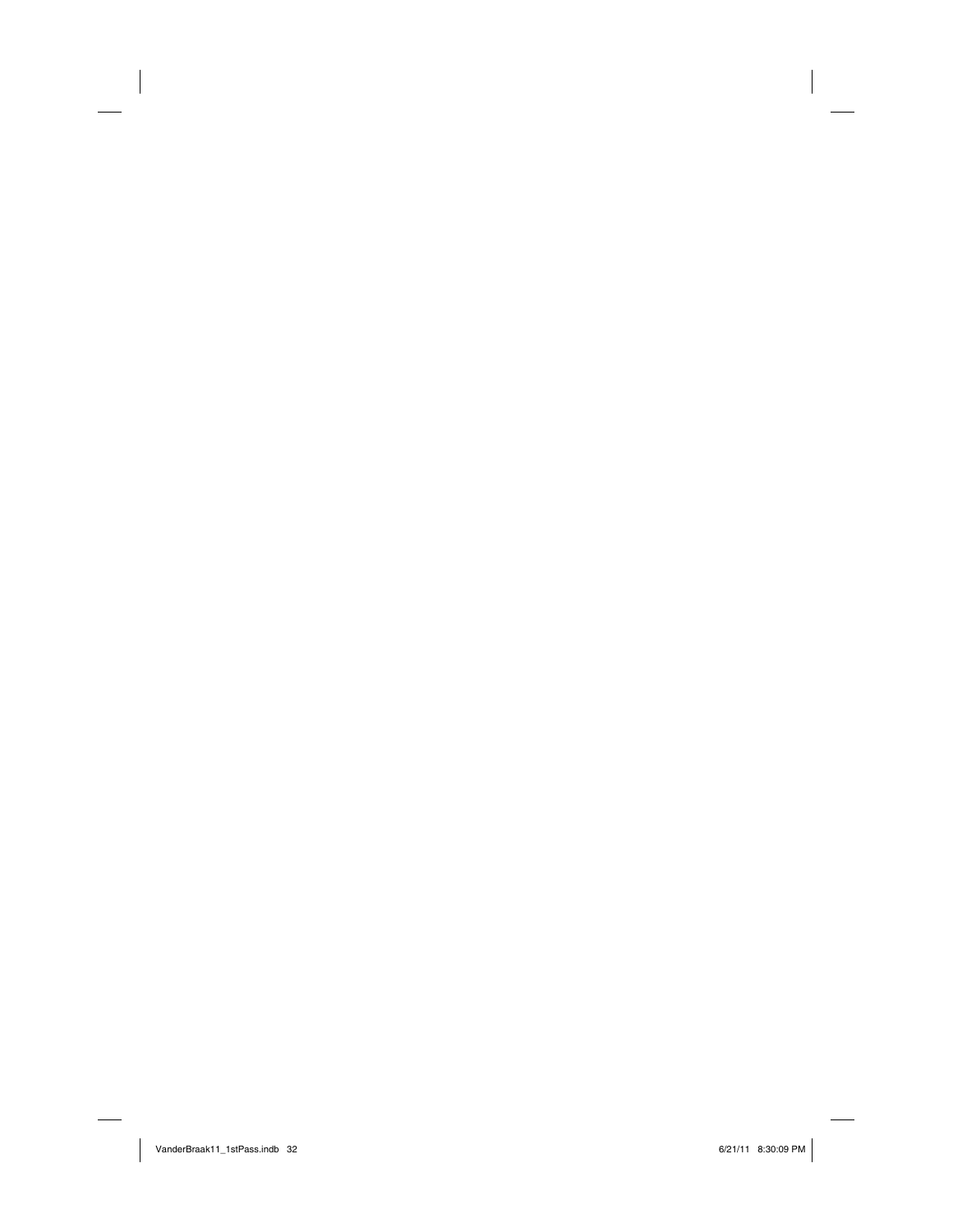# **Nietzsche and Nāgārjuna on the Self-overcoming of the Will to Truth**

The burdens that Zarathustra's camel is willing to take upon itself include "feeding on the acorns and grass of understanding and for the sake of truth hunger of the soul" and "stepping into filthy waters, as long as they are the waters of truth" (TSZ I, 1). Such a dedication to truth is characteristic for the camel's perspective on self-overcoming. The camel is willing to conform to the "thou shalt" of external authorities: it operates from an other-oriented perspective. However, its will to truth turns out to be problematic.

### **NIETZSCHE'S SKEPTICISM: QUESTIONING THE WILL TO TRUTH AND THE ASCETIC IDEAL**

Nietzsche is well-known for his skepticism. Initially this skepticism appears within a representational model of knowledge. Can we gain knowledge of things in themselves, or is it impossible for us to know reality as it is in itself (epistemological skepticism)? In an unpublished essay from 1873, *On Truth and Lies in an Extramoral Sense*, Nietzsche seems to suggest that although a true world does exist, we are not able to know it. In his later work, however, he argues that we can never know whether a reality outside language exists, some kind of being to which our ideas ultimately correspond. Nietzsche goes as far as to doubt the very notion of a reality in itself (ontological skepticism). If things in themselves don't even exist, our metaphysical ideas don't represent a fundamental truth, but only the dynamics of the constructive process by which we generate a conceptual world within which we can live. According to the ontological skeptic, the world apart from our condition of living in it doesn't exist as a world in itself.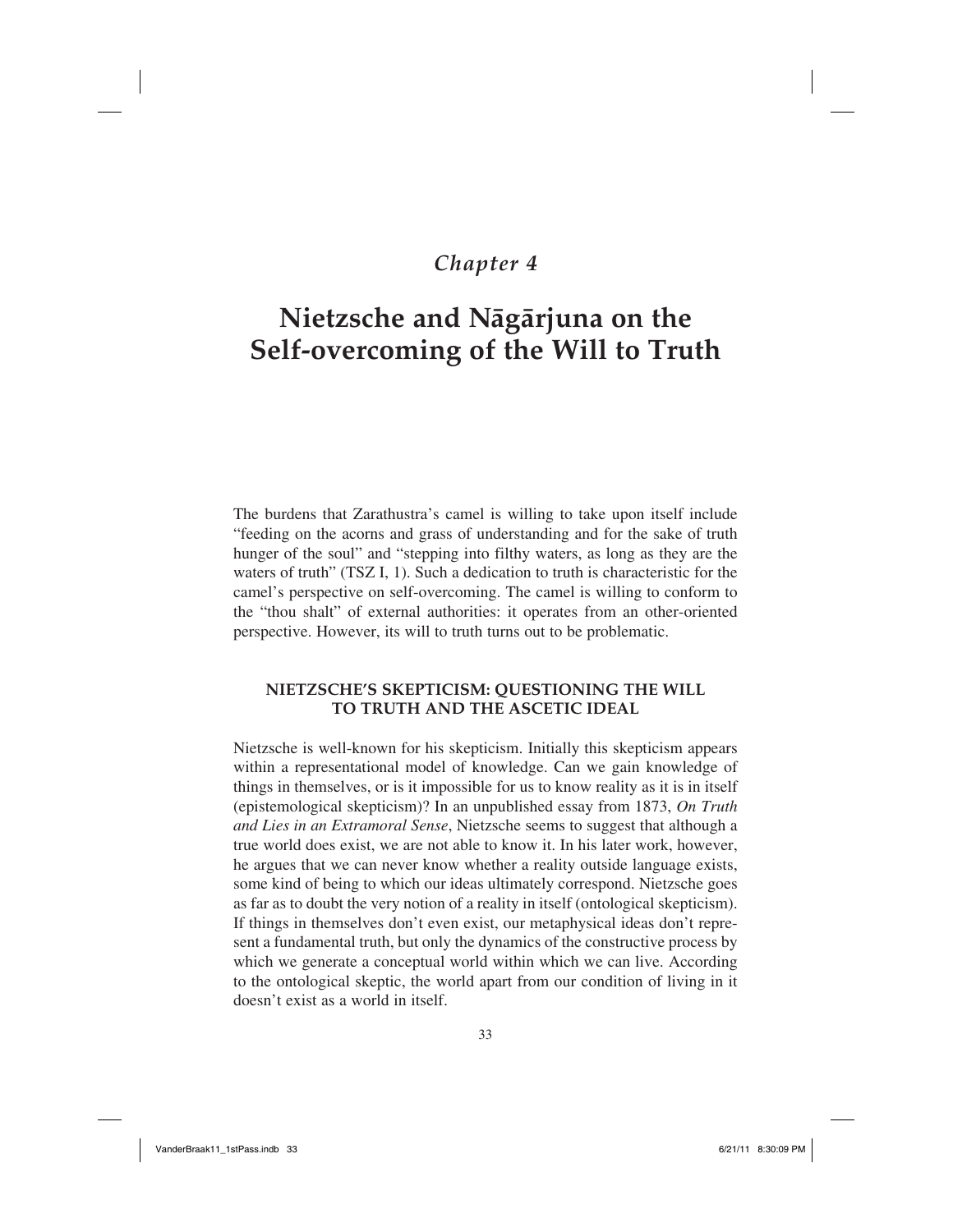Therefore, the search for truth within a representational model of knowledge ultimately leads to a skeptical rejection of this very representational model itself and its related notion of a "true world." The true and apparent world gives way to the world as interpretation. Epistemological truth claims give way to perspectivism. At this point, Nietzsche's skepticism deepens and becomes psychological and existential: why do we want truth and not untruth? The will to truth is a will to discover truth as an object within a representational model of knowledge. Such a truth, however, might not exist. The question "where does this will to truth come from" points to a genealogical investigation into the *origin* of the will to truth. The question "why do we will truth and not untruth" is the question of the *value* of the will to truth.

The genealogical investigation into the *origin* of the will to truth reveals that it is symptomatic of what Nietzsche calls "the ascetic ideal," that

hatred of the human, and even more of the animal, and more still of the material, this horror of the senses, of reason itself, this fear of happiness and beauty, this longing to get away from all appearance, change, becoming, death, wishing, from longing itself—all this means—let us dare to grasp it—a *will to nothingness*. (GM III, 28)

The ascetic ideal starts with the conviction that there is a true world out there. Not only is it possible to know the truth about this world, but knowing this truth is considered the highest, ultimate value (JS 344). As soon as the will to truth subverts its belief in God, it prompts itself to reject the view that truth has the highest value because it is divine: "From the moment faith in the God of the ascetic ideal is denied, a new problem arises: that of the *value* of truth" (GM III, 20). The question of the *value* of truth has never been posed before, Nietzsche claims. The problem with the idea of truth as correspondence is that it gives no account of why we should value the truth, why it is preferable to error.

A possible answer would be that truth is valuable for the pragmatic reason that it is effective. Nietzsche describes such a line of reasoning: "One does not want to allow oneself to be deceived because one assumes that it is harmful, dangerous, calamitous to be deceived. In this sense, science would be a long-range prudence, a caution, a utility" (JS 344). But Nietzsche argues that it is not always harmful to allow oneself to be deceived. The opposite of the will to truth, the will to ignorance, can be equally beneficial for life. We strategically, often unconsciously, overlook and forget features of the world that are not relevant to our purposes and values. Errors are often more valuable than truths.

We have arranged for ourselves a world in which we can live—by positing bodies, lines, planes, causes and effects, motion and rest, form and content: without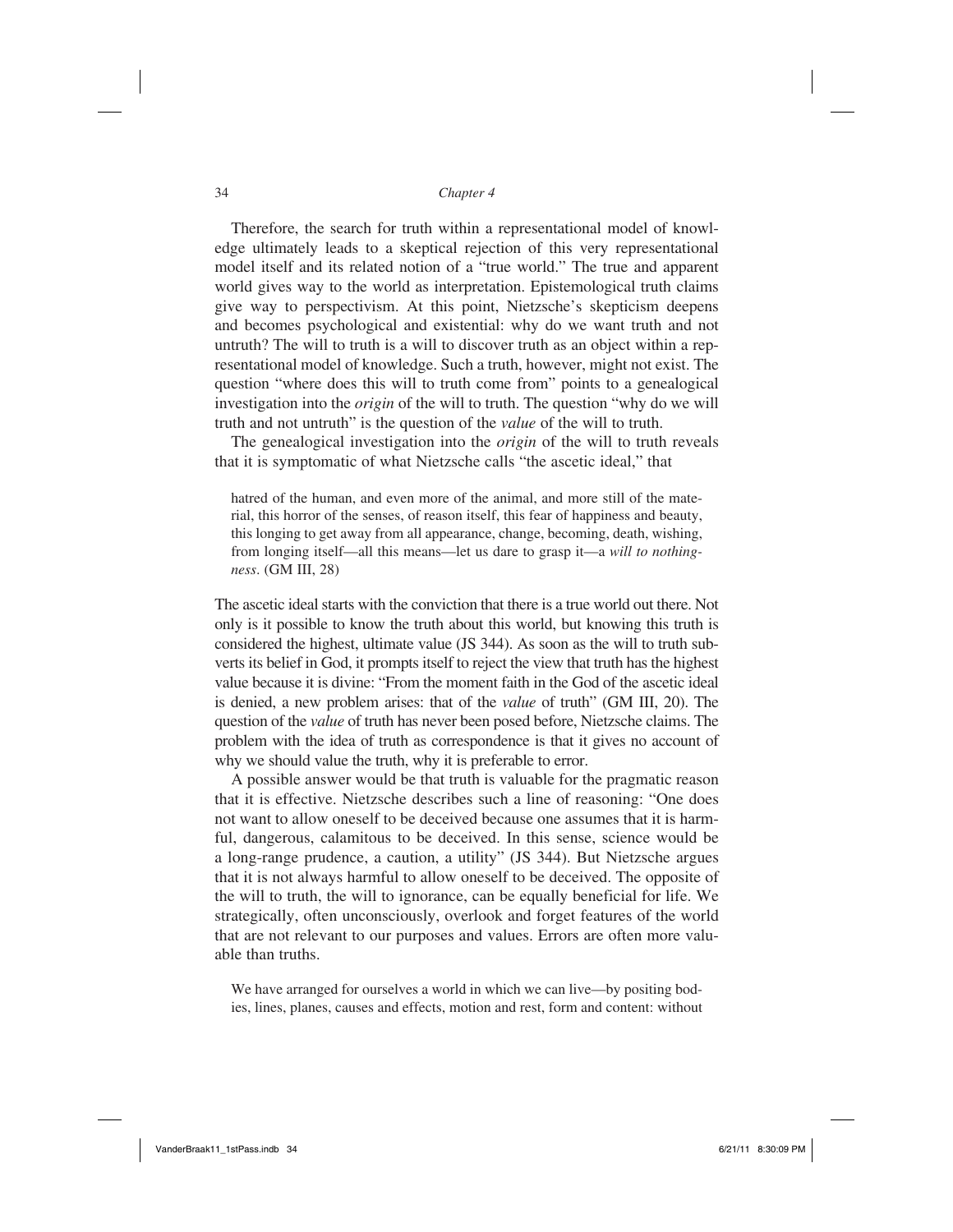these articles of faith nobody could now endure life. But that does not prove them. Life is no argument; the conditions of life might include error. (JS 121)

Nietzsche speaks repeatedly about the battle between life-sustaining errors and illusions that "work" and more truthful perspectives that may threaten one's health. He seems to acknowledge some moral obligation to face up to such dangerous truths, rather than remain content with errors that "work."

The will to truth cannot be justified, therefore, on pragmatic grounds; it is based on moral grounds—the moral prescription not to deceive, not even oneself ("Thou shalt not lie"). The conviction of science that a "real" and "true" world exists to be discovered is simply a metaphysical faith. The conviction that there is some absolute foundation, some way the world really is, is nothing but a need that has been transformed into a faith. Science, in its conviction that truth can be found, that the true world is there somewhere awaiting adequate representation by thought or language, represents the latest incarnation and the kernel of the ascetic ideal (GM III).

In our times the will to truth demands its own self-overcoming: a revaluation of truth in the name of truth and truthfulness [*Wahrhaftigkeit*]. The ascetic ideal has been undermined. Both of its presuppositions (that there is a true world and that knowing the truth about that world is the ultimate value) have been undercut. The representational model of knowledge has been overcome. This is not only a theoretical discovery, but it also spells the end of the ascetic ideal as a *moral* imperative. The will to truth is no longer the highest value.

Nietzsche is not arguing, however, for a rejection of truth in favor of deception. Both the will to truth (the desire accurately to represent the world as it really is) and the will to ignorance are useful and of value for life. Both extremes need to be avoided. Both are only justified by Nietzsche insofar as they function in the service of life. The metaphysicians and theologians lie in an objectionable, moral sense. They are not willing to scrutinize their convictions and shield them from the will to truth of science.

# **NA¯ GA¯ RJUNA'S SKEPTICISM: QUESTIONING ABHIDHARMA THROUGH EMPTINESS**

Nietzsche's struggle with the Platonic-Christian metaphysical tradition is mirrored by Nāgārjuna's battle with the metaphysical schools of early Buddhism. According to the Buddhist Pali Canon, the historical Buddha himself had refused to answer questions on metaphysical topics such as life after death. He felt that such philosophical speculation was not conducive to liberation from clinging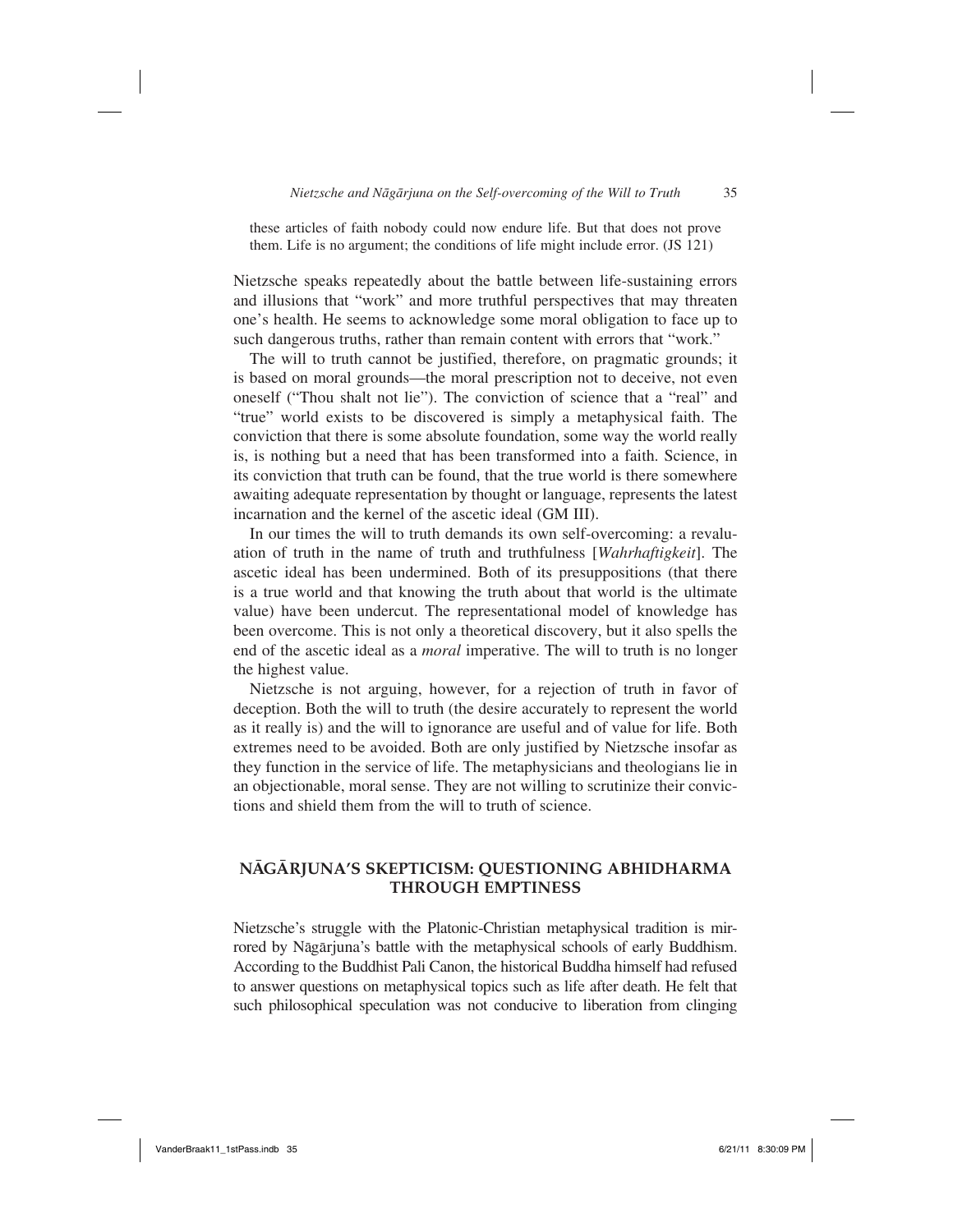and ignorance. But in the centuries after the Buddha's death, his sermons were collected, memorized, and eventually written down in sutra collections. Over time, his teachings were canonized and systematized. As the commentaries and interpretations grew more voluminous, different schools arose. According to research findings, there were up to eighteen different Buddhist schools, each with their own Buddhist canon, consisting of sutras, monastic regulations, and Abhidharma writings (generalizations and reorganizations of the doctrines presented piecemeal in the narrative sutra traditions).<sup>1</sup>

The Buddha had taught that everything is unsatisfactory (*duhkha*), impermanent (*anitya*), and non-self (*anātman*). Some of the Abhidharma schools that arose after his death systematized these teachings into elaborate metaphysical philosophical systems containing ontological speculations regarding the ultimate constituents of reality, called *dharmas*: insubstantial, momentary, "constituent factors" of human experience and of the entire mental and material world.<sup>2</sup> These *dharmas* were the only type of entity that truly existed, they claimed. Reality was conceived as an ontology of becoming, a flux of everchanging configurations and constellations of *dharmas*. The Abhidharma writers constructed brilliant models of the mind and of reality, but as time went by, these models were increasingly seen as true descriptions of reality, only accessible to the refined perception of experienced meditators.

Nāgārjuna takes on the dogmatic scholasticism of the early Buddhist Abhidharma schools, with their associated renunciate morality aimed at a purification of the person by battling the unwholesome drives of ignorance, aggression, and desire. Their approach in some respects mirrors Plato's introduction of the intelligible world as ultimate reality and the adequatio conception of truth that goes with it (the representational model of knowledge).<sup>3</sup> In Nietzschean terms, one could say that Nāgārjuna criticizes the Abhidharmists for their will to truth, their conviction that truth is possible, that a system can be devised to describe ultimate reality. Nāgārjuna shows that such attempts necessarily must fail.

For Nāgārjuna, the will to truth would be an epistemological variation of *tanhā*: a clinging to certain thought constructions that are regarded as representations of a real multiplicity of substantial things in the world. It is such clinging that generates the suffering that Buddhism describes, connected with greed, desire, and all forms of attachment. Liberation from such clinging to wrong views is the way to end suffering. Once liberated, according to the Buddhist view, one is able to perceive reality and function freely in the world without compulsively needing to take refuge in limiting perspectival stances.

Nāgārjuna elaborates on the Nāgārjuna *Prajñāpāramitā* sutras that claim that all phenomena are *śūnyatā*, that is, empty of any essence. To have an essence would mean to exist in virtue of intrinsic properties. All phenomena, however, exist only in virtue of extrinsic relations. While the emptiness of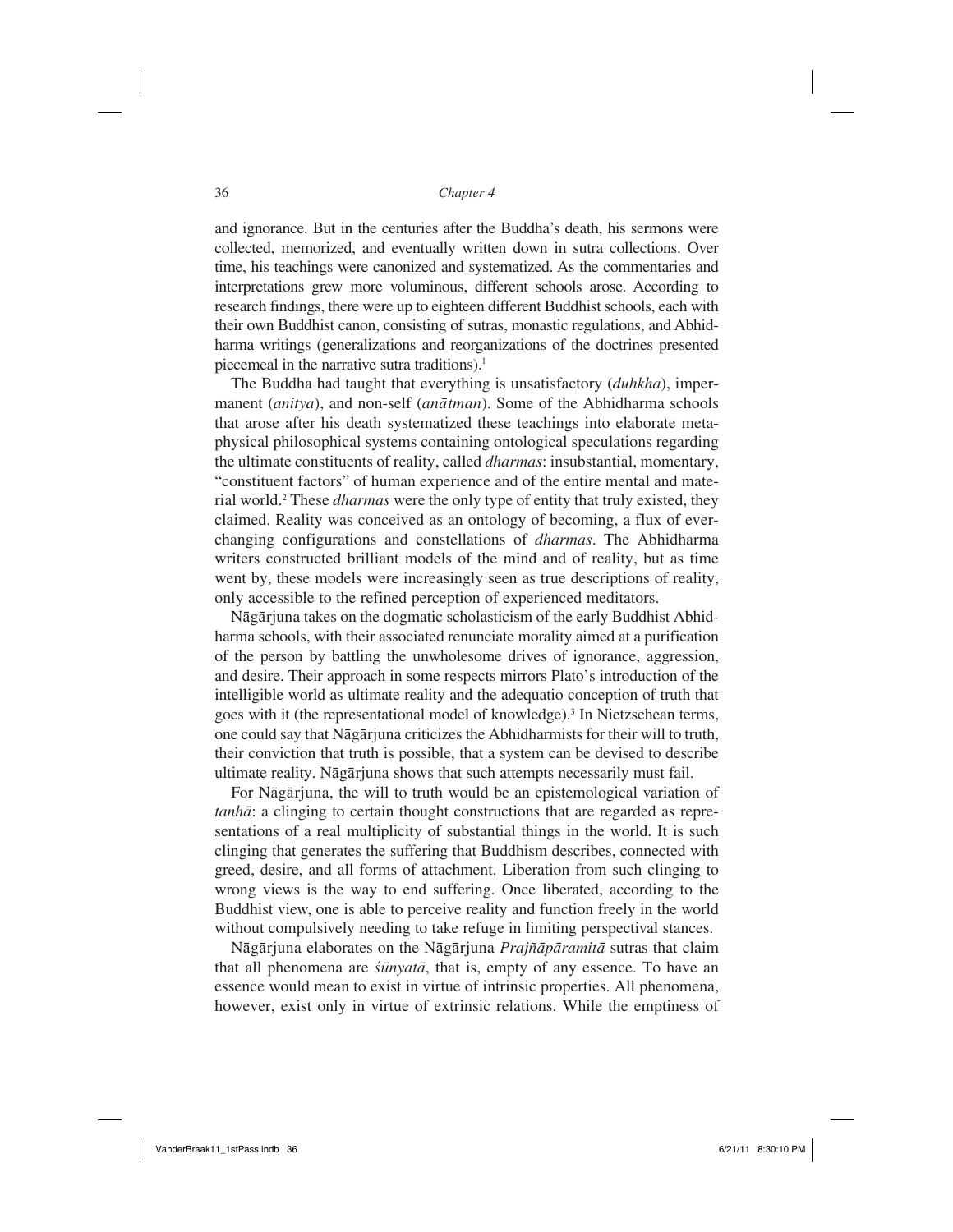#### *Nietzsche and Nāgārjuna on the Self-overcoming of the Will to Truth* 37

all phenomena is simply stated in the *Prajñāpāramitā* sutras, Nāgārjuna attempts to transpose emptiness into a philosophical key. He stresses that emptiness does not mean nonexistence. As Garfield puts it, "To be empty of essence is not to be empty of existence. Instead, to exist is to be empty."<sup>4</sup>

Jan Westerhoff points out that, within the Indian Buddhist context, emptiness means "empty of *svabhāva*." This complex term is used by Nāgārjuna in various contexts and can carry the meaning of "essence," "substance," or "true nature." It has not only an ontological meaning, but also a cognitive: because of a "*svabhāva* projection," we continually project a sense of permanence onto our experience. One of the functions of the notion of *śūnyatā* is precisely to break through such a *svabhāva* projection.<sup>5</sup>

In his main work, the *Mūlamadhyamakakārikā* (Fundamental verses on the Middle Way) Nāgārjuna systematically deconstructs the Abhidharma views. Nāgārjuna negates the separate existence of *dharmas*. He shows that concepts such as causality, time, dharma, and substance are inconsistent and contradictory when subjected to thorough philosophical scrutiny. His method involves the dialectical deconstruction of the central categories by which language seduces us into accepting its thought constructions as realities. Nāgārjuna uses the Buddhist logical form of the tetralemma: A, not-A, both A and not-A, neither A nor not-A. Through a method of *reductio ad absurdum* he proves that all four horns of the tetralemma lead to incoherent conclusions. In this way, Nāgārjuna not only negates every possible positive assertion, he also negates the negation of that assertion.

In the twenty-seven chapters of the *Mūlamadhyamakakārikā*, Nāgārjuna examines twenty-seven different thought categories. In every case he examines the dichotomies by which we characterize our world (such as origination and extinction, permanence and impermanence, identity and difference, enlightenment and unenlightenment) and shows that we cannot logically accept either category. One of the categories that Nāgārjuna deconstructs, for example, is that of "existence." To say that things exist is an eternalist, substantial view. To say that they don't exist is a nihilistic view. Ultimately things neither exist, not do they not exist. But also that view turns out to be logically incoherent.

Nāgārjuna also revises Abhidharma soteriology. Early Buddhism had conceived of liberation as finding a way out of conditioned existence (samsara) in order to reach liberation (nirvana). Gradually nirvana (which literally means "extinction") acquired a metaphysical meaning. It became hypostasized as "nothingness." The way to nirvana meant extinguishing the flames of craving and clinging until the state of nothingness was attained. This final state of enlightenment was considered to be very different from ordinary consciousness. In general, this has been the kind of nirvana as *unio mystica* that has been transmitted to its Western interpreters.<sup>6</sup>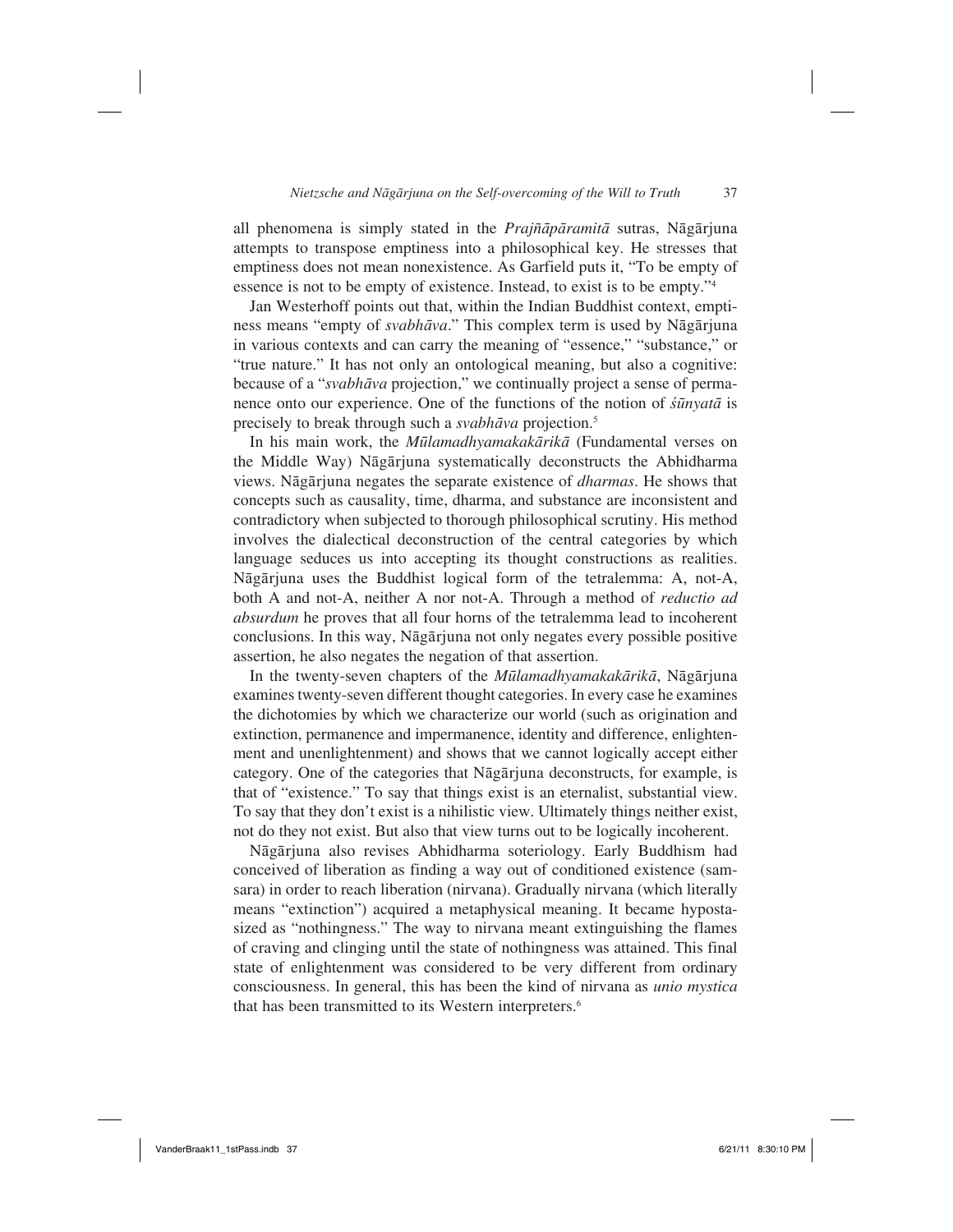In *Mūlamadhyamakakārikā* chapter 25, Nāgārjuna states that there is not the slightest difference between samsara and nirvana. The Buddhist path is not about escaping the world in order to dissolve into nothingness, but rather about finding a new perspective on it, free from craving and clinging to fixed views and concepts. Nirvana doesn't refer to escaping or overcoming samsara in order to reach a state of everlasting bliss, but to the realization of a liberating perspective: that there is no difference between samsara and nirvana. As Jay Garfield puts it, this is "a nirvana not found in an escape from the world but in an enlightened and awakened engagement with it."<sup>7</sup> Nirvana implies a different way of being in *this* world. The early Buddhist notion of nirvana as a liberation from samsara is not considered wrong or untrue but is seen as a preliminary perspective for those starting out on the Buddhist path. Once one has progressed on the path, one is ready for the more advanced nondual perspective that nirvana and samsara are the same.

# **PASSIVE AND ACTIVE NIHILISM**

Both Nietzsche and Nāgārjuna can be seen as skeptical, iconoclastic philosophers for whom self-overcoming involves overcoming the ascetic ideal that sets up a static goal of self-overcoming. Both criticize a representational model of knowledge (reality/appearance), and both criticize metaphysical opposites. They both battle the various dogmatic schools in their own philosophical tradition. Whereas Nietzsche fights the metaphysical views of Plato, Christianity, and Idealism, which all set up a Beyond that could be intuited in a redemptive experience, Nāgārjuna battles the metaphysical Buddhist philosophical schools. Both show that "true reality" and "true knowledge" are fictions, that there are no facts but only interpretations, and bring thought to an *aporia*.

Nihilism now looms large: if there is no truth, there is no ultimate value, no goal, and nothing to pursue. The only thing that seems to be left is a will to nothingness: man would rather will nothingness than not will at all. For Nietzsche, such a will to nothingness can be found in Schopenhauer and in the Buddhist nirvana. This is what he calls "passive nihilism." As a remedy, Nietzsche advocates a practice of active nihilism: an effort to push oneself and others more deeply into nihilism, ruthlessly confronting and exposing any hidden need for security, any grasping at metaphysical concepts, any clinging to a fixed perspective. Active nihilism means pushing nihilism to its limits, toward the self-overcoming of nihilism (see chapter 10 about Nishitani). Active nihilism implies the further deconstruction of the essentialist notion of truth as a "thing," as a particular insight into the true nature of reality. It also refers to the further deconstruction of teleology: there is no goal, no ultimate value.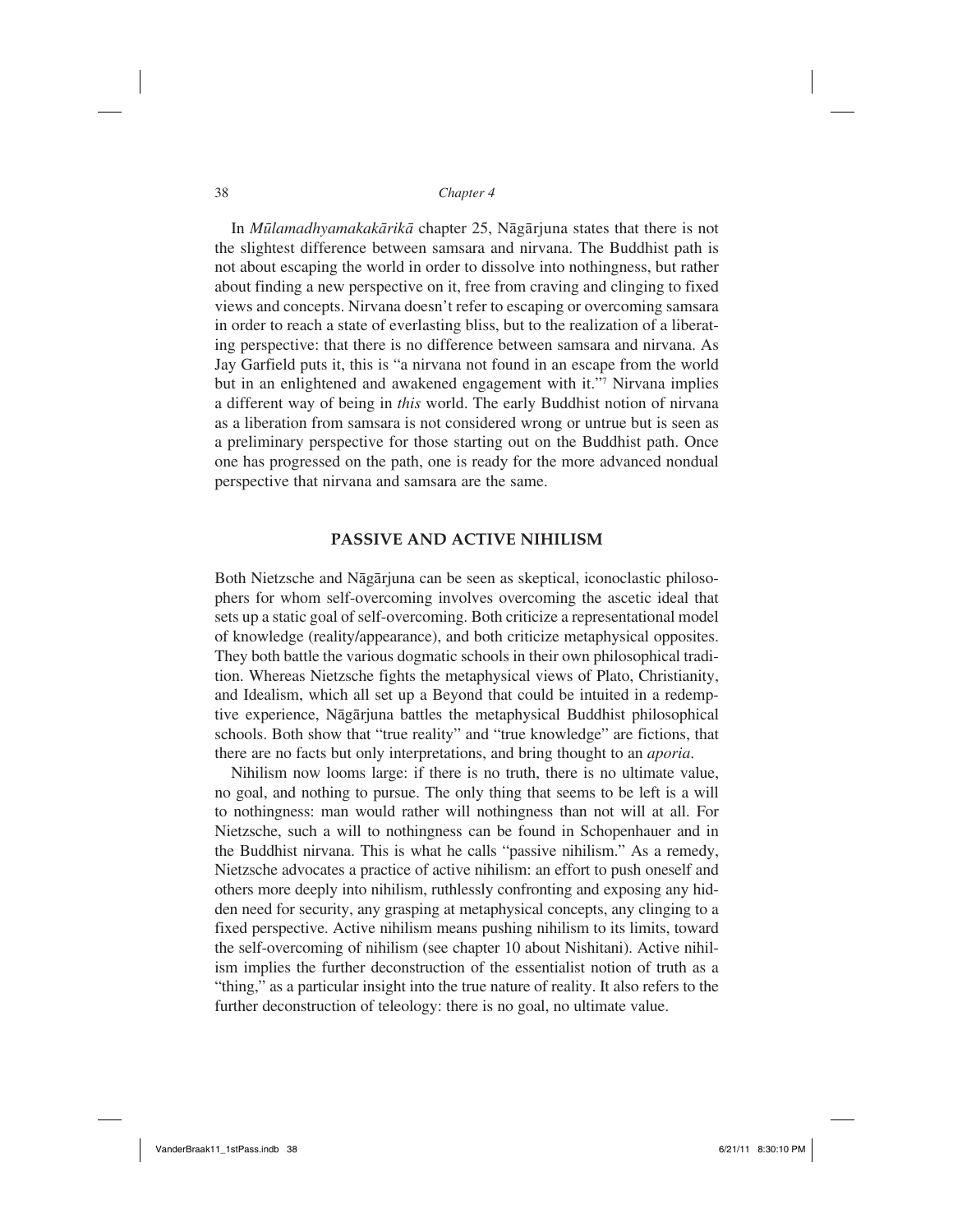According to Nāgārjuna, Nietzsche may be right in considering early Buddhism a form of passive nihilism. But for Nāgārjuna, the label of nihilism only applies to a Buddhist philosophical dogmatism, not to the teachings of the Buddha himself. Incidentally, Nāgārjuna himself anticipated that he might be accused of being exactly such a passive nihilist: if everything is empty, there is no way to realize liberation, and we might as well give up.

In chapter 24 of his *Mūlamadhyamakakārikā*, Nāgārjuna enters into a dialogue with an imaginary Buddhist opponent. This opponent objects that if everything is empty, as Nāgārjuna claims, there can be no such thing as the four Buddhist noble truths: no such thing as *duhkha*, or *tanhā*, or *nirvana,* or a Buddhist path. Then Buddhism as a whole becomes irrelevant. Therefore, Nāgārjuna is a nihilist. In his response, Nāgārjuna shows that it is his opponent who is the nihilist. By insisting on fixed Buddhist concepts and becoming immolated in Buddhist dogma, liberation becomes impossible. On the other hand, everything is possible for those who know emptiness.

# **CONVENTIONAL AND ULTIMATE TRUTH**

In refuting his opponent who accuses him of nihilism, Nāgārjuna argues that his opponent has a limited notion of truth: "The various buddhas' teaching of the Dharma relies upon two truths: the conventional truth of the world (lokasamvrtisatya) and what is true from the ultimate perspective (*paramārthatah*)."<sup>8</sup> Nāgārjuna refers here to the Buddhist notion of two truths (*satyadvaya*): conventional truth, which is based on intersubjective agreement between participants in a language game, and ultimate truth, which is based on awakening. This notion originally served as a hermeneutical device to reconcile apparently contradictory statements in Buddhist scripture. Nāgārjuna argues that his opponent confuses the conventional truth of our everyday perspectives with the ultimate truth of awakening. We can only speak about such ultimate truth through conventional truth. The notion of emptiness is itself also merely a conventional truth, but it can serve as a liberating perspective that creates room for awakening.

What would Nietzsche have said about the two truths? He would have rejected the notion of ultimate truth if it would refer to "the world as it really is." There are some Nāgārjuna interpretations that claim that ultimate truth refers to the ineffability and unknowability of the world. It is tempting to take conventional truth to refer to things as they seem to be, and ultimate truth to things as they truly are. Conventional and ultimate truth would then stand to one another as appearance and reality.

Westerhoff rejects such an interpretation: if we regard the true nature of things as ineffable, we still assume that they have a mind-independent intrinsic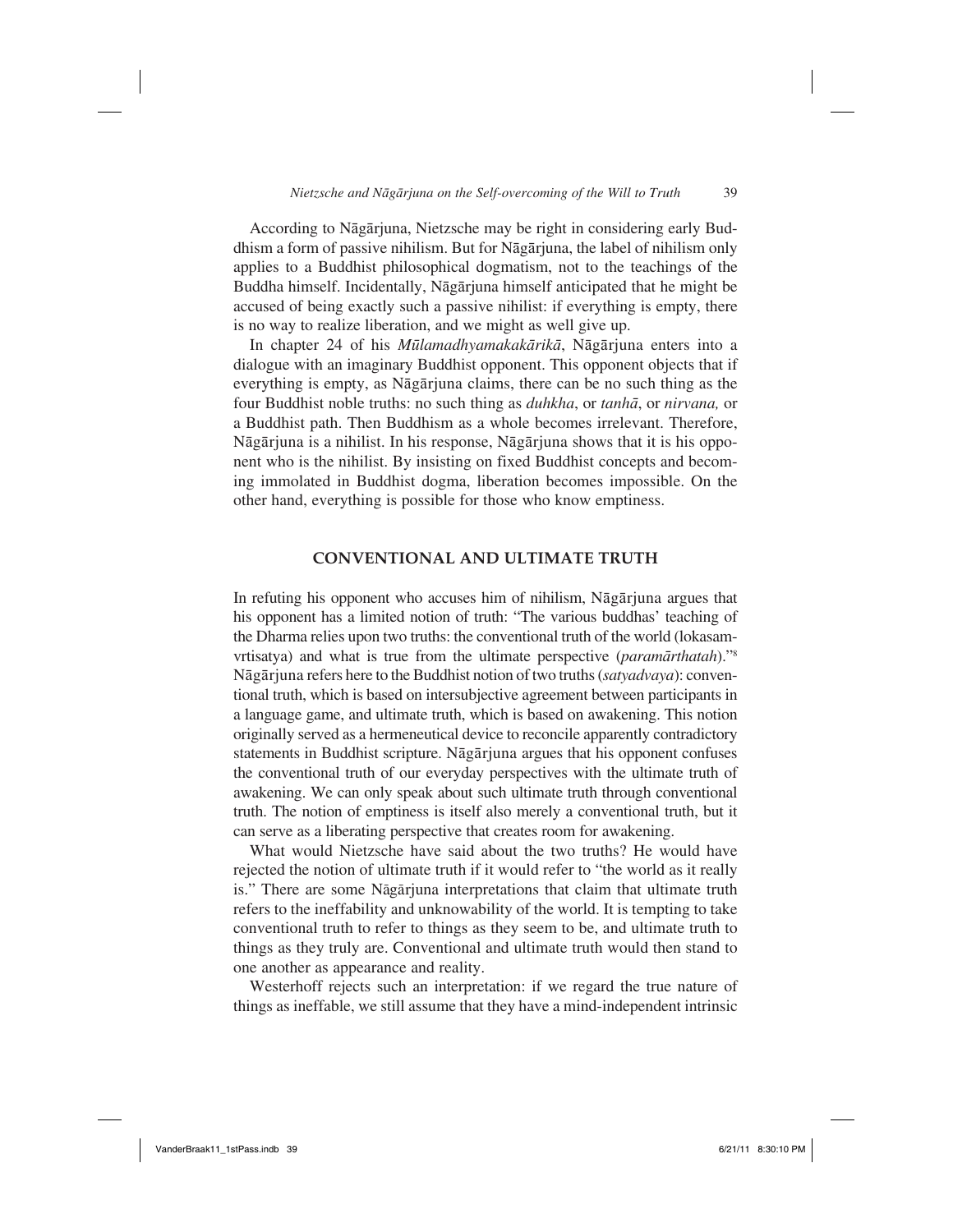nature.<sup>9</sup> All we have is conventional truth, a collection of various perspectives, of which some are more useful than others. Ultimate truth doesn't amount to some kind of mystical insight or *unio mystica*, but to the realization that there is no final way that the world really is:

According to the Madhyamaka view of truth, there can be no such thing as ultimate truth, a theory describing how things really are, independent of our interests and conceptual resources employed in describing it. All one is left with is conventional truth, truth that consists in agreement with commonly accepted practices and conventions.<sup>10</sup>

*Śūnyatā* is not a philosophical, an ontological, or an empirical concept; neither, indeed, is it a concept at all. It can only be known through direct realization. Emptiness neither refers to a direct intuition of a noumenal realm, nor is it just an empirical and pragmatic notion. It points to the "inexpressible," to nondual awareness. Ultimate truth does not refer to a self-existent dimension of reality beyond the everyday. Rather, it is everyday reality viewed from a radically different perspective. The only difference between an awakened and an ignorant person is this realization of emptiness.

For Nāgārjuna, it's not that the Abhidharmists are to be blamed for uttering untruthful assertions, not even that they use the wrong set of criteria for truth: there is no fixed set of criteria for (ultimate) truth, only contingent criteria for conventional truth. For Nāgārjuna, the conception of things in themselves is logically inconsistent. There is no such thing as "ultimate nature," no appearance-reality distinction. As Garfield points out,

emptiness is not a deeper truth hidden behind a veil of illusion. The emptiness of any phenomenon is dependent on the existence of that phenomenon, and on its dependence, which is that in which its essencelessness consists. Emptiness is itself dependent, and hence empty. This doctrine of the emptiness of emptiness, and of the identity of interdependence, or conventional truth, and emptiness, or ultimate truth, is Nāgārjuna's deepest philosophical achievement.<sup>11</sup>

Therefore, apart from the realization of emptiness, Nāgārjuna Buddhism recognizes a second transformation: the realization of the emptiness of emptiness. This second transformation does not refer to the discovery of some kind of ultimate truth beyond conventional truth, but to the realization of the very identity of conventional and ultimate truth:

It might appear that the distinction between conventional and ultimate reality is tantamount to the distinction between appearance and reality, and that Nāgārjuna holds that the conventional truth is merely illusion, in virtue of being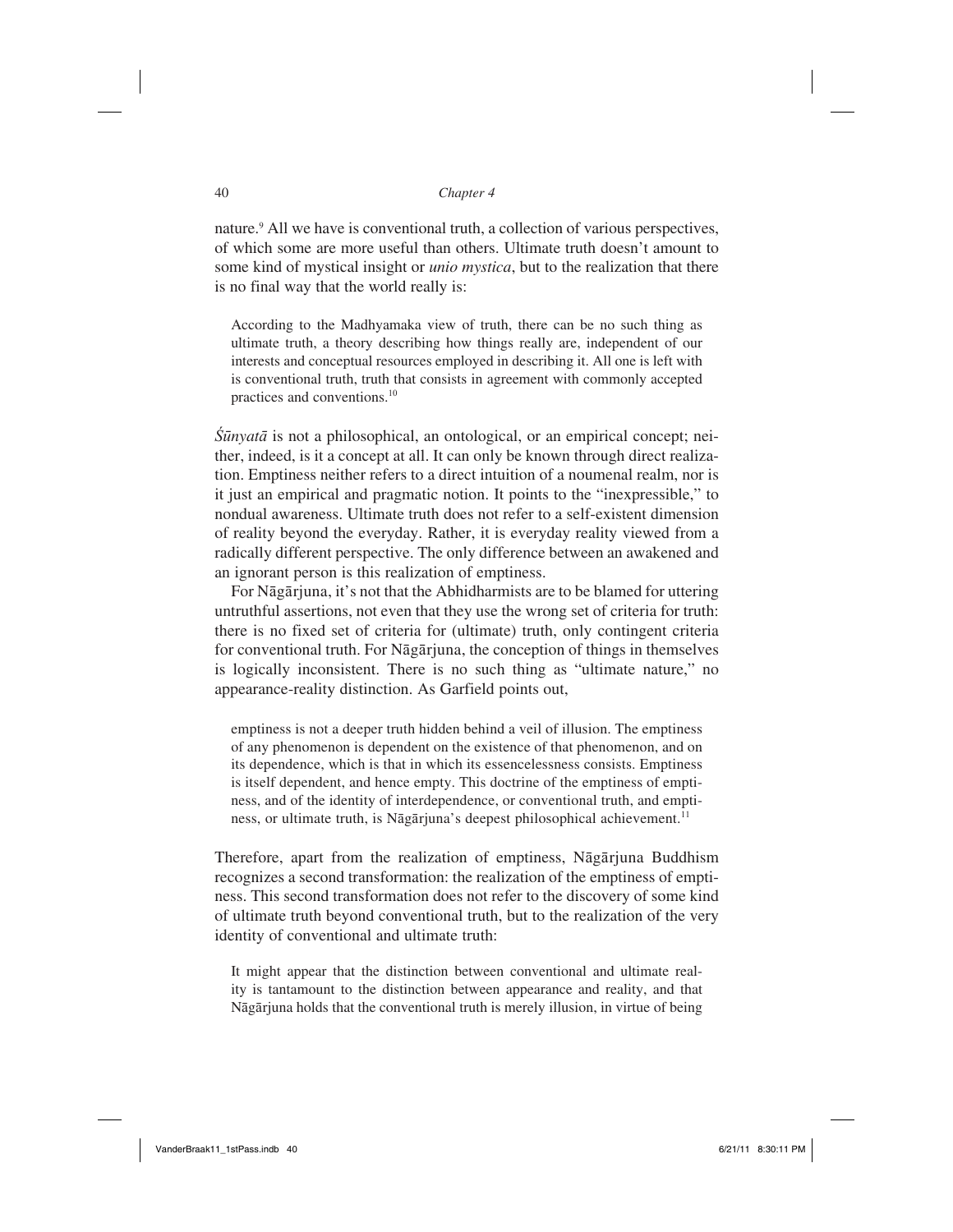empty, while the ultimate truth—emptiness—is what is real. But Nāgārjuna argues that emptiness is also empty, that it is essenceless, and exists only conventionally as well. The conventional truth is hence no less real than the ultimate, the ultimate no more real than the conventional.<sup>12</sup>

# **FROM DECONSTRUCTION TO AFFIRMATION: STRONG SKEPTICISM**

Glen Martin has pointed out that both Nietzsche and Nāgārjuna engage in a critical deconstruction of their respective philosophical traditions, not as a goal in itself but in order to find a breakthrough to a new mode of affirmation. Nietzsche's radical skepticism, culminating in the death of God, is the doorway to a new feeling of liberation: "all the daring of the lover of knowledge is permitted again; the sea, *our* sea, lies open again; perhaps there has never been such an 'open sea' (JS 343). For both Nāgārjuna and Nietzsche, liberation means living in the ordinary world in a transformed way. Nāgārjuna expresses this in his equation of samsara with nirvana (liberation). Nietzsche expresses this as the ecstatic affirmation of the thought that every moment of our life will return eternally.<sup>13</sup>

Nāgārjuna's philosophical activity may be regarded, in a Nietzschean sense, as a form of active nihilism. By using the teaching of emptiness to undermine all cherished Buddhist concepts, he attempts to create a sense of impasse and *aporia*, out of which a liberating breakthrough to an affirmative relationship to life is possible. Seen from this perspective, Nāgārjuna undertakes a Buddhist kind of revaluation of all values.

In Mahāyāna Buddhism, the relationship between no-saying skepticism and yes-saying breakthrough to affirmation is clarified by the notion of *upāya* (skillful means). There are several passages in Nietzsche's work that we can interpret as a description of a strategy of *upāya*. In *The Antichrist* 54, for example, Nietzsche first stresses the importance of skepticism: "Great spirits are skeptics. Zarathustra is a skeptic [ . . . ] A mind that aspires to great things, and that wills the means thereto, is necessarily skeptical. Freedom from any sort of conviction belongs to strength, and to an independent point of view" (AC 54). Then he goes on to describe making use of convictions as *upāya*: "Conviction as a means: one may achieve a good deal by means of a conviction. A grand passion makes use of and uses up convictions; it does not yield to them—it knows itself to be sovereign" (AC 54).

For both Nāgārjuna and Nietzsche, active nihilism is not a goal in and of itself, but only a means to an end. Nāgārjuna is, just like the Buddha, a physician who diagnoses his opponents as being poisoned with philosophical dog-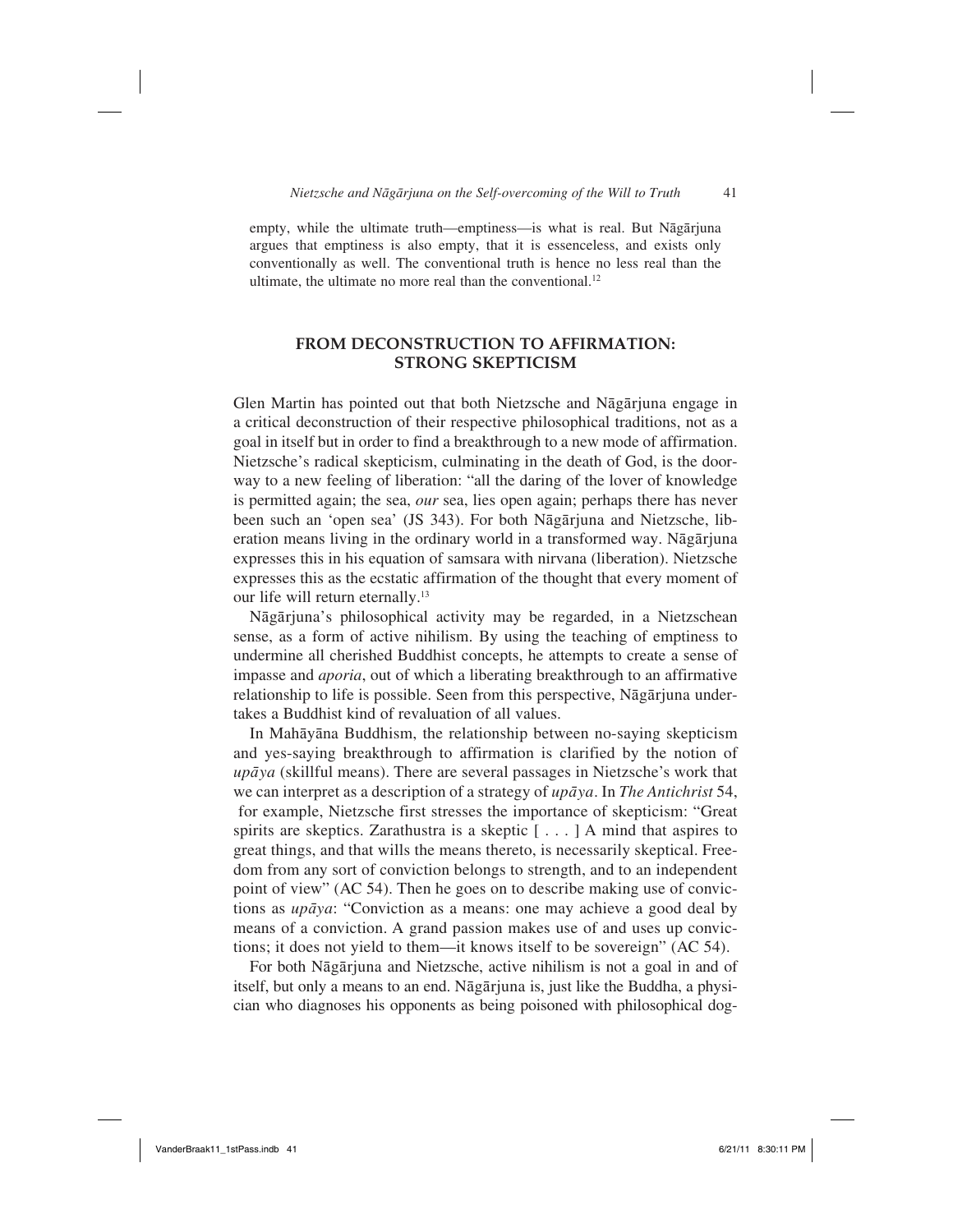matism. The pill is skeptical inquiry. But when the poison is purged, the inquiry is no longer necessary. In the same way Nietzsche makes use of convictions and perspectives, not as a goal in itself, but in a performative sense. The point of skepticism is not just to fight dogmatic convictions. The goal is to create as much doubt as possible in the values that have up until now been seen as true (the will to truth and the ascetic ideal) in order to make room for new values.

Such a skepticism is different from ordinary skepticism. Nietzsche diagnoses the skeptical, scientific spirit of his times as motivated by a weakness in willing, a nihilistic inability to affirm existence. Such a skepticism doesn't dig deeply enough, since it still leaves the psychological need for metaphysical illusions intact. In the end, such a skepticism leads to passive nihilism. But for those who are strong enough to face into their hidden metaphysical needs, Nietzsche opposes such a skepticism with "another and stronger kind of skepticism," "the skepticism of daring manliness." "This skepticism despises and nevertheless grasps; it undermines and takes possession; it does not believe, but it does not thereby lose itself; it gives the spirit a dangerous liberty, but it keeps strict guard over the heart" (BGE 209). In his notebook fragments, Nietzsche differentiates between a "skepticism of weakness and one of courage" (KSA 10, 24 [30]), a weak and a strong skepticism.<sup>14</sup> He speaks about "overcoming the weak skeptics" (KSA 11, 26 [241]).

Weak skepticism means accepting that truth as correspondence is no longer possible, and therefore settling for other standards of truth, such as intersubjective agreement. The weak skeptic accepts, for example, a pragmatic theory of truth. Or he redefines philosophy as merely a play with perspectives without goal or aim (postmodernism), or a literary genre (Rorty). In terms of Nāgārjuna, the weak skeptic resigns himself to the fact that all we have is conventional truth.

Strong skepticism, on the other hand, is practiced by Nietzsche's philosophers of the future, for whom philosophy is no longer a theoretical or speculative exercise, but an ongoing experiment in revaluation of values, based on an order of rank in people and perspectives. The philosopher of the future is a skeptic who is able to play with perspectives and convictions out of a great passion. The point of such skepticism is not merely to do battle with dogmatism, but more generally to cause maximal doubt about existing truth practices based on a representational model of knowledge, in order to make room for a new truth practice.

## **DISCUSSION**

Nāgārjuna's contribution to an understanding of Nietzsche's thought is twofold. First, the way that he deconstructs Abhidharma soteriology using *śūnyatā* as a philosophical tool to overcome essentialism and teleology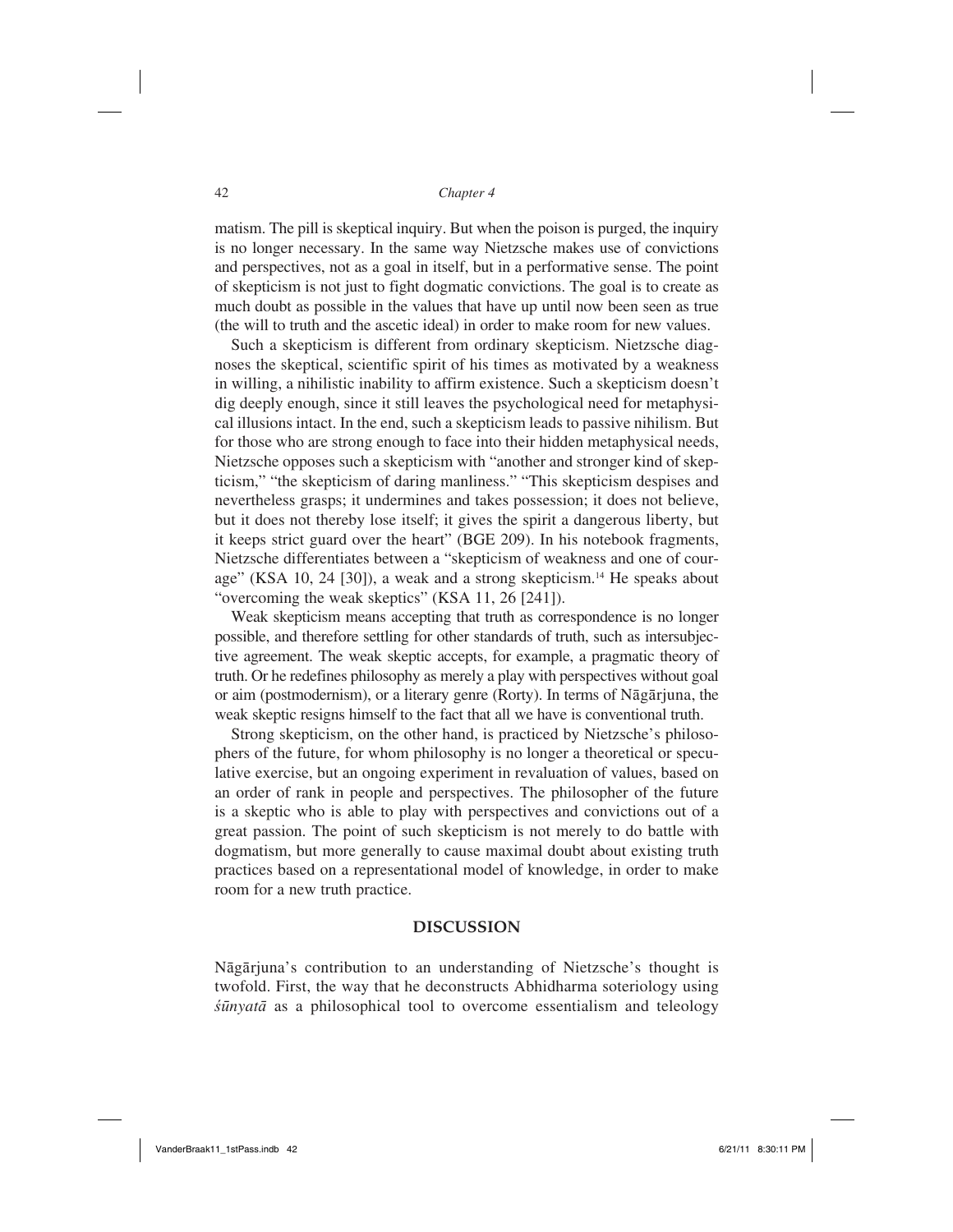#### *Nietzsche and Nāgārjuna on the Self-overcoming of the Will to Truth* 43

can elucidate how Nietzsche tries to come to a non-essentialist and nonteleological understanding of truth and of philosophical *áskēsis* in general. And second, his two truths theory gives us a hermeneutic of *upāya*, which can be helpful to understand how Nietzsche's strong skepticism is not just part of a philosophy that is a theoretical enterprise, but gives rise to a radically altered vision of philosophy as a revaluation of all values. Philosophy thus gains an existential dimension and turns into an epistemological *áskēsis* aimed at a liberation of the individual, enabling him to live in the world without being hypnotized by conceptual essences such as "truth" and "being."

Whether Nāgārjuna also puts forward such an alternative conception of philosophy is a topic of debate within the Mahāyāna Buddhist tradition. Nāgārjuna's text is unusually susceptible to interpretation, as it is expressed almost wholly as a series of often cryptic refutations. According to the influential Prāsangika school, led by his disciple Candrakārti (600–c. 650), for Nāgārjuna, philosophy goes no further than a no-saying active nihilism. Nāgārjuna himself held no views. Everything he wrote served as *upāya*. Philosophical perspectives only serve to bring the reader beyond thought constructions to liberation. According to the Svātantrika school (led by his disciple Bhāvaviveka, c. 500–c. 578), Nāgārjuna did put forward his own alternative view, that is, that all things are empty. Mahāyāna schools such as the Yogācāra in India or the Huayan in China have regarded Nāgārjuna's philosophy as the basis for their metaphysics.<sup>15</sup>

Although much comparative research has already been done on Nāgārjuna and Western philosophers, there is no clear agreement on the interpretation of his thought (any more than there is agreement on the interpretation of Nietzsche's thought). Andrew Tuck has shown that the Nāgārjuna reception in the West has been strongly influenced by the philosophical vogues of the time. There have been many Nāgārjunas: the Neokantian, the logical empiricist, and the Wittgensteinian theorist of language. Since Tuck's study appeared in 1990, perhaps the Derridean deconstructivist Nāgārjuna can be added to the list.<sup>16</sup>

Garfield and Dreyfus have attempted recently to frame the debate on the interpretation of Nāgārjuna in terms of ancient Greek skepticism.<sup>17</sup> They liken the Svātantrika interpretation to Academic skepticism: even though there is no truth in the sense of a true description of reality, they still aim at providing the most justifiable and least misleading way of thinking about reality.<sup>18</sup> Such conventional truths can lead others to understand the ultimate truth that is beyond language and thought. The Prāsangika school, on the other hand, can be seen as a kind of Pyrrhonism: Nāgārjuna's arguments are not aiming at the realization of some higher truth, but aim to get us out of the very game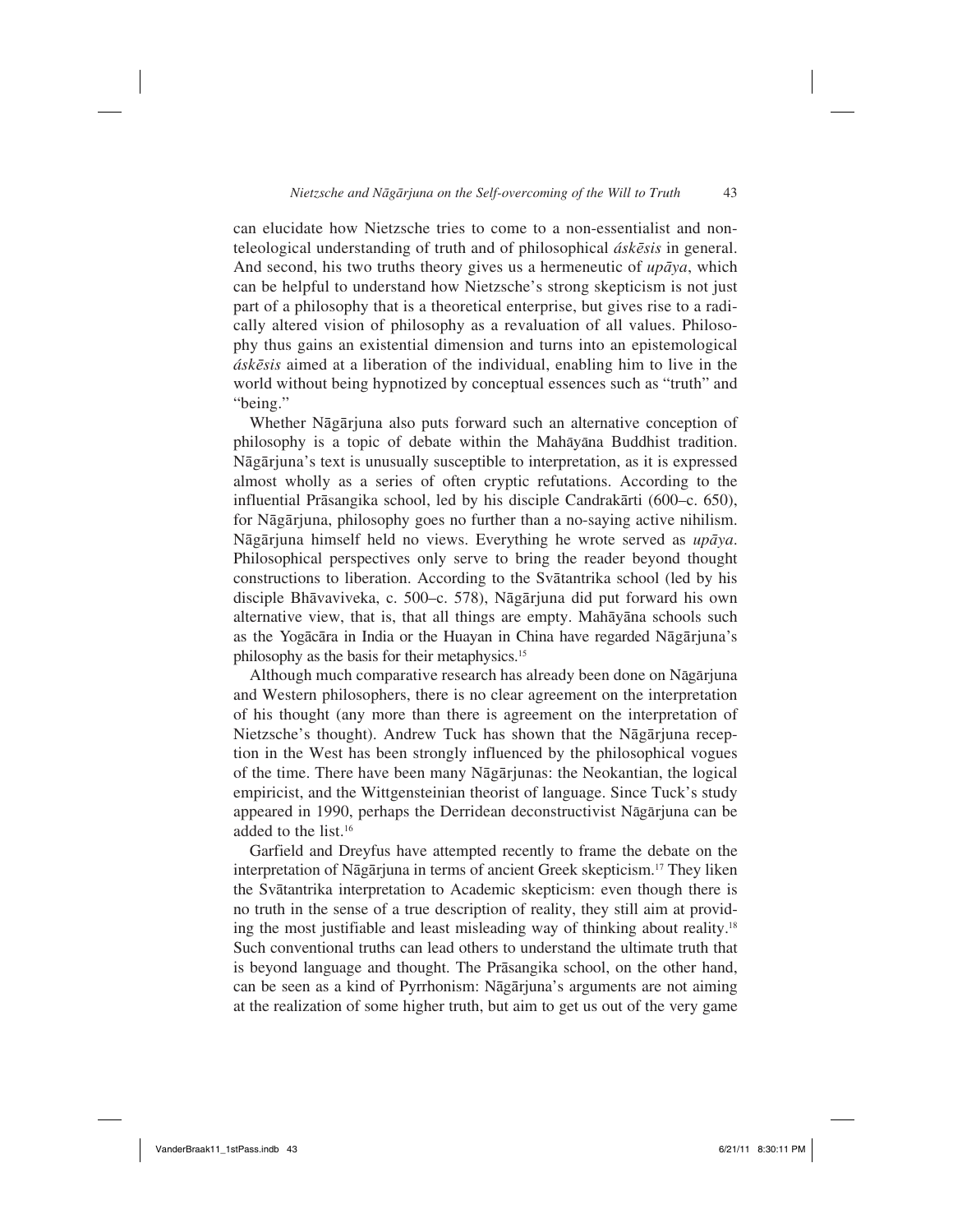of truth and falsity altogether, without committing to any standpoint, positive or negative.<sup>19</sup>

The similarity between the Madhyamaka school and Pyrrhonism has been extensively explored by Kuzminski, who even speculates that Greek Pyrrhonism may have originated from contacts between Pyrrho and Indian sages.<sup>20</sup> However, there are also substantial differences between Nāgārjuna and Pyrrhonism, and such differences may come to light more clearly by focusing on how Nāgārjuna's skepticism, like Nietzsche's strong skepticism, differs from Pyrrhonism: its goal is not *ataraxia* but a revaluation of all values.

Daniel Conway and Julie Ward argue that Nietzsche uses the Pyrrhonist therapeutic methods of Sextus Empiricus, but to very different ends. As a skeptical rhetorical strategy, Nietzsche relies on the very paradigm he seeks to discredit. They give an example out of *Beyond Good and Evil*, where Nietzsche temporarily inhabits the dogmatist's paradigm. From within the representational model of knowledge, he argues that "untruth is a precondition of life," "the falsest judgments are the most indispensable for us [ . . . ] without a constant falsification of the world, man could not live. Renouncing false judgments means renouncing life" (BGE 4). Nietzsche seeks to lessen confidence in the dogmatist's paradigm. But it is only from within the representational model of knowledge, that truthful representations and falsifications are opposites. As Conway and Ward note, "Nietzsche adopts the assertorial mode of dogmatism only in order to reveal its limitations. His own 'position,' which he elsewhere articulates, expresses his skepticism about our capacity to judge whether or not our judgments correspond in any intelligible sense to the 'real' world."<sup>21</sup>

Whereas theoretical philosophy as the pursuit of truth within the ascetic ideal has its place on the way to wisdom, philosophy becomes a truth *áskēsis* for those who have overcome the will to truth in themselves and are willing to follow Nietzsche in a revaluation of truth. Nietzsche calls them "new philosophers," "free spirits," "philosophers of the future." In chapter 5, I will investigate what such a revaluation of truth would look like, with the help of some examples from the Zen tradition.

#### **NOTES**

 1. See Johannes Bronkhorst, *Buddhist Teaching in India* ( Boston: Wisdom Publications, 2009).

 2. Bronkhorst argues that especially the Sarvāstivāda missionary school in North-West India became quite scholastic (Bronkhorst, *Buddhist Teaching in India*,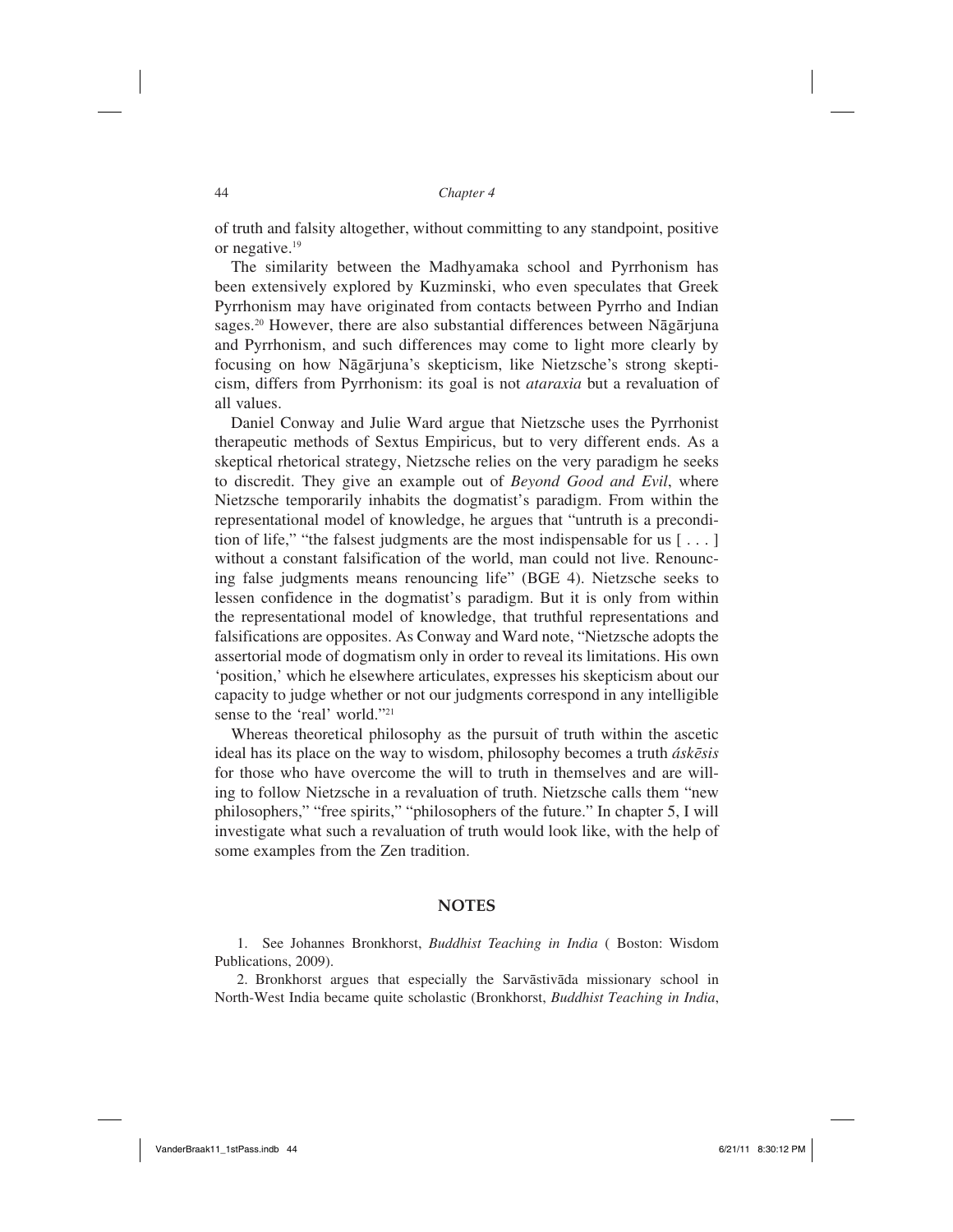109–14). Perhaps as a consequence of contact with post-Alexander the Great Greek colonists, Buddhist monks may have felt the need to answer their Greek opponents with philosophical arguments. Alternatively, some of those Indian Greeks may have converted to Buddhism, like the Bactrian king Menander [Milinda], whose discussions with the Buddhist monk Nagasena were recorded in "The Questions of King Milinda."

 3. Thomas McEvilley, *The Shape of Ancient Thought: Comparative Studies in Greek and Indian Philosophies* (New York: Allworth Press, 2002), 167–69 further lists the parallels.

 4. William Edelglass and Jay L. Garfield, eds., *Buddhist Philosophy: Essential Readings* (Oxford: Oxford University Press, 2009), 27.

 5. Jan Westerhoff, *Nāgārjuna's Madhyamaka: A Philosophical Introduction* (Oxford: Oxford University Press, 2009), 12f and 19–52.

 6. See G. R. Welbon, *The Buddhist Nirvana and Its Western Interpreters* (Chicago: University of Chicago Press, 1968); Droit, *The Cult of Nothingness*; Volker Zotz, *Auf den glückseligen Inseln: Buddhismus in der deutschen Kultur* (Berlin: Theseus, 2000).

 7. Jay L. Garfield, *The Fundamental Wisdom of the Middle Way: Nāgārjuna's Mūlamadhyamakakārikā* (Oxford: Oxford University Press, 1995), 341.

 8. Nāgārjuna*, Mūlamadhyamakakārikā* XXIV.8. Quoted in: The Cowherds, *Moonshadows: Conventional Truth in Buddhist Philosophy* (Oxford: Oxford University Press, 2011), 3.

9. Westerhoff, *Nāgārjuna's Madhyamaka,* 206.

10. Westerhoff, *Nāgārjuna's Madhyamaka,* 220.

11. Jay L. Garfield, "Nāgārjuna's *Mūlamadhyamakakārikā* (*Fundamental Verses of the Middle Way*): Chapter 24: Examination of the Four Noble Truths," in *Buddhist Philosophy: Essential Readings,* 27.

12. Garfield, Nāgārjuna's *Mūlamadhyamakakārikā,* 27.

13. Glen T. Martin, "Deconstruction and Breakthrough in Nietzsche and Naga rjuna," in *Nietzsche and Asian Thought*, 91. Martin points out that Nietzsche also speaks about such a transformation of our relation to the world. He explores Nietzsche's metaphors of the alchemist (who transforms lead into gold), the creative artist, and the playing child.

14. See Paul J. M. van Tongeren, "Nietzsche's Symptomatology of Skepticism," in *Nietzsche, Epistemology, and Philosophy of Science*, eds. Babette Babich and Robert S. Cohen (Dordrecht: Kluwer Academic Publishers, 1999), 66.

15. Modern Theravadins interpret Nāgārjuna's philosophy at best as a mere recapitulation of early Buddhist *anātman* theory. Some contemporary Sri Lankan Theravāda Buddhists plainly state that "Nāgārjuna was wrong."

16. Andrew Tuck, *Comparative Philosophy and the Philosophy of Scholarship*  (Oxford/New York: Oxford University Press, 1990).

17. Georges Dreyfus and Jay L. Garfield, "Madhyamaka and Classical Greek Skepticism," in *Moonshadows*, 115–30. See also Georges Dreyfus, "Can a Mādhyamika Be a Skeptic? The Case of Patsab Nyimadrak," in *Moonshadows,* 89–113.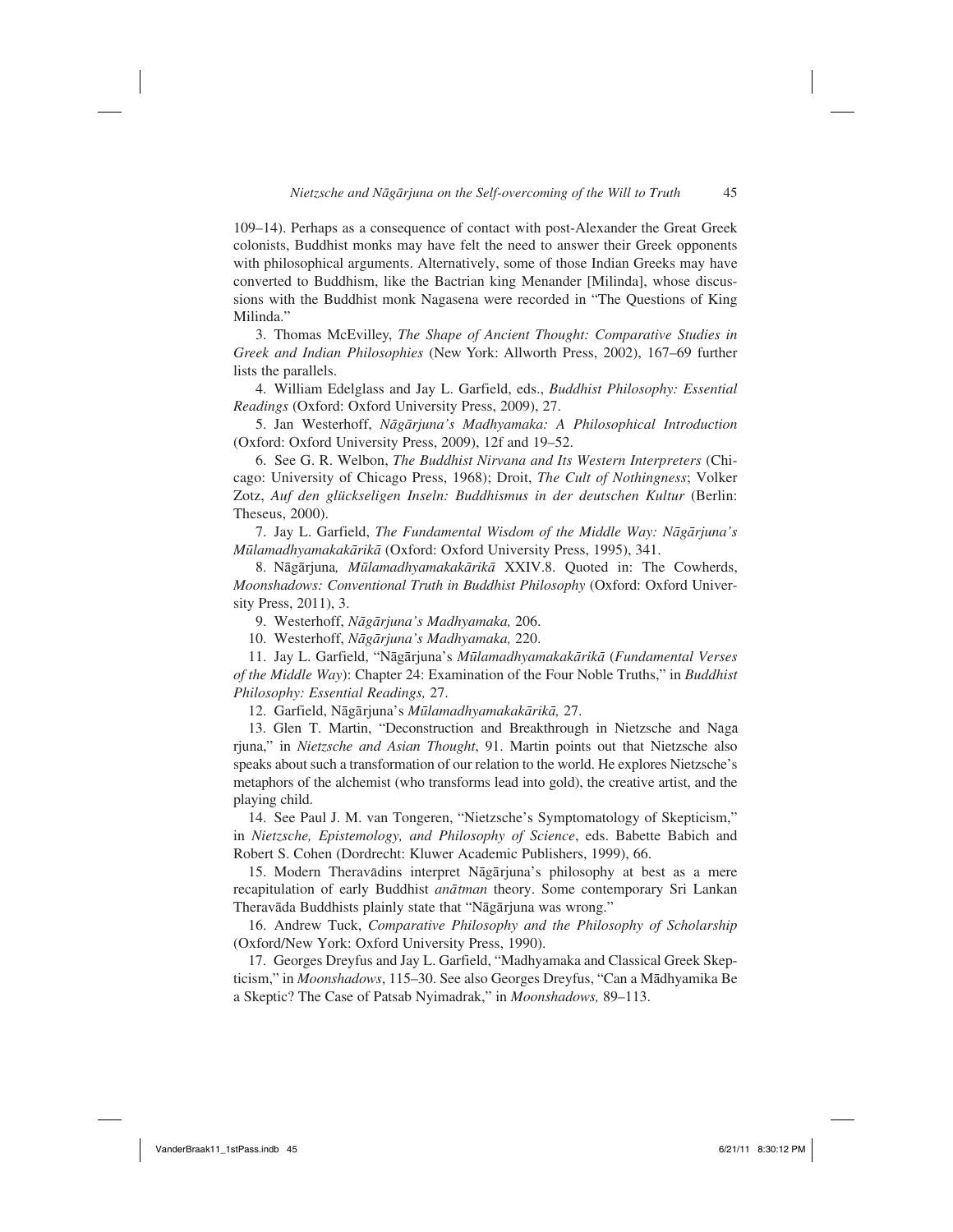18. Dreyfus and Garfield, *Madhyamaka and Classical Greek Skepticism*, 128.

19. Dreyfus and Garfield, *Madhyamaka and Classical Greek Skepticism*, 118.

20. Adrian Kuzminski, *Pyrrhonism: How the Ancient Greeks Reinvented Buddhism* (Lanham: Lexington, 2008).

21. Daniel W. Conway and Julie K. Ward, "Physicians of the Soul: Peritrope in Sextus Empiricus and Nietzsche," in *Nietzsche und die antike Philosophie*, ed. Daniel W. Conway and Rudolf Rehn (Trier: Wissenschaftlicher Verlag, 1992), 203.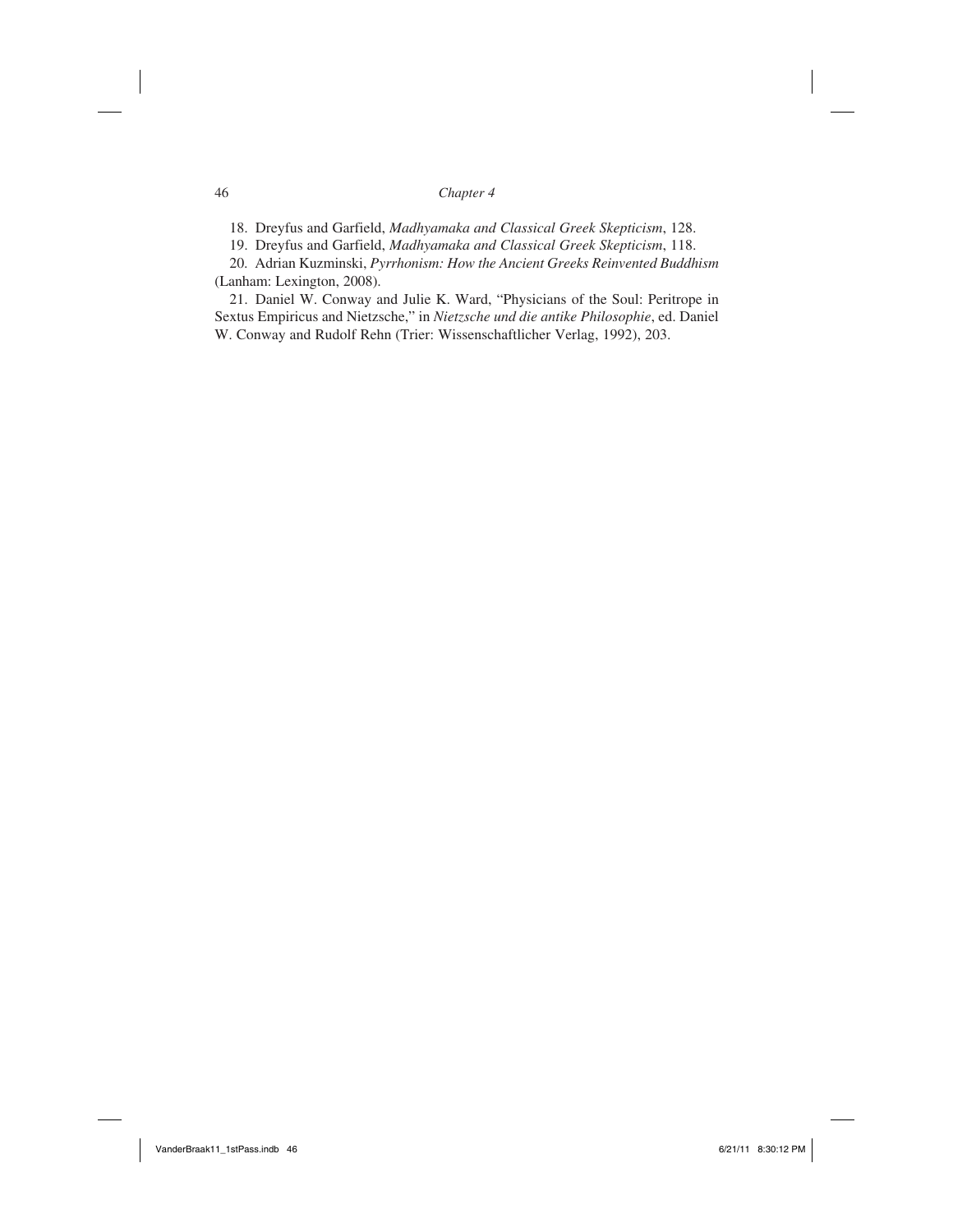# **Nietzsche and Linji on Truth as Embodiment**

What to do after the will to truth and the ascetic ideal have been seen through? Nietzsche's epistemological practice of active nihilism reinforces that "the truth" does not exist and cannot be sought out as a goal. The conviction that truth is the ultimate value has been *the* conviction upon which most of Western thought has been based. Overcoming that conviction (the revaluation of truth) is the end of philosophy as epistemology. From then on, philosophizing can no longer be a theoretical enterprise aimed at establishing true views. Outside a representational model of knowledge, what could it possibly mean to "know" something? Is there still any place for a notion of truth? According to some, Nietzsche continues to practice truth in a pragmatic sense: truth is "what works." However, for the pragmatists, truth still remains the highest good. They don't question the value of truth but just claim that its value lies in its efficacy. The pragmatists limit truth to Nāgārjuna's conventional truth.

Christoph Cox notes that every major theory of truth (correspondence, pragmatic, coherence, semantic) has been attributed to Nietzsche by one commentator or another, whereas others have argued that Nietzsche does not provide a theory of truth and is not interested in doing so.<sup>1</sup> According to Cox, all are partially right. In Nietzsche's new conception, he says, "Truth is concerned not with the determination of absolute and ultimate being, but with a specification of the perspectives and interpretations relative to which the world appears as being such and such."<sup>2</sup> Truth is not something given that may be found but must be perpetually constructed and reconstructed.

Will to truth is a *making*-firm, a *making*-true and -durable. [...] Truth is therefore not something there, that might be found or discovered—but something that *is to be created* and that gives a name to a *process*, or rather to a will to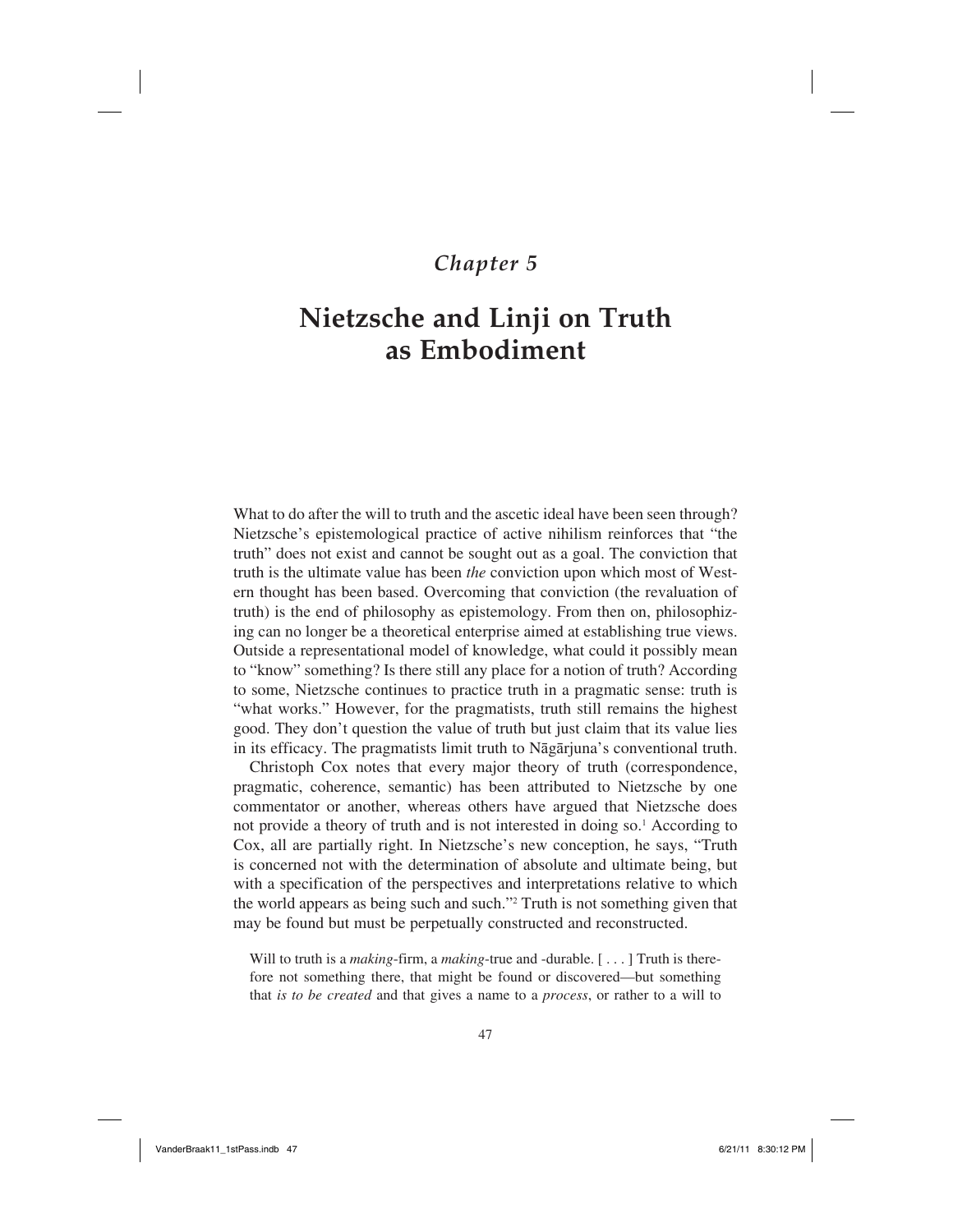overcome that has no end—introducing truth, as a *processus in infinitum*, an *active determining—not* a becoming-conscious of something that is "in itself" firm and determined. (KSA 12, 9 [91])

Constructing and reconstructing truth requires a constant weighing and measuring of interpretations against one another. "At every step one has to wrestle for truth" (AC 50). Such a wrestling for truth requires a strong will. Knowledge and objectivity are still possible as long as they are conceived as "the ability to have one's For and Against *under control* and to engage and disengage them, so that one knows how to employ a *variety* of perspectives and affective interpretations in the service of knowledge" (GM III, 12). Cox concludes that "Nietzsche is not interested in providing a theory of truth, then, because truth is not something that admits of final determination by a fixed set of criteria. Truth is the fleeting calm between battles within a war that has no preordained or final victor."<sup>3</sup>

Nietzsche's new epistemological practice is perspectivism. To know something means to inhabit its perspective, to incorporate it, to become it, to become one with it, to interpret it. A dogmatic will to truth maintains that there is only one true perspective. Nietzsche allows for a multiplicity of perspectives, which are continually switched and inverted. There are only interpretations. Therefore, the sense of truth that remains seems to be more like truth as emptiness:

This bad taste, this will to truth, to "truth at any price," this youthful madness in the love of truth—has lost its charm for us; for that we are too experienced, too serious, too merry, too burned, too profound . . . We no longer believe that truth remains truth when the veils are withdrawn [ . . . ] Perhaps truth is a woman who has reasons for not letting us see her reasons? Perhaps her name is, to speak Greek, Baubo . . . ? (JS Foreword, 4)

According to Greek mythology, Baubo was an old woman who exposed herself to Demeter. She is also a goddess herself and portrayed as a woman exposing herself. She is, as Tim Freeman has described it,

perhaps even a personification of the fecundity of the female represented by the exposed vulva. In revealing the woman-truth an abyss opens up. The womantruth is thus not something present, a presence which could serve as a ground, a solid foundation upon which to build an unshakeable edifice of knowledge. She is instead the very *absence* of ground. She is the abysmally deep ground which undermines every attempt to furnish grounds. She is what might be called the void or *emptiness*. 4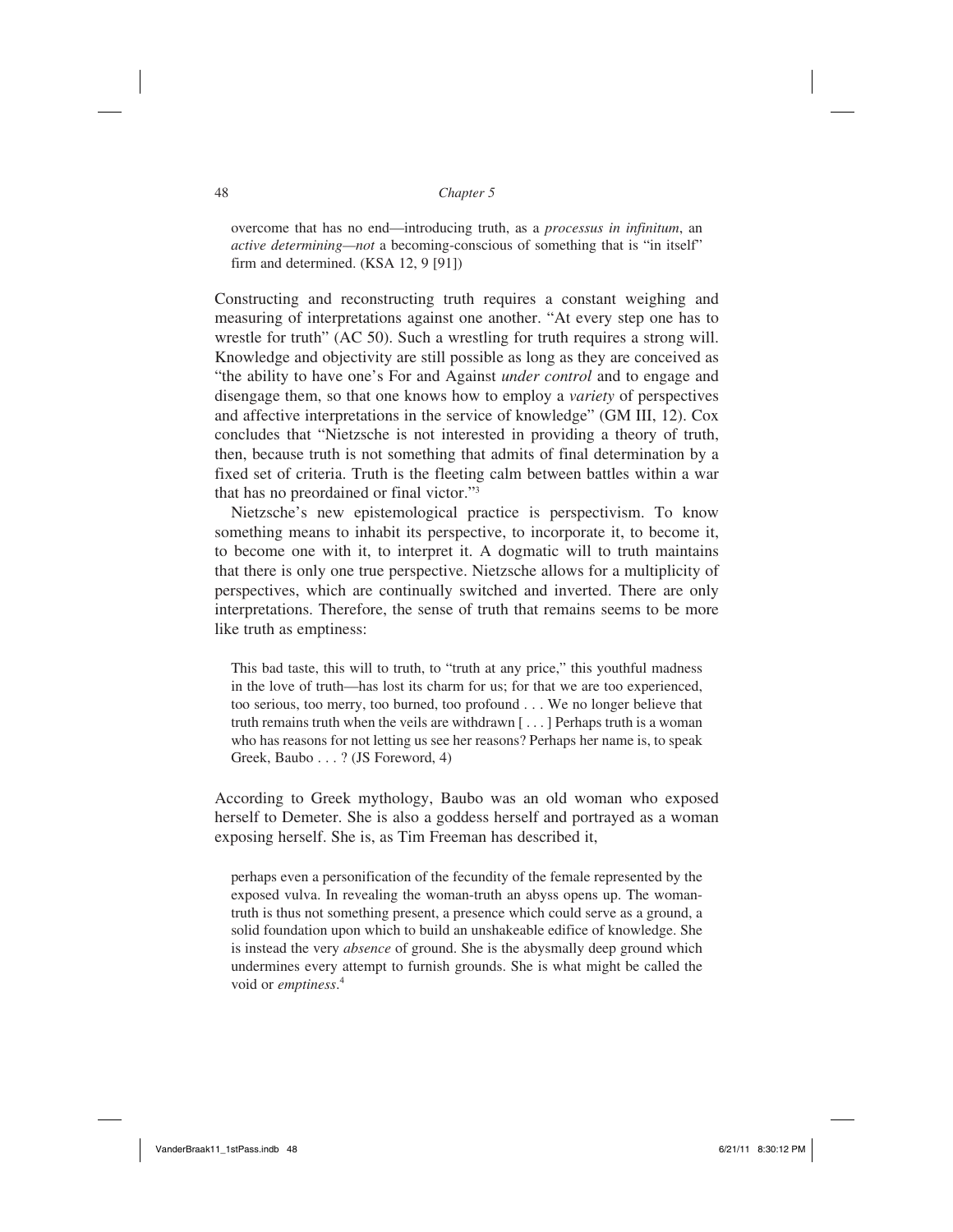The truth as the abysmal absence of ground cannot be borne by everyone. This is why when Nietzsche asks "will the philosophers of the future still be friends of truth?," the answer is "yes, but their truths are not for everyone" (BGE 43).

# **ZEN DECONSTRUCTION**

Nietzsche's practice of active nihilism can also be found in the Zen tradition. It rejects any notion of truth that is essentialist and teleological. As we have seen in chapter 4, in early Buddhism, nirvana tends to be interpreted as the cessation of suffering, a state of irreversible liberation from worldly existence (samsara) that can be reached through a practice of self-cultivation and meditation. The Zen masters go to great lengths to prevent their disciples from conceiving of enlightenment as an ultimate truth to be realized, a particular insight or state of consciousness. Zen deconstruction and iconoclasm, a radicalization of Nāgārjuna's skepticism, is already apparent in its founding myth. According to Zen legend, in 527 during the Liang Dynasty, Bodhidharma, the first Zen Patriarch, visited Emperor Wu, a fervent patron of Buddhism. The following brief dialogue ensued:

- What is the first principle of sacred truth?
- Vast emptiness, nothing sacred.
- Who then is facing me?
- $-$  Don't know.<sup>5</sup>

The paradigmatic expression of such Zen deconstruction is Linji Yixuan. Although Albert Welter's historical research has shown that the authorship of texts attributed to Linji is in actuality a very complicated question and that many "radical" elements are in fact a later addition, the traditional image of Linji within the Zen tradition is that of an iconoclastic figure and a personal embodiment of truth.<sup>6</sup> The record of Linji's teachings, the *Linji lu*, contains some very strong rhetoric that denies the possibility of finding any kind of ultimate truth and stresses the futility of striving after it:

Bodhi [awakening] and nirvana are hitching posts for donkeys.<sup>7</sup> There's no Buddha, no Dharma, no practice, no enlightenment.<sup>8</sup> If you meet the Buddha, kill the Buddha.<sup>9</sup>

Such phrases utterly deconstruct enlightenment as a soteriological goal that can be reached through Buddhist practice or studied via Buddhist sutras. Linji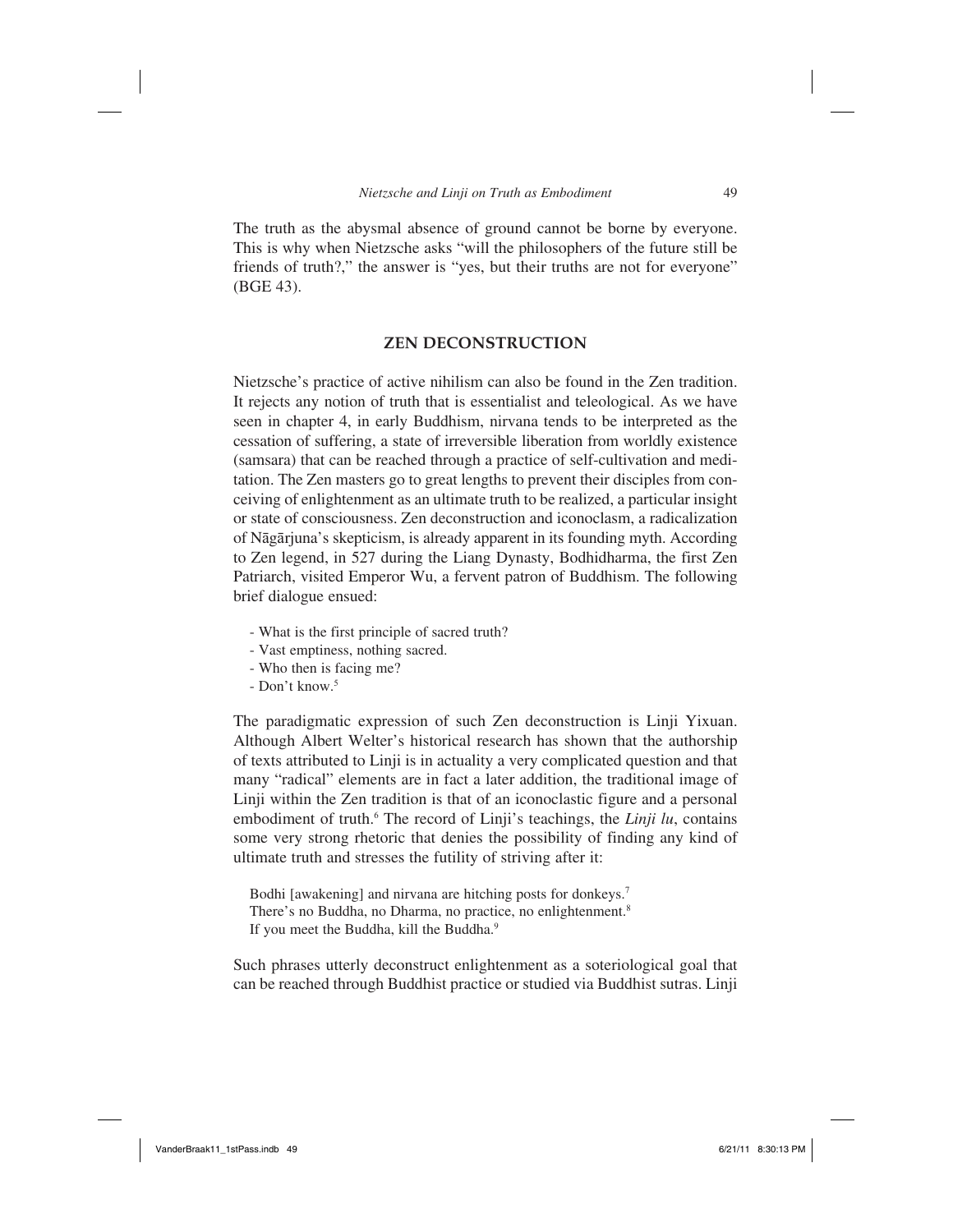stresses that the very seeking is part of the problem. There is nothing to seek for: "There is no Buddha to be sought, no Way to be carried out, no Dharma to be gained."<sup>10</sup>

Linji has a radical anti-marga rhetoric. He fights the temptation to view emptiness as a final truth and to pursue enlightenment as a telos. Again and again he returns to non-essentialism and non-teleology of the Zen *áskēsis*. Linji is the most radical Zen deconstructivist thinker. Youro Wang holds that "Linji may be the one, among all Zen masters, who uses the clearest language to deconstruct all [ . . . ] terms that Zen Buddhists have been using, including those used by himself."<sup>11</sup>

# **TRUTH AS ÁSKĒSIS**

However, in spite of Nietzsche's practice of active nihilism, the notion of truth doesn't disappear but remains as a practice, an *áskēsis.* Epistemological truth as representation gives way to the ethical virtue of truthfulness and being true. For Nietzsche, truthfulness does not refer to merely the intention to accurately reflect what is true. "Perhaps no one has been truthful enough about what constitutes truthfulness," he remarks (BGE 177). Nietzsche's view of truthfulness refers to the ethical truthfulness with which the lover of knowledge conducts an experimental life: "I think well of all skepsis to which I may reply: 'let's try it!' [*versuchen wir's*]. But I no longer want to hear anything of all those things and questions which do not permit experiments. This is the limit of my 'truthfulness'; for there courage has lost its rights"  $(JS 51)$ .

Strong skepticism requires that we find a way to live with the continual realization that our perspectives give us nothing but lies and illusions. In this way the word truth takes on an ethical meaning. A person's strength and courage are revealed by the degree to which he or she can endure the truth that all meanings and all values have disintegrated, along with the notion of "being" and its religious correlate, "God." Strong skepticism refers to a new truth practice, aimed not at discovering static truths about reality, but at becoming a strong, healthy, and truthful person. In this sense this new truth practice has a strong ethical component. Truth must not be understood from an epistemological but an ethical perspective.<sup>12</sup> One's words and deeds stem from one's character. Therefore, there is a virtue-ethical need for self-cultivation, to harmonize the hierarchical multiplicity of one's drives into a unity.

Nietzsche's notion of truth as philosophical *áskēsis* has its antecedents in ancient philosophy, especially in the pre-Socratics, whom Nietzsche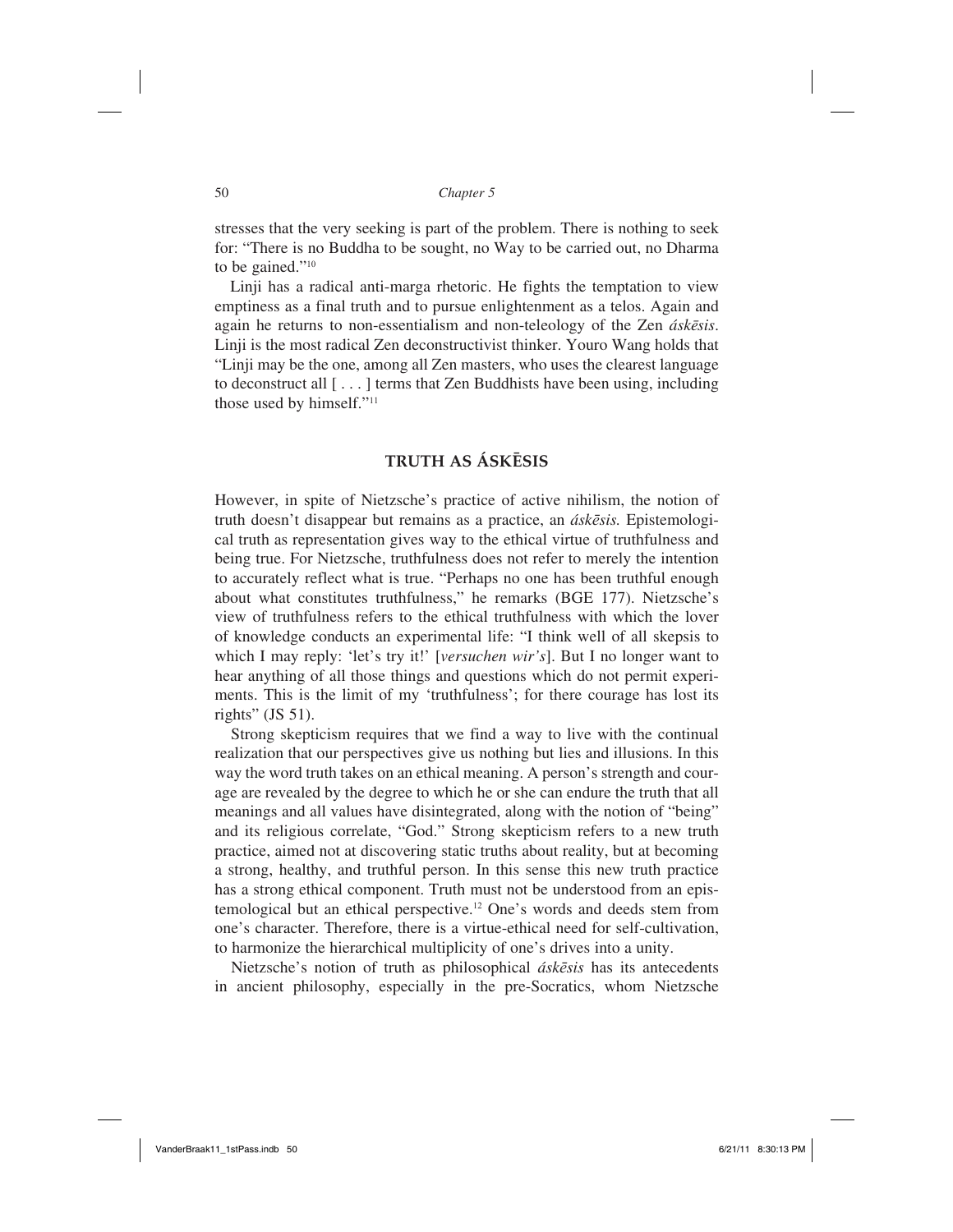greatly admired. Béatrice Han has argued that the ancient notion of truth can be understood as a "magisterial" understanding of truth. She borrows the expression "Master of Truth" from Marcel Detienne in order to describe the pre-Socratic Greek masters who were seen as being able to embody truth. The joint invention of an intelligible world as ultimate reality and truth as *adequatio* with such an ultimate reality replaced such an archaic magisterial understanding of truth. Han argues that Nietzsche seeks, through his existential practice of philosophy, to revive the magisterial understanding of truth of the pre-Socratics: "The truth content of a proposition does not depend on its adequation with an objective referent [ . . . ] but on its link to the living singularity of its author  $[\dots]$  A true claim is one that is asserted by someone truthful (the Master)".<sup>13</sup> Any true philosophical doctrine owes its authenticity to the singularity of its author rather than to its objective content.<sup>14</sup> This leads to a new hermeneutic. The worth of an action depends on who accomplishes it and on whether it stems from the depth or the surface of the individual, that is, on its individuality.

The Master of Truth is the opposite of the scholar, who is not a unity and is alienated from himself. The modern subject is the antithesis of true selfhood. True persons are rare. A Master of Truth is a superior philologist and physician. He is able to "read" the world better than others because he is healthier. He is a superior physician because he is good at stimulating healthy interpretations and battling unhealthy ones, helping others to become more capable of affirmation, to overcome their will to truth and increase their capacity for bearing the absence of metaphysical truth. The will to truth is a sign of weakness and decadence. Weak people need to believe that "the truth is out there." The strong and healthy person, who is able to do without metaphysical truth, can be seen as a Master of Truth.

Nietzsche's new approach to truth as philosophical *áskēsis* is most apparent in his works from 1888, especially *Ecce Homo*. One of the remarkable and even shocking things in *Ecce Homo* is Nietzsche's insistence, already in the Foreword, that such a thing as "truth" *does* exist. Being able to perceive truthfully seems a moral issue for Nietzsche; it has to do with who one is, how tough and sincere one dares to be with oneself. "How much truth can a spirit *stand*, how much truth does it *dare*?—for me that became more and more the real measure of value. Error (belief in the ideal) is not blindness, error is *cowardice* . . ." (EH Foreword, 3). However, on the other hand, how much of reality one can stand simply depends on one's health. The idealist cannot help but recoil from it, whereas the healthy person naturally embraces reality as it is. Later on in *Ecce Homo*, as he discusses *The Birth of Tragedy*, Nietzsche says,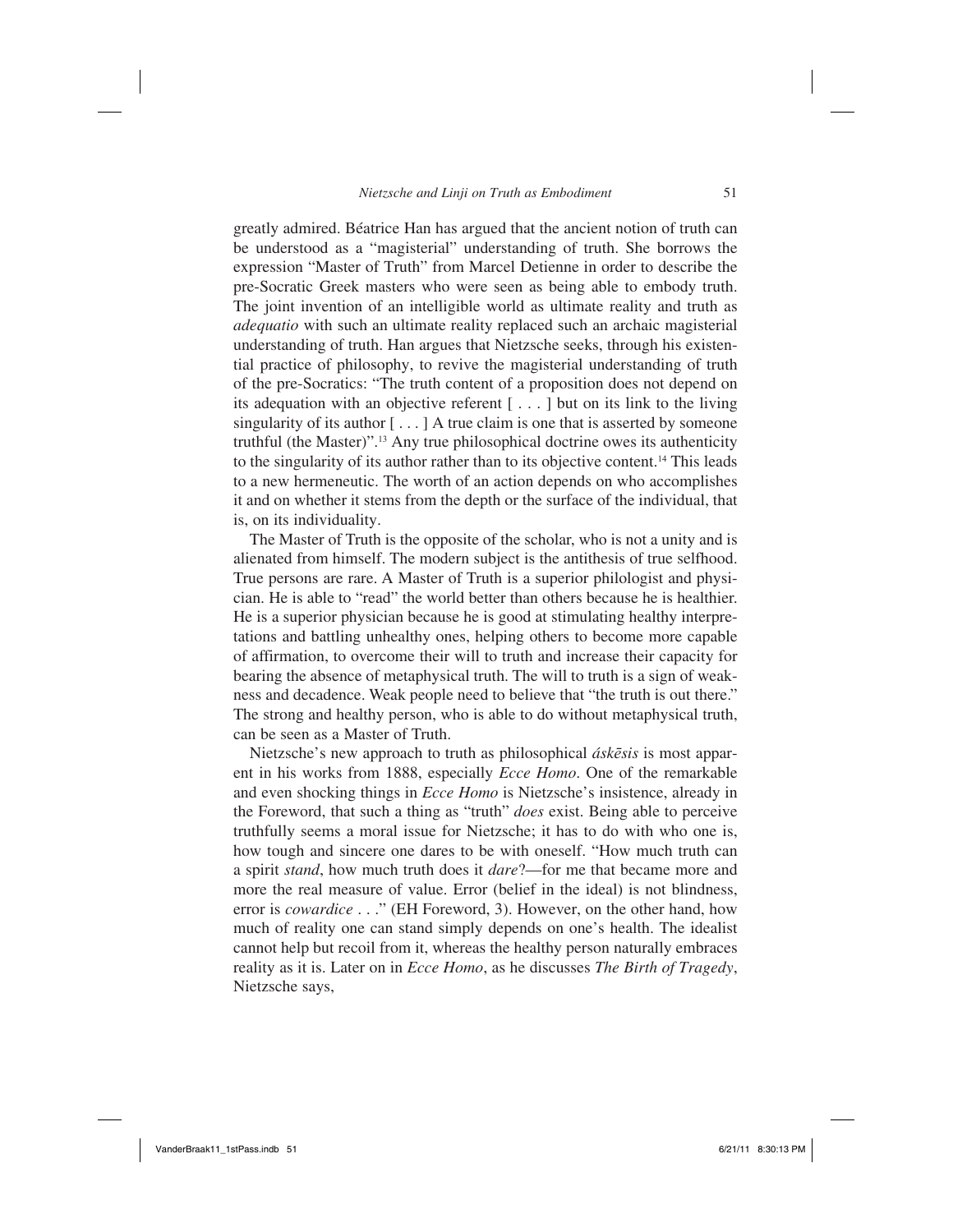One comes only so close to truth as one's strength *allows* one's courage to dare advance. Knowledge, saying "yes" to reality, is just as much a necessity for the strong as are, for the weak (inspired by weakness), cowardice and *flight* from reality—the "ideal" . . . They are not free to know: *décadents need* the lie, it is one of the conditions of their preservation. (EH III BT, 2)

Because the healthy do not need to flee from reality, they not only have a wider range of perspectives at their disposal, but they also are capable of certain higher experiences that decadent people are not, Nietzsche claims. Because of this, they are more attuned to reality and are therefore capable of affirmation and of embodying truth. Zarathustra is an example of this: "His teaching and it alone has as its highest virtue truthfulness," he is "more truthful than any other thinker" (EH IV, 3).

Nietzsche's emphasis on truth in *Ecce Homo* cannot be explained away as merely rhetoric or a sign of impending madness. Nietzsche holds the same perspective on truth in *The Antichrist* and *Twilight of the Idols*. Daniel Conway has addressed this "emergent realism" in the works of 1888.<sup>15</sup> In those works, Nietzsche speaks about reality as the Dionysian flux of life that the healthy are able to stand, and the decadent need to be protected from. The healthy dare to look into the abyss, and the decadent shy away from it. In *The Antichrist* 30, he speaks about the decadent priest's "instinctive hatred of reality" that goes with such decadence, a pathological recoil of it. The opposite of that would be a healthy, receptive attunement to reality, which in fact amounts to the realization that there is no such thing as an external, objective "reality."

# **TRUTH-SEEKERS AND WAY-SEEKERS**

The notion of a truth practice may seem foreign to the Western philosophical tradition but fits in very well with the Chinese way of thinking that emphasizes "way seeking" rather than "truth seeking." As comparative philosophers Hall and Ames point out, one of the more provocative questions raised among sinologists is whether the Chinese have any concept or theory of "truth" at all. According to sinologist Angus Graham, they do not. A correspondence theory of truth assumes a strict distinction between theory and practice. Propositions about the world are separated from practical engagement with it. Such a separation is mostly absent among the classical Chinese.<sup>16</sup> Hall and Ames concur that Chinese thought doesn't care very much about a theory of truth.<sup>17</sup> Westerners are Truth-seekers, Chinese are Way-seekers. In China, the most important philosophical question is not "what is the Truth?" but "what is the Way?"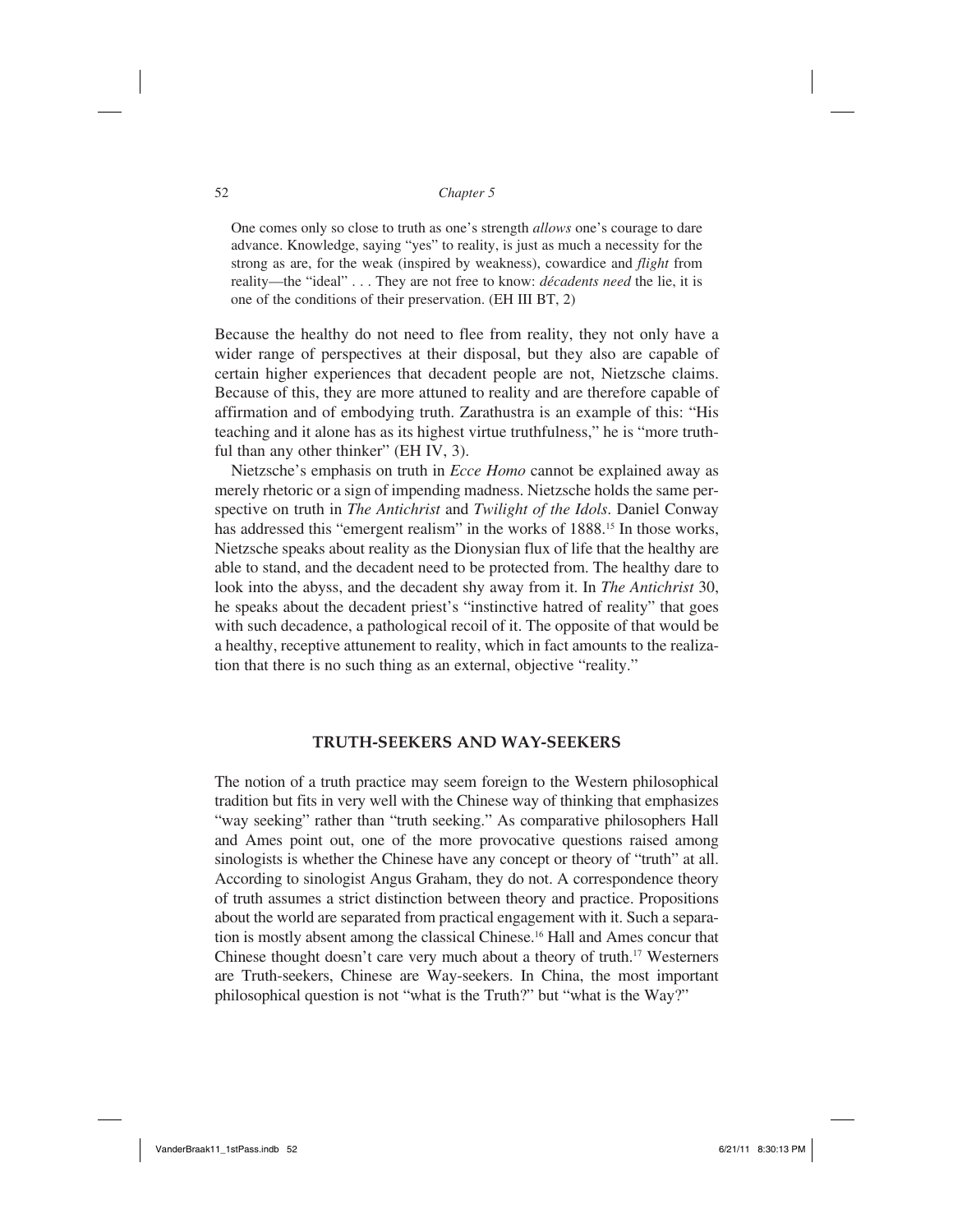For the Chinese, knowledge is not abstract, but concrete; it is not representational, but performative and participatory; it is not discursive, but is, as a knowledge of the way, a kind of know-how. [ . . . ] For the Way-seekers, truth is most importantly a quality of persons, not of propositions. Truth as "Way" refers to the genuineness and integrity of a fully functioning person.<sup>18</sup>

Hall and Ames point out that the dominant Western conception of truth as correspondence has been based on the assumption of a single ordered world (a cosmos) and a reality/appearance distinction. Both of these assumptions (in which we recognize Nietzsche's true and apparent world, and his description of the ascetic ideal) were of no cultural importance in the Chinese tradition.<sup>19</sup> It is especially this absence of a theory of truth that might make for a fruitful comparison with Nietzsche's thinking about truth. Nietzsche's revaluation of truth is difficult to understand from a Western framework. But from a Chinese framework it makes perfect sense: whereas Nietzsche's camel is a Truth-seeker, his lion is a Way-seeker.

A Way-seeker seeks to "know his way around" in reality by being in touch with it. As Francois Jullien has described, Chinese thought doesn't use the Western metaphor of the veil of illusion that needs to be pierced in order to arrive at truth. Instead, it uses Zhuangzi's metaphor of the fishing net: language is a tool. Using a language is about skillfully learning to apply words and concepts in order to catch fish.<sup>20</sup> A Way-seeker learns how to negotiate reality by going with the flow, such as Zhuangzi's swimmer, who becomes one with the water, and cook Ding, who lets his knife find its way through the carcass guided by the *dao*. Therefore, for a Way-seeker, learning to know reality is connected with practices of self-cultivation and self-overcoming. In such self-cultivation, embodiment is of prime importance.

Self-cultivation is conceived of in various ways in Chinese thought.<sup>21</sup> Confucian virtue ethics emphasizes personal self-cultivation by means of studying the classics. For Confucius, ritual conduct (*li*) offers the opportunity to directly embody the wisdom of the ancestors. This wisdom can then be applied to one's own situation. Ritual conduct attunes one to the cosmos, especially when properly executed with *ren* (mostly translated with "true humanity"). A self-cultivated person is like a virtuoso pianist who gives an inspired rendition of a Mozart sonata; others can play that sonata as well, but the virtuoso can bring the music to life and deeply move his audience.

Daoism emphasizes being in harmony with the natural patterning of things (*dao*), not by means of rules and principles, but by letting go of all principles and allowing a natural spontaneity (*ziran*) to manifest itself. One needs no Confucian-style self-cultivation; cultural conditionings are to be let go of so one can give oneself over to "free and easy wandering" (*xiaoyaoyou*), as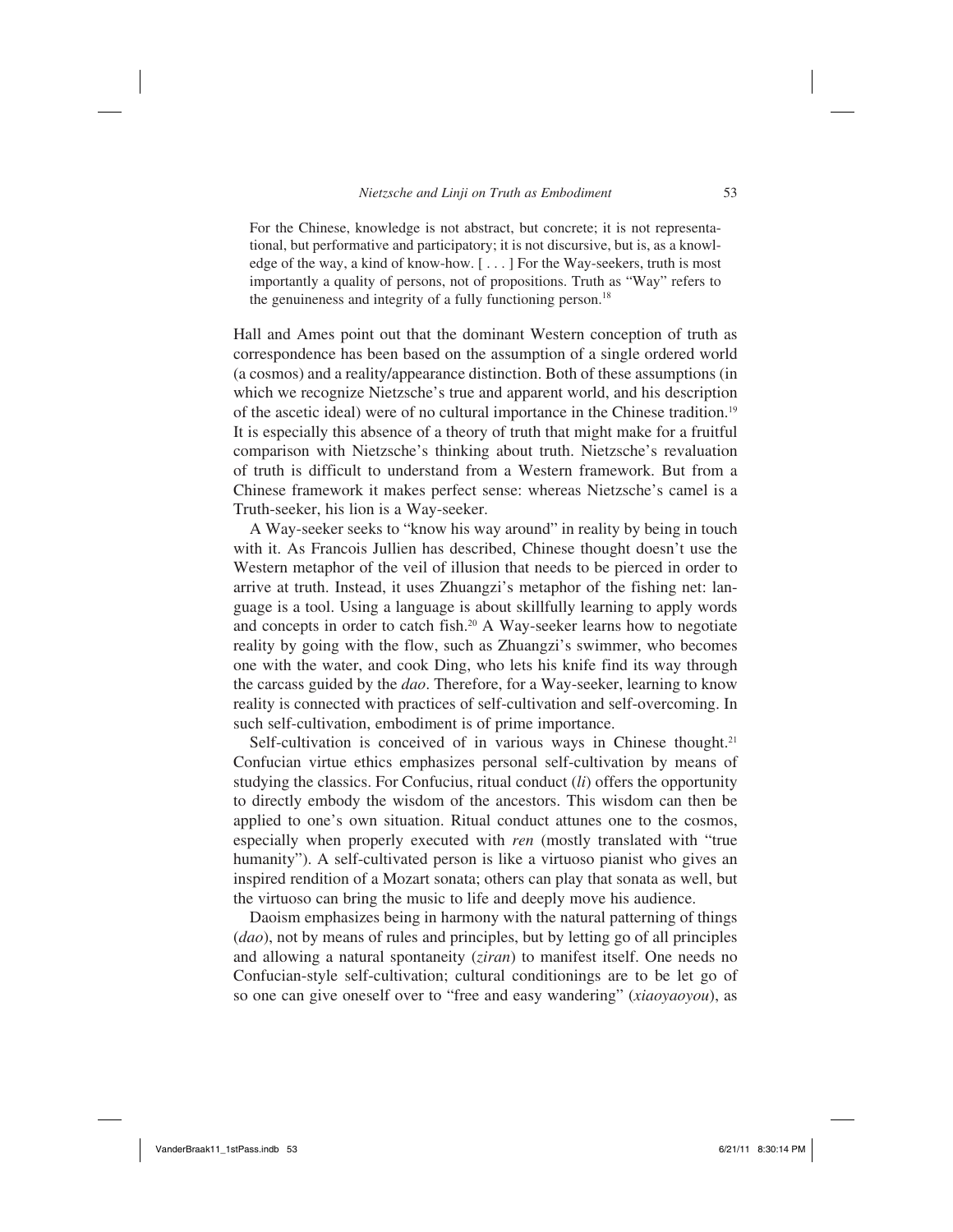Zhuangzi calls it. If the Confucianist can be compared to a virtuoso Mozart interpreter, the Daoist can be compared to a jazz musician who responds improvisationally with his solo to changes in the rhythm section of the combo. The jazz musician possesses a virtuoso flexibility; his performance is an unhindered, adaptive improvisation.

Chinese Buddhism finds a middle way between the Confucian mastery of the *li* and the Daoist spontaneous improvisation with regard to the *dao*: One has to recognize the emptiness in all things (the Confucian standards are empty), but one also has to learn to respond from out of that emptiness to the fullness of one's situation (rather than respond from out of one's karmic conditioning). As the Heart Sutra says, form is emptiness, but emptiness is also form. Whereas Confucianism emphasizes form, and Daoism emptiness, Buddhism emphasizes both.

### **TRUTH AS EMBODIMENT IN LINJI**

Such Chinese notions of self-cultivation have influenced how the Zen tradition has interpreted Nāgārjuna. Whereas conventional truth has pragmatic and intersubjective meaning, ultimate truth can, in the Zen tradition, only be "known" by being one with it. In this way, Zen can be seen as initiating a new truth practice: Buddhist practice is not about attaining an insight into reality as it really is, but about personally embodying truth by becoming one with it.

In the Zen tradition, the Zen master is seen as a living Buddha, the recipient and embodiment of an esoteric dharma transmission, a Master of Truth.<sup>22</sup> Therefore, we could say that Nāgārjuna's attempts to overcome the adequationist conception of truth of the early Buddhist Abhidharma schools have been interpreted in the Zen tradition as a return to a magisterial conception of truth comparable to the pre-Socratic notions of the Masters of Truth.

Such a magisterial conception of truth can be found in Linji. For Linji, this notion of personally embodying truth is connected to being able to embody one's own personal standpoint (*zong*). Unlike teachers from other Buddhist schools, Linji provides no prescriptions for his students. He takes away any external rules, regulations, and prescriptions in order to make room for the spontaneous authenticity of the person itself to emerge:

Followers of the Way, if you want to get the kind of understanding that accords with the Dharma, never be misled by others. Whether you're facing inward or facing outward, whatever you meet up with, just kill it! If you meet a buddha,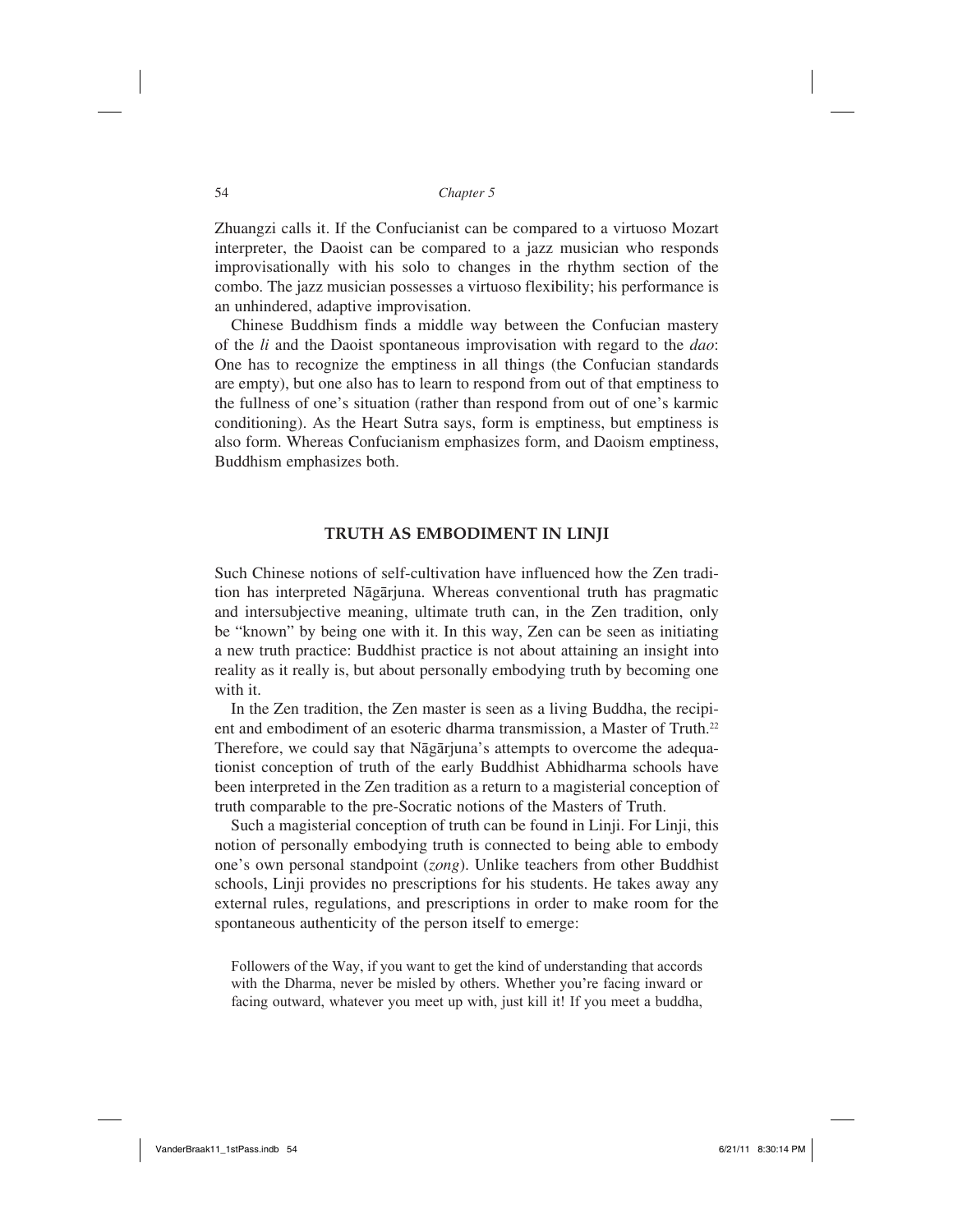kill the buddha. If you meet a patriarch, kill the patriarch. If you meet an arhat [enlightened person], kill the arhat. If you meet your parents, kill your parents. If you meet your kinfolk, kill your kinfolk. Then for the first time you will gain emancipation, will not be entangled with things, will pass freely anywhere you wish to go.<sup>23</sup>

Linji calls such a person "an authentic person without rank" (*wuwei chenren*), that is, a person independent of social status and the opinions of others.<sup>24</sup> Nietzsche would agree with Linji that such true persons are very rare: most people satisfy themselves with "phantom selves" (D 105). For Linji, any form of absolute truth that one thinks one must realize is a hitching post for donkeys: almost literally something that keeps camels occupied. Whereas Nāgārjuna overcomes the will to truth (the will to nirvana) and the ascetic ideal on a theoretical level, Linii overcomes it on an existential level: he wants his students to embody truth personally.

According to Béatrice Han, in a magisterial understanding of truth, "the truth value of a discourse will vary with the speaker's identity—it does not depend on gnoseological but on ethical criteria."<sup>25</sup> This is why, in the Zen koans, we see examples where the disciple imitates the master only to be severely castigated. The master is able to embody emptiness because he has become master over himself, just as the pre-Socratics: "The pre-Socratics are still governed by an instinctual hierarchy through which the multiple forces that compose the individual are harmonized."<sup>26</sup> The master is not someone who has discovered truth (not even the truth of emptiness) but who is able to *manifest* truth in his actions. This capacity stems from his *being true*. Peter Hershock describes this ability as a situational virtuosity: not a particular state of consciousness, but the capacity for liberated action and liberating intimacy.<sup>27</sup>

The embodiment of emptiness is not merely coming to an understanding of emptiness but means to fundamentally change one's very perspective toward reality. This also involves liberating oneself from redemptive teleological notions such as "enlightenment" and "nirvana." Enlightenment is not an object or a state that can be reached. Rather, it refers to a process of attunement to life, of improvisational virtuosity, of a liberating intimacy with all things. And, as Peter Hershock puts it, "If all things are truly interdependent and empty, there is no ultimate warrant for talking about "my enlightenment" or "your suffering."<sup>28</sup>

Such a capacity for manifesting truth, whether in Zen or for Nietzsche, is connected with a truth *áskēsis*. Such a truth áske¯sis in Nietzsche and Zen is based on the following four characteristics: (1) not seeing truth as an essence to be realized; (2) not seeking truth as a telos (as exemplified in Linji's rhetoric);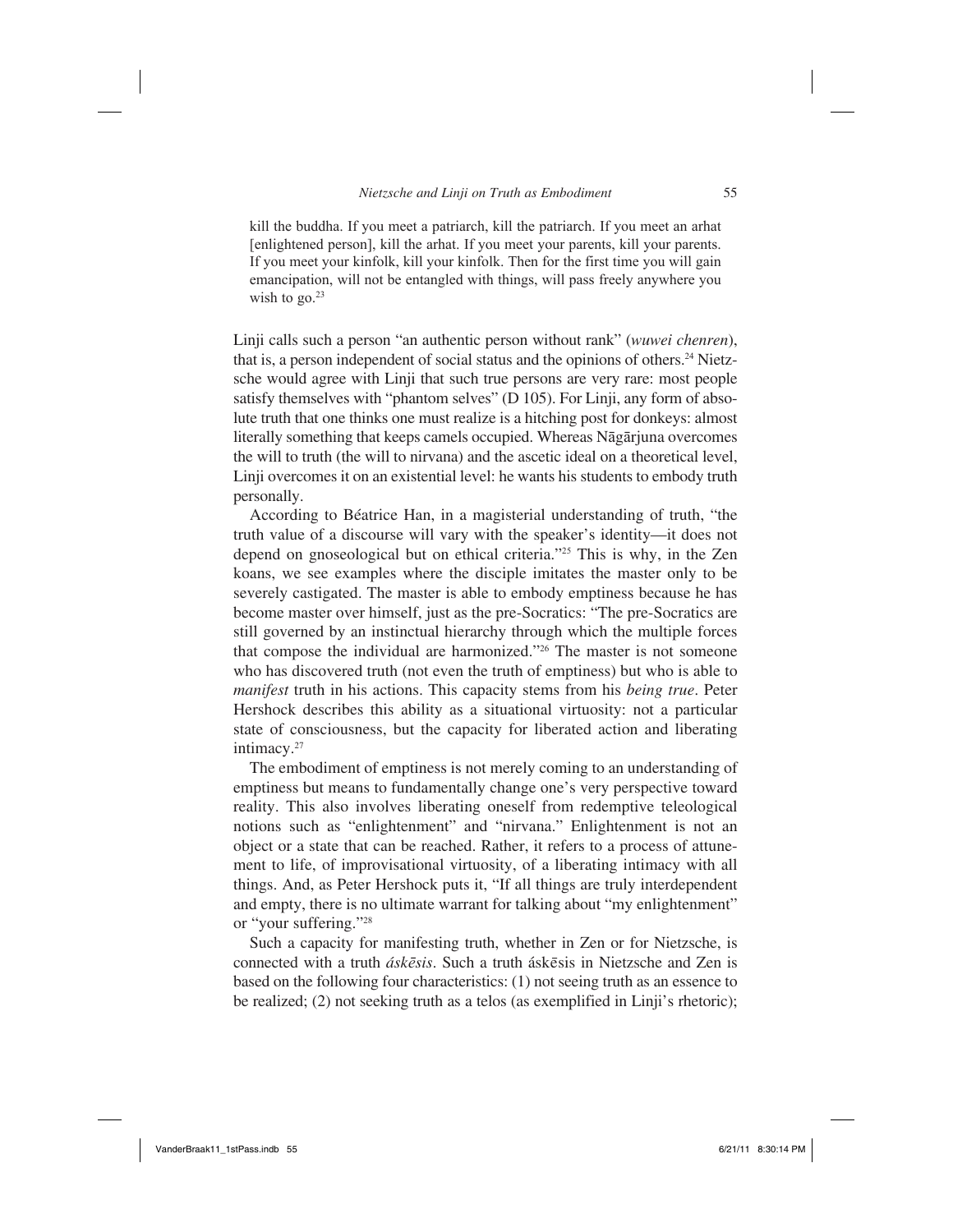(3) not imitating the teacher (this is a practice for camels), but "killing the Buddha"; (4) no longer seeking propositional truth but situational virtuosity (Way-seeking rather than Truth-seeking). This last point refers to the constructive aspects of this truth *áskēsis*: it is connected to an ongoing practice of self-cultivation. But how does one become a personal embodiment of truth? How can one enlarge the capacity to endure truth as embodied emptiness? Chapter 6 examines practices of self-overcoming through a self-cultivation of the body.

#### **NOTES**

 1. Christoph Cox, *Nietzsche: Naturalism and Interpretation* (Berkeley: University of California Press, 1999), 28f. See his extensive references to the literature in n.16, 17, 18.

2.Cox, *Naturalism and Interpretation,* 32.

3. Cox, *Naturalism and Interpretation,* 61.

 4. Timothy J. Freeman, *Zarathustra's Lucid Dream and Asian Philosophy,* unpublished manuscript, 6.

 5. Stephen Addiss, Stanley Lombardo, and Judith Roitman, eds. *Zen Sourcebook: Traditional Documents from China, Korea, and Japan* (Indianapolis/Cambridge: Hackett Publishing Company, 2008), 9.

 6. Albert Welter, *Monks, Rulers, and Literati: The Political Ascendancy of Chan Buddhism* (Oxford: Oxford University Press, 2006); Albert Welter, *The* Linji lu *and the Creation of Chan Orthodoxy: The Development of Chan's Records of Sayings Literature* (Oxford: Oxford University Press, 2008).

 7. *Taishō shinshū daizōkyō* (henceforth "T") 47.497c11; see Watson, *The Zen Teachings of Master Lin-Chi,* 26.

8. T47.500c4; Watson, *The Zen Teachings of Master Lin-Chi*, 53.

9. T47.500b22; Watson, *The Zen Teachings of Master Lin-Chi,* 52.

10. T47.501c24; Watson, *The Zen Teachings of Master Lin-Chi*, 62.

11. Youro Wang, *Linguistic Strategies in Daoist Zhuangzi and Chan Buddhism: The Other Way of Speaking* (London: Routledge, 2003), 79.

12. Béatrice Han, "Nietzsche and the 'Masters of Truth': the pre-Socratics and Christ," in *Nietzsche and the Divine*, ed. John Lippitt and Jim Urpeth (Manchester: Clinamen Press, 2000), 117.

13. Han, *Nietzsche and the "Masters of Truth,"* 117.

14. Han, *Nietzsche and the "Masters of Truth,"* 117f.

15. It seems as if Nietzsche is reviving a two-world theory here, with "the world as it really is" inaccessible to cowards and weak people, but accessible to Nietzsche himself. Conway, however, attempts a charitable reconstruction and defense of this new emergent realism: it is meant as a symptomatology that "reduces all philosophical judgments, *pro* and *contra,* to signs (or symptoms) of an underlying physiological condition. Daniel W. Conway, "Beyond Truth and Appearance: Nietzsche's Emergent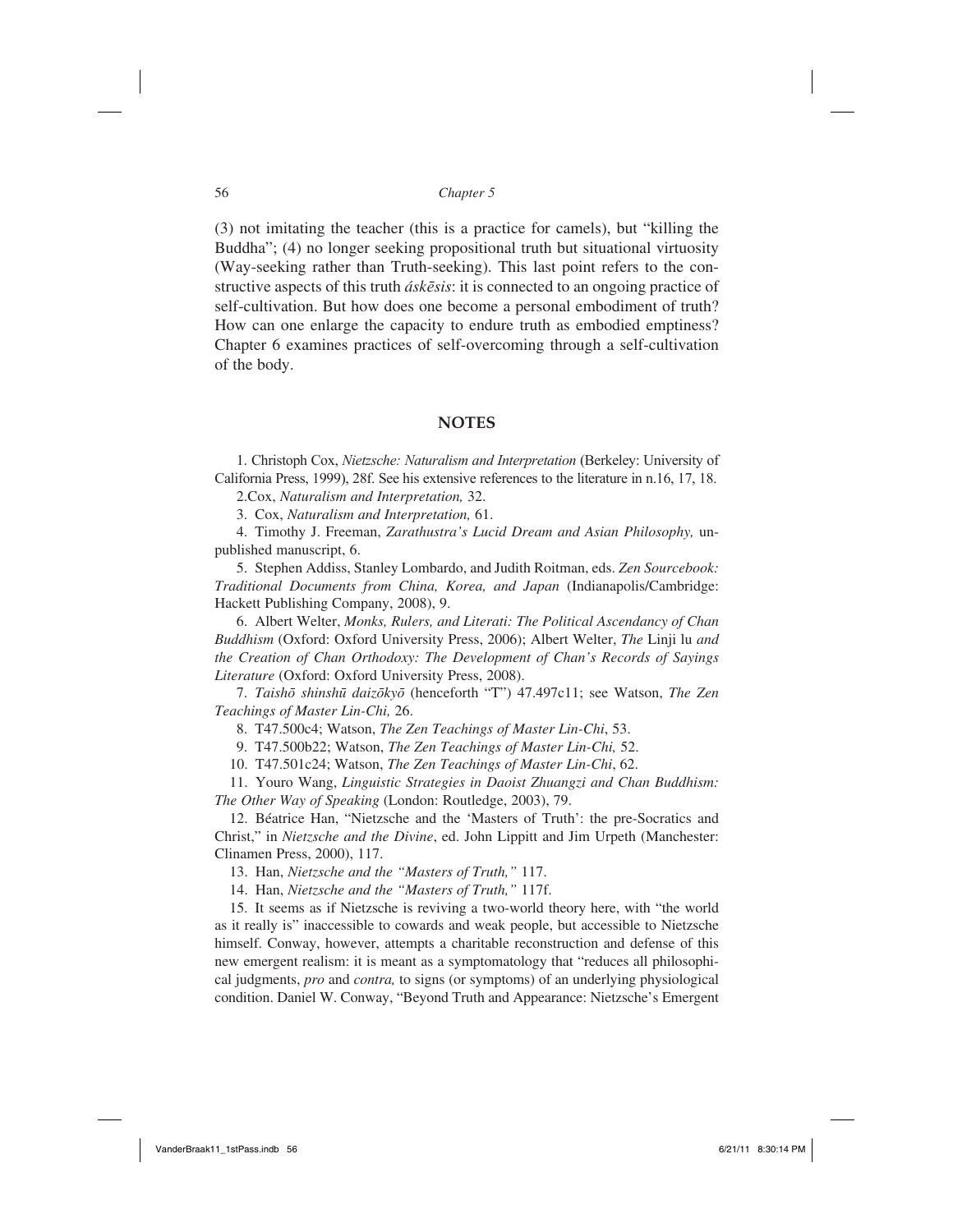Realism," in *Nietzsche, Epistemology, and Philosophy of Science, Part II*, ed. B. Babich and R. Cohen (Dordrecht: Kluwer, 1999), 111.

16. David L. Hall and Roger T. Ames, *Thinking from the Han: Self, Truth, and Transcendence in Chinese and Western Culture* (Albany: State University of New York Press, 1998), 129.

17. Hall and Ames, *Thinking from the Han*, 106.

18. Hall and Ames*, Thinking from the Han*, 104f.

19. Hall and Ames, *Thinking from the Han*, 110. Hall and Ames point to the Hebrew prophets who viewed truth as the strength to maintain oneself. They can be seen as the Hebrew Masters of Truth.

20. Jullien, *Detour and Access*.

21. This overview is based on Peter D. Hershock, *Chan Buddhism* (Honolulu: University of Hawaii Press, 2005), 39–45.

22. See Alan Cole, *Fathering Your Father. The Zen of Fabrication in Tang Buddhism*  (Berkeley: University of California Press, 2009).

23. T47.500b22; Watson, *The Zen Teachings of Master Lin-Chi*, 52.

24. In true deconstructive fashion, soon after Linji proposes this notion, he adds "What kind of shitty ass-wiper this authentic person without rank is!" (T47.496c10–14; Watson, *The Zen Teachings of Master Lin-Chi*, 13).

25. Han, *Nietzsche and the "Masters of Truth,"* 118.

26. Han, *Nietzsche and the "Masters of Truth,"* 118.

27. Peter D. Hershock, *Liberating Intimacy. Enlightenment and Social Virtuosity in Ch'an Buddhism* (Albany: State University of New York Press, 1995); Hershock, *Chan Buddhism*.

28. Hershock, *Chan Buddhism*, 103.

VanderBraak11\_1stPass.indb 57 anderBraak11\_1stPass.indb 6/21/11 8:30:14 PM /21/11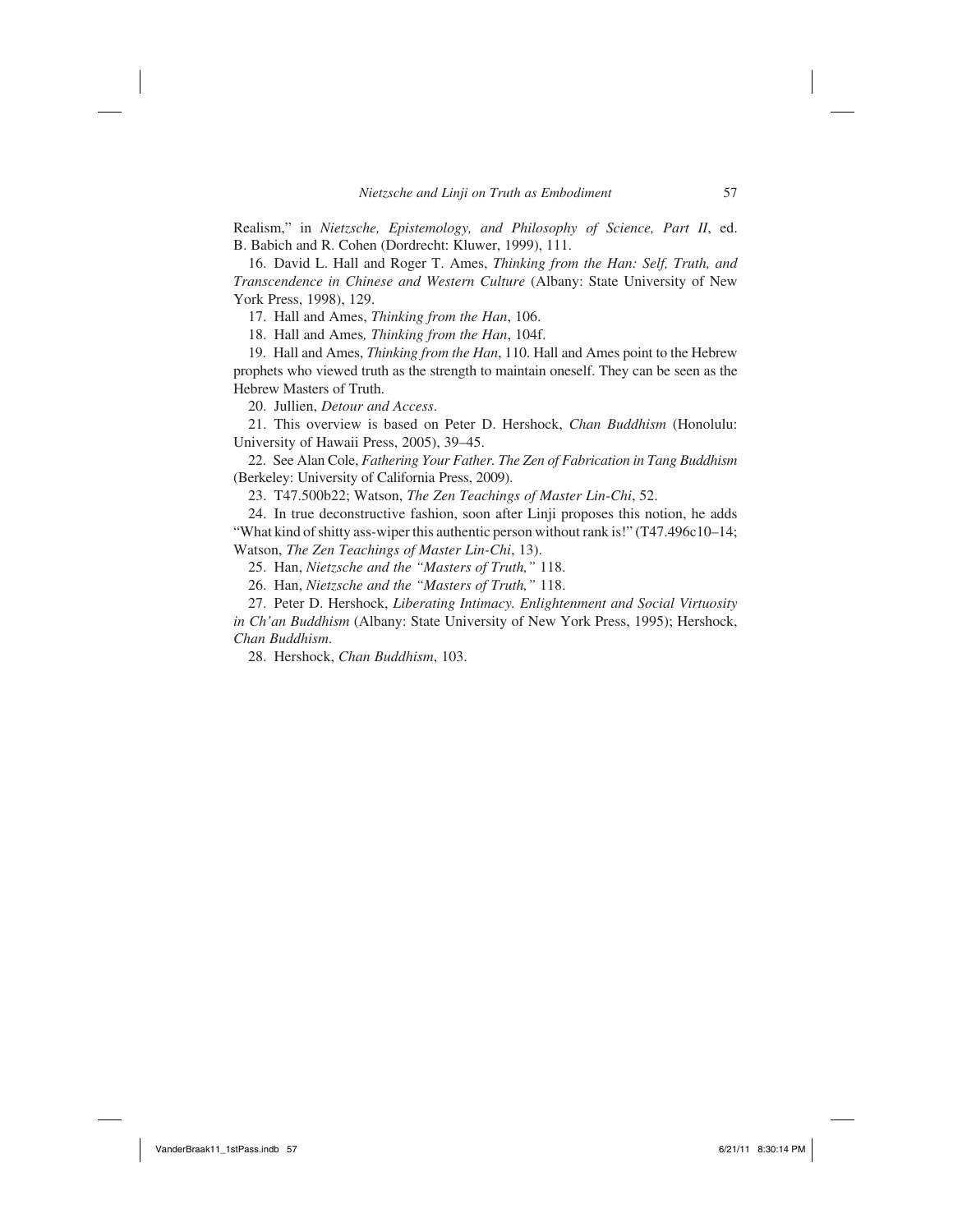VanderBraak11\_1stPass.indb 58  $\overline{6/21/11}$  8:30:15 PM  $\overline{21/11}$  8:30:15 PM  $\overline{21/11}$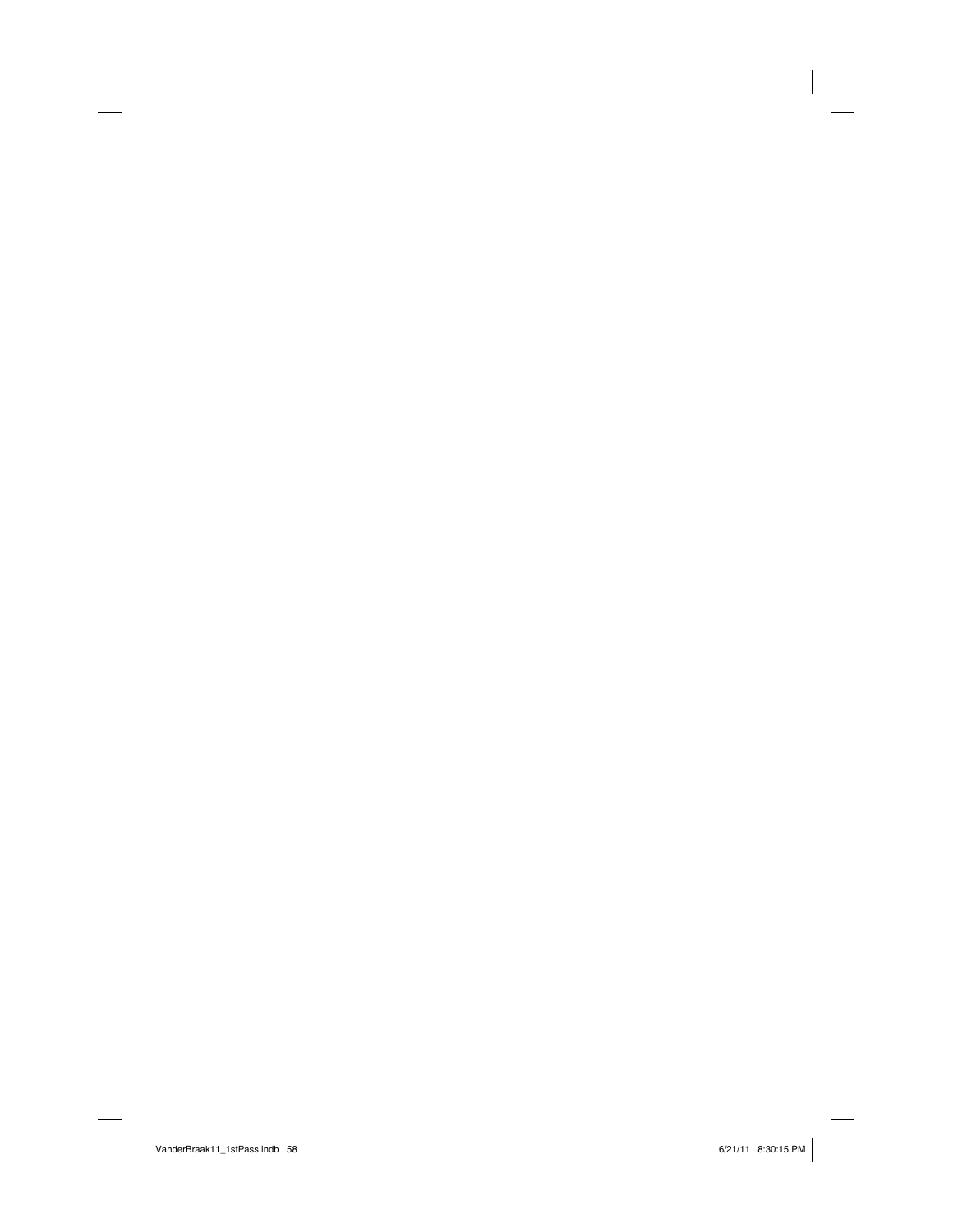# **Nietzsche and Dögen on the Self-cultivation of the Body**

As we have seen, both Nietzsche's strong skepticism and Linji's deconstruction are not merely a celebratory endless play with perspectives (a theoretical overcoming of skepticism), but also entail an ethical process of self-cultivation and self-overcoming; they aimed at becoming strong enough to become capable of manifesting truth (a practical overcoming of skepticism). For both Nietzsche and Zen, theory and practice are closely connected. As we've seen in chapter 5, in such a process, embodiment is very important. Let us therefore look at how the body is viewed by Nietzsche and another dialogue partner from the Zen tradition, Dōgen.

In this chapter, Nietzsche's views on the body and its cultivation will be further explored and compared with Dōgen's thought on body, mind, and cultivation, which is quite similar to Nietzsche's in its basic assumptions. In an interesting exercise of comparative philosophy, John Maraldo has contrasted the Western approach to the body-mind problem to that of Dōgen.<sup>1</sup> He argues that Dōgen's approach could give fresh impulses to a philosophical articulation of this problem beyond the myopic view of the Western philosophical tradition. Kōgaku Arifuku has pointed out some interesting correspondences between Nietzsche and Dōgen.<sup>2</sup> Both thinkers deny the priority of mind over body; they even deny that the distinction between mind and body is ultimately valid. Both reject the myth of the independent subject and criticize the ego. Dōgen's distinction between the intellectual/ spiritual practice of philosophy and the somatic practice of zazen will be used to suggest some possible interpretations of Nietzsche's new philosophy *am Leitfaden des Leibes.*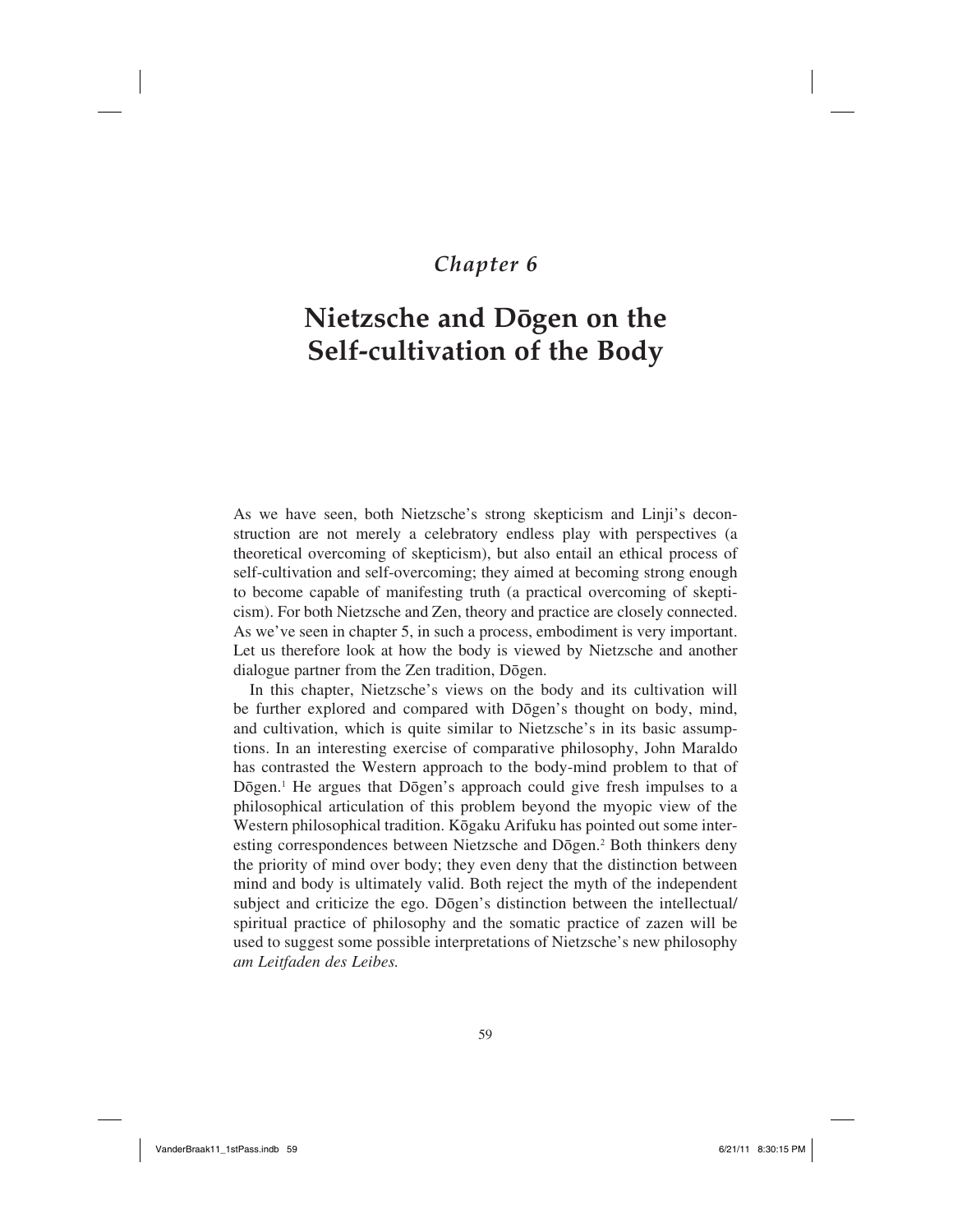### **NIETZSCHE'S OPPOSITION TO MIND-BODY DUALISM**

On the one hand, Nietzsche seems to reverse the Platonic-Christian positive valuation of the mind over the body: as a great physiologist, he stresses the importance of the body.<sup>3</sup> On the other hand, Nietzsche attempts more than a simple reversal of the status of mind and body in his work: he wants to overcome the dualistic opposition between body and mind itself.

In the Western philosophy of mind, this dualism occurs in several forms. Some maintain a Cartesian separation between body and mind and consider them two different substances. But if the mind is a spiritual thing and the body a material thing, how do they interact? Some have tried to find solutions by reducing the mind to the body (materialism) or reducing the body to the mind (idealism). Such solutions have been connected with epistemologies of representation. In idealism, the mind comes to represent (or take the place of) the objects in the world. In realism and empiricism, the mind re-presents or reflects objects in the world as a mirror. Others have tried to work with the distinction of body and mind in a less dualistic way. Is the mind a thing, a substance, at all? Is the mind rather only a metaphor for what the brain does? What do words signifying mental events really mean?

Throughout his work, Nietzsche rejects the division of the human totality into a bodily part and a spiritual/mental part (the German word *Geist* can be translated as "spirit" or as "mind"; sometimes the word *Seele* (soul) is also used to indicate the mental part). He attacks the Platonic and Christian myth of the immortal soul in a mortal body as a life-denying, unhealthy perspective. For Nietzsche, the body seems more fundamental than mind or spirit. But it is not so much that the body is higher or more important than the mind: in an important sense, what we usually call "the mind" is simply shorthand for something about the body: "There are only bodily states: the mental ones are consequences and symbolism" (KSA 10, 9 [41]).

The German language has a distinction between *Leib* and *Körper*; the latter is close to the English "body," and the former doesn't exist in English. Nietzsche uses *Körper* (etymologically related to corpus/corpse, invoking associations with the Platonic notion of the body as a mere tomb for the soul) less frequently (150 times) than *Leib* (532 times). When Nietzsche does use *Körper*, he usually refers to the dualistic conception of an immortal soul within a mortal body, as when he refers to "the popular and totally false opposition between soul and body [*Körper*]" (BT 21). Out of a desire to avoid all dualistic ways of thinking and speaking about human nature, Nietzsche prefers to use *Leib* to speak about the whole human being.<sup>4</sup> *Leib* is not a mere biological metaphor; it refers to the body as a unity of body, mind and soul.<sup>5</sup>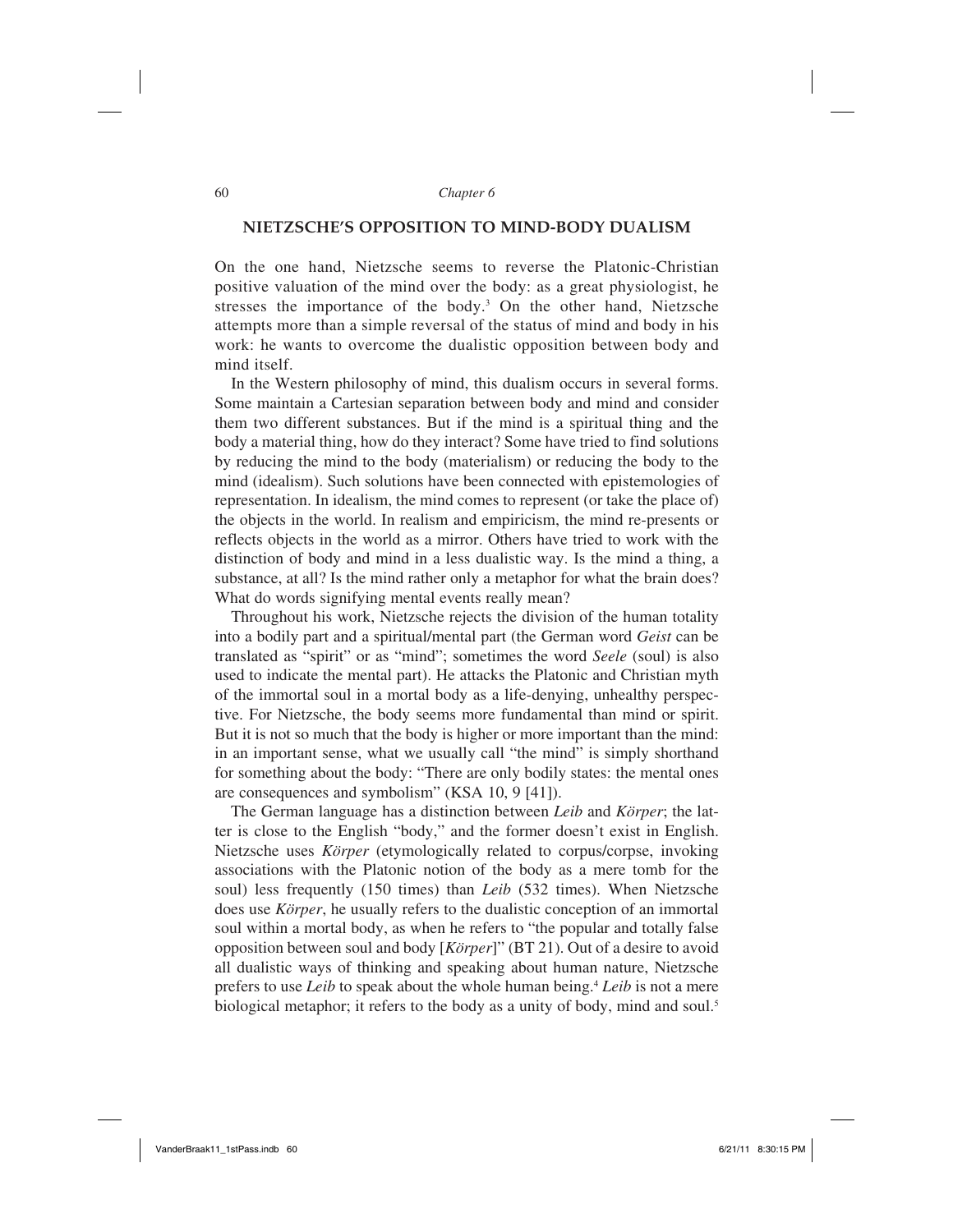In the chapter "On the Despisers of the Body" in *Thus Spoke Zarathustra*, Zarathustra speaks about two possible perspectives on human nature: a childish perspective that distinguishes between body and soul, and the perspective of "the awakened one, the one who knows," for whom the body is all there is: "'Body am I and soul'—thus talks the child. And why should one not talk like children? But the awakened one, the one who knows, says: Body am I through and through, and nothing besides; and soul is merely a word for something about the body"(TSZ I, 4).

Although Nietzsche uses the metaphor of the child elsewhere in *Thus Spoke Zarathustra* to refer to the third and ultimate transformation, here the child's perspective is meant to indicate an immature, unreflective perspective: the dualistic view that sees body and soul as two separate substances. But if the body is not something separate from the mind, then what is it? Zarathustra continues to further describe the "awakened" perspective on the body: "The body is a great reason, a manifold with one sense, a war and a peace, a herd and a herdsman. A tool of the body is your small reason too, my brother, which you call "spirit" [*Geist*]*,* a small tool and toy of your great reason" (TSZ I, 4).

The body, as a great reason, is a multiplicity that contains and rules the conscious mind, the small reason. What we call "spirit" is a mere tool or vehicle for this larger multiplicity. This great reason is what rules us, even when we think we rule ourselves.<sup>6</sup> Zarathustra describes this great reason as a "Self" that lies behind the senses and the mind:

Tools and toys are senses and spirit: behind them there yet lies the Self. The Self seeks with the eyes of the senses too, it listens with the ears of the spirit too.

Always the Self listens and seeks: it compares, compels, conquers, destroys. It rules and is also the I's ruler. Behind your thoughts and feelings, my brother, stands a mighty commander, an unknown wise man—his name is Self. In your body he dwells, he is your body.  $(TSZ I, 4)^7$ 

# **BODY AND MIND IN THE BUDDHIST TRADITION**

In the Buddhist tradition, the body-mind problem is not an issue in the same way as in the West. Although "body" and "mind" are used as conventional terms, they are not conceived as two different substances. The Buddhist view of non-self is radically opposed to the Platonic-Christian myth of an immortal soul in a mortal body. According to Buddhist philosophy, the human person can best be described as made up of five aggregates (*skandhas*): (1) matter or form (*rūpa*), (2) sensations or feelings (*vedanā*), (3) perception (*samjñā*), (4) volitional dispositions (*samskāra*), (5) consciousness (*vijñāna*). These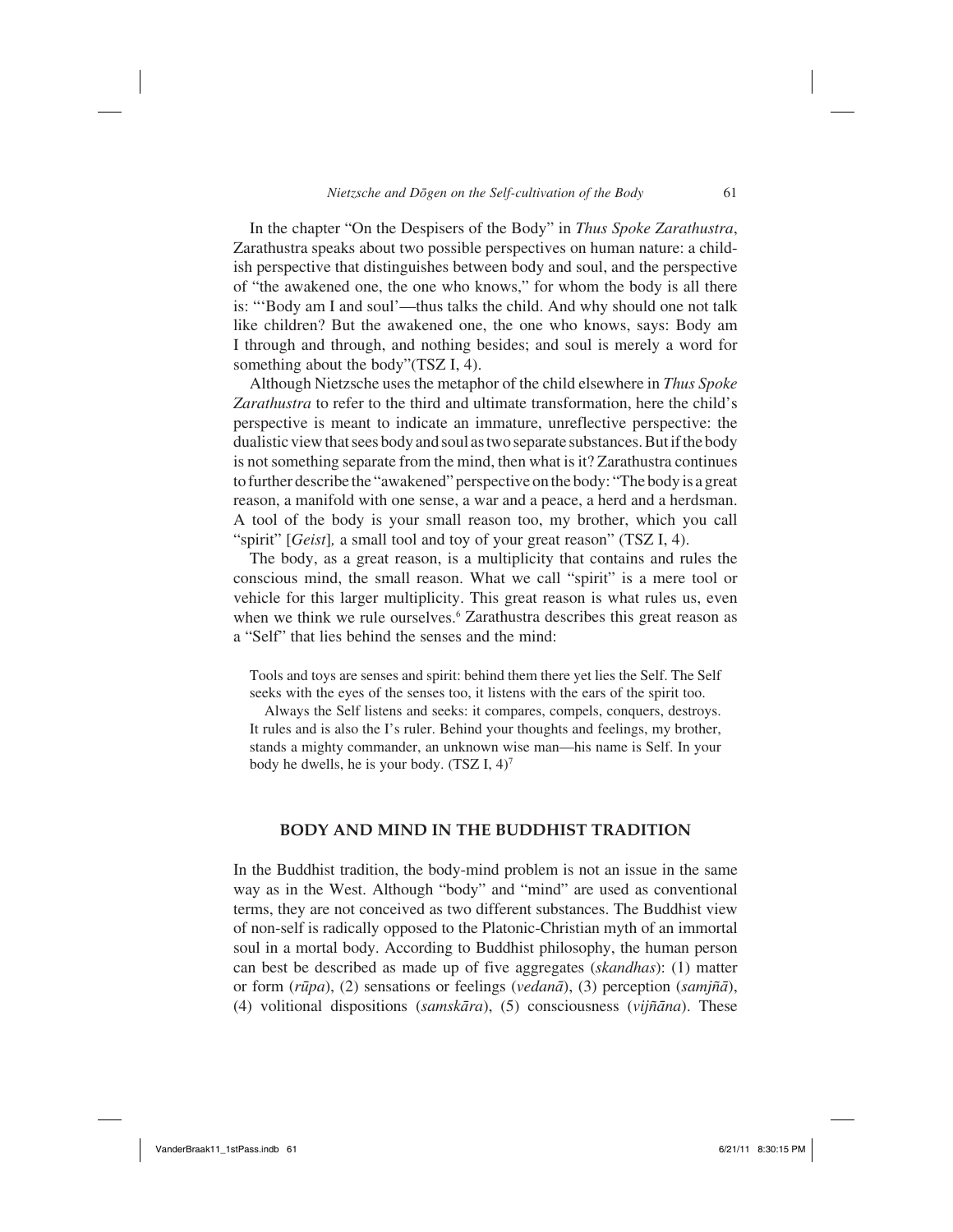five aggregates are constantly in flux, in an endless variety of changing configurations.

As Mistry and Morrison have shown, this Buddhist idea of the skandhas as the five types of processes that make up the individual psycho-physical organism, can be compared to Nietzsche's view of the person as a constellation of bodily drives:

Nietzsche's perspective of man as a grouping of interfunctional energies "designated" and "organized" by such categorizations as intellect, thought, affections, will, memory and consciousness, bears an unmistakable analogy to the Buddhist analysis of personality. In Buddhism, the aggregates constituting the personality [ . . . ] *exist* as interdependent and conditioning; they do not incorporate an independent and specific essence.<sup>8</sup>

Nietzsche's view of the world as an ever-changing configuration of drives can be compared to the Buddhist view of the world as a continually shifting arrangement of impermanent formations (*dharmas),* which is expressed in the Buddhist doctrine of dependent origination (*pratītya-samutpāda*).

The Indian Buddhist schools, as is reflected in contemporary Theravāda Buddhism, shared a tendency to assume a somewhat negativistic and ascetic attitude to the body. The impurity of the body was assumed and was seen as something to be overcome through cultivation. As Buddhism moved to China and Japan, however, the body took on more of a positive importance and became a vehicle for transformation. The ninth-century Japanese Buddhist thinker Kūkai (774–835), founder of Shingon (mantra) Buddhism, stressed the role of the body. The crucial point for Kūkai is not only that enlightenment is not a final redemptive state to be achieved over many lifetimes, but also that it is not some other-worldly truth to be grasped via a mystical experience. The central idea in Kūkai's philosophy is to "become a Buddha in this very body" [*sokushin jōbutsu*].<sup>9</sup> Cultivation is therefore not aimed at attaining a mystical experience but at increasing the body's ability to process, to "digest" our ordinary experience, to incorporate the world. In this way, it reverses the way we understand the world in ordinary experience. Kūkai distinguishes his own esoteric Buddhism, which aims at such a reversal of perspective, from exoteric Buddhism, which aims at attaining a mystical enlightenment experience through self-cultivation (interpreted as a purification of body and mind).

Dōgen inherited from Kūkai the tradition of giving precedence to the body over the mind. He maintained that in cultivation, the body plays the most important role. As Kim notes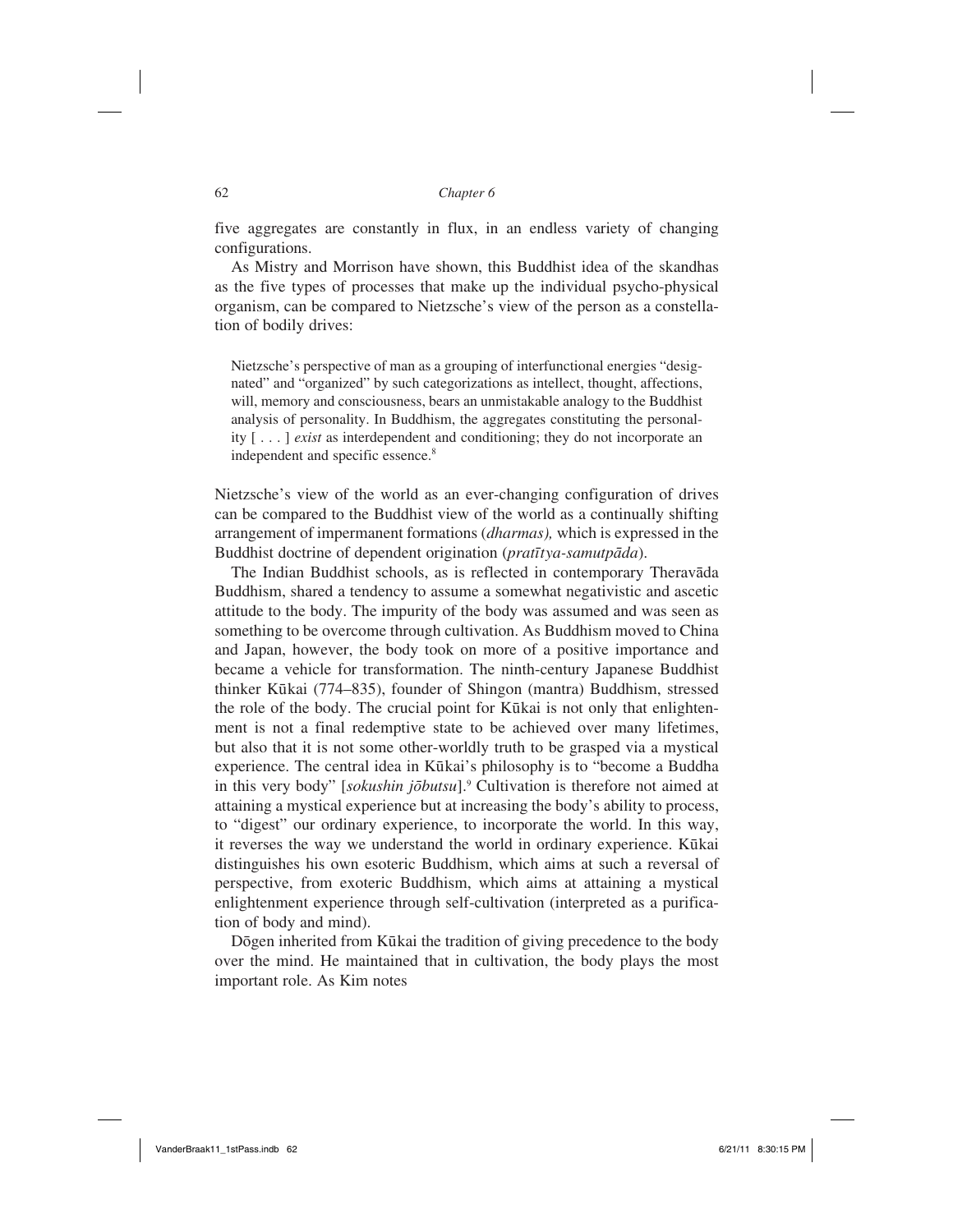The human body, in Dōgen's view, was not a hindrance to the realization of enlightenment, but the very vehicle through which enlightenment was realized [...] Dōgen claimed that we search with the body, practice with the body, attain enlightenment with the body, and understand with the body.<sup>10</sup>

Although in Japanese Buddhism the body seems to be more important than the mind, in reality the distinction between body and mind is only provisional. According to the contemporary Japanese philosopher Yuasa, Japanese thought tends to view the mind-body as a single evolving system that can be further developed, integrated, and enhanced, leading up to an exemplary, evolved human existence: the accomplished artist, the theoretical genius, the enlightened religious master.<sup>11</sup>

Cartesian dualism differs in at least two respects from Japanese notions of body and mind. Firstly, although mind and body may be conceptually distinguishable from some perspectives, they are not seen as ontologically distinct.<sup>12</sup> Secondly, Japanese thought—and Eastern philosophies generally treat mind-body unity as an achievement attained by a disciplined practice, rather than as an essential relation. This undercuts the Western dichotomy between theory and practice.<sup>13</sup>

In Japanese thought, the notion of *shinjin ichinyō* (oneness of body and mind) has been developed in order to overcome a dualistic approach to body and mind. It is used in Zen, No drama, and martial arts (judo, kendo), and it is an ideal for inward meditation as well as for outward activities. *Shinjin* (bodymind) is a Japanese neologism; it is rarely found as a phrase in Chinese.<sup>14</sup> Although a provisional distinction can be made between the body and the mind (corresponding to the distinction between the *rūpa*-aggregate and the remaining four "mental" aggregates), body-mind is conceptually seen as a unity. Such a unity between body and mind is also expressed in Dōgen's work: "Because the body necessarily fills the mind and the mind necessarily fills the body, we call this the permeation of body and mind."<sup>15</sup>

Dōgen criticizes the so-called "Seneki heresy," a view that maintained that the mind does not perish after bodily death (a dualism similar to that of Descartes):

You should consider carefully that the Buddha-dharma has always maintained the thesis of the nondual oneness of body and mind. And yet, how can it be possible that while this body is born and dissolves, mind alone departs from the body and escapes from arising and perishing? If there is a time when they are one and another time when they are not, the Buddha's teaching must be false indeed.<sup>16</sup>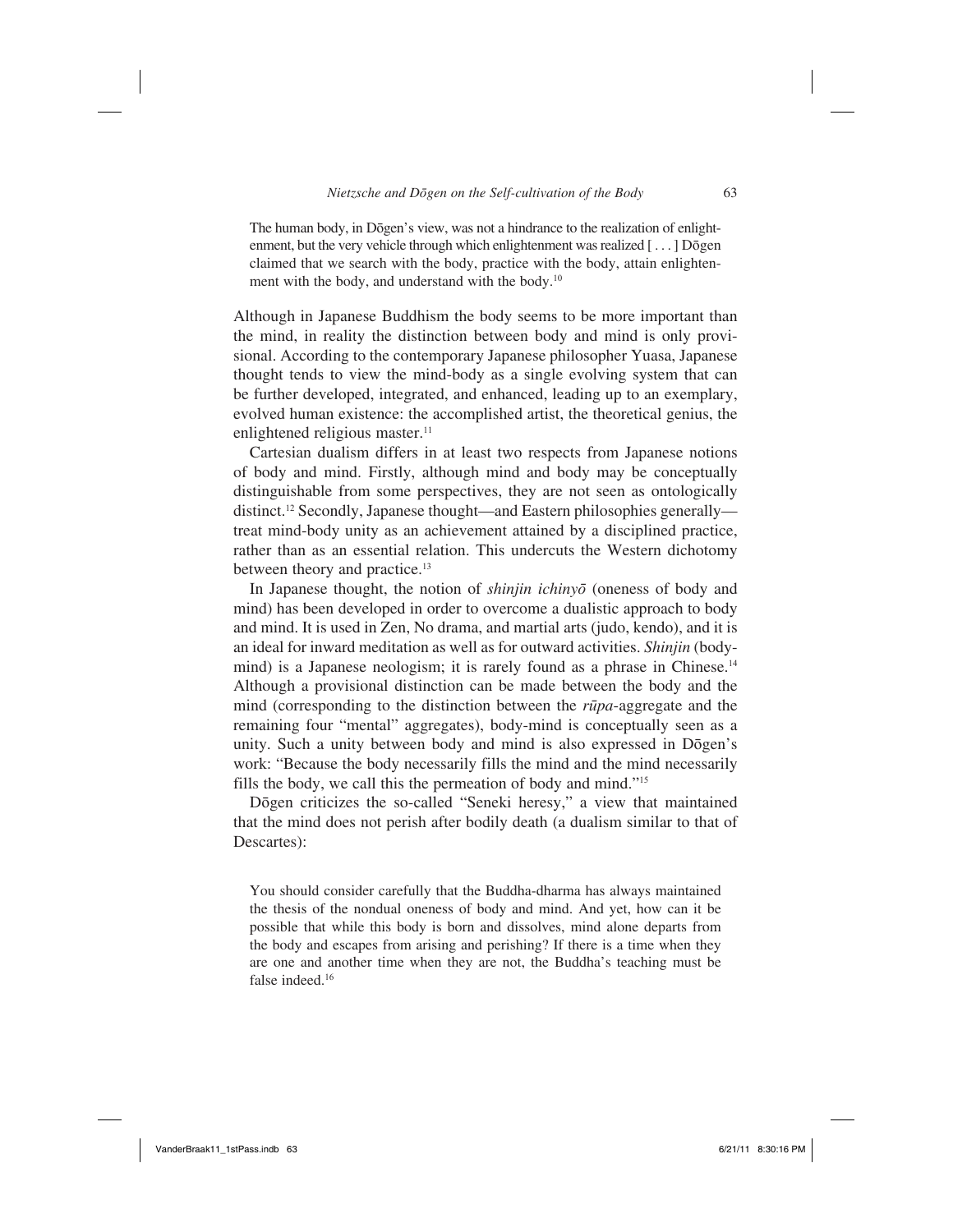This primordial unity of body and mind, which plays an essential part in the philosophies of both Kūkai and Dōgen, has been contrasted by Shaner to Platonic and Cartesian philosophy, in which body and mind are by definition ontologically distinct.<sup>17</sup>

#### **BODY-MIND AS WILL TO POWER**

Nietzsche would agree with such a Japanese Buddhist notion of the primordial unity of body-mind. Throughout his work, Nietzsche stresses that body-mind dualism itself is an unhealthy, life-negating perspective that must be overcome and replaced by a more healthy and even "higher" perspective: both body and mind, as well as nature as a whole, are to be interpreted as will to power. This amounts to a naturalism that is not a reductionism.<sup>18</sup> Whenever Nietzsche speaks about the body, it is not just the physiological body, but the body as will to power that he refers to. The body is for Nietzsche something much higher and complex than we usually assume (KSA 10, 7 [133]); it contains the mental functions as well. All conscious processes of thinking and knowing are a result of underlying physiological drives. Therefore, in order to overcome the unhealthy perspective of body-mind dualism and become capable of holding the "higher" and healthier perspective of body and mind as will to power, Nietzsche stresses that one must engage in a process of cultivation of the body.

In *Beyond Good and Evil* 36, Nietzsche describes the world as will to power. On the basis of the assumption that "nothing else were 'given' as real except our world of desires and passions, and we could not get down, or up, to any other 'reality' besides the reality of our drives," Nietzsche describes this reality as "a kind of instinctive life in which all organic functions are still synthetically intertwined along with self-regulation, assimilation, nourishment, excretion, and metabolism." This is the reality that Nietzsche proposes to designate as will to power.

Will to power is Nietzsche's new conception of nature without the dualistic oppositions of subject and object, knower and known, epistemology and ontology. Instead, will to power conceives all of nature as engaged in an active interpretation. It is a rigorously antimetaphysical naturalistic attempt to account for the multiplicity and perpetual becoming of the natural world. The spiritual, the mental, and the divine no longer occupy a world apart. Nature has no ontological hierarchy. Nietzsche replaces a hierarchy of being with a hierarchy of power and relative value. The result is a substance-less, subject-less, non-essentialist worldview, and a-metaphysical metaphysics.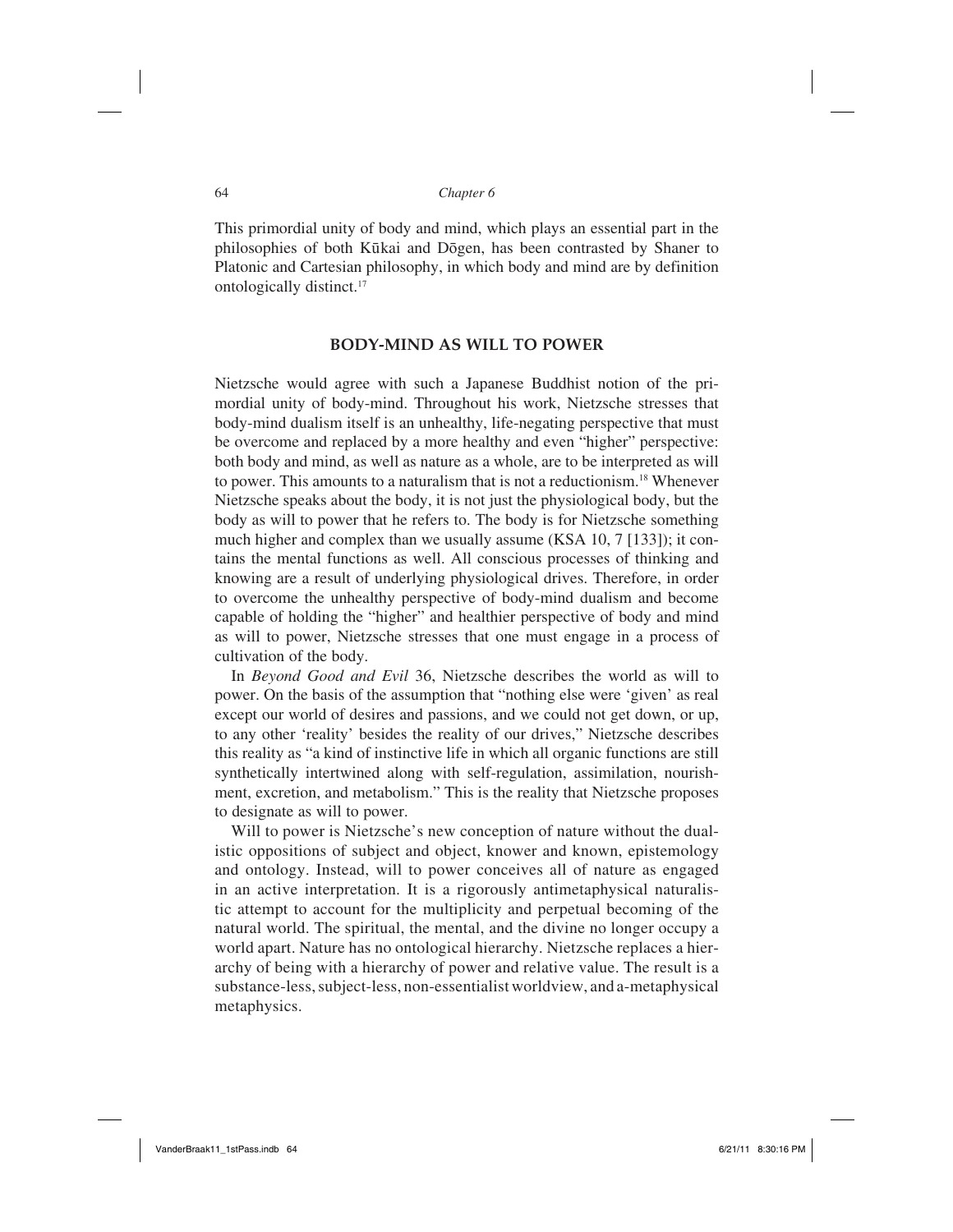Nietzsche looks for a criterion to judge nature that is immanent in nature itself. Nature, seen as will to power, as a "great reason," is alive and has selfconsciousness, and judges itself, according to immanent criteria, in terms of sickness and health. For Nietzsche, the will to power is the most suitable perspective from which to view the process of struggle and incorporation that makes up life: "Life itself is *essentially* appropriation, injury, overpowering of what is alien and weaker; suppression, hardness, imposition of one's own forms, incorporation and at least, at its mildest, exploitation [ . . . ] because life itself is will to power" (BGE 259). Nietzsche's interpretation of life as will to power is part of his project of "the dehumanization of nature and then the naturalization of humanity, after it has attained the pure concept of 'nature'" (KSA 9, 11 [211]). The dehumanization of nature refers to taking back our anthropomorphic projections on what we perceive as nature "out there."

Let us return to Zarathustra's two perspectives on human nature, the childish one and the awakened one. For Nietzsche, the awakened perspective refers to experiencing oneself not as a combination of two substances, body and soul, but as the multiplicity of will to power. The "one who knows" is capable of a perspective from a higher vantage point, a perspective "from above." Could this be the Hyperborean perspective that Nietzsche himself claims to inhabit and from which he claims to be able to criticize other perspectives?19 In several places in his work, Nietzsche alludes to such a perspectival order of rank, most notably in *Beyond Good and Evil* 30. I will go into this further in chapter 11.

If there is a Cartesian perspective "from below," where one experiences oneself as body and soul, and a Nietzschean perspective "from above," where one experiences oneself (and the world) as will to power, is there any way to ascend or aspire to this higher perspective? From a Cartesian perspective, the mind is seen as a knowing subject, whereas the body is considered part of a world of matter. The way to ascend to a higher perspective would be through gaining understanding and insight, that is, through mental cultivation. In such a way, one can gain more accurate mental representations of the world.

From the perspective of will to power, however, the process of knowing is not a mirroring or representing of the world by means of the mind. Rather, our bodily drives interpret the world, or even, they digest the world. Nietzsche uses the metaphors of nutrition [*Ernährung*] and incorporation [*Einverleibung*]. Thought, judgment and perception are based on a making equal that is similar to the way the amoeba incorporates matter (KSA 12, 5 [65]). Knowledge is just a form of assimilation, a means of nutrition. It does not start with sense impressions (only the superficial speak of "impressions," Nietzsche says), but with an active creation of forms, that make up what we then call "reality:"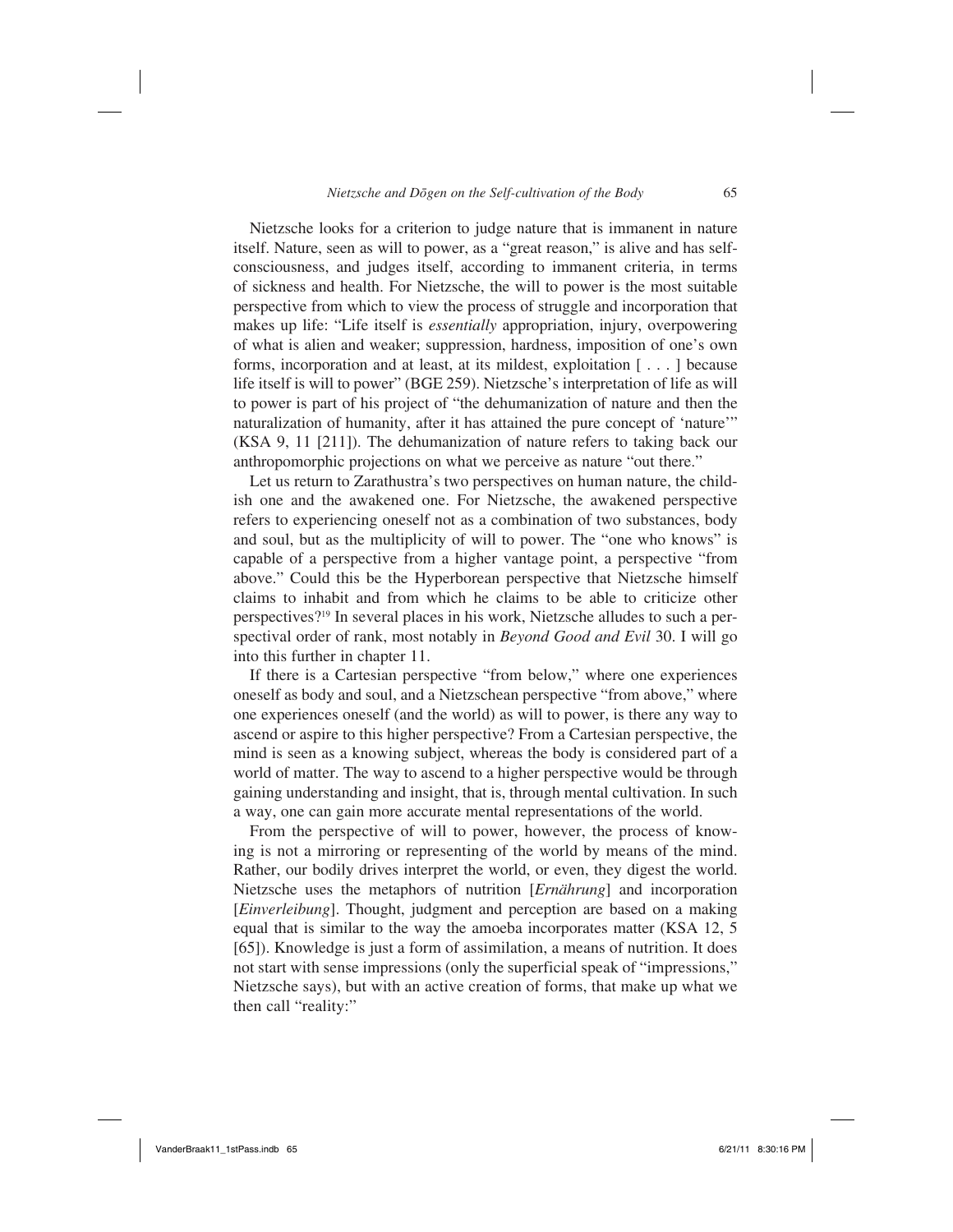This is how our world, our whole world, arises: and this whole world, that belongs to us alone and is created by us, doesn't correspond to any so-called "true reality," no "in itself:" but it is our only reality, and "knowledge" turns out to be, from this perspective, only a means of nutrition (KSA 11, 38 [10]).

In Nietzsche's philosophy, what is called *Wirklichkeit* [reality] is indeed something that works: *Wirklichkeit* refers to the *energeia* of nature, understood as will to power.

Our thoughts, convictions, and judgments result from constellations of bodily drives that not only interpret, but even create our world. Perception is simplification, according to what can be incorporated into the body. "There is nothing 'objective' in that: but a kind of incorporation and adjustment, for the sake of nutrition" (KSA 11, 26 [448]). Therefore, the kind of beliefs and views that we hold is not determined by some kind of correspondence with reality, but by their usefulness for our bodily drives, and by our capacity to digest those views.

The distinction between body and mind, that we continue to experience even if we know this to be false, is only one of the fundamental illusions that we cannot shake off. According to Nietzsche, we experience a world that is characterized by continuity, stability, substance, a self, a free will, irrespective of whether this is actually the case. The reason for this is that these illusions have proven to be of evolutionary benefit, and they have become second nature to us. Certain ways of perceiving and experiencing reality become incorporated over time, when they acquire, through repetition, a kind of solidity and power over us. They become instinctual. "I speak of instinct, when a *judgment* [ . . . ] has become incorporated, so that it now spontaneously manifests itself, and doesn't have to wait for stimuli anymore" (KSA 9, 11 [164]). We are able to live successfully due to such completely certain beliefs that we willingly accept without question, for example, that external objects exist, or that we possess free will. We have "incorporated opinions about certain causes and effects, about a mechanism, about our 'I,' and so on. It's all false however" (KSA 9, 11 [323]).

The will to power is on the one hand both an epistemological and an ontological doctrine: it offers an account of knowing and of being. On the other hand, it is neither, because it collapses the oppositions of subject and object, knower and known, upon which epistemology and ontology are traditionally founded.<sup>20</sup> It seems to inescapably lead to ontological skepticism (there can be no such thing as "ultimate reality" or "reality in itself, apart from all interpretation") and to epistemological skepticism (it is impossible to determine whether some perspectives are more "true" than others).

And yet, as we have seen in chapter 5, Nietzsche conceives of a new truth practice based on perspectivism and will to power, which is connected to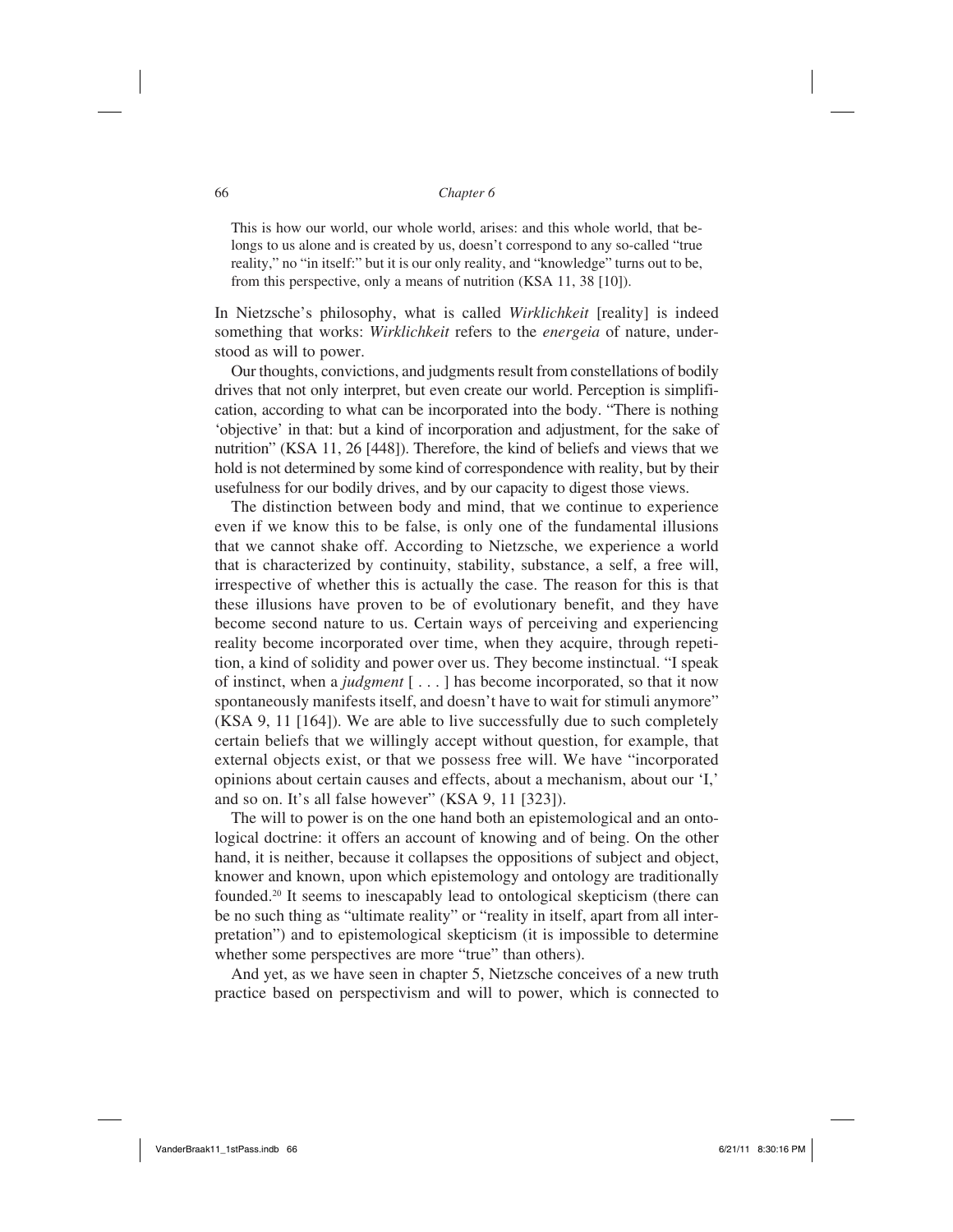becoming an optimally functioning, active, healthy, continually changing set of configurations and constellations of will to power. Such an optimally functioning organism would be able to incorporate truth, not in the sense of adequately reflecting reality [*Wirklichkeit*], but in the sense of maximally participating in the ongoing process of reality (the *Wirkung* of *Wirklichkeit*) seen as the *energeia* of will to power. Such a practice of self-cultivation involves leaving behind incorporated illusory and life-denying perspectives (such as the unhealthy Platonic-Christian myth of the mind incarcerated in the body) and incorporating more "truthful" and affirmative perspectives on life (such as the perspective on body and mind as will to power). "Truth" should be seen here not as something to be discovered, but as something being created in the ongoing digestion and interpretation of experience.

This means that not everyone is capable of knowledge to the same extent. Just as it takes a strong digestion to be able to consume certain food, one's state of bodily health determines what one is able to know. One's constellation of bodily drives determines which types of experience one is able to digest and which perspectives one is able to inhabit. Nietzsche distinguishes an order of rank in perspectives. Certain elevated perspectives can only be inhabited by those of strong health. Only a Master of Truth is able to incorporate certain "higher" and "truer" perspectives. Incorporating truth does not mean "viewing the world in a more truthful way," in the sense of forming more truthful representations of an objective world, but in the sense of being able to engage with the world from an epistemic paradigm that is beyond representational thinking. Again, the constellation of one's physiological drives determines how one views the world and to what extent one is able to refrain from not only distorting one's perception, but to step outside the very representational model of knowledge itself.

# **TO WHAT EXTENT DOES TRUTH BEAR INCORPORATION?**

In part III of *The Joyous Science*, Nietzsche starts with a few aphorisms that all stress the need for a radical change in perspective. In *The Joyous Science* 108, entitled "New Battles," Nietzsche mentions the story that after Buddha's death, his shadow was seen for centuries in caves. In a similar way, it is necessary for free spirits to fight the shadows of God after his death. In *The Joyous Science* 109, Nietzsche further explains what this battle is about: the old, metaphysical ways of viewing the world and oneself need to be replaced by the perspective of will to power. Nature needs to be dehumanized and de-deified, and the human needs to be naturalized.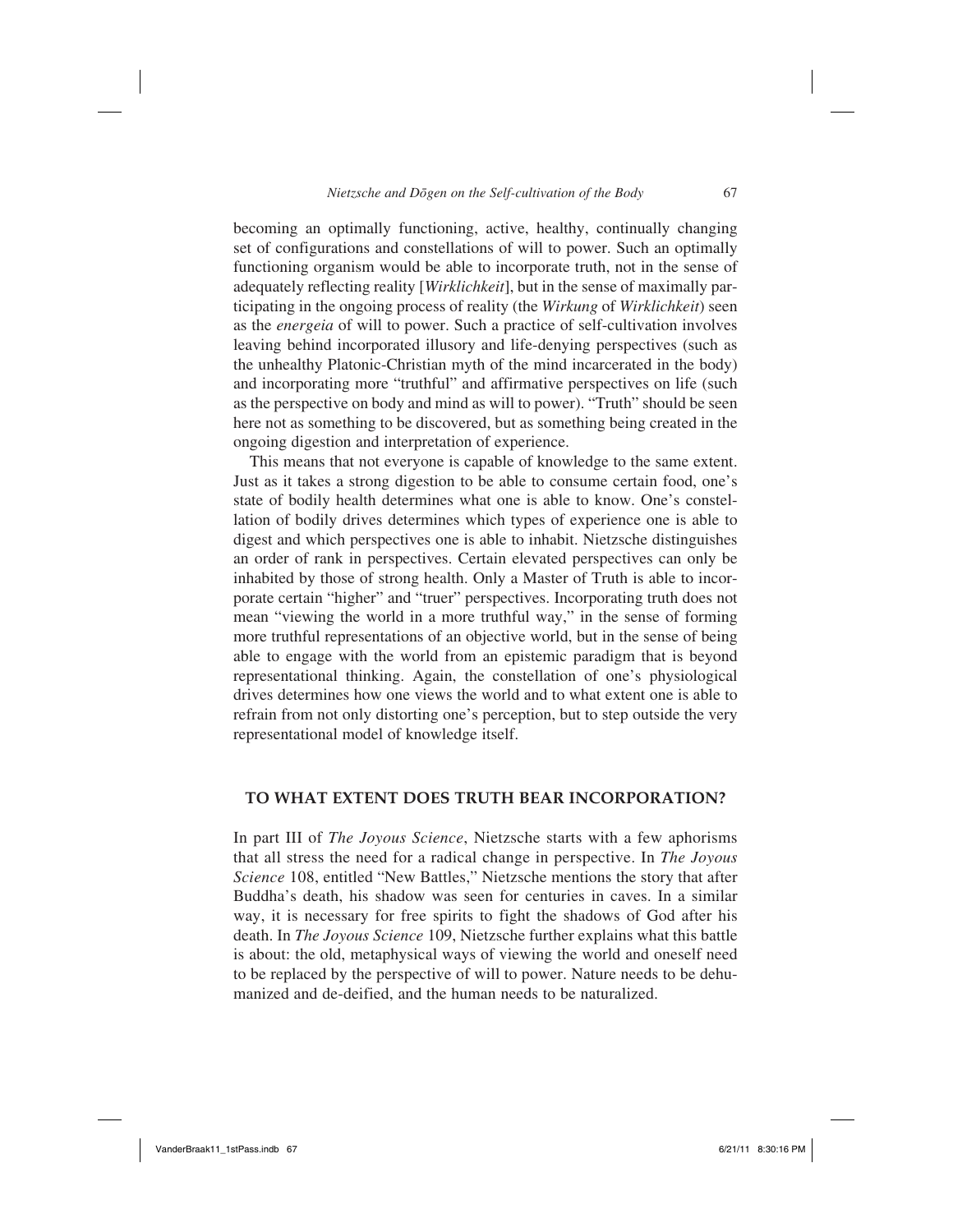In *The Joyous Science* 110, Nietzsche explains why this battle is so difficult. Originally, the drive for error was the only precondition for life. Only very recently, a drive for truth has become one of the human drives as well. It has become party in the ongoing battle between drives that determines our perception and experience. Now, "the thinker is the being in which the drive for truth and these life-sustaining errors fight their first battle. [ . . . ] Compared to the importance of this battle, everything else is unimportant" (JS 110). Nietzsche concludes the aphorism by describing a dangerous new experiment: would it be possible to incorporate truth, rather than error? "To what extent does truth bear incorporation" (JS 110). Nietzsche speculates that if such a battle is won, the result could be "a higher organic system" (JS 113). In the notebook fragments of that period, Nietzsche toys with the idea that "the entire development of the spirit is perhaps a matter of the *body*: it is *the story*—*now becoming perceptible*—of a *higher body's shaping itself*. The organic rises to higher levels. Our thirst for knowledge of nature is a means, by which the body wants to perfect itself" (KSA 10, 24 [16]).

In *Beyond Good and Evil* 230, Nietzsche further addresses this fundamental battle that takes place in the thinker. He first discusses two forces that operate within the mind: on the one hand, the drive to incorporate, appropriate and assimilate new experiences—often by "editing" them: simplifying some aspects, overlooking other contradictory aspects, fitting them into existing structures. On the other hand, a sudden "decision to ignorance": the refusal to let in experiences and ideas that cannot be incorporated that are too indigestible. Nietzsche adds that what the mind is capable of processing depends on its capacity for digestion: the mind resembles most of all a stomach.

Both of these drives are not concerned with truth. In the thinker, however, they are met by a third force: a drive to gain a deep and differentiated perspective on things, to unmask illusions, to translate man back into nature (this drive for truth needs to be distinguished from the will to truth that Nietzsche criticizes in *On the Genealogy of Morality* and elsewhere). Nietzsche describes this drive as cruel and its task as strange and foolish, but nevertheless it is his own chosen task—perhaps an expression of the unchangeable "granite of spiritual *fatum*" deep within him (BGE 231)? Thinkers such as Nietzsche willingly engage in a battle between the life-sustaining errors that they need to survive and the life-threatening truths that their intellectual integrity pursues. The willingness and the ability to engage in such a battle is for Nietzsche an important criterion for judging an individual: "How much truth does one *bear*, how much truth does one *dare*, that is more and more for me the actual measure of worth" (EH Foreword, 3).

In Nietzsche's notebook fragments of summer 1881, many fragments speak about such a process of incorporating truth. In August 1881, Nietzsche is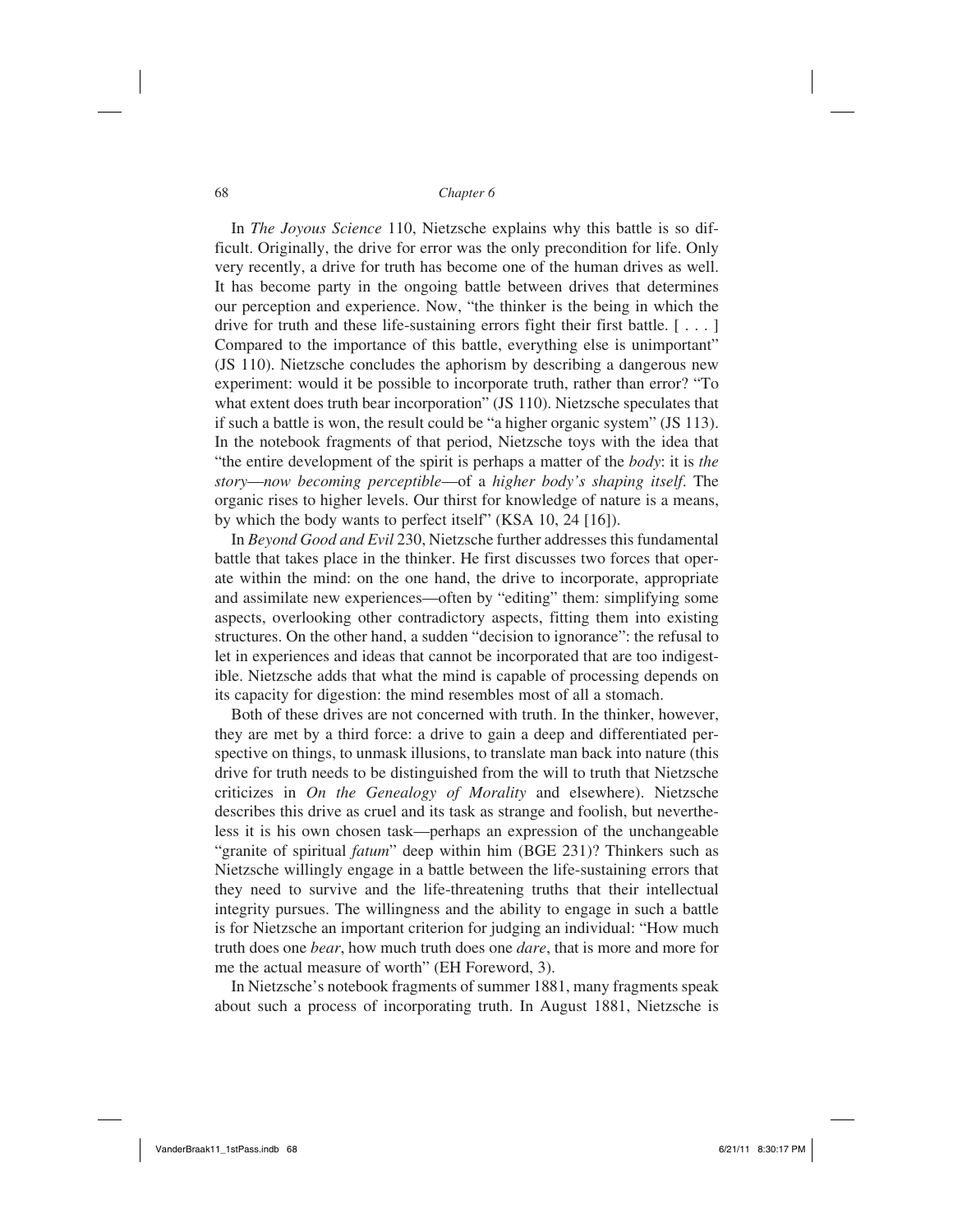overcome in an almost mystical way by the thought of the eternal recurrence. Very soon after this experience, he starts to speculate about incorporating this new perspective on life. A concept for a new book called *The Recurrence of the Same* can be found:

- 1. The incorporation of basic errors.
- 2. The incorporation of the passions.
- 3. The incorporation of knowledge and renunciatory knowledge [*verzichtendes Wissen*]. (Passion for knowledge)
- 4. The innocent one. The solitary one as an experiment. Life becoming lighter, more humble, weaker—transition.
- 5. The new *heavyweight: the eternal Recurrence of the Same*. Infinite importance of our knowledge, our mistakes, our habits, way of life, for all that comes after us. What do we do with the *rest* of our life—we, who have lived it for the largest part in essential ignorance? We *teach the teaching* it's the most effective way to *incorporate* it ourselves (KSA 9, 11 [141]).

The first three chapters all deal with incorporation. Chapter one presumably aims to describe the existing state of affairs in the average human being: his perceptions and judgments of the world are only made possible by the incorporated basic errors that allow him to function in life. Chapter two would describe how those basic errors change the individual and give him his passions. Not only how one thinks, but also how one feels is the result of incorporated judgments about life. One's incorporated errors and passions allow one to function as a knowing and feeling creature. As Nietzsche adds in KSA 9, 11 [144]: "The opinions and errors change the individual and give him his drives—or: the incorporated errors."

Chapters three and four would presumably speak about the confrontation of incorporated illusions and passions with the drive for truth in the thinker (similar to Nietzsche's description in *The Joyous Science* 110). The incorporation of renunciatory knowledge [*verzichtendes Wissen*] refers to becoming aware of how untrue many incorporated judgments are and developing a healthy mistrust of those judgments. This already partially negates their instinctual power over the individual. But realizing the erroneous character of those judgments is not sufficient, as Nietzsche notes: "in order to act, you must believe in errors; and you will still act on these errors once you have seen through them as errors" (KSA 9, 11 [102]). The new "knowledge drives" are still powerless in comparison to the ancient erroneous instincts that have become deeply incorporated over time: "how powerless all physiological *knowledge* so far has been! While the old physiological *errors* have acquired spontaneous force" (KSA 9, 11 [173]).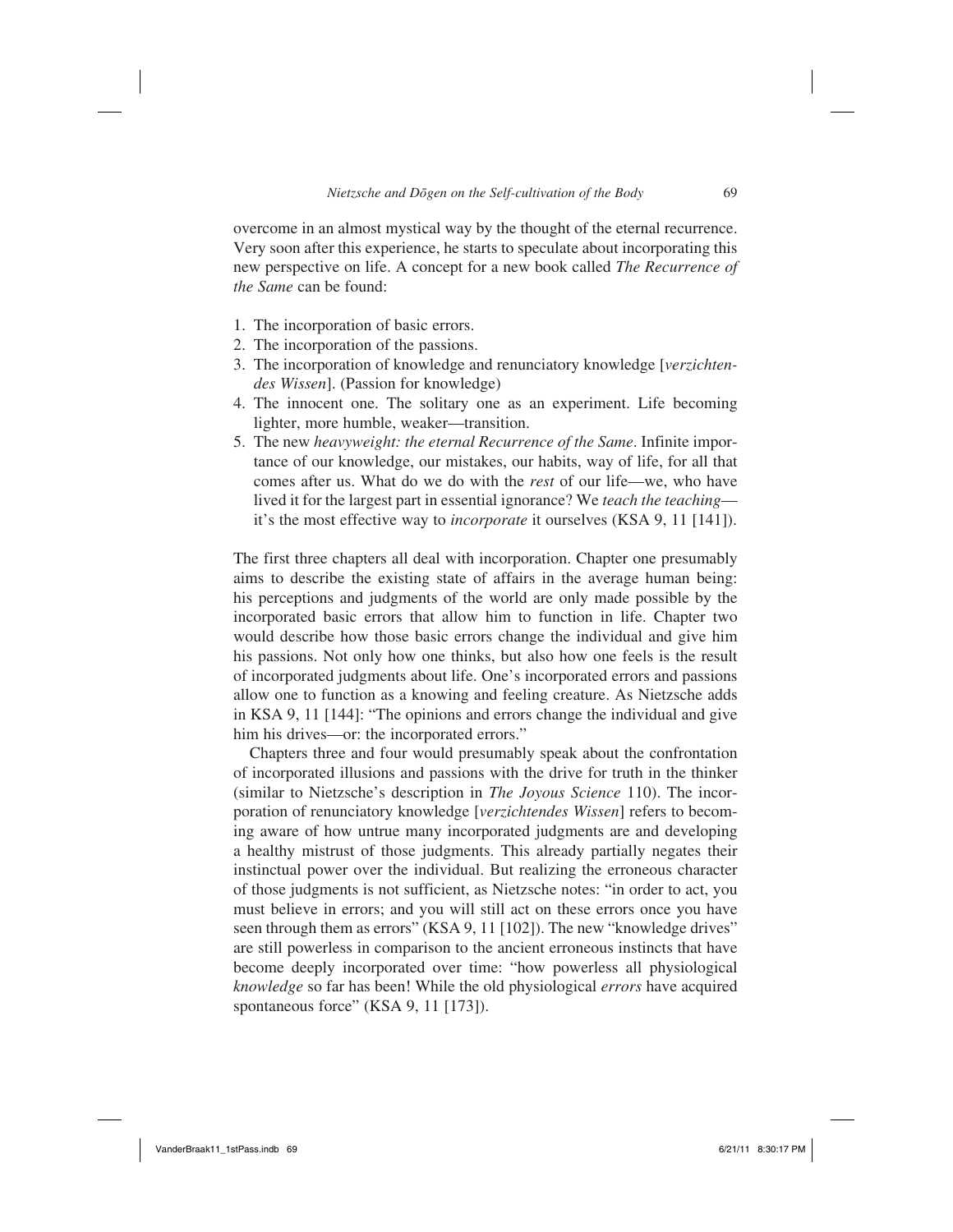The process of incorporation of truth has a negative quality: it is not so much a matter of substituting true judgments for incorporated errors. One can at most incorporate the insight into the erroneous nature of one's present incorporated judgments, such as ego, permanence, and substance, and aim to gradually dislodge them. One of the ways in which Nietzsche attempts to do this is to confront them with the reversed perspective of will to power:

Extreme positions are not replaced by moderate ones, but by other extreme but reversed—positions. And so belief in the absolute immorality of nature, in a lack of purpose of meaning, is the psychologically necessary *affect* when belief in God and an essentially moral order is no longer tenable. (KSA 12, 5 [71])

This process of undoing one's present incorporated errors might only be partially successful, Nietzsche suspects: "the final truth of the flow of things doesn't bear *incorporation*, our *organs* (to *live*) are designed for error. [ . . . ] To live is the precondition for knowledge. To err is the precondition for living, even to err fundamentally. Insight into our errors does not overrule them!" (KSA 9, 11 [162]). But Nietzsche doesn't think this is a reason for bitterness: "We must love our errors and cherish them, they are the womb out of which our knowledge grows. [ . . . ] To love and stimulate life for the sake of knowledge; to love and stimulate errors and delusions for the sake of life. [ . . . ] To want to know and to want delusion are like ebb and flow. If *one of them* rules absolutely, man will be ruined" (KSA 9, 11 [162]).

Within these limitations, the best one can do is to continually strive to understand everything as becoming, to deny our existence as individuals, and to look into the world out of many eyes.

Our striving after seriousness consists in understanding everything as becoming, denying ourselves as individuals, looking into the world through as *many* eyes as possible, *living* in drives and activities *in order to* make ourselves eyes for that, giving oneself over to life *from time to time* so that one can later rest one's eyes on it: *entertaining* the drives as the foundation of all knowing, while being aware of where they oppose knowledge—in short, *to wait* and see to what extent *knowledge* and *truth* can be *incorporated*. (KSA 9, 11 [141])

Chapter five speaks about the result of this training process: the incorporation of Nietzsche's new teaching, the eternal recurrence. Incorporating this thought will transform us: "When you incorporate the thought of thoughts, it will transform you. The question in everything that you will do, "do I want to do this infinitely often" is the *greatest* heavyweight (KSA 9, 11 [143]). The thought of the eternal recurrence is incorporated when it "manifests itself spontaneously and doesn't have to wait for a stimulus anymore"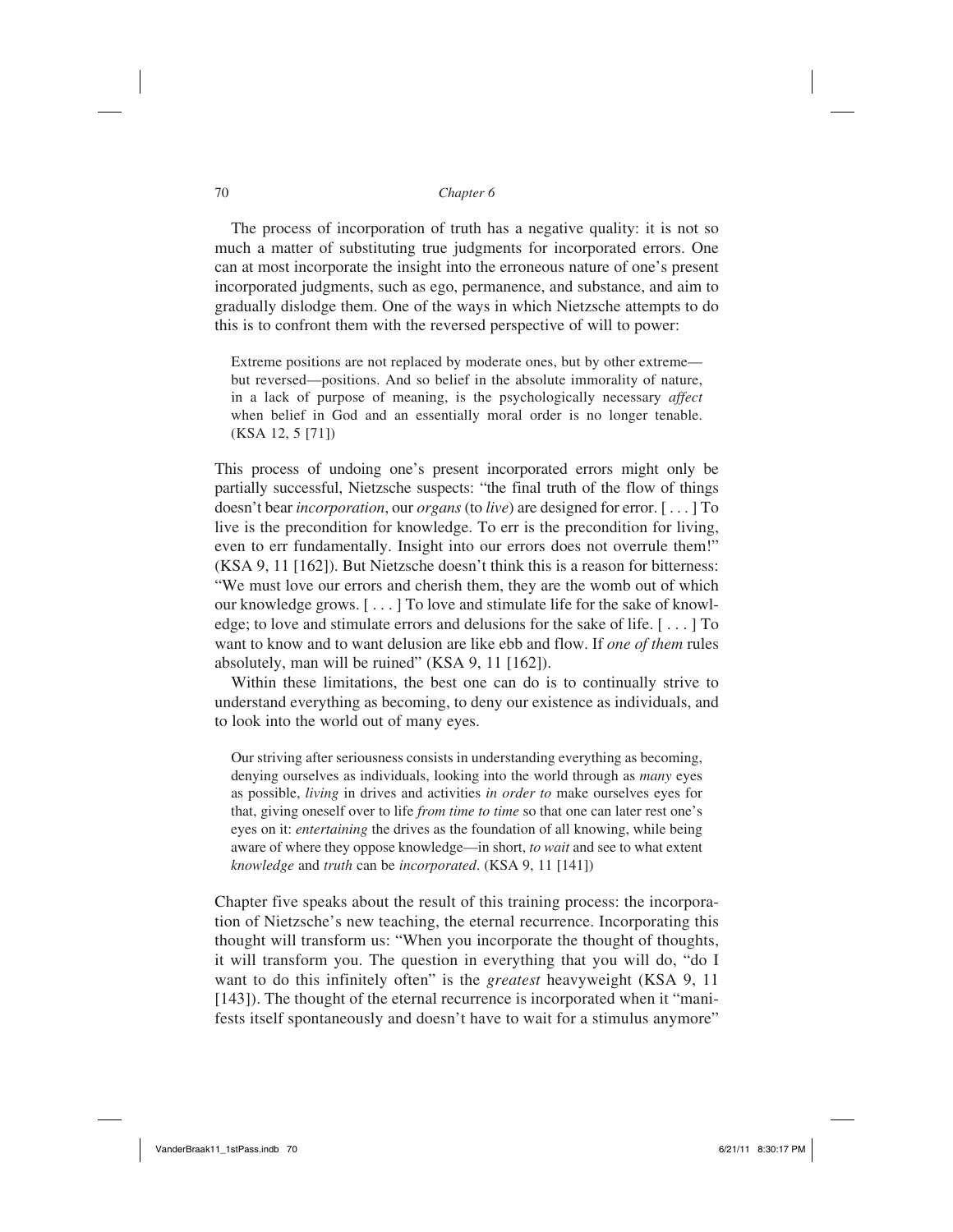(KSA 9, 11 [164]), when it has become instinctual. But such a spontaneity is the result of a long and arduous training process.

Nietzsche's book project never saw the light of day. But he did publish *Thus Spoke Zarathustra*, which can be read as a description of Zarathustra's efforts to incorporate the thought of the eternal recurrence. According to some interpretations, Zarathustra's eventual success at this task indicates his final redemption (see chapter  $8$ ).<sup>21</sup>

# **THE CULTIVATION OF THE BODY: EDUCATING THE DRIVES**

For Nietzsche, the way to study the mind is by the body. "Nothing good has come yet out of mental introspection. Only now, when one tries to learn about all mental phenomena (e.g., thought), guided by the body, does one begin to get anywhere" (KSA 11, 26 [374]). To start with introspection is unfruitful (KSA 11, 26 [432]).

Nietzsche put this also into practice himself: he often composed his books not sitting behind a desk or writing table, but during eight hour walks through nature. He claims that the figure of Zarathustra came to him during those long walks. In *Ecce Homo* he writes, "Do not believe any idea that was not born in the open air of free movement—in which the muscles do not also revel" (EH II, 1). Nietzsche wants to philosophize *am Leitfaden des Leibes*, with the body as a guide: "Important: to proceed from the body and use it as a guide [*Leitfaden*]. It is the infinitely richer phenomenon which is tangible and allows for clearer observation. The belief in the body is better established than the belief in the spirit" (KSA 11, 40 [15]).

If our bodily drives interpret the world for us, how can we bring about a shift in perspective? How can we shift from one "reading" of the world to another? Since our perception of an ordered world is fundamentally related to our bodily activity, Nietzsche's answer is, through cultivation of the body (seen as will to power): the development of different physiological habits, perform physiological practices, diet, climate: "In order to transform the soul, one has to transform the body" (KSA 10, 17 [6]). In *Twilight of the Idols*, Nietzsche stresses that any cultivation does not start with the "soul" but with the body:

It is decisive for the lot of a people and of humanity that culture should begin in the right place—not in the "soul" (as was the fateful superstition of the priests and half-priests): the right place is the body, the gesture, the diet, physiology; the rest follows from that). Therefore the Greeks remain the first cultural event in history: they knew, they *did*, what was needed; and Christianity, which despised the body, has been the greatest misfortune of humanity so far. (TI 9,  $47)^{22}$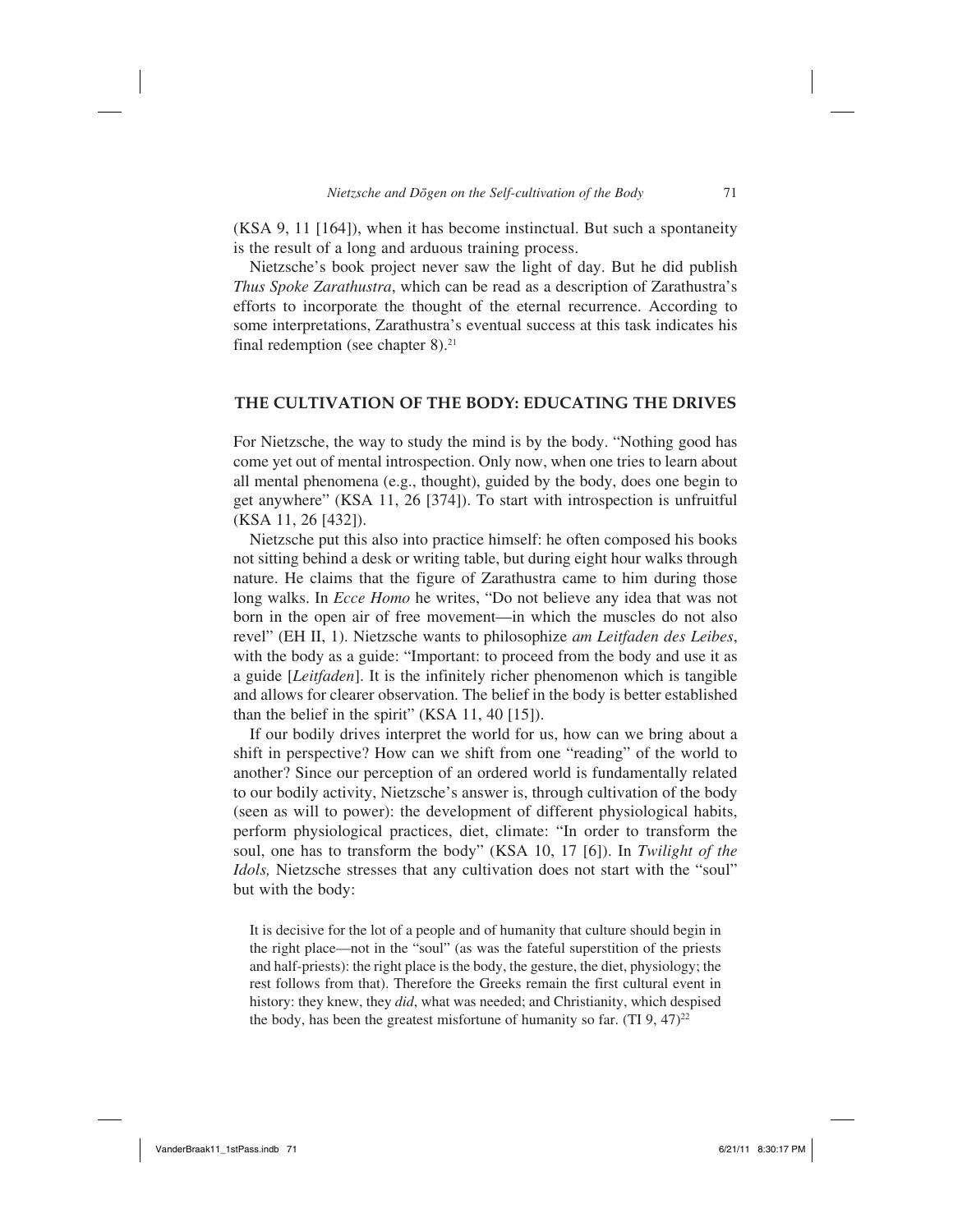For Nietzsche, "psychology is now again the path to the fundamental problems" (BGE 22), but the term *psychology* now refers to a proper physiopsychology that explains thoughts, feelings and convictions as a product of the various constellations and interplays of bodily drives. Such a physio psychology is further described by Nietzsche as "morphology and the doctrine of the development of the will to power" (BGE 23).

In his book *Composing the Soul*, Graham Parkes shows how Nietzsche speaks about such a cultivation in terms of an education of the drives.<sup>23</sup> In *Daybreak*, Nietzsche describes cultivation of the bodily drives with the metaphor of the gardener:

*What we are at liberty to do.*—One can dispose of one's drives like a gardener and, though few know it, cultivate the shoots of anger, pity, curiosity, vanity as productively and profitably as a beautiful fruit tree on a trellis; one can do it with the good or bad taste of a gardener. (D 560)

Such gardening work requires weeding and pruning and cultivation through nourishment. In *Daybreak* 109, for example, Nietzsche describes six methods to combat the vehemence of a drive. One can avoid its immediate cause, strictly regulate its fulfillment, abandon oneself intentionally to its wild fulfillment, attach a very painful thought to its fulfillment, exert oneself physically and thus redirect one's energies, or weaken one's total physical and psychological organization. Yet, Nietzsche goes on to relativize the gardener allegory, which suggests an "I" that is in charge of the cultivation process: the fact "*that* one *desires* to combat the vehemence of a drive at all, however, does not stand within our power," as "at bottom it is one drive *which is complaining about another*" (D 109).

This education of the drives is for Nietzsche strongly connected with the incorporation of new perspectives on reality, oneself and life as a whole. In the later notebook fragments, a program for such an education of the drives can indeed be found:

*Overcoming the affects?* No, not if that means their weakening and annihilation. *But to take them into service*: which may involve tyrannizing them for a long time (not even as an individual, but as a community, a race, etc.). Eventually one gives them back their freedom with confidence: they love us like good servants and ultimately go where our best inclines. (KSA 12, 1 [122])

Only sustained cultivation over a long time will create the kind of discipline and mastery that will make it possible to achieve true spontaneity, where the drives will naturally function for the benefit of the entire organism.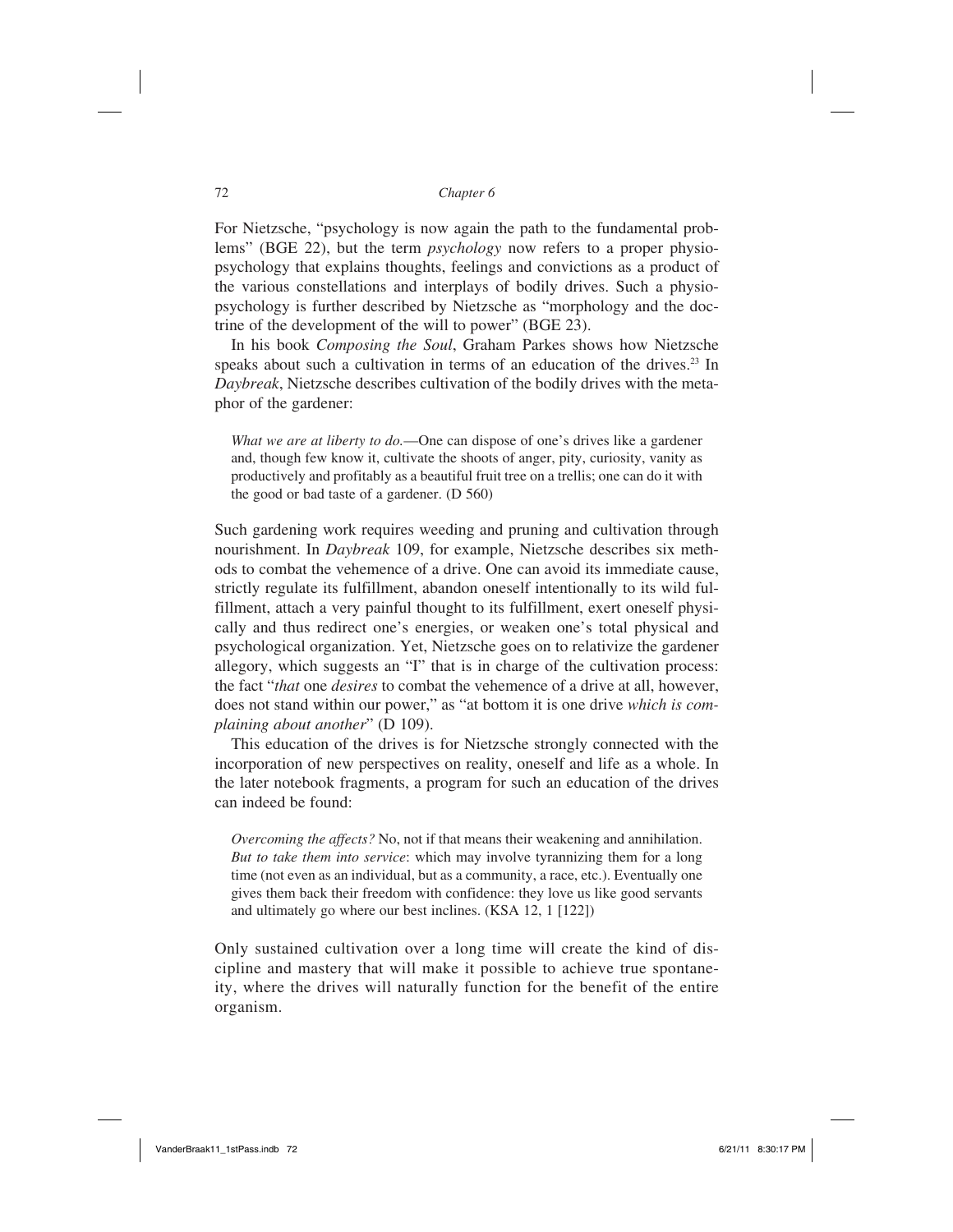*Summa: mastery* over the passions, *not* their weakening or extirpation! The greater the will's power of mastery, the more freedom may be given to the passions. The "great human being" is great by virtue of the range of free play of his desires and of the still greater power that is able to take these magnificent monsters into service. (KSA 12, 9 [139])

#### **THE BUDDHIST SELF-CULTIVATION OF BODY-MIND**

A process of self-cultivation, seen as a practical project aiming at the enhancement of the personality (seen as the five *skandhas*), is essential to Buddhism. In early Indian Buddhism, such self-cultivation took place primarily through the mind (*citta*). Through cultivating the mind (*citta-bhāvanā*), the Buddhist practitioner could develop self-awareness or mindfulness.<sup>24</sup> In such a conception, the mind is used to cultivate the body: weed out certain traits, cultivate those worthy of cultivation, and bring new drives into being.<sup>25</sup> Morrison compares this with Nietzsche's gardener analogy. Also Mistry has pointed out many affinities between early Buddhist and Nietzschean views on self-cultivation. Both aim at a creative transformation of suffering.

In Japanese Buddhism the somatic aspects of mindfulness are stressed more. Not the mind but the body is the primary locus of Japanese Buddhist practice: not *citta-bhāvanā* but *shugyō* (personal cultivation): "a practical project aiming at the enhancement of the personality and the training of the spirit by means of the body."<sup>26</sup> In Japanese culture, it is commonly held that

the human being can gain control of the spirit or intellect only through the consummation of physical form by way of mastery of the body. In the beginning, considerable effort is required to make all actions and passions of the self conform to a definite concrete pattern; but by shackling oneself with such a form, it is possible to shape the body, which otherwise remains one-sidedly instinctual in its nature, into a proper and appropriate agent. $27$ 

Although this formulation still hints at a dualism between mind and body, the very character of the dualistic mode in the relationship between the mind and the body will gradually change through the process of cultivation, and make room for a non-dualistic perspective on body and mind. Cultivation itself reverses the way we understand the world in ordinary experience. The integration of mind and body is only partial in the average human being. Full integration is the result of prolonged, assiduous cultivation. The goal of such cultivation is the development of the extraordinary human being: "Cultivation is to impose on one's own body-mind stricter constraints than are the norms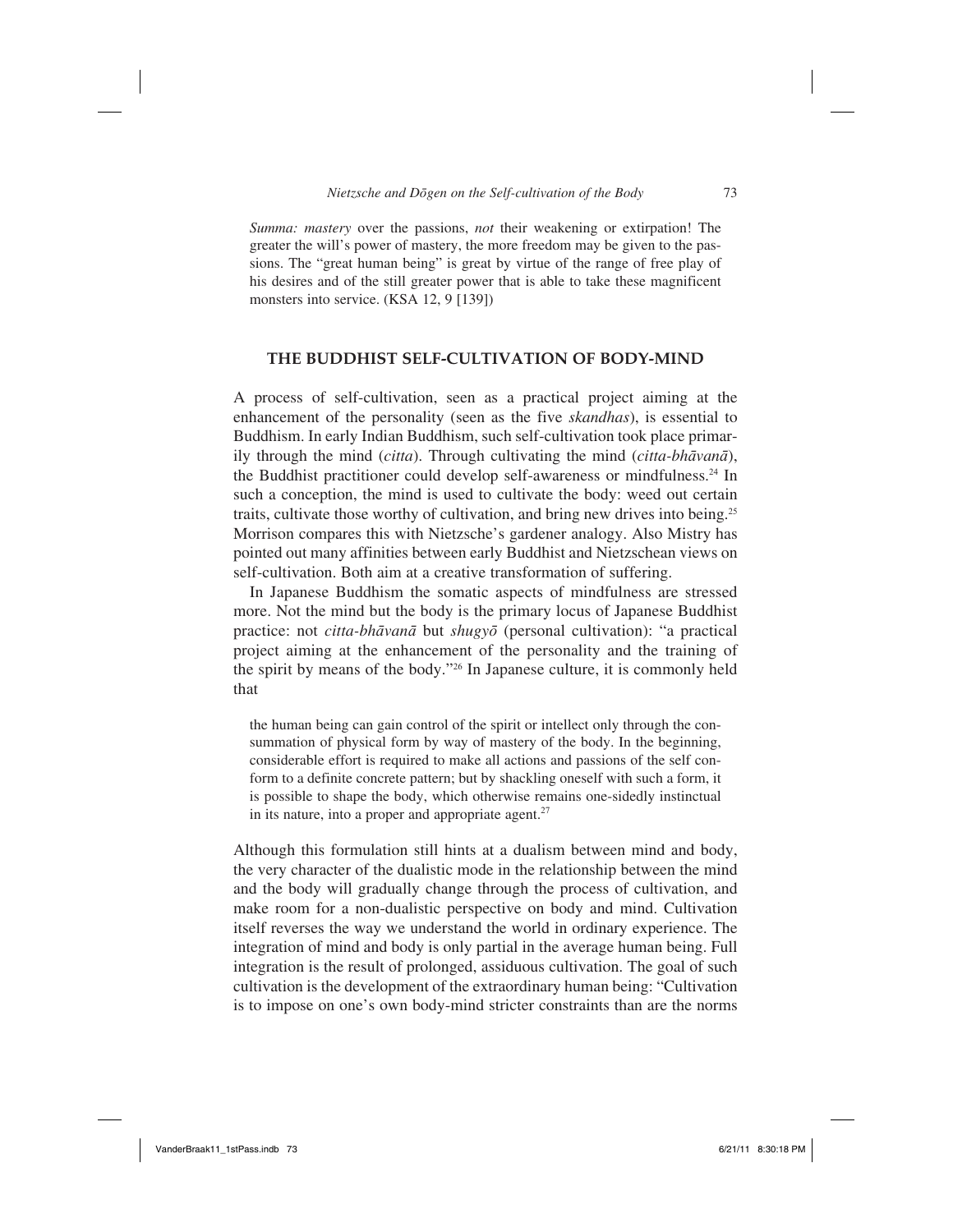of secular, ordinary experience, so as to reach a life beyond that which is led by the average person."<sup>28</sup>

The first phase in such a process of cultivation, a phase characterized by discipline, asceticism, and self-mastery, is to place the body into a special form or posture. Gradually, the posture becomes second nature—second nature in Nietzsche's sense as a protective skin that allows the first nature to develop unhindered (see chapter 7). A process of incorporation, in Nietzsche's terms, takes place, a movement from consciousness to instinct. This instinct is further refined through protracted discipline (as is apparent for example in martial arts practice).

The second phase of self-cultivation consists of relaxing the discipline ("giving the drives free reign"), and trusting a natural spontaneity to emerge. One allows the first nature to play out freely. In Nietzschean terms, the "I," a dominant drive which usually controls the other drives, has been dissolved into a plurality of drives, that has learned to function harmonically (or more accurately, agonistically: their continued mutual struggle allows for a dynamic equilibrium). Therefore, a dualistic approach to self-cultivation (where the mind seems to cultivate the body) is the beginning but not the end. As mentioned earlier, the notion of *shinjin ichinyō* serves to overcome bodymind dualism. Nagatomo describes how, in the course of Zen cultivation, the aspirant may understand *shinjin ichinyō* to mean

"making the body and mind one" or "reaching the oneness of the body-mind," which is for the aspirant an ideal to be achieved. On the other hand, through deepening his Zen cultivation, the aspirant comes to understand the oneness of the body-mind  $[\dots]$  At such a time, there is no distinction between achieving an ideal and the ideal achieved, between practice and theory. [ . . . ] the understanding of *shinjin ichinyō* undergoes, we may surmise, an epistemological reorientation through the transformation of the somaticity.<sup>29</sup>

According to Yuasa, in the end only the mind-body unity can lead to true mastery, and even to true knowledge:

True knowledge cannot be obtained simply by means of theoretical thinking, but only through "bodily recognition or realization" (*tainin* or *taitoku*), that is, through the utilization of one's total mind and body. Simply stated, this is to "learn with the body," not the brain. Cultivation is the practice that attempts, so to speak, to achieve true knowledge by means of one's total mind and body.<sup>30</sup>

Graham Parkes and Robert Morrison disagree on where to look for affinities between Buddhist and Nietzsche's thought of self-overcoming. According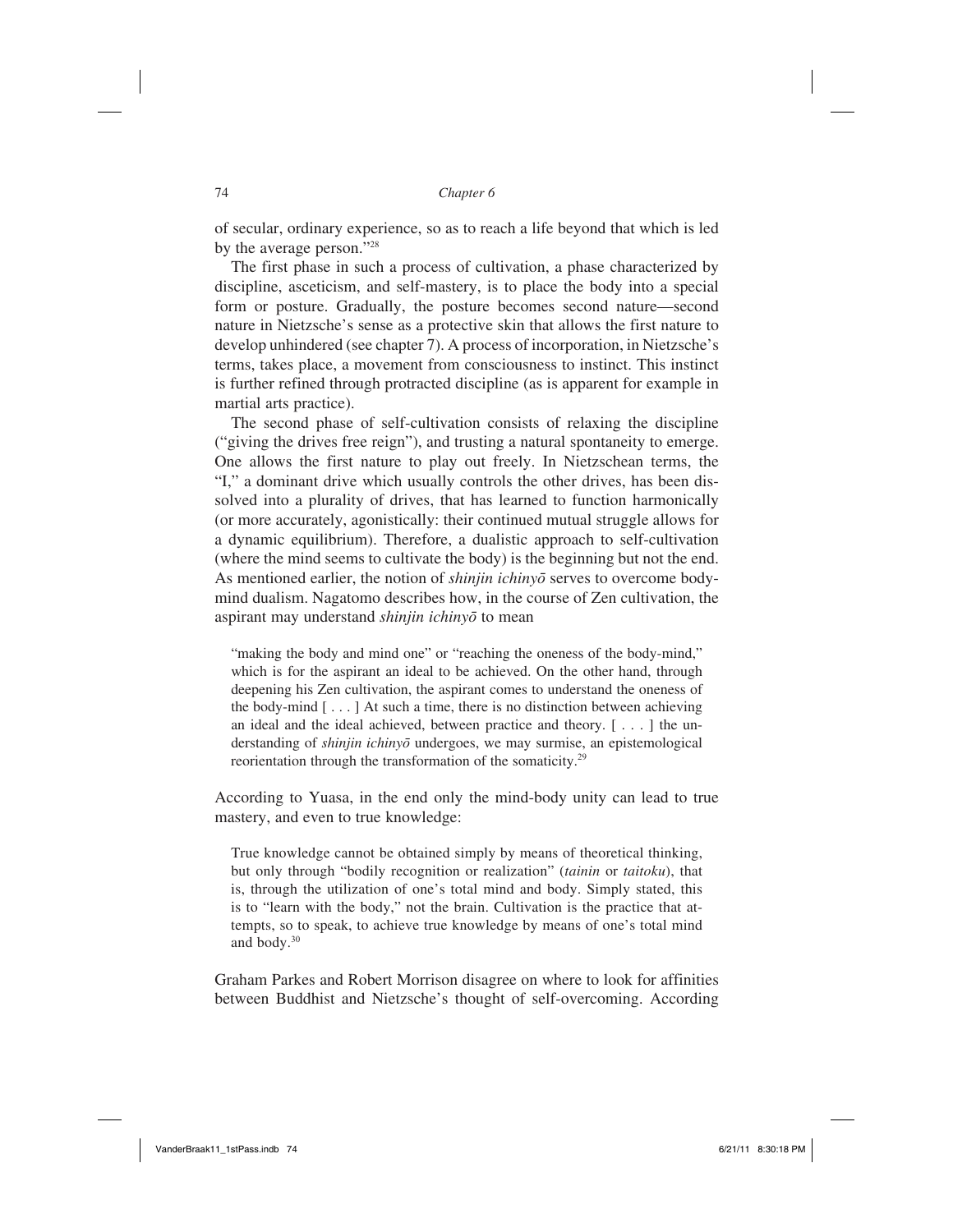to Parkes, "it is precisely Nietzsche's insistence on the deep wisdom of the body, and on the fact that almost all of our 'drive-life' goes on beneath the level of consciousness, that brings him close to the Buddhists' insistence on the somatic aspects of mindfulness and their efforts to circumvent or undercut conceptual thinking."<sup>31</sup> In response to Parkes, Morrison contends that Nietzsche's emphasis on the body "has little or no connection with Buddhist doctrine or practice. Although in Buddhism there is no "soul," the locus of Buddhist practice is citta, or "mind."  $[ \dots ]$  To say that the body is such a locus is simply wrong."<sup>32</sup> In his reply to Morrison, Parkes specifies that the priority of *citta* is a doctrine of early Buddhism and that the later Mahavana Buddhism focuses more on the body. He adds that "what brings Mahayana Buddhism closer to Nietzsche is its this-worldly concern with "attaining enlightenment in this very body."<sup>33</sup>

# **DO\_ GEN'S SOMATIC PRACTICE OF ZAZEN**

However, how to go about attaining such an enlightenment in this very body? Although he rejects the separation between body and mind, Dōgen provisionally distinguishes between intellectual-spiritual practice and somatic practice:

There are two methods of learning the Buddha Way: learning with the mind and learning with the body. Spiritual practice means learning with all the capabilities of the mind [ . . . ] Somatic practice means learning with the body, and practicing especially with the body of flesh and blood. The Buddha-body emerges only out of the practice of the Buddha Way, and what emerges out of the practice of the Buddha Way is called the Buddha-body.<sup>34</sup>

Spiritual practice (practice with the mind) has to do with the cultivation of wisdom. Somatic practice can be external (practicing the Buddhist precepts, the regulations governing everyday life) or internal (zazen, seated meditation practice). In zazen one can, through "forgetting" limited conscious thought (Nietzsche's small reason) recognize oneself as the body, which is inseparable from the great world of nature (great reason). In this meditation practice, the everyday attitude toward body and mind is reversed:

The everyday attitude attempts to master the body by means of the mind, on the premise that the subject of consciousness, the I, is able to control to some extent what goes on with the brain, the mouth, and other movements of the body. Dōgen's approach to the mind-body relationship reverses this everyday attitude, insofar as he advocates the mastery of the mind by means of the body.<sup>35</sup>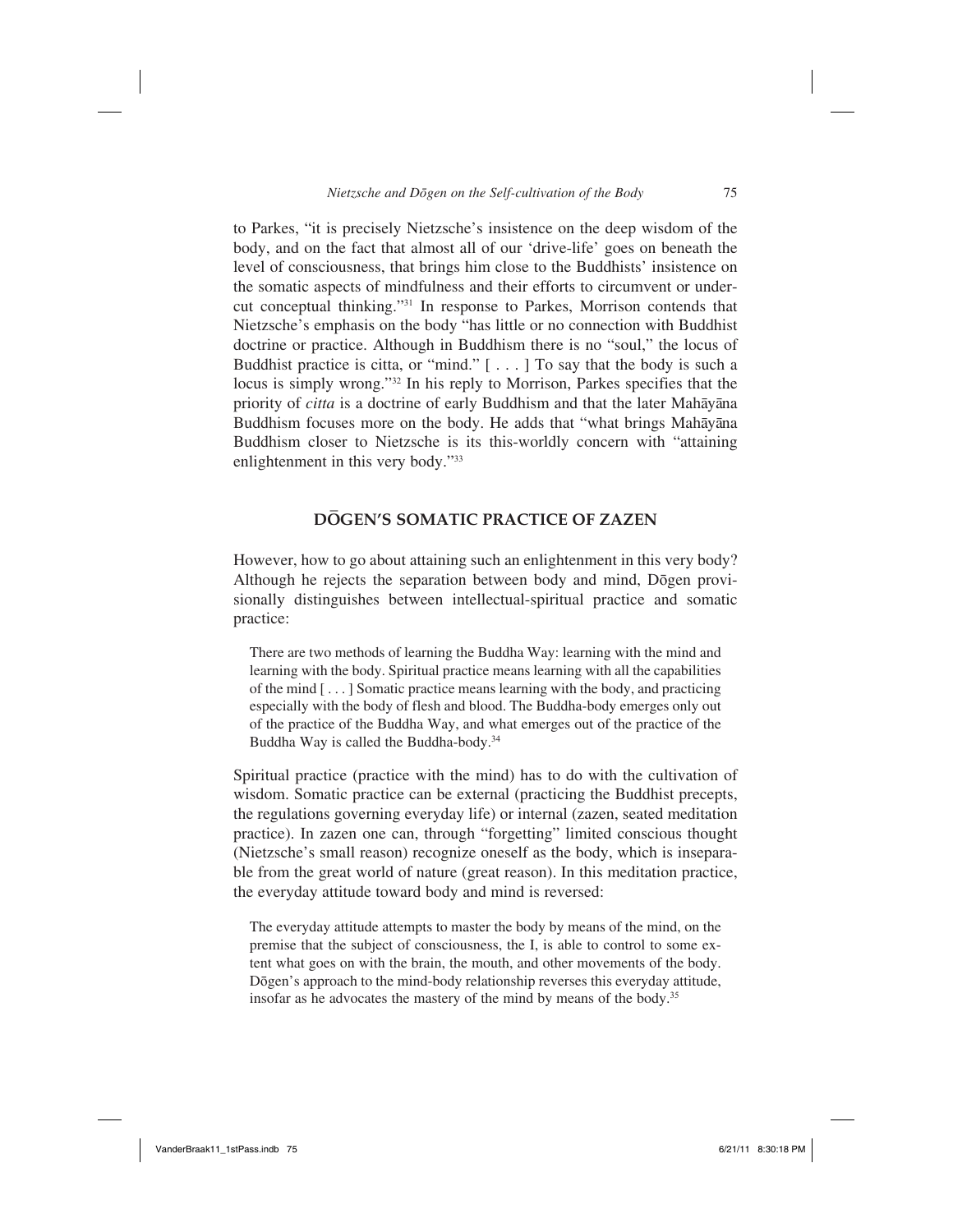In zazen, a situation is created in which the drives cultivate themselves. As Yuasa puts it, "the departure point of cultivation assumes not the mind dominating the body, but rather, the body's dominating the mind. To sit in meditation is to carry out this attitude."<sup>36</sup> Zazen facilitates an attitude where the conscious mental process can take a step back, and the body can dominate the mind. The question could arise, what is it that puts the body in the right situation? And what recognizes what is the right situation? The Buddhist answer to this would be: *bodaishin*, the drive toward awakening. *Bodaishin* manifests itself as a conscious intention to practice zazen but is itself a result of a particular configuration of bodily drives. Therefore, *bodaishin* cannot be cultivated directly; it will develop as the body is further cultivated.

Nagatomo speculates that Dōgen's zazen practice somatically transforms one of the five *skandhas*, the *samskāras* (dispositional tendencies as a potential formative energy). Through sitting immovably and maintaining a mental attitude of positionlessness, the *samskāras* are slowly purified, and like and dislike come to an end.37 Dōgen speaks about "letting drop off the bodymind" (*shinjin totsuraku*). According to Nagatomo, this phrase should not be interpreted as any kind of "Zen enlightenment" experience in the sense of an *unio mystica*, an emancipation from delusion or an epistemic state of "seeing things as they are," but as a switching of perspectives: body and mind are no longer dualistically experienced as two separate entities, but body-mind is experienced as a nondual unity. What is dropped is the dualistic everyday perspective on body and mind.<sup>38</sup>

Although from the everyday perspective, body and mind are experienced as two separate things, a higher perspective is possible where body-mind is experienced as a continually changing configuration of *dharmas*, that doesn't contain any "I." In Nietzschean terms, it is possible, through cultivation of the body, to replace the experience of an "I" (a life-sustaining error for the average individual) with a more pluralistic experience of a community of drives without an "I." Such a higher perspective is called "samadhic awareness" by Dōgen, as Nagatomo explains:

The "oneness of the body-mind" cannot be understood from the perspective of our everyday existence. Epistemologically, this means that the function of external perception as it is directed towards the natural world, is incapable of experiencing, much less understanding, the oneness of the body-mind, and hence is useless in articulating the meaning of the oneness of the bodymind. [...] There must necessarily be an epistemological apparatus that operates in samadhic awareness quite distinct and different from the order that is operative in the everyday perceptual consciousness.<sup>39</sup>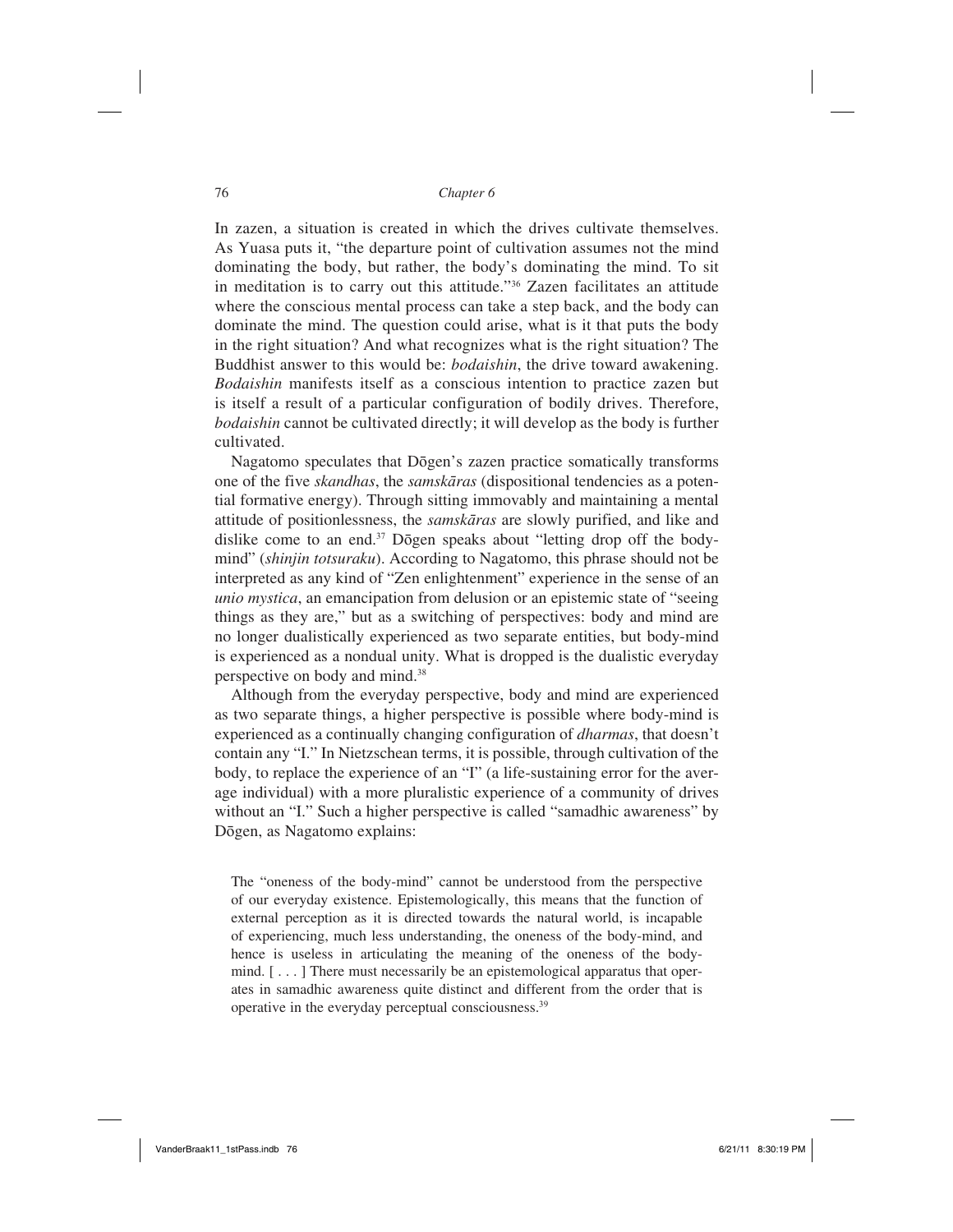Such an epistemic shift from a relative, provisional dualism that operates in our everyday existence to the nondualism that operates in samadhic awareness is not the result of some psychological breakthrough, but connected with a transformation of the body.

The perspectives of "everyday perceptual consciousness" and "samadhic awareness" can be compared to Zarathustra's perspectives of the child and the awakened one. In Nietzschean terms, a dualistic perspective "from below" is replaced by a nondualistic perspective "from above" (BGE 30), which is made possible by the body's enhanced capacity for incorporation and digestion. Seen from below it appears that the mind is holding these perspectives; seen from above it becomes clear that these perspectives belong to the body itself. A "higher body" is exactly higher in the sense that it is capable of holding and incorporating a wider variety of perspectives, including those "from above." Such a perspective "from above" is not "true" in the sense of adequately representing reality, but more inclusive in the sense of encompassing both truth and delusion.

#### **DISCUSSION**

Both Nietzsche and Dōgen ultimately aim at the incorporation of new and liberating perspectives through the body. Dōgen offers a specific somatic practice for this (zazen), whereas for Nietzsche, this somatic practice is more implicitly apparent from his long daily walks that could be seen as serving a similar purpose as zazen. For both, such a somatic practice is complemented by the subsidiary intellectual practice of philosophy *am Leitfaden des Leibes*: not a process of discovering "truths" by means of introspection and thinking, but a means to increase the body's capacity for incorporation.

For Dōgen as well as for Nietzsche, metaphors, images, and symbols no longer refer to an external world, but are purely used for their soteriological impact. As Kim remarks, for Dōgen, "words are no longer things that the intellect manipulates abstractly and impersonally, but rather, things that work intimately in the existential metabolism of one who uses them philosophically and religiously in a special manner and with a special attitude."<sup>40</sup> Also for Nietzsche, his metaphors are not meant to refer to "actual" reality, but function as tools to incorporate new and more liberating perspectives. Nietzsche's philosophy can be interpreted as one huge effort to improve the intellectual metabolism of his readers.

Dōgen can be useful to support such a reading of Nietzsche in several ways. He also rejects Cartesian dualism (see his quote about the Seneki heresy). He stresses the need for a practice of self-overcoming. And such a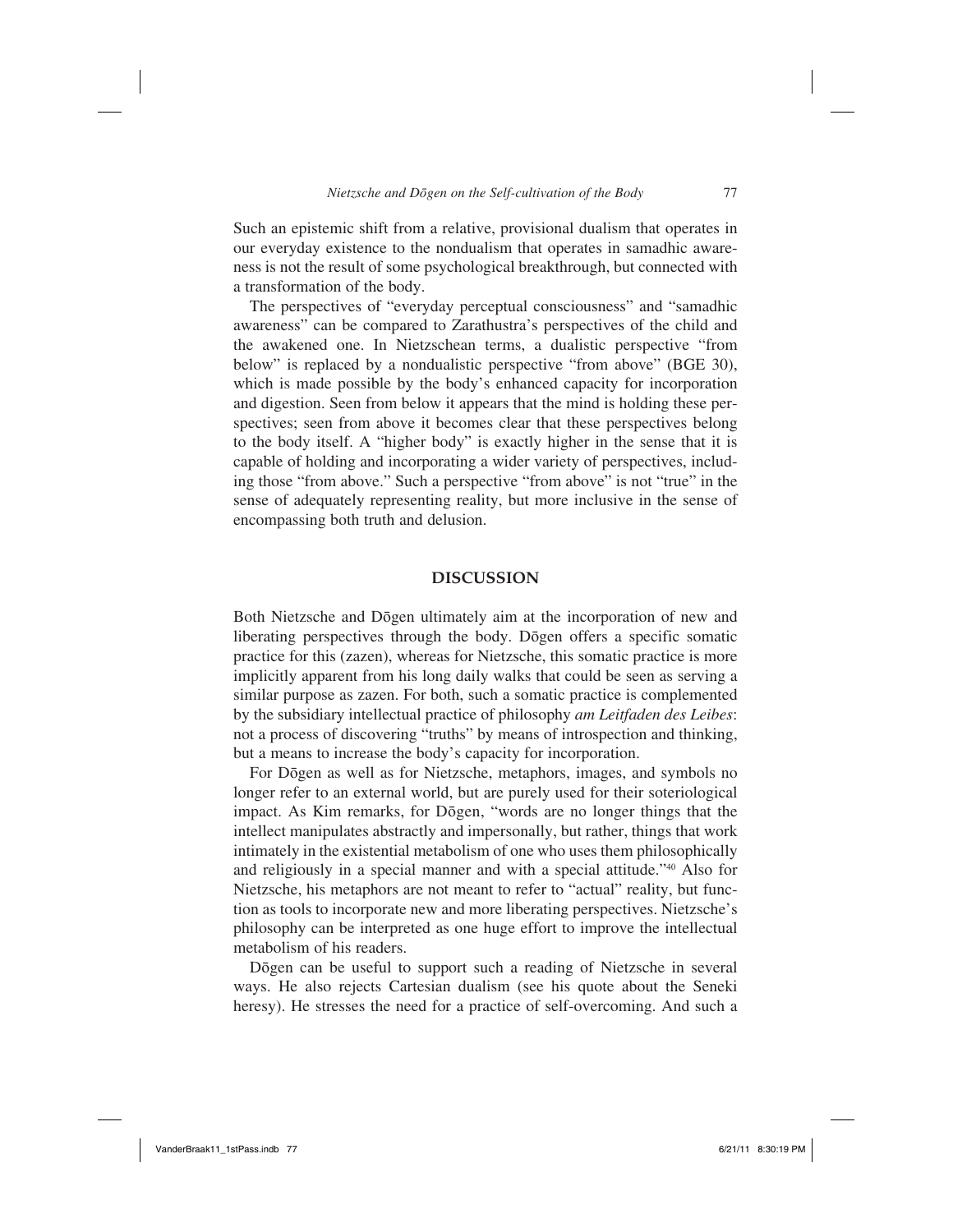self-cultivation of the body allows the practitioner to inhabit more elevated perspectives. It is also important, however, to delineate some differences between Nietzsche's thought and that of Dōgen.

First of all, Nietzsche emphasizes that his project of incorporating truth is an experiment. Its chances for success or failure are unknown (perhaps, if one considers Nietzsche's biography, one should deem it a failure in his own case). Buddhist philosophy, on the other hand, is a soteriology that stresses the importance of faith in the reality of enlightenment. Of course, Dōgen's thought can help us in our interpretation of what Nietzsche's experiment consisted of. But from within Nietzsche's own philosophy, many questions arise (some of which were also asked by Nietzsche himself) about the viability and internal consistency of his project of incorporating truth. Nietzsche speaks about overcoming life-preserving errors. But is his own project of "translating man back into nature" not also a form of manipulation of reality? Why is Nietzsche's project of "incorporating truth" better than the common lifepreserving errors? In *The Joyous Science* 344 Nietzsche seems to ask himself the same questions: to what extent are we still pious? Why this unconditional will to truth? Is it the will, not to let oneself be deceived? But why not let oneself be deceived? Interestingly enough, as we will see, Dōgen also problematizes the Buddhist ideal of "seeing things as they are," and speaks about enlightenment and delusion as two sides of the same coin (see chapter 8).

Second, although Nietzsche would seem to agree with Dōgen about the need for a practice of self-cultivation of the body in order to bring more elevated perspectives within reach, he is vague about what such a practice would look like. Although he stresses the importance of incorporating new perspectives, in his writings no clear instructions for any somatic practice can be found. Although Nietzsche himself often walked eight hours a day while writing his books, anything like zazen remained utterly foreign to him. We could charitably interpret Nietzsche's daily walks as a practice of selfcultivation of the body, creating a situation where the drives are able to cultivate themselves freely. Nevertheless, Dōgen's zazen constitutes a much more systematic somatic practice. It is interesting (but futile) to speculate whether such a somatic practice would have given Nietzsche a better opportunity to realize self-overcoming in his own life.

Finally, there is the question whether the perspective on the self-cultivation of the body would ultimately be the same for Nietzsche and Dōgen. Although both may consider body-mind dualism as a preliminary perspective that will be superseded as a result of the self-cultivation of body-mind, it seems that their "elevated" perspectives on self-cultivation differ widely. For Nietzsche, self-cultivation seems a matter of will to power, a notion that is replete with the metaphors of struggle, overpowering, and exploitation. The Japanese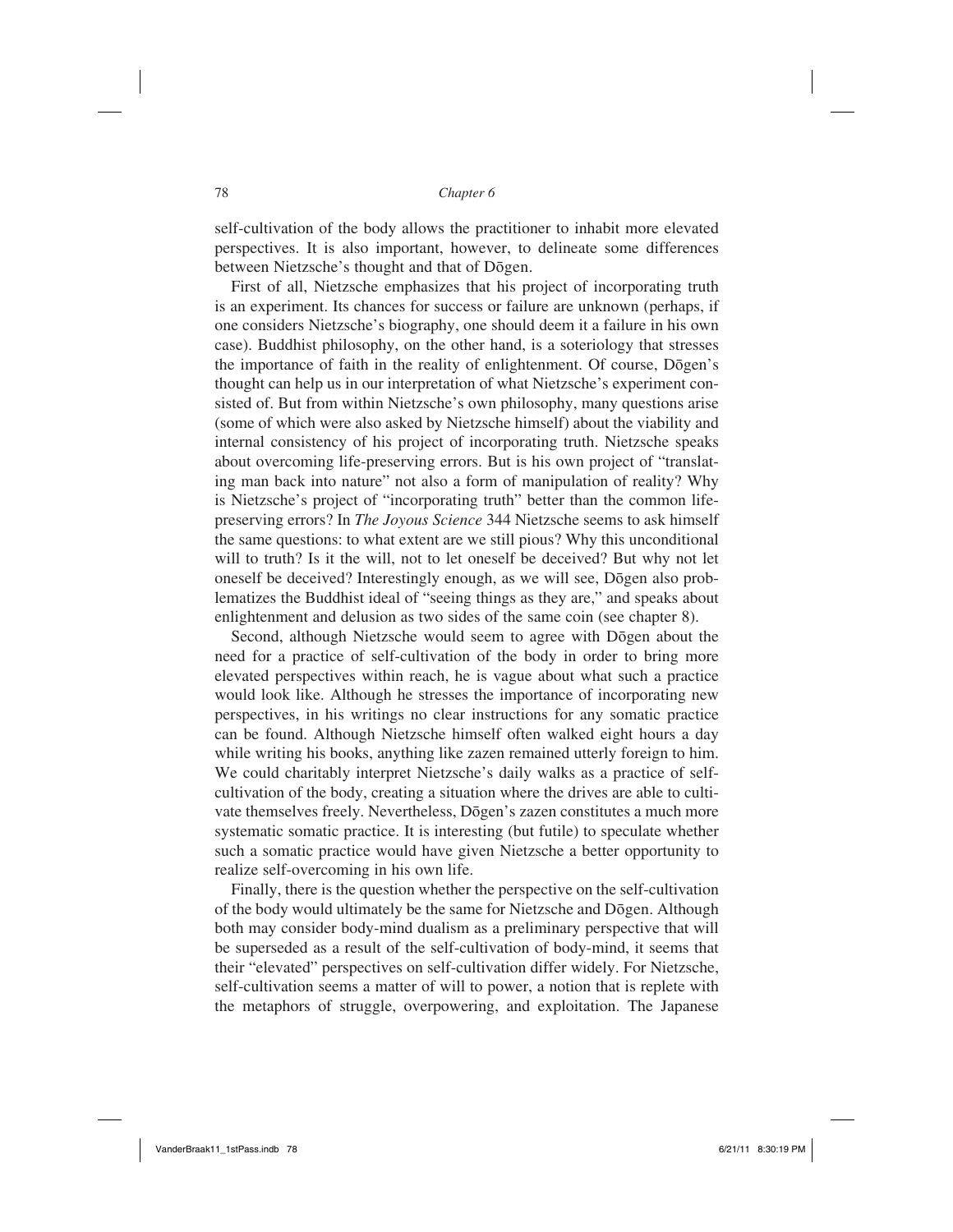notion of *shinjin ichinyō* suggests a harmonious underlying unity, far removed from the overpowering and exploitation of will to power. According to Arifuku, for example, Nietzsche differs from Dōgen in that his conception of the body still retains certain features of individuality, and that he speaks about the body in a context of evolutionary biology.<sup>41</sup>

To a large extent, these differences are real. It is of no use to try to make a Buddhist out of Nietzsche. Let us, however, attempt to go a little further in attempting to interpret Nietzsche's thought through a Buddhist lens. In the next chapter, I will turn to Nietzsche's criticism of the notion of ego and individuality, and attempt a non-anthropocentric interpretation of the will to power. Perhaps, it might be possible to relegate Arifuku's remarks on Nietzsche to a self-oriented, or "lion stage" interpretation of Nietzsche's thought.

#### **NOTES**

1. John C. Maraldo, "The Practice of Body-Mind: Dōgen's Shinjingakudō and Comparative Philosophy." In *Dōgen Studies*, ed. William R. LaFleur, 112–30 (Honolulu: University of Hawaii Press, 1985).

2. Kōgaku Arifuku, "The Problem of the Body in Nietzsche and Dōgen," in *Nietzsche and Asian Thought*, 214–25.

3. According to Conway, we need to read Nietzsche from the "standpoint of the physiologist": man needs a new set of instincts, and Nietzsche sees himself as the physiologist who can bring about such a transformation. Dan Conway, personal communication, 5/23/2008.

4. In the quotes in this chapter, *Leib* is used in the German original for "body," unless indicated otherwise.

5. Hutter, *Shaping the Future,* 26f.

6. As Parkes notes, this is literally the reverse of Plato, who wrote in the *Phaedo* 80a that the soul was the master of the body: the soul, as divine, "is by nature fitted to rule and lead," while the body, as mortal is "to obey and serve." Quoted in: Graham Parkes, *Composing the Soul: Reaches of Nietzsche's Psychology* (Chicago: University of Chicago Press, 1994), 254. See also the notebook fragment: "Your body contains more reason than your reason. And that which you call your wisdom—who knows what your body needs just this wisdom for" (KSA 10, 4 [240]).

7. See also the notebook fragments: "Behind your thoughts and feelings stands your body and your bodily self: the terra incognita. For which purpose do you have these thoughts and feelings? Your bodily self wants something with them" (KSA 10, 5 [31]).

8. Mistry, *Nietzsche and Buddhism*, 65.

9. *Sokushin jōbutsu* ("this very" + "body" + "attain" + "Buddha") literally means "this very body attaining Buddha." According to Kūkai, esoteric practice enabled one to be enlightened here and now. See David Edward Shaner, *The Bodymind*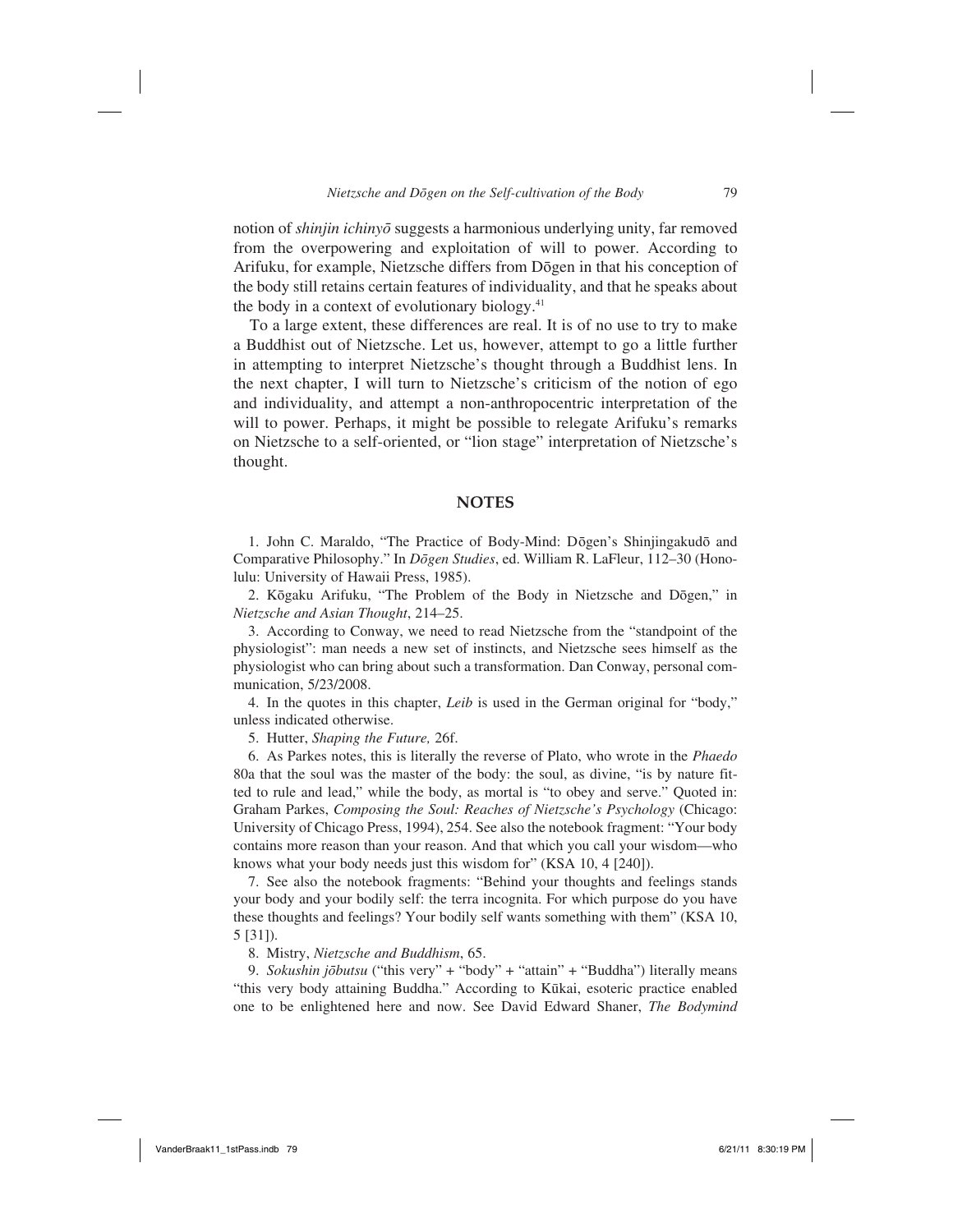*Experience in Japanese Buddhism: A Phenomenological Study of Kūkai and Dōʻgen* (Albany: State University of New York Press, 1985), 75f.

10. Kim, *Eihei Dōgen—Mystical Realist*, 101.

11. Kasulis, "Editor's Introduction," in: *The Body: Toward an Eastern Mind-Body Theory,* Yasuo Yuasa (Albany: State University of New York Press, 1987), 13. This calls to mind Nietzsche's discussion of the artist, the genius and the saint in *Schopenhauer as Educator*.

12. Kasulis, *Editor's Introduction,* 1.

13. Kasulis, *Editor's Introduction,* 1f.

14. Shigenori Nagatomo, *Attunement through the Body* (Albany: State University of New York Press, 1992), 123.

15. Dōgen, *Shōbōgenzō, Juki.* Quoted in: Kim, *Eihei Dōgen—Mystical Realist*, 101.

16. Dōgen, *Shōbōgenzō, Bendōwa*. Quoted in: Kim, *Eihei Dōgen—Mystical Realist*, 102.

17. Shaner, *The Bodymind Experience in Japanese Buddhism*. Shaner uses Husserl's phenomenological method to empirically verify the bodymind experience described by Kūkai and Dōgen. His study has received mixed reviews. Faure, for example, criticizes his "halfbaked philosophical comparativism," which turns Kūkai and Dōgen into precursors of Husserl.

18. Brian Leiter has argued that Nietzsche's naturalism is not substantive (the view that the only things that exist are natural or physical things) but methodological: "Although many philosophers simply equate 'naturalism' with substantive naturalism of one variety or another, this seems to me a mistake: what distinguishes the naturalist is the eschewal of a priori inquiry as the primary philosophical method, not a particular substantive commitment." Brian Leiter, "The Paradox of Fatalism and Self-Creation in Nietzsche," in *Nietzsche*, ed. J. Richardson and B. Leiter (Oxford: Oxford University Press, 2001), 303.

19. See *The Antichrist* 1 for Nietzsche's explicit reference to the Hyperboreans, and to have found the exit of the millennia of the labyrinth. In *The Antichrist* 2 it becomes clear that this exit is connected with viewing the world as will to power.

20. Cox, *Naturalism and Interpretation*, 241.

21. This is, for example, Heidegger's interpretation (Martin Heidegger, *Nietzsche I* (Pfullingen: Neske, 1961), 331f. According to Brusotti, Zarathustra's challenge is exactly the reverse: to call up the thought of the eternal recurrence from the depths of his unconscious to the surface of his consciousness (Marco Brusotti, *Die Leidenschaft der Erkenntnis: Philosophie und ästhetische Lebensgestaltung bei Nietzsche von* Morgenröthe *bis* Also sprach Zarathustra (Berlin/New York: de Gruyter, 1997), 595.

22. See Daniel W. Conway, *Nietzsche & the Political* (London/New York: Routledge, 1997), 114 for more on this passage.

23. Parkes, *Composing the Soul*, 1994. The discussion below is greatly indebted to chapters 8 and 9 of this work.

24. See Morrison, *Nietzsche and Buddhism,* 105.

25. Morrison, "Response to Graham Parkes' Review," *Philosophy East and West* 50/2 (2000), 276.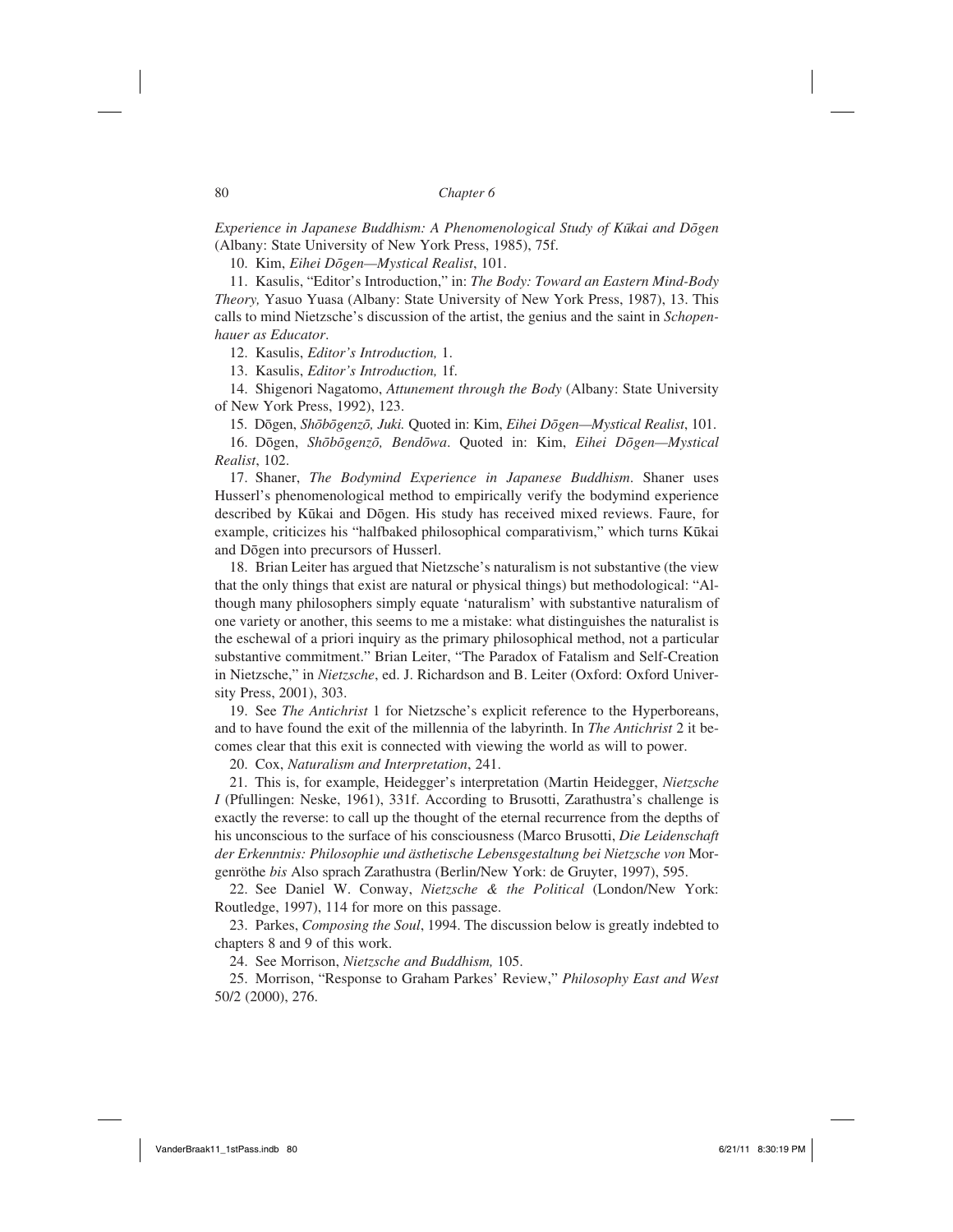- 26. Yuasa, *The Body*, 85.
- 27. Arifuku, *The Problem of the Body in Nietzsche and Dōgen*, 218f.
- 28. Yuasa, *The Body*, 98.
- 29. Nagatomo, *Attunement Through the Body,* 126f.
- 30. Yuasa, *The Body*, 25.
- 31. Graham Parkes, *Nietzsche and Early Buddhism,* 265.
- 32. Morrison, *Response to Graham Parkes' Review*, 275.

33. Graham Parkes, "Reply to Robert Morrison," *Philosophy East and West* 50/2 (2000), 281.

34. Dōgen, *Shōbōgenzō, Shinjingakudō*. Quoted in: Arifuku, *The Problem of the Body in Nietzsche and Dōgen,* 218.

- 35. Arifuku, *The Problem of the Body in Nietzsche and Dōgen,* 219.
- 36. Yuasa, *The Body*, 119.
- 37. Nagatomo, *Attunement through the Body.*
- 38. Nagatomo, *Attunement through the Body,* 131.
- 39. Nagatomo, *Attunement through the Body,* 129.
- 40. Kim, *Eihei Dōgen—Mystical Realist*, 88.
- 41. Arifuku, *The Problem of the Body in Nietzsche and Dōgen*, 224.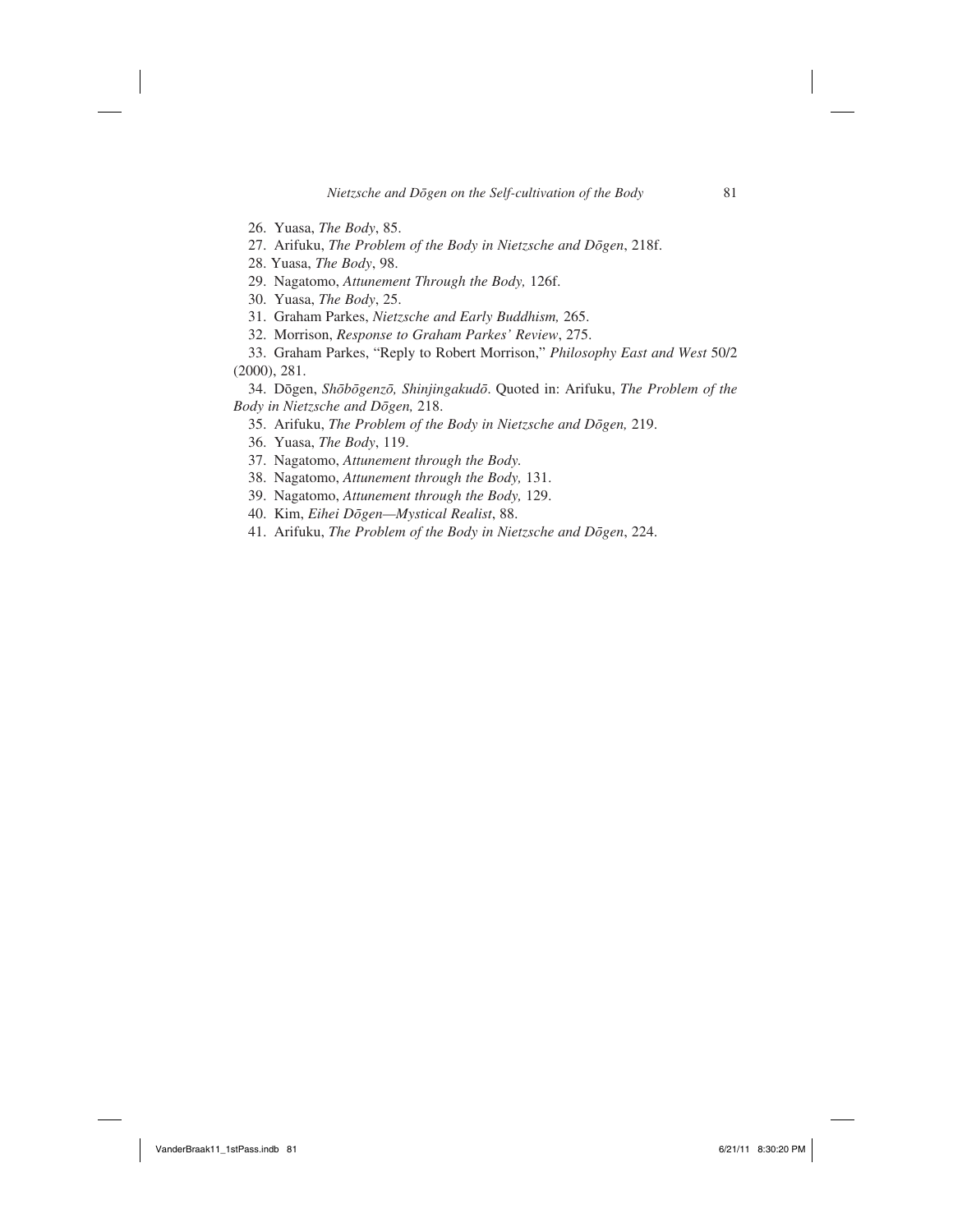VanderBraak11\_1stPass.indb 82  $\overline{6/21/11}$  8:30:20 PM  $\overline{21/11}$  8:30:20 PM  $\overline{21/11}$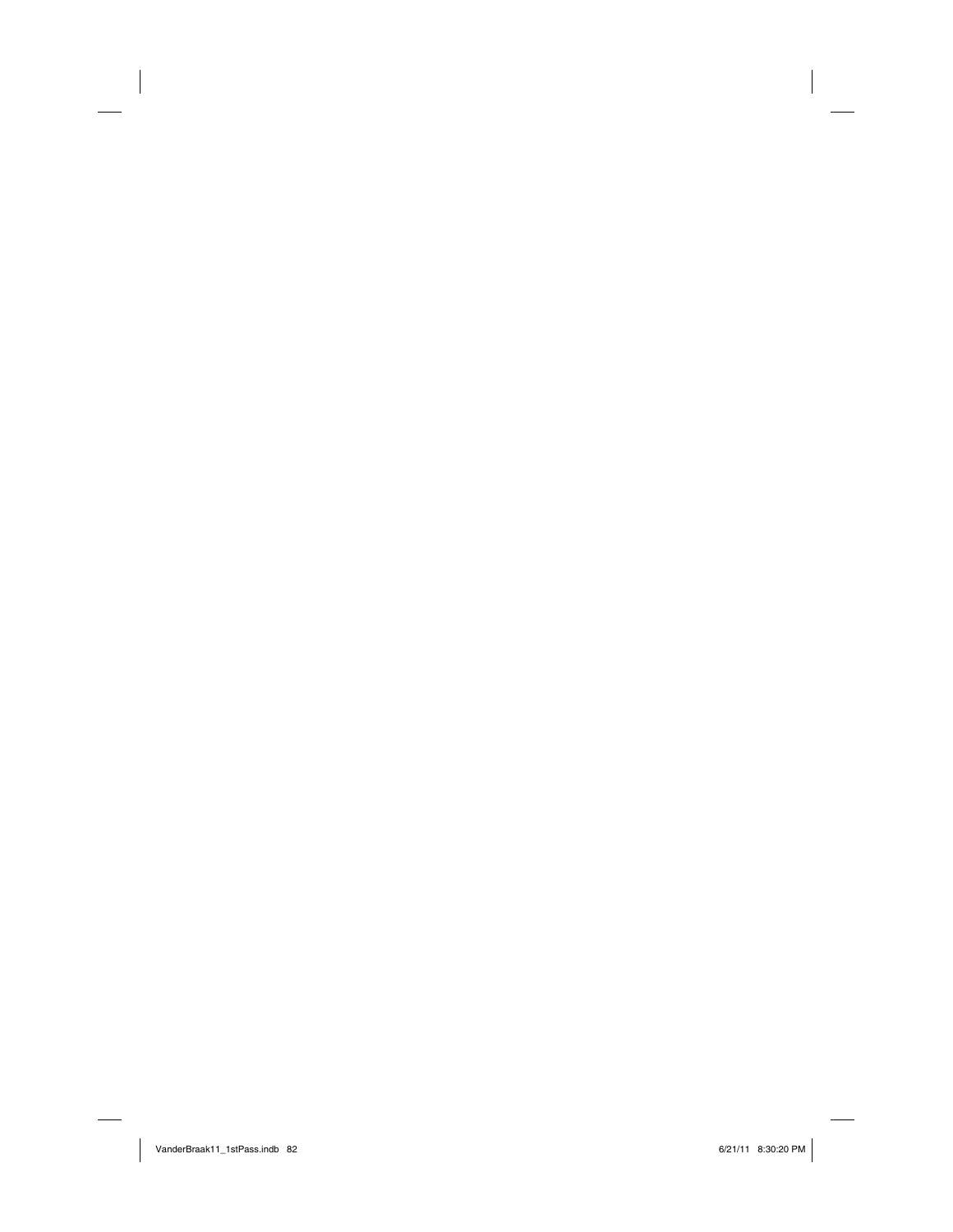## **The Self-overcoming of the Ego**

From an other-oriented perspective, the path of self-overcoming is seen as a path toward the realization of truth. Chapter 4 showed the challenges connected with self-overcoming from this perspective: doing battle with the ascetic ideal and the will to truth. Chapter 5 showed a self-oriented perspective on realizing truth: not working toward *discovering* truth, but toward *being* truth, being able to incorporate truth. Chapter 6 showed how such an incorporation of truth would be possible through the cultivation of the body, in which one becomes healthy enough to inhabit more elevated perspectives. However, there is a problem: in the process of incorporation, who is doing the incorporating? From a conventional perspective, this is the self. But from Nietzsche's perspective of will to power, this sense of self is nothing but one drive calling itself "I." And from the Buddhist perspective of *anātman*, the self is a fiction. Ultimately, as the notions of "I" and "will" are recognized to be illusory, self-overcoming must take place without a self.

#### **SEEING THROUGH THE FALLACIES OF THE EGO**

As formulated by Descartes, thinking is a function of the rational "I," without which it would be impossible. For Nietzsche, however, thinking is not an activity performed by a subject but an autonomous activity: "a thought comes when 'it' wants to, not when 'I' want it to" (BGE 17). We add a doer to the deed, but that is a projection performed afterwards. Actually it is the body that thinks, and consciousness is an impotent by-product instead of a causally effective agent. The importance that we tend to give to consciousness is misplaced: it operates in function of a "much higher and overviewing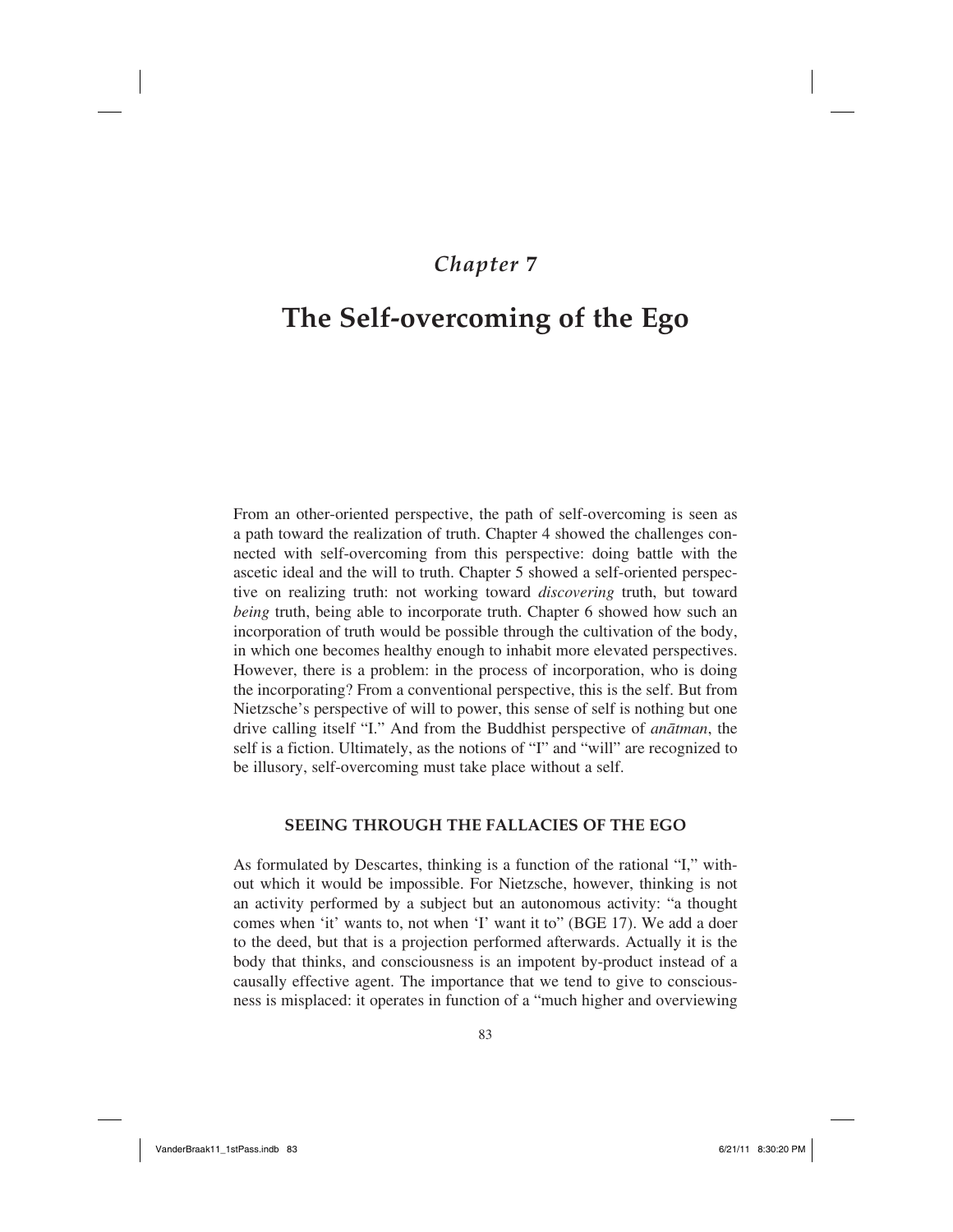intellect," in whose service the conscious ego is but a tool (KSA 10, 24 [16]). Self-consciousness arrives very late on the scene as an almost superfluous afterthought. It is very imperfect compared to the inborn and incorporated unitary activity of the bodily functions. The most important activities are carried out subconsciously (KSA 9,11 [316]). Our conscious representations, intentions and goals are a sign language for a completely different process. Our conscious "I" is an instrument of this other process. For Nietzsche, conscious thought is nothing but the expression of a multiplicity of drives.

From a Cartesian perspective, self-overcoming looks like the mind cultivating the body and mastering the passions. But from a perspective of will to power, it's a matter of the body dominating the mind, and drives mastering drives. There is no voluntaristic master agent that can perform a process of self-enhancement. Consciousness is not an independent causal agent, but is a by-product of subconscious bodily drives. Conscious thought is nothing but the expression of the many drives that make up the individual as will to power. The practice of educating the "subterranean" drives cannot be directed by consciousness, since consciousness has no access to those realms (it is itself a by-product of those drives). Therefore, the gardener analogy becomes ever more problematic. Who will perform such a task? The subject is for Nietzsche not so much a unity but a multiplicity of bodily drives.

According to Nietzsche, our perspective on reality will change radically once we manage to liberate ourselves from the incorporated fallacy of the ego: we can then learn what it means to "experience cosmically":

*Main Thought!* [ . . . ] the *individual* himself is a *fallacy*. Everything which happens in us is in itself *something else* which we do not know. [ . . . ] "the individual" is merely a sum of conscious feelings and judgments and misconceptions, a *belief*, a piece of the true life system or many pieces thought together and spun together, a "unity," that doesn't hold together. We are buds on a single tree—what do we know about what can become of us from the interests of the tree! But we have a consciousness as though we would and should be *everything*, a phantasy of "I" and *all* "not I." *Stop feeling oneself as this phantastic ego!* Learn gradually to *discard the supposed individual*! Discover the fallacies of the ego! Recognize *egoism* as *fallacy*! The opposite is not to be understood as altruism! This would be love of *other supposed* individuals! No! Get beyond "*myself*" and "*yourself*"! Experience cosmically! (KSA 9, 11 [7])

We find references to such cosmic experiencing throughout Nietzsche's work. Already in his early essay *Schopenhauer as Educator* we read

There are moments and, as it were, sparks of the brightest fire of love in the light of which we no longer understand the word "I"; beyond our being there lies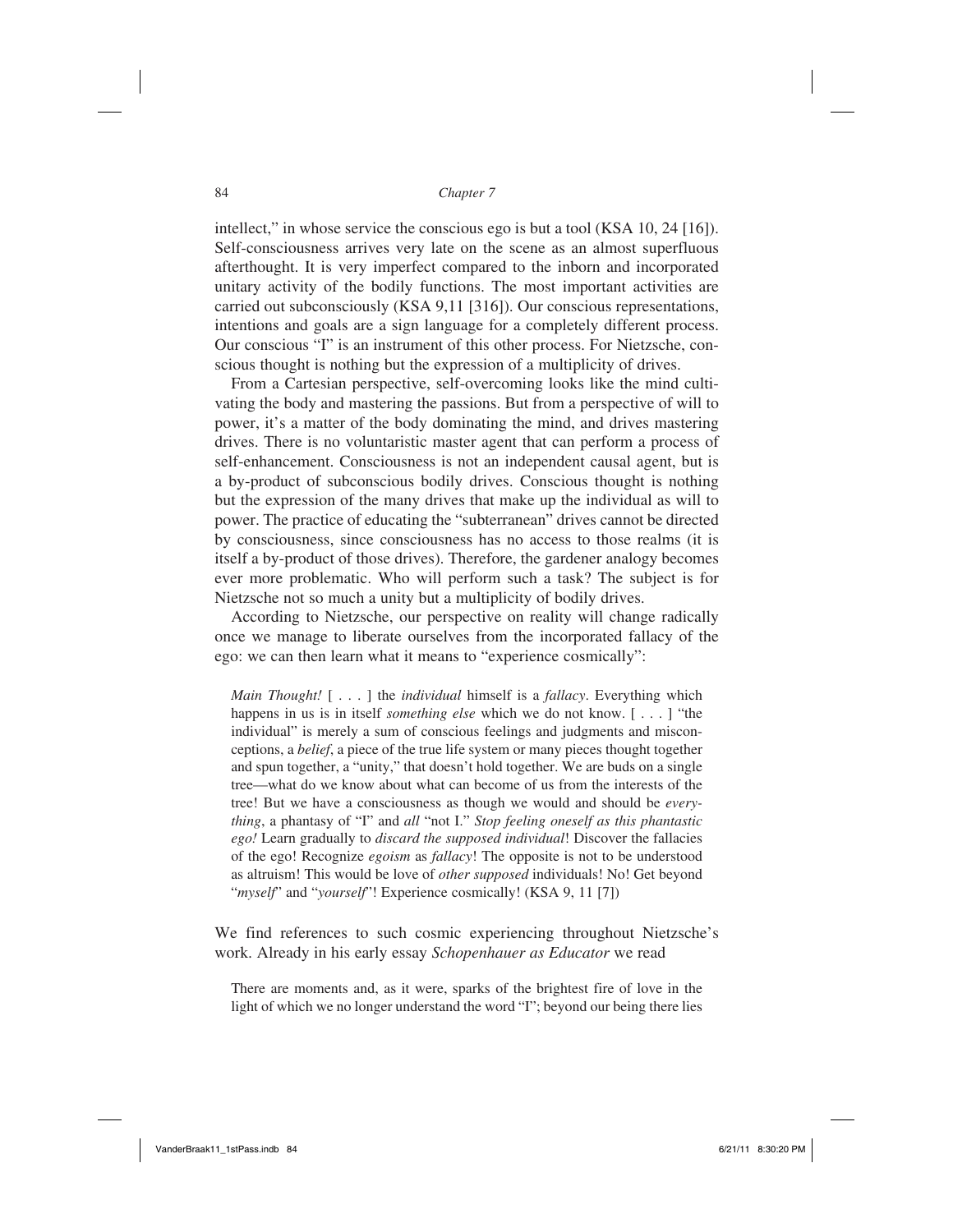something which in these moments becomes a here-and-now, and therefore we desire from the bottom of our hearts to bridge this distance. (SE 5)

Zarathustra sometimes speaks from a quasi-mystical perspective in which the "I" has undergone dissolution. In *Before Sunrise*, he describes an experience of the world from a horizon that transcends an anthropocentric view (see chapter 9). And such a perspective can also be found in Nietzsche's notebook fragments: "I am too full: thus I forget myself, and all things are in me, and beyond all things there is nothing more: where have *I gone*" (KSA 10, 5 [1] 238).

As we saw earlier, the overcoming of the ascetic ideal involved assuming a non-essentialist and non-teleological perspective. Now it is clear that a worldoriented perspective needs to be non-anthropocentric as well. Nietzsche stresses the need for practice in overcoming the anthropocentric perspective:

We want to cure ourselves from the great basic insanity, *to measure everything after ourselves* [ . . . ] as if everything *revolves around us*. One walks on the street and thinks every eye is aimed at oneself. [ . . . ] What is needed is *practice* in seeing with *other* eyes: practice in seeing apart from human relations, and thus seeing *objectively* [sachlich]! To cure human megalomania! (KSA 9, 11 [10])

The result of such a process is a transformed way of perceiving ourselves:

To describe the history of *the sense of I* [ . . . ] Perhaps it will end with our recognizing instead of the I the relationships and enmities among things, thus *multiplicities* and their laws: with our *seeking to free* ourselves from the *fallacy* of the I [ . . . ] Transform the sense of the I! Weaken the personal tendency! Accustom the eye to the actuality of things! (KSA 9, 11 [21])

And later on: "The task: to *see* things *as they are*! The means: to be able to see with a hundred eyes, from many persons" (KSA 9, 11 [65]).

#### **THE THREE BODIES OF THE BUDDHA**

Since Buddhism is a philosophy of no-self, where else to look for inspiration when it comes to seeing through the fallacies of the ego? In a sense, this task lies at the heart of the Buddhist path. So how does Buddhism describe the world from a non-anthropocentric and world-oriented perspective? In early Buddhism, the doctrine of *pratītya-samutpāda* attempts to express the interrelatedness and interconnectedness of all things. In Mahāyāna Buddhism, the theory of the three bodies of the Buddha attempts to describe the world as the cosmic Buddha body.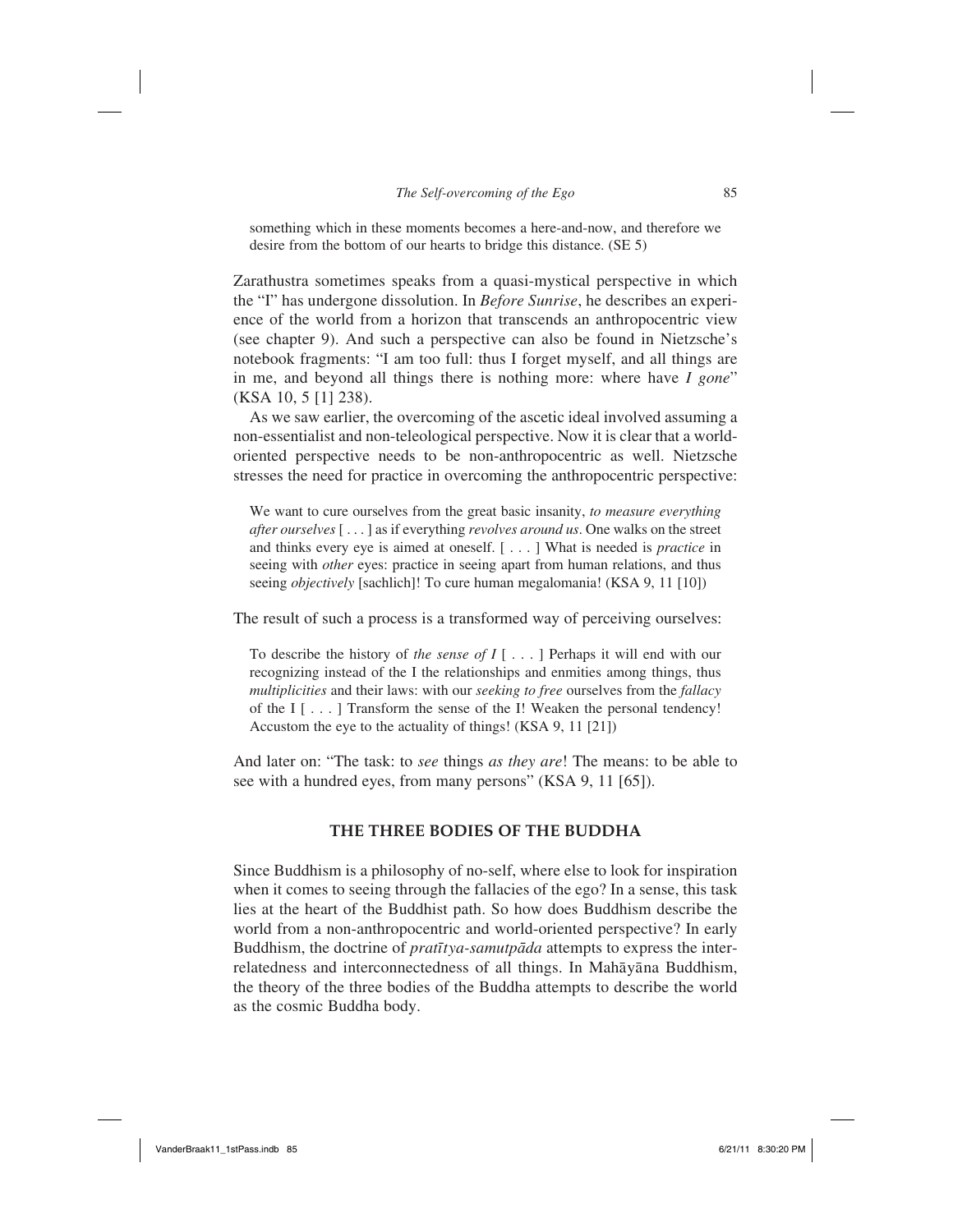Mahāyāna Buddhism operates from a worldview that differs radically from our currently prevalent Newtonian preconceptions of time and space. It subscribes to the *trikāya* doctrine of the three bodies of the Buddha. According to this theory, the Buddha manifests himself in three bodies, modes, or dimensions. First, in his historical manifestation as Shākyamuni, the Buddha has a *nirmānakāya*, a created body which manifests in time and space. Second, as an archetypical manifestation, the Buddha can manifest himself as a sublime celestial form in splendid paradises, using a *sambhogakāya* or body of mutual enjoyment. Third, as the very principle of enlightenment, the Buddha manifests himself as a *dharmakāya*, the reality body or truth body, also interpreted as ultimate reality. $1$ 

According to the Mahāyāna Buddhist worldview, reality (the *dharmakāya*) should not be seen as a collection of lifeless objects, but as a vital agent of awareness and healing. Reality itself is continually co-active in bringing all beings to universal liberation. The sacred is immanent in space and time. Such a worldview has great soteriological consequences for spiritual practice. Rather than aiming at achieving higher states of personal consciousness, or therapeutic calm, the point of spiritual practice becomes to embody, or appreciate, or participate in, or achieve a liberating intimacy with reality itself.

According to Dōgen, the ultimate reality of the *dharmakāya* should not be interpreted ontologically as a transcendent cosmic Being that contains or projects the world, but should be seen as the fundamental activity of the world itself. For Dōgen, all of existence is itself buddhahood. Self-overcoming results in the realization of what he calls a "true human body" (*shinjitsunintai*): the body that has been transformed through self-cultivation.<sup>2</sup> For Dōgen, body and mind are not only interwoven with each other, they are also united with the world as a whole: "The whole earth is the true body of the Buddha, the whole earth is the gateway to liberation, the whole earth is the eye of Vairocana Buddha, and the whole earth is the *dharmakāya* of the Buddhist self."<sup>3</sup>

The individual psycho-physical constitution is extended to a cosmic dimension. Dōgen uses phrases as "the body-mind of Dharma," "the body-mind of the Buddhas and ancestors." Therefore, understanding is only possible when we participate in this totality. Then the true human body functions freely and authentically in harmony with the entire universe<sup>4</sup>: "The entire universe is precisely this very human body (*shinjitsu-nintai*); birth-and-death and coming and going are the true human body."<sup>5</sup>

For Dōgen, the way we construct our experience in thinking and language is not excluded from universal buddhahood—the latter is not a metaphysical notion of some supreme Being, but rather describes an ongoing activity that is intrinsic to the temporality of all phenomena.<sup>6</sup> Although it could be described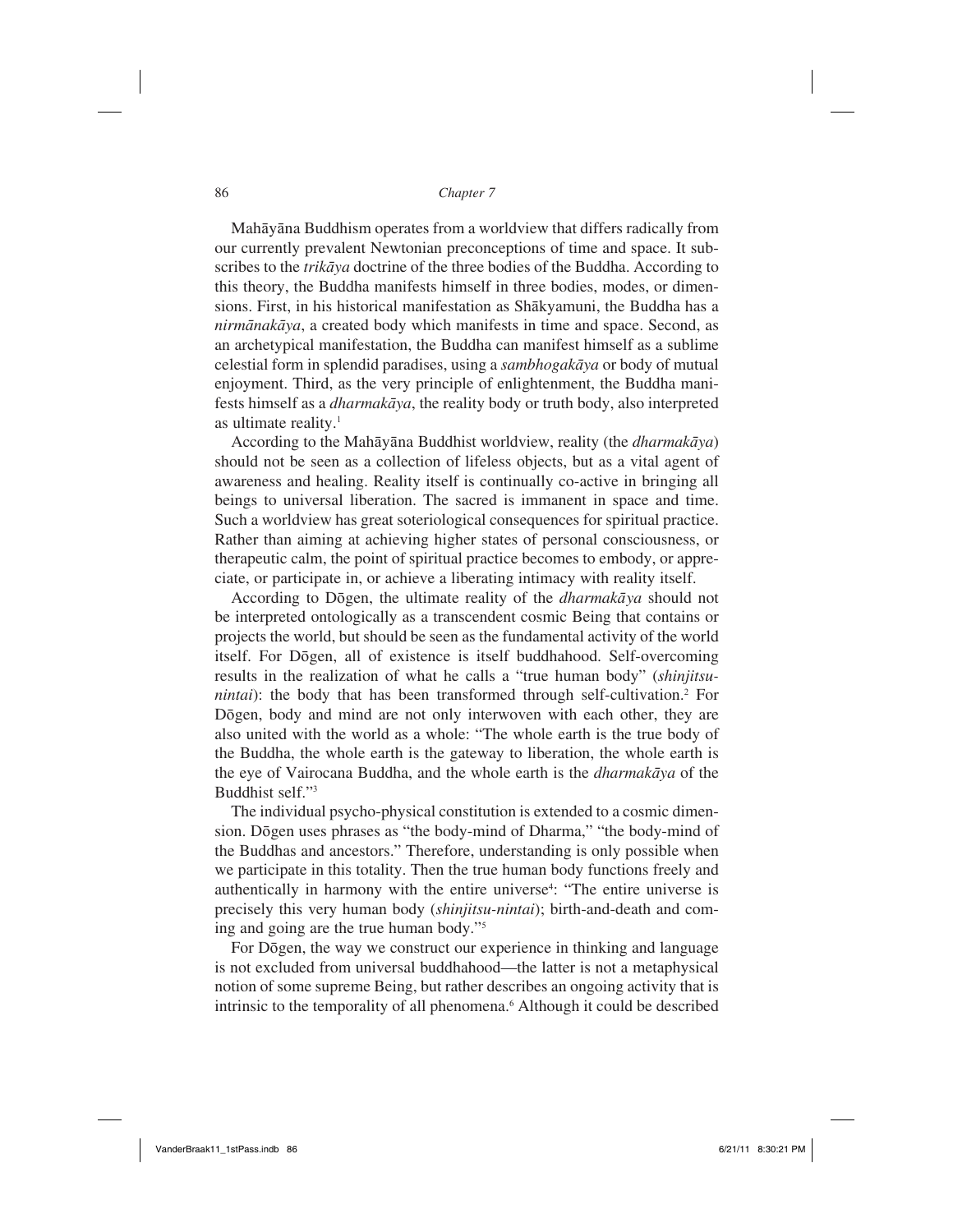as a form of "immanent transcendence," it also differs from Western notions of immanence (e.g., the notion of an immanent order in nature that can be understood and explained on its own terms, regardless of the existence of a transcendent, supernatural creator beyond it.)<sup>7</sup>

Can such a cosmic way of viewing the world also be found in Nietzsche? Perhaps, if we interpret his notion of will to power as a cosmic body. Graham Parkes has proposed exactly such an interpretation: will to power should be understood as a non-substantial force field of interpretive drives, in which mind, body and world are inextricably interpenetrated. Such an interpretation of will to power runs parallel to Mahāyāna Buddhist notions of reality as a cosmic body.

#### **WILL TO POWER AS A COSMIC BODY**

Graham Parkes points to a redivinization of nature that can be found in *Thus*  Spoke Zarathustra.<sup>8</sup> Will to power is presented as a non-anthropocentric perspective that sees nature and the inanimate world ("the earth") as itself divine. Zarathustra exhorts his listeners to "stay faithful to the earth." Parkes argues that Nietzsche's notion of will to power can be interpreted as pointing to the divinity of the cosmos as part of a new Dionysian pantheism. Life is continual self-overcoming and will to power, however,

while this would mean that the transcendent God of morality is refuted, a pantheistic cosmos full of immanent Gods is not. But to experience the world this way, as a play of will to power engaged in perpetual self-overcoming, one has to understand from experience the thought of eternal recurrence.<sup>9</sup>

Anyone who is able to incorporate the thought of eternal recurrence experiences the world as a force field of divine play.<sup>10</sup> Parkes argues that Nietzsche's understanding of the world as will to power "gives us a picture of the cosmos as a force field of interpretive drives. This understanding, which is consonant with a number of Daoist and (Mahāyāna) Buddhist ideas, is eminently conducive to reducing anthropocentrism."<sup>11</sup>

Interpreting will to power as a "cosmic body" would make sense of Nietzsche's notebook fragment where he refers to the possibility of experiencing ourselves cosmically as buds on a single tree (KSA 9, 11 [7]). It might also shed more light on a puzzling and challenging aspect of Nietzsche's thought that Parkes calls attention to: the multiplicity of drives may extend further than we would imagine. Nietzsche speculates (as part of the experimental philosophy that he has just announced in *The Joyous Science* 51) in *The*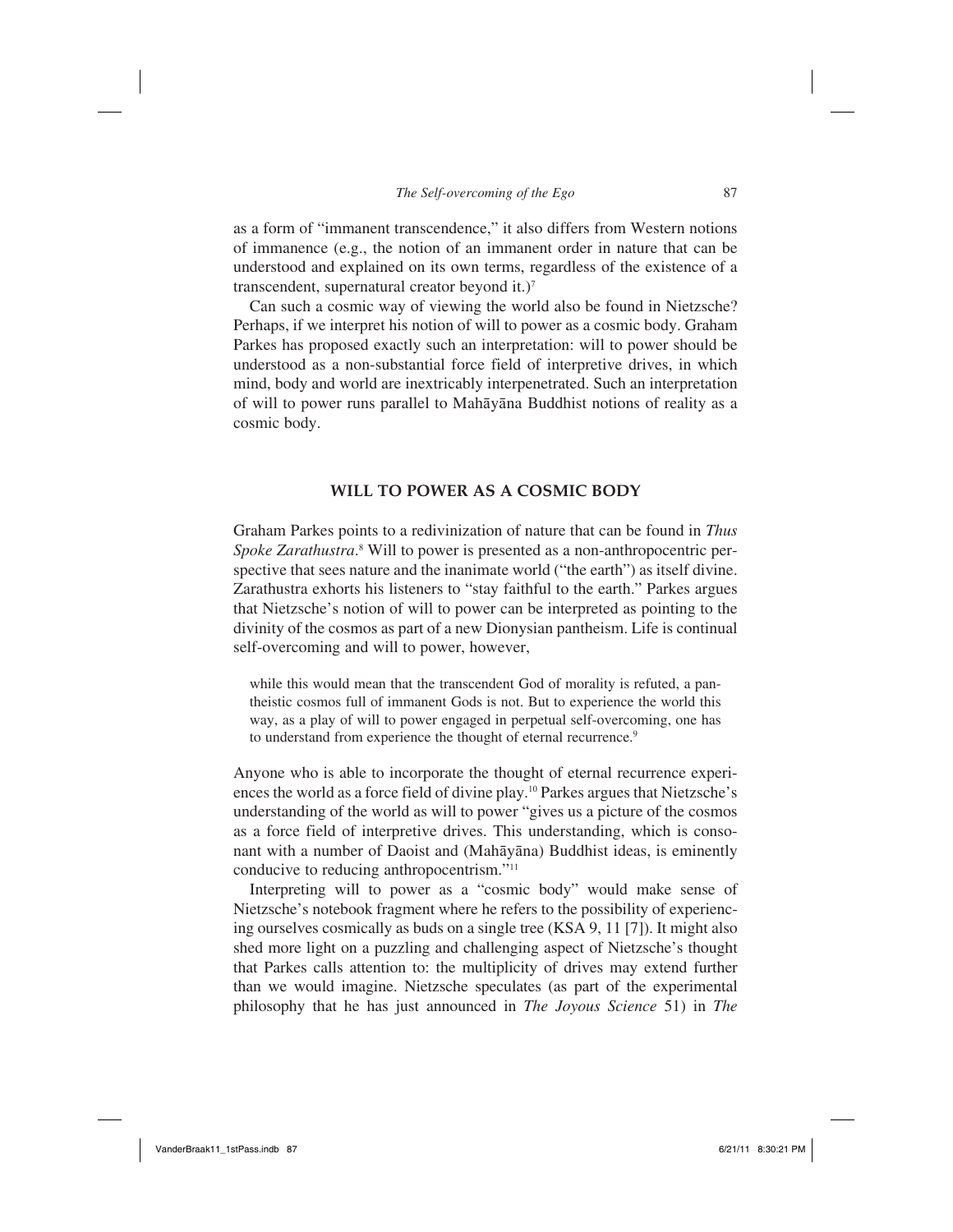*Joyous Science* 54 that our bodily drives may be transpersonal and connected with archaic sources: "I have *discovered* for myself that ancient humanity and animality, indeed the entire age and past of all sentient being continues in me to create [*fortdichtet*], to love, to hate, to infer." (JS 54). As Parkes comments,

The experiment Nietzsche would have his readers undertake involves supposing that the drives that constitute our present experience have their roots in the archaic past: not only in our personal prehistory, but in the past of the human race—and on back beyond the animal past behind that.<sup>12</sup>

This quote points to the thoroughly non-anthropocentric nature of Nietzsche's views on self-overcoming. As Nietzsche writes in *The Joyous Science* 349, as a researcher into nature, one should come out of one's human corner. Self-overcoming is not a personal project for Nietzsche: ultimately it is a matter of life overcoming itself in and through the individual. The individual is merely the arena in which such an impersonal process plays itself out. For Nietzsche, the task of self-overcoming is not undertaken by a subject; it is part of the self-overcoming of life.<sup>13</sup> And since the individual, conceived as a constellation of drives, is ultimately part of his entire archaic heritage and part of entire nature, self-overcoming ultimately turns out to be a cosmic affair. Therefore, when Nietzsche introduces the notion of will to power in part II of *Thus Spoke Zarathustra*, he does so in the chapter called *On Self-Overcoming* (TSZ II, 12). However, this is no longer a personal self-overcoming, but a non-anthropocentric self-overcoming of life itself. Earlier, Zarathustra had already said that "man is something that shall be overcome" (TSZ Prologue, 3). Now, he reveals that life is "*that which must always overcome itself*" (TSZ II, 12).

This continual flux of self-overcoming is fundamentally a creative activity: "Becoming as inventing, willing, negating the self, as self-overcoming: no subject, but a doing, positive, creative" (KSA 12, 7 [54]). Individual selfovercoming now comes down to allowing this flux of self-overcoming to work through oneself, unhindered by any notion of teleology.<sup>14</sup> As Parkes points out, a full engagement with this creative activity is the source of all creative will:

For Zarathustra, as long as human beings feel themselves subordinated to transcendent forces in the form of divinities they will lack confidence in their own will to create. But if they are able to face up to the impermanence of "becoming" and fully engage the cycles of death and rebirth and destruction and creation that characterize the world of a deity like Dionysus, such self-overcoming will allow the forces of the creative will to work and play—perhaps even dance through them. $15$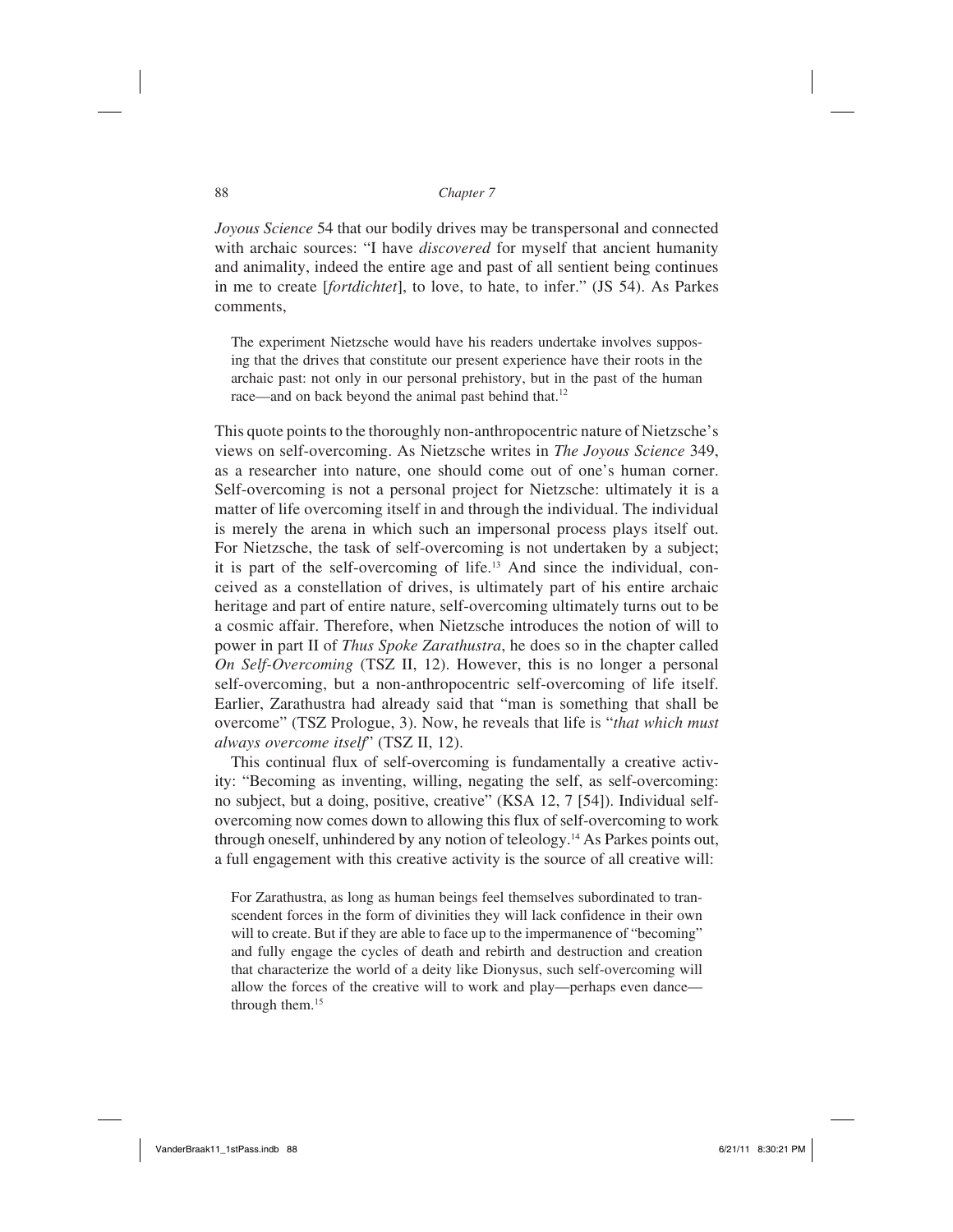The world-oriented perspective of will to power looks at nature without the categories of subject and object. And yet the very grammar of the language we use already presupposes subject and object. Interestingly enough, the Japanese language doesn't presuppose this. Often only the verb is explicitly used, which could be a great asset for imagining a world view that doesn't reify the world. **As Ōkōchi points out, the Japanese term for nature,** *shizen***, originally didn't** mean anything objective or objectified that takes place in front of or outside human beings, but was rather an expression of the spontaneous way of being of all things. In its original usage it does not take on a substantive but only an adjectival or adverbial form, connected to our terms *naturally* or *by nature*. <sup>16</sup> Seen from such a perspective, people are not essentially distinguished from other beings, but are grasped as a part of the realm of beings.

## **PRACTICING SELF-OVERCOMING WITHOUT A SELF: LETTING GO OF THE GARDENER**

However, a world-oriented description of the world as will to power is only a theoretical solution. How is self-overcoming without a self as a philosophical *áskēsis* even possible, and what would it look like? As we have seen, in his comparison between Nietzsche and Buddhism, Morrison uses the Buddhist practice of *citta-bhāvanā* to interpret Nietzsche's "gardener analogy" of cultivating the drives. The question in all this is, however, who decides to employ those selfless drives in the service of self-discipline? Who or what is behind the steering wheel? Nietzsche makes it very clear that it is not the individual itself. Therefore, according to Parkes,

Morrison fails to see the inconsistency of his supposing that it is the "I" that is doing the self-overcoming, since he never asks the (very Buddhist) question Nietzsche so often poses: Who, or which drive, or what group of affects is the agent of willing, disciplining, or whatever, in this particular situation?<sup>17</sup>

In his earlier work, Nietzsche often uses various active metaphors to describe self-overcoming. In his later work, we find many passive and even fatalistic formulations suggesting a process of ripening, pregnancy, organic growth, and the absence of struggle, emphasizing the allowance of transcendence and openness. This is expressed metaphorically by Zarathustra as "the lion must go under." The lion needs to let go of the sense of "I will." It must unlearn its heroic will, let go of its will to knowledge and truth, since "A labyrinthine human being never seeks the truth, but—whatever he may try to tell usalways and only his Ariadne" (KSA 10, 4 [55]).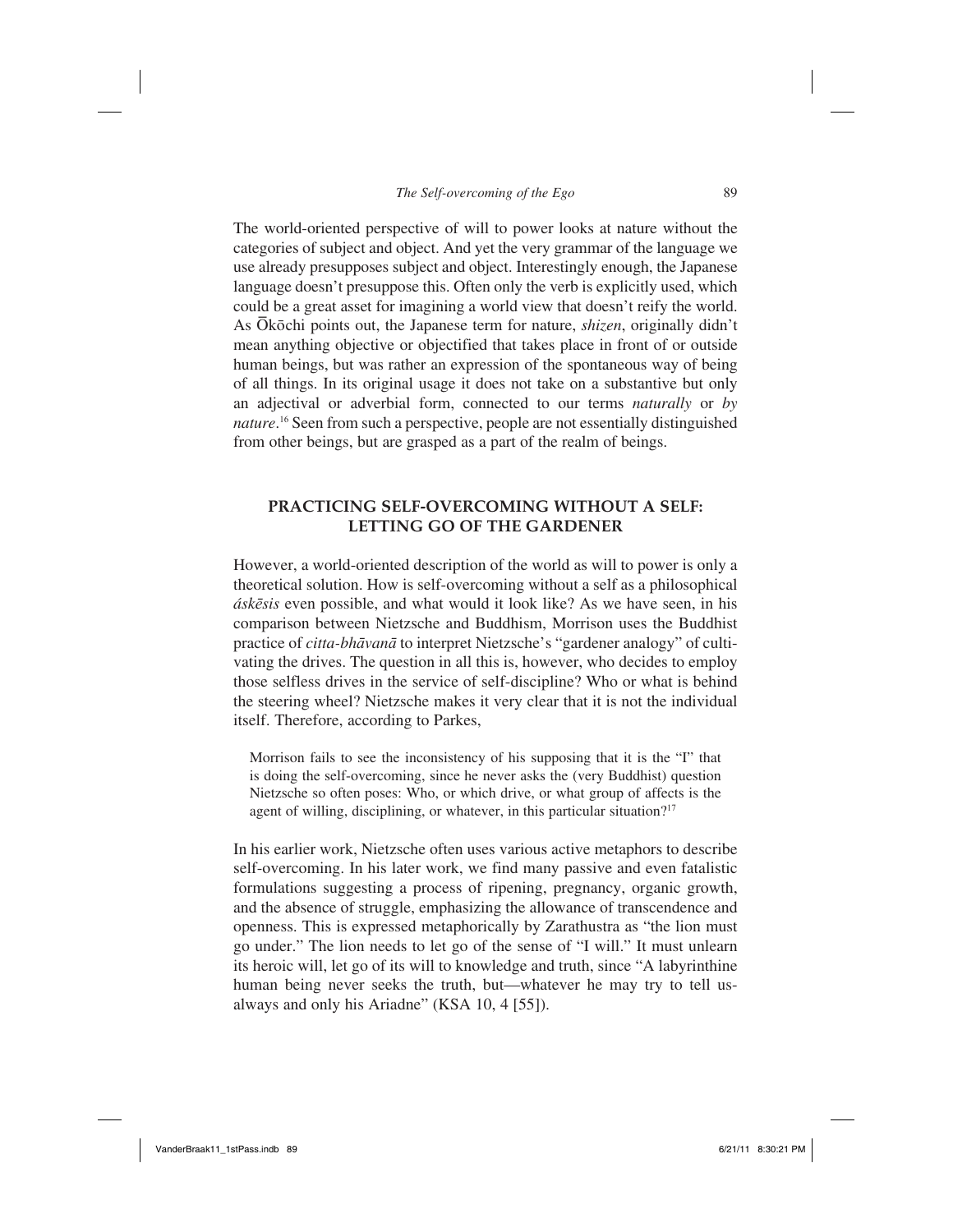For Nietzsche, the attainment of self-mastery is only the first step on the way to self-overcoming. The first phase is a "preschooling in spirituality [*Geistigkeit*],*"* which consists of "gaining control over the restraining instincts" (TI 8, 6). One loses such spirit and self-control when one has become strong enough and no longer needs it (TI 10, 14). At that point, one can "give back to the drives their freedom" so that they will now "go where our best inclines" (KSA 12, 1 [122]). Therefore, whereas self-mastery is the first step, forgetting the self is the second and final step of self-overcoming. As Parkes puts it,

The final stage of self-overcoming, then, consists of daring, after prolonged practice of self-mastery, to relax the discipline and trust to natural spontaneity. [ . . . ] The eventual relaxation takes place because the ego, which would otherwise control the process, has been overcome—dissolved into a plurality of drives—in the course of the protracted self-discipline. What is responsible for the disciplining are various (groups of) drives, and there comes a point where the discipline is no longer necessary because these various groups have learned to live in harmony with each other.<sup>18</sup>

As we saw in chapter 6, the drives must be brought under control by a dominant instinct so that one functions as a coherent whole. Nietzsche praises Goethe, for example, for having disciplined himself into a whole. From a selforiented perspective, self-overcoming means to overcome the disgregation of the will, a kind of anarchy in which the instincts are no longer controlled.

Nietzsche increasingly comes to write about such a disgregation of the will in terms of decadence: "Nothing has preoccupied me more profoundly than the problem of decadence—I had reasons" (CW Foreword). The logic of decadence consists in an ultimate "no" to life: "decadence is the will to something else, the will to change the world, the will that opposes life—the will to salvation."<sup>19</sup> To be decadent means to be against life. Nietzsche had read Paul Bourget's essay on decadence<sup>20</sup> and followed his analysis: decadence manifests through a lack both of energy and of a central, organizing drive to control that energy. It denotes decline or decay from a previous state of vitality.<sup>21</sup> However, the problem with decadence is that it ultimately cannot be overcome through conscious, willful attempts to overcome it. As Benson notes,

Decadence in effect operates with a kind of centripetal force that constantly sweeps one back into its center. No matter how much one attempts to overcome decadence, one can never really escape its overwhelming pull. Even the self-aware attempt to overcome decadence still ends up being one more manifestation—and perhaps even the most *virulent* manifestation—of decadence.<sup>22</sup>

The more one reacts to decadence, the more vicious the reaction. Therefore, the only possibility is not to react to it, to somehow take a step back from this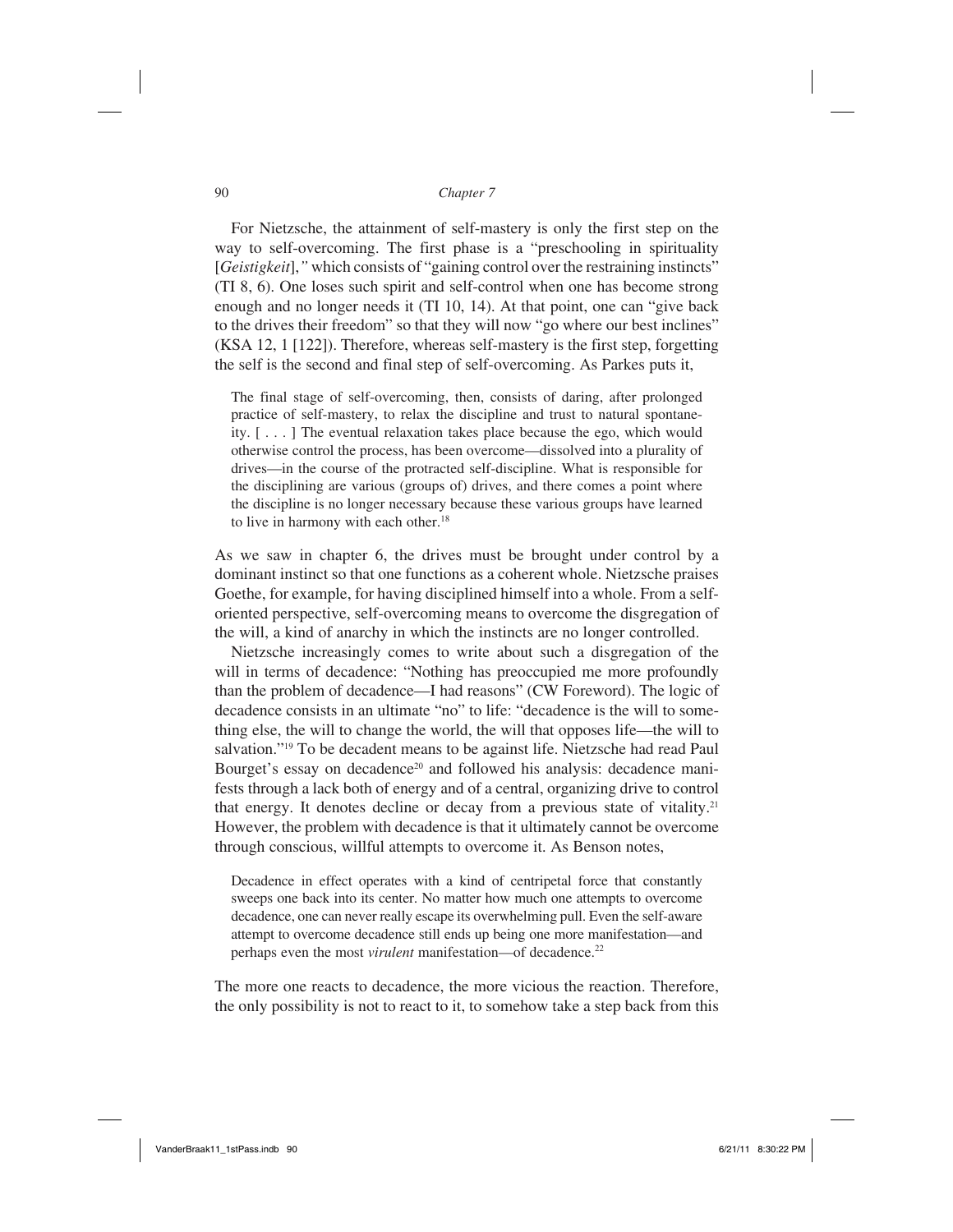downward spiral, to forget the self, and let unconscious processes do their work. Nietzsche tries to articulate how such a process can be thought:

Every perfect action is exactly unconscious and no longer willed, consciousness is an expression of an imperfect and often morbid personal state. The personal perfection as dependent upon the will, as a being conscious [ . . . ] is a caricature, a kind of inner contradiction . . . For the degree of being conscious renders perfection impossible . . . (KSA 13, 14 [128])

All conscious attempts to become what one is actually only interfere with this process. From this point of view any self-oriented model of self-overcoming becomes very problematic. Once the "I" is recognized as illusory, every conscious attempt at self-overcoming is therefore recognized as necessarily in vain. Instead, what is needed is a willingness to surrender to chaotic reality, letting go of the boundaries of the "I."

When it comes to cultivation, there is no conscious subject that prunes a garden of drives according to some blueprint. Drives have their own telic structure. Self-overcoming takes place in the context of a hierarchical organizational process of the drives. Some individual drives form a hierarchy that allows some drives to redirect others so that the total can achieve a singular expression. One metaphor for such a process would be a football team, in which the players can adjust each other and players can take the role of captain in turn.

From such a perspective, to educate the drives would in fact amount to a self-education of the body. This is a reversal of the normal attitude of using the subject of consciousness to control the drives of the body. The whole operation is overseen by what Nietzsche calls "a kind of directing committee in which the various *dominant desires* make their voices and power effective" (KSA 13, 11 [145]).

The aim of such a cultivation of the body is not physical health per se, but to become capable of "looking into the world through as *many* eyes as possible," and be able to "make ourselves eyes for that" (KSA 9, 11 [141]). Such new ways of seeing will enable us to overcome the fixed modes of thinking, feeling, and doing that result from the illusion of an autonomous ego. One can then incorporate a radically new "awakened" perspective in which the ego acknowledges its status as a mere instrument of the "great reason" of the body.

## **DO– GEN ON FORGETTING THE SELF**

For Dōgen, the challenge of describing self-overcoming without a self is present throughout his whole work. In his essay *Genjōkōan*, he attempts to describe the difference between a self-oriented perspective on self-overcoming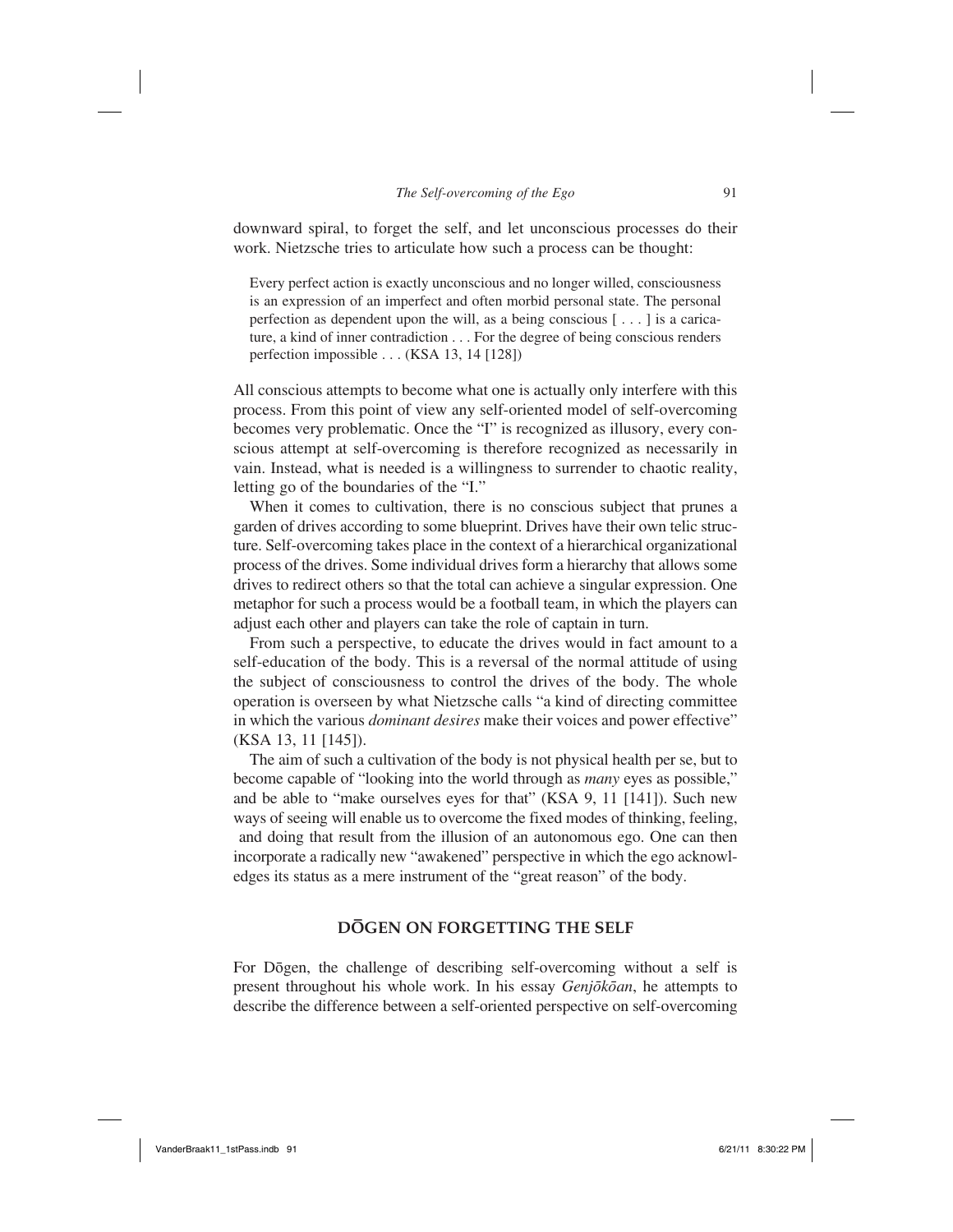and a world-oriented perspective that goes beyond the self: "Carrying the self forward to verify-in-practice (*shushō* ) the myriad things is delusion; for the myriad things to come forth and verify-in-practice the self is enlightenment."<sup>23</sup>

For Dōgen, the experiential realization (embodied understanding) of such a world-oriented perspective is a matter of self-forgetfulness. In zazen, one can, through forgetting the small self, recognize oneself as the Self, which is inseparable from the great world of nature: "To study the Buddha Way is to study the self. To study the self is to forget the self. To forget the self is to be verified by the myriad things [of the world]."24 Dōgen's view of such a selfovercoming without a self is described by Davis as

an ongoing practice of enlightening, as an unending path of discovery, [ . . . ] a nondualistic and nonwilling perspectivism. It is a perspectivism insofar as reality only shows itself one aspect at a time. From a deluding standpoint, this aspect gets determined by the will of an ego-subject that goes out and posits a horizon that delimits—filters or "schematizes"—how a thing can reveal itself. From an enlightening perspective, the aspect is allowed to reveal itself through an event wherein the self has "forgotten itself" in an engaged yet nonwillful openness to the presencing of things.25

Nietzsche might describe this as follows: in forgetting oneself, one no longer attempts to grasp nature by projecting one's own anthropomorphic illusions onto it, but is able to embody the perspective that one's own body-mind organism is a part of nature, no more and no less, a nature understood as a purposeless, meaningless whole (will to power). Such a perspective allows for true affirmation. Zazen, as a somatic practice, aims to extinguish the incorporated "basic error" of an ego-centered perspective, in which one experiences oneself as an isolated subject separate from the objective world, so that the constellation of wills to power that constitute one's body-mind organism will act spontaneously and in accordance with "nature." This means that there will no longer be a static sense of self but only a continuous shedding of skin, a perpetual becoming, an endless play of wills to power in their mutual struggle. The transformation does not arise out of a willful self-assertion, but is an event in which one can at most willingly participate. The process of interpretation and incorporation never stops; a world-oriented practice of self-overcoming allows one to participate unobstructedly in this process of illuminating and creating reality in mutual dependence.

Dōgen's notion of openness to the presencing of things and his radically immanent embodied perspective on enlightenment reveal a rather different perspective on Zen and Zen practice than has been common in the West: not so much a universal spirituality that leads up to a transcendent mystical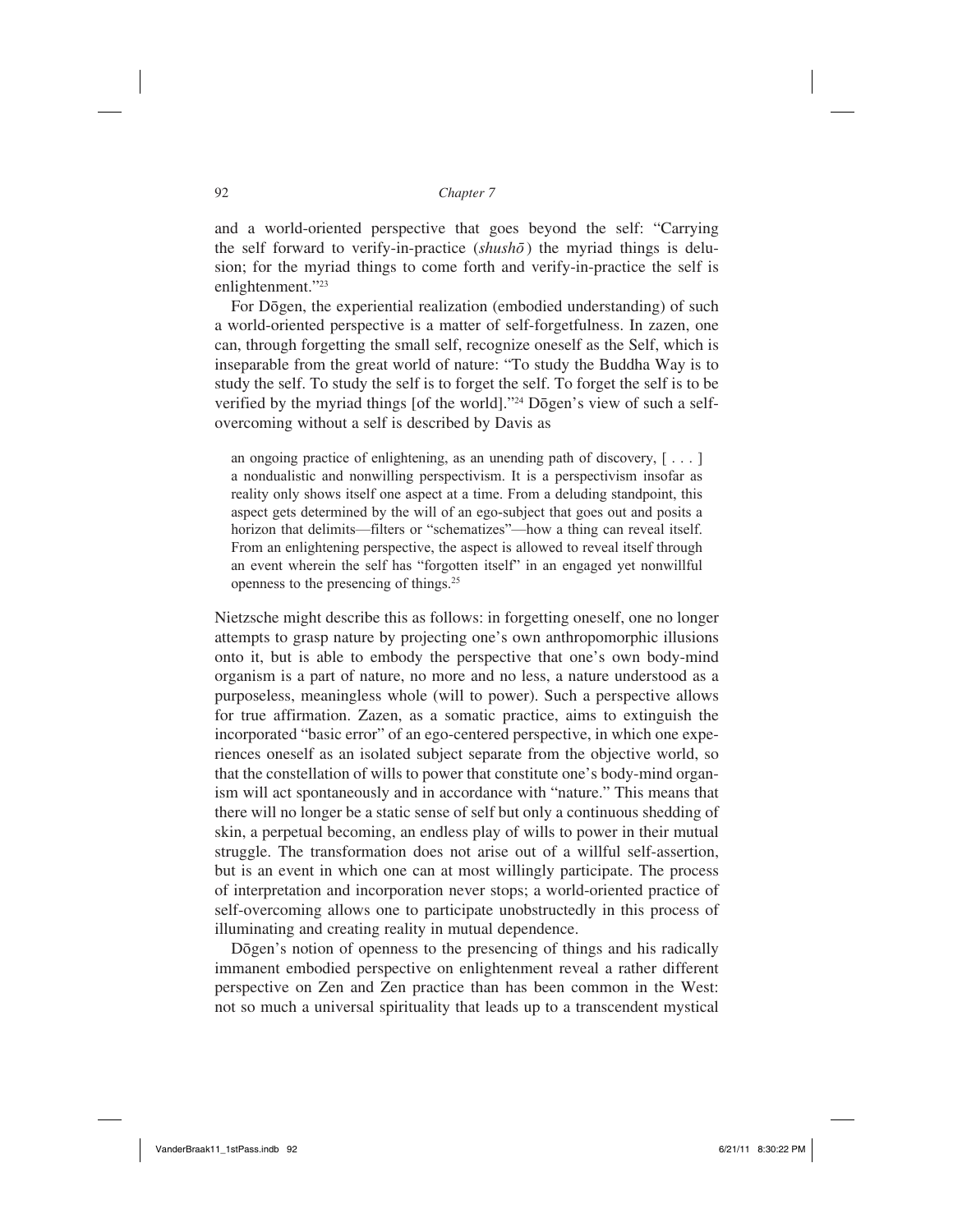religious experience "beyond the mind," but an immanent affirmation and even sacralization of this very mind and this very body. But although Dōgen's notion of enlightenment as the embodiment of universal buddhahood points to a radical ontological immanence, he does also speak about the realization of enlightenment in terms of a radically transformed new relationship to the world, indicating the possibility of an epistemological transcendence. It is possible to transcend our ordinary ways of experiencing the world.

Is Dōgen's notion of ongoing practice of forgetting the self a useful perspective from which to view Nietzsche's philosophy of self-overcoming? Are there any similar notions to be found in Nietzsche's work?

#### **HOW ONE BECOMES, WHAT ONE IS**

Nietzsche's way of speaking about self-overcoming is perhaps most surprising and strange in *Ecce Homo*. Nietzsche speaks here about how his education of his drives has made him into what he is in strictly non-moral and physiological terms. Daniel Conway describes this as follows:

Here he speaks not of his momentous and lasting achievements, but of "all these small things which are generally considered matters of complete indifference" (EH II, 10). When expressly dispensing the basic tenets of "his morality," he speaks not of the *Übermensch*, the Antichrist, active forgetting, or virile warriors, but of his insights into *diet* (EH II, 1). When accounting for "everything that deserves to be taken seriously in life," he turns not to the questions that exercise kings, judges, and priests, but to the more fundamental "questions of nourishment, abode, spiritual diet, treatment of the sick, cleanliness and weather" (EH IV, 8). Through his seemingly idle experiments with nutrition, location, climate, and recreation, he gradually became what he is.<sup>26</sup>

Self-overcoming seems to be all about creating the right circumstances for body and spirit. The advice that Nietzsche gives is in terms of nutrition (in the widest sense of the word): "how do *you* personally have to nourish yourself in order to attain your maximum of strength, of *virtù* in the Renaissance style, of moraline-free virtue" (EH II, 1). This is followed by a discussion of German and English cooking. But we shouldn't forget that in *Beyond Good and Evil* 230, Nietzsche has said that the mind resembles most of all a stomach. Nietzsche continues to take on the subjects of place, climate, and relaxation.<sup>27</sup>

Nietzsche stresses the absence of any struggle and describes self-overcoming as a physiological and subconscious process, something that grows within us underneath the surface of consciousness. Nietzsche describes "know thyself"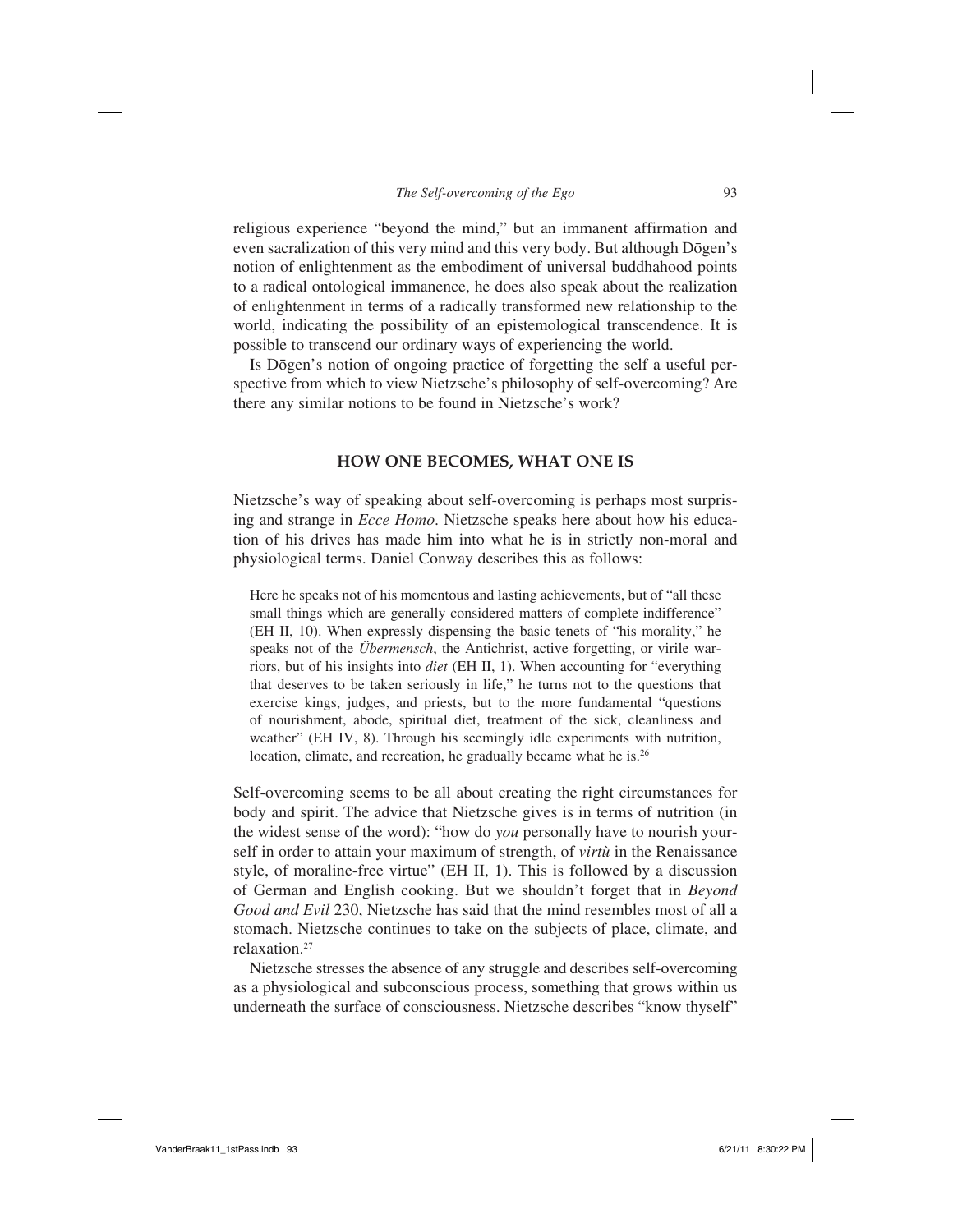as a recipe for ruin. In order to become what one is, one has to have no idea of who one is and keep a distance from all the great imperatives.

Becoming what you are presupposes that you have not the slightest inkling *what* you are. From this point of view even life's *mistakes* have their own sense and value, the temporary byways and detours, the delays, the "modesties," the seriousness wasted on tasks which lie beyond *the* task. [ . . . ] where *nosce te ipsum* [know thyself] would be the recipe for decline, then forgetting yourself, *misunderstanding* yourself, belittling, constricting, mediocritizing yourself becomes good sense itself. [ . . . ] You need to keep the whole surface of consciousness consciousness *is* a surface—untainted by any of the great imperatives. Beware even every great phrase, every great pose! With all of them the instinct risks "understanding itself" too soon—Meanwhile, in the depths, the organizing "idea" with a calling to be master grows and grows—it begins to command, it slowly leads you *back* out of byways and detours, it prepares *individual* qualities and skills which will one day prove indispensable as means to the whole—it trains one by one all the *ancillary* capacities before it breathes a word about the dominant task, about "goal," "purpose," "sense." (EH II, 9)

The metaphors of self-cultivation and self-overcoming, which suggest a conscious pursuit of emancipation and authenticity, leading up to a sovereign individual, give way to a metaphor of forgetting oneself, misunderstanding oneself, in order to not interfere with the "regulating idea" that grows below the surface of consciousness. For Nietzsche, it seems, any conscious effort at becoming what one is, is ultimately in vain.28 He even views his own selfovercoming from such a non-anthropocentric perspective:

I lack any memory of ever having exerted myself—there is no trace of a *struggle* evident in my life, I am the opposite of a heroic nature. "Wanting" something, "striving" for something, having in view a "purpose," a "wish"—I know nothing of this from experience. [ . . . ] I have not the slightest wish for anything to be other than it is; I myself do not want to be different. But this is how I have always lived. I have never wished for anything. (EH II, 9)

This is a baffling quote. It is historically incorrect, and even seems disingenuous. Nietzsche himself must know that these statements about himself are patently untrue. But let us try to connect this perspective on self-overcoming with another metaphor that Nietzsche uses, that of pregnancy. Nietzsche speaks about "that state of profound tension to which pregnancy condemns the spirit"(EH II, 3). In *Daybreak* 552, he had already written on "the holy condition of pregnancy":

Is there a more holy condition than that of pregnancy? To do all we do in the unspoken belief that it has somehow to benefit that which is coming to be within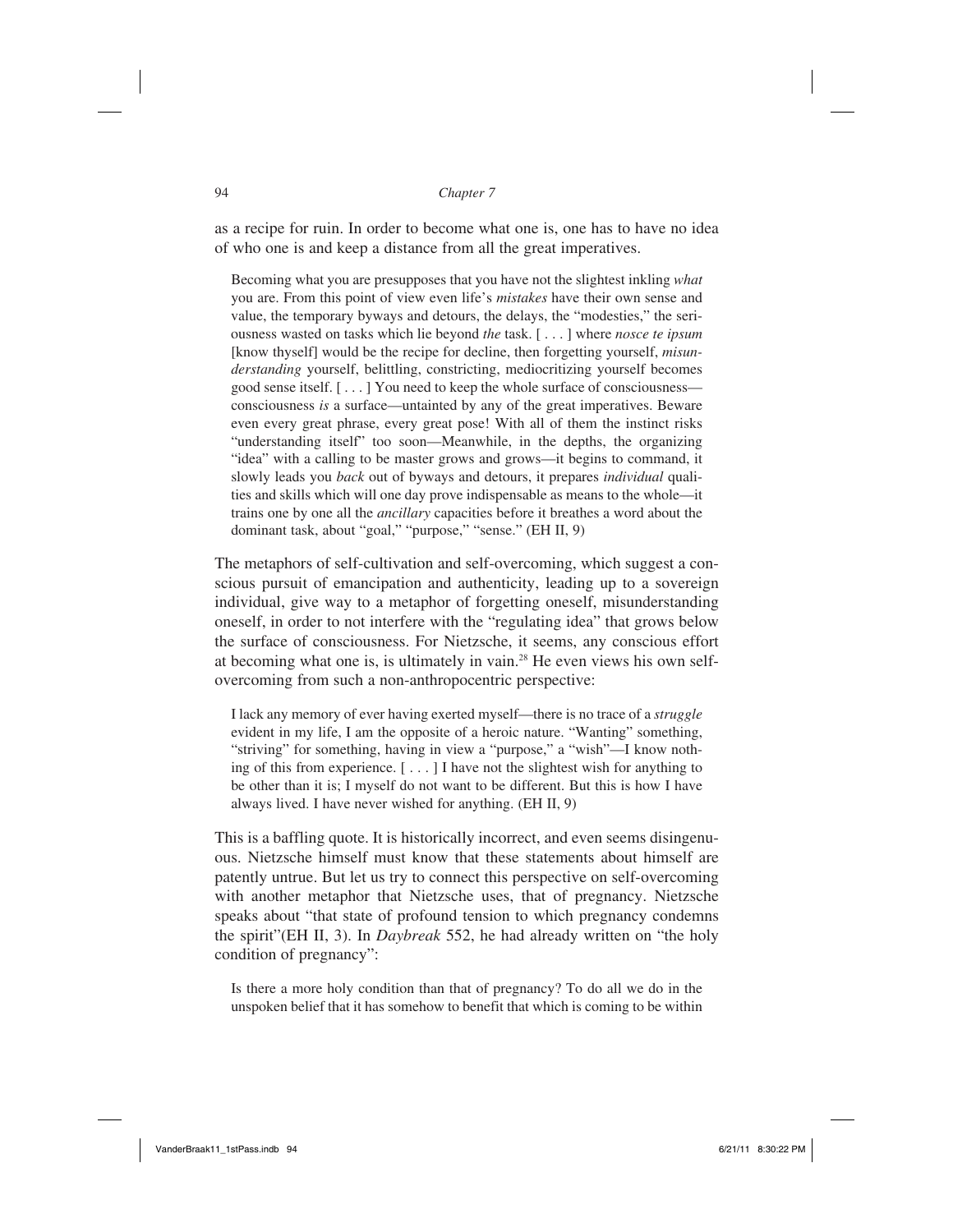us! [ . . . ] Everything is veiled, ominous, we know nothing of what is taking place, we wait and try to be *ready*.  $[\ldots]$ —*it* is growing, *it* is coming to light: *we* have no right to determine either its value or the hour of its coming. All the influence we can exert lies in keeping it safe. "What is growing here is something greater than we are" is our most secret hope [ . . . ]—It is in *this state of consecration* that one should live! It is a state one can live in! [...] (D 552)

Nietzsche's remarks on pregnancy should be read with Diotima's views from the *Symposium* (Nietzsche's *Lieblingsdichtung*) in mind:

All humans are pregnant, Socrates, both in body and in soul, and on reaching a certain age our nature yearns to engender offspring [ . . . ] Therefore when one who is pregnant approaches the beautiful [...] he becomes so exhilarated as to overflow with bringing forth and begetting [ . . . ] and one is pregnant and teeming ripe he is excited by the beautiful because its possessor can relieve him of his heaving pangs.<sup>29</sup>

Müller-Lauter points out that Nietzsche calls procreating the real achievement of the individual and hence his "highest interest"; he understands procreation as "the highest expression of power" from "the center of the whole individual" (KSA 12, 7 [9]). On the other hand, Müller-Lauter notes, procreation is the ultimate surrender of power: the entire body surrenders power in favor of the origination of a new body.<sup>30</sup> As Müller-Lauter points out, this fundamentally contradicts Nietzsche's fundamental understanding of the conflicting wills to power.

Diotima does not distinguish between the male begetting and the female giving birth aspect of procreation. She describes procreation as a process of opening up so that what one carries within oneself can manifest. The perspective on "becoming what one is" in *Ecce Homo* is about such an opening up and giving birth to what is inside.

#### **BUDDHA NATURE**

This idea that something is born within would perhaps fit well with the Mahāyāna Buddhist notion that when the Buddha became enlightened, he realized that all beings without exception have the same nature and potential for enlightenment. All sentient beings possess Buddha nature, the intrinsic potential to realize enlightenment. Buddha nature should not be interpreted as a kind of inherent self, but as empty of any defining characteristics. The notion can be traced to some early Buddhist schools of thought but was only fully developed within the *tathāgatagarbha* tradition in Mahāyāna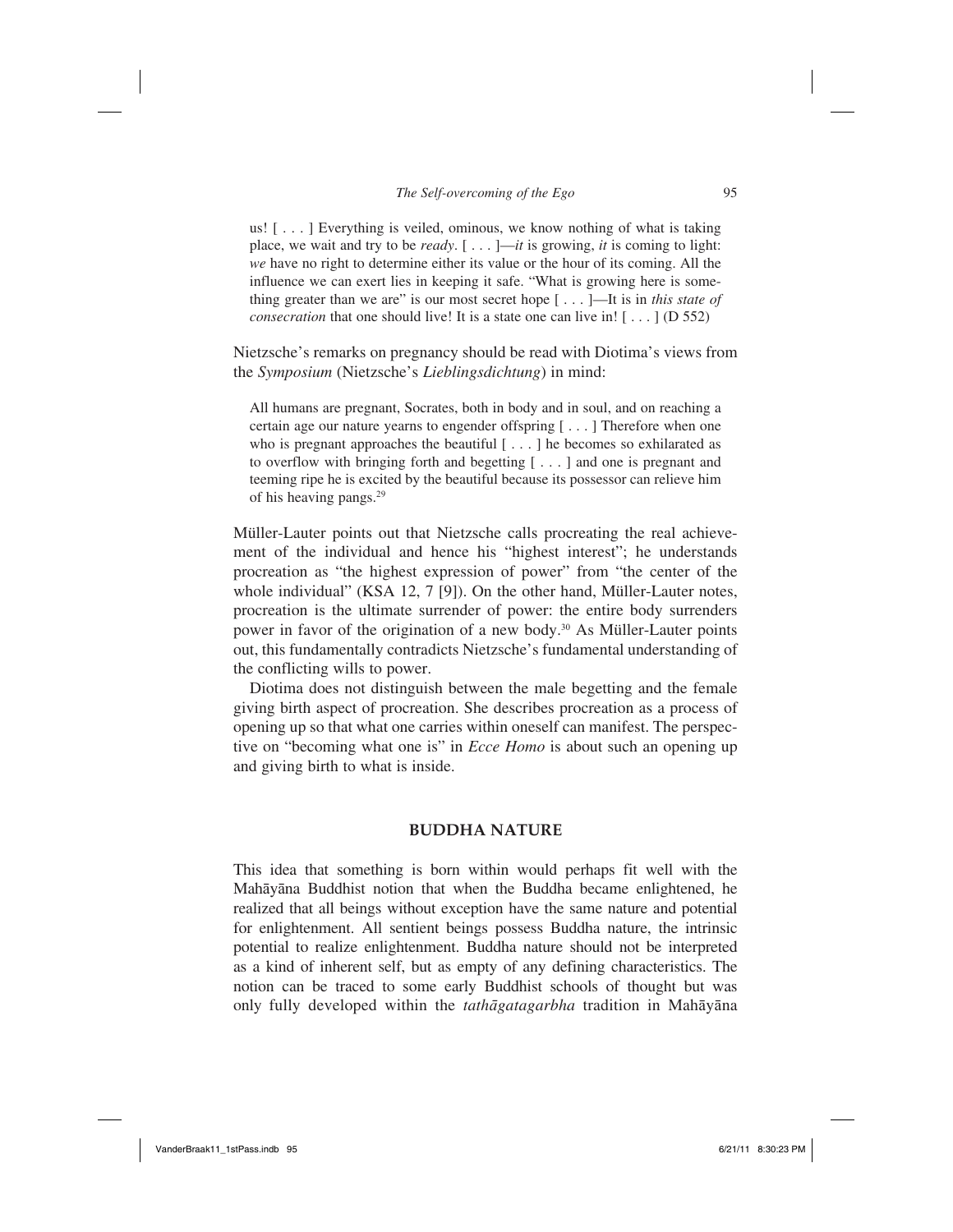Buddhism. It became a widespread and important doctrine in East Asian Buddhism.

"Garbha" can mean both "embryo" or "womb" ("Tathāgata" means "Buddha"). Not only is everyone deep within a buddha, the entire world is one great womb where buddhas are being produced. According to one interpretation, through Buddhist practice one can realize one's Buddha nature (in the sense of actualizing it and demonstrating it). According to another one, the Buddha's enlightenment brought about the enlightenment of the whole world. At the time of his enlightenment, the Buddha is said to have declared that he and the great earth were simultaneously enlightened, and that mountains, rivers, grasses, and trees had all realized their intrinsic Buddha nature.

In the Zen tradition, this notion of Buddha nature be became very important. Bodhidharma famously claimed that Zen was about "direct pointing at the mind, seeing into one's nature and attaining buddhahood." Zen practice was about seeing into one's true nature<sup>31</sup>. For Dōgen, however, such a formulation is too suggestive of a kind of true self. For him, Zen practice is not about seeing into one's true nature (realizing one's inherent Buddha nature as an essence buried within oneself), but about the ongoing realization that all of existence is Buddha nature (awakening to the fundamental interrelatedness of all of existence). Dōgen disagrees with those who view the Zen *áskēsis* as aiming at a direct insight into the nature of reality, breaking through to one's true nature, or seeing one's true nature, indicated in Japanese as *kenshō*. Therefore, he rereads the standard Mahāyāna claim that "all sentient beings have the Buddha nature" to mean that "entire being/all beings is/are the Buddha nature."<sup>32</sup>

Nietzsche would most likely have agreed with Dōgen in his rejection of any claims of such kind of ultimate insight. But would he have any affinity with the notion of Buddha nature? In various places in his writings, Nietzsche addresses the topic of first and second nature as an interpretation of what a process of self-overcoming could entail. In the course of his work his interpretation of first and second nature changes from an other-oriented to a self-oriented to a world-oriented perspective.

#### **FIRST AND SECOND NATURE**

In the second *Untimely Meditation*, Nietzsche speaks about second nature in a negative way: attempting to overcome the errors of the past leads at best to the construction of new instincts, of a second nature, that causes our inherited, inborn first nature to scorch and shrivel up: "We plant a new habit, a new instinct, a second nature, in order for the first nature to shrivel up"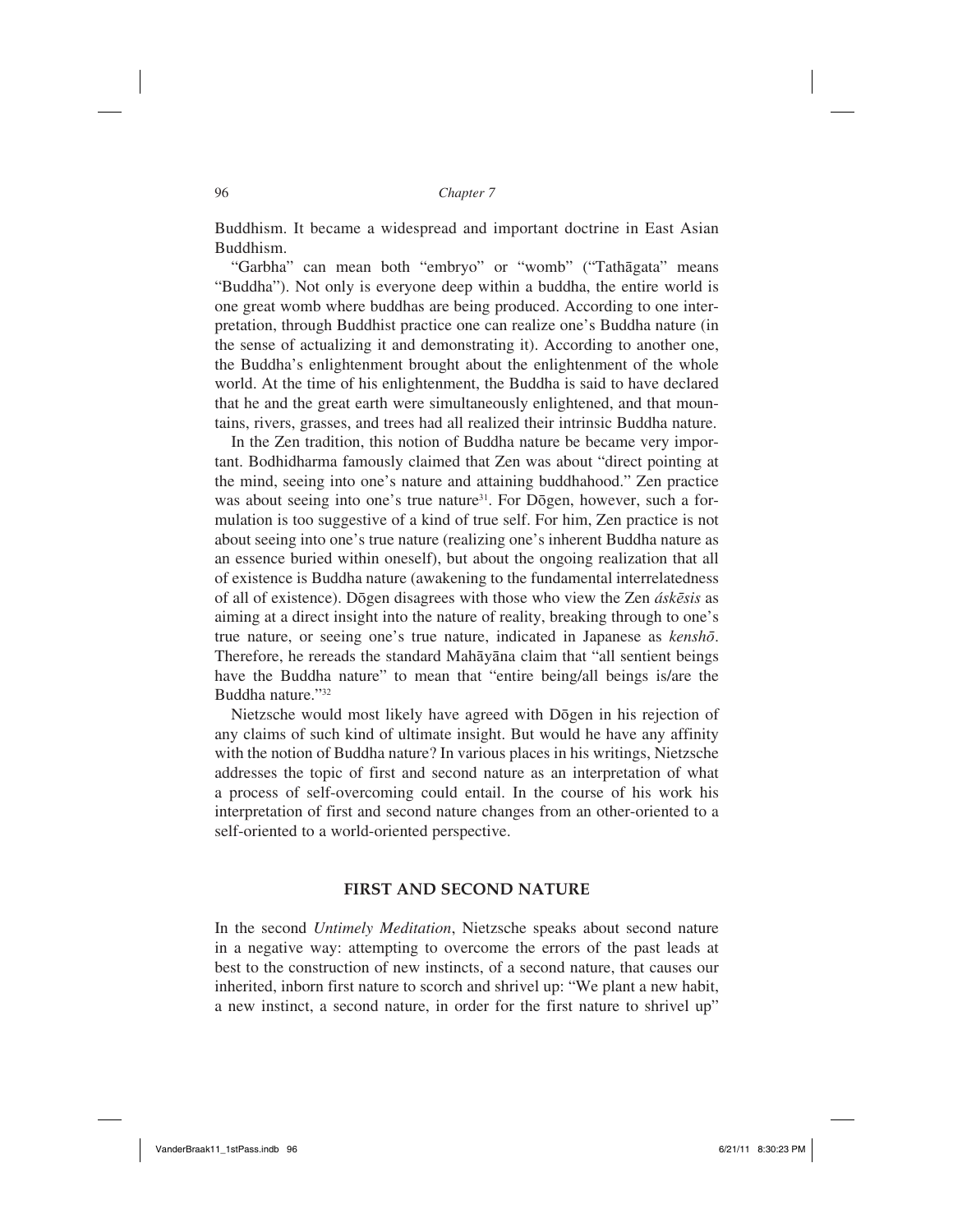(UM II 3). He adds, however, that also this first nature once started out as a second nature, and that any triumphant second nature will become a new first nature.

We could call this an other-oriented perspective on first and second nature. The seeker after wisdom needs to build up a second nature, which overgrows his first nature and alienates him from it. All education is the development of such a second nature. In the other-oriented stage, the seeker is alienated from his first nature by his education. The morality of society keeps him from realizing who he is. Society puts before him all kinds of elevated goals to strive after. Nietzsche was driven by Schopenhauer's and Wagner's idealism. The beginning Zen practitioner may be driven by conventional Buddhist goals: a longing for enlightenment, a desire to end suffering. The camel that goes off into the desert refers to Nietzsche's own asceticism of the spirit in *Human, All Too Human*, and his ascetic attempt at emancipation from Wagner and Schopenhauer. The camel-lion transformation constitutes his own free-spirited liberation of conventional morality.

Although the second nature eventually needs to be overcome and the first nature needs to be recovered, building up a second nature is a necessary stage on the way to wisdom.

*The first nature.—*The way in which we are educated nowadays, we first acquire a *second nature:* and we have it when the world calls us ripe, mature and useful. Some are snake-like enough to shed this skin one day, when underneath this cover their *first nature* has ripened. In most people it shrivels up however. (D 455)

Education provides us with a second nature as a protective snake skin that allows our first nature to develop unhindered and to ripen underneath. Most people, however, prove unable to shed this skin when their first nature has ripened. Therefore, their first nature will eventually shrivel up. Only very few people are snake-like enough to keep their first nature from shriveling up under the second skin of the second nature, and shed their skin one day.

Such a passive *ripening*—and eventual revelation—of one's first nature should be distinguished from the active *development* of one's second nature. In his notebook fragments Nietzsche writes, "My being *reveals* itself whether it *develops*? From childhood on overloaded with outside nature and imported knowledge. I'm discovering myself"(KSA 8, 28 [16]). And in *The Wanderer and His Shadow*, he says, "One day, when in the eyes of the world one has completed one's education a long time ago, one *discovers* one*self*: this is where the task of the thinker starts; now it is time to enlist his help—not as an educator, but as a self-educated person who has experience"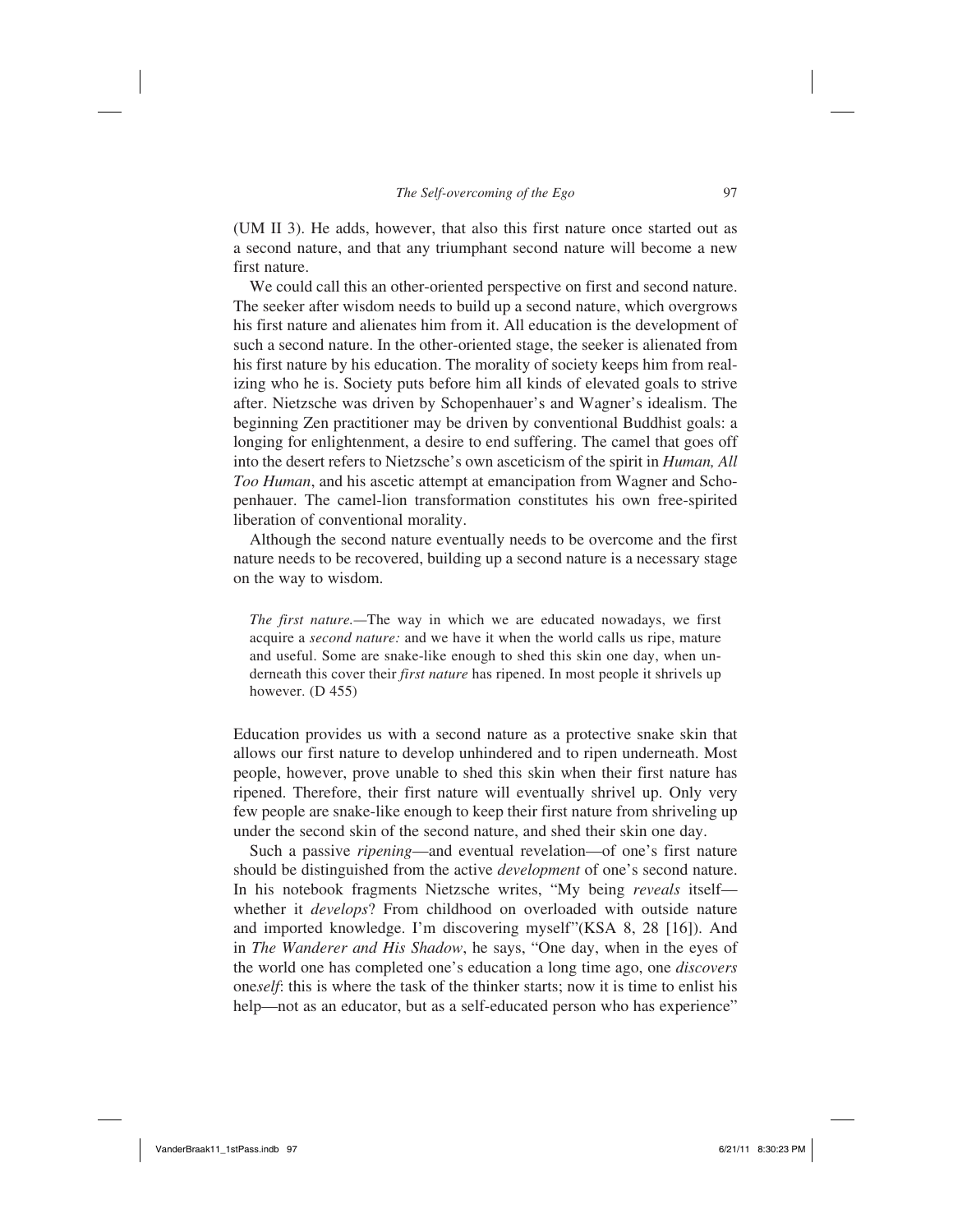(WS 267). Whereas in the other-oriented stage one needs a teacher and educator, in the self-oriented stage one simply needs a model. Perhaps Nietzsche portrays himself as such a model in *Ecce Homo* for some of his (future) readers.

But the relationship between first and second nature is more complex. In December 1882, Nietzsche uses in two letters the distinction between first and second nature to answer some critical remarks from his friend Erwin Rohde, presumably about *The Joyous Science* that appeared that year. Apparently, Rohde was not all that impressed by Nietzsche's newfound life-affirming demeanor. In a letter to Hans von Bulow, Nietzsche writes,

What do I care when my friends say that my current free-spirited demeanor [*Freigeisterei*] is an eccentric, teeth-gritting *decision*, that is forced upon my own inclination? It may indeed be a "second nature:" but I will prove that only with this second nature I have come into the actual *possession* of my first nature. (KSB 6: 344)

According to this interpretation, Nietzsche thinks Rohde has failed to differentiate between Nietzsche's *historical* first nature and his *actual* first nature (which now is able to manifest itself through an acquired second nature). In Nietzsche's letter to Rohde himself, he expresses himself slightly differently:

Yes, I do have a "second nature," but not in order to destroy the first but to *stand* it. I would have long ago perished from my "first nature"—I almost did perish from it. What you say about an "eccentric decision" is by the way completely *true*. I could name you place and time. But—who was it that *made the decision*?—For sure, my dearest friend, it was the *first* nature: **it** *wanted* "to live." (KSB 6: 345)

Nietzsche suggests here that it was his first nature that decided to adopt the second nature in order to protect the organism "Nietzsche" from itself. In *Ecce Homo*, Nietzsche writes about the re-emergence of his first nature: "That nethermost self, as if buried alive, as if made mute beneath the constant *need* to pay heed to other selves (—which is what reading is!) awoke slowly, shyly, hesitantly—but finally *it spoke again*" (EH III HAH, 4).

Nietzsche also writes about *The Wanderer and His Shadow* and *Daybreak* as a return to himself. So the second nature is not an alienation from the first nature, but serves as a protective skin, in order to not perish from it prematurely. In retrospect, Nietzsche realizes that his own asceticism of the spirit served an important function: to protect his own first nature. It even was his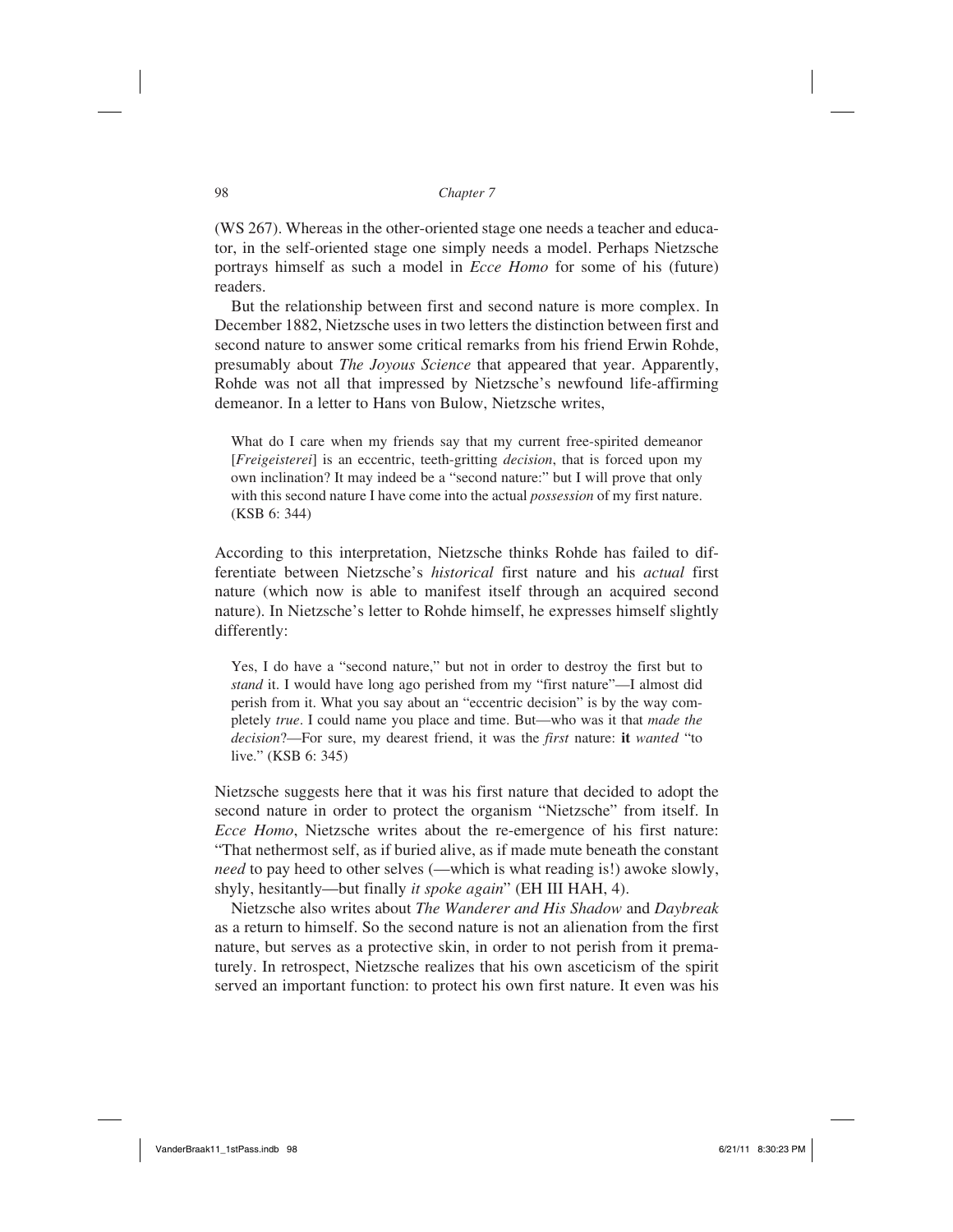first nature that made him seek out this second nature as a protective skin. A second nature can function in service of a first nature.

The question remains how such a first nature should be read. Rather than some kind of inner essence, we could interpret it as nothing else than life itself. Returning to one's first nature would then mean that life breaks through in oneself. When the ego, one's acquired second nature, has been overcome, one gives birth to life itself in all its Dionysian vitality. One becomes the site where the self-overcoming of life plays itself out. This is what self-overcoming without a self would mean.

In Part II, I have conducted a dialogue between Nietzsche and various representatives from the Zen tradition on the topic of philosophical *áskesis*, its deconstructive and constructive aspects, and its qualities of non-essentialism, non-teleology, and non-anthropocentrism. However, the question remains: what is the purpose of such an *áskesis*? Is there a *summum bonum*, some kind of redemption or salvation, that can be reached or realized? In the Buddhist traditions, this *summum bonum* seems to be, without question, enlightenment. What would Nietzsche have said about Buddhist enlightenment? He did reject one conception of it, the notion of nirvana as it appears in the Pali Canon (obviously, as we have seen in chapter 1, through the lens of its nineteenthcentury Western interpreters such as Oldenberg). And what would Dōgen say about Nietzsche's critique of redemption? Does Nietzsche's *áskēsis* perhaps culminate in some kind of Zen enlightenment, or non-enlightenment? In part III I will critically examine such questions.

#### **NOTES**

 1. Damien Keown, "trikāya." *Encyclopedia.com: A Dictionary of Buddhism.*  www.encyclopedia.com/doc/1O108-trikya.html (accessed September 6, 2010).

2. Nagatomo, *Attunement Through the Body,*165.

 3. Dōgen, *Shōbōgenzō, Yuibutsu Yobutsu*. Quoted in: Arifuku, *The Problem of the Body in Nietzsche and Dōgen*, 223.

4. Kim, *Eihei Dōgen—Mystical Realist*, 104.

 5. Dōgen, *Shōbōgenzō, Shinjingakudō*. Quoted in: Kim, *Eihei Dōgen—Mystical Realist*, 104.

6. Kim notes that, although Dogen could be described as a "mystical realist" (Kim, *Eihei Dōgen—Mystical Realist*), his mysticism is a far cry from Western and Eastern forms of apophatic mysticism where God, Dao, Brahman are said to be ineffable, only to be known by systematically negating language and thought. For Dōgen, the embodiment of universal buddhahood takes place precisely through language and thought (Kim, *Dōgen on Meditation and Thinking*, 90).

7. Charles Taylor, *A Secular Age* (Cambridge: The Belknap Press, 2007), 15.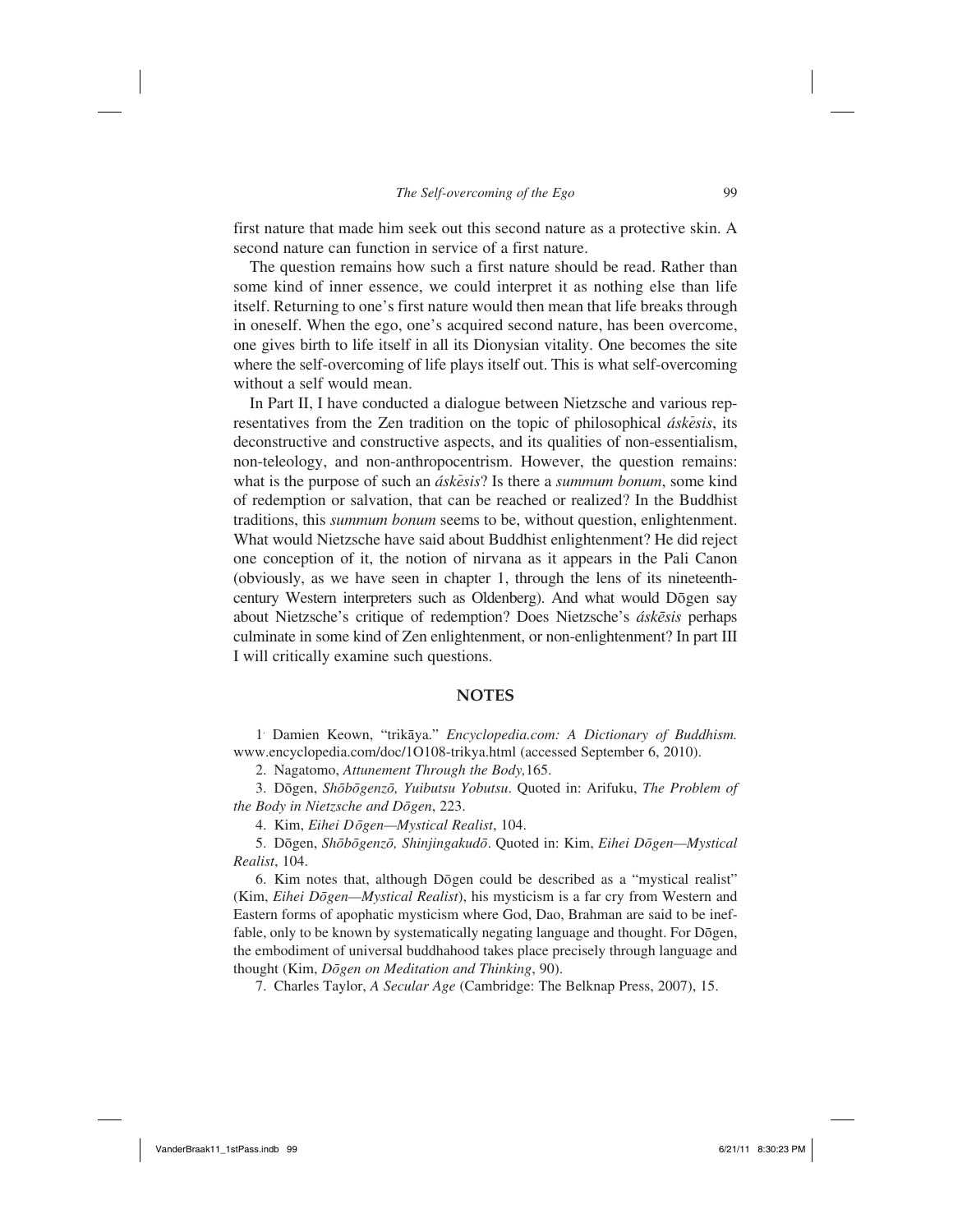8. Graham Parkes, "Nature and the human "redivinized": Mahāyāna Buddhist themes in *Thus Spoke Zarathustra*," in *Nietzsche and the Divine*, 181–99.

9. Parkes, *Nature and the human "redivinized,"* 189.

10. Parkes, *Nature and the human "redivinized,"* 194.

11. Parkes, *Nature and the human "redivinized,"* 284.

12. Parkes, *Composing the Soul,* 305–7. See also Parkes, *Nietzsche and early Buddhism*, 262.

13. See Daniel W. Conway, "Life and Self-Overcoming," in *A Companion to Nietzsche*, ed. Keith Ansell Pearson, 532–47 (Oxford: Blackwell Publishing, 2006).

14. Müller-Lauter has called attention to a lingering ambiguity in Nietzsche's thought on teleology (Wolfgang Müller-Lauter, *Nietzsche: His Philosophy of Contradictions and the Contradictions of his Philosophy* (Urbana/Chicago: University of Illinois Press, 1999), 180). In describing Nietzsche's views on the body as a command structure, Müller-Lauter points to *Thus Spoke Zarathustra*, where the body is described as "a plurality with one meaning, a war and a peace, a herd and a shepherd" and "a great reason" (TSZ I, 4). Plurality and unity, purposelessness and purpose seem to go hand in hand here. And in a long note in 1884, Nietzsche assumes "that a purposefulness rules events on the smallest level," and speculates that this could be due to "*tremendously much higher and more comprehensive intellects* than the one we are conscious of" (KSA 10, 24 [16]). By 1885, Müller-Lauter adds, Nietzsche has overcome this "teleological temptation."

15. Parkes, *Nature and the human "redivinized*," 187.

16. Ryogi Ōkōchi, "Nietzsche's Conception of Nature from an East-Asian Point of View," in *Nietzsche and Asian Thought*, 204.

17. Graham Parkes, *Nietzsche and Early Buddhism*, 264.

18. Graham Parkes, *Nietzsche and Early Buddhism*, 264.

19. Benson, *Pious Nietzsche*, 9.

20. Paul Bourget, "Théorie de la décadence," in *Essais de psychologie contemporaine, vol. I.* (Paris: Plon, 1926), 3–33.

21. For more on Nietzsche's use of the term decadence, see Benson, *Pious Nietzsche,* 8 and 55–61.

22. Benson, *Pious Nietzsche*, 59.

23. Dōgen, *Shōbōgenzō, Genjōkōan*. Quoted in: Bret W. Davis, "The Presencing of Truth: Dōgen's Genjōkōan," in *Buddhist Philosophy: Essential Readings*, 256.

24. Dōgen, *Shōbōgenzō, Genjōkōan.* Quoted in: Davis, *The Presencing of Truth,*  257.

25. Davis, *The Presencing of Truth,* 254.

26. Conway, *Nietzsche & the Political,* 115f.

27. Duncan Large suggests that *Ecce Homo* can be read as an instruction manual for "how to become what you are." See Duncan Large, "Introduction," in Friedrich Nietzsche, *Ecce Homo. How To Become What You Are* (Oxford: Oxford University Press, 2007), xv. Such an instruction would have to be compatible with Nietzsche's conception of human individuality as the particular configuration of a person's drives. Becoming what one is would refer to an individual process of educating the drives,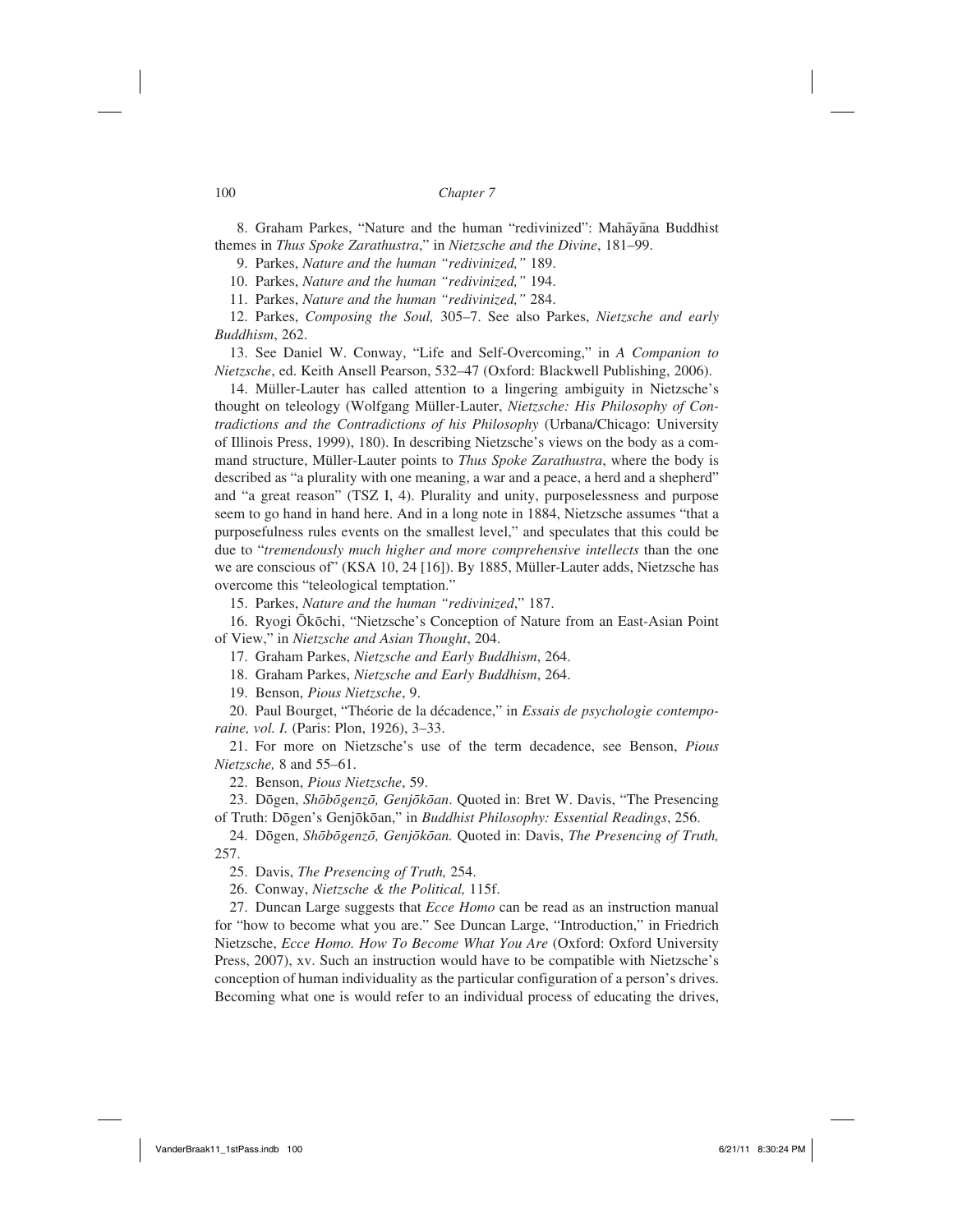in which what is optimal for one person is not necessarily optimal for another. Nietzsche's own life is not a recipe to be followed but serves as a model or example (*Vorbild*). I argue, however, that *Ecce Homo* is not meant as a self-help book but as an explanation of how Nietzsche has become a person that is capable of perceiving what is true and capable of performing a revaluation of values (see chapter 12).

28. Nietzsche's affirmation of his own "byways and detours" could therefore be seen as not only an artistic form of self-creation, involving a retrospective reinterpretation which inevitably involves bending the historical truth a little bit (Large, *Introduction*, xviii) but also as part of a more general theory on illness and health, which explains why Nietzsche's health is a form of "the great health," which makes him uniquely suited for performing a revaluation of values.

29. Plato, *Symposium* 206c–e. Quoted in: Parkes, *Composing the Soul*, 240. For more on Nietzsche's use of the metaphor of pregnancy, see Parkes, *Composing the Soul*, 238–47.

30. Müller-Lauter, *Nietzsche,* 182.

31. According to Yoshizu Yoshihide, "The Relation between Chinese Buddhist History and Soteriology," in *Paths to Liberation*, 328, the phrase "seeing the nature" originally did not refer to the individual seeing his own nature, but to the practice of Buddhas and bodhisattvas as they saw the Buddha nature of all sentient beings.

32. Dōgen, *Shōbōgenzō, Busshō.* Quoted in: Davis, *The Presencing of Truth*, 252–53.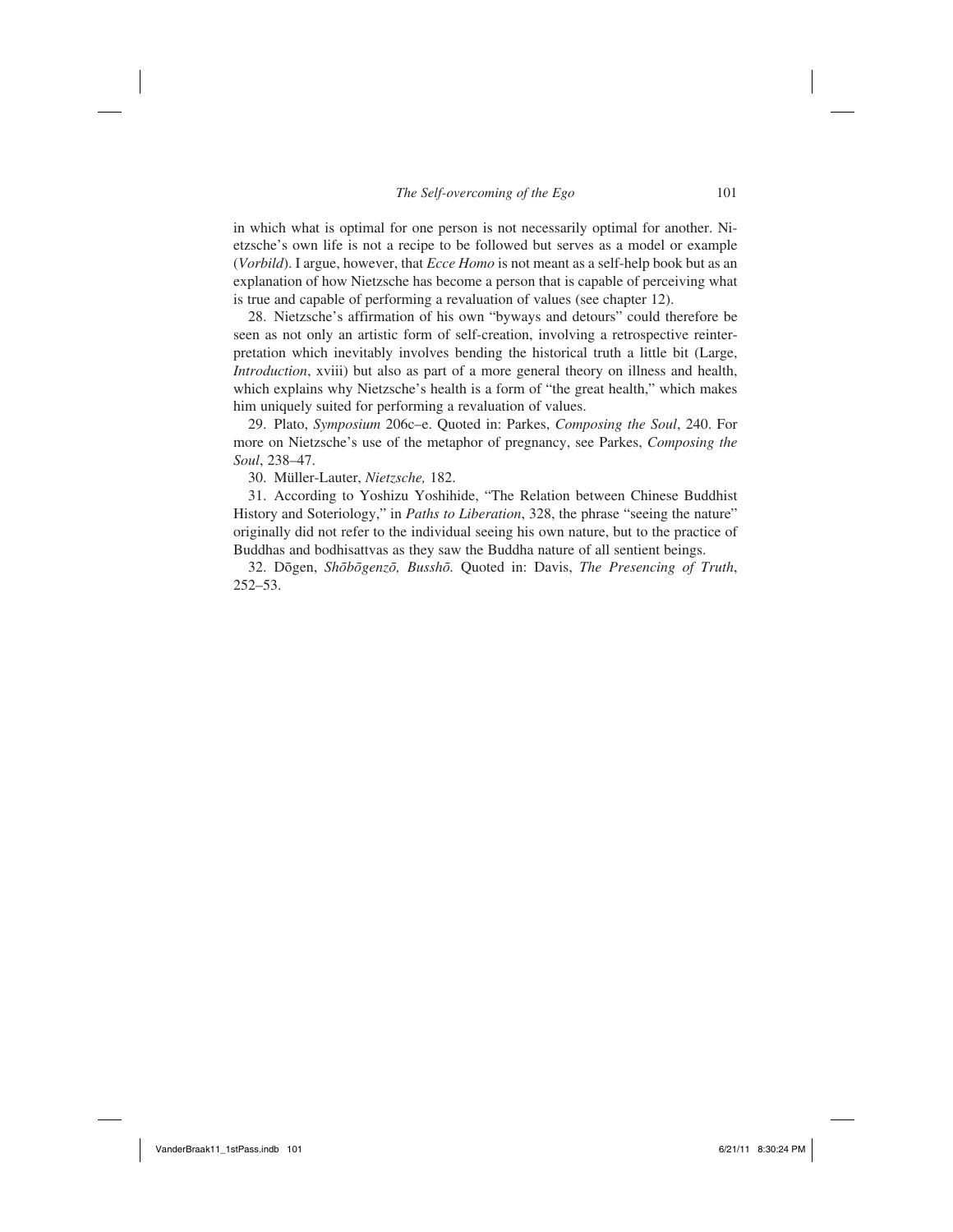VanderBraak11\_1stPass.indb 102 and the state of the state of the state of the state of  $6/21/11$  8:30:24 PM  $\big|$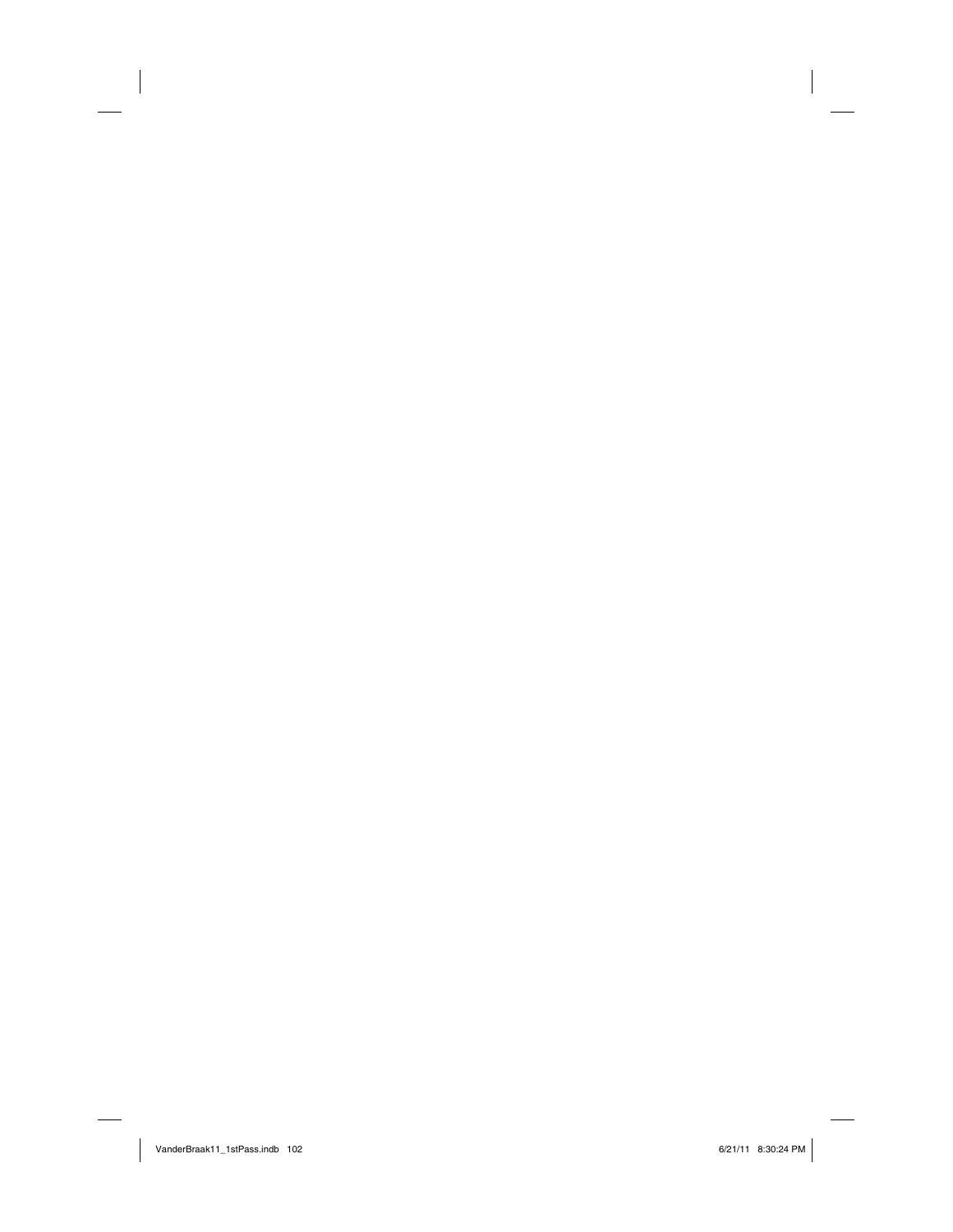*Part III*

# **Enlightenment**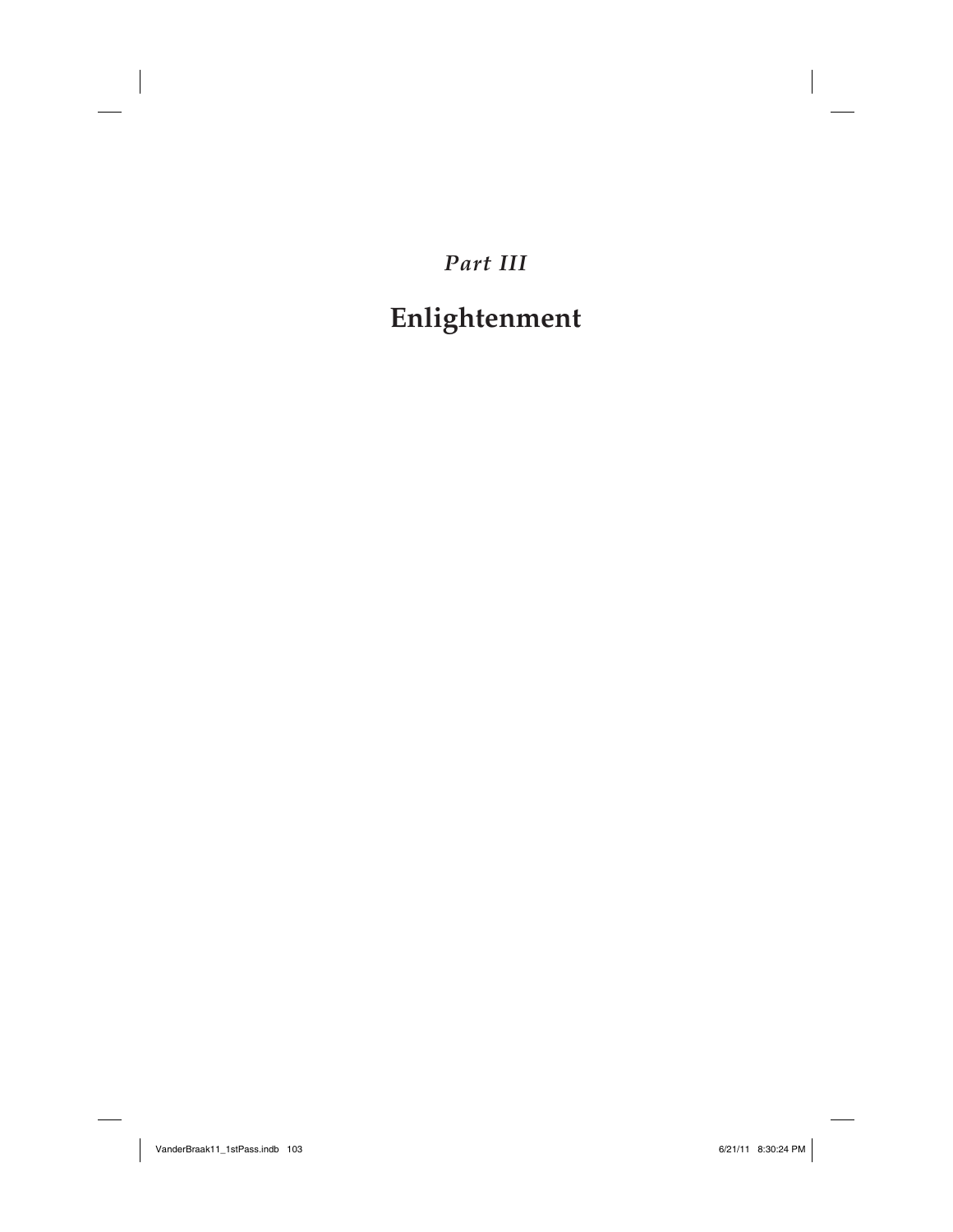VanderBraak11\_1stPass.indb 104  $\overline{6/21/11}$  8:30:24 PM  $\overline{10/11}$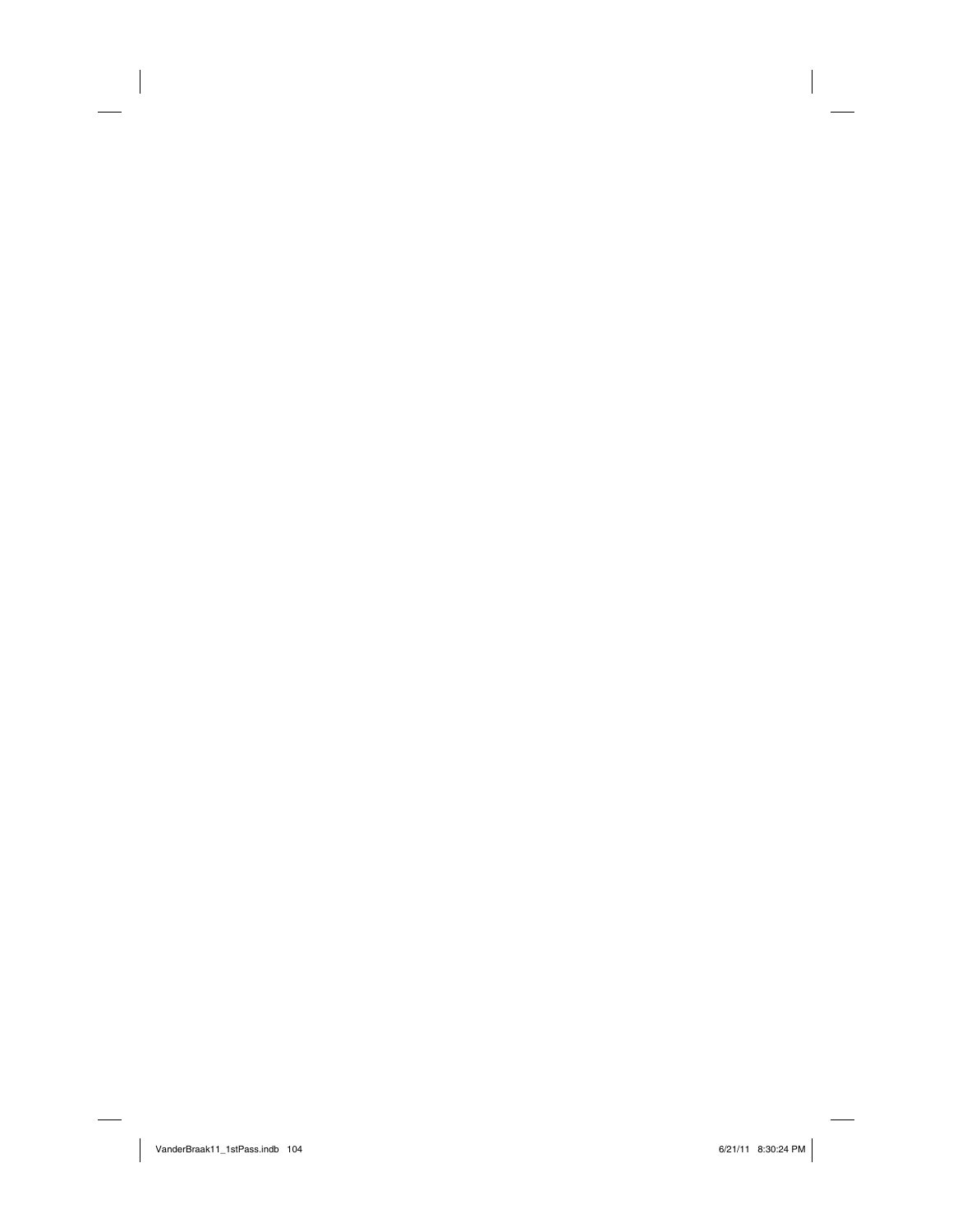## **The Self-overcoming of Redemption and Enlightenment**

Can self-overcoming be thought of as a soteriology? Does self-overcoming culminate in redemption? One of the problematic aspects of both a Nietzschean and a Zen soteriology is that they are not to be interpreted as a teleological imperative. Their *áskēsis* cannot be grasped as a means to arrive at some end projected in the future. The very attempt to overcome the ascetic ideal would be a symptom of that ascetic ideal itself. This is why some researchers have interpreted Nietzsche's thought as an anti-soteriology: a call to continuous struggle, a call to intensify that struggle to the maximum. According to this interpretation, Nietzsche maintains that no redemption or liberation will be in store anytime now or in the future.<sup>1</sup> Yet there is a great sense of urgency that runs through all of Nietzsche's writings. He considers it imperative that his readers become what they are. But if Nietzsche's view on self-overcoming is non-teleological, is there any need for practice? Rather than become what we are, we could simply be what we are and live happily.

Redemption, like many concepts, has a negative as well as a positive meaning for Nietzsche. One the one hand, a longing for redemption runs through his work. On the other hand, he tries to genealogically deconstruct and unmask that longing out of intellectual integrity. Nietzsche continuously thinks against himself. If Nietzsche has a soteriology, then it is skeptical in two ways: skepticism plays an important role as a way to redemption, and as a soteriology, it continuously puts itself skeptically into question. Is redemption possible? Can we be redeemed, or redeem ourselves? Perhaps Nietzsche's redemption consists of there being no redemption. Perhaps living through nihilism constitutes redemption. Perhaps redemption is an abyss. Nietzsche seduces the reader to want to be redeemed and simultaneously problematizes this redemption*.*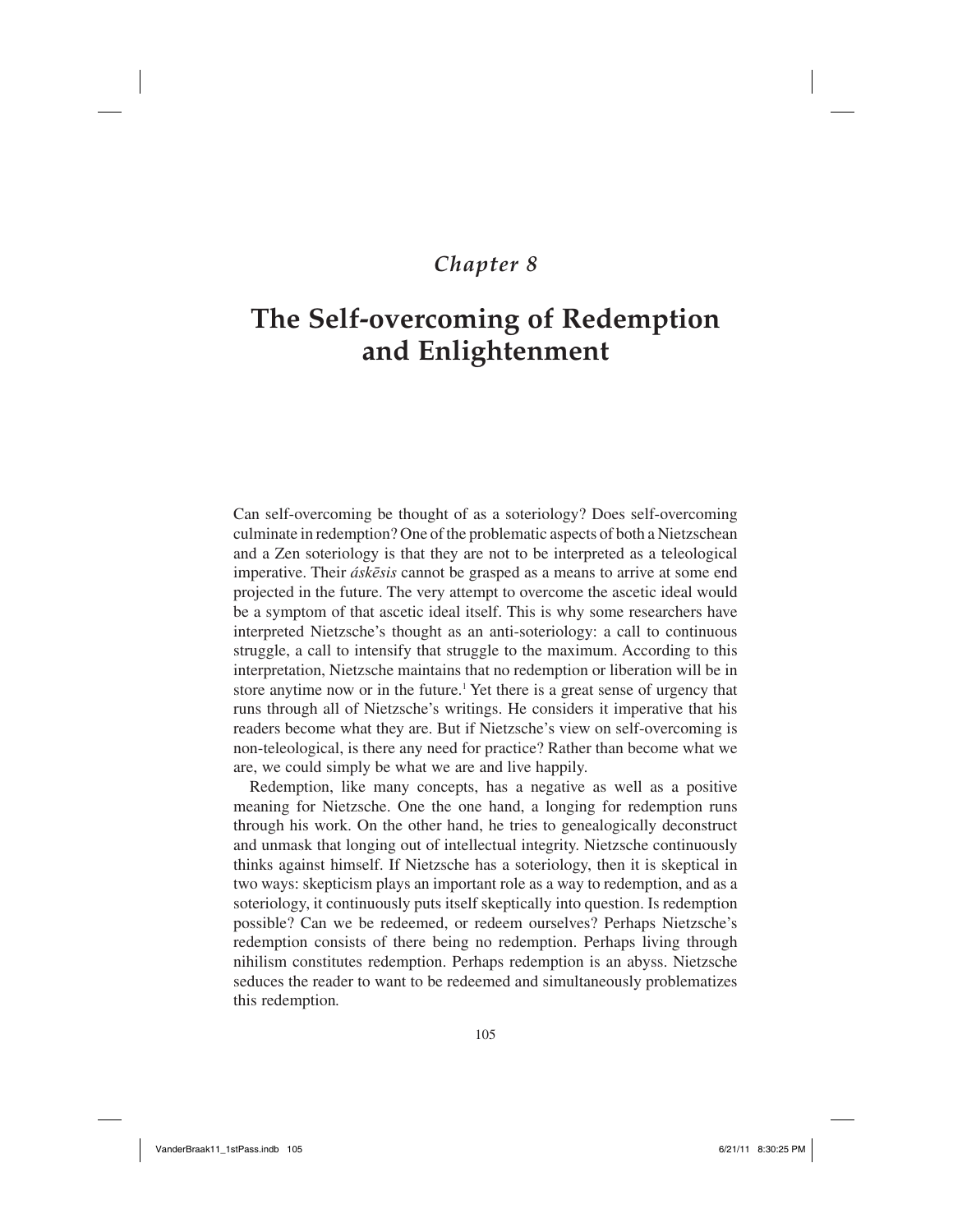Nietzsche's relationship to redemption can be compared to his relationship to morality. Although Nietzsche's "immorality" is often interpreted as the absence of any kind of morality, it actually implies a more severe morality than other types of morality. The liberation of morality is not a goal in itself, but a preparation for an alternative morality. In a similar way, the death of God, and the liberation of the Christian soteriology is not a goal in itself. Also the atheist has to be overcome. When the death of God is announced by the madman in *The Joyous Science* 125, his audience consists of atheists, not the Christian faithful. Just like Nietzsche the immoralist, who wants to overcome morality for the sake of morality, can be characterized as a postmoralist,<sup>2</sup> the antichrist Nietzsche, who wants to overcome religion for the sake of religion, can perhaps be characterized as a "postreligious" thinker.<sup>3</sup>

A parallel question runs through the Zen tradition. Standard Buddhist soteriology holds that Buddhist practice culminates in enlightenment.<sup>4</sup> But throughout the Zen tradition, the notion of attaining enlightenment or "becoming a Buddha" is problematized. We find much anti-enlightenment rhetoric. So does practice culminate in enlightenment? Yes, says early Buddhism: the Noble Eightfold Path offers a path from bondage to liberation, a way out of samsara into nirvana. No, says Nāgārjuna: samsara is not different from nirvana. Liberation is not an escape from bondage but a renewed perspective on it. Yes, say some Mahāyāna schools, the very insight that samsara is nirvana, that new and liberating perspective, constitutes enlightenment. Realizing emptiness becomes the goal of Mahāyāna Buddhist soteriology. No, say some Zen masters, also emptiness is empty.

There are three temptations that should be avoided in an interpretation of redemption: (1) essentialism, which is conceiving of redemption as some kind of static "state"; (2) teleology, which is conceiving of redemption in terms of some ultimate goal; (3) anthropocentrism, which is the tendency to speak in anthropomorphic and individualistic terms about redemption.<sup>5</sup>

Essentialism and teleology belong to an other-oriented perspective. From this perspective (in which the ascetic ideal still has not been seen through yet), redemption can only be conceived of as some kind of state that serves as the goal of a path toward wisdom, an ideal to aspire to. But from a selforiented perspective, one has overcome the ascetic ideal and is able, through a practice of active nihilism, to deconstruct any essentialist and teleological notions and any ideals. From such a perspective, redemption can only be described in strictly non-essentialist and non-teleological terms. But the self-oriented seeker (Zarathustra's lion figure) is still anthropocentric in his clinging to his own sovereignty, expressed as "I will." Therefore, he can only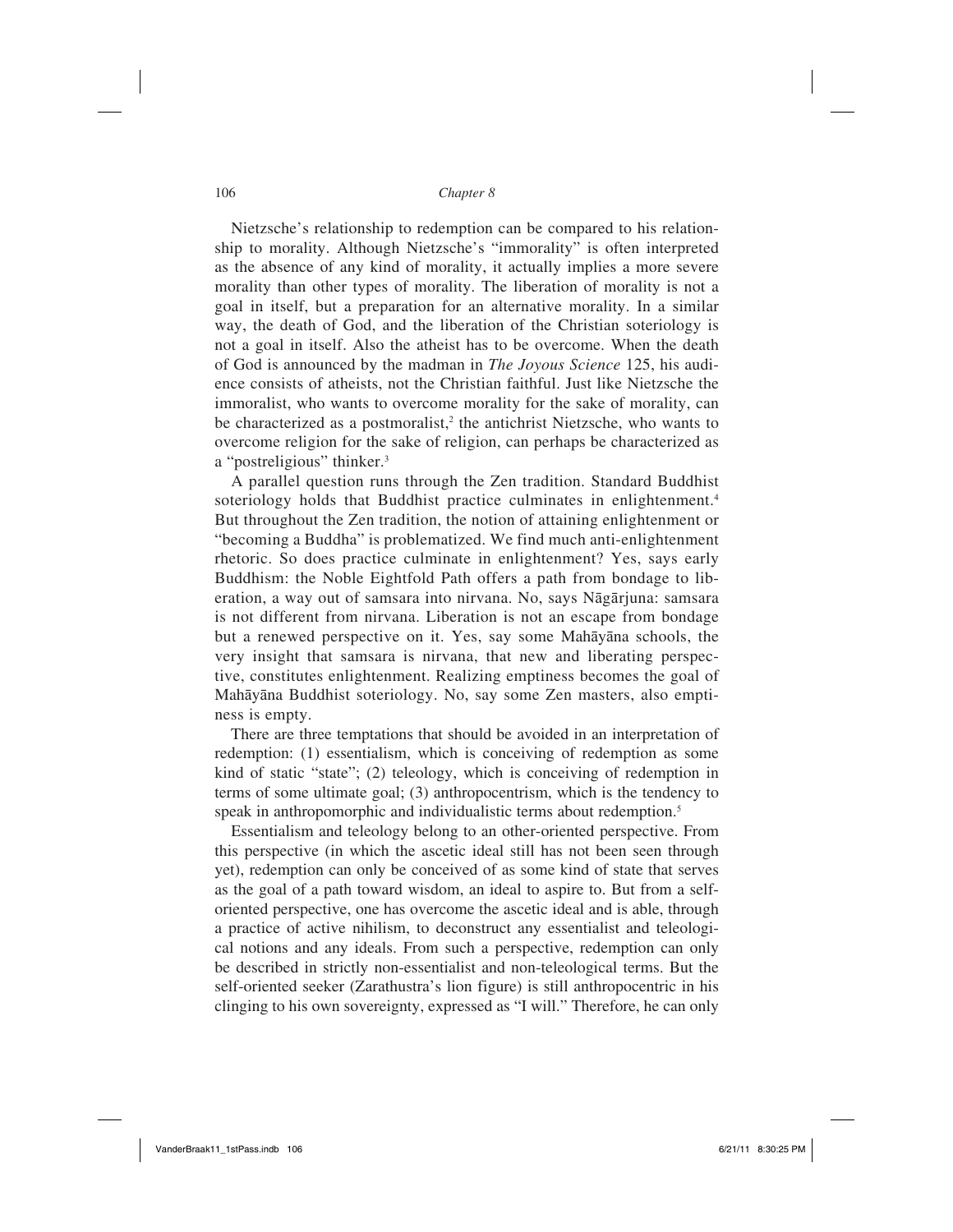conceive of redemption in a limited way, in terms of an individual transformation. If redemption can only be properly described in non-essentialist, non-teleological and non-anthropocentric terms, how to imagine it?

### **THE TRANSFORMATION OF REDEMPTION AND ENLIGHTENMENT**

The German term *Erlösung* that Nietzsche uses can be translated as either "redemption" or as "salvation." Salvation (from the Latin salus, "health," "safety," "well being") can be defined as "a religious concept that refers either to the process through which a person is brought from a condition of distress to a condition of ultimate well being or to the state of ultimate well being that is the result of that process."<sup>6</sup> Ideas of salvation may or may not be linked to the figure of a savior or redeemer or correlated with a concept of God. In Christianity, salvation is variously conceived. One prominent conception emphasizes justification—the process through which the individual, alienated from God by sin, is reconciled to God and reckoned just or righteous through faith in Christ.

Though closely allied to salvation, redemption is more specific, for it denotes the means by which salvation is achieved, namely, by the payment of a ransom. There are many passages in the New Testament which represent Christ's sufferings under the idea of a ransom or price, and the result thereby secured is a purchase or redemption.<sup>7</sup> In the payment made for our redemption, the debt against us is not viewed as simply cancelled, but is fully paid. Christ's blood or life, which he surrendered for them, is the "ransom" by which the deliverance of his people from the servitude of sin and from its penal consequences is secured.

Redemption is related to the Greek secular concept of *apolutrosis*, buying the freedom of a slave.<sup>8</sup> It refers to a purchase back of something that has been lost by the payment of a ransom. It has been used as a metaphor to describe the action of God: Christ the Redeemer delivered people from the consequences of their sins, bearing the cost himself.<sup>9</sup> The modern secular meaning of redeeming coupons goes back to this theological origin.

The meaning of the term *Erlösung* needs to be seen from within its German context. I will use the overview of Osthövener.<sup>10</sup> In German culture, according to Osthövener, the term used to have a strictly Christian meaning. Especially Luther's theology is all about redemption and man's neediness for redemption. Schleiermacher extended the use of the term to also include non-Western religions. Schopenhauer and Wagner extended its use even further. For Schopenhauer, redemption referred to the liberation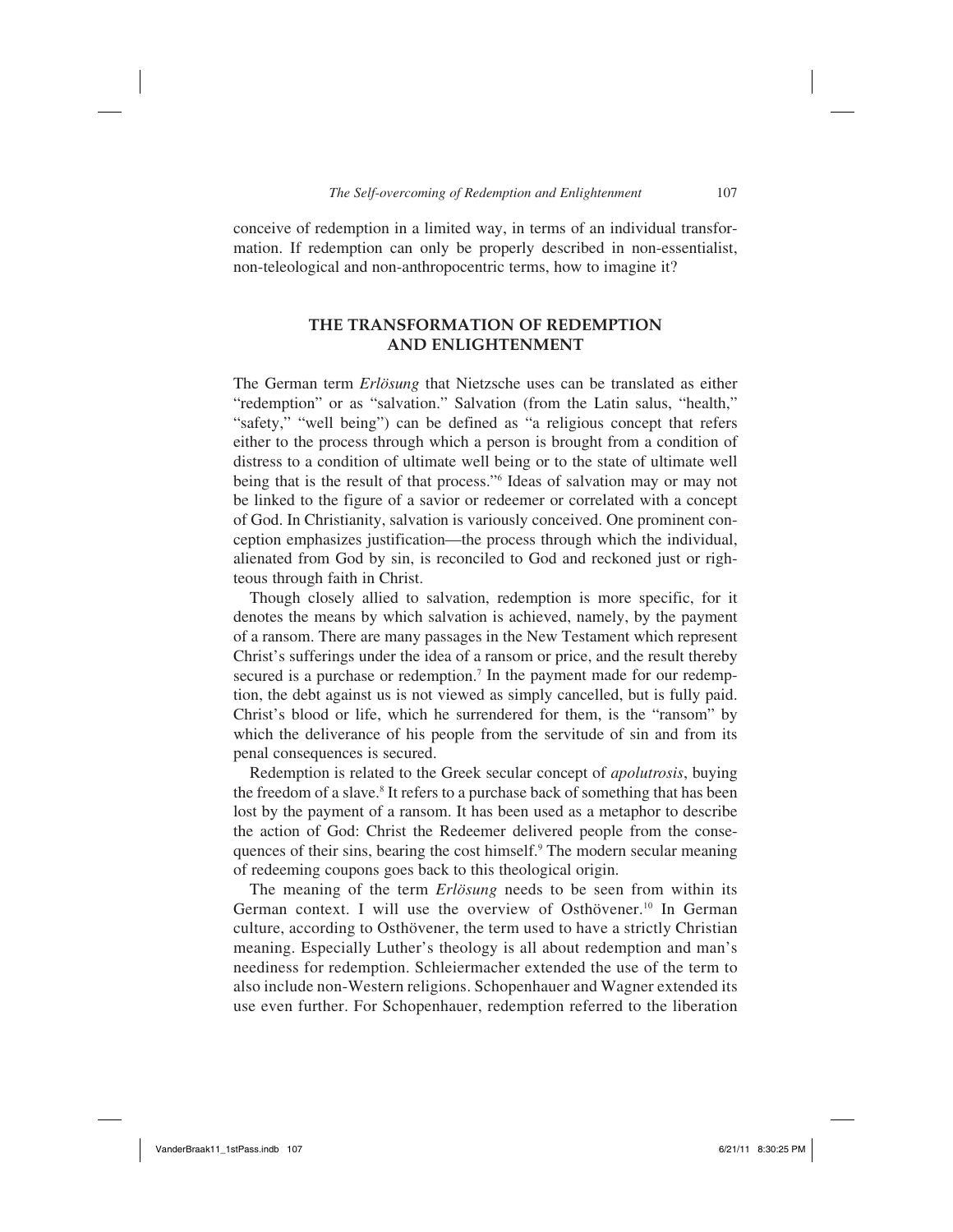from suffering through asceticism (ethical redemption) and art (aesthetic redemption). Wagner took over the concept of aesthetic redemption. Schopenhauer used redemption as well to indicate the Buddhist state of enlightenment, nirvana.

Osthövener claims that Nietzsche definitively transformed the notion of redemption that had already been enlarged in the nineteenth century by Schopenhauer and Wagner.<sup>11</sup> He also points out, however, the problematic nature of the notion in Nietzsche's work. On one hand, Nietzsche uses the notion, like Luther and others, both in a privative sense (liberation *from* something, with the emphasis on freeing oneself from a situation that is valued negatively) and in a positive sense (transformation *into* something, with the emphasis on the positive new state that is being achieved). Often both meanings are closely related. This tension between "redemption from" and "redemption to" is connected to affirmation and negation in Nietzsche's whole work.<sup>12</sup> On the other hand, Nietzsche's criticism on the notion of redemption in Christianity and Wagner is connected to attempts to construct his own notion of redemption, in the sense of emancipation and self-overcoming, also and especially from (the need for) Christian and Wagnerian "redemption." According to Willers and Theierl, redemption is even a key notion in Nietzsche's entire work.<sup>13</sup>

There is only a limited match between the concept of redemption/ salvation and the Buddhist notion of bodhi/nirvana/enlightenment. The economic and legal meaning of redemption, for example, is absent in enlightenment. Yet enlightenment has been conceived as a type of Buddhist salvation, understood as liberation from the *duhkha* of existence. But just as Nietzsche has undertaken a genealogy of redemption, there is a need for a Buddhist genealogy of enlightenment. In the Nietzschean sense of the word, a genealogy is the search not so much for the validity or truthfulness as it is for the origins of certain notions, customs, or practices. A genealogical investigation reveals that concepts with seemingly fixed meanings are in actuality the result of a contingent series of consecutive reinterpretations, none of which can be privileged as the "original" or "true" interpretation. Enlightenment can be seen as one of these fixed notions whose solidity is in dire need of a genealogical deconstruction. As Zen scholar Albert Welter remarks, "Zen propagandists and apologists in the twentieth century sold the world on the story of Zen as a transcendental spiritualism untainted by political and institutional involvements."<sup>14</sup> Zen enlightenment has been presented as a transcendent, pure experience. However, the notion of enlightenment within the Zen tradition is the product of a complicated historical development.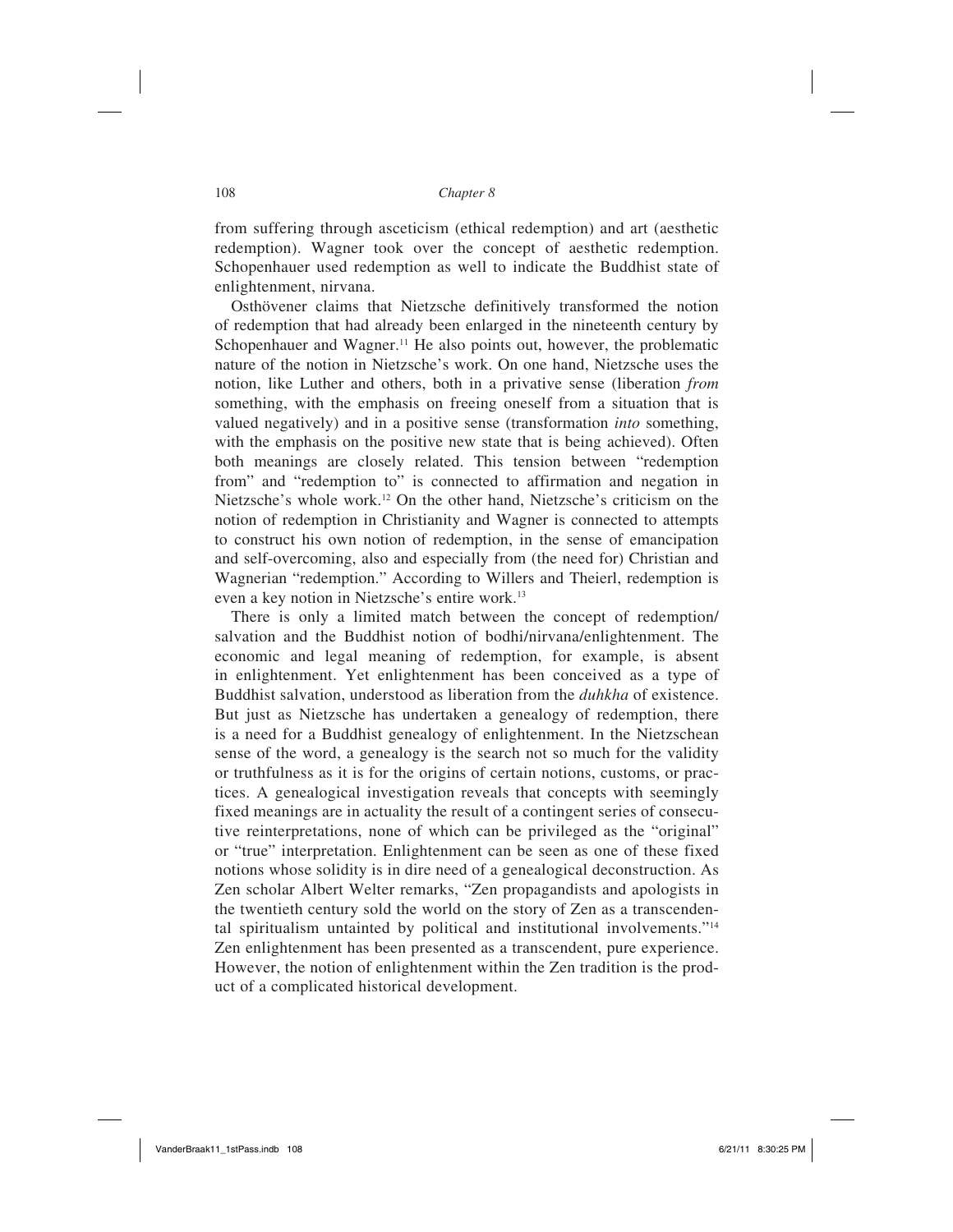# **THE HERMENEUTICS OF REDEMPTION AND ENLIGHTENMENT**

In this chapter, I will explore a parallel between Nietzsche's ambivalent relationship to redemption and Zen's relationship to enlightenment.<sup>15</sup> I will explore this parallel in terms of the other-oriented, self-oriented, and worldoriented perspectives.

The type of redemption that Nietzsche criticizes takes place within an other-oriented perspective. It is hostile to life and connected with the ascetic ideal in seeking refuge in a higher "true" world. According to the Zen tradition, such a type of redemption can be found in Buddhist soteriologies that separate samsara and nirvana and that view enlightenment as a state of absorption that can be reached through meditation.

The emancipation from this kind of redemption leads to a self-oriented perspective that provides a "redemption from redeemers" [*Erlösung von Erlösern*]. From Nietzsche's perspective, life is seen as will to power, as a continual agonal self-overcoming. From a Zen perspective, the separation between samsara and nirvana is empty. For both, the practice of self overcoming consists therefore in active nihilism and strong skepticism.

There is also a world-oriented type of redemption that constitutes an "emancipation from the emancipation" (Nietzsche's letter to Lou Salome that was mentioned earlier), redemption in the sense of amor fati: an affirmative perspective on life where all of life appears "redeemed" (in the sense of justified). The logic of redemption (something is wrong and lacking and needs to be fixed) is replaced by the logic of amor fati (nothing is lacking and nothing needs to be fixed or overcome).<sup>16</sup> Or, as Zarathustra puts it, the lion goes under and gives up its "I will." What is left is ecstatic philosophy from "the tragic-Dionysian state as the highest state of affirmation of life" (KSA 13, 17 [3]).

World-oriented enlightenment in Zen refers to the realization of the emptiness of emptiness. In contemporary Japanese Buddhism, nirvana is interpreted as a "dynamic dialectic of reaffirmation through double negation."<sup>17</sup> The first negation is the ascetic overcoming of the craving and ignorance that bind us. This could be likened to the nihilistic view of nirvana as an escape from samsara. However, this negation has to be followed up by an equally necessary second negation: a negation of any attachment to a transcendent repose in the realm of nirvana. As Davis puts it: "The event of nirvana thus paradoxically completes itself only in a movement through its own negation."<sup>18</sup> Any dualistic perspectives on nirvana, as a state separate from and superior to samsara, have to be overcome, and a nondualistic perspective on nirvana needs to be realized.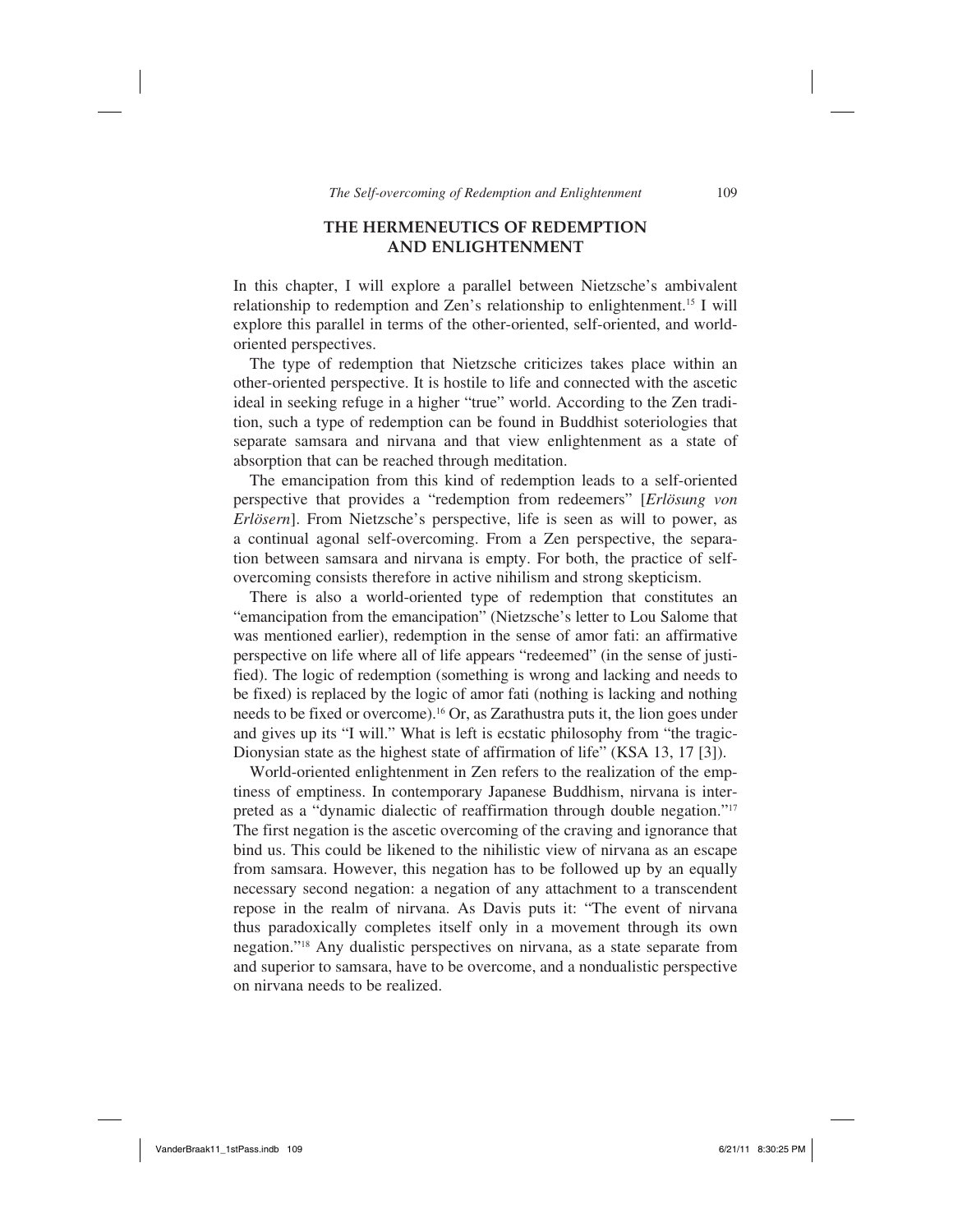The dynamic dialectic of reaffirmation through double negation can be likened to Nietzsche's emancipation from the emancipation. The first negation (nirvana as a liberation from samsara) can be likened to Nietzsche's self-redemption. However, this self-redemption needs to be overcome as well. This is the second negation: the self-oriented perspective has to be left behind in order to make room for a dynamic reaffirmation of existence just as it is (amor fati). The dialectic of double negation could be seen as first a selfredemption that constitutes a "redemption from redemption" [*Erlösung von Erlösung*], followed by a redemption from this very self-redemption itself.

# **NIETZSCHE´S AND LINJI'S CRITIQUE OF OTHER-ORIENTED REDEMPTION**

Nietzsche's critique of redemption can be interpreted as his critique of specific notions of redemption given so far by Christianity, Schopenhauer, Wagner, and (early) Buddhism. Christianity has intensified the experience of individuality and has defined human lack in a subjective, individual way: it introduced the concept of "sin" to explain our experience of lack. Christian morality is an attempt to deal with our experience of lack. By purifying not only our actions but also our intentions, our sense of guilt can be reduced. Redemption of our guilt as a liberation of lack is now defined as "deliverance from sin." Such a deliverance can only be attained through grace, not through merit.

Nietzsche distinguishes two forms of redemption that he considers inadequate and even damaging answers to the reality of existential suffering. The first is redemption as a narcotic anesthetic for the weak who cannot handle suffering. Both religion and art offer such anesthetic, for example, by promising an *unio mystica*, the Wagnerian intoxication, or Schopenhauer's aesthetic form of redemption. Secondly, redemption also refers to an escape from suffering for the stronger persons, those with a will strong enough to dedicate themselves to ascetic practices. This kind of redemption originates from a weak pessimism, that judges life as negative. Escaping suffering can take place by hygienically restraining it, as in Buddhism, or by letting the will die off and die out, as in Schopenhauer's ascetic way to ethical redemption.

Nietzsche's critique is multi-layered. First of all, starting with *Human, All Too Human* and continuing into the later work, Nietzsche gives a psychological critique of the notion of redemption. He attempts to give a non-mythological and purely psychological explanation of the need for redemption—it is based on fantasy and fiction (HAH I 135, 476). He also explains the feeling of redemption as a false interpretation of well being (KSA 11, 44 [6]).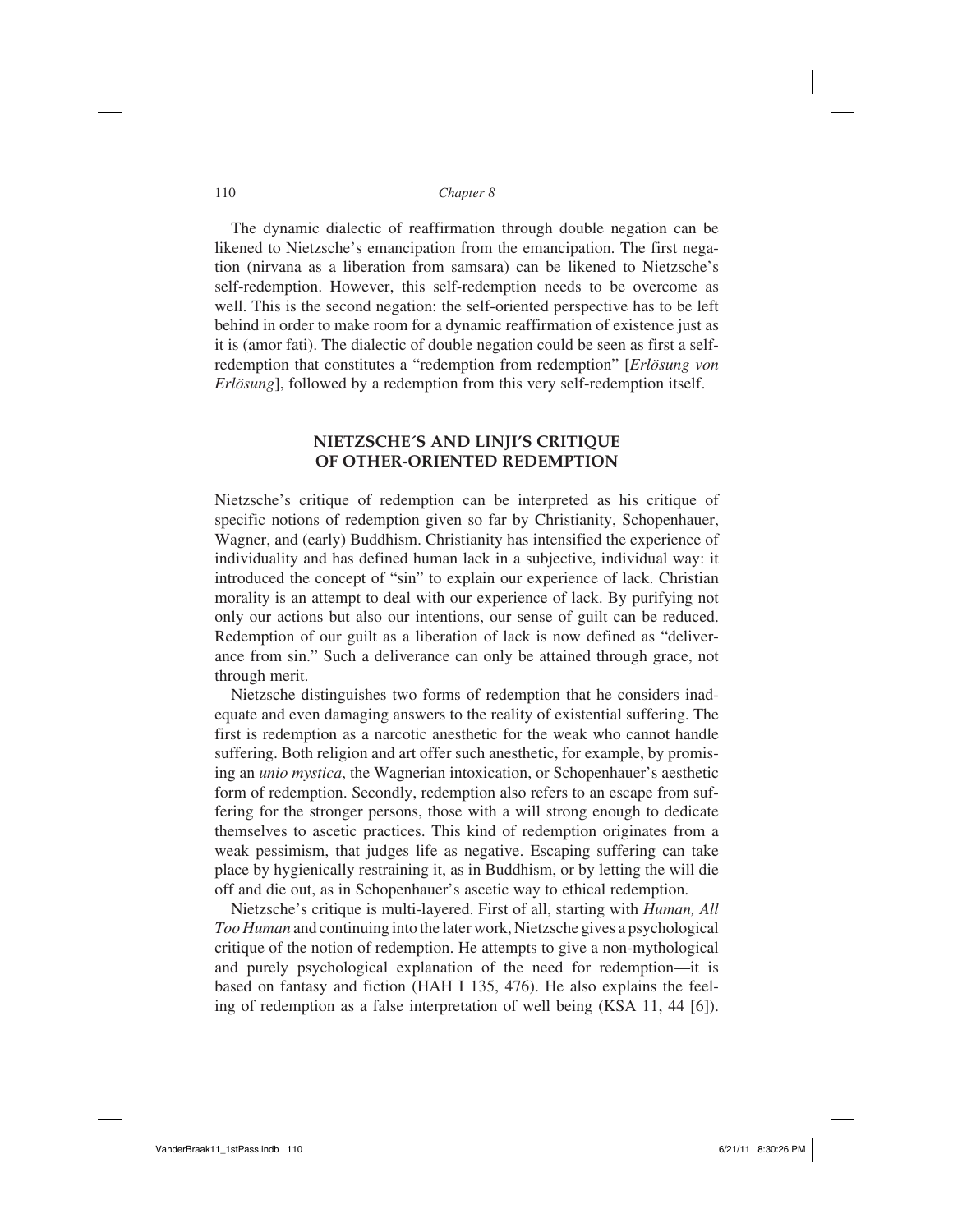Redemption is connected with the idea of "sin," which for Nietzsche is just as much an imaginary concept as redemption (KSA 9, 5 [33], 9, 7 [251]). The term *redemption* refers to a psychological state that Nietzsche rejects as an illusion (JS 335), an imaginary "impact and transformation" (KSA 9, 4 [89], AC 15), as "lies and counterfeiting" (AC 38), and as a psychological reality based on the imagination (KSA 13, 11 [383], AC 33).

Later on, Nietzsche's psychological critique of redemption is joined by a genealogical critique. He critically examines how such a concept could arise in the first place. Redemption is viewed as an expression of resentment. Through its connection with sin, redemption serves to stimulate submission to the priests (AC 26). It also serves to condemn life (HAH I 16, KSA 13, 11 [265], KSA 13, 14 [89]). Redemption functions as a reward for suffering: by suffering here on earth one can experience redemption in the afterlife. As Nietzsche analyzes in *On the Genealogy of Morality*, the Christian priest develops a new way to deal with suffering by reinterpreting it as sin and redirecting resentment within. The notions of sin and redemption point the blame for suffering back at the sufferer. Suffering is reinterpreted as a necessary pathway to redemption. By giving this meaning to suffering, it is made bearable. For the priests, resentment came to be built into the very fabric of redemption. They developed a theology of guilt, sin, and redemption, which allowed them to be the mediators of a complex mechanism of reward and punishment. Redemption became an instrument of violence and revenge.

In his late work, Nietzsche's psychological and genealogical critique is joined by a physiological critique: the need for redemption is a sign of decadence (CW Afterword 1). Nietzsche now also criticizes redemption on "medical grounds." Redemption is claimed to be healing, but in reality, it makes the patient even more ill. The Christian "training of repentance and redemption" [*Buss- und Erlösungtraining*] leads to epileptic symptoms (GM III, 21) and to "redemptive hysterics" [*Erlösungs-Hysterie*] (EH IV, 8). As a "systematization of the instinct for destruction" (KSA 13, 14 [164]), redemption is a symptom of a morality of decadence (KSA 13, 14 [210]). For Nietzsche, Christian redemption doesn't liberate and heal people; it reinforces their bondage.

For the late Nietzsche, redemption is connected with nihilism. According to Nietzsche, both Christianity and Buddhism define redemption as the absence of pain and suffering. The state of redemption is a state of total "collective hypnotizing and stillness" (GM III, 17), a state of deep sleep, whether interpreted as becoming one with Brahman or as an *unio mystica* (GM III, 17). Redemption becomes synonymous with "nothing" (AC 7).

Also in the Zen tradition, such an other-oriented notion of enlightenment is criticized as too essentialist and teleological. Zen agrees with Nāgārjuna's equation of nirvana with samsara. Enlightenment is empty. We have seen in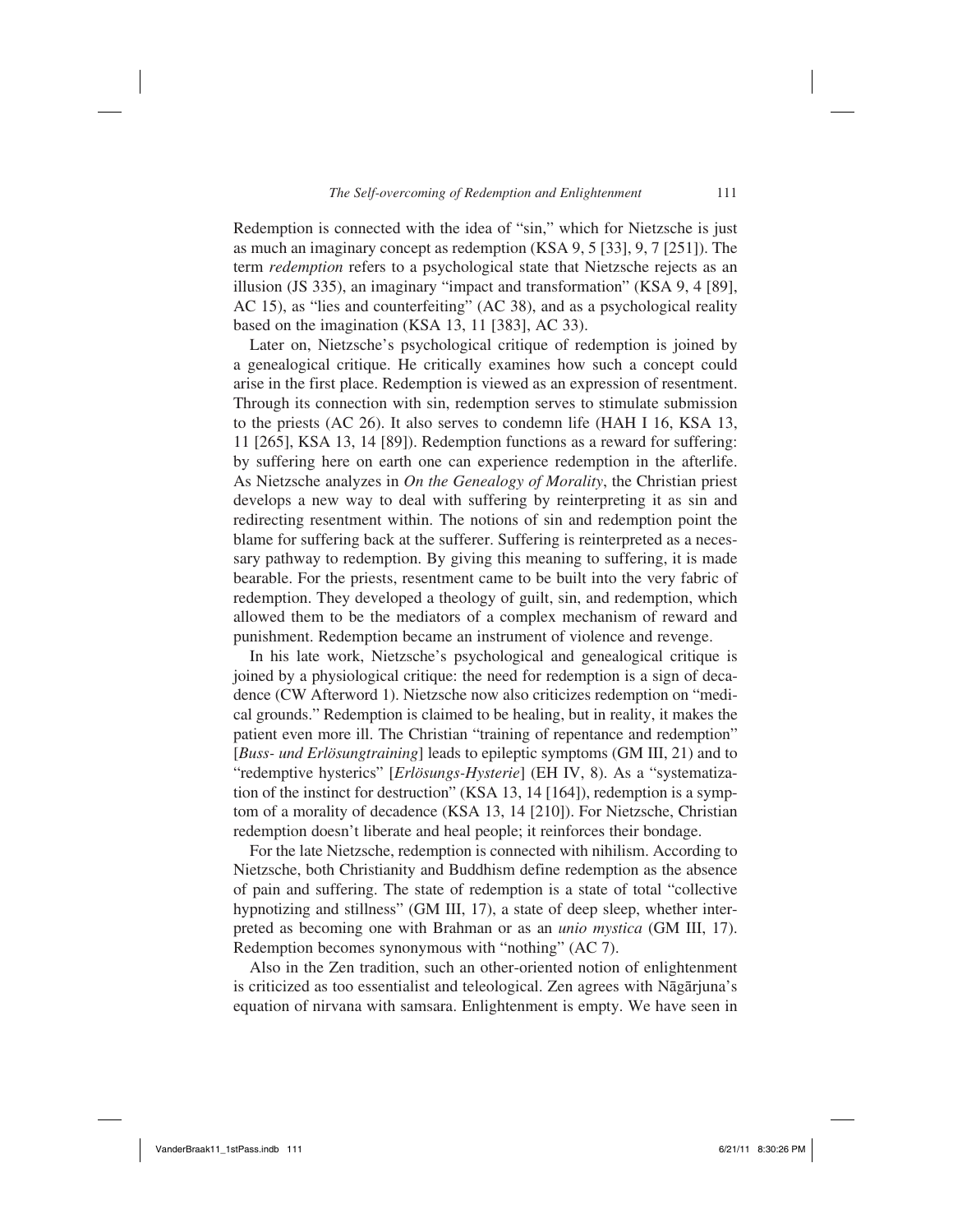chapter 5 that Linji criticizes his disciples for seeking enlightenment as a goal outside themselves. That enlightenment (i.e., becoming a Buddha) should not be conceived as an essentialist and teleological notion is clearly expressed in the following well-known Zen koan:

Mazu Daoyi [ . . . ] did zazen all day long. Knowing that Mazu was a Dharma vessel, Nanyue went to him and asked, "Great monastic, what do you intend by doing zazen?" Mazu said, "I am intending to be a buddha." Nanyue picked up a brick and started polishing it. Mazu said, "What are you doing?" Nanyue said, "I am trying to make a mirror." Mazu said, "How can you make a mirror by polishing a brick?" Nanyue said, "How can you become a buddha by doing zazen?"<sup>19</sup>

# **SELF-ORIENTED REDEMPTION: GRADUAL AND SUDDEN ENLIGHTENMENT**

At the same time, the emancipation from such a faulty notion of redemption constitutes another type of redemption. The free spirit does not need redeemers to be liberated; it can emancipate itself from the need for redemption. When he speaks about redemption as part of Christian morality, Nietzsche envisages self-liberation (*Selbsterlösung*) as an emancipation from the need for redemption (HAH 134). Realizing that "everything is necessity" can liberate the free spirit from its (imaginary) sense of sinfulness and guilt and its need for redemption of this sinfulness (HAH 107).<sup>20</sup> A redeemer becomes superfluous, just like in the time of the Buddha, the teacher of the religion of *Selbsterlösung* (D 96). By unlearning the moral prejudices, the free spirit can liberate itself from the greatest illness of humanity: Christian morality (KSA  $9, 4$  [315]).<sup>21</sup>

In order to criticize other-oriented perspectives on enlightenment, in the Zen tradition a distinction has often been made between gradual enlightenment (*jianwu*) and sudden awakening (*dunwu*). This contrast draws on the work of second- and third-century Daoist writers who contrasted "sudden" teachings, which were direct and immediate, with "gradual" teachings that were indirect, metaphorical, or analogical, relying on various expedient means (*upāya*) to guide people to wisdom. According to Chinese Buddhist schools, the most profound teachings of the Buddha were delivered to advanced audiences capable of sudden awakening, whereas teachings that relied on expedient means were for the sake of people requiring gradual cultivation before they would be capable of bearing the fruit of enlightenment.<sup>22</sup> Gradual teachings that talk about realizing emptiness as an essentialist goal use an otheroriented perspective; sudden awakening means to see through essentialism and teleology. According to Hershock,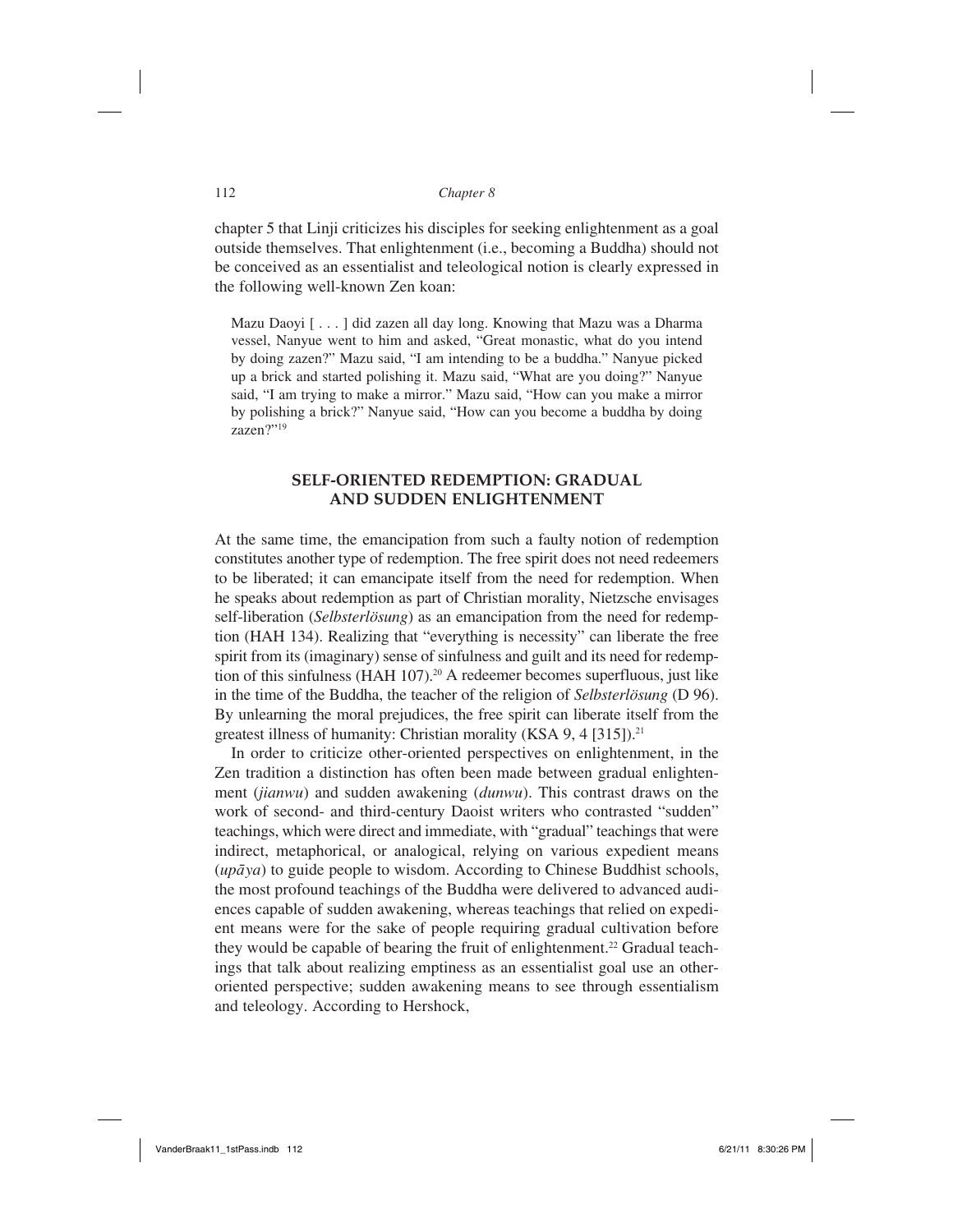"*dunwu*" might be rendered as "readiness to awaken" or "readiness to awaken." The ambiguity of this phrase works well in rendering the Chinese into English. It accurately leaves unclear whether you yourself are ready to awaken, whether you are ready to awaken someone else, or whether we are all poised in a situation that is itself ready for awakening.<sup>23</sup>

The readiness to awaken does not refer to a particular state of consciousness free from impure impulses and defiling activity, but to an ongoing practice of responsive virtuosity, together with all things in the world performing the work of enlightenment, that is, illuminating and bringing to full expression the enlightening character and non-duality of all things.

# **ZARATHUSTRA'S ENLIGHTENMENT: DIONYSIAN REDEMPTION**

Can something like "sudden awakening" also be found in Nietzsche? Throughout his work, Nietzsche tries to come to an alternative, "Dionysian" form of redemption, that would be life-affirming rather than hostile to life. In his early work (1868–1876), Nietzsche tries to conceive of redemption as the unification of the Dionysian primal chaos of life with the beautifying Apollonian images of art. Dionysian redemption refers to a shift from an individual mode of experiencing to a world-oriented mode of experiencing, to a transcendence of the principium individuationis. In *The Birth of Tragedy*, Nietzsche distinguishes two forms of Dionysus: the suffering Dionysus Zagreus, individuated, fragmented, and Dionysus Iacchus, the reborn transfigured Dionysus.

Dionysus appears in a variety of forms, in the mask of a fighting [tragic] hero, and entangled, as it were, in the net of the individual will [ . . . ] In truth, however, the hero is the suffering Dionysus of the mysteries, the god experiencing in himself the agonies of individuation [ . . . ] But the hope of the epopts looked toward the rebirth of Dionysus, which we must now dimly conceive as the end of individuation. (BT 10)

But in his later, skeptical phase (1876–1882), he rejects his early attempts as an "artist metaphysics." This skeptical phase leads up to his famous description of the death of God in 1882. However, the death of God does not mean the end of redemption.

In *Thus Spoke Zarathustra*, his self-declared "fifth gospel," Nietzsche tries to come to another positive definition of redemption. By some, *Thus Spoke Zarathustra* has been interpreted as an initiatory writing, in which not only the nature of redemption is described, but in which redemption is also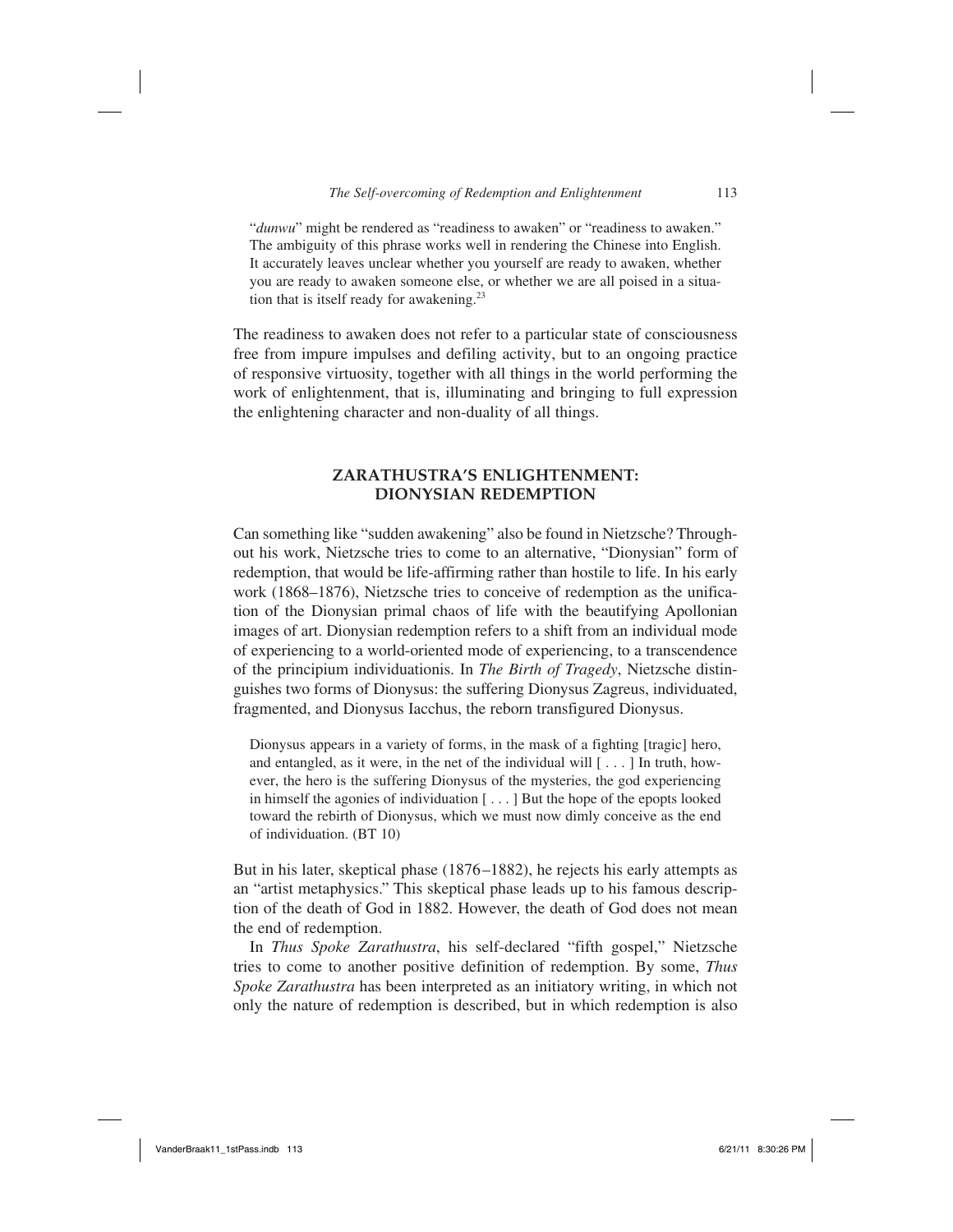embodied and evoked in the reader.<sup>24</sup> Karl Löwith considers redemption the central theme of *Thus Spoke Zarathustra*: "the whole of Zarathustra, from his first performance to the final ass festival, is the continuous history of an ever postponed redemption."<sup>25</sup>

In his later works, Nietzsche sometimes seems to suggest that Zarathustra could be seen as a redeemer. In *Twilight of the Idols*, Zarathustra appears at the end of the history of Western metaphysics, at the moment when the idea of a "true world" behind all appearances has been fully seen through (TI 4, 6). In *On the Genealogy of Morality*, Nietzsche looks forward to the redeeming person (*der erlösende Mensch*), a redeemer (who has not yet appeared on earth), who will come to liberate man, the sick animal, from nihilism (GM II, 24 and 25). In *Ecce Homo*, Nietzsche describes Zarathustra as a new kind of human being in which all opposites are combined into a new unity: a Dionysian type that says and does "No" to an unheard-of degree and nevertheless is the antithesis of a no-saying spirit (EH III Z, 6).

In "On Redemption" (TSZ II, 20), Zarathustra speaks about three different forms of redemption.<sup>26</sup> The first form of redemption refers to Zarathustra's privative notion of a true liberation of all that was past from a state of imprisonment, coupled with a positive notion of redemption into affirmation. This redemption is a creative reinterpretation of the past in order to justify it. "To redeem that which has passed away and to re-create all "It was" into a "Thus I willed it"—that alone should I call redemption" (TSZ II, 20). This type of redemption is reminiscent of Nietzsche's early attempt to conceive redemption as a creative reinterpretation.

Such a creative reinterpretation becomes impossible, however, once the will discovers that it is powerless to change the past. Resentment sets in. The will now becomes infected with the spirit of revenge. The world is seen as a negative affair that we need to be redeemed from. Redemption now refers to a liberation from this life and a refuge in annihilation, which culminates in nihilism and the attempt to not will anymore: "'Unless the will should at last redeem itself and willing should become not-willing—': but you know, my brothers, this fable-song of madness"(TSZ II, 20). The second form of redemption refers to such a criticized privative redemption, the yearning, fed by resentment, for liberation from a life that is experienced as a burden.

The third form of redemption refers to Zarathustra's description of a process of Dionysian redemption. Redemption has here on the one hand a privative meaning, a liberation from false redemption and redeemers, morality, the irreversibility of time, revulsion, and revenge. On the other hand, redemption refers to the realization of the affirmative relationship to life of amor fati. Zarathustra starts to speak about such Dionysian redemption as follows: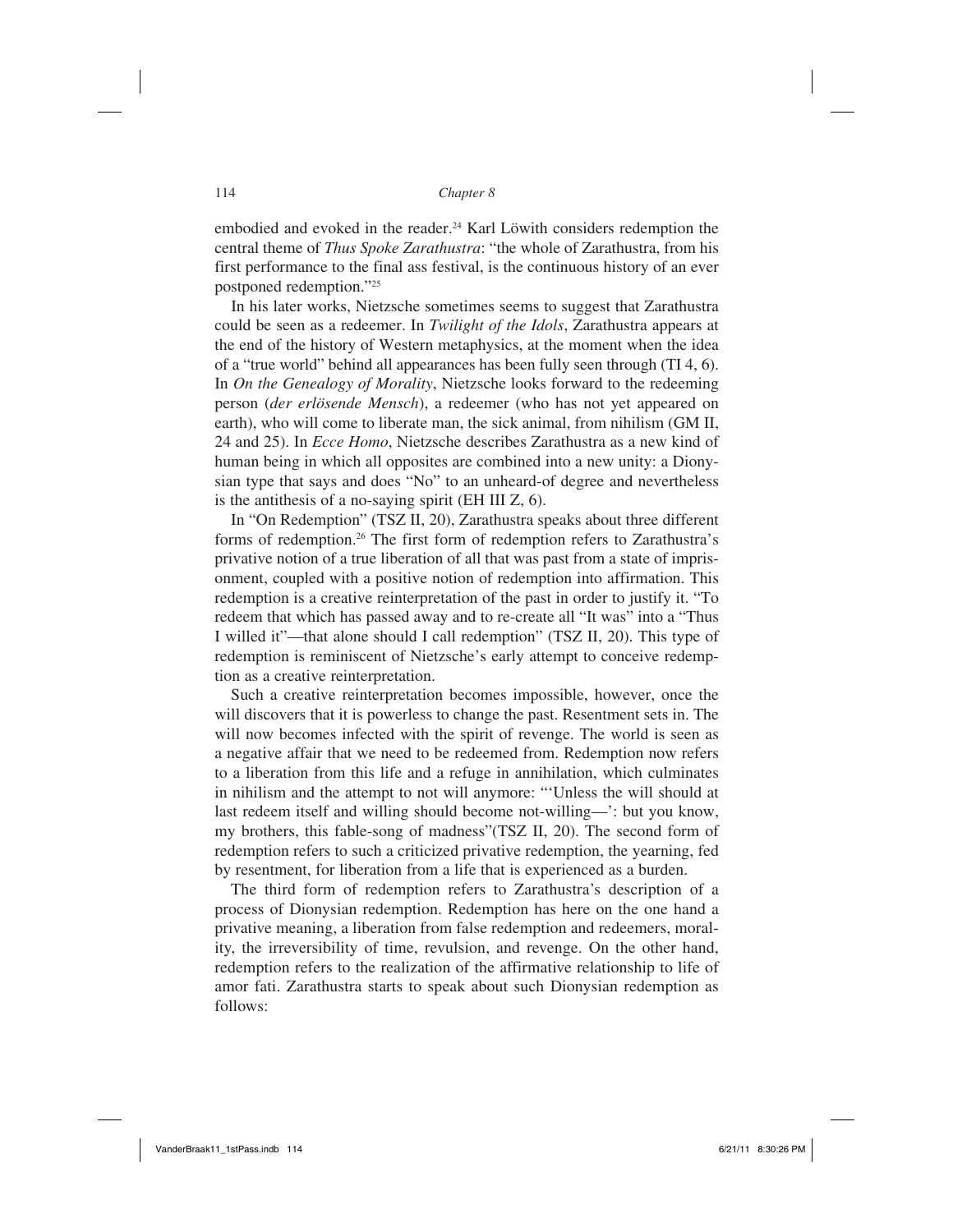Has the will yet become its own redeemer and joy-bringer? Has it unlearned the spirit of revenge and all gnashing of teeth? And who has taught it reconciliation with time, and something higher than any reconciliation? Something higher than any reconciliation the will that is will to power must will—yet how shall this happen? Who has yet taught it to will backwards and want back as well? (TSZ II, 20)

Zarathustra equals the creative will with the will to power. But what is this "something higher than any reconciliation" that the will must will? This question doesn't receive any answer here. Zarathustra suddenly falls silent and looks terrified. According to Lampert, this is because it refers to the thought of eternal recurrence, which is too terrifying yet for Zarathustra to contemplate:

Although reconciliation and "something higher" are both necessary if revenge is to be overcome, it is that ""something higher" that the will to power must learn to will if there is to be redemption. The highest will does not will mere reconciliation, however that may be in the face of the long history of revenge. [...] the will to power that wills the past, and hence wills what is higher than all reconciliation, wills eternal return. [ . . . ] The will to power as redeemer overcomes and replaces the will to power as revenge when it wills the eternal return of beings as they are. Redemption comes not through the abandonment of the will to power, but through an enactment of the most spiritual will to power. As an agent of redemption, the will to power learns the most affirmative willing of itself and all that is and has been."<sup>27</sup>

The relationship between redemption and the eternal recurrence is complicated. According to Heidegger, redemption is only possible when the will wants the eternal recurrence.<sup>28</sup> But according to Brusotti it is the other way around: the will can only will the eternal recurrence once it is liberated from the "ill will toward time." Only a liberated will who has learned to "will backwards" is able to affirm the eternal recurrence.<sup>29</sup>

Dionysian redemption refers to being healed from the spirit of revenge and resentment. Revenge, an attitude that refuses to justify the past,<sup>30</sup> needs to be replaced by amor fati: an attitude that considers all of life justified and worthy of ecstatic affirmation. But in order to realize such an attitude of amor fati, the will itself (which is for Nietzsche always will to power) must be liberated from revenge. It must be able to passionately embrace the horrifying thought of eternal recurrence: everything will recur ad infinitum, exactly as it is right now. Such a redemption is seen by some commentators as the extreme selfovercoming of the will to power<sup>31</sup>: the final goal of Nietzsche's philosophy.<sup>32</sup> Most commentators interpret Zarathustra's redemption as his transformation into a child.<sup>33</sup>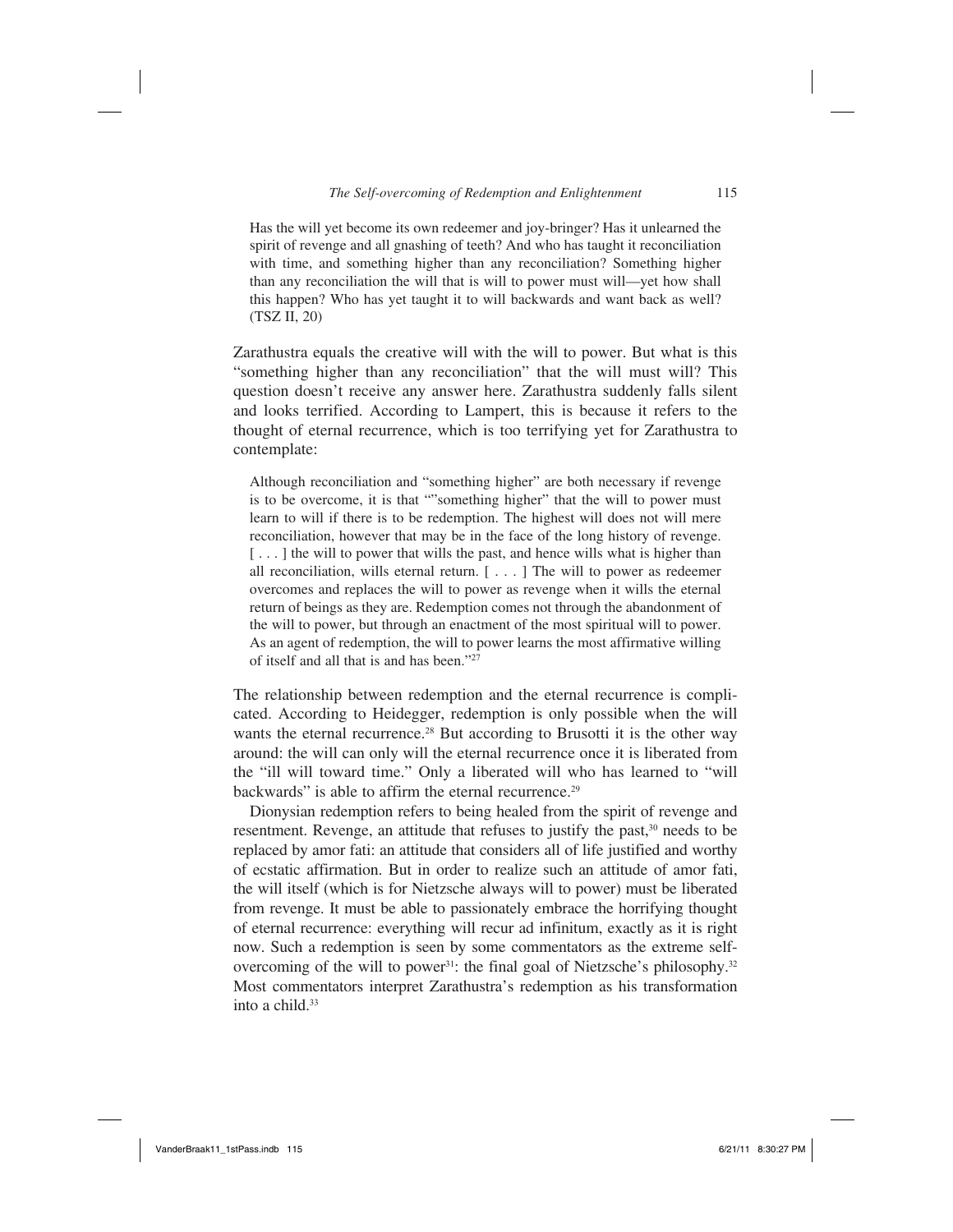Expressed in religious terms, Nietzsche's Dionysian redemption refers to the capacity to experience and embrace the reborn Dionysus as the coming God.<sup>34</sup> Nietzsche speaks in explicitly religious terms about Dionysian redemption as a justification of life, which he opposes to Christian redemption as a liberation from sins. He describes Dionysus as "a type that takes into itself and *redeems* the contradictions and questionable elements of existence," as opposed to the type of "the Crucified," the redeemer that Paul created (KSA 13, 14 [89]). Both the suffering of Christ and that of Dionysus redeem, but in a different sense. The suffering of Christ serves to liberate man from sin; the suffering of Dionysus is an ecstatic expression of the fullness and richness of life, not an objection to life but its celebration. In this way, life is redeemed in the sense of justified.<sup>35</sup>

Dionysian redemption goes beyond the self-oriented perspective, and therefore implies a kind of de-individuation. But whereas in *The Birth of Tragedy* de-individuation referred to the restoration of the world to a metaphysical underlying oneness (the Dionysian ground of being), de-individuation now has a different meaning: going-under, letting go of the self in order to embrace the chaos of the drives.<sup>36</sup>

This late notion of redemption is both collective and individual. On one hand, Nietzsche speaks about a world-redemption, in which the world is justified (KSA 12, 10 [203]; TI 6, 8) and its contradictions and questionable elements are taken in (KSA 13, 14 [89]). On the other hand, this redemption refers individually to a self-redemption. Nietzsche describes himself as self-redeemed (KSA 13, 25 [7]). Redemption refers here to an affirmation of life where all eternity is "sanctioned, redeemed, justified, and affirmed" (KSA 12, 7 [38]). This leads to the faith in the redemption and justification of the whole. At the end of *Twilight of the Idols*, Nietzsche stresses the affirmative aspect of this redemption:

Such a *liberated* spirit stands with a joyful and trusting fatalism in the midst of everything, in the faith that only the individual is reprehensible, that in the whole, everything redeems and affirms itself—*he does not negate anymore* [ . . . ] But such a faith is the highest of all possible faiths: I have baptized it with the name of Dionysus. (TI 9, 49)

# **THE STRUGGLE BETWEEN CRITIQUE AND CONSTRUCTION**

As Osthövener describes it, after *Thus Spoke Zarathustra*, the notion of redemption gets into a crisis, an ambivalence between critique and construction. $37$  On the one hand, Nietzsche intensifies his critique on both the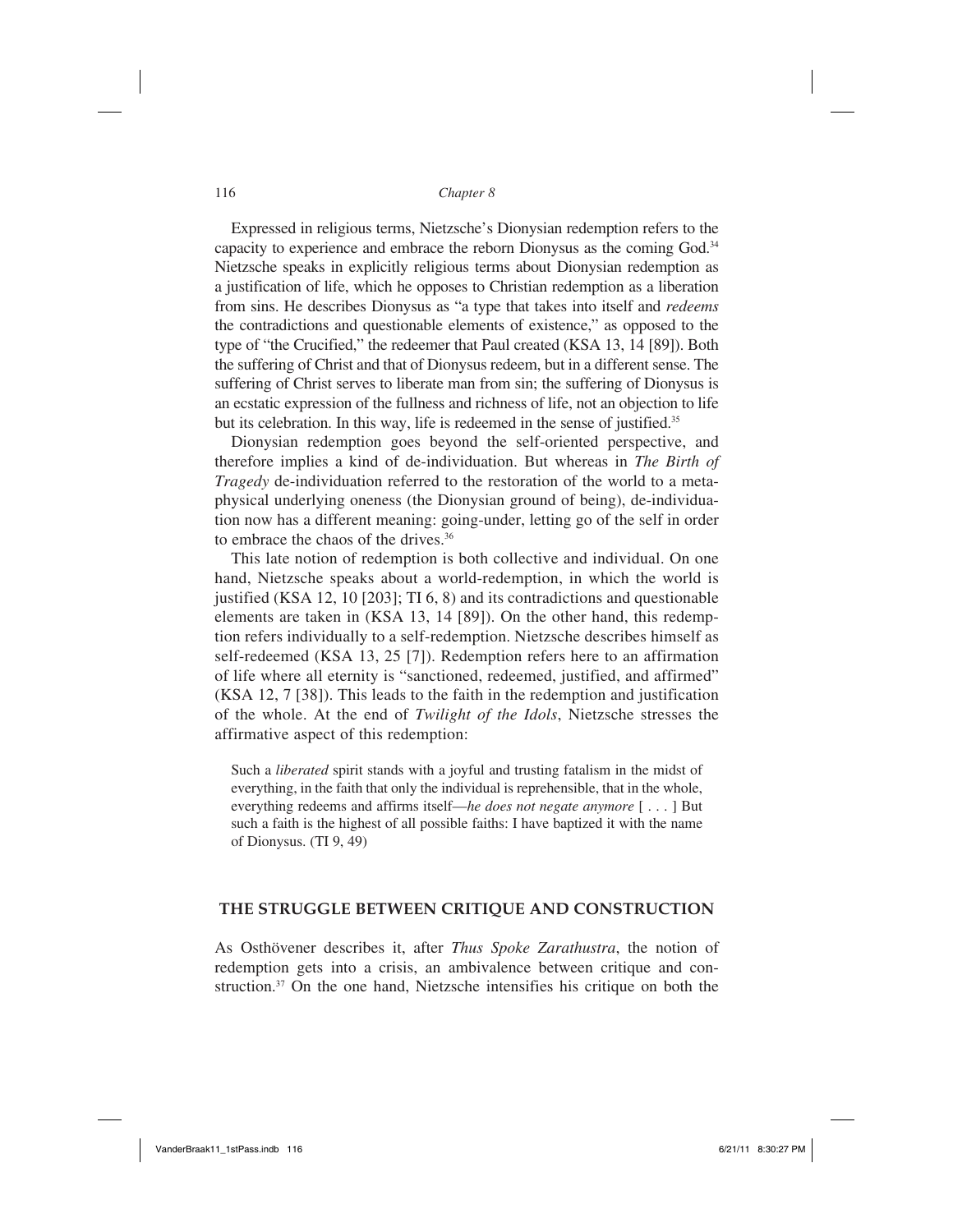Christian and the romantic notion of redemption, not only psychological but also historical, physiological, and moral. Nietzsche criticizes the notion of other-oriented redemption from a self-oriented perspective. From this perspective, there is no redemption. Yet, Nietzsche attempts to articulate a constructive notion of redemption by speaking about affirming reality and letting reality appear as existentially justified and therefore intrinsically worthy of affirmation. The realization of such a constructive notion of redemption (a world-oriented redemption), however, requires not becoming too firmly entrenched in the self-oriented perspective.

Such a struggle between criticizing other-oriented enlightenment from a self-oriented perspective and the attempt to construct a world-oriented notion of enlightenment also runs through Zen. The Zen tradition is rooted in two Indian Buddhist philosophical traditions: the *tathāgatagarbha* tradition and the Madhyamaka thought of Nāgārjuna. Its discourse on enlightenment contains elements of both kataphasis (making use of positive, affirmative statements) and apophasis (making use of negative and deconstructive statements). A kataphatic discourse stresses *upāya*: many roads lead to the goal. An apophatic discourse stresses that there is no goal and that any notion of a goal leads to further illusion and bondage.<sup>38</sup>

The kataphatic strains in Zen thought are connected with the notion of Buddha nature from the *tathāgatagarbha* tradition. "Buddha nature," however, is but one of the many Buddhist terms and concepts, such as *nirvana* and *śūnyatā*, that are to be properly used in a soteriological way, not a metaphysical way. In order to avoid their reification, they need to be deconstructed again and again. Therefore, apart from the kataphatic strain in Zen thought, a continuous apophatic strain can be discerned, which goes back to Madhyamaka thought and its emphasis on *śūnyatā*. 39

Youru Wang describes the inner struggles within the evolution of Zen discourse on enlightenment as an ongoing dialectic between kataphasis and apophasis, between the substantialization of Buddha nature and its deconstruction.<sup>40</sup> In Chinese Buddhism, the Indian Buddhist discourse on enlightenment was transposed into the Chinese philosophical discourse of *ti* (substance, essence) and *yong* (function). The early Chinese Zen tradition conceived of realizing one's Buddha nature in terms of contemplating and seeing the essence (*ti*) of the mind.

The first internal Zen struggle regarding the orthodox view of enlightenment is portrayed in *The Platform Sutra* in the famous story of the verses of Shenxiu (606?–706), head monk of the fifth Zen patriarch, and Huineng  $(638-713)$ , the later sixth Zen patriarch.<sup>41</sup> Shenxiu had presented his understanding of enlightenment in the following verse: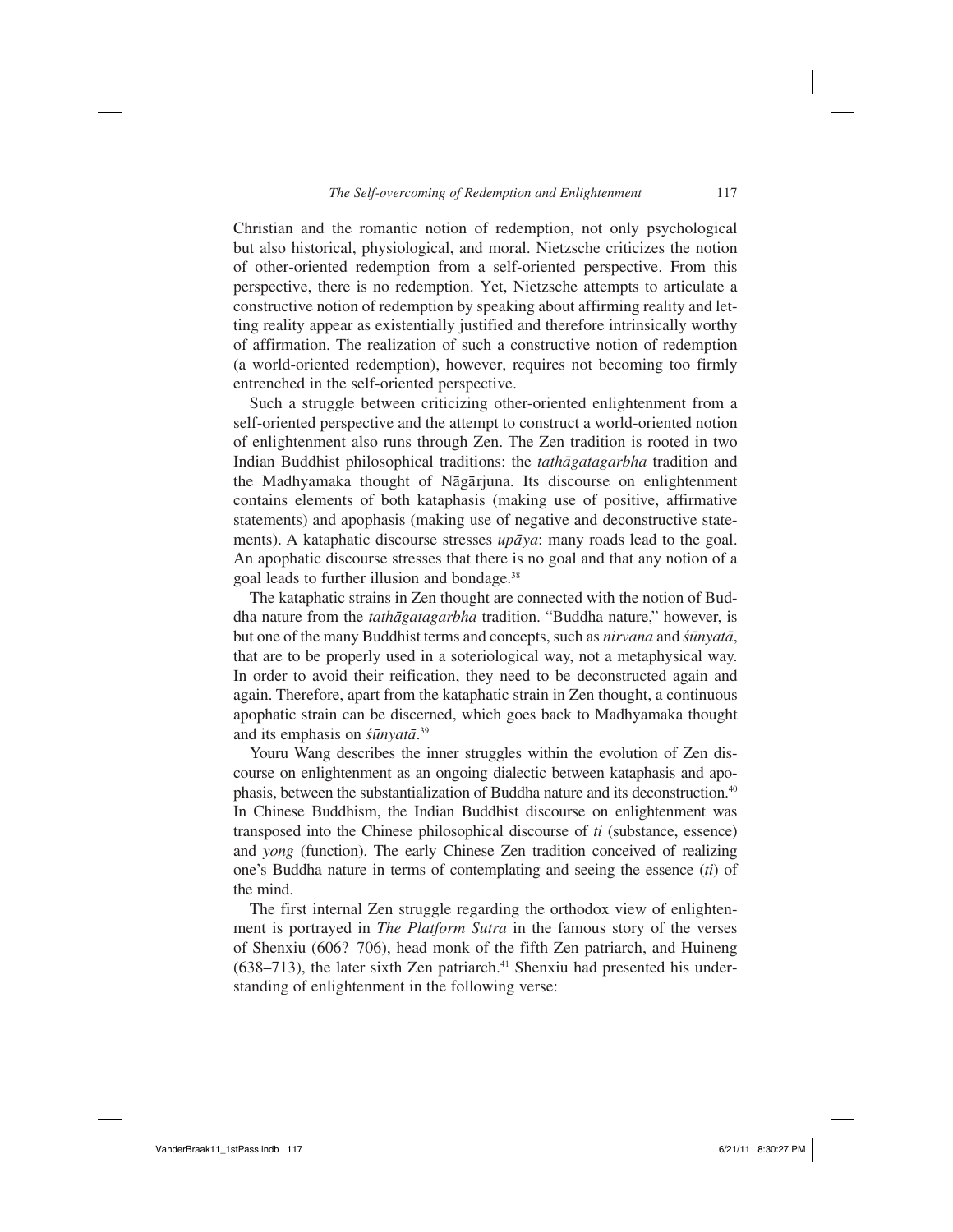The body is the tree of enlightenment, The mind is like a bright mirror's stand; Time after time polish it diligently So that no dust can collect.<sup>42</sup>

Huineng had followed this up with his own verse:

Enlightenment is not a tree, The bright mirror has no stand; Buddha nature is always clean and pure— What place could there be for dust?<sup>43</sup>

According to Wang, Shenxiu portrayed enlightenment as *linian* (being free from thoughts). Wang calls this a "quasi-reifying interpretation" that leaves room for a logocentric hierarchy that privileges pure over impure, the true mind over the ordinary mind, *ti* over *yong*. <sup>44</sup>Enlightenment is consequently conceived as entering into a pure and quiet state, possibly leading to a dangerous Zen escapism. Huineng famously corrected Shenxiu's interpretation. Huineng speaks of *wunian* (no-thought or no-thinking), referring not so much to an empty mind as to an apophatic emptiness of deluded thought. As Huineng puts it, "no-thought means not to be carried away by thought in the process of thought."<sup>45</sup> *Wunian* refers to an attitude of flowing together with thoughts and things.

Wang investigates a second moment of internal struggle in the evolution of the Zen discourse on enlightenment among two descendants of Huineng: his self-professed disciple Shenhui (684–758), a well-known Zen popularizer and speaker, and Mazu (709–788), the founder of the Hongzhou School. According to Wang, Shenhui gave an interpretation of Huineng's notion of *wunian* that is problematic. He privileged intuitive knowledge over ordinary, discriminative cognition. He taught "establishing awareness and cognition" (*li zhijian*) and in this way favored *ti* over *yong*. Wang argues that the Hongzhou school rejected Shenhui's logocentric hierarchy of *ti* and *yong*. With its motto "let the mind be free" (*renxin*), it emphasized flowing together with ever-changing reality and being free (*renyun zizai*). Enlightenment is not about realizing a fixed and unchanging essence within; it refers to being harmonious with change and flux.<sup>46</sup>

Mazu stressed that Buddha nature manifests in function (*yong*). The essence of the mind is seen through its external functioning. The ultimate realm of enlightenment manifests itself everywhere in human life. Mazu ultimately denied any kind of awakening, even the awakening of the ordinary mind to itself, since the ordinary mind is already Buddha nature. No cultivation is therefore necessary; Mazu advocated to simply let the mind be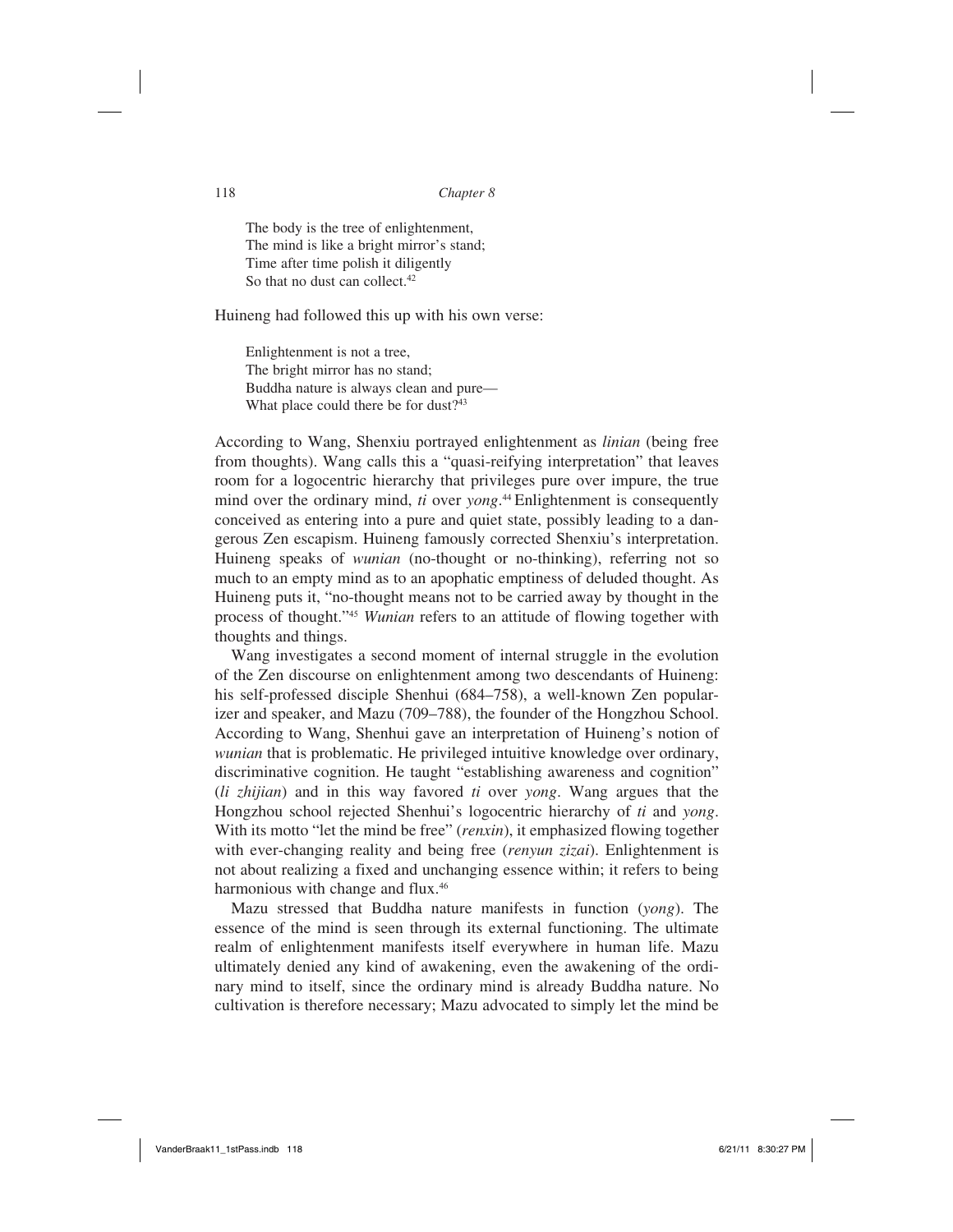free and to follow along with the movements of all things or circumstances (*renyun)*. This change in focus from contemplating the internal essence of the true mind to its external functioning has been seen as the essential divide between the early and the classical Zen tradition in China.

# **DIONYSUS VERSUS THE CRUCIFIED: AN ALTERNATIVE NIETZSCHEAN SOTERIOLOGY?**

In the Nietzsche literature, it has been debated whether the Dionysian "teaching of redemption"<sup>47</sup> of the late Nietzsche can be interpreted as an anti-Christian soteriology. Willers, for example, attempts to reconstruct both Nietzsche's critique of redemption as his Dionysian redemption as an anti-Christian soteriology in order to facilitate a dialogue with Christian theology.<sup>48</sup> In recent years, Fraser and Benson have engaged in a discussion on this question.

According to Fraser, Nietzsche was obsessed with the matter of redemption because of his upbringing in a Lutheran environment and tried to develop an anti-Christian soteriology free from resentment and external transcendence.<sup>49</sup> Fraser thinks Nietzsche fails because he does not take suffering seriously enough.<sup>50</sup> However, according to Fraser, Nietzsche uses redemption in the sense of liberation from suffering.<sup>51</sup> But for Nietzsche, it could be argued *pace* Fraser, redemption refers to a justification of existence including pain and suffering.

Benson argues in opposition to Fraser that Nietzsche hopes to escape from the logic of soteriology and to be saved from the perceived need for redemption, in the sense of overcoming suffering.<sup>52</sup> It is the reactive logic of decadence that creates the need for salvation—that something needs to be made right. Decadence is the will to something else, the will to change the world, the will that opposes life. But from an affirmative standpoint, the world has already been "redeemed," just as it is. Benson describes the overcoming of decadence not as some final redemptive state, but as a getting back into step with life.

He points to the influence of German Pietism on Nietzsche, which emphasizes emotional piety much more than salvation through grace. According to Benson, Nietzsche's positive notion of redemption—embracing amor fati carries the opposite meaning as usual. There is not something wrong that needs to be fixed. Not thinking there is something wrong is already a liberation from redemption, a liberation of the notion that the world should and could be saved. The "logic of amor fati" is opposed to the "logic of redemption."<sup>53</sup> If a soteriology can be detected in Nietzsche's work at all, it can only be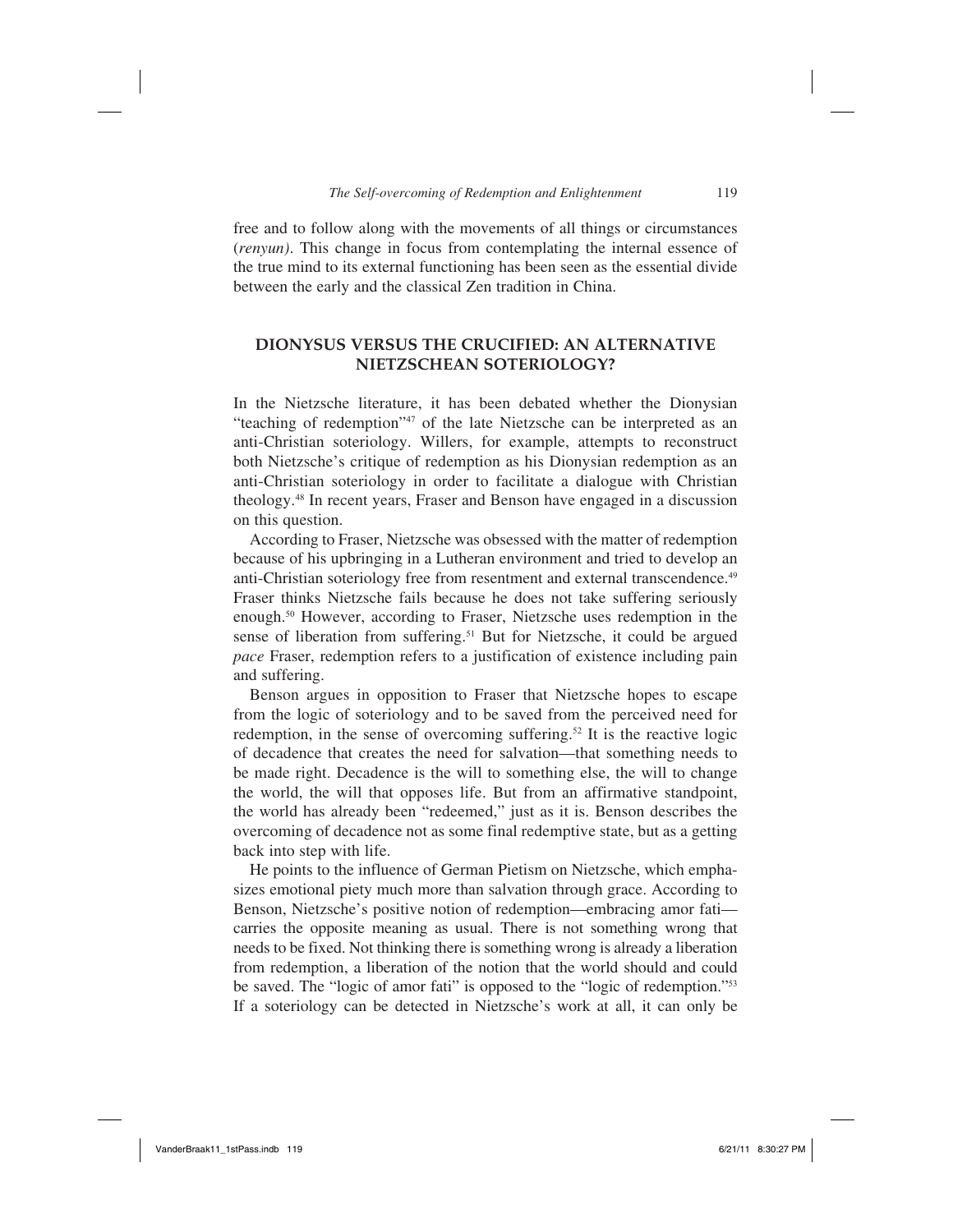a "soteriology *from* soteriology, a soteriology that insists on abandoning soteriology,"<sup>54</sup> Benson concludes.<sup>55</sup>

# **DELUSION VERSUS ENLIGHTENMENT: A ZEN SOTERIOLOGY?**

If it is problematic to speak of a Nietzschean soteriology, can we speak of a Zen soteriology? Can we, for example, view enlightenment as the overcoming of delusion? It seems clear that delusion belongs to a self-oriented perspective on the world, whereas the enlightened perspective would be world-oriented. As we have seen in chapter 7, Dōgen makes a distinction between delusion and enlightenment: "Carrying the self forward to verify-in-practice (*shushō*) the myriad things is delusion; for the myriad things to come forth and verify-in-practice the self is enlightenment."<sup>56</sup> Therefore, the transformation from a self-oriented to a world-oriented perspective is interpreted by Davis as a shift from a deluded/ deluding to an enlightened/enlightening engagement with the world:

Delusion occurs when the ego posits itself as the single fixed center—rather than understanding itself as one among infinitely many mutually expressive focal points—of the whole. In delusion, the myriad things are seen, not according to the self-expressive aspects through which they show themselves, but rather only as they are forced into the perspectival horizon of the self-fixated and selfassertive ego. The deluded and deluding ego willfully projects its categories of perception onto the world.<sup>57</sup>

However, all kinds of teleological and essentialist undertones present themselves. Should delusion be overcome for the sake of enlightenment? Dōgen therefore also problematizes such a standard view on delusion and enlightenment: "Buddhas are those who greatly enlighten delusion; ordinary sentient beings are those who are greatly deluded amid enlightenment."<sup>58</sup>

Dōgen describes various possible perspectives on the relationship between delusion and enlightenment. Enlightenment is not opposed to delusion, but refers to the continuous and endless process of overcoming delusion. Delusion and enlightenment differ from each other only perspectivally:

When the various things (*dharmas*) are [seen according to] the Buddha Dharma, there are delusion and enlightenment; there is [transformative] practice; there is birth/life; there is death; there are ordinary sentient beings; and there are Buddhas.

When the myriad things are each [seen as] without self [i.e. without independent substantiality] there is neither delusion nor enlightenment; there are neither Buddhas nor ordinary sentient beings; and there is neither birth/life nor death.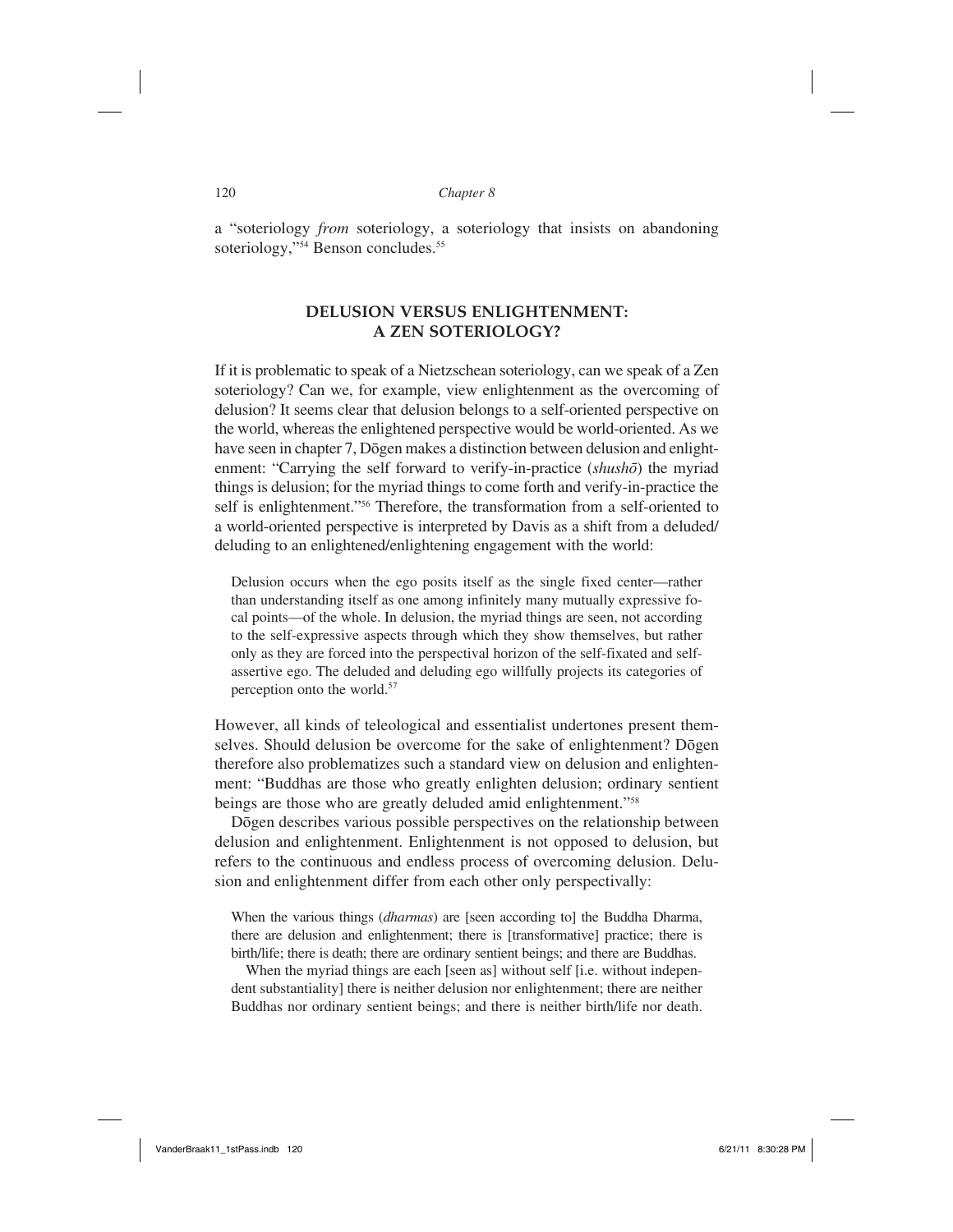Since the Buddha Way originally leaps beyond both plentitude and poverty, there are arising and perishing; there are delusion and enlightenment; and there are ordinary sentient beings and Buddhas.

And yet, although this is how we can say that it is, it is just that flowers fall amid our attachment and regret, and weeds flourish amid our rejecting and loathing.<sup>59</sup>

The first statement can be said to reflect the other-oriented perspective on self-overcoming, or conventional truth. There is a clear differentiation between delusion and enlightenment. Delusion must be overcome, and enlightenment is the ideal that the practitioner aspires to. The second statement perspective reflects the realization of emptiness: there is neither delusion nor enlightenment; both are empty. This is the self-oriented perspective. The third statement reflects the world-oriented perspective: the emptiness of emptiness. Conventional and ultimate truth are both mutually dependent. In the fourth statement, very characteristic for Zen, we are returned to this life, to this earth. Mountains are just mountains again. $60$ 

In this chapter, I have laid out some structural similarities between Nietzsche and Zen in their (anti-)soteriological notions of redemption and enlightenment. Both struggle between kataphasis and apophasis. For Nietzsche, one kataphatic image in particular is very important, in his struggle to describe the highest perspective on his *áskēsis*: the child. It is this image that I will turn to in the next chapter.

### **NOTES**

 1. See for example, Benson, *Pious Nietzsche* and Paul J. M. van Tongeren, *Reinterpreting Modern Culture: An Introduction to Friedrich Nietzsche's Philosophy* (Lafayette: Purdue University Press, 2000).

2. See Schacht, *Nietzsche's Postmoralism*.

3. Roberts, *Contesting Spirit*, 204.

 4. See Van der Braak, *Enlightenment Revisited*, for an overview of how *enlightenment* came to be the Western term of choice as a translation for the Buddhist soteriological goal.

 5. As we have seen, also the Buddhist soteriological tradition has had to contend with the temptations of essentialism, teleology, and anthropocentrism. In a way, the Zen tradition can be seen as a continuous corrective response to such a temptation. However, as we will see, also within the Zen tradition itself, these temptations are by no means absent.

 6. "Salvation, Soteriology." *Believe.* mb-soft.com/believe/text/salvatio.htm (accessed September 20, 2010).

 7. "Redemption." *Believe.* mb-soft.com/believe/txw/redempti.htm (accessed September 20, 2010).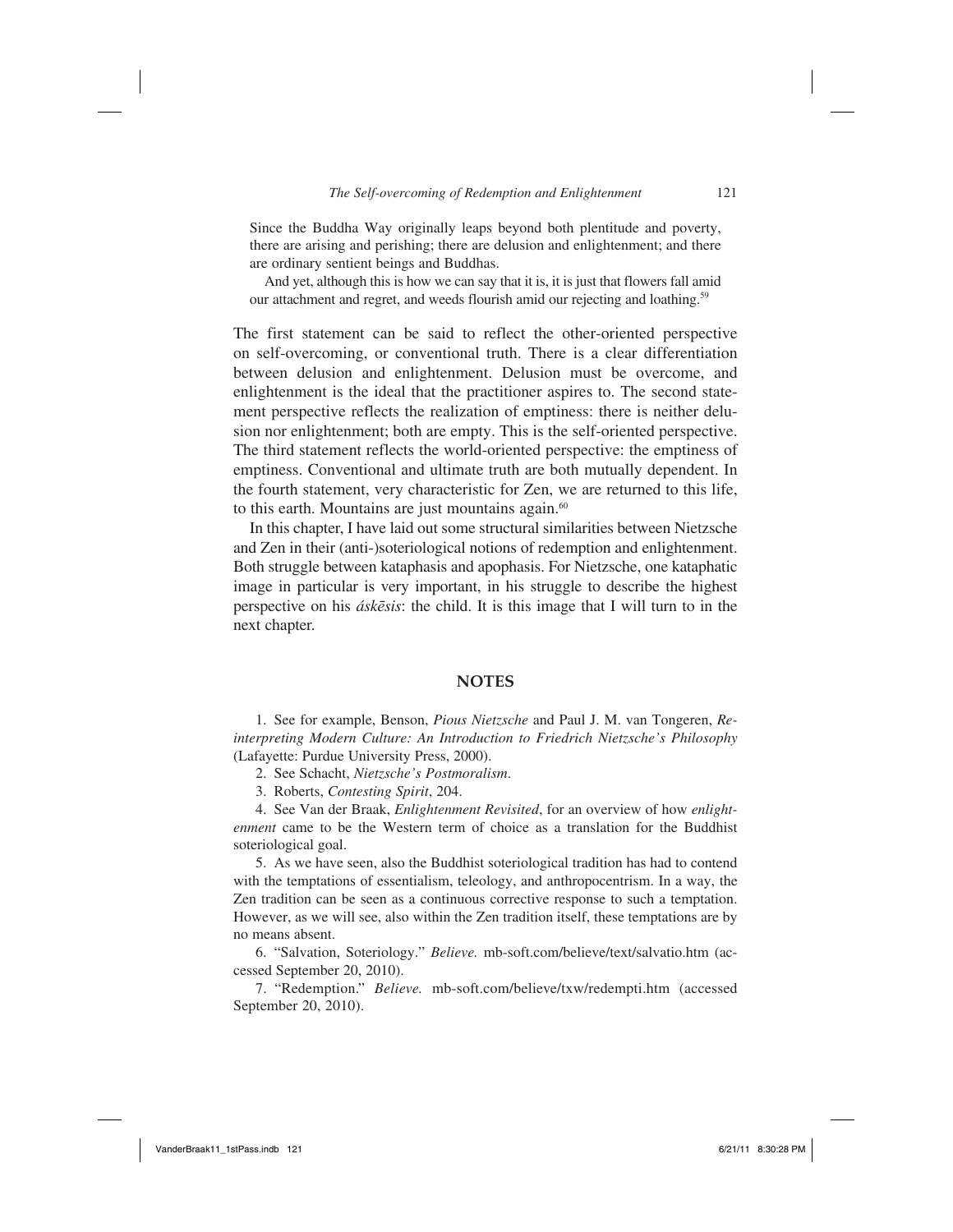8. See E. Schott, "Erlösung," in *Historisches Wörterbuch der Philosophie* II, ed. J. Ritter a.o., (Basel/Stuttgart: Schwabe & Co Verlag, 1972), 717–18.

 9. A much-cited formulation can be found in Charles Hodge, *Systematic Theology II* (London: Thomas Nelson and Sons, 1871), 520: "Christ saves us neither by the mere exercise of power, nor by his doctrine, nor by his example, nor by the moral influence which he exerted, nor by any subjective influence on his people, whether natural or mystical, but as a satisfaction to divine justice, as an expiation for sin, and as a ransom from the curse and authority of the law, thus reconciling us to God by making it consistent with his perfection to exercise mercy toward sinners."

10. Claus-Dieter Osthövener, *Erlösung: Transformationen einer Idee im 19. Jahrhundert* (Tübingen: Mohr Siebeck, 2004).

11. Osthövener*, Erlösung*, 244.

12. Willers, *Nietzsches antichristliche Christologie,* 166f.

13. Willers, *Nietzsches antichristliche Christologie,* 166; Herbert Theierl, *Nietzsche: Mystik als Selbstversuch* (Würzburg: Königshausen und Neumann, 2000), 9.

14. Albert Welter, *Monks, Rulers, and Literati*, 4.

15. See also André F. M. van der Braak, "Nietzsche on Redemption. A Mahāyāna Buddhist Perspective," in *Nietzsche—Philosoph der Kultur(en)?*, ed. Andreas Urs Sommer (Berlin/New York: de Gruyter, 2008), 519–27.

16. Benson, *Pious Nietzsche*, 51.

17. Davis, *Zen After Zarathustra*, 99.

18. Davis, *Zen After Zarathustra*, 99.

19. This story occurs in many places. This citation is from John Daido Loori, "Nanyue Polishes a Tile," in *The Art of Just Sitting: essential writings on the zen practice of shikantaza*, ed. John Daido Loori (Boston: Wisdom Publications, 2002), 127.

20. See Brusotti, *Leidenschaft der Erkenntnis,* 11.

21. Brusotti, *Leidenschaft der Erkenntnis,* 109.

22. Hershock, *Chan Buddhism*, 101f.

23. Hershock, *Chan Buddhism*, 103.

24. Carl G. Jung, *Nietzsche's Zarathustra Vol I and II. Notes of the Seminar Given in 1934–1939* (Princeton: Princeton University Press, 1988); Van der Braak, *Hoe men wordt, wat men is*.

25. Karl Löwith, *Nietzsches Philosophie der Ewigen Wiederkunft des Gleichen* (Stuttgart: Kohlhammer, 1956), 334.

26. See Robert Gooding-Williams, *Zarathustra's Dionysian Modernism* (Palo Alto: Stanford University Press, 2001), 205–14.

27. Laurence Lampert, *Nietzsche's Teaching: An Interpretation of* Thus Spoke Zarathustra (New Haven: Yale University Press, 1986), 147.

28. Martin Heidegger, *Was heisst Denken?* (Tübingen: Niemeyer, 1984), 43.

29. Brusotti, *Leidenschaft der Erkenntnis,* 574f. Redemption as incorporation of eternal recurrence is discussed by Heidegger, *Nietzsche I*, 331f; Brusotti, *Leidenschaft der Erkenntnis,* 587–618; Gooding-Williams, *Zarathustra's Dionysian Modernism*, 269–308; Kee, *Nietzsche Against the Crucified*, 133–6; Lampert, *Nietzsche's Teaching*, 147.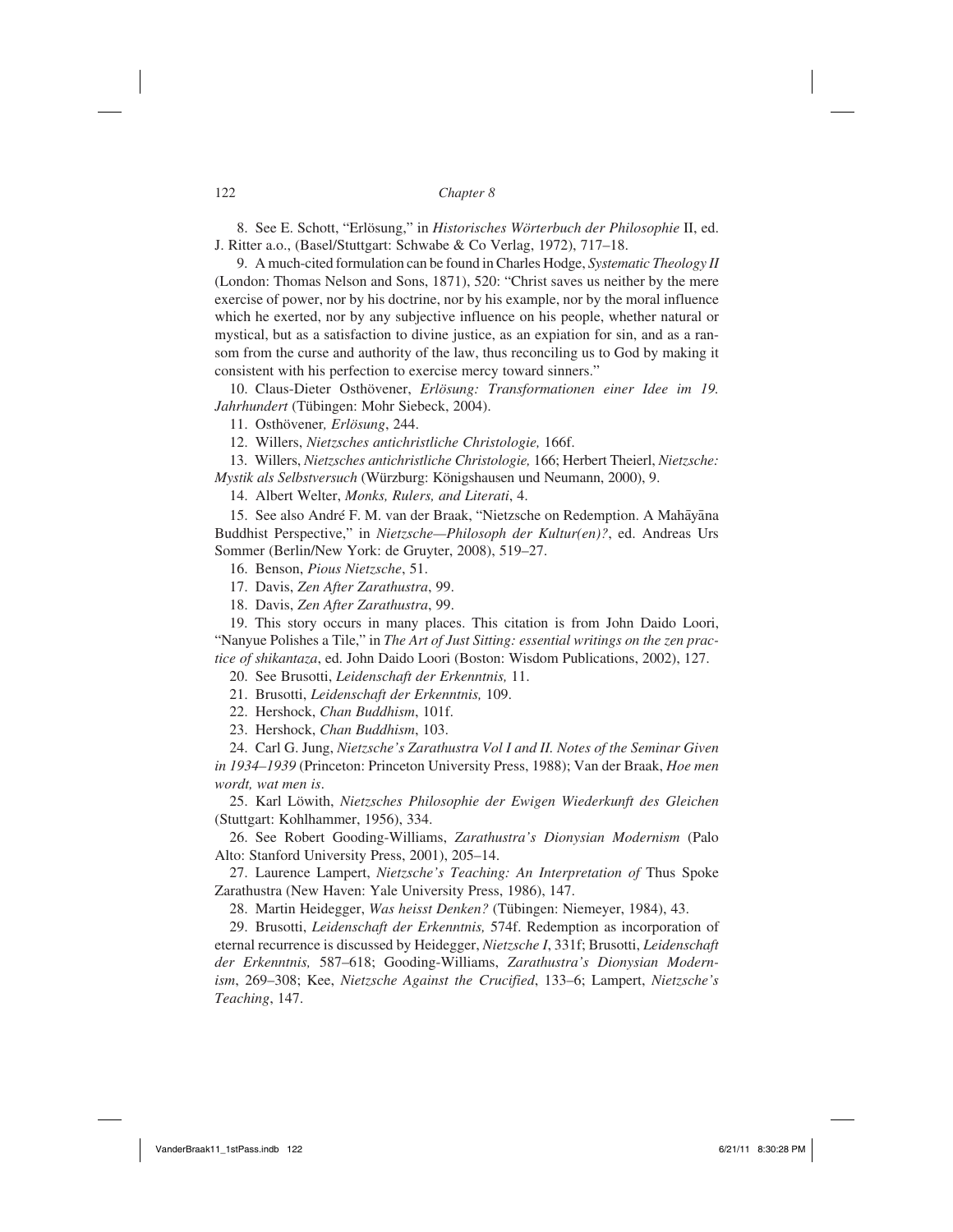#### 30. Brusotti, *Leidenschaft der Erkenntnis*, 569.

31. E.g., Brusotti, *Leidenschaft der Erkenntnis,* 574. However, the phrase "selfovercoming of the will to power" does not occur in Nietzsche's work itself. See chapter 10.

32. Brusotti, *Leidenschaft der Erkenntnis,* 571.

33. Löwith, *Nietzsches Philosophie der Ewigen Wiederkunft des Gleichen*, 76ff; Harold Alderman, *Nietzsche's Gift* (Athens: Ohio University Press, 1977); Lampert, *Nietzsche's Teaching*, 210–23. According to Gooding-Williams, *Zarathustra's Dionysian Modernism*, 291–302, Zarathustra only reaches the child stage at the end of TSZ IV. Lampert, *Nietzsche's Teaching*, 210–23 claims that Zarathustra's redemption in TSZ III, 13 is expressed in the last three chapters of TSZ III as a transformation into an attitude of amor fati through a creative reinterpretation. Martin Heidegger ("Wer ist Nietzsches Zarathustra?" in *Vorträge und Aufsätze*, 99–124 (Frankfurt am Main: Klostermann, 2000), 117ff) concludes that Zarathustra's redemption ultimately fails, since it implies an antipathy against time and impermanence, and therefore is still subject to the spirit of revenge. Müller-Lauter, *Heidegger und Nietzsche, Nietzsche-Interpretationen III* (Berlin/New York: de Gruyter, 2000), 135–58 disagrees and holds that Heidegger interprets Nietzsche's redemption incorrectly as too metaphysical.

34. Already in his early work Nietzsche refers to Dionysus with his Greek name ó λύσιος, the liberator. According to Rethy, Dionysus refers here to a "release not from but into life" (Robert Rethy, "The Tragic Affirmation of *The Birth of Tragedy*." *Nietzsche-Studien* 17 (1988), 40). See also Kee, *Nietzsche Against the Crucified* and Gerd Schank, *Dionysos gegen den Gekreuzigten: eine philologische und philosophische Studie zu Nietzsches "Ecce homo" (*Bern: Peter Lang, 1993) on "Dionysus against the Crucified" in Nietzsche.

35. Nietzsche's aphorism about Dionysus against the "Crucified" is followed two pages later by: "*Buddha against the "Crucified."* Within the movement of nihilism one should always make a distinction between *Christian* and *Buddhist* varieties: the *Buddhist* variety expresses a *beautiful evening*, a completed sweetness and mildness,—it is grateful towards what lies behind it, everything included, it lacks bitterness disappointment, rancor" (KSA 13,14[91]). Although Nietzsche is much more positive here on Buddhism than on Christianity, he still considers it a form of nihilism.

36. This Dionysian redemption includes the various kinds of redemption from *The Birth of Tragedy*, also the Apollonian, although this term is mostly absent from the later work (Ivan Soll, "Schopenhauer, Nietzsche, and the Redemption of Life through Art," in *Willing and Nothingness: Schopenhauer as Nietzsche's Educator*, ed. Christopher Janaway, (Oxford: Clarendon Press, 1998), 112; for more on Dionysus and redemption, see Fraser, *Redeeming Nietzsche*, 54–58.

37. Osthövener, *Erlösung*, 239–43.

38. There are also approaches that hold that, as the practitioner goes the Way, his perspective changes. Finally, there are those who claim that all perspectives, both kataphatic and apophatic, ultimately fall short and can be potential sources of bondage.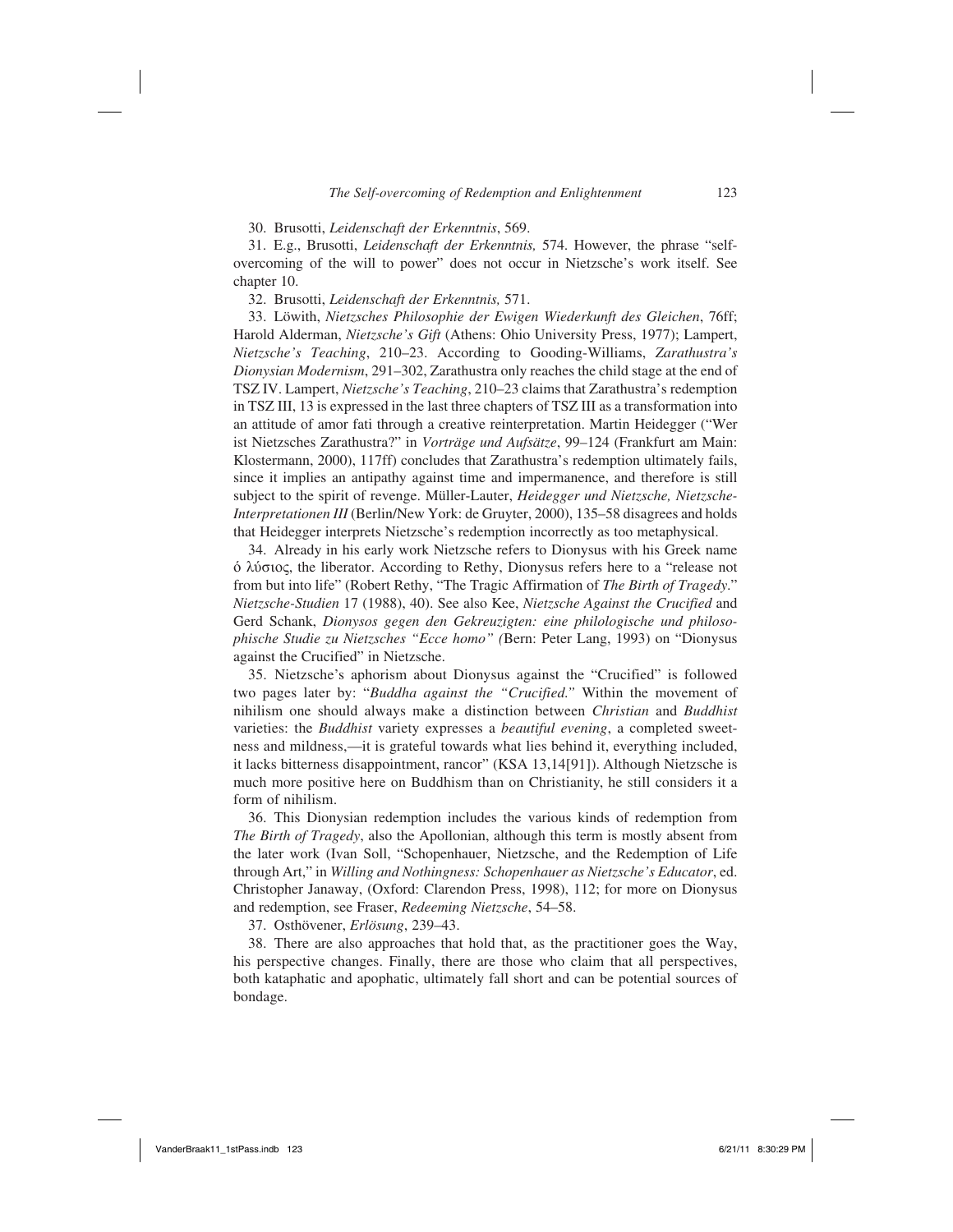39. According to Robert Magliola, the Zen tradition contains a logocentric, absolutist strain, connected with the Northern School of Chan rooted in the kataphatic Yogācāra philosophy, and a differential strain, connected with the Southern School of Chan rooted in the apophatic Madhyamaka tradition. See Robert Magliola, *Derrida on the Mend* (West Lafayette: Purdue University Press, 1984). According to Youro Wang, however, the Southern School of Chan, especially Huineng and the Hongzhou school, deconstructs not only the Northern School of Chan, but also logocentric tendencies within the Southern Chan school itself. See Wang, *Linguistic Strategies in Daoist Zhuangzi and Chan Buddhism.*

40. Wang, *Linguistic Strategies in Daoist Zhuangzi and Chan Buddhism.* For a summary of Wang's argument, see van der Braak, *Toward a Philosophy of Chan Enlightenment.*

41. See Philip B. Yampolsky, *The Platform Sutra of the Sixth Patriarch* (New York: Columbia University Press, 1967).

42. Addiss, Lombardo, and Roitman, *Zen Sourcebook*, 23.

43. Addiss, Lombardo, and Roitman, *Zen Sourcebook*, 25.

44. Wang, *Linguistic Strategies in Daoist Zhuangzi and Chan Buddhism*, 67.

45. Yampolsky, *The Platform Sutra*, 138.

46. The Hongzhou school was controversial even in Chan circles. Chan historian Guifeng Zongmi (780–841), a follower of Shenhui, criticized the Hongzhou view for focusing too much on *yong* and ignoring *ti*. In this way, the Hongzhou school collapsed essence into function, which represented a dangerous antinomianism. But according to Wang, such criticism is not justified. The Hongzhou school also engaged in self-deconstruction. He refers to Mazu's famous self-effacement of his teaching "this mind is Buddha" by replacing it with "neither mind nor Buddha."

47. See Herbert Theierl, *Nietzsche: der Verkünder einer Erlösungslehre (*Unpublished Dissertation. Heidelberg: Ruprecht Universität, 1949) and *Nietzsche: Mystik als Selbstversuch*.

48. Willers, *Nietzsches antichristliche Christologie*.

49. Fraser, *Redeeming Nietzsche*, 24–44; 75–79.

50. Fraser, *Redeeming Nietzsche*, 122.

51. Fraser, *Redeeming Nietzsche*, 61.

52. Benson, *Pious Nietzsche*, 9.

53. Benson, *Pious Nietzsche*, 51.

54. Benson, *Pious Nietzsche*, 200.

55. Tyler Roberts holds that Nietzsche is wrong to condemn Christianity in itself with the claim that *the* Christian response to suffering is always hostile to life (*Contesting Spirit*, 174). Roberts claims that, in some forms of theology of the Cross, Christians demonstrate an affirmative practice of suffering that comes close to Nietzsche's affirmation. According to Roberts, "a theology of the Cross directs human beings to a life, like Christ's, that, out of love, opens itself to the world and all its suffering and refuses to flee from it" (*Contesting Spirit*, 176). A theology of the Cross can affirm a God who suffers with humanity, who is immersed out of love, in the worldly reality of the human. Such a life-affirming suffering God is closer to the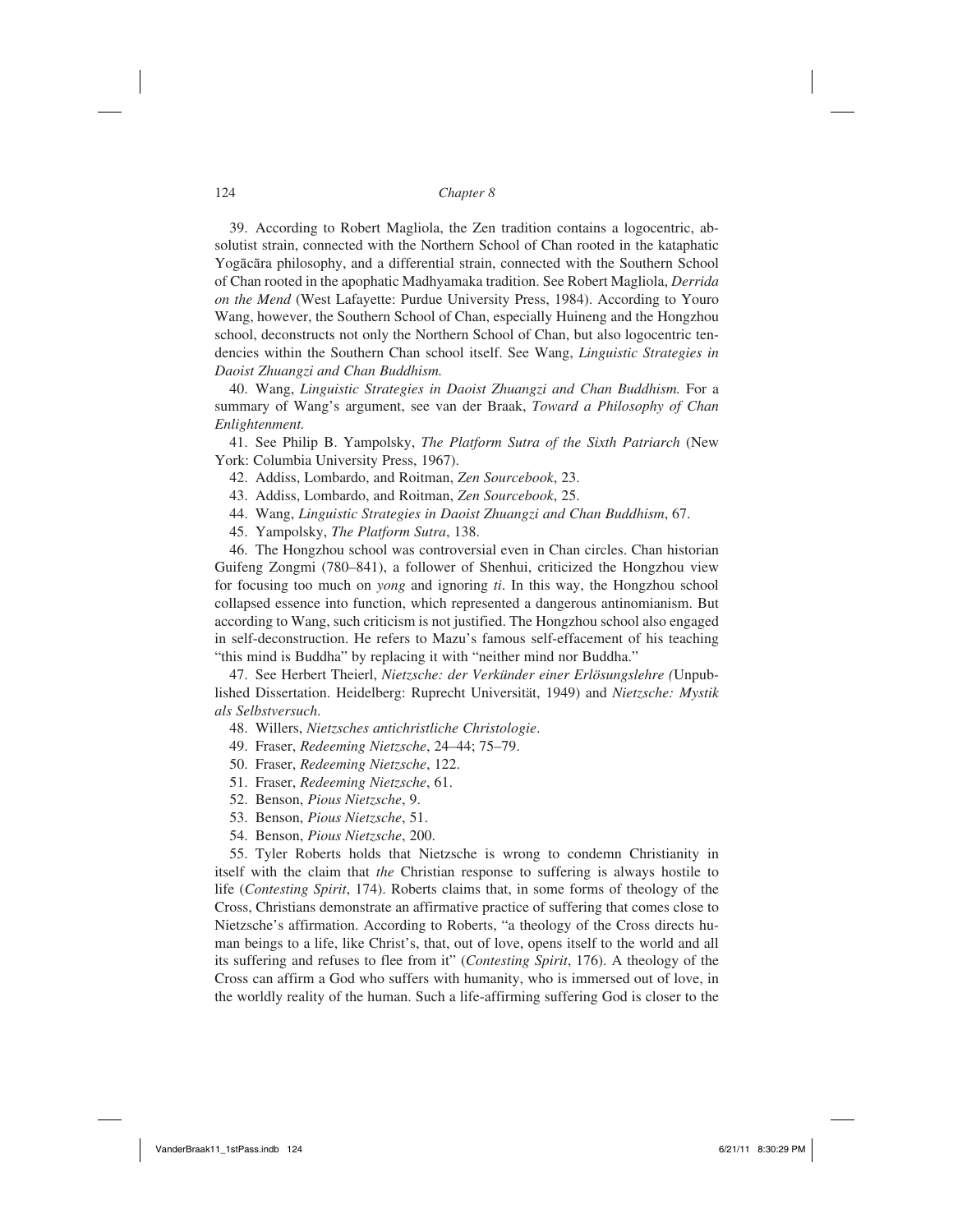repeated suffering and dying of Nietzsche's Dionysus, Roberts maintains (*Contesting Spirit*, 183). See André F. M. van der Braak, "Nietzsche, Christianity and Zen on Redemption," in *Studies in Interreligious Dialogue* 18/1 (2008): 5–18.

56. Dōgen, Shōbōgenzō, Genjōkōan. Quoted in: Davis, The Presencing of *Truth,* 256.

57. Davis, *The Presencing of Truth,* 252f.

58. Dōgen, *Shōbōgenzō, Genjōkōan*. Quoted in: Davis, *The Presencing of Truth,* 256.

59. Dōgen, *Shōbōgenzō, Genjōkōan*. Quoted in: Davis, *The Presencing of Truth,* 256.

60. Chapter 3 recounted the story of Zen Master Qingyuan about mountains and rivers.

VanderBraak11\_1stPass.indb 125 anderBraak11\_1stPass.indb 6/21/11 8:30:29 PM /21/11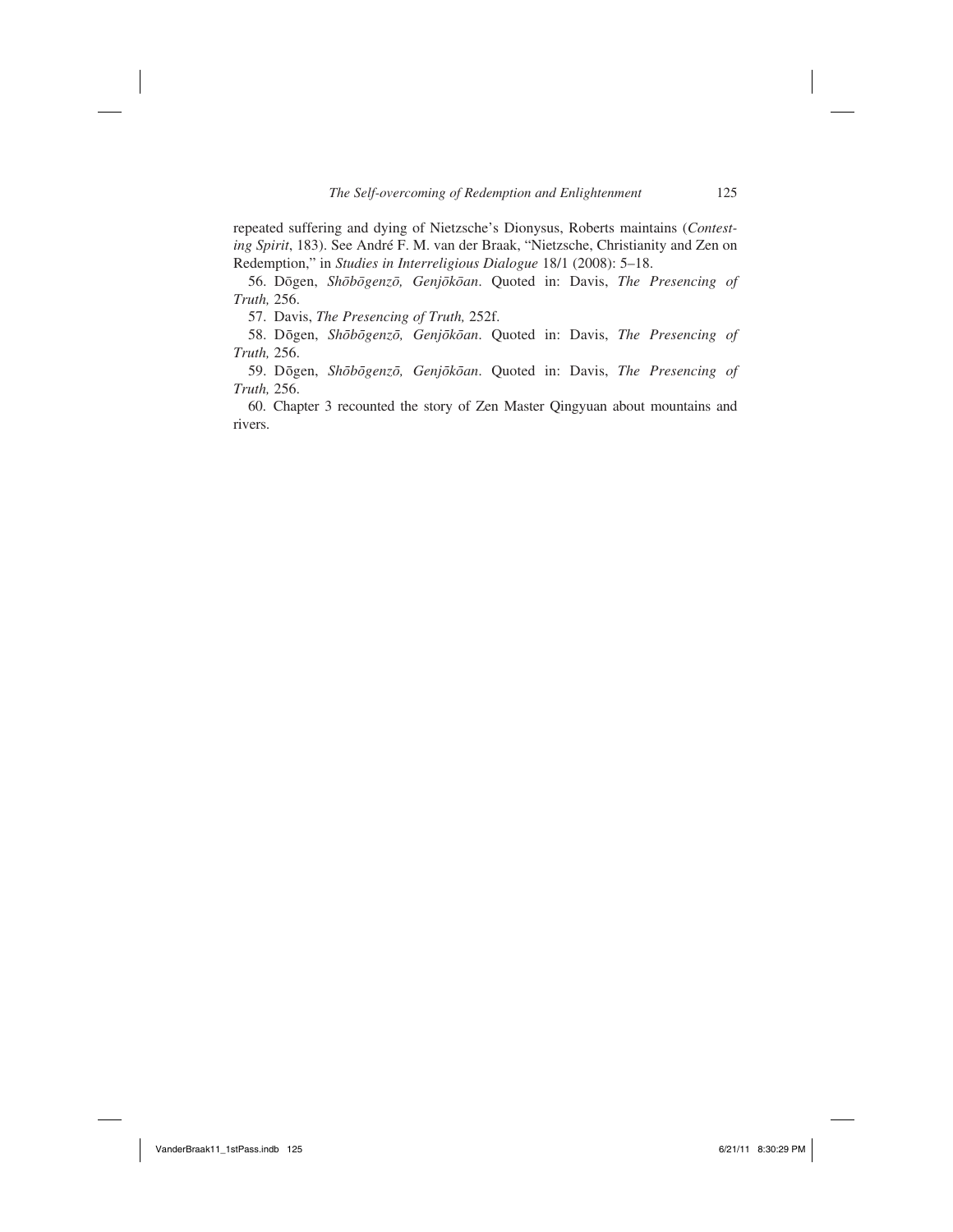VanderBraak11\_1stPass.indb 126 and the state of the state of the state of the state of  $6/21/11$  8:30:29 PM  $\big|$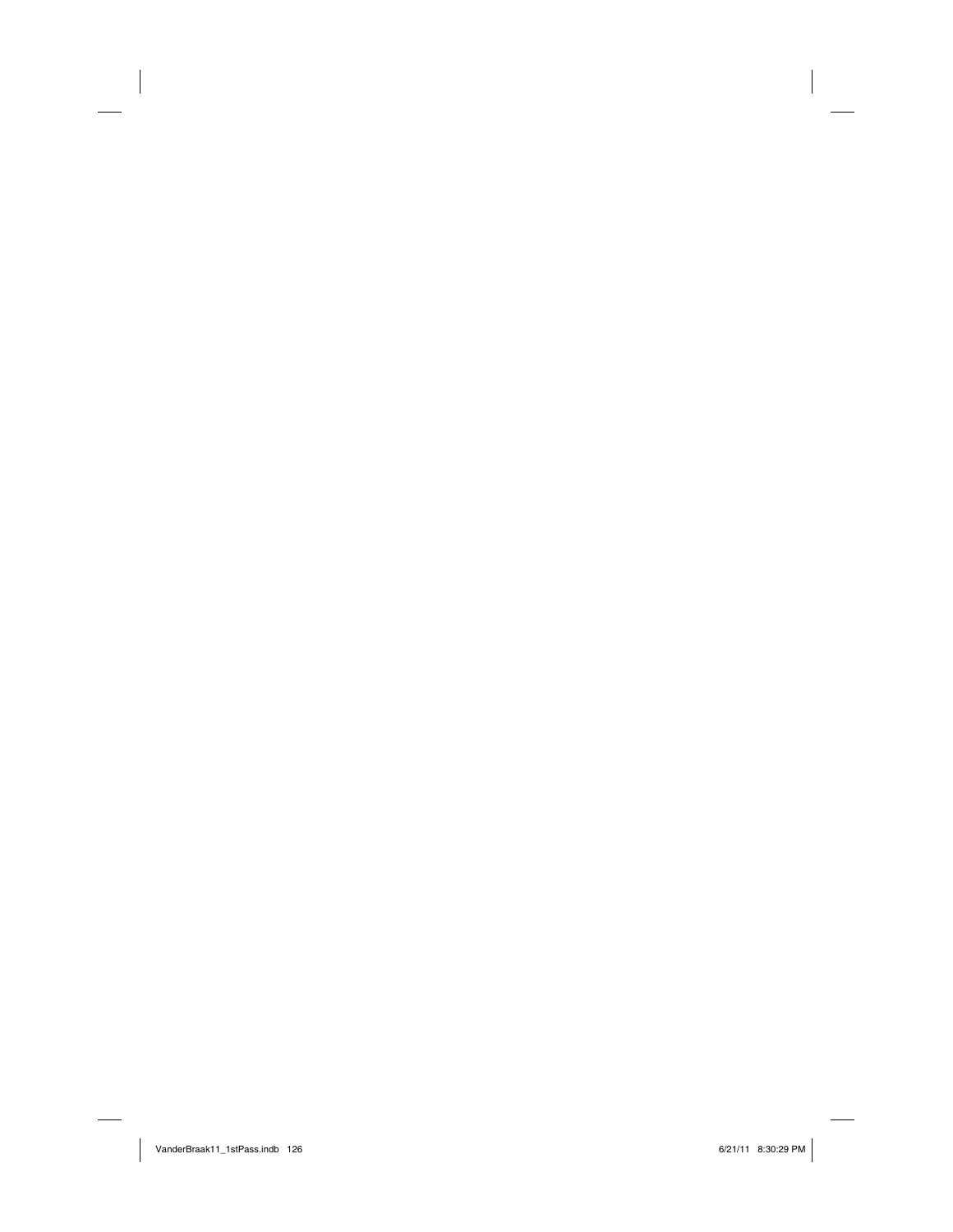# **The Child**

Seeing the world as a divine game and beyond good and evil: in this both the Vedanta and Heraclitus are my predecessors.<sup>1</sup>

Let us revisit what Zarathustra is saying exactly about the child in his speech on the three transformations of the spirit:

Innocence the child is and forgetting, a beginning anew, a play, a self-propelling wheel, a first movement, a sacred Yea-saying. Yes, for the play of creating, my brothers, a sacred Yea-saying is needed: the spirit now wills *its own* will, the one who had lost the world attains *its own* world. (TSZ, I, 1)

Various commentators have noted the vague and insubstantial character of this description, especially compared to Zarathustra's more extensive description of the camel and the lion. Gooding-Williams and Benson conclude that this is because Zarathustra himself has not yet had the experience of becoming a child when he delivers his speech. Speaking of *Thus Spoke Zarathustra*  in a letter to Franz Overbeck, Nietzsche himself says, "It contains an image of myself in the sharpest focus, as I am, *once* I have thrown aside my whole burden" (KSB 6: 326). The description of the child is therefore perhaps best interpreted as conjectural.<sup>2</sup>

Four aspects of the child image jump out: forgetting oneself, innocence, play, and a sacred Yes. Forgetting oneself has been extensively discussed in chapter 7. The sacred Yes is connected to Nietzsche's notion of amor fati, which I will discuss in the next chapter on Nietzsche and Nishitani. In this chapter I will focus on innocence and play.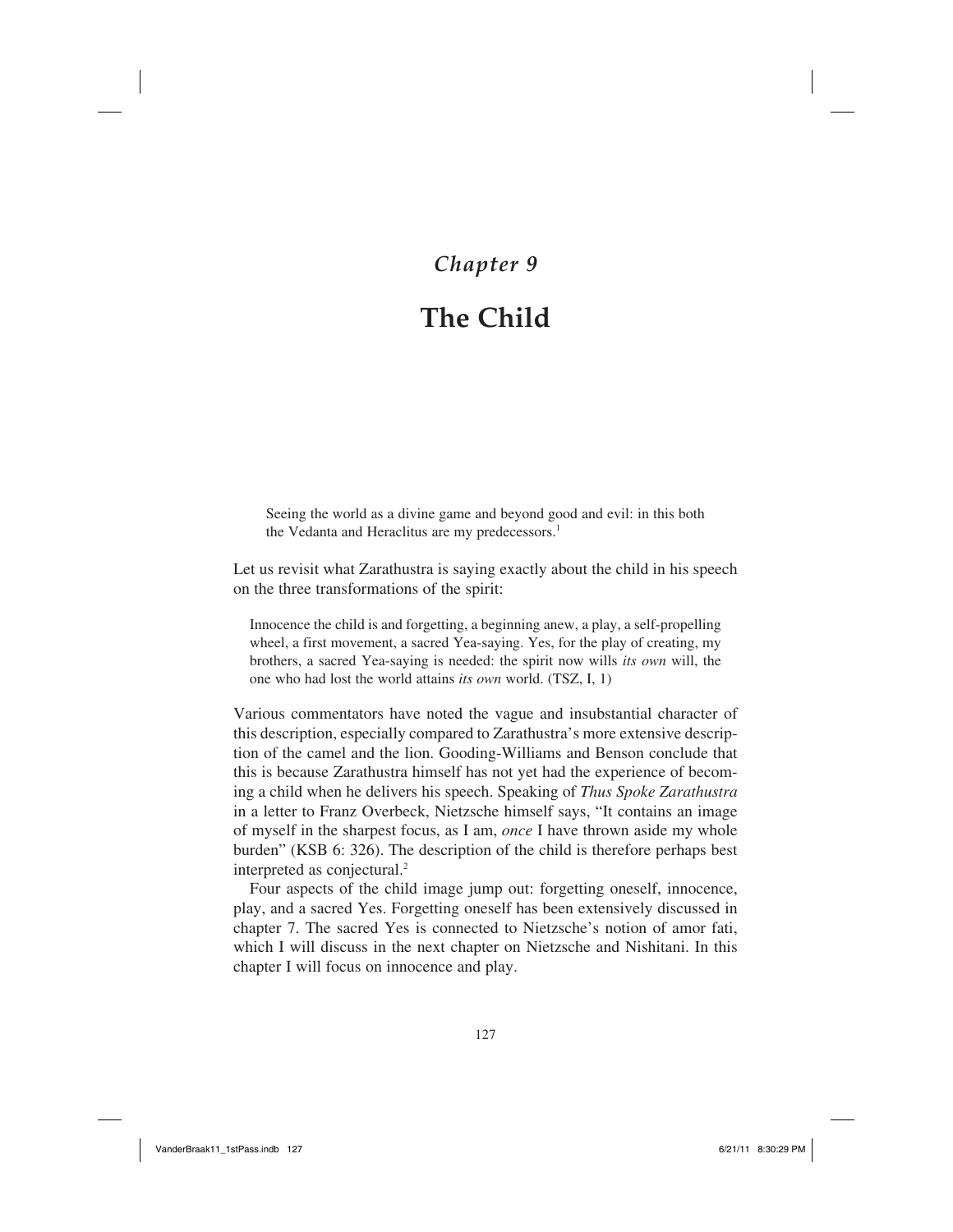## **FROM "I AM" TO "IT PLAYS"**

The image of the innocent child conjures up all kinds of romantic associations. Together with Nietzsche's own ongoing obsession with romanticism, it seems to make sense that, as Gooding-Williams notes, Nietzsche commentators have often interpreted the figure of the child in essentially romantic terms.<sup>3</sup> For example, for Heller, Nietzsche's child is the symbol for paradise regained, a naiveté, innocence, and unity with nature that signify a dissolution of self-consciousness.<sup>4</sup> J. P. Stern also interprets the child in terms of a Wordsworthian innocence.<sup>5</sup> Löwith interprets the child as an immediate oneness with being.<sup>6</sup> According to Stambough, the child is "wholly immersed in its being."<sup>7</sup> These commentators support their interpretation with the textual claim that Nietzsche identifies the child with the motto "I am," thanks to the following notebook fragment: "Higher than 'thou shalt' ranks 'I will' (the heroes); higher than 'I will' ranks 'I am' (the gods of the Greeks)" (KSA 11, 25 [351]).

As Gooding-Williams notes, however, the expression "I am" occurs nowhere in the discussion of the child in *On The Three Transformations*. He therefore defends a different interpretation of the third transformation as

a shift in self-understanding that involves a disappearance of the idea of a substantial subject (a so-called "doer behind the deed") to whom various acts of willing can be ascribed. The child, far from saying "I am" or "I will," does not say "I" at all. Rather, he "wills his own will," thereby appearing to acknowledge no substantial subject but only the act of willing itself.<sup>8</sup>

As opposed to both the camel's and the lion's perspective, where actions are performed by an ego that underlies but does not depend for its being on its actions, thoughts, and desires, the child perspective rejects the view that willing is the activity of a substantial subject. The doer-deed dichotomy and the fiction of a substantial subject have been overcome.

Günter Wohlfart's interpretation of this overcoming of the subject (the death of the ego) leads him to the interpretation of the child not as "I am" but as "it plays." According to Wohlfart, one could see in the "thou shalt" of the camel the articulation of the premodern, in the "I will" of the lion the articulation of the modern, and in the "it plays" of the child the articulation of the postmodern mind. He compares the "it plays" to Nietzsche's replacement of the "I think" with the "it thinks"—whereby the "it" is not hypostasized like the "I" before, but should be understood as a synonym for "thought." Thought processes play themselves out; the thinking, imagining subject is part of this play.

The metaphor of play can also be found in Dōgen's work. Dōgen speaks about enlightenment as "the samadhi of self-fulfilling activity"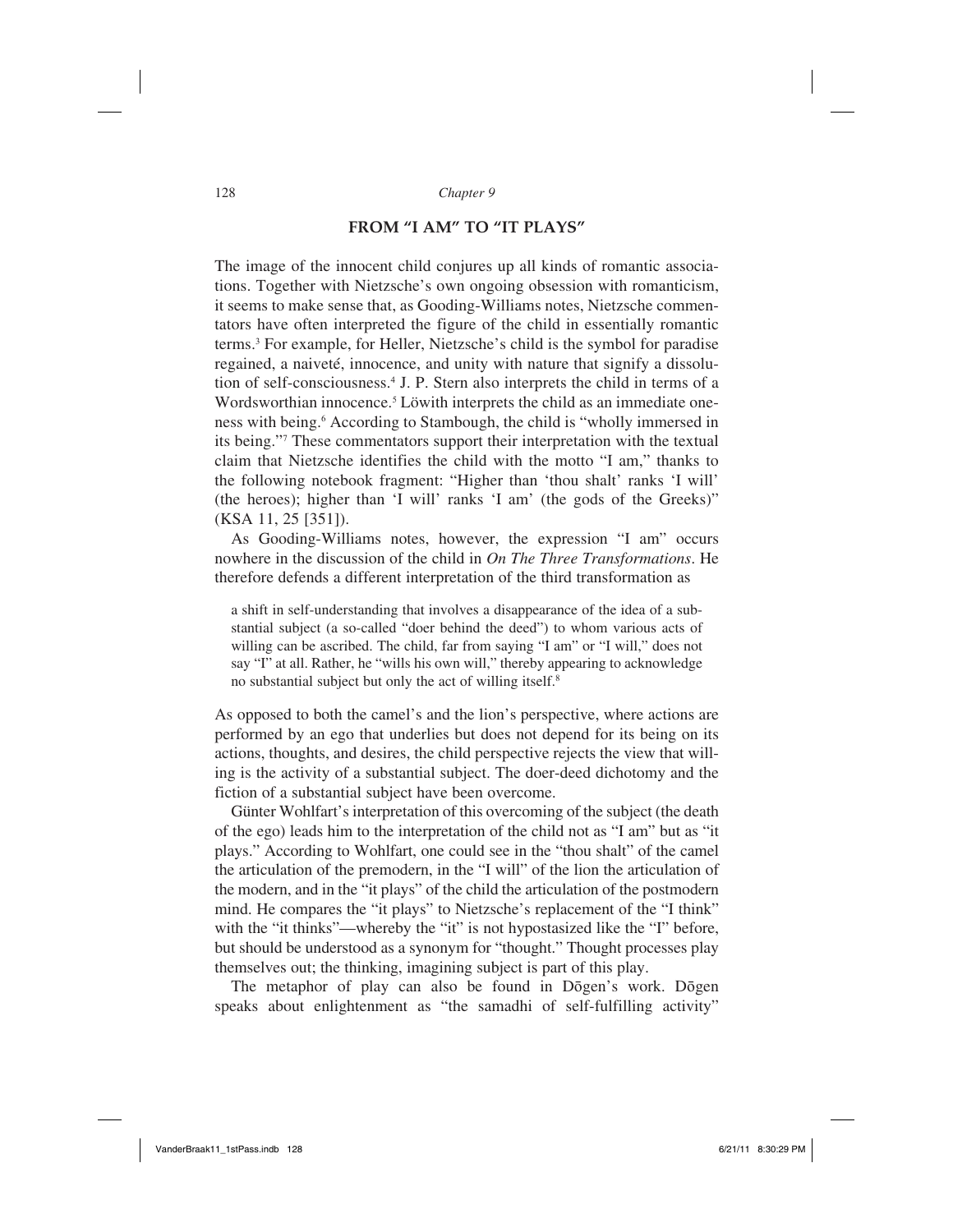### *The Child* 129

 (*jijuyū-zammai*), translated as "playful samadhi." Although the term "samadhi" usually refers to a state of mental concentration, for Dōgen it refers to a mode of activity, a way of functioning where dualities and opposites are not so much transcended as they are realized. According to Kim,

in Dōgen's view, the samadhi of self-fulfilling activity in its absolute purity was such that our daily activities are undefiled by and unattached to the dualistic categories, events, and things that our perceptions and intellect create, all the while living with and using those dualities.<sup>9</sup>

Dōgen's samadhi of self-fulfilling activity should not be understood as a kind of absorption in an undifferentiated realm, a kind of *unio mystica*. Dōgen condemns the classical Zen instruction texts for suggesting this: "Their formulations are examples of merely "returning to the origin, back to the source" (*gengen-hempon*) and are attempts at vainly "stopping thoughts in abysmal quietude" (*sokuryo-gyōjaku*)."10 For Dōgen, the samādhi of selffulfilling activity refers to the self-enjoyment of the *dharmakāya*. It is a state of mind that at once negates and subsumes self and other; a total freedom of self-realization without any dualism or antitheses. This does not mean that oppositions or dualities are obliterated or transcended, but that they are realized. Such a freedom realizes itself in duality, not apart from it.<sup>11</sup> "For playing joyfully in such a samādhi," Dōgen writes, "the upright sitting position in meditation is the right gate."<sup>12</sup> Dōgen's playful samadhi can be seen as another expression of "it plays": not an individual, but a cosmic play.

# **THE PLAY OF HERACLITUS' COSMIC CHILD: BEYOND ANTHROPOCENTRISM**

Also for Nietzsche, the transformation from a self-oriented to a world oriented perspective should not be seen as merely an individual transformation. I therefore argue for a trans-individual, "cosmic" interpretation of the child. A hint to such a cosmic interpretation can be found in a notebook fragment from 1885: "'Play,' the useless as the ideal of him who is overfull of strength, as 'childlike.' The 'childlikeness' of God, *pais paizon*" (KSA 12, 2 [130]). The expression *pais paizon* is a reference to a cryptic fragment of Heraclitus, fragment B-52: "The *aeon* [the game of life] is like a child, playing a board game; the child; the kingdom."<sup>13</sup>

From his early years in Basel all the way through *Ecce Homo*, Nietzsche senses a kinship with Heraclitus, in whose proximity he feels "altogether better and warmer than anywhere else" (EH III BT, 3). And fragment B-52 connects the early Nietzsche with the late Nietzsche, including his child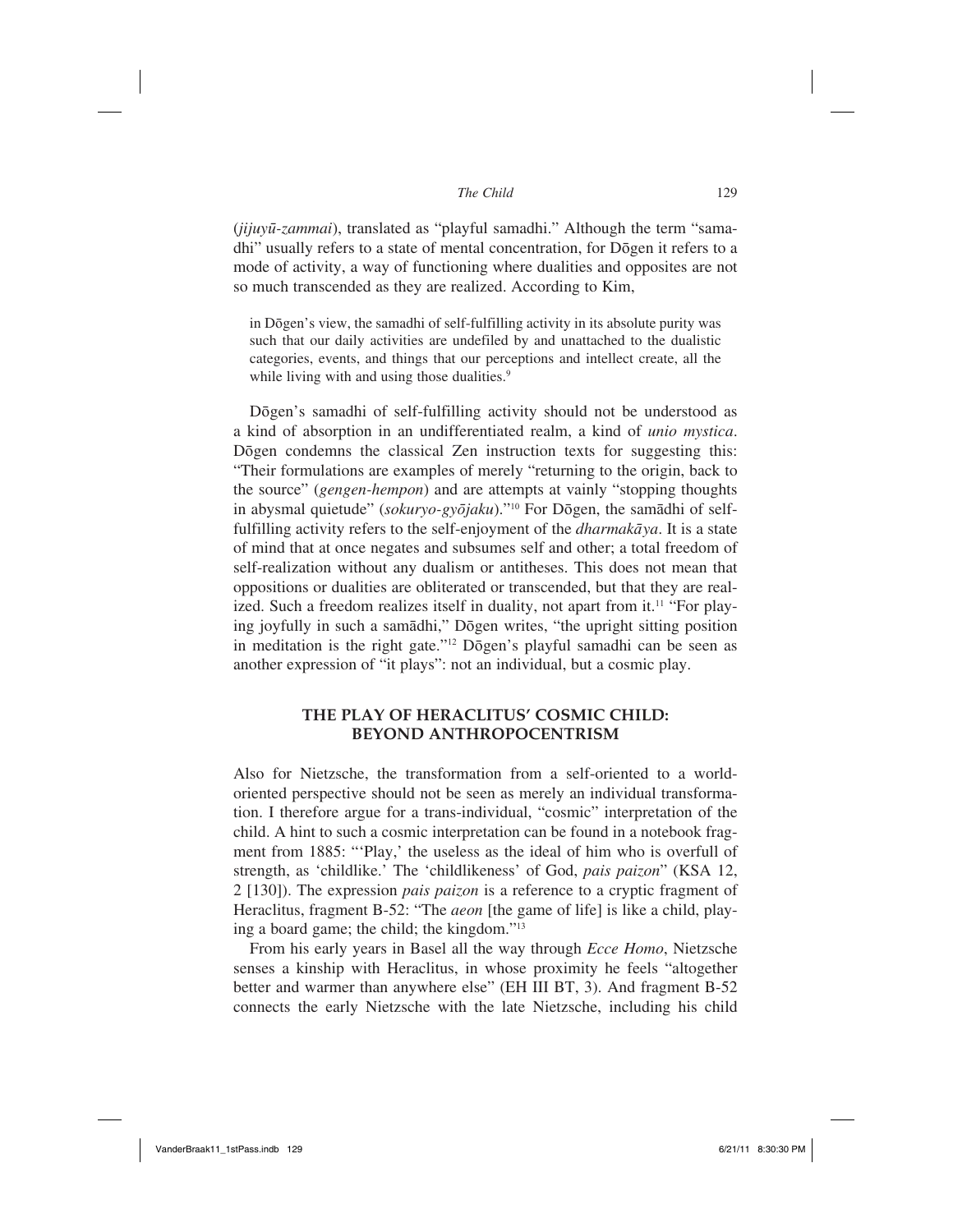transformation. The connection between the lion-child transformation and the early Nietzsche's interpretation of the B-52 fragment has been noticed in the Nietzsche literature from the beginning.<sup>14</sup>

Nietzsche refers to the B-52 fragment seven times in his essay *Philosophy in the Tragic Age of the Greeks* and six times in his lectures on the Pre-Platonic philosophers.<sup>15</sup> Nietzsche introduces Heraclitus' child image: "For what he invented here is a rarity even in the sphere of mystic incredibilities and unexpected cosmic metaphors. The world is the game Zeus plays . . ." (PTAG 6). He refers to it as "the beautiful innocent play of the Aeon." (PTAG 7).<sup>16</sup> Nietzsche describes the world according to Heraclitus:

A becoming and ceasing to be, a construction and destruction, without any moral attribution, in forever equal innocence, can only be found in this world in the play of the artist and the child. And thus, like the child and the artist play, plays the eternally living fire, it builds and destroys, innocently—and this is the play that the Aeon plays with itself. (PTAG 7)

The playful cosmic child could be interpreted as a non-anthropocentric perspective on life, in which the world is experienced as a cosmic body, not separate from the self, but always already including the self:

This playful cosmic child continually builds and knocks down but from time to time begins his game anew: a moment of contentment followed by new needs. His continuous building and knocking down is a craving, as creativity is a need for the artist; his play is a need. [ . . . ] Rejection of any teleological view of the world reaches its zenith here: the child throws away its toy, but as soon as it plays again, it proceeds with purpose and order: necessity and play, war and justice. (PPP  $72f$ )<sup>17</sup>

In Nietzsche's early writings on Heraclitus, we find the seeds of his later formulation of will to power as a symbol for the cosmic play of the world. The world as play is looked at as a "monster of energy" with "the most complex forms arising out of the simplest structures [ . . . ] and then returning again to the simple, from the play of contradictions back to the delight of harmony" (KSA 11, 38 [12]).

## **THE INNOCENCE OF BECOMING: BEYOND TELEOLOGY**

Also the innocence of the child should not be interpreted in a romantic way. It does not refer to having no knowledge of the past, or living in the here and now, or being naïve. It points to a non-essentialist perspective that doesn't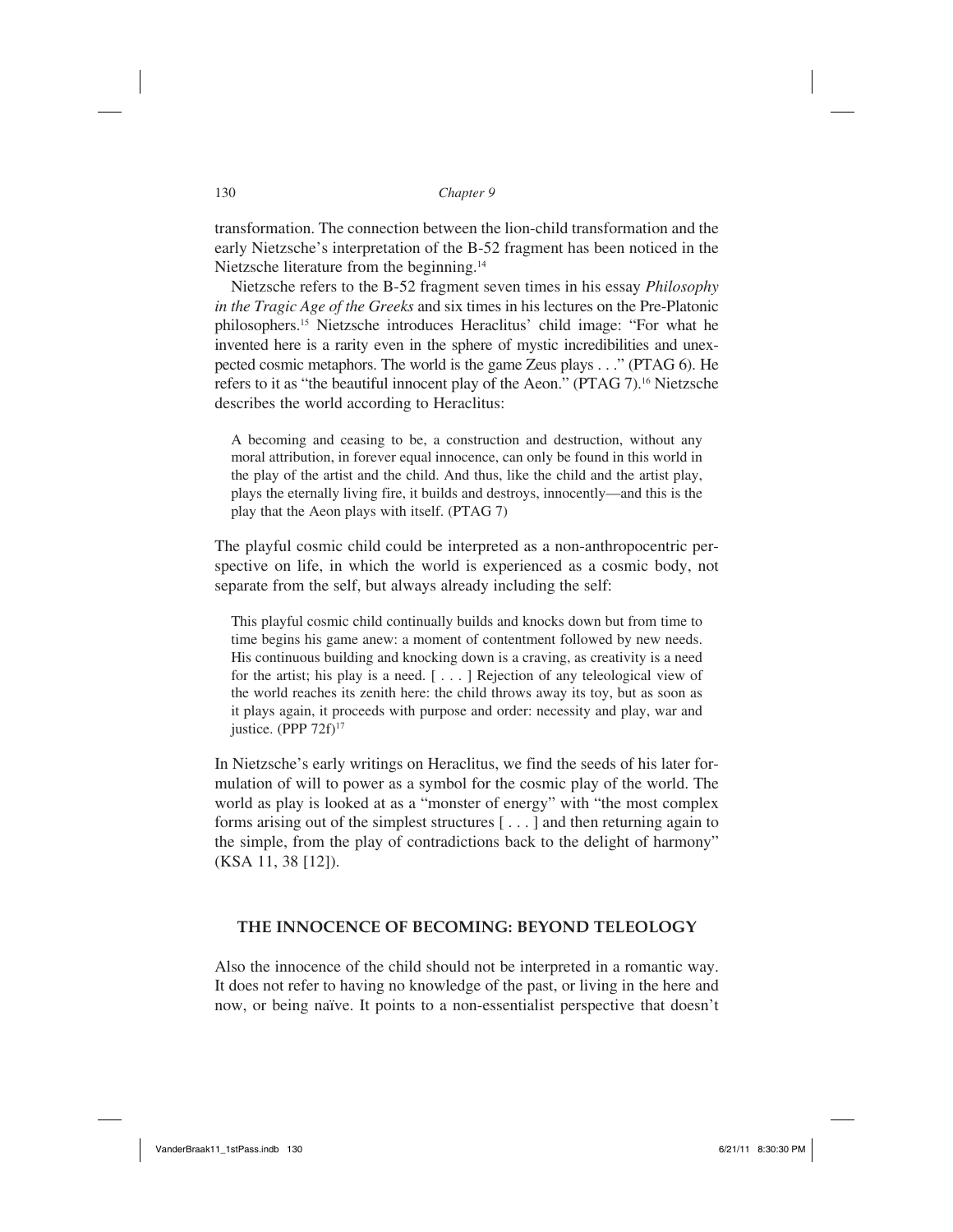#### *The Child* 131

assume any God or godlike essence that is the origin and ground of all else.<sup>18</sup> The liberation of such notions of godlike essence constitutes a redemption of the world as a whole:

*There is nothing besides the whole—That nobody is held responsible any longer,* that the mode of being may not be traced back to a *causa prima*, that the world does not form a unity either as a sensorium or as "spirit"—*that alone is the great liberation*: with this alone is the *innocence* of becoming restored. The concept of "God" was until now the greatest *objection* to existence. We deny God, we deny responsibility in God: only *thereby* do we redeem the world. (TI 6, 8)

For Nietzsche, such a redemption implies leaving behind all teleological notions. In a notebook fragment from 1885, he defines his own philosophical project as trying to prove the innocence of becoming: "Since forever I have tried to prove to myself the perfect *innocence* of becoming! [ . . . ] I acquired a taste for denying all purposes [*Zwecke*] and sensed the unknowability of all causal relations" (KSA 11, 36 [10]). Nietzsche stresses the need to leave any and all notions of causality behind: "Most important point of view: to gain the innocence of becoming by expelling purposes. Necessity, causality—no more" (KSA 10, 7 [21]).

In order to transform into a child, the lion must give up all teleological and anthropocentric notions, in order to gather the courage to "go under." He must realize the liberating perspective of the innocence of becoming: "The absolute necessity to completely get rid of purposes: otherwise we won't dare to try to offer ourselves up and let go! Only the innocence of becoming gives us the greatest courage and the greatest freedom" (KSA 10, 8 [19]).

In *Before Sunrise*, Zarathustra speaks about the innocence of becoming as a state of mind in which all things are experienced not as representations of a subject but rather, as it is called in Zen, in their own "suchness" (*tathātā*):

But this is my blessing: to stand over each and every thing as its own Heaven, as its round roof, its azure bell and eternal security: and blessed is he who blesses thus! For all things are baptized at the fount of eternity and beyond good and evil; but good and evil are themselves mere intervening shadows and dampening sorrows and drifting clouds. Verily, a blessing it is and no blasphemy when I teach: "Over all things stands the Heaven Accident, the Heaven Innocence, the Heaven Contingency, the Heaven Exuberance."

"Lord Contingency"—that is the oldest nobility in the world, which I restored to all things when I redeemed them from their bondage under Purpose. (TSZ III, 4)

The notion of the innocence of becoming goes back to Heraclitus. Nietzsche notes that Heraclitus "altogether denied being. For this one world which he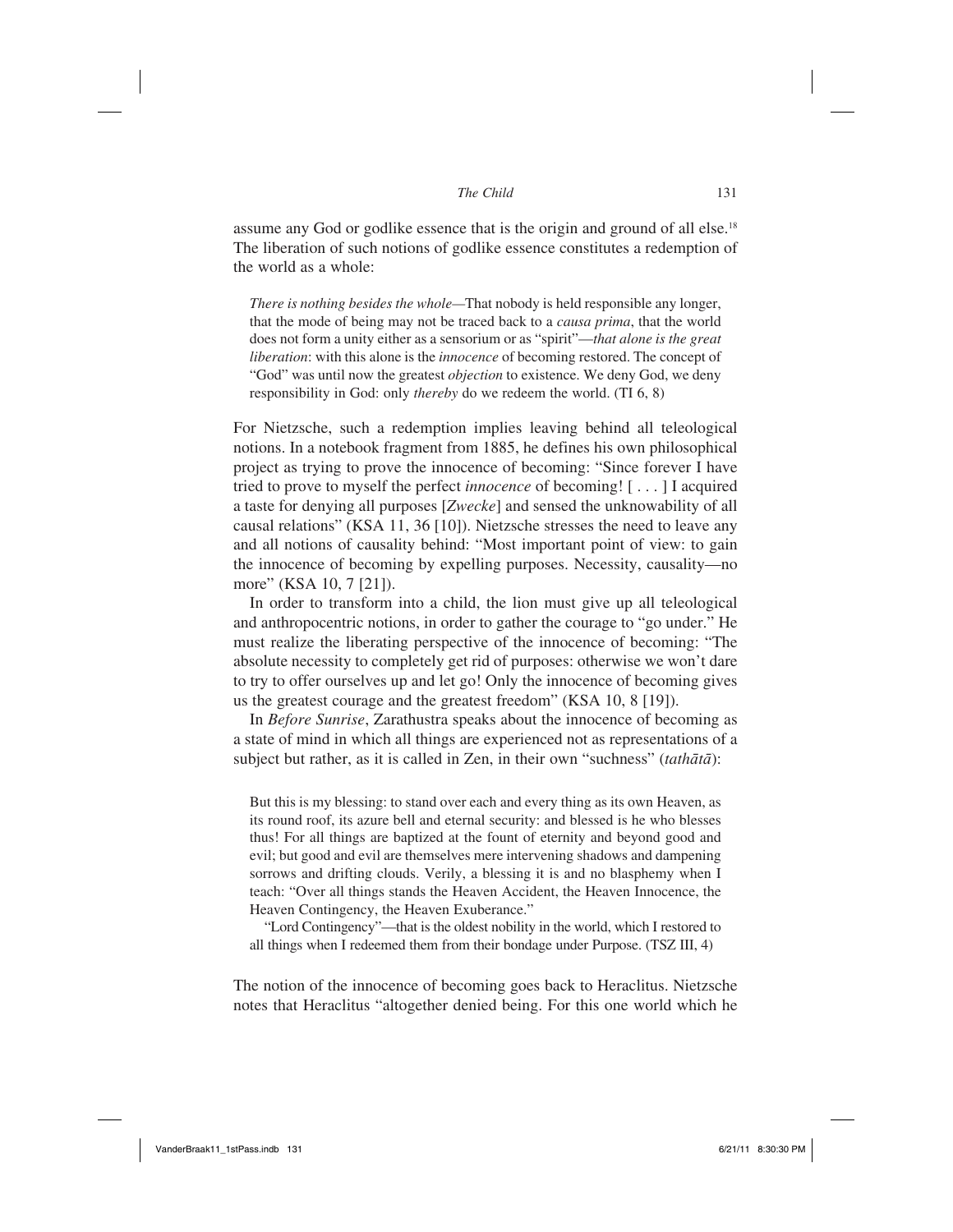retained—supported by eternal unwritten laws, flowing upward and downward in a brazen rhythmic beat—nowhere shows a tarrying, an indestructibility, a bulwark in the stream" (PTAG 5).

For Heraclitus, all existent forms are eternally becoming, and all becoming is equally justifiable. Strive is the natural law, generally productive of the world's coming into being, and thus just and good. The particular effects of such a life are either the direct creation of more definitive forms or destruction, which may serve, indirectly, as a condition of the possibility of new formulations. But this struggle is not always a hostile struggle. In a healthy structure, the self-mastered form will promote the sublimation of the agonal instinct. All forms struggle forever to seek new and more appropriate ways to "wage the war" of their own coming to be.

Heraclitus contested Anaximander, according to Nietzsche, by disclosing innocence rather than injustice in the nature of all becomings. Whereas Anaximander conceived of the *apeiron* [the indefinite] as separate from the world of time, space, and causal distinctions and felt that injustice characterized the transformation of things into their opposites, Heraclitus reaffirmed the Greek agon and viewed becoming as a continuing struggle.<sup>19</sup>

Whereas Anaximander judged all becoming to be injustice (and Parmenides responded to this judgment by denying the possibility of becoming at all), Heraclitus viewed all becoming as affirmed and justified. In Nietzsche's view, Heraclitus' thought had remedied Anaximander's two-world system; his subsequent retreat into the metaphysical domain; the weary concept of life as injustice. Therefore, realizing the innocence of becoming can serve the overcoming of morality. "*The Innocence of Becoming: a Guide to the Redemption from Morality*" is the title of one of Nietzsche's book projects (KSA 10, 8 [26]).

For Nietzsche, the flux of becoming is related to the interconnectedness of all things. As Zarathustra asks the dwarf, "And are not all things knotted together so tightly that this moment draws after it all things that are to come" (TSZ III, 2). And at the end of part IV, Zarathustra sings, "Did you ever say Yes to a single pleasure? Oh, my friends, then you said Yes to all pain. All things are interlinked, intertwined, enamored"(TSZ IV, 19).

The Heraclitean world of becoming has been compared by Thomas McEvilley to the Buddhist world of impermanence: "Heraclitus's thought bears close resemblance not only to the flux philosophy of early Buddhism but to the "middle position"—between yes and no—expounded later in the Buddhist tradition in the *Prajñāpāramitā* sutras and the Madhyamaka school."<sup>20</sup>

Buddhist impermanence is often expressed through the doctrine of *pratītya-samutpāda* (dependent origination), which states that all phenomena do not exist independently, but are dependent for their existence on complex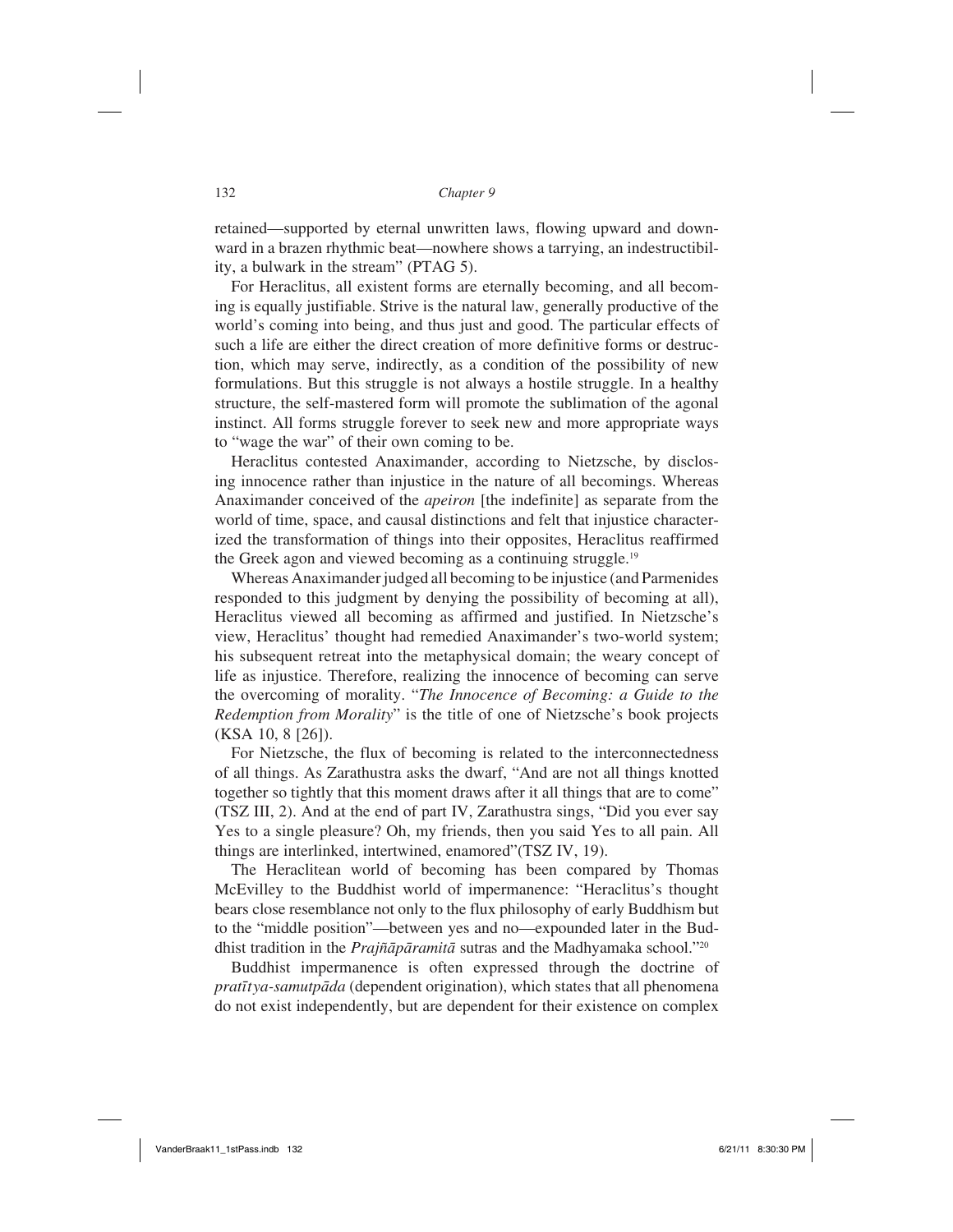*The Child* 133

networks of causes and conditions. Within the Abhidharma philosophical systems, *pratītya-samutpāda* is further elaborated as a causal model in terms of configurations and constellations of *dharmas*. In early Buddhism, enlightenment is seen as realizing the truth of *pratītya-samutpāda* and the world of interdependence that it reveals.

According to the Mahāyāna Buddhist view, however, *pratītya-samutpāda* points to the very lack of inherent causality. Also, the formulation in terms of *dharmas* carries the risk that these *dharmas* are interpreted as some kind of ultimate essence. Therefore, the Mahayana sutras interpret *pratityasamutpāda* in terms of emptiness. From the perspective of emptiness, all dualities are only provisional, conceptual discriminations that may be functionally practical in specific situations, but are barriers to openness and awakening if conceived of as ultimately real. Therefore, the sacred does not exist separate from, or outside, the ordinary worldly realm. Nirvana, the serene salvation from all struggle, exists in the midst of samsara, the world of perpetual conflict and struggle, the world as a play of will to power engaged in endless self-overcoming, like a lotus blossoming out of muddy water. Seen from this perspective, the Mahāyāna view is an attempt to restore the innocence of becoming: nirvana is not some ideal that needs to be reached, but is already the case. Life is already justified as it is and does not need to be justified by anything else. However, the problem arises: then what is the point of any philosophical *áskēsis?*

## **THE ONENESS OF PRACTICE AND ENLIGHTENMENT**

Especially in the esoteric Vajrayāna Buddhist tradition and its tantric practices, the insight into the oneness of nirvana and samsara led to the development of practices of transcendent faith and ritual enactment of buddhahood, dependent not on lifetimes of arduous practice, but rather on immediate, unmediated, and intuitional realization of the fundamental ground of awakening.<sup>21</sup> Such a replacement of a paradigm of spiritual cultivation by a paradigm of the leap into realizing inherent enlightenment was expressed in more devotional Buddhist traditions by a "leap of faith," and, as we have seen in chapter 8, in the Zen tradition by the notion of sudden enlightenment.

In the context of medieval Japanese Buddhism, such a leap paradigm was represented by the immensely influential Tendai Buddhist discourse of "original enlightenment" (*hongaku*), the assertion that all beings are Buddhas inherently.<sup>22</sup> Since Dōgen grew up in the Tendai school, this *hongaku* discourse also functioned as the intellectual matrix out of which his thought emerged (even though he was also critical of it).<sup>23</sup>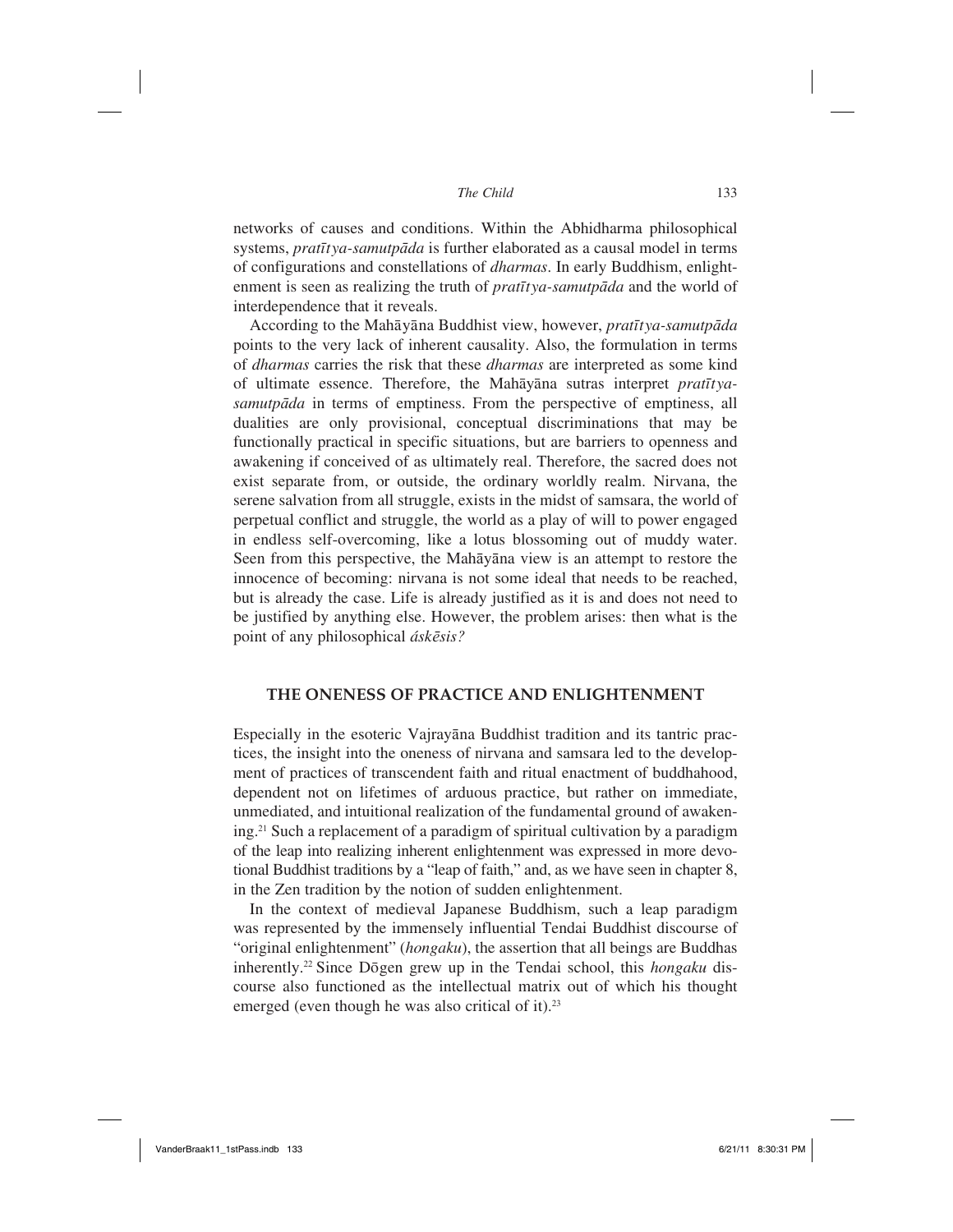According to Dogen, enlightenment is not the *result* or the *goal* of practice: it is the perspective from which practice should be carried out—not in order to realize enlightenment, but as an expression of enlightenment. This is reflected in Dōgen's notion of the oneness of practice and enlightenment:

To think that practice and enlightenment are not one is a non-Buddhist view. In the Buddha-dharma they are one. Inasmuch as practice now is based on enlightenment, the practice of a beginner is itself the whole of original enlightenment. Therefore, in giving the instruction for practice, a Zen teacher advises his/her disciples not to seek enlightenment apart from practice, for practice points directly to original enlightenment. Because it is the very enlightenment of practice, there is no end to enlightenment; because it is the very practice of enlightenment, there is no beginning to practice. $24$ 

Zazen does not *lead* to enlightenment; zazen itself *is* enlightenment.<sup>25</sup> As Kasulis explains, "To say that one practices zazen in order to become an enlightened person is like saying one practices medicine to become a doctor. To practice medicine is to *be* a doctor. To practice zazen is to *be* enlightened."<sup>26</sup>

Do gen uses the term practice-realization ( $\sinh\theta$ ) in order to indicate how the two notions are mutually interwoven. The character for *shō*, which Dōgen usually uses for enlightenment, normally means to verify, prove, attest to, confirm, or authenticate something.27 Therefore, *shō* means to verify ("showing to be true" and literally "making true") and hence realizing (in both senses of the term) that who one really is, is part and parcel of the universal Buddha nature. From such a perspective, practice is not about improving or redeeming oneself; rather, self-overcoming is the natural expression of life itself. Zazen is the natural expression of the ongoing enlightening activity of the true human body. For Dōgen, practice-enlightenment is seen not as achieving some kind of psychological state, but as a liberating activity, a liberating intimacy with all things. Enlightenment is not a matter of transcending the predicament of ordinary life, but of becoming more fully immersed in it from an affirmative perspective.

Zazen is not so much a psychological training aiming at particular states or experiences, but the ritual expression, embodiment, and enactment of buddhahood. In his *Fukanzazengi* (Universally Recommended Instructions for Zazen), Dōgen stresses that the zazen that he speaks of is not meditation practice and admonishes the practitioner to not try to become a Buddha.<sup>28</sup> Zazen is not about attaining a mental state of liberation, but about an ongoing transformation that is as much physiological as it is psychological, in which one "realizes" one's own buddhahood, in the sense of fully participating in it. It is not a state but an activity.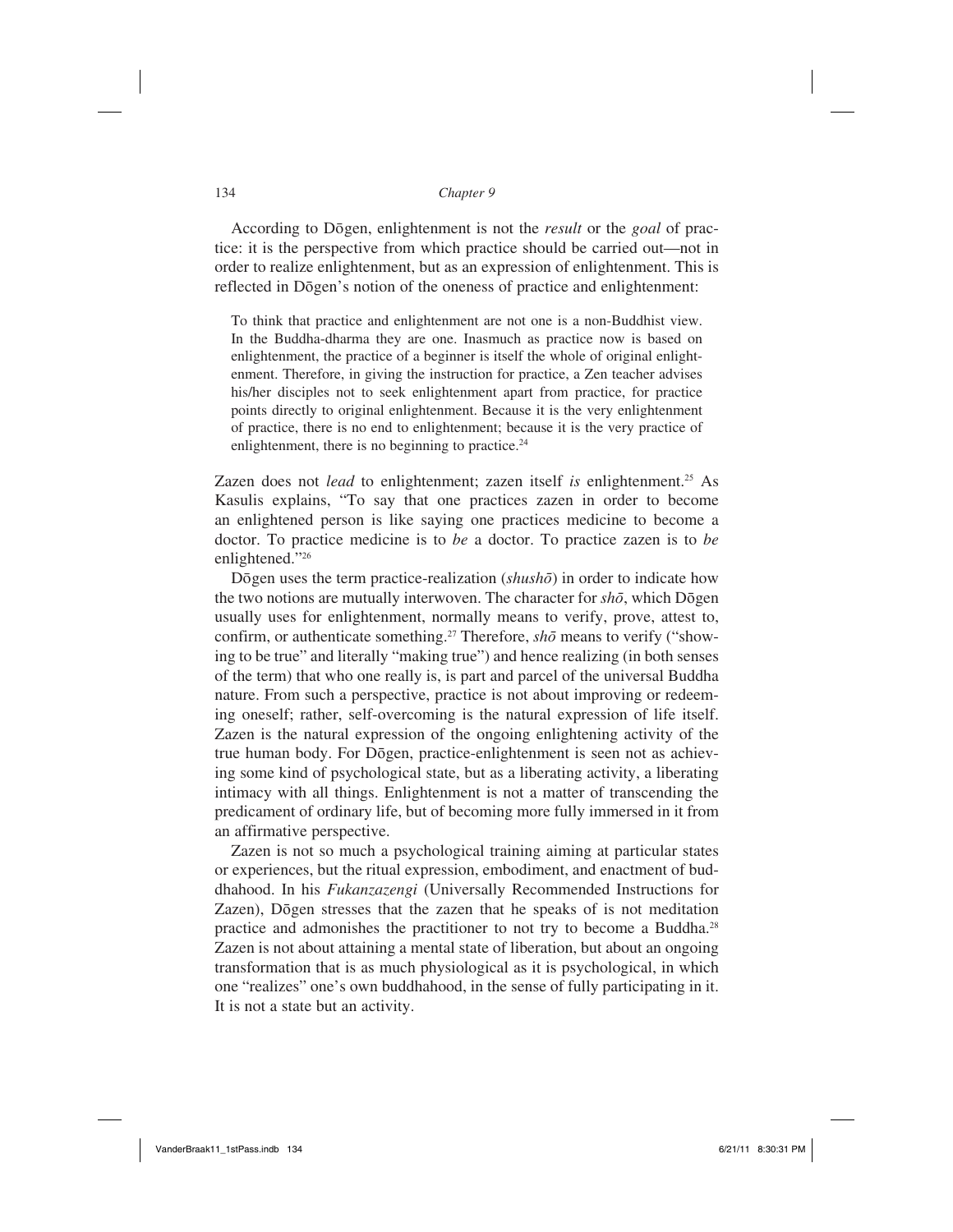#### *The Child* 135

Zazen is a communal ritual and ceremonial performance that expresses ultimate reality (the *dharmakāya*). Dōgen stresses that all practitioners should practice zazen together: "standing out has no benefit; being different from others is not our conduct."29 In such a way, he radically demythologizes standard Zen views on meditation and demythologizes it as a liberating expression and activity of Buddha nature. Zazen should not be practiced in order to gain therapeutic or religious benefits. Rather, for Dōgen, zazen is the prototype of ultimate meaninglessness. According to the twentieth-century Sōtō teacher Kōdō Sawaki (1880–1965), the practice of zazen requires leaving behind a means-end rationality: "Zazen is an activity that comes to nothing. There is nothing more admirable than this activity that comes to nothing. To do something with a goal is really worthless. [ . . . ] Because it takes you out of the world of loss and gain, it should be practiced."<sup>30</sup>

Zen practice takes place from the realization that everything is already perfect as it is. In the words of Norman Fischer, a contemporary American Zen teacher who teaches in the tradition of Dōgen,

Birds sing, fish swim, and people who are devoted to zazen do zazen with devotion all the time although there is no need for it. Our life is already fine the way it is. Everything that happens is already a manifestation of our original enlightenment even though we don't know it. We don't need to enter another condition or improve or disprove anything. The gentle rain of the Dharma is falling all the time evenly and freely on everything, and each thing receives that rain and uses it in its own way, each in a different way. The whole world is unfolding in a beautiful and perfect interplay of forces.<sup>31</sup>

## **BACK TO THE MARKETPLACE**

For Nietzsche, this might be a perfect description of the innocence of becoming and the experience of amor fati. However, there is another aspect connected to realizing the innocence of becoming for Nietzsche: it involves a great responsibility. In chapter 3, I mentioned Nietzsche's notebook fragment with the title "*The Way to Wisdom*—Hints for an Overcoming of Morality" (KSA 11, 26 [47]). In this fragment, Nietzsche distinguishes three stages as part of the process of overcoming morality. The description of the third stage reads as follows:

*The third stage*. Great decision whether one is capable of a positive attitude, of affirmation. No longer any God, any man *above* me! The instinct of the creator who knows *what* he is creating. The great responsibility and the innocence. In order to enjoy a single thing, one has to affirm [*gutheißen*] *everything*. Give oneself the right to act. (KSA 11, 26 [47])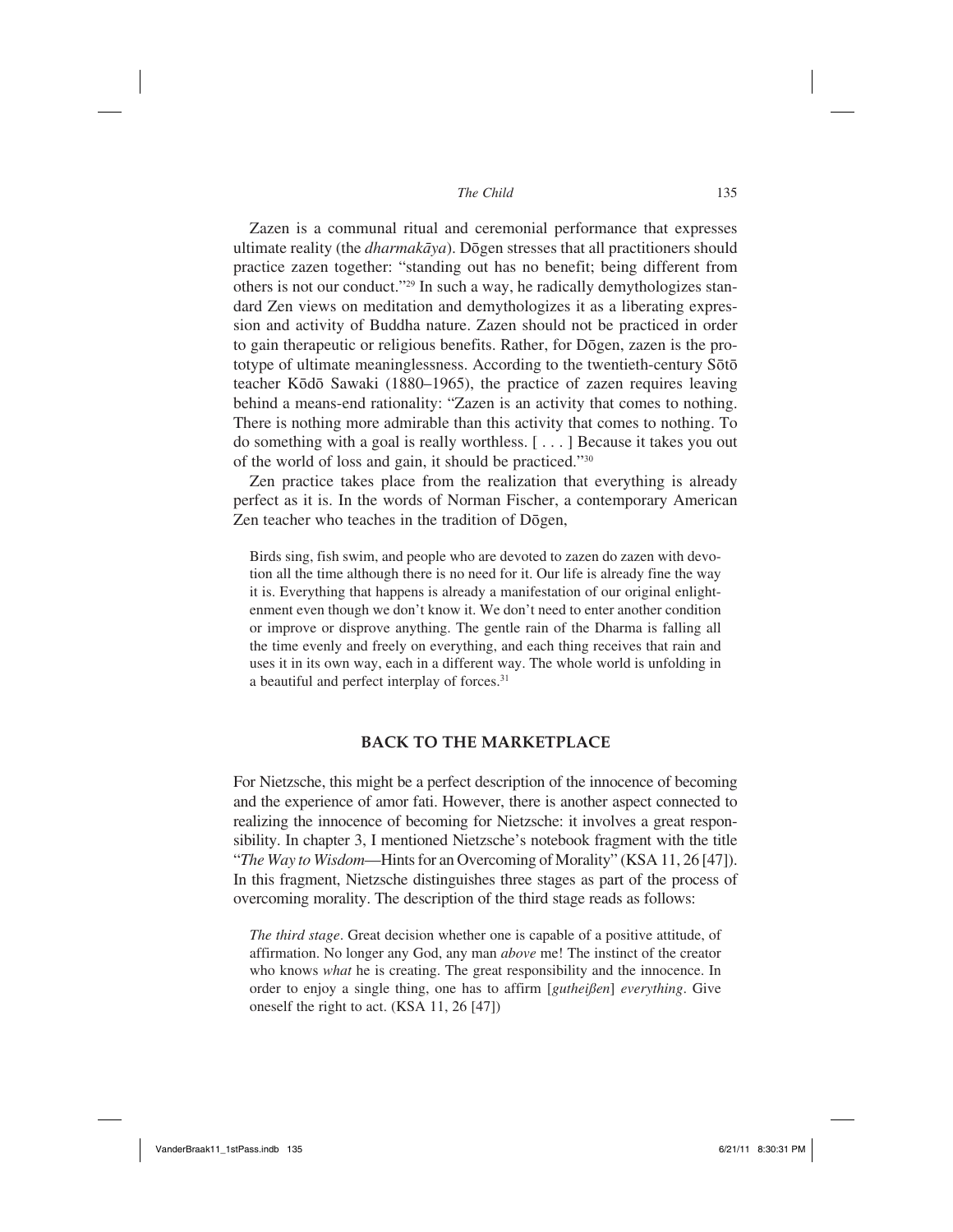When there is no God above oneself, no one to abdicate responsibility to, the innocence of becoming is restored. But this is not a passive state of selfforgetfulness. Nietzsche speaks about a great responsibility, and about giving oneself the right to act. This might be the reason for Nietzsche's ambivalence toward Heraclitus. As all pre-Platonic thinkers, Heraclitus is greatly onesided (PTAG 2). Nietzsche considers Heraclitus with his "hate against the Dionysian element" (KSA 7, 19 [61]) too much of an "Apollonian product" with an Apollonian ideal: "everything semblance and play" (KSA 7, 23 [8]). Other than Heraclitus, who lived in self-sufficient solitude and detested his fellow human beings, Zarathustra wants to share his wisdom. Heraclitus is "a star without an atmosphere" with "no powerful feeling of compassionate stirrings, no desire to help, heal and save. As a human being among human beings Heraclitus was impossible" (PTAG 8).<sup>32</sup>

As Nietzsche notes, in the Dionysian rapture, individuals are joined together and experience themselves as one (DW 1). Therefore, in order to do justice to the Dionysian aspect of the child, Nietzsche's Heracliteanism must be understood together with his Dionysianism as two expressions of the same fundamental conception.<sup>33</sup> Nietzsche's remarks on Heraclitus in *Ecce Homo* are telling:

Before me one doesn't find this transformation of the Dionysian into a philosophical pathos: *tragic wisdom* is lacking—I have looked in vain for signs of it even among the *great* philosophical Greeks, those who lived in the two centuries *before* Socrates. I had a lingering doubt about *Heraclitus*, in whose vicinity I feel altogether warmer, better disposed than anywhere else. The affirmation of transience *and destruction*, the decisive feature of any Dionysian philosophy, saying "yes" to opposition and war, *becoming*, with a radical rejection of even the concept of "being"—in this I must in any event acknowledge ideas that are more closely related to mine than any that have hitherto been thought. (EH III BT, 3)

Even in a yes-saying book like *Ecce Homo*, Nietzsche keeps Heraclitus at a distance in the midst of all his praise for him. He merely "retained some doubt in the case of Heraclitus." Nietzsche likes Heraclitus' philosophical pathos and chooses to ignore his aversion to the communitarian aspect of the Dionysian. But the notion of community is an integral aspect of Nietzsche's child figure. Many Nietzsche interpreters argue that, although the early Nietzsche of *The Birth of Tragedy* looked toward the religious festivals of the Greek communities as a source of inspiration for contemporary European culture, he left such a religious communitarianism behind in his later works. Julian Young argues, however, that Nietzsche never abandoned his youthful aspirations for enlightened community. Therefore, the mature Nietzsche should not be read as an individualist or an existentialist, but as a religious communitarian.<sup>34</sup>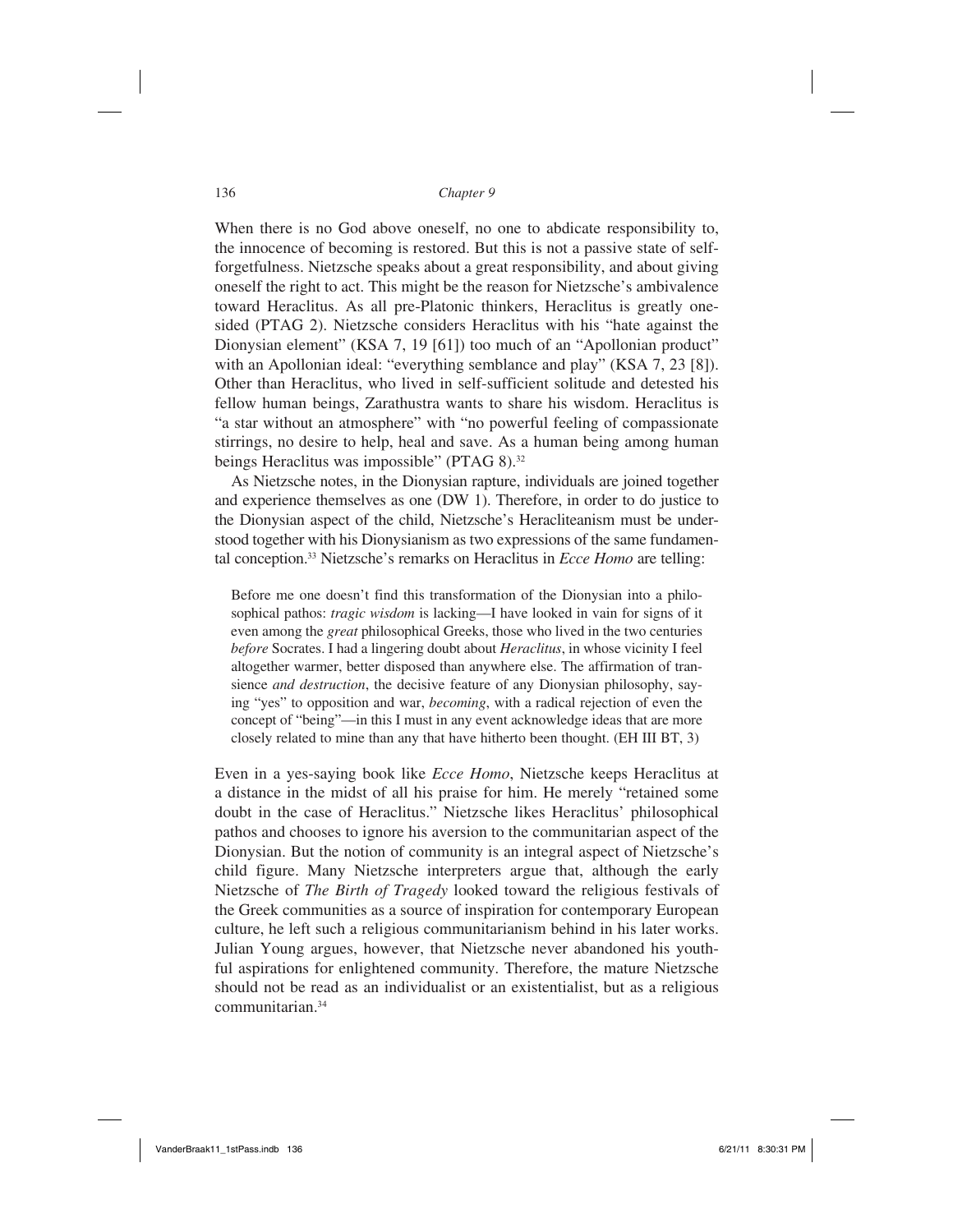### *The Child* 137

Also, the Zen master is not the iconoclastic individualist that he is often made out to be in popular literature. From the perspective of Mahāyāna Buddhism, enlightenment is always universal liberation, not individual. This is most clearly expressed in the notion of the *bodhisattva*, a being who has vowed not to personally settle into the salvation of final buddhahood until he can assist all others (the *bodhi* in the term means "enlightenment" or "awakening," while *sattva* means "being" or "warrior"<sup>35</sup>). He therefore continues to work in the world in order to help all human beings to realize enlightenment. The bodhisattva has a mysterious and auspicious aspiration to care for and awaken all beings (Sanskrit: *bodhicitta*; Jap. *bodaishin*; literally "enlightening mind"). This translates into the four inconceivable bodhisattva vows that embody a thorough, universal level of commitment:

Living beings are infinite, I vow to free them Delusions are inexhaustible, I vow to cut through them Dharma gates are boundless, I vow to enter them The Buddha Way is unsurpassable, I vow to realize it.<sup>36</sup>

The bodhisattva's two main qualities are consummate wisdom and boundless compassion. Whereas wisdom is associated with an ascent out of the world of ignorance, compassion involves a descent back into the world for the salvation of all beings. The attainment of wisdom naturally leads to an abundant generosity and a re-engagement with the world. By liberating all sentient beings, bodhisattvas do the work of buddhas in the world.<sup>37</sup> The bodhisattva continuously saves all sentient beings, not out of pity but out of a natural resonance with all beings, sustained by the insight of universal interconnectedness. As a famous Zen koan puts it, the bodhisattva saves all sentient beings like a person who gropes at night for a pillow by reaching behind him.<sup>38</sup>

The bodhisattva has overcome the self-other distinction and naturally resonates with other sentient beings. Their suffering is his own suffering. The teaching of universal Buddha nature and interconnectedness describes how we do not exist in isolation. Rather, all beings are intimately interrelated in their effects on each other. When this deep connection between all sentient beings is realized, the dichotomy between self and other is exposed as a provisional fiction, a conventional truth. Ultimately, all beings are each distinct expressions of one whole, not separate competing entities.<sup>39</sup> The notion of a cosmic Buddha body is a provisional counter fiction that can help to overcome the fiction of separateness. From such a world-oriented perspective, the bodhisattva lives and practices with awareness of the illusory nature of the self-other separation that is continuously produced by his conditioned mentality.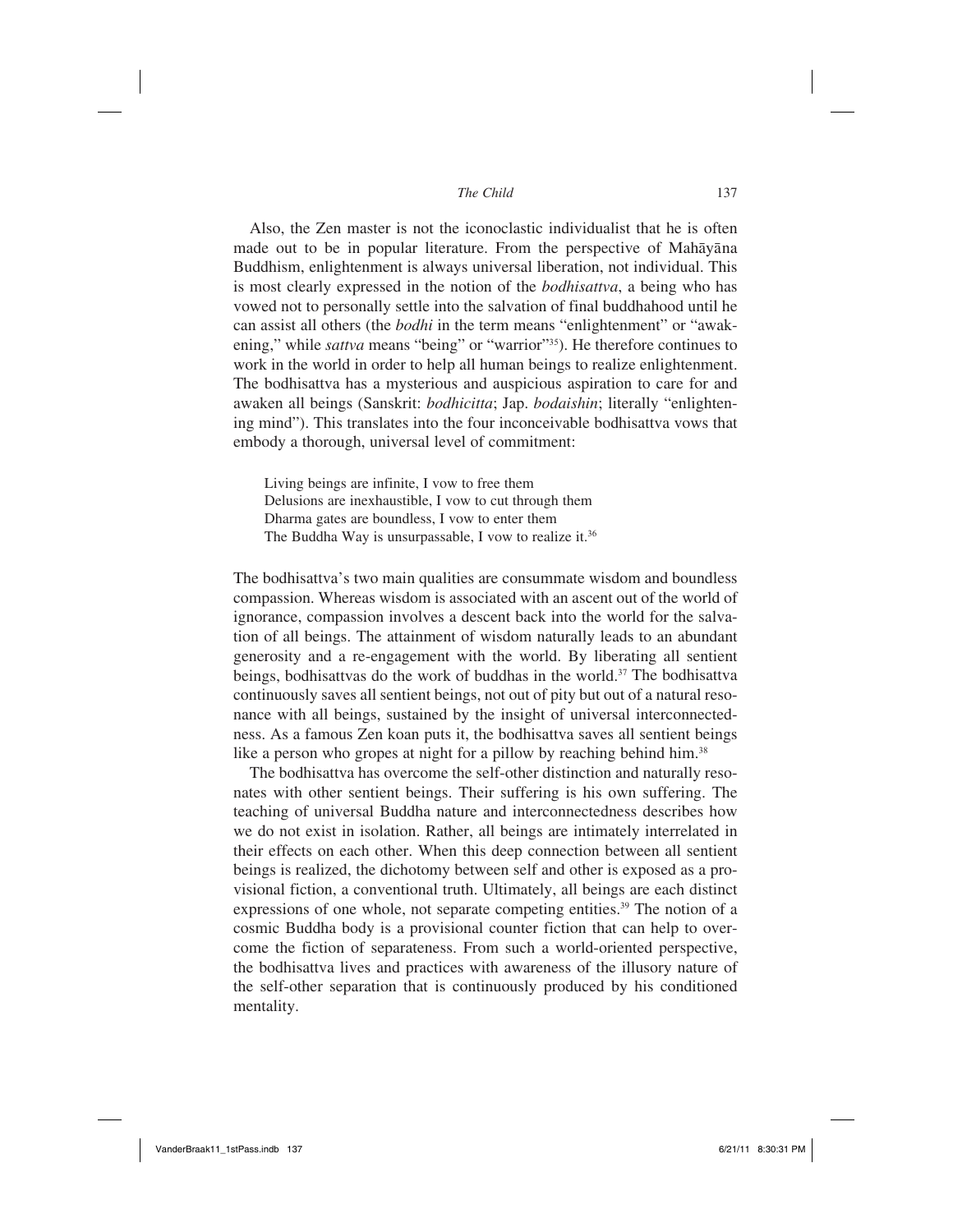The bodhisattva as a model for self-overcoming has been variously interpreted in the Mahāyāna Buddhist tradition. Some Mahāyāna schools that follow a *mārga* approach distinguish several stages of bodhisattvahood as stages of approaching Buddhahood. As we have seen, in Zen the *mārga* approach is rejected as a form of "gradual enlightenment." Also, Dōgen denies any distinction between Buddhahood and bodhisattvahood:

All bodhisattvas are all Buddhas. Buddhas and bodhisattvas are not different types of being. Old and young, superior and inferior do not obtain. Even though this bodhisattva and that bodhisattva are not two beings, nor are they distinguished by the self and other, or by the past, present and future, to become a Buddha is the supreme model for the practice of the bodhisattva way. At the time of the initial desire for enlightenment, one becomes a Buddha, and at the final stage of Buddhahood one [still] becomes a Buddha.<sup>40</sup>

In Dōgen's interpretation, the ascending and descending aspects of the bodhisattva path become one and the same. One of the virtues of the bodhisattva is his unlimited giving: "When riches are what they truly are, they invariably become giving. The self gives the self for the sake of giving the self; the other gives the other for the sake of giving the other."<sup>41</sup>

This reminds one of Zarathustra's gift-giving virtue. Graham Parkes points out several other parallels between the bodhisattva and the figure of Zarathustra.<sup>42</sup> In the first section of the Prologue, Zarathustra descends from the mountain top where he has accumulated wisdom, saying "I am overburdened with my wisdom, like the bee that has gathered too much honey, I need hands outstretched to receive it" (TSZ Prologue, 1). Zarathustra's abundant generosity becomes clear when he says,

I love him whose soul squanders itself, who wants no thanks and does not give back again: for he always bestows and would not preserve himself. [ . . . ] I love him whose soul is overfull, so that he forgets himself, and all things are in him: thus all things become his going-under. (TSZ Prologue, 4)

Also in part II of *Thus Spoke Zarathustra*, it is love that prompts Zarathustra to go down and pour out his self into the world: "My impatient love overflows in torrents, downwards, toward rising and setting. [ . . . ] Indeed a lake is within me, solitary and self-contained; but the river of my love draws it off—down to the sea" (TSZ II, 1).

Therefore, the child metaphor can be interpreted up to a point in terms of Heraclitus and his notions of the cosmic child and the innocence of becoming. From such a world-oriented perspective, Nietzsche's philosophical *áskēsis* consists in the continuing effort to remain faithful and restore the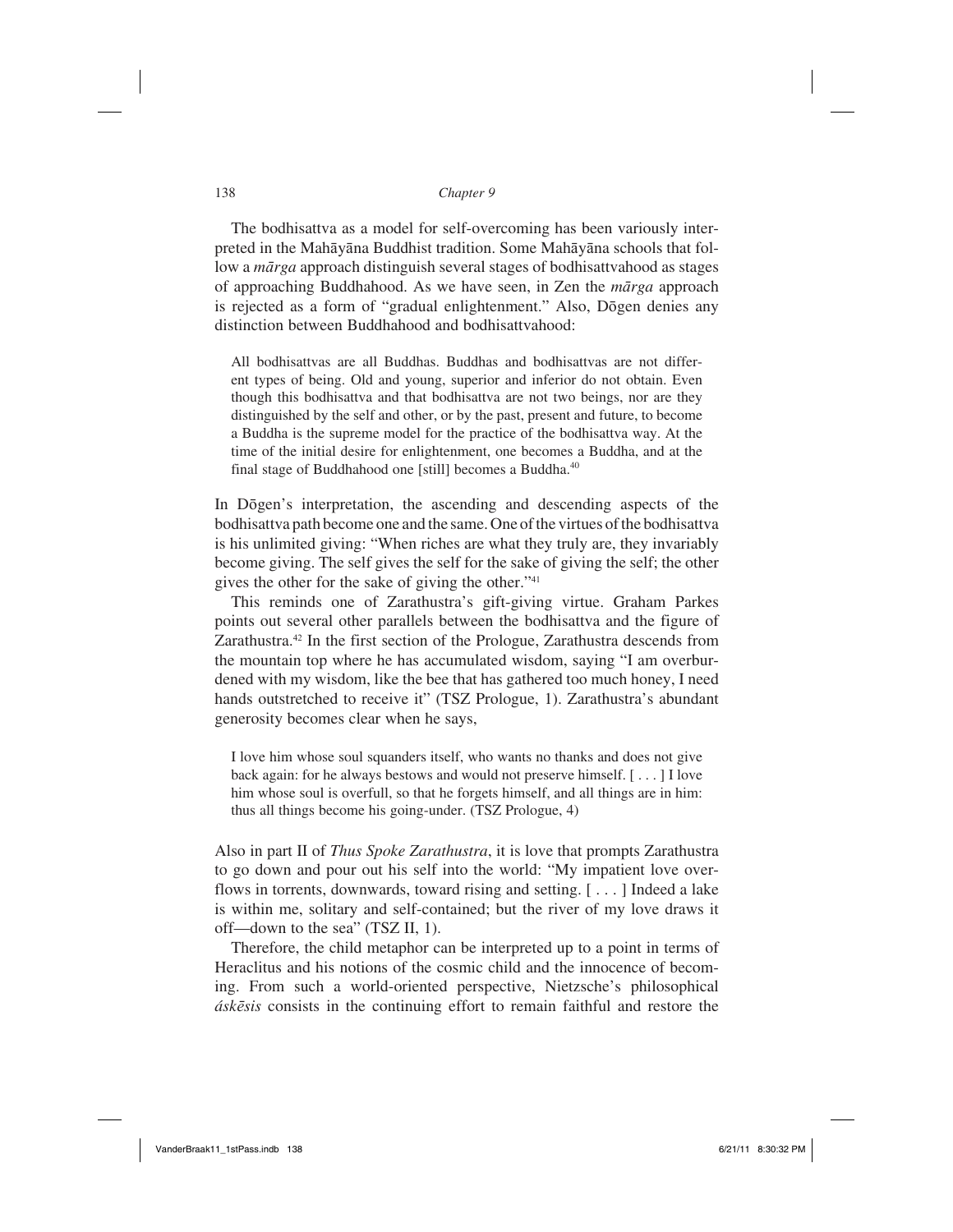#### *The Child* 139

innocence of becoming (i.e., keeping it free from essentialism, teleology, and anthropocentrism). Such a practice can also be found in the Zen tradition: enlightenment is perpetually in danger of being turned into an essence (the state of enlightenment), a telos (the final result of all practice), and an anthropocentric personal accomplishment ("my enlightenment"). This is why Dōgen redescribes the Zen *áskēsis* in order to safeguard the innocence of becoming: practice is no longer separate from enlightenment. This could be helpful in suggesting what a Nietzschean perspective on *áskēsis* could look like. However, interpreting Nietzsche's child metaphor in terms of Heraclitus is insufficient because it leaves out the Dionysian aspect. An important aspect of the child is its "return to the marketplace."

At this point in our dialogue between Nietzsche and Dōgen on Nietzsche's child metaphor, let us turn to the most influential interpreter of Nietzsche's child figure in terms of Zen so far, Keiji Nishitani, member of the Kyoto School.

### **NOTES**

1. KSA 11, 26 [193].

 2. Whether Zarathustra or Nietzsche himself ultimately reached the child state or not is a question that will not be addressed here

3. Gooding-Williams, *Zarathustra's Dionysian Modernism*, 41.

 4. Erich Heller, *The Disinherited Mind* (New York: Harcourt Brace Jovanovich, 1975).

 5. J. P. Stern, *A Study of Nietzsche* (Cambridge: Cambridge University Press, 1979).

6. Löwith, *Nietzsches Philosophie der Ewigen Wiederkunft des Gleichen*.

 7. Joan Stambough, "Thoughts on the Innocence of Becoming," *Nietzsche-Studien* 14 (1985), 174.

8. Gooding-Williams, *Zarathustra's Dionysian Modernism*, 41.

9. Kim, *Eihei Dōgen—Mystical Realist*, 64.

10. Dōgen, *Shōbōgenzō, Zazenshin*. Quoted in: Kim, *Eihei Dōgen—Mystical Realist*, 61.

11. Kim, *Eihei Dōgen—Mystical Realist*, 55.

12. Dōgen, *Shōbōgenzō*, *Bendōwa*. Quoted in: Kim, *Eihei Dōgen—Mystical Realist*, 55.

13. See Günter Wohlfart, "Also sprach Herakleitos." *Heraklits Fragment B52 und Nietzsches Heraklit-Rezeption* (Freiburg/München: Alber, 1991), 33–78 for an extensive commentary on Heraclitus' fragment B-52 and Nietzsche's reception of Heraclitus.

14. Wohlfart, "Nachwort. Wille zur Macht und ewige Wiederkunft: die zwei Gesichter des Aion," in *Friedrich Nietzsche: Die nachgelassenen Fragmente, eine*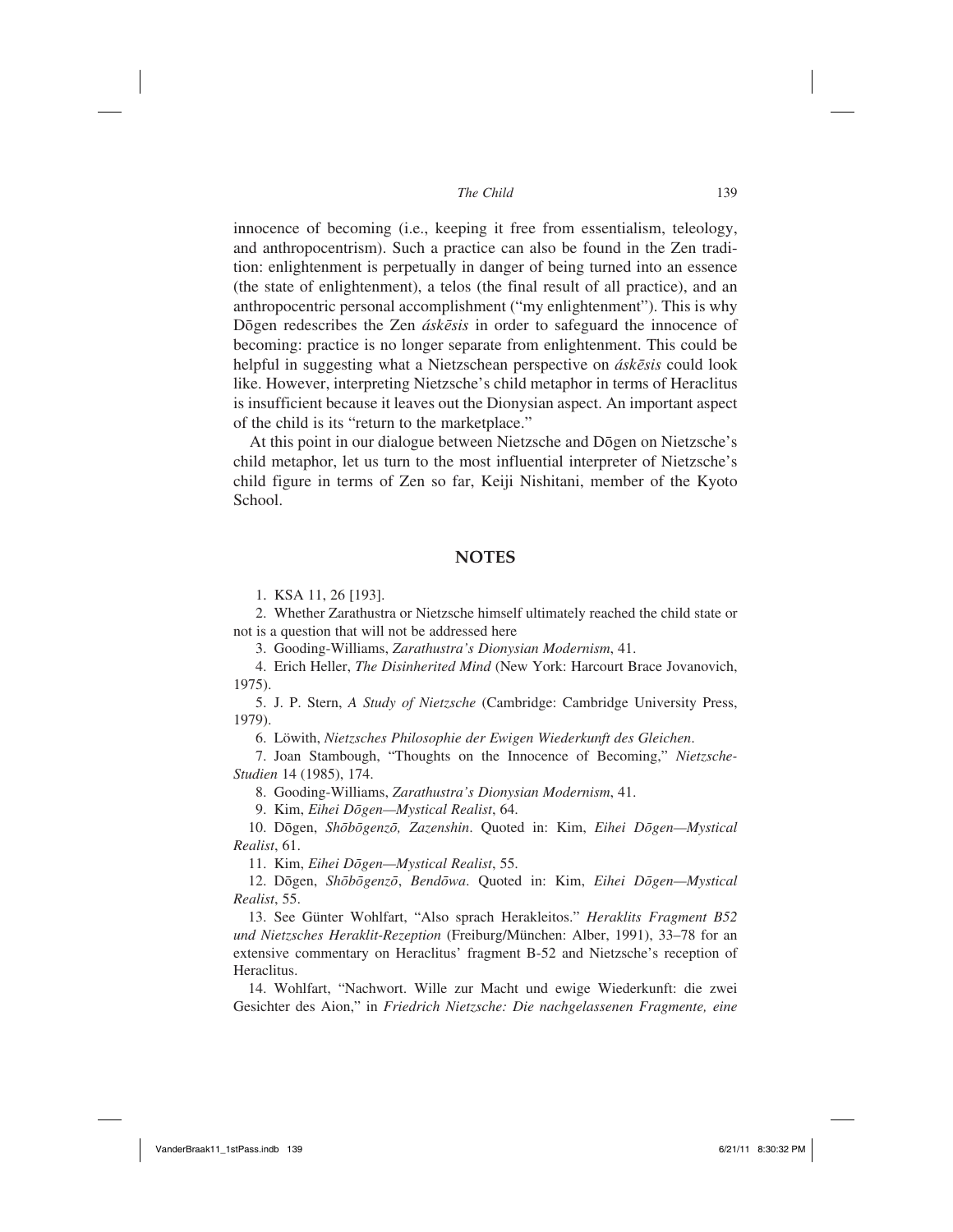*Auswahl* (Stuttgart: Reclam, 1996), 308–59 gives a helpful overview. He also points out that strangely enough there is no reference to the B-52 fragment in the KSAcommentary (see KSA 14, 286). The following discussion owes much to Wohlfart, *Nachwort*.

15. These lectures have not often been used in Anglo-Saxon Nietzsche research because they were not available in English and were deemed unimportant by Kaufmann. In 2001, however, an English translation was published: *The Pre-Platonic Philosophers.* Translated by Greg Whitlock (Urbana/Chicago: University of Illinois Press, 2001). References to this work will be indicated as PPP. Dale Wilkerson, *Nietzsche and the Greeks* (London/New York: Continuum, 2005) heavily draws on PPP.

16. Note Nietzsche's addition of innocence, which is not in the original Heraclitus fragment.

17. See also BT 24: "Thus the dark Heraclitus compares the world-building force to a playing child that places stones here and there and builds sand hills only to overthrow them again."

18. Gooding-Williams, *Zarathustra's Dionysian Modernism*, 43.

19. As Wilkerson, *Nietzsche and the Greeks,* 138 suggests, the contest that Nietzsche draws between Heraclitus and Anaximander can be seen as an analogy for the intellectual struggle that Nietzsche saw himself carrying out against Schopenhauer's pessimism.

20. McEvilley, *The Shape of Ancient Thought,* 38.

21. Taigen Dan Leighton, *Visions of Awakening Space and Time: Dongen and the Lotus Sutra* (Oxford: Oxford University Press, 2007), 7.

22. For an extended discussion of *hongaku* thought in medieval Japanese Buddhism, see Jacqueline I. Stone, *Original Enlightenment and the Transformation of Medieval Japanese Buddhism* (Honolulu: University of Hawai'i Press, 1999).

23. See Kim, *Eihei Dōgen—Mystical Realist*, xx for an overview of Dōgen's relationship to *hongaku* thought.

24. Dōgen, *Shōbōgenzō, Bendōwa*. Quoted in: Kim, *Eihei Dōgen—Mystical Realist*, 63f.

25. According to Masao Abe, we can interpret this oneness of practice and enlightenment in a dualistic way or a nondualistic way. The dualistic way would say that there are two perspectives, which in Buddhism would be called the standpoint of acquired enlightenment (*shikaku*) and that of original enlightenment (*hongaku*). The nondualistic interpretation would say that practice and enlightenment are not two but one and constitute a dynamic whole in which the horizontal dimension (practice) and the vertical (enlightenment) are inseparably united. As Abe puts it: "Both [enlightenment] [ . . . ] and practice [ . . . ] are indispensable; but the former is indispensable as the *ground* or *basis*, whereas the latter is indispensable as the *condition* or *occasion*." (Masao Abe, *A Study of Dōgen: His Philosophy and Religion* (Albany: State University of New York Press, 1992), 26).

26. Kasulis, *Zen Action / Zen Person*, 78.

27. Davis, *The Presencing of Truth*, 252. As Kim clarifies, "The three Sino- Buddhist characters, *go*, *kaku*, and *shō*, are read as *satori* in the native Japanese way;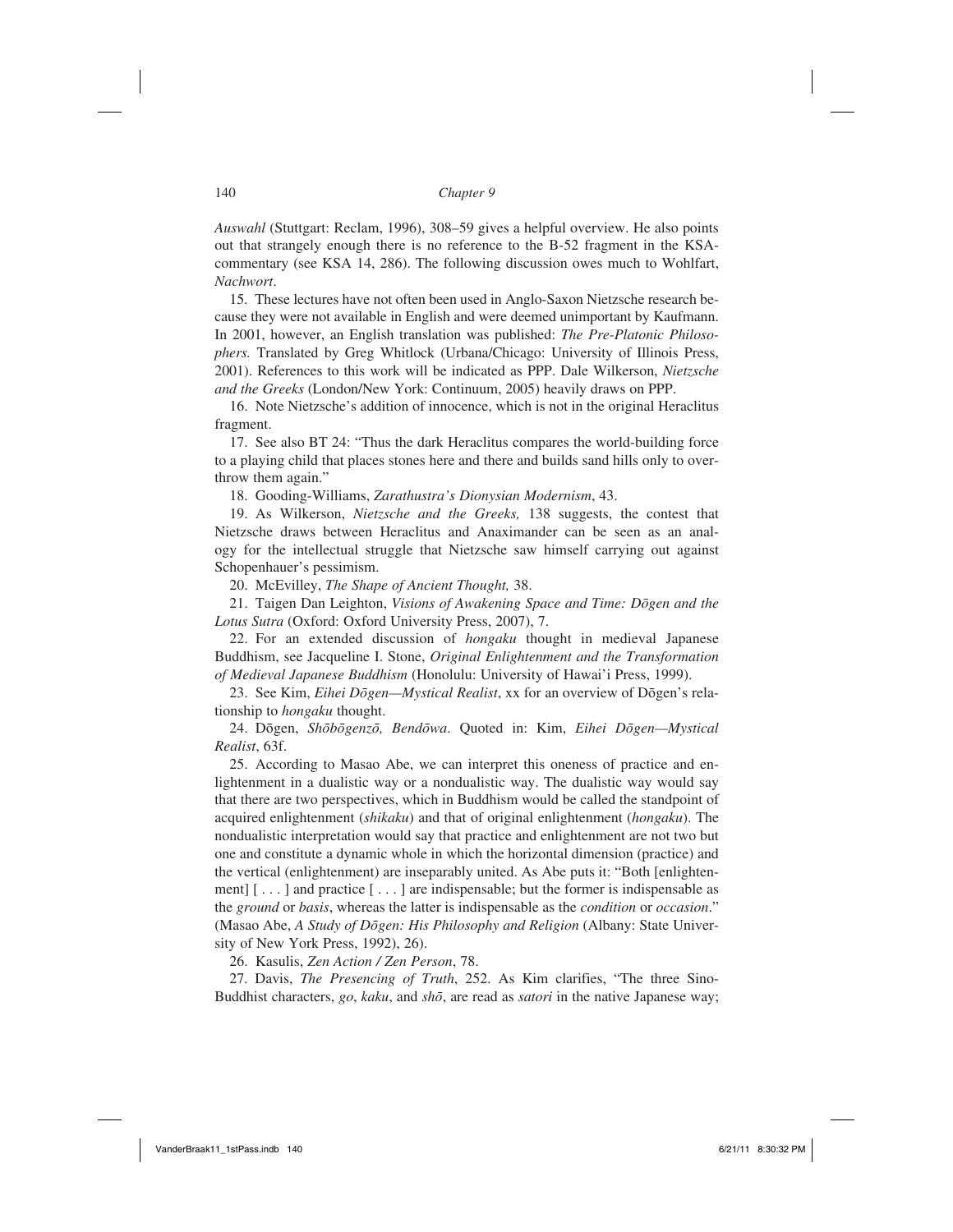#### *The Child* 141

the word *satori*, translated as "enlightenment," has become a household word in the West, thanks to D. T. Suzuki. [ . . . ] *Shō* (which means "to prove," "to bear witness to," "to verify") signifies the direct, personal verification of salvific reality/truth through the body-mind (*shinjin*), one's whole being. [ . . . ] in speaking of enlightenment (s*hō*), Do gen always presupposes the process of verification in which enlightenment entails practice, and vice versa" (Kim, *Dōgen on Meditation and Thinking*, 21f).

28. Dōgen, *Fukanzazengi*, in: Taigen Dan Leighton and Shohaku Okamura, trans., *Dōgen's extensive record: a translation of the Eihei Kōroku*, Boston: Wisdom Publications, 2008, 534, 533.

29. Taigen Dan Leighton, "Zazen as an Enactment Ritual," in *Zen Ritual: Studies of Zen Buddhist Theory in Practice,* ed. Steven Heine and Dale S. Wright, (Oxford: Oxford University Press, 2008), 170.

30. Arthur Braverman, *Living and Dying in Zazen: Five Zen Masters of Modern Japan* (New York: Weatherhill, 2003), 58f. Dale Wright comments, however, that some sense of purpose remains in spite of such disclaimers: "If you lack the purpose of Zen, you will also lack everything else about Zen, including *zazen*. This is so because the purpose of casting off all purposes in an exalted state of no mind still stands there behind the scenes as the purpose that structures the entire practice, enabling it to make sense and be worth doing from beginning to end" (Dale S. Wright, "Introduction: Rethinking Ritual Practice in Zen Buddhism," in *Zen Ritual: Studies of Zen Buddhist Theory in Practice*, ed. Steven Heine and Dale S. Wright (Oxford: Oxford University Press, 2008), 15.

31. Zoketsu Norman Fischer, "A Coin Lost in the River Is Found in the River," in *The Art of Just Sitting: essential writings on the zen practice of shikantaza*, ed. John Daido Loori (Boston: Wisdom Publications, 2002), 149f.

32. See Michael Skowron, *Nietzsches Weltliche Religiosität und ihre Paradoxien*, 33 for a fuller discussion of this.

33. Ted Sadler, *Nietzsche: Truth and Redemption: Critique of the Postmodern Nietzsche* (London/Atlantic Highlands, NJ: Athlone Press, 1995), 134.

34. Young, *Nietzsche's Philosophy of Religion.*

35. See Parkes, *Nature and the Human "Redivinized,"* 183.

36. The bodhisattva vows occur in many sutras. This quote is from Taigen Dan Leighton, *Faces of Compassion: Classic Bodhisattva Archetypes and Their Modern Expression* (Boston: Wisdom Publications, 2003), 33.

37. Leighton, *Faces of Compassion*, 41.

38. Blue Cliff Record, Case 89. See *Two Zen Classics: The Gateless Gate and the Blue Cliff Records.* Transl. Katsuki Sekida (Boston: Shambhala, 2005), 375ff.

39. Leighton, *Faces of Compassion*, 37.

40. Dōgen, *Shōbōgenzō*, *Shohō-jissō*. Quoted in: Kim, *Eihei Dōgen—Mystical Realist*, 204f.

41. Dōgen, *Shōbōgenzō, Bodaisatta-shishōhō.* Quoted in: Kim, *Eihei Dōgen— Mystical Realist*, 208.

42. Parkes, *Nature and the Human "Redivinized,"* 183.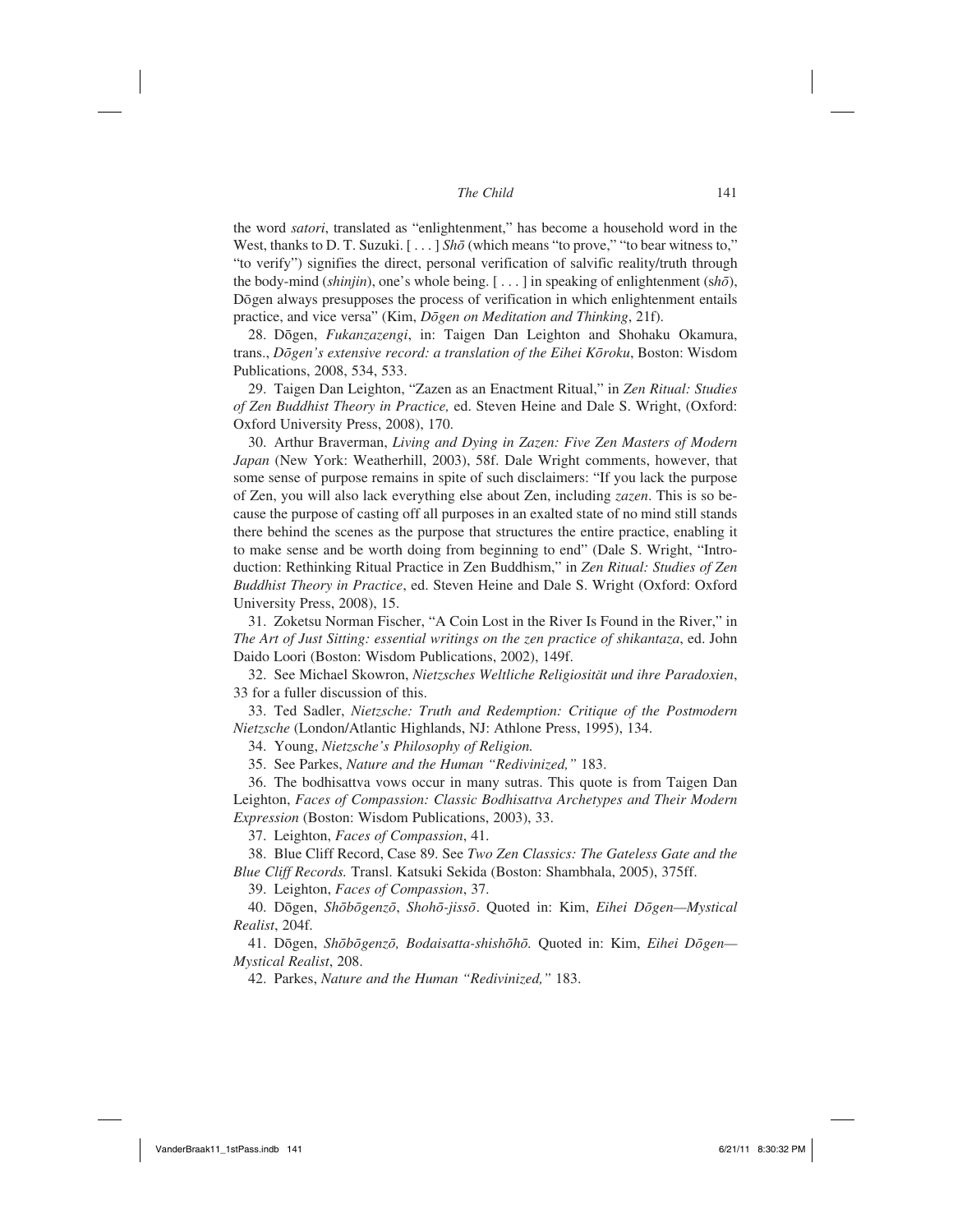VanderBraak11\_1stPass.indb 142  $\sim$  6/21/11 8:30:33 PM  $\mid$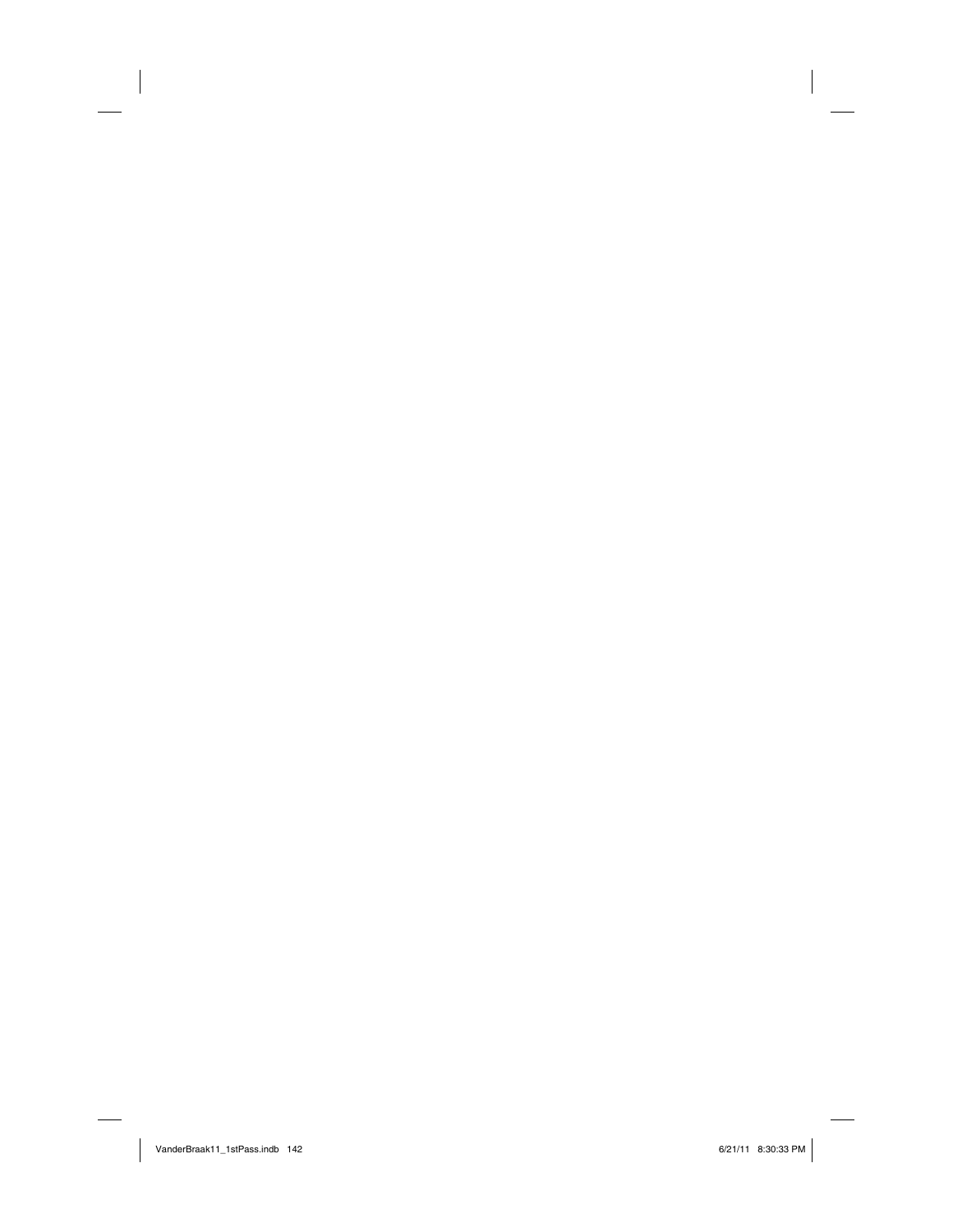# **Nishitani on Nietzsche: the Selfovercoming of the Will to Power**

Ironically, it was not in his nihilistic view of Buddhism but in such ideas as amor fati and the Dionysian as the overcoming of nihilism that Nietzsche came closest to Buddhism, and especially to Mahāyāna.<sup>1</sup>

Whereas the fundamental question of the onto-theological mainstream of the West has been "what is being," the counter question of the Kyoto School has been "what is nothingness?"<sup>2</sup> Rather than an ontology, the philosophy of the Kyoto School can be described as a meontology, a philosophy of non-being or nothingness.<sup>3</sup> However, the nothingness of the Kyoto School is not a relative nothingness, an absence of being, but an absolute nothingness (*zettai-mu*) that encompasses both being and not-being. The term *zettai* literally means a "severing of opposition," which implies the sense of "without an opposing other." Absolute nothingness must embrace, rather than stand over against, relative nothingness.<sup>4</sup> It is connected to the Zen notion of emptiness with its various connotations. Kasulis mentions two kinds of emptiness that recur throughout Zen literature:

- 1. Linguistic distinctions (and the concepts formulated through them) cannot be the medium of an adequate description of reality.
- 2. Experience (or, alternatively, reality) arises out of a source that cannot be described as either Being or Nonbeing, form or no form.5

The first type of emptiness, Nāgārjuna's *śūnyatā*, is primarily a critique of philosophical distinctions. It refers to the fact that all things come to being in *pratātya-samutpāda* (dependent origination) and are therefore empty of any independent self-nature. The second type of emptiness, the Daoist preontology of *wu*, emphasizes an indeterminate, distinctionless reality, the origin of all things. This unnamable non-dualistic source of all being and relative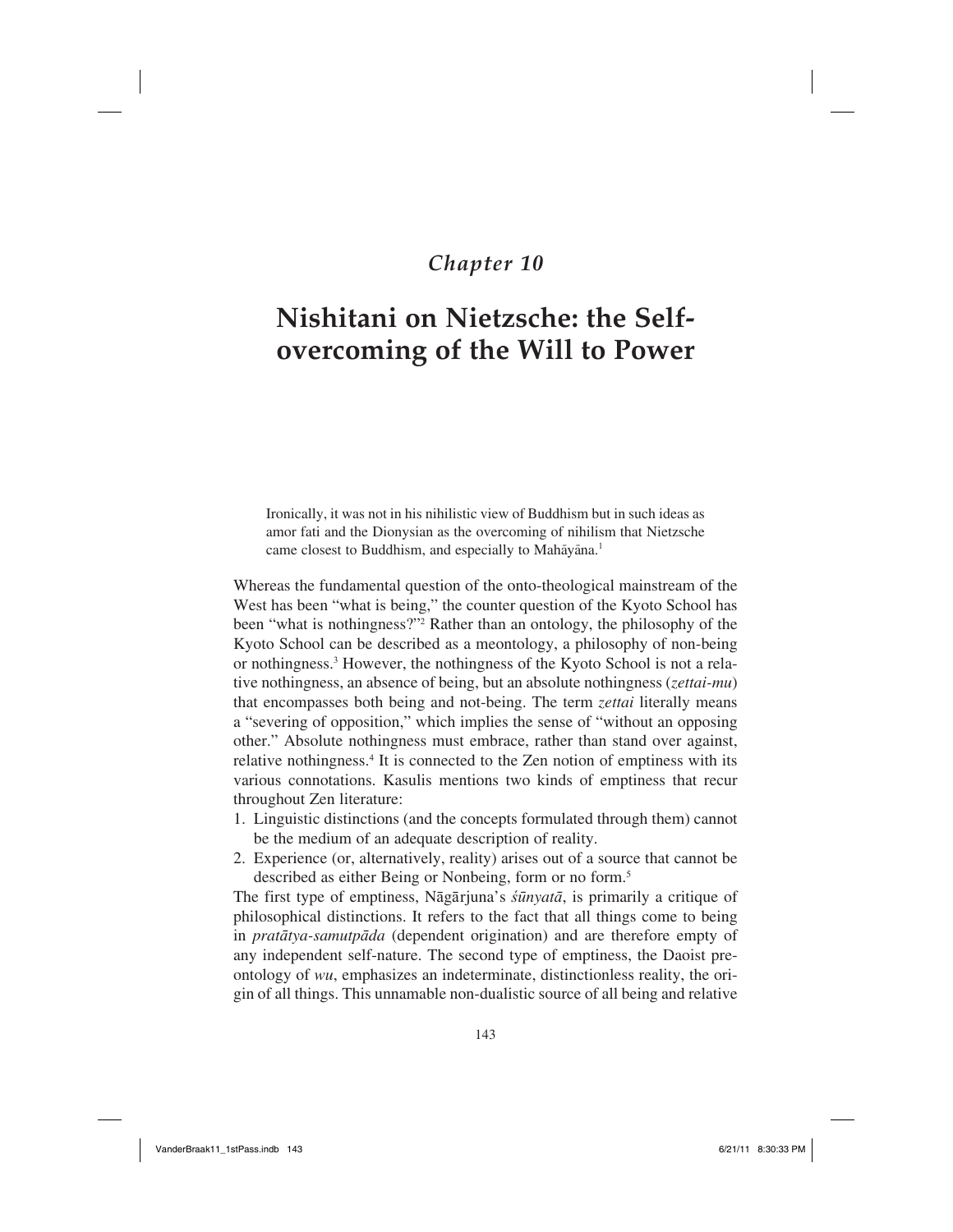non-being is also referred to as the *dao* (the Way). Both of those two strands of thought were combined in the Zen notion of nothingness.

*Śūnyatā* is technically translated as *ku*¯ (*kong* in Chinese), and the Chinese *wu* is changed only in pronunciation into the Japanese *mu*. 6 The thinkers of the Kyoto School tend to favor the term *mu*, which is found predominantly in Zen. In his mature writings, however, Nishitani explicitly employs the Mahāyāna Buddhist term *śūnyatā* to refer to absolute nothingness.

# **NISHITANI'S "STANDPOINT OF ZEN"**

Just like his teacher Nishida, Nishitani attempts to bring about a synthesis between Japanese Zen Buddhist philosophy and Western philosophy, but from the opposite end.<sup>7</sup> Nishida attempts to integrate nothingness in Western frameworks, to interpret the Zen experience in phenomenological and ontological terms. Nishitani, on the other hand, attempts to integrate being in Eastern frameworks. In his work he addresses the problem of nihilism and how Western thinkers and Buddhism can find ways to its overcoming.

Nishitani distinguishes three different perspectives: the standpoint of egoity, the standpoint of nihility (relative nothingness), and the standpoint of *śūnyatā* (absolute nothingness).<sup>8</sup> The standpoint of absolute nothingness refers to a perspective that reflects the spontaneous, unconditioned way of natural existence, the simultaneous unity and difference of all entities. Absolute nothingness is the standpoint from which all that is and is not emerges as it is grasped by the nonegocentric self. The egoistic self must be broken through in order to actualize the fundamental standpoint of "non-ego" or "no-self." Absolute nothingness signifies the fundamental unity that encloses all differentiation. Nishitani claims that

on the field of *śūnyatā, the center is everywhere* . Each thing in its own selfness shows the mode of being of the center of all things. Each and every thing becomes the center of all things and, in that sense, becomes an absolute center. This is the absolute uniqueness of things, their reality. [ . . . ] Only on the field of *śūnyatā* can the totality of things, each of which is absolutely unique and an absolute center of all things, at the same time be gathered into one.<sup>9</sup>

To realize non-ego is to locate oneself not as a fixed identity but as a process in the greater process of existence, a drop in the sea apart from which the drop could not be. Non-ego is thus neither an ontological nor an epistemological position; it only has meaning in the context of the movement toward self-realization, which is possible only from the standpoint of absolute nothingness. The self thus realized is the self seen through *śūnyatā*, which allows nihilism free play and follows it to the end.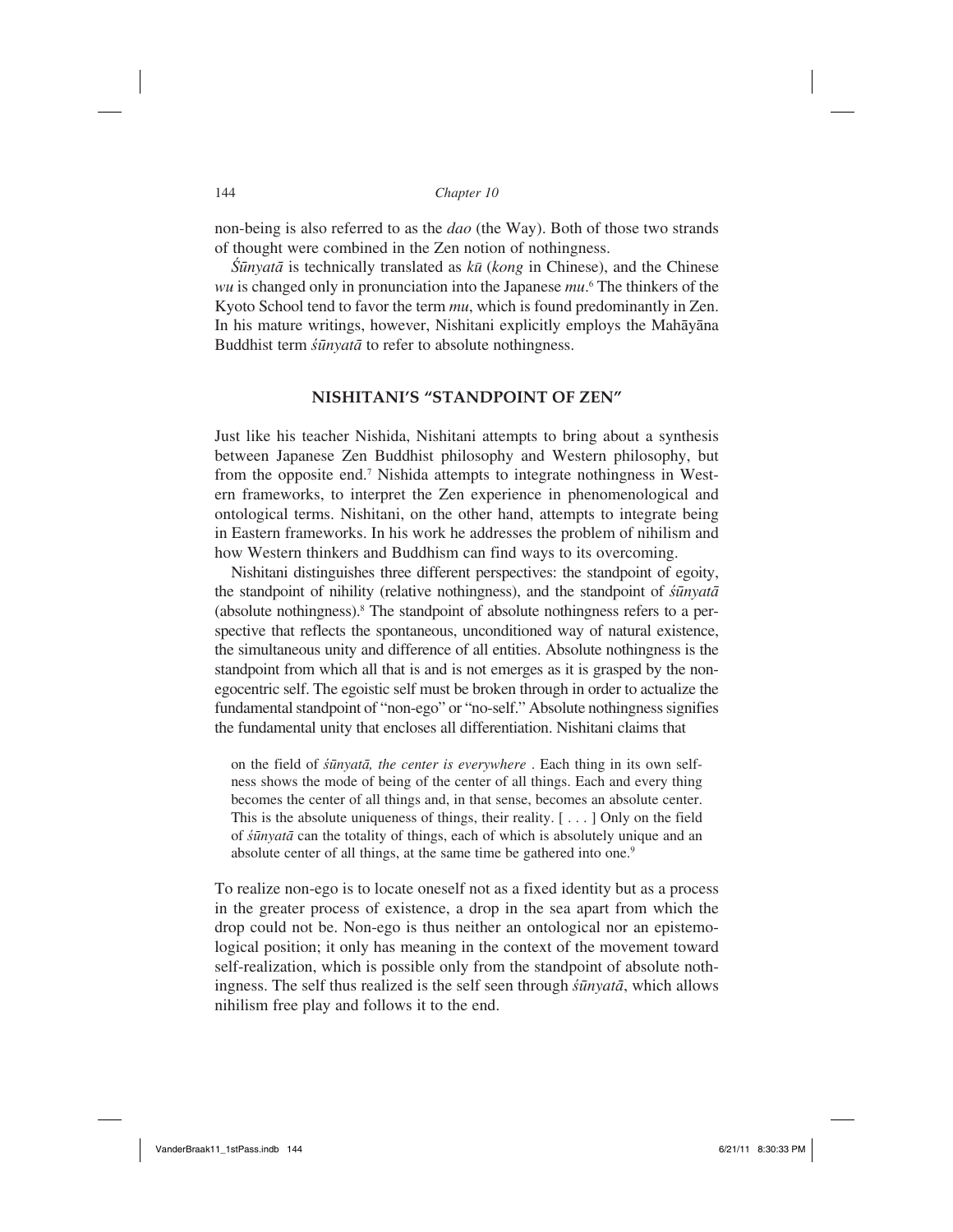# **THE SELF-OVERCOMING OF NIHILISM**

In his work *The Self-overcoming of Nihilism*, based mostly on a collection of lectures given in 1949 but only translated into English in 1990, Nishitani interprets Nietzsche's three transformations of the spirit as three stages of existence as nihilism. The stage of the camel involves "both immersing oneself in the teachings of traditional religion and metaphysics as well as a turn to nihilism which breaks through them."<sup>10</sup> The lion stage is the turn from the preliminary stage of masked nihilism to true nihilism, "which makes this world into a problematic 'X' by negating the beyond."<sup>11</sup> The lion engages in a practice of active nihilism, and in this process, according to Nishitani, "the self that has grown strong under the bonds of all that has been learned eventually 'breaks the revering heart' and sheds everything that had been acquired through reverent learning as an outer husk, casting it aside to make way for the true self."<sup>12</sup> According to Nishitani, Nietzsche conceives of such a true self as "a granite of spiritual fate" (BGE 231), a fate deep within our foundations, unreachable by teaching or learning. He compares this to the Zen transmission of teachings without dependence on scriptures by pointing directly to the human heart.<sup>13</sup> In the third child stage, nihilism overcomes itself. According to Nishitani, in this overcoming the body is restored as the standpoint of the creating and willing "I."<sup>14</sup> This I is "a manifestation of the 'will to power' which constitutes the essence of life. The so-called "I," what we normally take as the self, is merely a frame of interpretation added to this life process after the fact."<sup>15</sup>

After the death of God and the replacement of metaphysical truth with perspectivism, there is no absolute standard for truth anymore; there are only perspectives. However, such perspectives are not true but, strictly speaking, illusory. Human beings can live only through illusion: life functions in us through a will to deception. When truth is seen as the value standard of life, a will to truth arises. The constant creation of new perspectives (the fabrication of new lies) opens up further, broader horizons. This broadening of perspectives is a new illumination of the world and thus strengthens and enhances humanity. Only persons of strong will can stand existence in a world without purpose, unity, or truth.<sup>16</sup> Therefore, one has to relentlessly track down and negate all idealistic and other-worldly worldviews and moralities (*Hintlerweltlerei*) in oneself and others. One needs to look into the abyss of nihility—descend into how deeply lies and fabrications make up life. This fictitious world without meaning or purpose is the only reality that exists.

When one sees the world from this perspective (which is, according to Nishitani, the world as will to power), the world process takes on the necessity of fatum: it could not be otherwise than it is.<sup>17</sup> Only if there would be another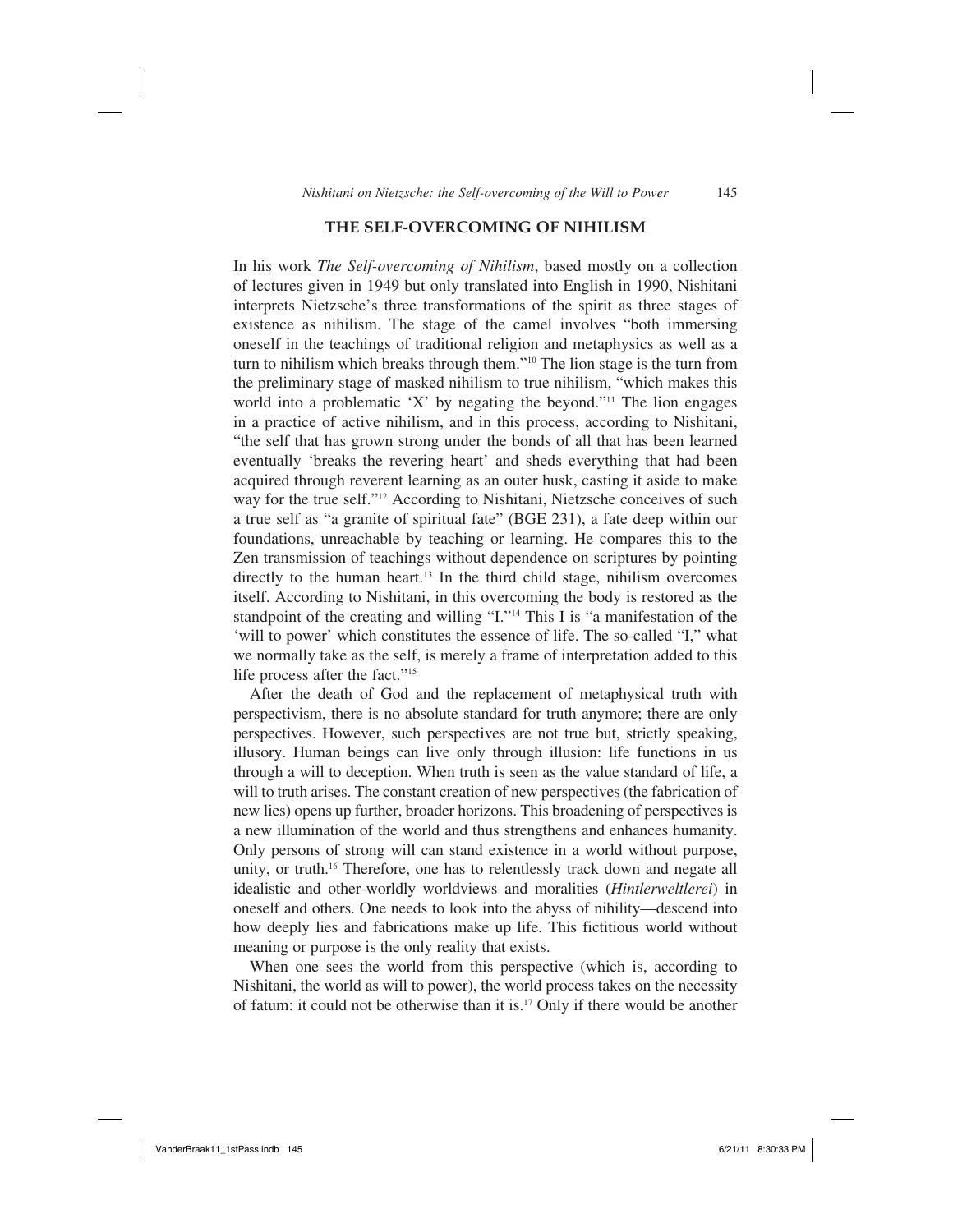world behind this one, the world could be otherwise than it actually is. One has to submit oneself to this fate and deeply accept and embrace the necessity of the world process: this is the attitude of amor fati. Amor fati means understanding the world as play of the multiple perspectives of will to power.

Nishitani calls Nietzsche's fatalism an extreme fatalism, without room for providence, progress, or evolution. In ordinary fatalism, we are helpless victims of the way the course of all things is run by something or some process outside of us. Such a view destroys chance and creativity. But Nietzsche's fatalism is identical with chance and the creative. Chance and necessity are identical.<sup>18</sup>

Nishitani stresses that the self is an active part of this fatalism: every action of a person has an infinitely great influence on everything that is to come. He connects this to the Buddhist notion of karma. Every action of the self is influenced by all things and in turn influences all things.<sup>19</sup> The self and the world are one: they both are will to power.<sup>20</sup> The world and its necessity are affirmed out of a creative will to power. For Nishitani, the perspective of amor fati means attaining a height and a bird's eye view in observation. Every kind of imperfection and the suffering due to it belong together in the highest desirability.

Nishitani describes how one breaks through to amor fati. Once one descends into one's ultimate depths of nihilism, into the abyss of the great suspicion, one encounters what in Zen is called the Great Doubt and what Nietzsche calls the great suspicion, which is taught to us by the great pain that is the liberator of the spirit:

Only the great pain is the ultimate liberator of the spirit, as the teacher of the *great suspicion* [ . . . ] Only the great pain [ . . . ] forces us philosophers to descend into our ultimate depths and to disabuse ourselves of all trusting, of everything good-natured, concealing, mild, mediocre, in which we have perhaps placed our humanity up until now [ . . . ] [and] out of the abyss of the *great suspicion* one returns newly born. (NCW Epilogue 1/2)

The painful insight into necessity and contingency functions as the sharp, liberating pick axe that cuts through our second nature. One's innermost nature (our first nature) bursts forth like a natural spring from which the covering debris has been removed, like a giving birth. Absolute affirmation affirms even the deceptions that had blocked it; it has a love of what is inevitable.

As Nishitani puts it, "The very act of submitting to fate is a return to one's own innermost nature. It is to become oneself, shaking off what is not oneself and what prevents one from becoming oneself."<sup>21</sup> What is not oneself is appropriated into the self. The world becomes the perspective of the great love and the will that embraces all possible comprehensive horizons. Fate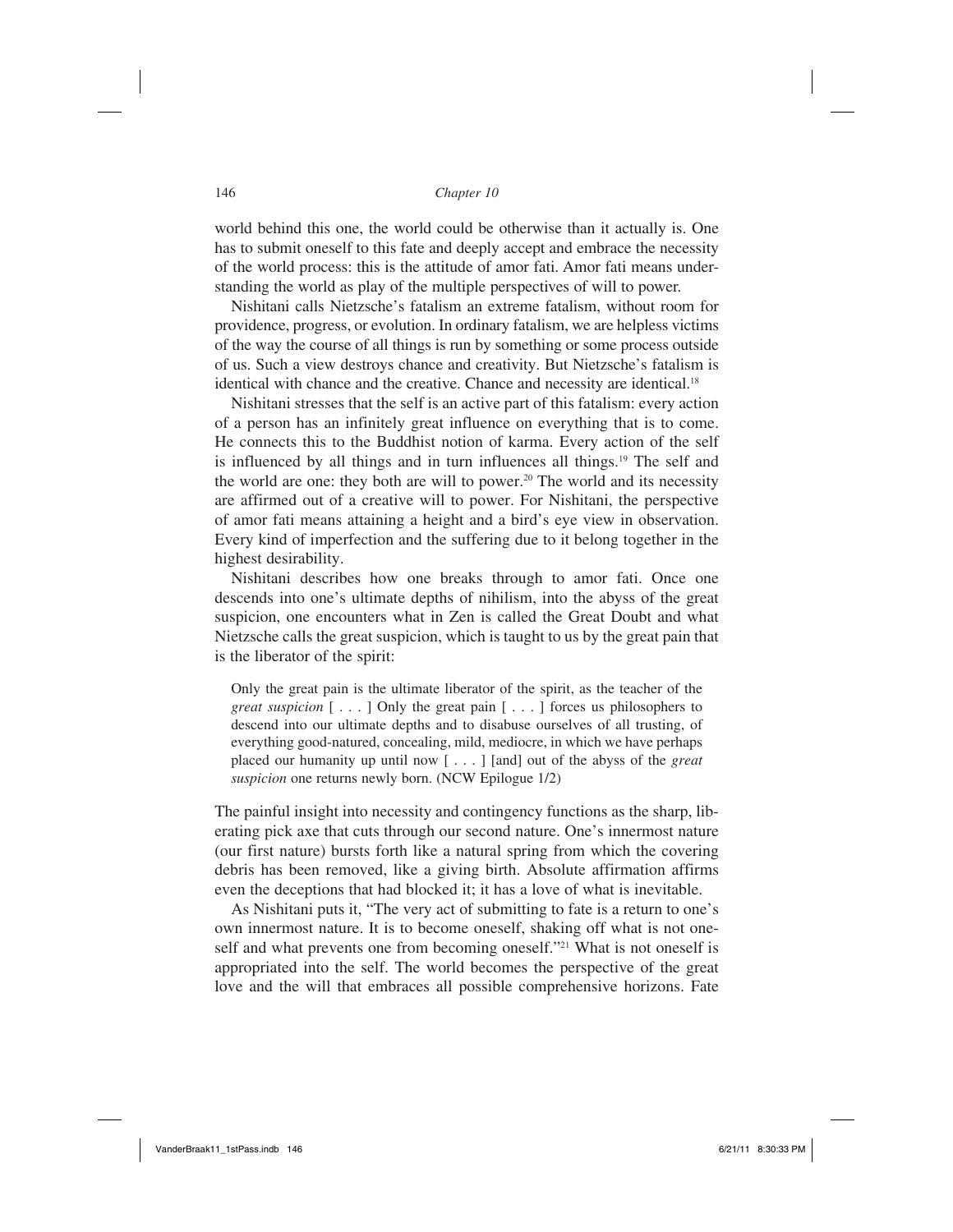becomes one with one's own creative will. This means a radical transformation of the self's mode of being.

Amor fati is connected with the incorporation of the thought of eternal recurrence. Nishitani interprets eternal recurrence as the intuitive experience of insight into eternity from within this world of becoming, an ek-stasis, an experience of the eternal present.<sup>22</sup> Suffering is transformed into joy as lead is alchemically transformed into gold. There is divine life in a new and Dionysian sense in a world without God. One must have wings to get out of the abyss: the wings of eros.

Embracing the thought of eternal recurrence means stepping out of the frame of self. Conquering the spirit of gravity involves conquering the voice of skepticism that insists that escaping the boundaries of the self is not possible. The frame of the self, in which all things thrown high fall back on oneself, is broken through. The entire world process now becomes the activity of the self's will: "the world worlds," Nishitani adds with a Heideggerian flourish.<sup>23</sup> Those who can't step out of the frame of the self are invalids. One has to turn one's abyss inside out into the light.

Nishitani interprets the thought of eternal recurrence (because all things are tied together, this moment must recur) both as Nietzsche's extreme fatalism and as a counterweight to ordinary fatalism: the elimination of the concept of necessity, the will, "truth."<sup>24</sup> Eliminating will does not mean to return to the standpoint of a bystander, but to say "once more," fully immersed. Eliminating necessity means that ordinary necessity, as something that binds, disappears. Necessity as fate is play, the play of the child. Eliminating truth means that knowledge is negated only to be reaffirmed as a part of illusion. The negation is also negated, just like the doer is reabsorbed into the deed. This is, according to Nishitani, the self-overcoming of the will to power: both resistances and the striving against them have been overcome. Nietzsche's extreme fatalism means absolute freedom; the innocence of becoming is restored.

Thinking through the thought of eternal recurrence is the most extreme form of nihilism, a European Buddhism. This is why Nietzsche philosophizes with the hammer. Only those who can bear the thought of eternal recurrence courageously and without deception in order to consummate their nihilism will be able to attain the will to the revaluation of values and absolute affirmation.<sup>25</sup> Nihilism is both a crisis and a turning point. Breaking through to a Dionysian stance toward existence (amor fati) could be called the redemption of Nietzsche's new "religion." Nishitani stresses that this new religion is, just like Zen, a religion of laughter.<sup>26</sup> One is free to immerse oneself in the play of the samsaric world: samsara is nirvana (nirvana is also samsara: the last man will return endlessly). This is the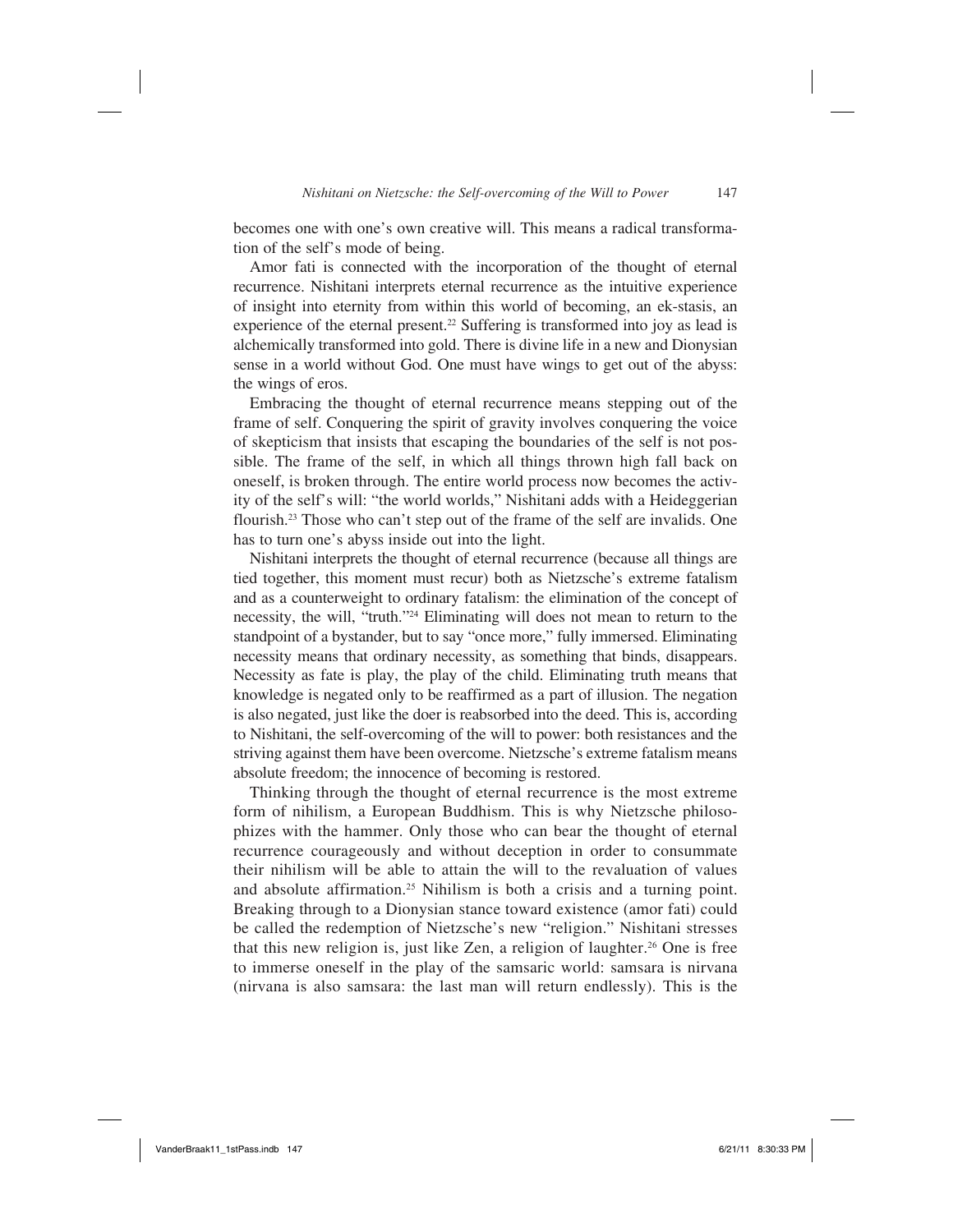standpoint of absolute nothingness. However, Nishitani concludes that Nietzsche's overcoming of nihilism ultimately falls short of such a perspective of absolute nothingness: "What is clear, however, is that there is in Mahāyāna a standpoint that cannot yet be reached even by a nihilism that overcomes nihilism, even though the latter may reach in that direction."<sup>27</sup>

# **RELIGION AND NOTHINGNESS**

In his later work *Religion and Nothingness* (published in English in 1982; original Japanese publication in 1955), Nishitani is more explicitly practicing comparative philosophy. He uses the philosophy of Zen—as well as Heidegger, Eckhart, and Nietzsche—to shed light on the philosophical problematic of nothingness. In this work, Nishitani is much more critical of Nietzsche's work. Even though Nietzsche's notion of the innocence of becoming comes close to a "pure activity beyond the measure of a teleological gauge," it still remains bound to a "standpoint of will"<sup>28</sup> in two ways: will to power remains external to the self and is therefore not truly a standpoint of non-self, and Nietzsche's attempt to willfully overcome nihilism falls short of the standpoint of absolute nothingness.

Nishitani's first objection is that Nietzsche's notion of will to power is still too metaphysical; it still retains aspects of a new essence, a new metaphysical notion of being.<sup>29</sup> Undoubtedly, Nishitani was influenced in this by Heidegger's rejection of will to power as a hidden metaphysics. The self is still determined by the will to power and therefore not completely free. Therefore, the standpoint of the will to power falls short of what Nishitani calls "the self that is not a self," the self that stands out into a relation of dependent origination with others.

His second objection is that the notion of will to power is still too anthropocentric and self-centered. There is too much "will" left in "will to power." It does not break through all transmutations of self-centered willing. The standpoint of *śūnyatā* is oriented directly opposed to any kind of will. As Nishitani explains,

in the conversion from [ . . . ] the standpoint of the self-centered will to the standpoint of the non-ego samadhi, [...] doing becomes a true doing, ecstatic of itself. This doing implies a responsibility to every neighbor and every other; [ . . . ] It is a doing on the standpoint of non-ego, of the "non-duality of self and other."<sup>30</sup>

Such a standpoint of *śūnyatā* is not achieved by willfully overcoming nihilism, but by what Nishitani calls "trans-descendence," stepping back through the relative nothingness of the field of nihility to the absolute nothingness of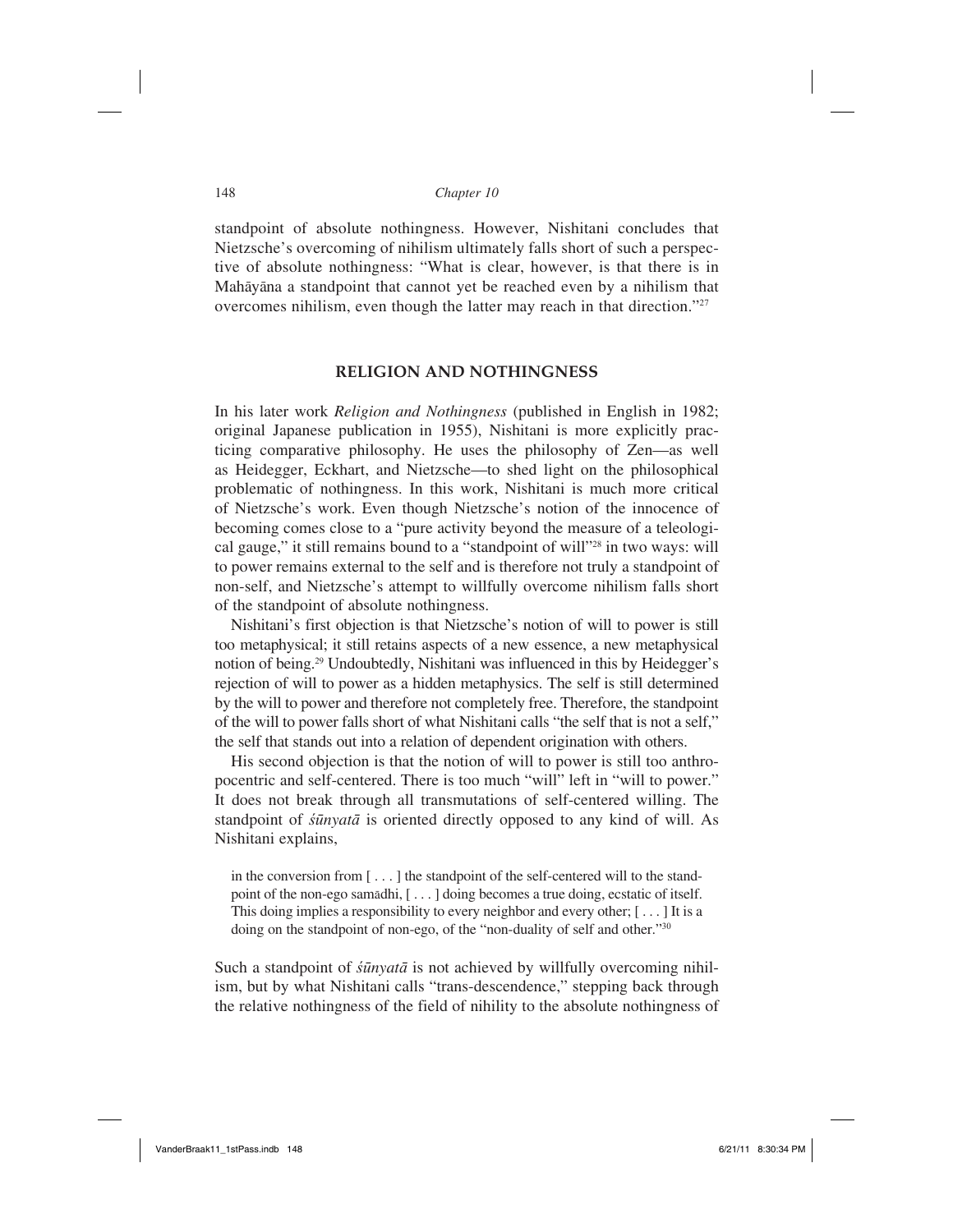the field of *śūnyatā*. For Nishitani, Nietzsche remains stuck in a standpoint of "relative absolute nothingness."<sup>31</sup>

# **DAVIS: THE SELF-OVERCOMING OF THE WILL TO POWER?**

Nishitani's reading of Nietzsche through Zen has been followed up on by contemporary philosophers more or less associated with the Kyoto school.<sup>32</sup> For example, in his article *Zen after Zarathustra*, Bret Davis takes up Nishitani's criticisms of Nietzsche. Davis focuses on the relation between nihilism and will. He seeks a confrontation between Nietzsche's radical affirmation and Buddhism's radical negation of the will. As we have seen, the Buddhist nirvana is not to be seen as a simple extinction of the will, as was assumed in the nineteeth-century reception of Buddhism. But could it be interpreted as an existential death that gives new life, a conversion to a way of being in the world radically other than will to power? Could it be seen as Nietzsche's lion–child transformation? Is there room in Nietzsche's thought for a transformation of action such that it is no longer determined by will? Can nirvana be understood as a great negation that makes possible a reaffirmation of another way of being in the world? As Davis puts it, "Is there a 'lion's roar' of the Buddha that says No to (the) life (of will) so that it can one day awaken children of tender Yeses to (the) life (of non-willing)?"<sup>33</sup>

Davis then goes on to discuss the role of the will in Nietzsche and Zen in nihilism and its overcoming. For Nietzsche, overcoming nihilism demands a revaluation of all values out of a revitalized strength of will. But as Heidegger puts it, overcoming nihilism by positing new values is like putting out a fire with kerosene. This is why, according to both Heidegger and Nishitani, Nietzsche ultimately remains entangled in nihilism.

There are indeed places in Nietzsche's work where the will to power seems to turn into a new essence and a new teleology, a new "thou shalt." Davis gives examples where Nietzsche calls the will to power "the ultimate ground and character of all change" (KSA 13, 14 [133]), "the innermost essence of being" (KSA 13, 14 [80]), and "the ultimate fact to which we come down" (KSA 11, 40 [61]). This seems to be a far cry from Buddhist notions of emptiness.

Moreover, a Buddhist critique of the will to power could claim that it is a form of *tanha* (ego-centered craving). The will to power even becomes connected to the teleological imperative of cultivating the body, resulting in the coordination of drives under a single predominant drive. As Davis notes, "While for Nietzsche there is no ego *as a given*, there is *the task of constructing an ego*, of organizing the plurality of disparate impulses by submitting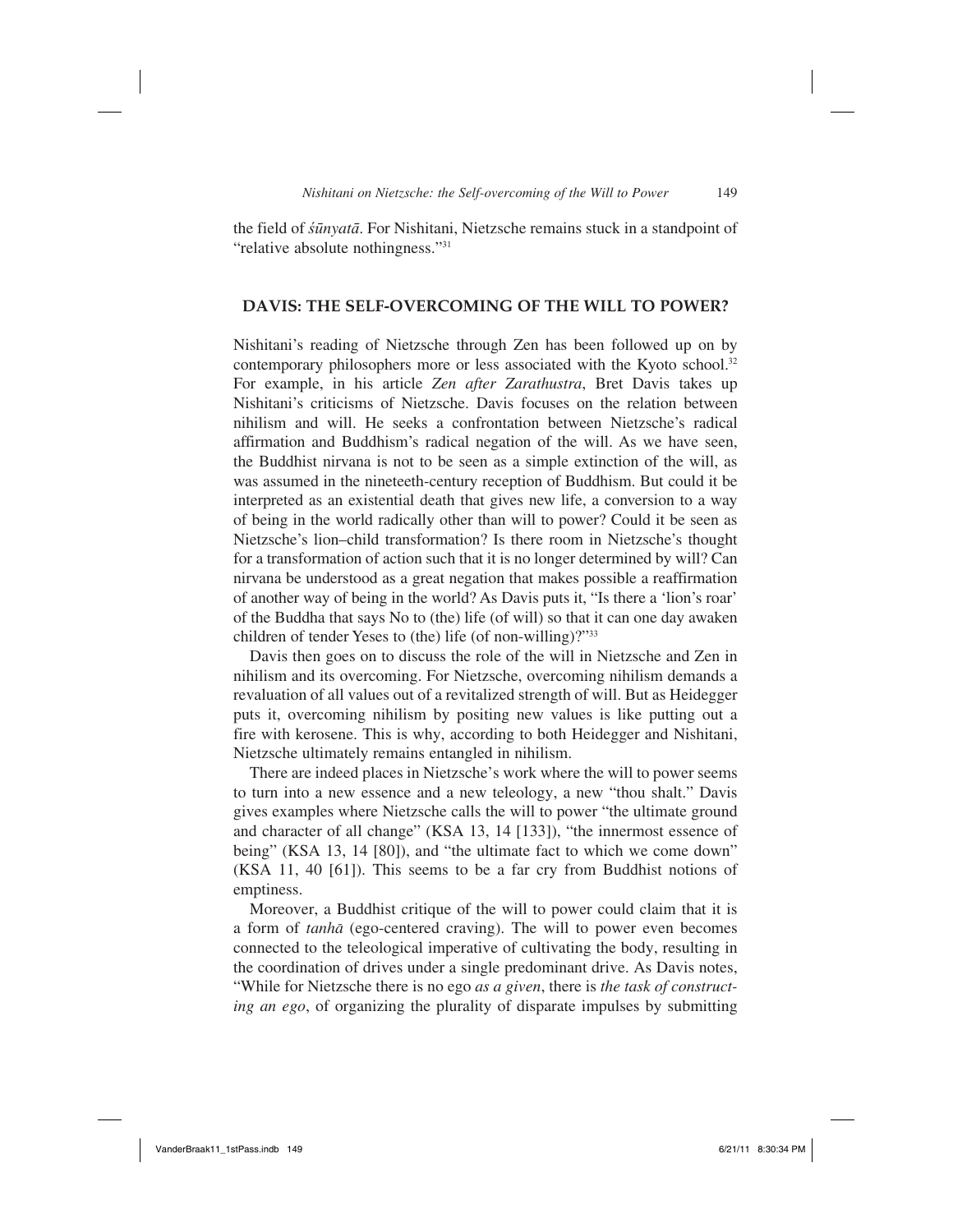them to the rule of a commanding will to power."<sup>34</sup> As Nietzsche writes about the ego, "The ego subdues and kills, it operates like an organic cell: it is a robber and is violent. It wants to regenerate itself—pregnancy. It wants to give birth to its god and see all mankind at its feet" (KSA 10, 1 [20]). And yet, "At the risk of displeasing innocent ears I propose: egoism belongs to the nature of the noble soul—I mean that unshakable faith that to a being such as 'we are' other beings must be subordinate by nature and have to sacrifice themselves" (BGE 265). This seems again far removed from the Buddhist notion of extinguishing the ego.

Davis concludes that, from a Buddhist perspective, "The will to power as an egoistic force that expands the domain of the ego by subjugating others to its rule, is the root that needs to be cut in order to make possible a fundamental conversion of life to a radically other way of being-in-the-world,"<sup>35</sup> a way that is characterized by compassion.

However, Davis doesn't stop at this conclusion. He notes that a Buddhist characterization of Nietzsche as a "willful nihilist" would be just as one-sided as Nietzsche's characterization of Buddhism as a passive nihilism. As a possible solution, he suggests to relegate the will to power to the lion stage of Nietzsche's thought. In the lion–child transformation, the will to power itself would be overcome, which would mean moving beyond both the simple ascetic Schopenhauerian denial of the will to power and its simple lion stage affirmation:

In its most radical possibility this movement of self-overcoming would not just lead to a dialectical *Aufhebung* of the will to power, but would be more akin to a Derridean deconstruction of the very regime of the language of will, that is to say, an overturning within and then breaking free of the binary opposition between assertion and denial of will. One could read Nietzsche's assertion of the doctrine of will to power as an *inversion* of the binary opposition that posits will-lessness as the ideal.<sup>36</sup>

On the one hand, will to power can be interpreted as Nietzsche's inversion of the nihilistic redemptive notion of will-lessness that dominates Christianity (and Buddhism, in Nietzsche's view): rather than to be extinguished, the will needs to be maximized. But Davis thinks that it would be inconsistent for Nietzsche to stop at a mere countermovement, a mere "anti." He suggests that perhaps, just like Heidegger said, Nietzsche's *Umdrehung* of Platonism turned into a *Herausdrehung*, "so too he would move beyond *both* the simple denial *and* the simple affirmation of the will to power."<sup>37</sup> This would be a fine example of "the dynamic dialectic of reaffirmation through double negation." First, the will to power serves as a counter notion in order to negate the ideal of will-lessness; then the notion of will to power itself has to be overcome as well. The camel, with its asceticism of the spirit and its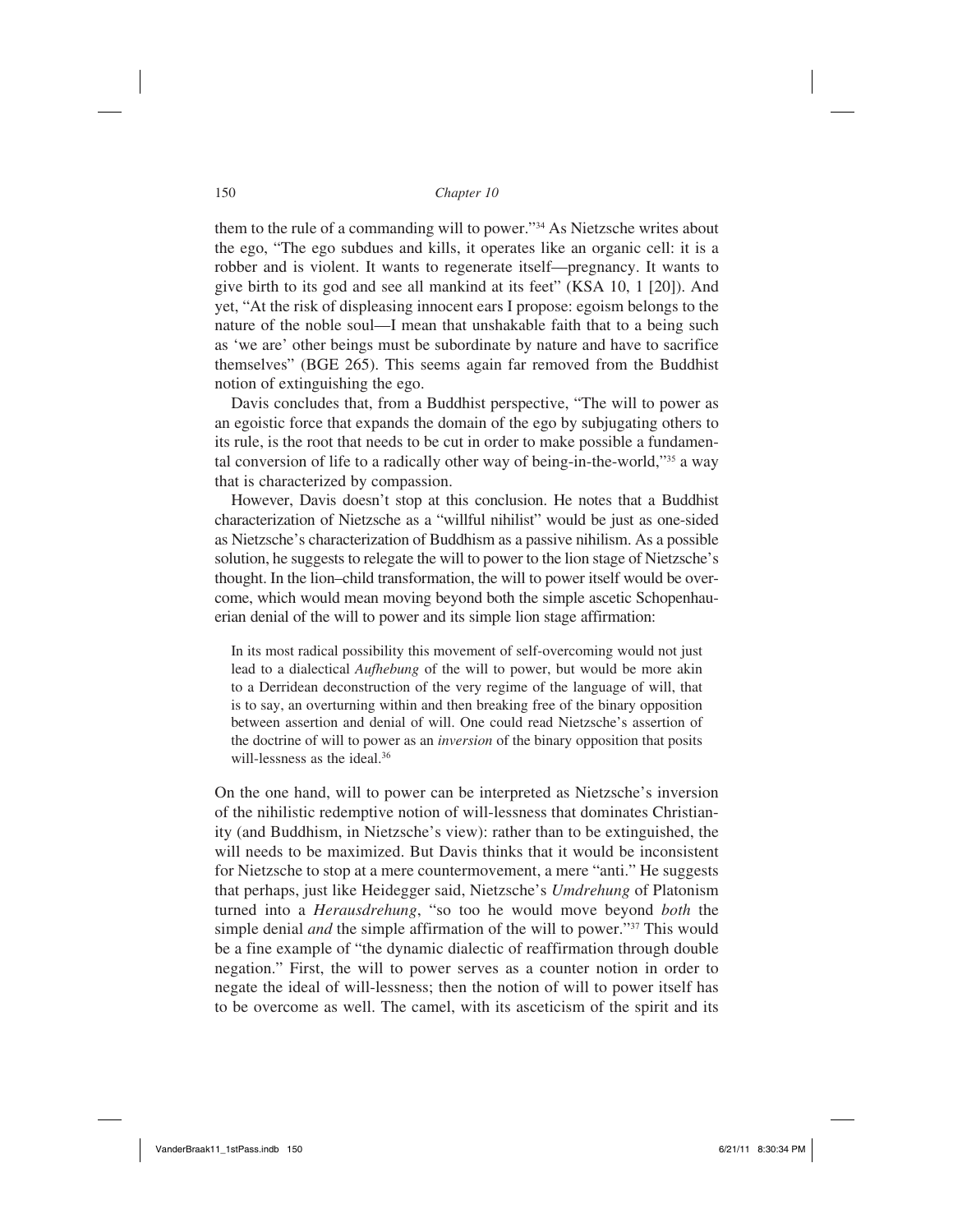ideal of will-lessness, denies the reality of the will to power. The lion, with its emancipation from the ascetic ideal, affirms the will to power—the doctrine of the will to power serves as an instrument to twist free of the camel's ascetic ideal. A second step of twisting free would involve going beyond both. Davis goes on to suggest that "perhaps, then, just as Nietzsche's thought would in the end twist free of the oppositions between the 'true' and the 'apparent' worlds, so too would he move beyond both the simple denial and the simple affirmation of the will to power."38 The question is

Does Nietzsche leave open the possibility of a movement from the subjective to the objective genitive in the phrase "the self-overcoming *of* the will to power?" *Must life ceaselessly overcome itself because it is in essence the will to power; or, might the will to power itself in the end be overcome because life is in essence self-overcoming*?39

Davis undertakes three attempts to answer this question. First, one could argue that egocentrism and exploitation depict only degenerate forms of the will to power. There is also an elevated egoism, a selfishness that is "whole and holy," which is the "gift-giving virtue" that forces "all things to and into yourself that they may flow back out of your well as the gifts of your love" (TSZ I, 22). Perhaps such an elevated egoism is a result of the lion–child transformation.

In Nietzsche's work, there certainly are passages to be found that suggest that the willfulness of the lion has to make place for the will-lessness of the child. Davis discusses section 13 in part II of *Thus Spoke Zarathustra* (the section following section 12, *On Self-Overcoming*, where Zarathustra introduces the will to power). Zarathustra says about "the ascetic of the spirit,"

*He must still unlearn even his heroic will*; he shall be elevated [*ein Gehobener*] for me, not merely sublime [*ein Erhabener*]: the ether himself should elevate him, the will-less one [*den Willenlosen*]! [ . . . ] To stand with relaxed muscles and *unharnessed* will: that is most difficult for all of you sublime ones. [ . . . ] For this is this soul's secret: only when the hero has abandoned her, she is approached, in a dream,—by the overhero. (TSZ II, 13; translation Bret Davis)

Such an unlearning of the heroic will would presumably constitute the transformation into the child. The soul is abandoned by the hero and approached in a dream by the overhero. Nietzsche alludes here to the myth of Ariadne, who was left behind by Theseus and approached in a dream by Dionysus.

However, Davis signals a fundamental ambivalence in Zarathustra's teaching. Would the elevated egoism of the overhero tolerate a plurality of perspectives out of a released willingness to let their irreducible and unappropriable otherness be, or out of a strength of commanding will that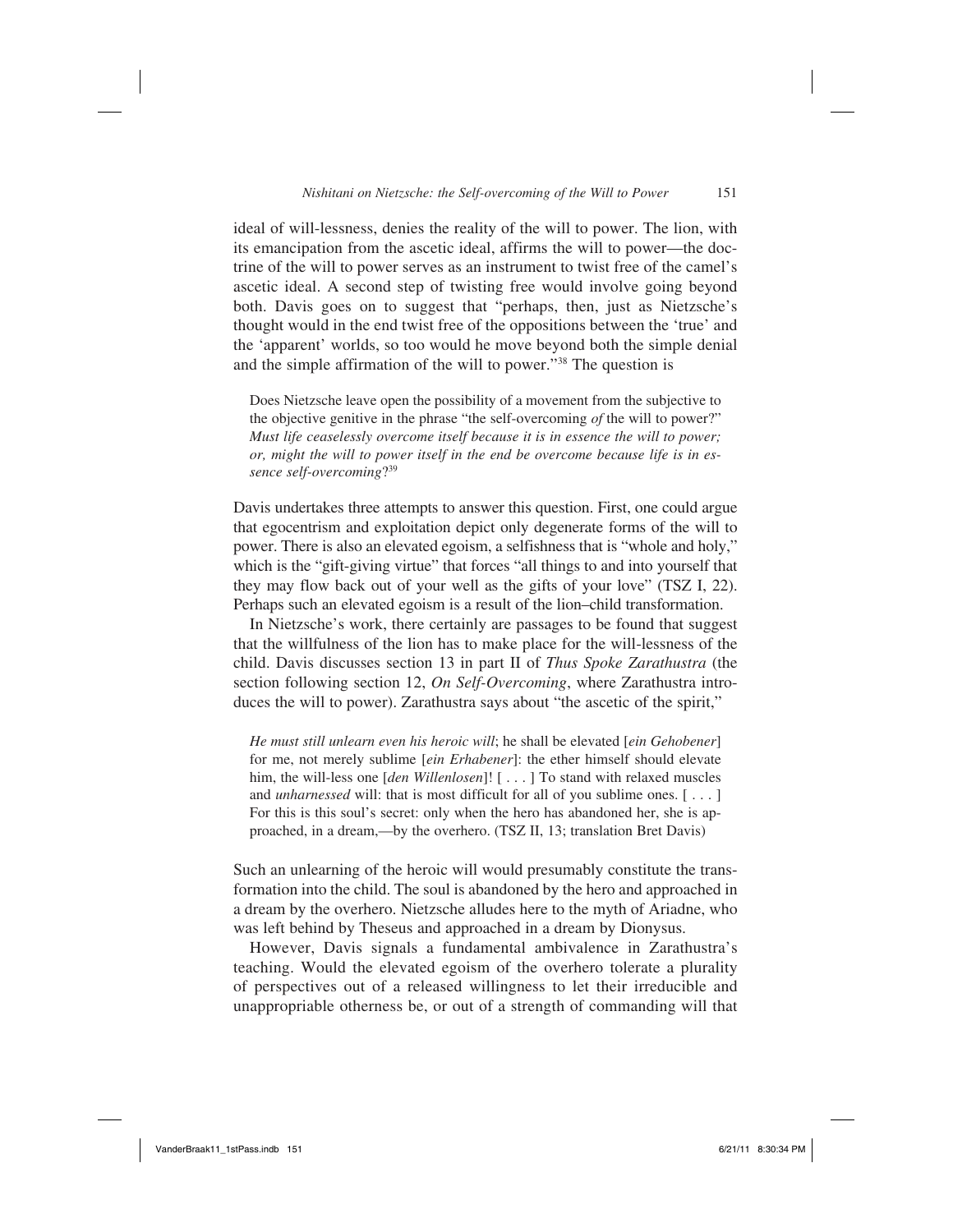is able to subjugate them all? Is the will to power overcome in the lionchild transformation, or is the lion–child transformation made possible by a strong will to power, who performs the overcoming? To be an overhero seems to require the mutually exclusionary qualities of strength and openness.<sup>40</sup> Perspectivism demands an infinite openness to other interpretations: the world may include infinite interpretations. Yet, interpretation is itself a means of becoming master of something. Davis notes that there is a paradoxical ambivalence in the expression "self-overcoming *of* the will to power": it is the will to power that needs to have the strength to execute such an overcoming, yet is it the will to power itself that dissolves in an infinite openness.

In a second approach, Davis tries to go deeper into this ambivalence by probing into the nature of Nietzsche's *áskēsis* as a training of the will to power. Nietzsche proposes "to make *asceticism* once again *natural*: in place of the purpose of denial, the purpose of *strengthening*: a gymnastics of the will" (KSA 12, 9 [93]). This gymnastics of the will eventually results in the incorporation of the thought of eternal recurrence and the transformation into amor fati. However, the same ambivalence re-occurs here: is the will able to incorporate the thought of eternal recurrence because it has overcome itself and has been transformed or because it has become strong enough to say of the entire past, "Thus I willed it?" Does the incorporation of the eternal recurrence signify the transformation or the consummation of the will? This tension leads to

two ways of understanding Nietzsche's "unrestricted Yes" to the eternal recurrence of the same. Does this unrestricted Yes, this amor fati, indicate that the wise man has learned to bless every moment and everything *for its own sake*? Or does it mean that the strong man succeeds in interpreting all existence, including that of the nauseating last man, as necessary for the "high point of the series," the moment of his own affirmation?<sup>41</sup>

Davis attempts a third way out of this dilemma by suggesting that Nietzsche himself recognized the unresolved tension in his thought and came up with the projection of the future Übermensch. However, also in the figure of the Übermensch the same ambivalence recurs. Müller-Lauter has shown how the Übermensch is caught in two incompatible images: that of the wise man, who is able to allow many perspectives to be, and that of the strong man, who is able to impose his will on many perspectives. Müller-Lauter argues that only an "incomprehensible qualitative leap" can explain the movement from strong man to wise man.<sup>42</sup>

Davis suggests that such a qualitative may can be found in the Zen notion of "sudden awakening" (*dunwu*): "The Zen masters do indeed seem to suggest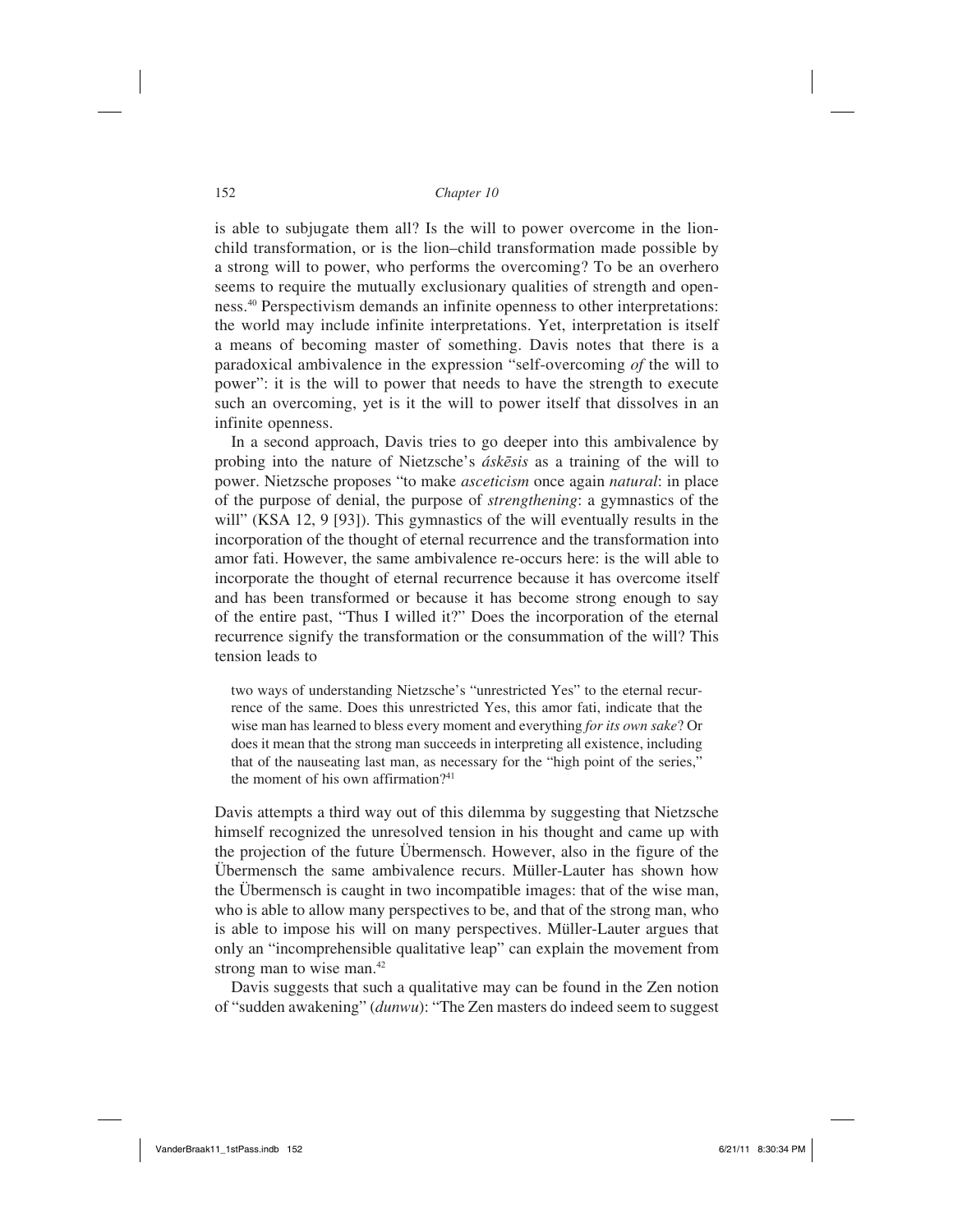that strength and wisdom can be reconciled, and that a dynamic nondualism between autonomous mastery and compassionate servitude can be thought outside the horizon of a contest of wills."<sup>43</sup> Sudden awakening is not a leap into a state of awakening, but a shift to a new perspective, the perspective that one already is, and always has been, awakened. It can be compared to the world-oriented perspective in which the innocence of becoming is restored, the perspective in which, as Benson puts it, nothing needs to be fixed.

In the Zen tradition, many notions express the nonduality of self and world: Dōgen's forgetting the self, the notion of Buddha nature, the notion of the mutual interpenetration of all phenomena. Would Nietzsche have accepted such a notion of liberation, Davis asks, or would he have considered this yet another "fable song of madness?"<sup>44</sup>

# **DISCUSSION**

Nishitani has been groundbreaking in his Nietzsche interpretation based on Zen.45 His Nietzsche interpretation is remarkably astute, especially considering the state of Nietzsche research at the time his lectures were held (1949 and 1955, before Walter Kaufmann's influential English Nietzsche translations). His interpretation of Nietzsche's camel–lion–child has inspired many Nietzsche researchers. Nevertheless, some comments can be made about his Nietzsche interpretation. It also needs to be kept in mind that his interpretation of Nietzsche is only a stepping stone to his primary interest: to develop a philosophy of Zen that takes into account Western philosophical concepts. As Davis notes, Nishitani was in the habit of going as far along with a Western thinker as he could. When he could go no further, he simply marked the differences and moved on.<sup>46</sup>

Thomas Kasulis has drawn an interesting contrast between two sets of Kyoto School thinkers. Masao Abe and D. T. Suzuki, who attempted to introduce Zen to a Western audience, tended to emphasize the immediate, mystical experience of *śūnyatā*. Nishida and Nishitani, on the other hand, tended to avoid references to *śūnyatā* as a foundation for their philosophies. For them, *śūnyatā* is something to be explained philosophically, not something that explains (away) the problems of philosophy. Without the clarity of that experience, philosophy runs into unavoidable obstacles.<sup>47</sup> Since they primarily wrote for Japanese, the reality of the *śūnyatā* experience was not in question. The issue for them more often was how that experience could enrich Western philosophy with new and useful categories.

Therefore, Nishitani's approach generally is to take on Western philosophical problems and try to present better, Zen Buddhist answers to those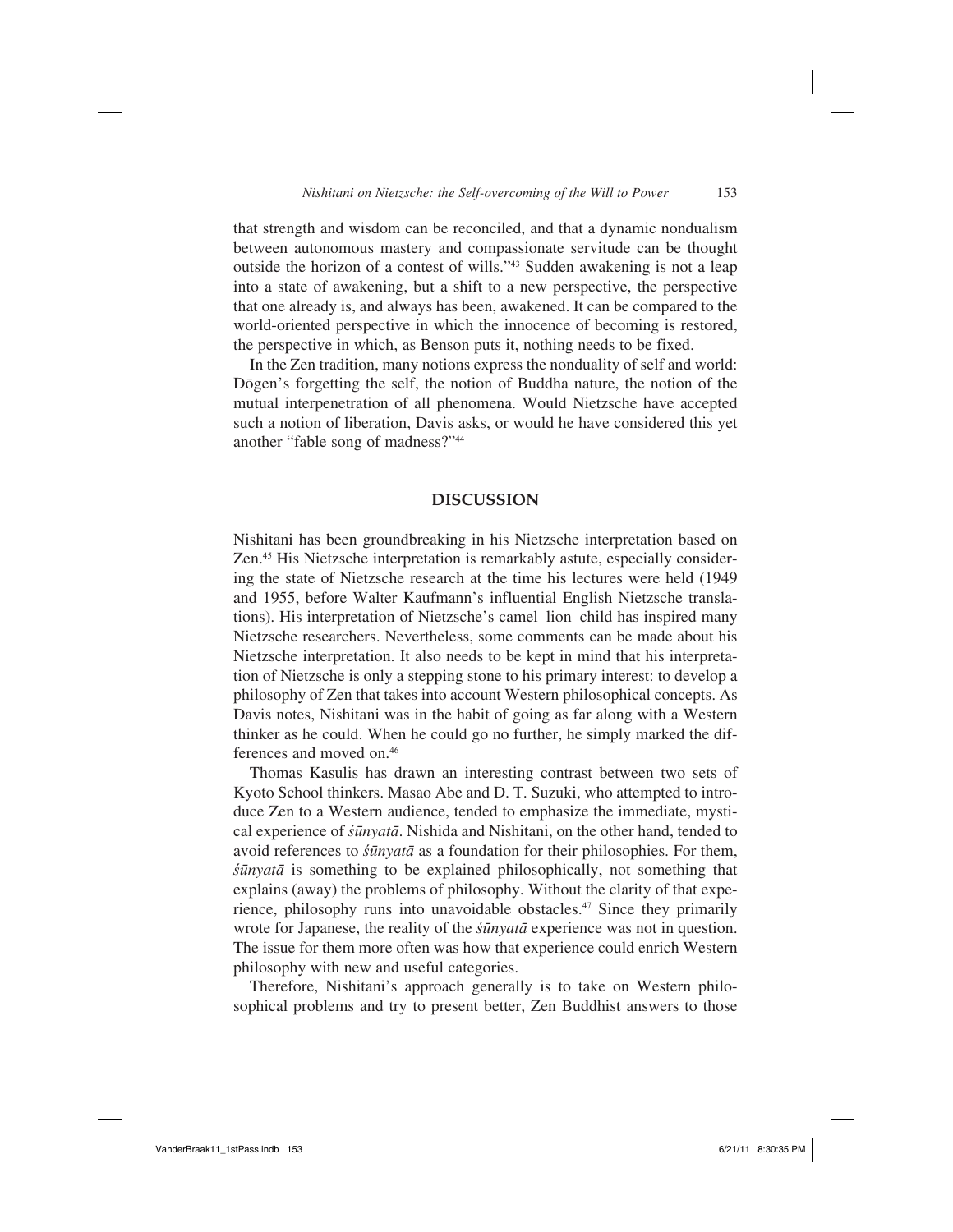problems. As part of this approach, he tends to accentuate the apophatic aspects of Zen that are both most different from Western traditions and most distinctively Japanese: insight into *śūnyatā*, non-duality, absolute nothingness. He writes less about *mārga* and self-cultivation. Therefore, in his comparison with Nietzsche, he does not say much about the importance of a *practice* of continual self-overcoming. And yet, it is such a conception of Zen as a practice of continual self-overcoming (as can be found in Dōgen's thought) that might make for the most fruitful dialogue between Nietzsche and Zen. Zen is also and primarily about practices of self-cultivation and selfovercoming conducive to spiritual development.<sup>48</sup>

The main difference between Nishitani's Nietzsche interpretation and my own lies in the status of the will to power. Nishitani ultimately concludes that Nietzsche remains stuck in the notion of will to power, failing to realize the Zen "standpoint of *śūnyatā*." The centrality of the will to power that Nishitani ascribes to Nietzsche's thought is in line with the Nietzsche research of the period in which his engagement with Nietzsche's thought took place. However, the past sixty years have seen great progress and refinement in Nietzsche philology and interpretation. The will to power is no longer interpreted as his "main thought." Colli and Montinari have proven that *The Will to Power* is not Nietzsche's *Hauptwerk*, that Nietzsche abandoned such a work, and that his sister revived and reconstructed the work.

Also, and again perhaps related to the time he originally held the talks, Nishitani tends toward an individualist, existentialist Nietzsche interpretation. Nishitani's Nietzsche is a radical individualist, engaged in a heroic battle with nihilism. Nishitani interprets amor fati as an individual redemption, whereas Nietzsche also speaks in places about the Dionysian redemption of reality as a whole, not of an individual, which comes close to the Zen affirmation of the original "suchness" of reality. Although Nishitani recognizes such trans-individualist impulses in Nietzsche's philosophy, he does not think Nietzsche went far enough. Recent Nietzsche interpreters, however, stress his critique of the "I" and the pre-postmodernist aspects of his thought, which makes his thought more in agreement with the Buddhist philosophy of nonself (see chapter 2).

Finally, Nishitani's focus on "the standpoint of *śūnyatā*" tends to underemphasize the importance of the body and the earth. According to translator Jan van Bragt, in Nishitani's later work, an evolution beyond the thought of *Religion and Nothingness* can be detected: not only an emphasis on emptiness, but also on "transcendence in the earth." He argues that, in his later work, "Nishitani now pays special attention to aspects of reality to which he had not allotted full weight in his earlier system: the dark, nondiaphanous sides of human existence in its connection with the body and the earth."<sup>49</sup> Unfortunately, Nishitani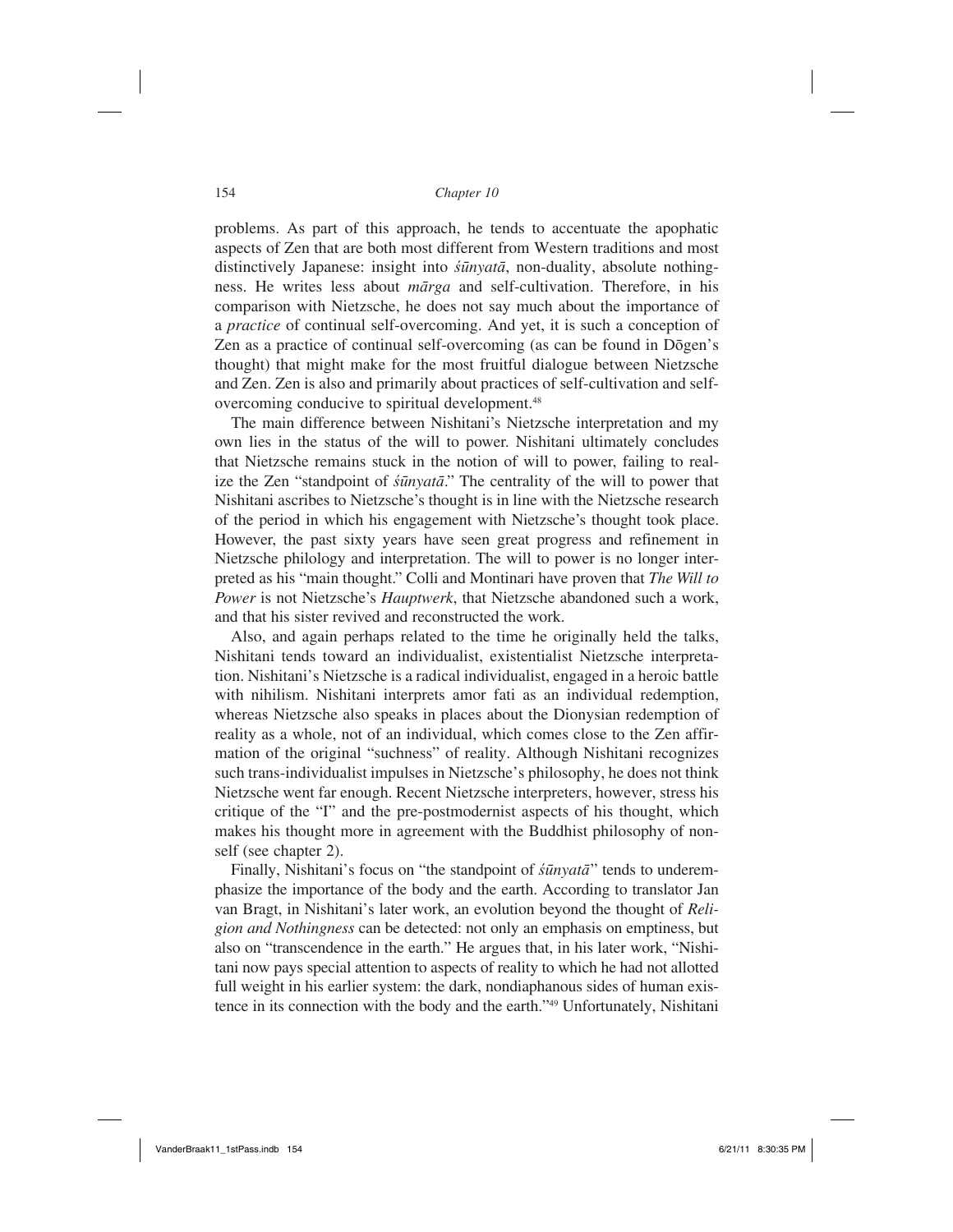did not return to Nietzsche in his later work; it would have been interesting to see which parallels between Nietzsche and Zen he would have elucidated with regard to the importance of embodiment.

We are left with the question of the self-overcoming of the will to power. It is important to keep in mind that the notion of the self-overcoming of the will to power is a construction of some Nietzsche researchers.<sup>50</sup> The expression does not occur in Nietzsche's own work. To argue that Nietzsche's child should be read as the result of a self-overcoming of the will to power is therefore certainly a defensible interpretation but not an interpretation that Nietzsche himself seems to have intended.

Perhaps any comparative effort between Nietzsche and Zen that continues to give the will to power this central place in Nietzsche's thought and interprets the purpose of Nietzsche's *áskēsis* as the self-overcoming of the will to power is bound to conclude that there remains an unbridgeable gap between Nietzsche and Zen. But what is the ontological status of the will to power? Let us turn to a different approach and apply the Mahāyāna Buddhist hermeneutic of *upāya* to Nietzsche's notion of will to power, that is, interpret it as a form of skillful means. This is what the next chapter will investigate.

# **NOTES**

1. Nishitani, *The Self-Overcoming of Nihilism,* 180.

 2. General information on the Kyoto School in this chapter has been taken from Davis, *The Kyoto School*.

3. Davis, *The Kyoto School*, 3.1

4. Davis, *The Kyoto School,* 3.3.

5. Kasulis, *Zen Action / Zen Person*, 14.

6. Kasulis, *Zen Action / Zen Person,* 39.

 7. Jan van Bragt, "Translator's Introduction," in *Religion and Nothingness*, xxiii– xlix, xxxii.

 8. This overview is based on the summary of Nishitani's thought in Brian Schroeder, "Dancing Through Nothing: Nietzsche, the Kyoto School, and Transcendence," *Journal of Nietzsche Studies* 37 (2009): 44–65.

9. Nishitani, *Religion and Nothingness,* 146.

10. Nishitani, *The Self-Overcoming of Nihilism*, 82.

11. Nishitani, *The Self-Overcoming of Nihilism,* 83.

12. Nishitani, *The Self-Overcoming of Nihilism,* 91.

13. Nishitani, *The Self-Overcoming of Nihilism,* 92.

14. Nishitani, *The Self-Overcoming of Nihilism,* 95.

15. Nishitani, *The Self-Overcoming of Nihilism,* 96f.

16. Nishitani, *The Self-Overcoming of Nihilism,* 47.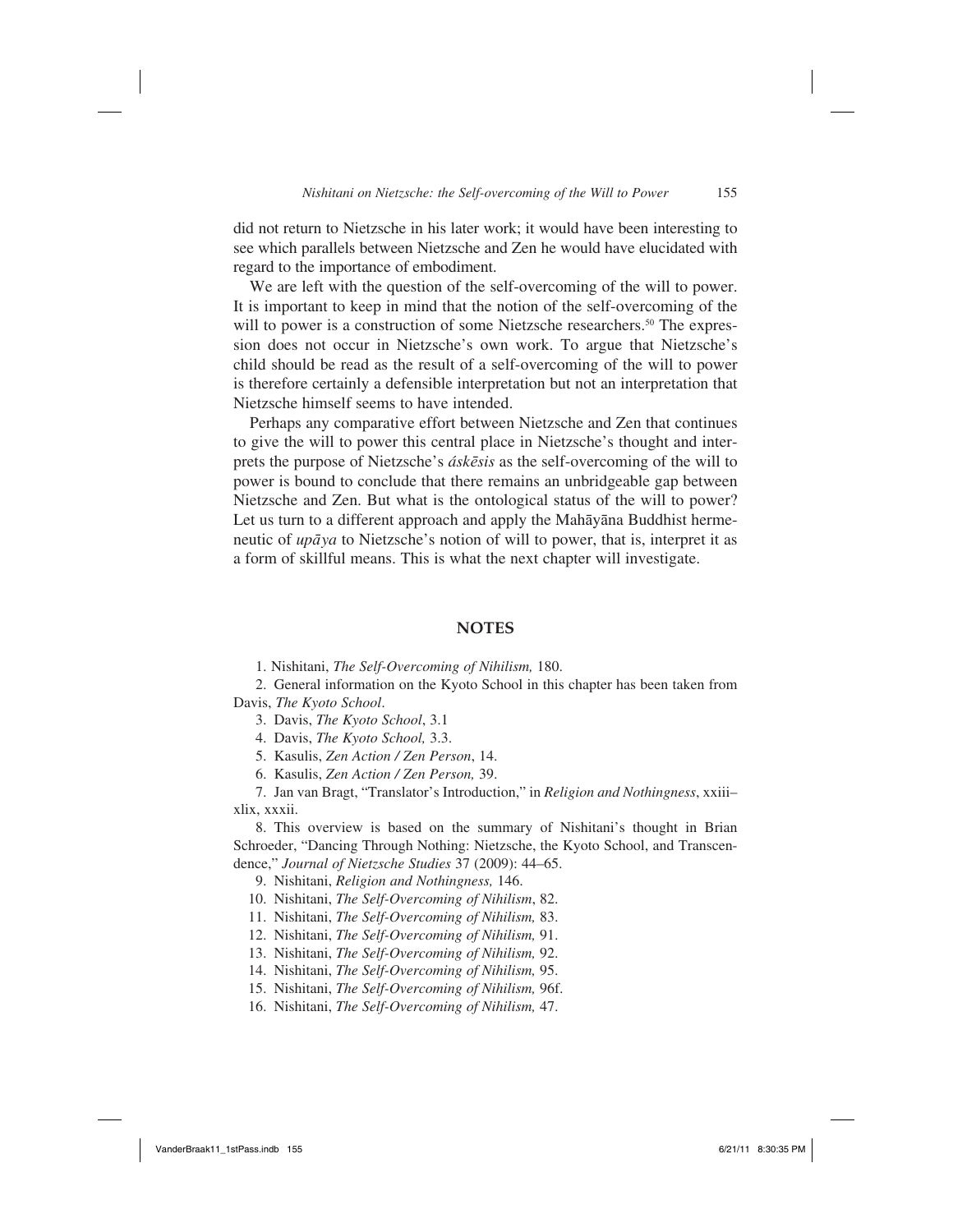17. Nishitani, *The Self-Overcoming of Nihilism,* 48.

18. Nishitani, *The Self-Overcoming of Nihilism,* 49.

19. This is similar to the notion of mutual interdependence and interpenetration of Huayan Buddhism.

20. Nishitani, *The Self-Overcoming of Nihilism,* 50.

21. Nishitani, *The Self-Overcoming of Nihilism,* 51.

22. Nishitani, *The Self-Overcoming of Nihilism,* 54.

23. Nishitani, *The Self-Overcoming of Nihilism,* 59.

24. Nishitani, *The Self-Overcoming of Nihilism,* 61.

25. Nishitani, *The Self-Overcoming of Nihilism,* 64.

26. Nishitani, *The Self-Overcoming of Nihilism,* 66.

27. Nishitani, *The Self-Overcoming of Nihilism,* 180.

28. Nishitani, *Religion and Nothingness,* 258; Nishitani, *Religion and Nothingness,* 265.

29. Nishitani, *Religion and Nothingness,* 216.

30. Nishitani, *Religion and Nothingness*, 255.

31. Nishitani, *Religion and Nothingness,* 66. See also Schroeder, *Dancing Through Nothing*, 51.

32. See, for example, David Jones, "Empty Soul, Empty World: Nietzsche and Nishitani," in *Japanese and Continental Philosophy: Conversations with the Kyoto School*, ed. Bret W. Davis, Brian Schroeder, and Jason M. Wirth (Bloomington & Indianapolis: Indiana University Press, 2011), 102–19.

33. Davis, *Zen After Zarathustra,* 96.

34. Davis, *Zen After Zarathustra,* 112.

35. Davis, *Zen After Zarathustra,* 113.

36. Davis, *Zen After Zarathustra,* 115.

37. Davis, *Zen After Zarathustra,* 115.

38. Davis, *Zen After Zarathustra,* 115.

39. Davis, *Zen After Zarathustra,* 116.

40. For an attempt to combine these two qualities of strength and openness, see van der Braak, *Hoe men wordt, wat men is.*

41. Davis, *Zen After Zarathustra,* 124f.

42. Wolfgang Müller-Lauter, *Nietzsche.*

43. Davis, *Zen After Zarathustra,* 125.

44. In a recent publication, Davis concludes that intimations of a self-overcoming of the will to power in Nietzsche's thought "remain at least underdeveloped, and perhaps irredeemably ambivalent." Bret W. Davis, "Nishitani after Nietzsche: From the Death of God to the Great Death of the Will," in *Japanese and Continental Philosophy: Conversations with the Kyoto School*, ed. Bret W. Davis, Brian Schroeder, and Jason M. Wirth (Bloomington & Indianapolis: Indiana University Press, 2011), 96.

45. See the publications by Graham Parkes: "Nietzsche and Nishitani on the Self through Time," *The Eastern Buddhist* 17/2 (1984): 55–74; "Nietzsche and Nishitani on the Self-Overcoming of Nihilism," *International Studies in Philosophy* 25/2 (1993): 51–60; "Nietzsche and Nishitani on Nihilism and Tradition," in *Culture and*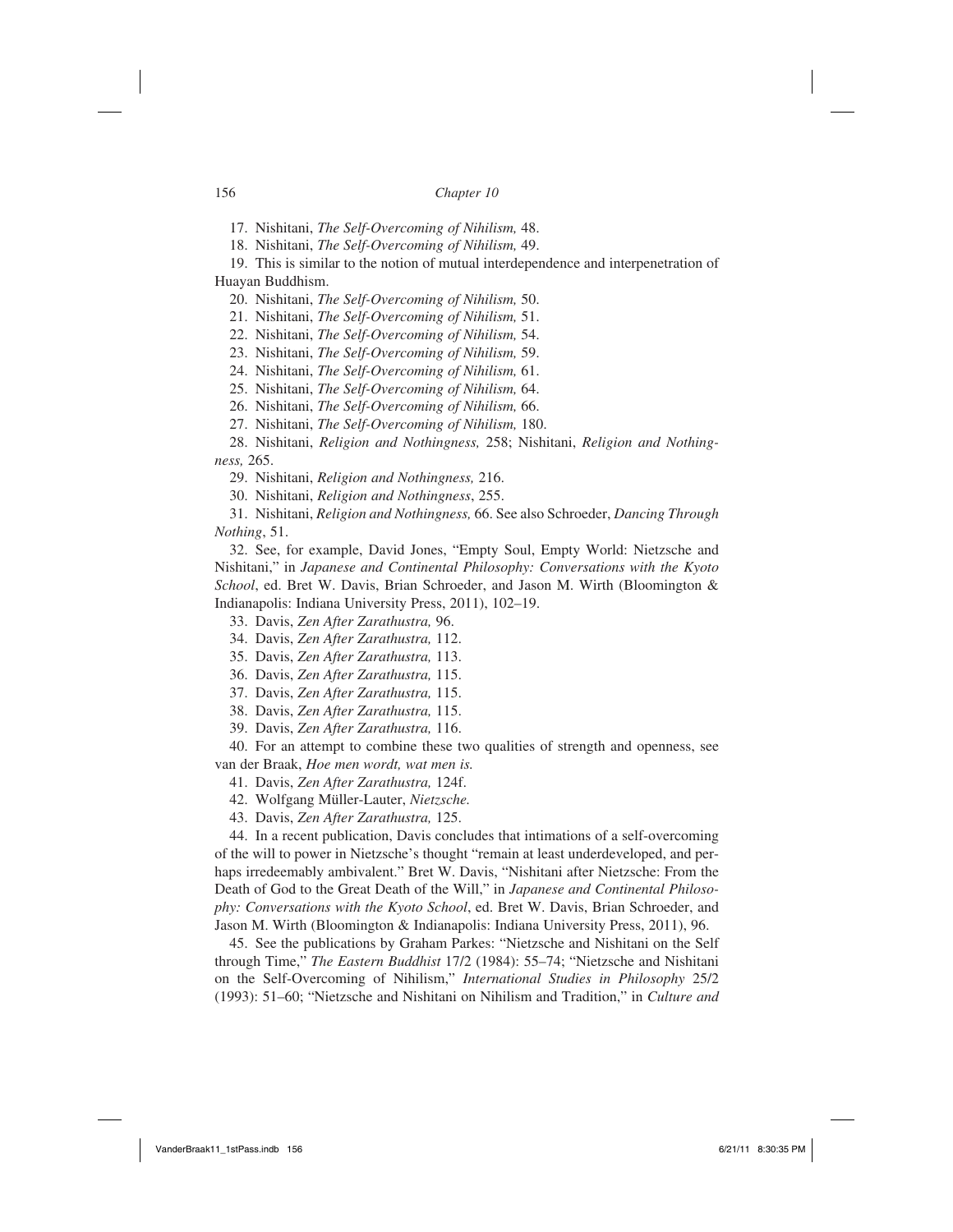*Self: Philosophical and Religious Perspectives, East and West*, ed. Douglas Allen (Boulder: Westview Press, 1997), 131–44.

46. Davis, *Zen after Zarathustra*, 90.

47. Thomas P. Kasulis, "Masao Abe as D. T. Suzuki's Philosophical Successor," in *Masao Abe: A Zen Life of Dialogue*, ed. Donald W. Mitchell, 251–59 (Boston/ Rutland, VT/Tokyo: Charles E. Tuttle, 1998), 257.

48. As Bret Davis notes, for Nishitani himself, (Zen) practice and philosophy went very much together: "He saw philosophy's rational pursuit of wisdom and Zen's embodied 'investigation into the self' as mutually supportive endeavors in a life of 'sitting [in meditation], then thinking; thinking, then sitting.'" (Bret Davis, "Nishitani Keiji's "The Standpoint of Zen: Directly Pointing to the Mind," in *Buddhist Philosophy: Essential Readings*, ed. William Edelglass and Jay L. Garfield (Oxford: Oxford University Press, 2009), 93.

49. Jan van Bragt, "Foreword," in *On Buddhism,* Keiji Nishitani (Albany: State University of New York Press, 2006), viii. However, Bret Davis has pointed out that these were lectures held at the Pure Land Otani University and may therefore have been addressed specifically to a Pure Land Buddhist audience (Bret Davis, personal communication, 4/10/2010).

50. See chapter 8, note 31.

VanderBraak11\_1stPass.indb 157 anderBraak11\_1stPass.indb 6/21/11 8:30:35 PM /21/11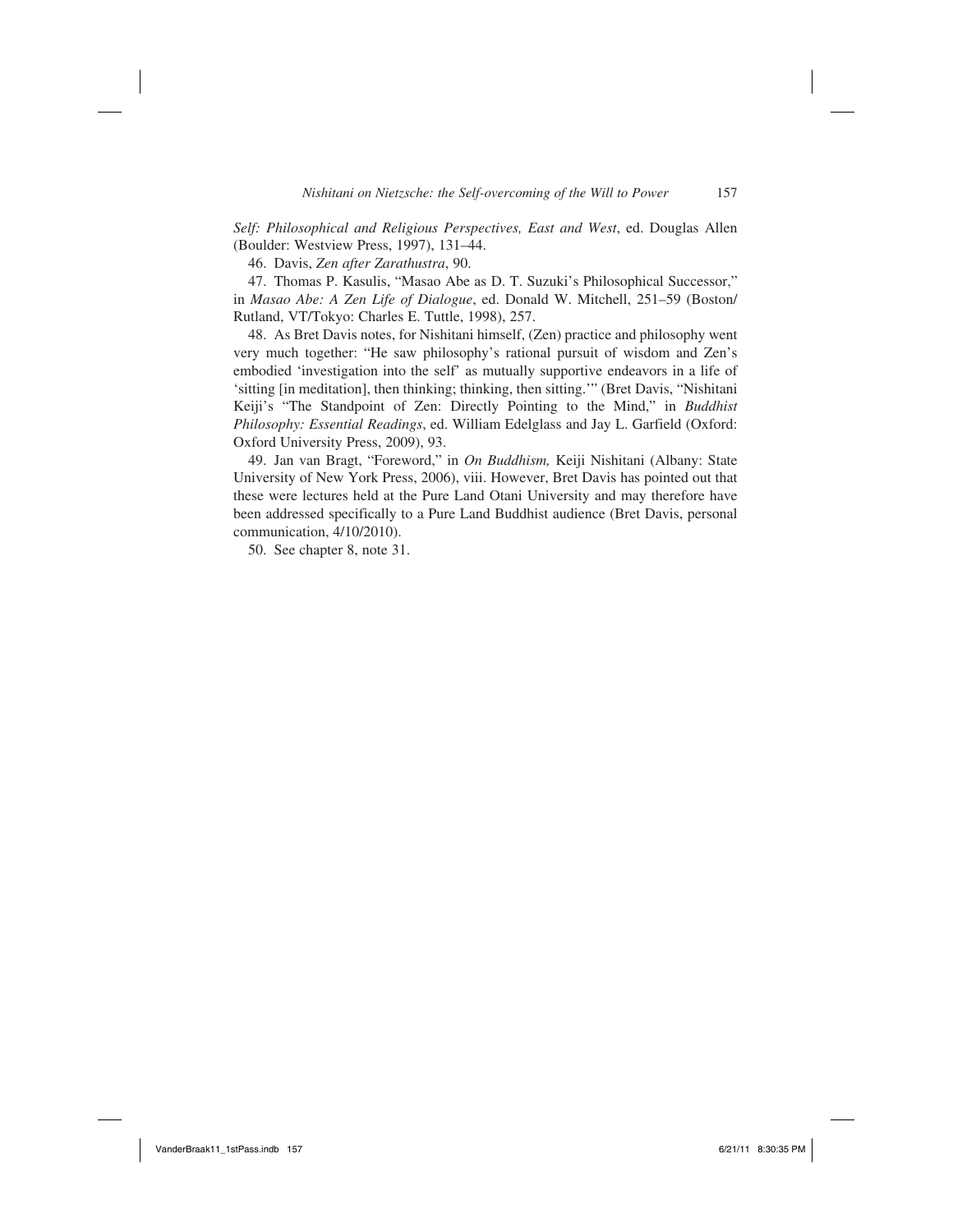VanderBraak11\_1stPass.indb 158  $\blacksquare$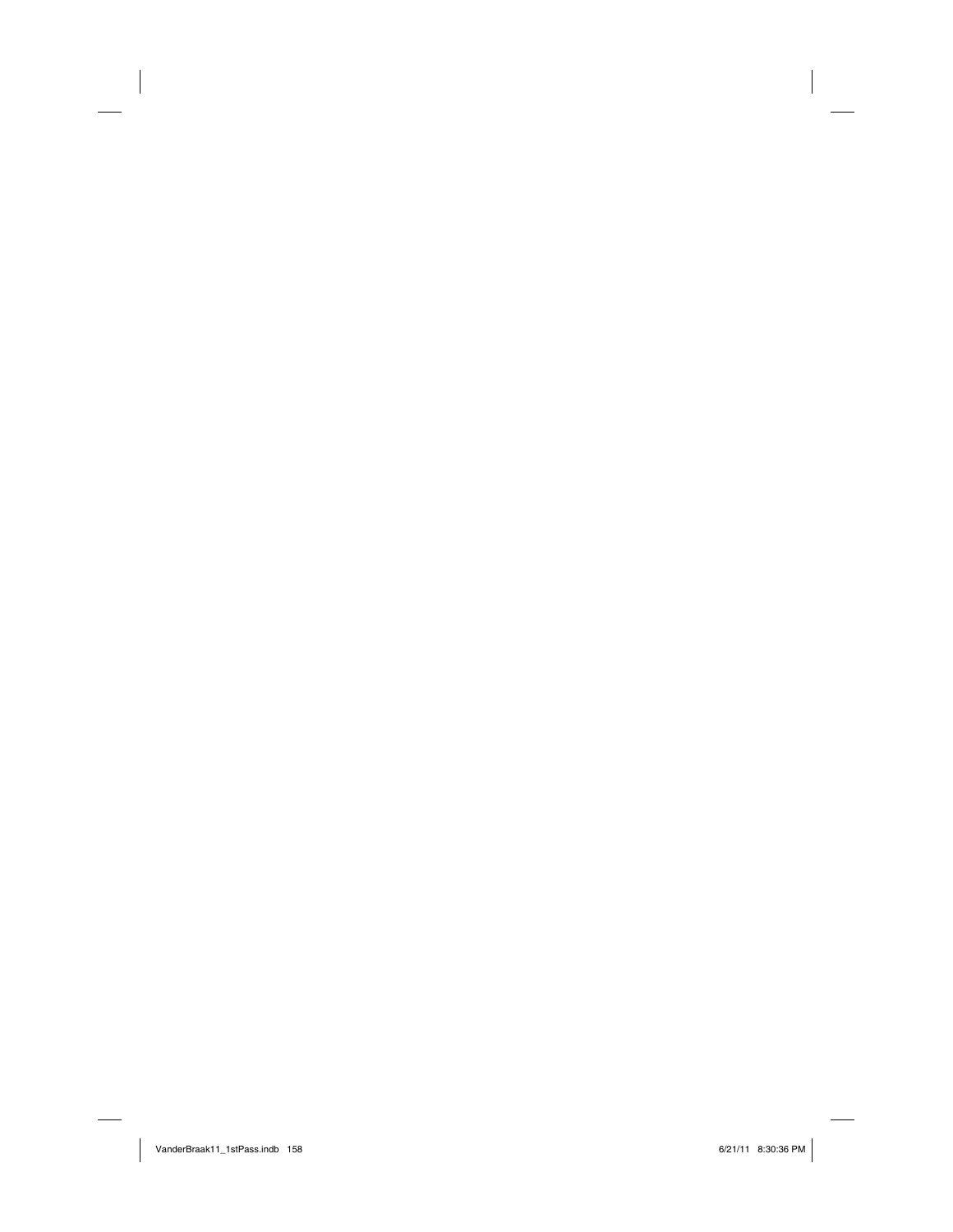*Part IV*

# **The Self-overcoming of Philosophy**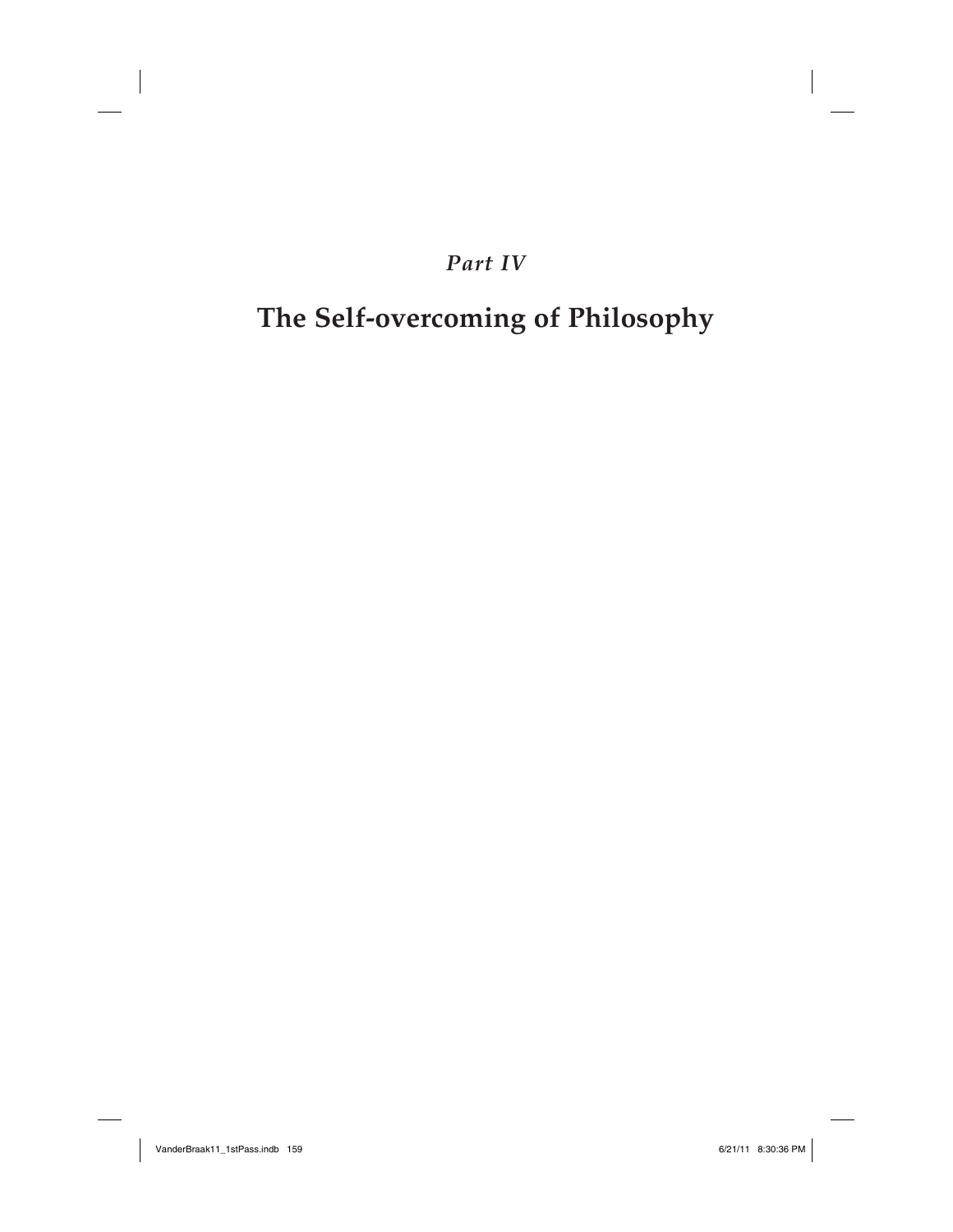VanderBraak11\_1stPass.indb 160  $\blacksquare$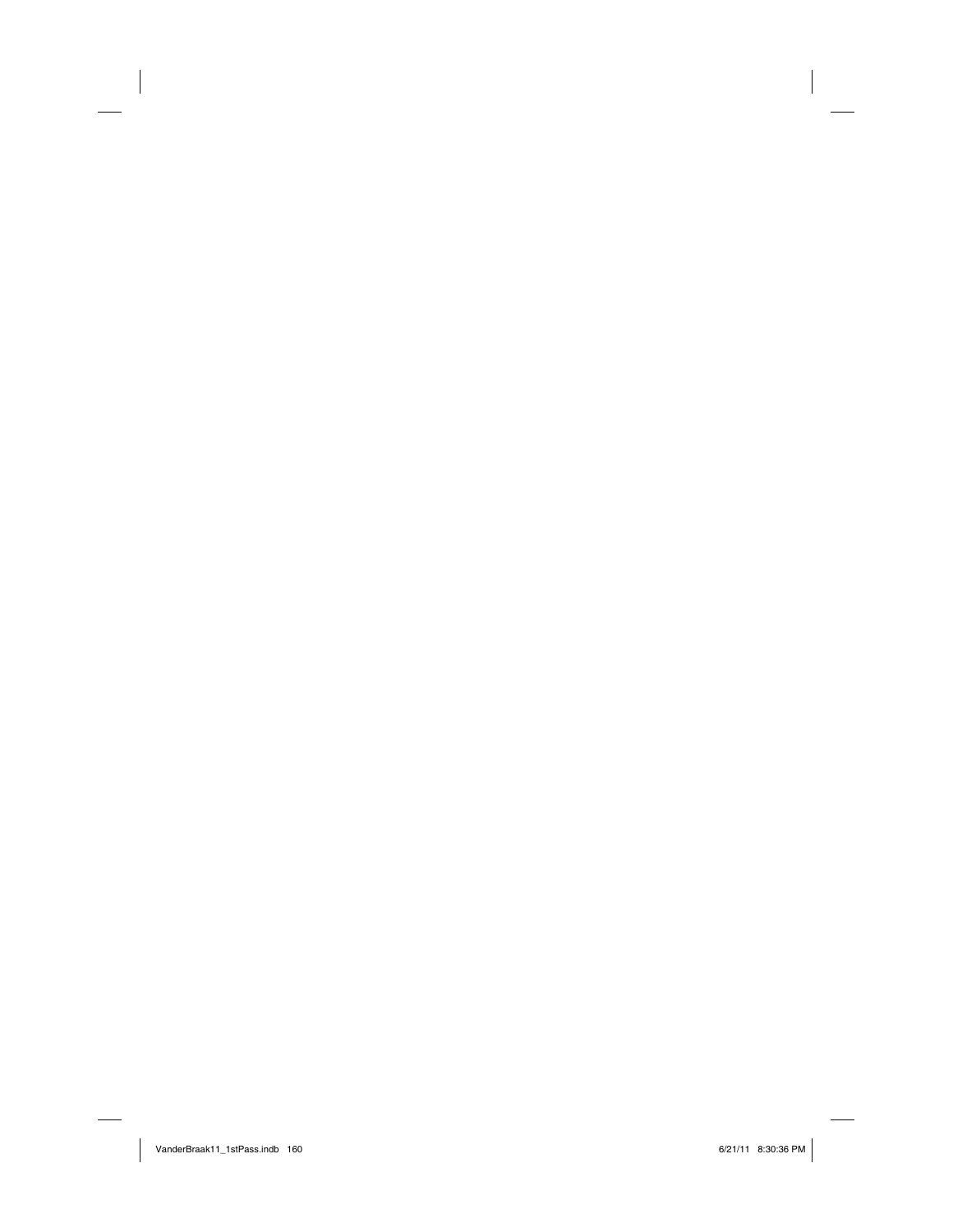# **Exoteric and Esoteric**

What is the philosopher, who wants to encourage his readers to incorporate more truthful perspectives on life, to do? How can he educate them to the point where they are able to realize a world-oriented perspective? He cannot simply feed them more truthful ideas; his readers will not be able to incorporate them. Various types of individuals differ in their capacity to digest certain insights and perspectives. Certain books can serve as nutrition for the higher type of person but be poisonous for a lower type of person (BGE 30).

Philosophical thought is itself also an expression of the multiplicity of drives, of will to power. For Nietzsche, the philosophical systems of earlier philosophers need to be seen for what they are, namely a symptom of the overall health or sickness of the body. The morality of a philosopher indicates "in what order of rank the innermost drives of his nature stand in relation to each other" (BGE 6). Philosophy so far has been "merely an interpretation of the body and a *misunderstanding of the body*. Behind the highest value judgments that have hitherto guided the history of thought, there are concealed misunderstandings of the physical constitution—of individuals or classes or even whole races" (JS Preface 2).

For Nietzsche, philosophy now turns into a practice that uses the interplay of perspectives and interpretations in order to increase one's capacity for bearing truth as emptiness. It aims at enhancing one's ability to become true and truthful [*wahrhaft*]. Philosophy comes close to Buddhist philosophy, especially as it is conceived in Zen.

In section 30 of *Beyond Good and Evil*, Nietzsche goes into the terms *exoteric* and *esoteric*. He explains that in ancient times, not only in Western philosophy but also in various forms of non-Western philosophy, the distinction between exoteric and esoteric was used. Exoteric teachings were for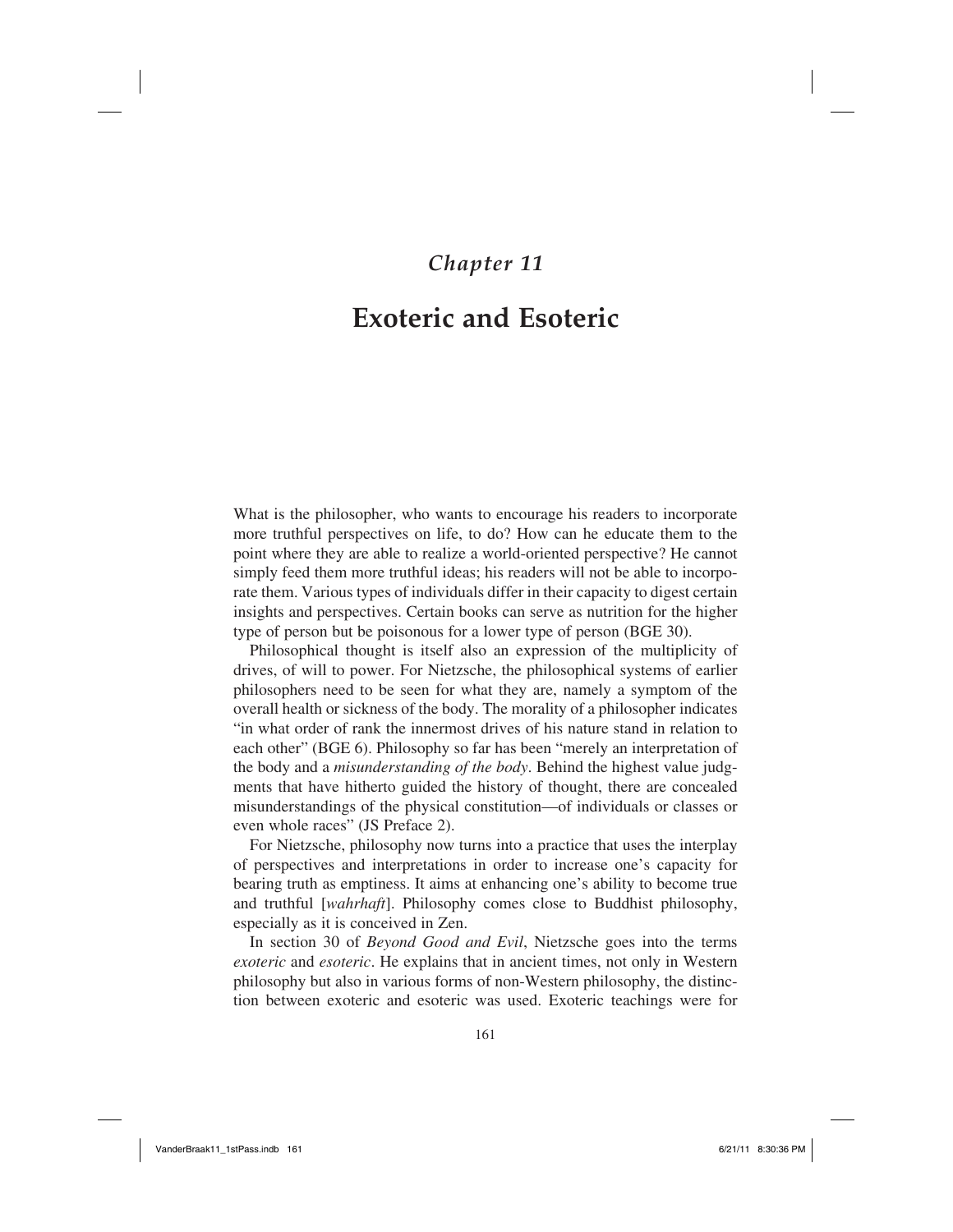outsiders, the masses; esoteric teachings were for insiders, the selected few who were initiates.

For Nietzsche, this ancient philosophical distinction takes on a new meaning. For him, exoteric refers to a view from below, whereas esoteric refers to a view from above. A philosopher has to write at various levels in order to reach his readers who are capable of digesting his message to various degrees. What is poison for one can be medicine for the other. For many, the term *esoteric* is commonly associated with some form of New Age mysticism, some secret knowledge, a teaching for the initiated that is forbidden for the uninitiated. For Nietzsche, however, the term doesn't have this connotation. For him, the distinction between exoteric and esoteric refers to ways of perceiving, thinking, and writing. Nietzsche's perspectivism allows for a rank of perspectives, ranging from esoteric views from above to exoteric views from below. But, importantly, both exoteric and esoteric ways of seeing are valid perspectives.

In a propositional philosophy, some doctrines are exoteric and others are esoteric. In Nietzsche's non-propositional orthopraxy, however, there are in addition exoteric and esoteric strategies and ways of making use of doctrines and perspectives. It is the task of the philosopher to nourish his readers so that they can become capable of inhabiting and digesting more esoteric perspectives. The philosopher is like a cook preparing meals that will nourish his readers. His doctrines are the ingredients at his disposal.

# **WILL TO POWER AS AN EXOTERIC NOTION**

In his afterword to Nietzsche's late notebook fragments,<sup>1</sup> editor Giorgio Colli calls special attention to an intriguing fragment:

*Exoteric—esoteric*

- 1. —everything is will against will
- 2. There is no such thing as will
- 1. Causality
- 2. There is no such thing as cause-effect (KSA 12, 5[9])

As Colli notes, it seems that Nietzsche here uses the distinction between exoteric and esoteric in the ancient sense as the distinction between conventional teachings intended for a general audience versus teachings for a smaller circle of those who are in some way initiated. Colli considers this fragment a key to interpreting Nietzsche's late philosophy. In its use of the conceptual pair esoteric/exoteric, it offers an important clue to decipher incompatible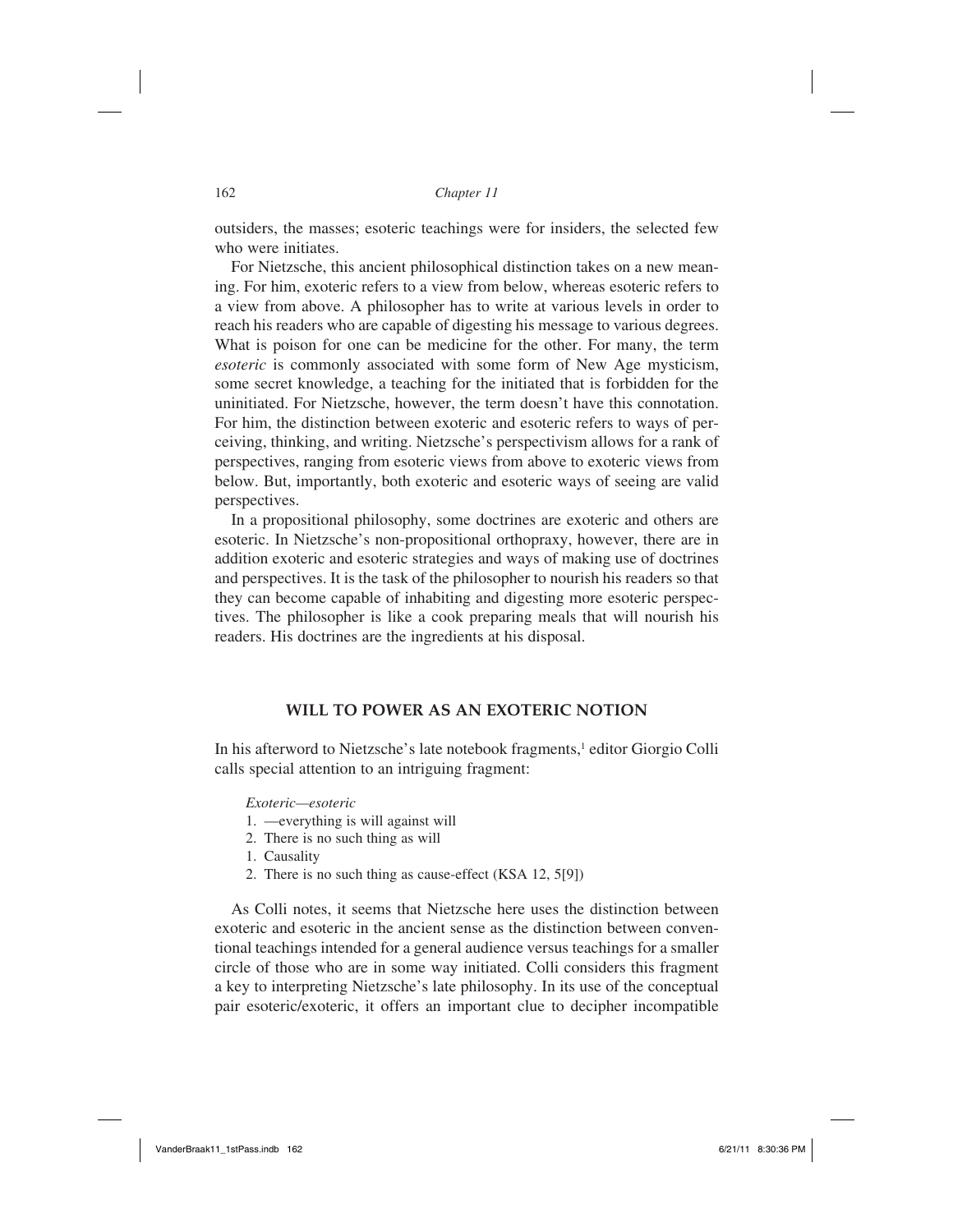#### *Exoteric and Esoteric* 163

and contradictory elements in Nietzsche's thought without having to grasp at all kinds of fanciful interpretative tricks. Generally speaking, Colli considers Nietzsche's anti-metaphysical and anti-epistemological thought as esoteric and Nietzsche's constructive efforts to create a metaphysics of will to power and an epistemology of perspectivism as exoteric. All critical, deconstructive formulations in the notebook fragments should be interpreted as Nietzsche's genuine, esoteric philosophy; all constructive and systematic formations in the notebook fragments should be interpreted as Nietzsche's practicing at designing a system that would convince the general audience.<sup>2</sup>

In the first line in this fragment, "everything is will against will," Nietzsche implies that his doctrine of will to power belongs in the exoteric category. According to Colli, therefore, this fragment shows the will to power to be Nietzsche's attempt at an exoteric explication of his thought, aimed at a large audience, an explication whose philosophical weaknesses were all too clear to Nietzsche himself.<sup>3</sup> But a philosopher who wants to convince his audience needs a system—the anti-metaphysician needs to disguise himself as a metaphysician—for rhetorical reasons. For Colli, this puts an end to all speculation on the will to power as containing Nietzsche's final philosophy. The will to power turns out to be nothing more than a popular fairy tale, a pious lie in the Platonic sense, whose untruth was known to Nietzsche himself. If the will to power is "nothing more than the exoteric expression of [Nietzsche's] thoughts," Colli remarks, how ironic that scholars have struggled for a century to make sense of Nietzsche's magic formula of will to power.4

Other Nietzsche researchers have realized the importance of this fragment. Holger Schmid agrees with Colli that the fragment on exoteric–esoteric is very significant for the interpretation of Nietzsche's thought. Schmid assumes a double structure of thought in Nietzsche's work. According to him, Nietzsche consciously distinguished between two spheres of thought.<sup>5</sup> The exoteric sphere of his thought would contain notions and doctrines that Nietzsche has already rejected elsewhere in his work as "metaphysics for the people" [*Volksmetaphysik*]. For Schmid, with the sentence "there is no such thing as will," the real Nietzsche starts.<sup>6</sup> According to Schmid, however, the relationship between esoteric and exoteric is reversed: it is exactly the esoteric that points to Nietzsche's positive, affirmative philosophy. For Schmid, the esoteric is connected to the Dionysian and the tragic in Nietzsche's thought.

For Schmid, Nietzsche's distinction between exoteric and esoteric is connected with his philosophical self-criticism and the continual self-overcoming that characterizes his philosophy. Also the most cherished philosophical notions need to be overcome, as they are still intellectual constructs. According to Schmid, the esoteric doesn't refer to some mystical, unwritten doctrine, hidden in the depths, but rather to the direct experience of the body.<sup>7</sup> As an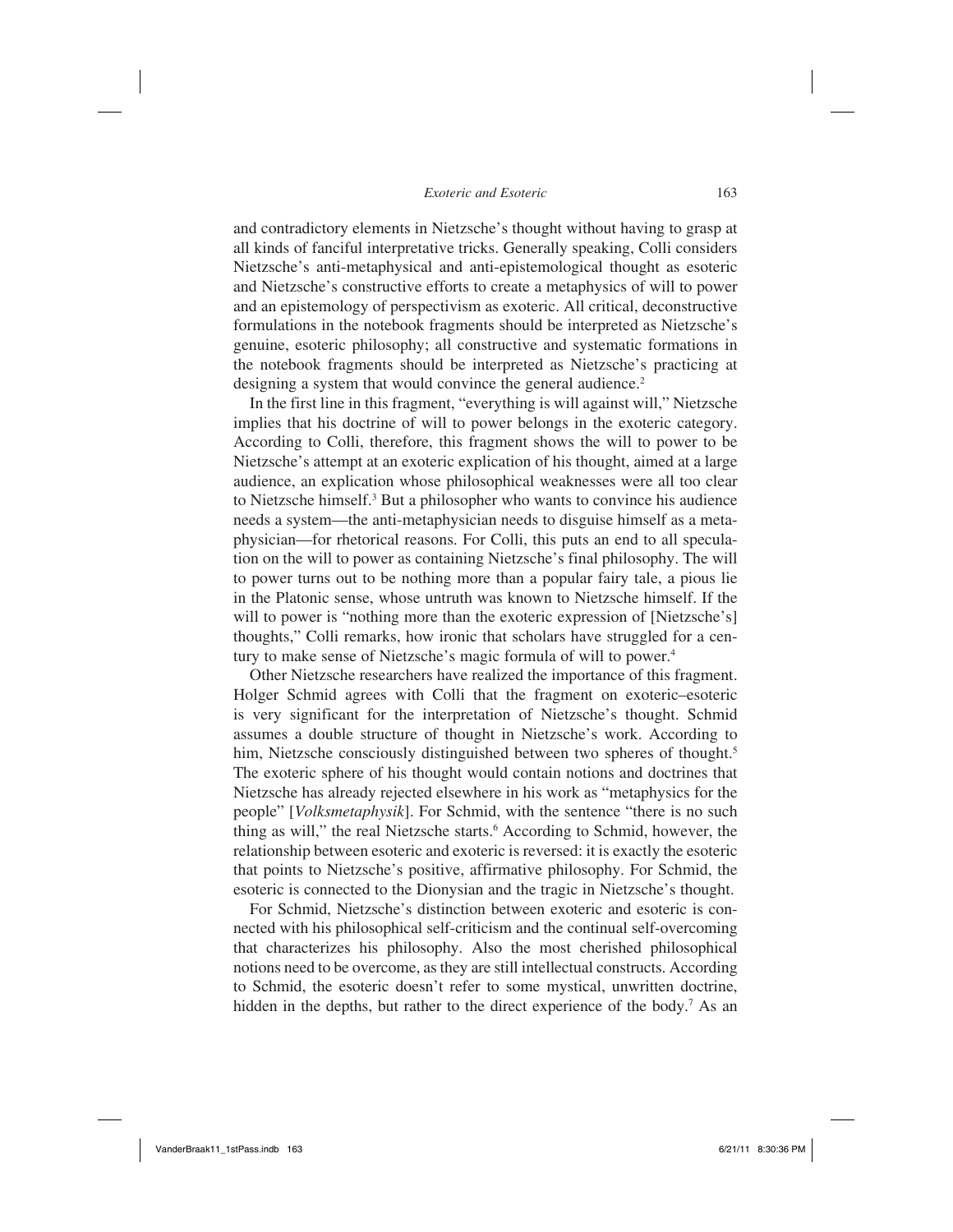exoteric notion, the will to power serves as a critical notion to overcome the mechanistic worldview. "Everything is will against will" is the way of thinking that takes the causality of will to its extreme (which means to absurdity).<sup>8</sup> But after it has served its purpose, the will to power needs to be left behind as an instrumental, exoteric notion.<sup>9</sup>

Both Colli and Schmid therefore concur on the relationship between Nietzsche's esoteric and exoteric thought, even if they disagree on what counts as Nietzsche's esoteric thought. Both concur that the will to power is Nietzsche's attempt to inhabit a perspective that he knows to be insufficient, for rhetorical purposes.<sup>10</sup>

Heidegger famously suggested that in the published works, we find Nietzsche the artist, aiming at seducing his audience, whereas in the notebook fragments, we find Nietzsche the philosopher at work in his laboratory, experimenting with various philosophical approaches and positions. From this perspective, Nietzsche's will to power is his main thought that he was perfecting in his laboratory but did not get to publish. Colli has a different interpretation: the exoteric Nietzsche is trying to communicate with his audience and is at work in his laboratory putting together systems that will convince his audience, whereas the esoteric Nietzsche notes down, for himself, all those esoteric truths that cannot be communicated. Colli argues that Heidegger, Nishitani, and others have made the will to power far too central to Nietzsche's thought. The self-overcoming of the will to power does not refer to some essence that needs to overcome itself. It refers to leaving behind the will to power as a perspective on life. To consider whether it is possible for the will to power to overcome itself is still to think in teleological and essentialist terms. The will to power is not a new essence and has no ultimate telos.

# **THE ESOTERIC TRANSMISSION OF ZEN**

As we have seen, the distinction between exoteric and esoteric plays an important role in Buddhism. When many Indian Buddhist sutras came into China during the first centuries ce, the Chinese were confronted with a plethora of contradictory views that could not be assimilated into a coherent doctrine. Their solution consisted of applying the Mahāyāna Buddhist hermeneutic of skill in means (*upāya*), which held that the Buddha used different perspectives (perspectives from different heights) when speaking to different categories of followers. This led to the Chinese Buddhist hermeneutic of doctrinal classification (*panjiao*), a hierarchical classification of Buddhist perspectives. Some perspectives were interpreted as "beginner's perspectives," others as perspectives for more advanced practitioners. Such a range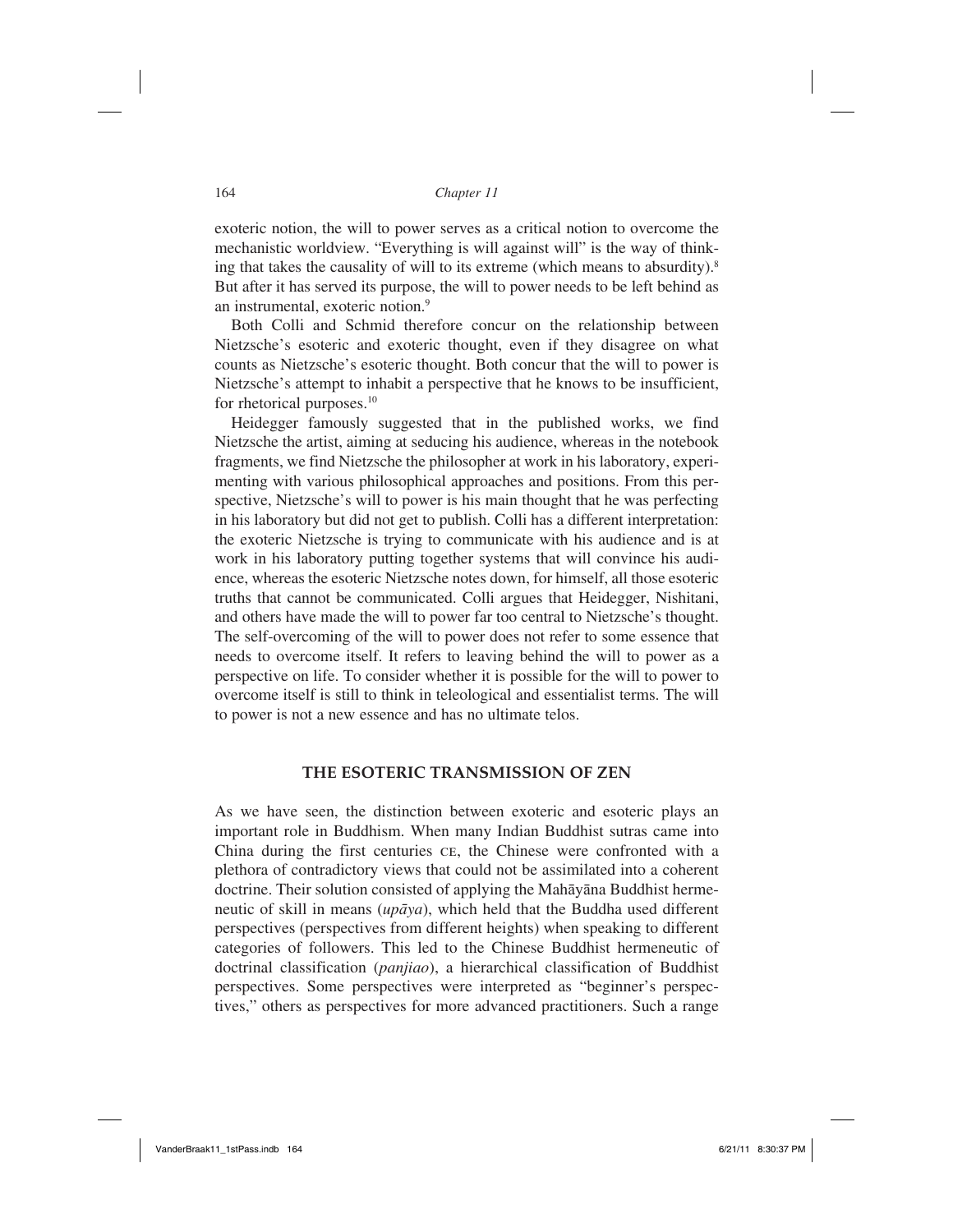#### *Exoteric and Esoteric* 165

of different perspectives was seen as an expression of the Buddha's skillful means (*upāya*) to help his followers according to their capacity to understand his teachings. The highest perspective could only be transmitted directly from teacher to student in an experiential way.

It was important for Buddhism to be considered a teaching (*jiao*)—a coherent philosophical system or doctrine—otherwise it would be persecuted by the emperor. The many schools of Chinese Buddhism that arose therefore stressed that Buddhism was a *jiao*. 11 The Zen school rebelled against this, and placed an emphasis on *zong*, a personal interpretation or individual perspective.12 Zen doesn't have sutras, but it has records accounts of meetings and clashes (*agon*) between the personal standpoints (*zong*) of various Zen masters. Rather than containing specific doctrines, the Zen texts are a constant play with masks. The Zen koans are famous for their indecipherable character. They are enhanced with introductions and commentaries that are even more indecipherable. Rather than a fixed notion of what the Way was, the Zen tradition stressed the validity of a plurality of perspectives and even encouraged an agon between these perspectives. They stressed the importance of personal realization. They would agree with Nietzsche when he said, "These are my truths, not everyone is entitled to them." John McRae has argued that the encounter dialogues between Zen practitioners may be considered their soteriology. Rather than indoctrination of Buddhist teachings, they advocated an agon between personal standpoints.13

Nietzsche would agree with Zen's rebellion against all kinds of ranking of doctrines. And his way of practicing philosophy can also be described as an agon between his personal standpoint and that of his opponents. However, Nietzsche would probably find another development in the Zen tradition unacceptable. Some followers of Linji famously considered Zen to be "a special transmission outside the teachings (or scriptures)." They claimed that conceptual language is by its very nature dualistic and therefore unfit to describe the inexpressible nondual reality. All linguistic and cognitive perspectives were only of instrumental value, to the extent that they could facilitate a direct experience of emptiness. A popular Zen metaphor speaks of the finger pointing to the moon.

What would Nietzsche think of such a metaphor? He would probably reject it as another instance of the ascetic ideal: setting up some kind of ultimate state that can only be reached by going beyond thought and language. Interestingly enough, Dōgen also rejects such an interpretation of Zen. Dō gen advocates continuing hermeneutical reflection on scripture. Therefore, his Zen is sometimes referred to as the "oneness of Zen and teachings (or scriptures)" (*kyōzen itchi*).<sup>14</sup> For Dōgen, Zen is not about realizing a universal mystical experience or transcending language and thinking, but about the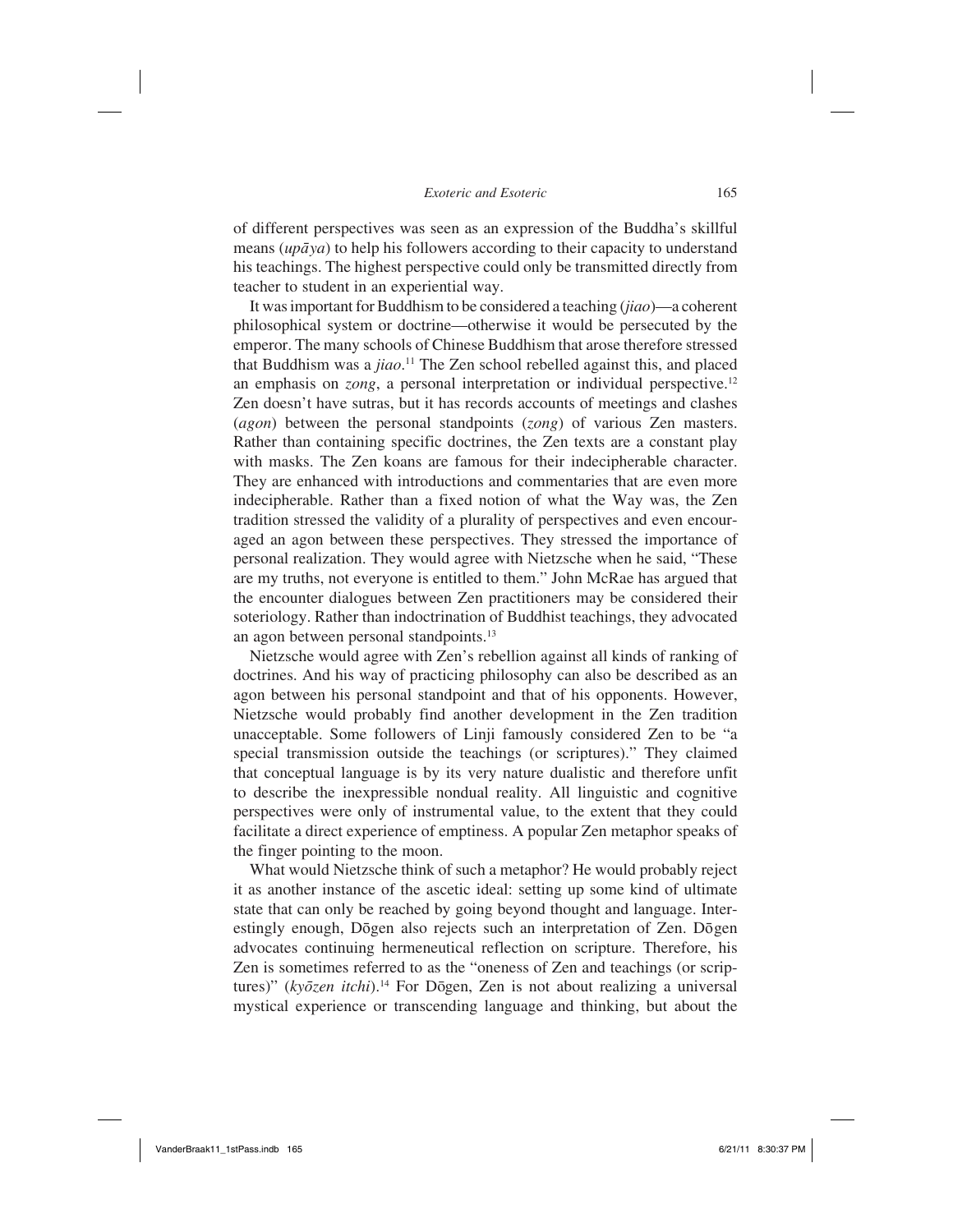continuing realization-practice of Buddha nature *within* language and thinking. Dōgen follows the Buddhist hermeneutical tradition of using doctrines for pragmatic purposes (*upāya*). In his fascicle *Kattō* (Entangled Vines), for example, he speaks about using thought and language to deconstruct thought and language. Dōgen rejects the metaphor of the finger pointing to the moon because it re-inserts a certain duality in which enlightenment is reestablished as an ultimate insight into reality. Kim puts it as follows:

Enlightenment is construed as seeing things as they are rather than as they appear; it is a direct insight into, and discernment of, the nature of reality that is apprehended only by wisdom, which transcends and is prior to the activity of discriminative thought. In this view, delusion is defined as all that is opposed to enlightenment.<sup>15</sup>

As Kim points out, various pairs of opposites are implied in this view: "things as they really are" versus "things as they appear to be," "true wisdom" versus "discriminative thought," "enlightenment" versus "delusion." Enlightenment is viewed as the overcoming of delusion. Such an approach, however, suggests a dualistic and teleological opposition between enlightenment as a state beyond language and thinking and our mundane daily experience, steeped in language and thinking.

Dōgen disagrees with those who separate enlightenment from thought and language. In his view, enlightenment is not a liberation of thought and language, but a clarification of it: "Enlightenment, from Dōgen's perspective, consists of clarifying and penetrating one's muddled discriminative thought in and through our language to attain clarity, depth, and precision in the discriminative thought itself. This is enlightenment or vision."16

# **INTERPRETING ACCORDING TO A SCHEME THAT WE CANNOT THROW OFF**

Is it possible to speak of a direct esoteric transmission that goes beyond exoteric perspectives that are always bound to thought and language? With this discussion we return to the problem of Nāgārjuna's two truths in chapter 4. Should conventional truths be seen as exoteric perspectives that can be used in a constructive truth practice to make room for the direct esoteric realization of an ultimate truth? Or do we only have conventional truths, and should any claim to ultimate truth be rejected? Nietzsche recognized the same dilemma: if all thinking takes place in exoteric perspectives, can we ever truly escape from thought and language? He explored this dilemma in a series of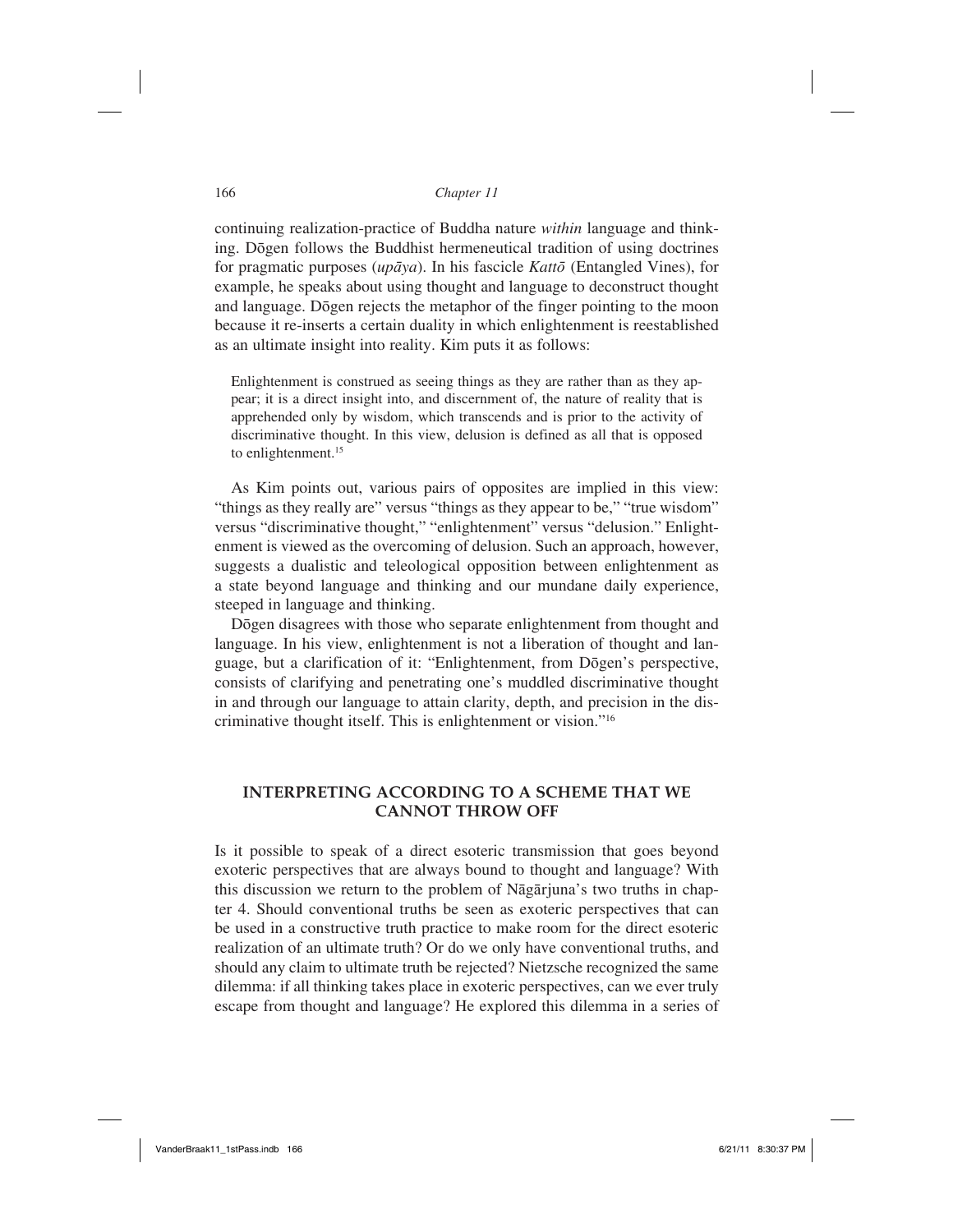#### *Exoteric and Esoteric* 167

ten aphorisms (5 [10–19]), written immediately after aphorism 5[9] about exoteric–esoteric.17 We will therefore interpret them as a commentary on and further explication of 5 [9].<sup>18</sup>

Nietzsche starts his exploration, which he describes as "the coldest kind of rational criticism,"19 with the question "what is 'knowing?'" This is the theme of the entire text. Nietzsche answers: to reduce something foreign to something that is known. This is why the first instinct of the knower is to find the rule, the regularity: this provides security. Nietzsche explains that the intellect cannot criticize itself. First, we would have to be superior beings with higher knowledge to do that. But more importantly, this assumes that something like a true reality, apart from all perspectives, can be found, which Nietzsche rejects. Nietzsche raises the fundamental question whether the perspectival valuations (the various wills to power) belong to the essence of reality or are just a way of seeing things. Nietzsche gives the Humean argument that, when we repeatedly observe a succession of phenomena, it leads us to the conviction that these phenomena are somehow connected in some fundamental, lawful way (for example, through causality). It seems that science discovers such laws through empirical observation. However, although science intends to reduce the foreign to what is known, it accomplishes exactly the opposite:

Science prepares us for a *sovereign ignorance*, a sense that "knowing" does not occur at all, that it is a kind of conceit to dream of it, moreover, that we don't retain the slightest understanding to allow "knowing" even as a *possibility*—that "knowing" itself is a very contradictory notion. (5 [14])

Nietzsche criticizes the attempt of metaphysicians to go beyond the perspectival and gain insight into reality in itself: "'*Wisdom*' as an attempt to go *beyond* the perspectival valuations (i.e. the "wills to power"), a principle that is hostile to life and dissociative, symptom as with the Indians, etc. *Weakening* of the capacity for incorporation." (5 [14]) Therefore, we are fundamentally condemned to not knowing. Science can only find regularities in superficial phenomena, those that can be counted and calculated. However, "logic and mechanics *never* touch on causality" (5 [16]). In spite of this, people adopt, for all kinds of reasons, certain systematic conceptions. Nietzsche expresses the fundamental dilemma:

the world that means anything to us is only apparent, is unreal.—But the notion of "real, truly present" we have distilled from the notion "means anything to us:" the more we are affected in our interests, the more we believe in the "reality" of a thing or being. "It exists" means: it makes me feel that I exist. —Antinomy. (5 [19])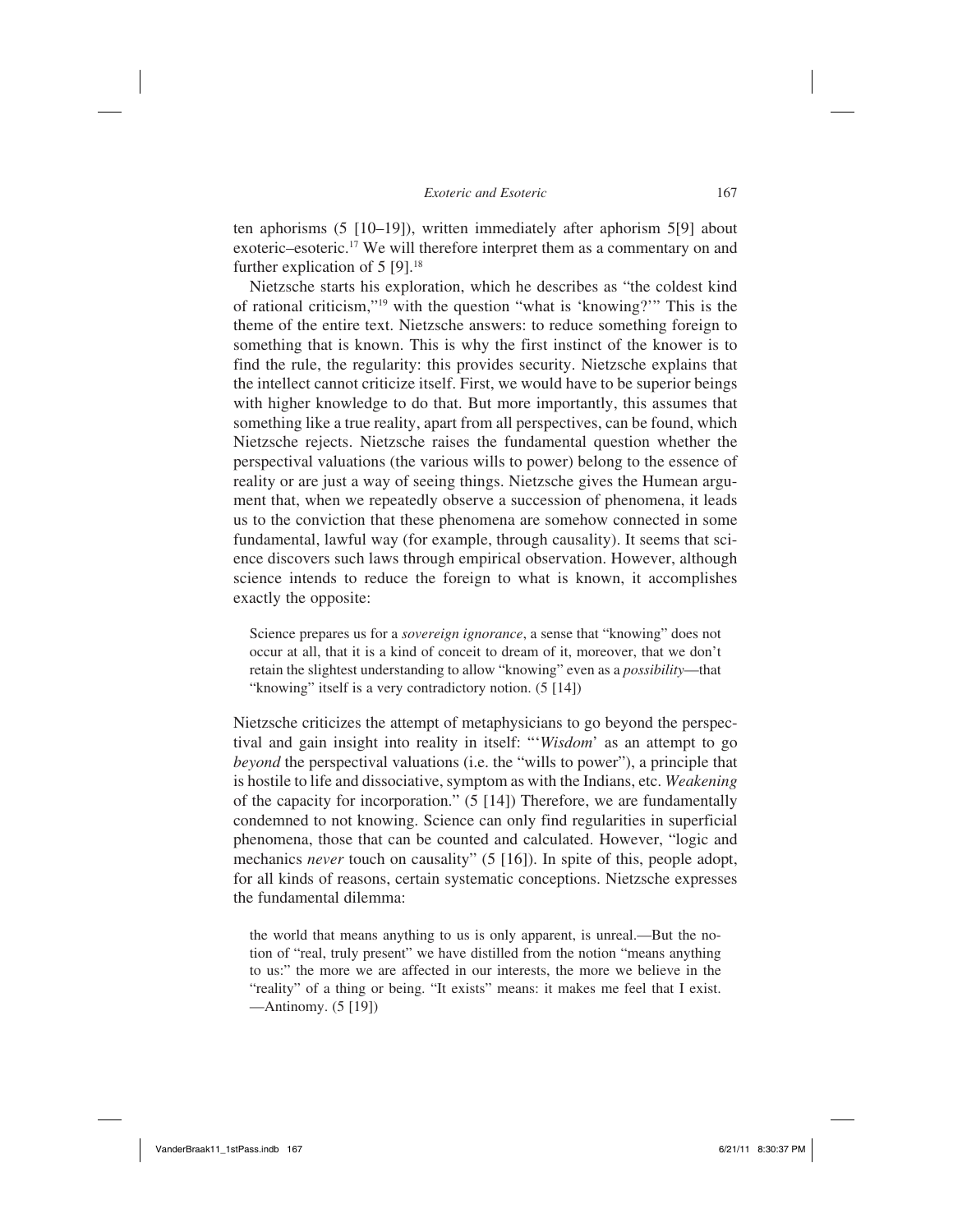This problematizes the very idea of a "true world." We only give ourselves interpretations of our experience of being affected. Consequently, "things affecting us are experienced and interpreted along the lines of a *delusory causality*: in short, that we measure value and nonvalue, advantage and disadvantage through fallacies, that the world *that means anything to us* is a delusion" (5 [19]). For this dilemma, Nietzsche offers a "fundamental resolution" [*Grundlösung*]:

Fundamental resolution: we believe in reason: this is however the philosophy of bleak *concepts*, language is built on the most naïve preconceptions[. N]ow we read disharmonies and problems into things, because we *think only* in language form—and thus believe in the "eternal truth" of "reason" (e.g. subject-predicate etc.) [. *W]e cease to think when we don't want to do so under the constraints of language [...] Rational thought means to interpret according to a scheme that we cannot throw off.* (5 [22])

The symmetry with 5 [9] is clear. We think that everything is will against will but simultaneously know that actually, there is no such thing as will. We think in terms of cause and effect but simultaneously know that actually causality cannot be proven. Our thinking amounts to a process of interpreting according to a scheme that we know to be insufficient but that we cannot get rid of. This is our fundamental epistemological predicament.

So what is the philosopher to do? If we interpret according to a scheme that we cannot throw off, will we be stuck forever in exoteric perspectives? How is it possible to escape from exoteric perspectives? Doesn't all of our thinking and writing take place in the exoteric realm—including the very distinction of esoteric and exoteric itself? Isn't the conceptual pair esoteric–exoteric itself an exoteric invention?

One possible solution for this dilemma we have encountered in chapter 6 is that the philosopher needs to improve the capacity for incorporation in his readers. One way to do this is to devise thinking exercises for his readers that gradually will open their eyes to the insufficiency of all interpretative schemes. Seen from this perspective, Nietzsche's evocation of the conceptual pair esoteric–exoteric can perhaps be interpreted as a rhetorical move, a way to exhort his readers to continual self-overcoming, a way of saying "what I am saying is not really true, there is a higher perspective that you can ascend to." If a teacher has with everything he writes only the usefulness for his pupils in mind (as Nietzsche writes in KSA 11, 37 [7]), Nietzsche the teacher would be evoking the distinction esoteric–exoteric itself as a teaching tool for the reader (and not so much as a helpful hermeneutical tool for the Nietzsche researcher struggling to interpret his work).20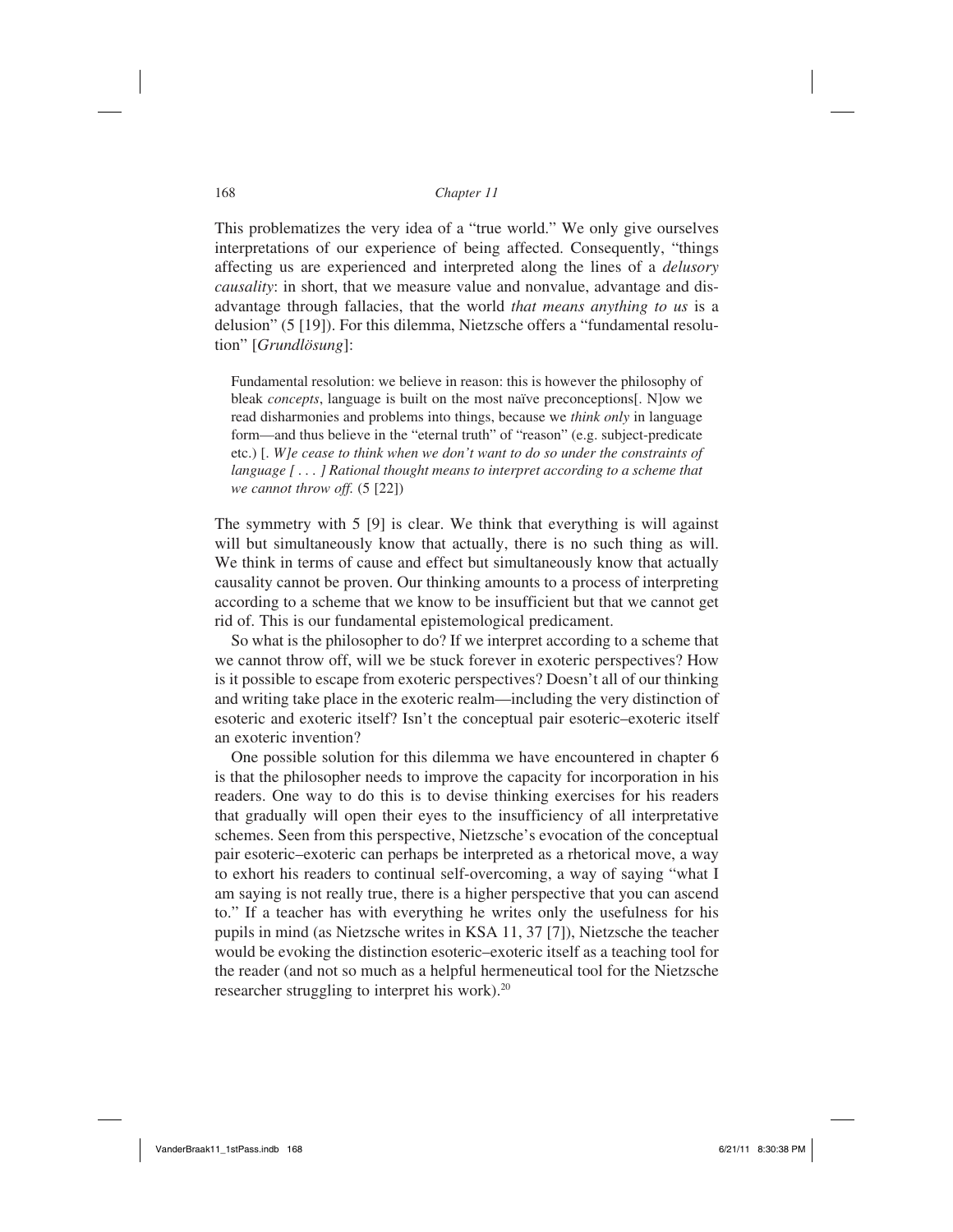#### *Exoteric and Esoteric* 169

In several notebook fragments, Nietzsche speaks of an esoteric philosophy as an expression of an extraordinary high state of the soul.<sup>21</sup> Yet in spite of having personally experienced such an esoteric "perspective from a height," he finds himself unable to communicate such a perspective unless through translating it into exoteric perspectives that educate his readers. This resembles Nāgārjuna's epistemological predicament that we encountered in chapter 4. Nāgārjuna distinguished between conventional truth and ultimate truth. All views are empty, also Buddhist ones. They belong to the domain of conventional truth. And yet, Nāgārjuna says, ultimate truth is not taught other than through conventional truth. As a solution to Nāgārjuna's dilemma, we have seen that Mahāyāna Buddhism devised the hermeneutical strategy of *upāya*: all Buddhist teachings are attempts to educate the Buddhist practitioners and are perspectivally matched to their capacity for understanding.

Nietzsche's use of the notion of will to power can be interpreted as a form of *upāya*. It is a self-oriented perspective that can be useful in a practice of active nihilism in order to dislodge others from their other-oriented perspectives. In *Human, All Too Human*, Nietzsche writes about the constructive practice of creating "other metaphysical plausibilities":

How one would like to exchange the false assertions of the priests that there is a God who desires that we do good, is the guardian and witness of every action, every moment, every thought, who loves us and in every misfortune only wants what is best for us—how one would like to exchange these for truths that would be as salutary, pacifying and beneficial as those errors are! Yet such truths do not exist: the most philosophy can do is to set against them other metaphysical plausibilities (at bottom likewise untruths). (HAH I, 109)

The will to power serves as such a metaphysical plausibility that views reality in a non-teleological and non-anthropocentric way. It is an interpretation that helps to overcome other interpretations. This is why Nietzsche can answer to the objection that the will to power is also merely a perspective, "all the better" (BGE 22). Just like the Buddhist notion of emptiness, the will to power is ultimately a conventional truth, pragmatically superior to other conventional truths. Just as the Buddhist who has realized emptiness philosophizes with the hammer of emptiness, in order to deconstruct fixed notions of permanence and essentialism, Nietzsche philosophizes with the hammer of will to power.<sup>22</sup> He uses it as a counter perspective that will help his readers to emancipate themselves from the "thou shalt" of their culture. But although the will to power can be used to smash cultural idols in a practice of active nihilism, eventually it has to be recognized as merely an exoteric perspective. From an esoteric perspective (viewed from above, as Nietzsche explains in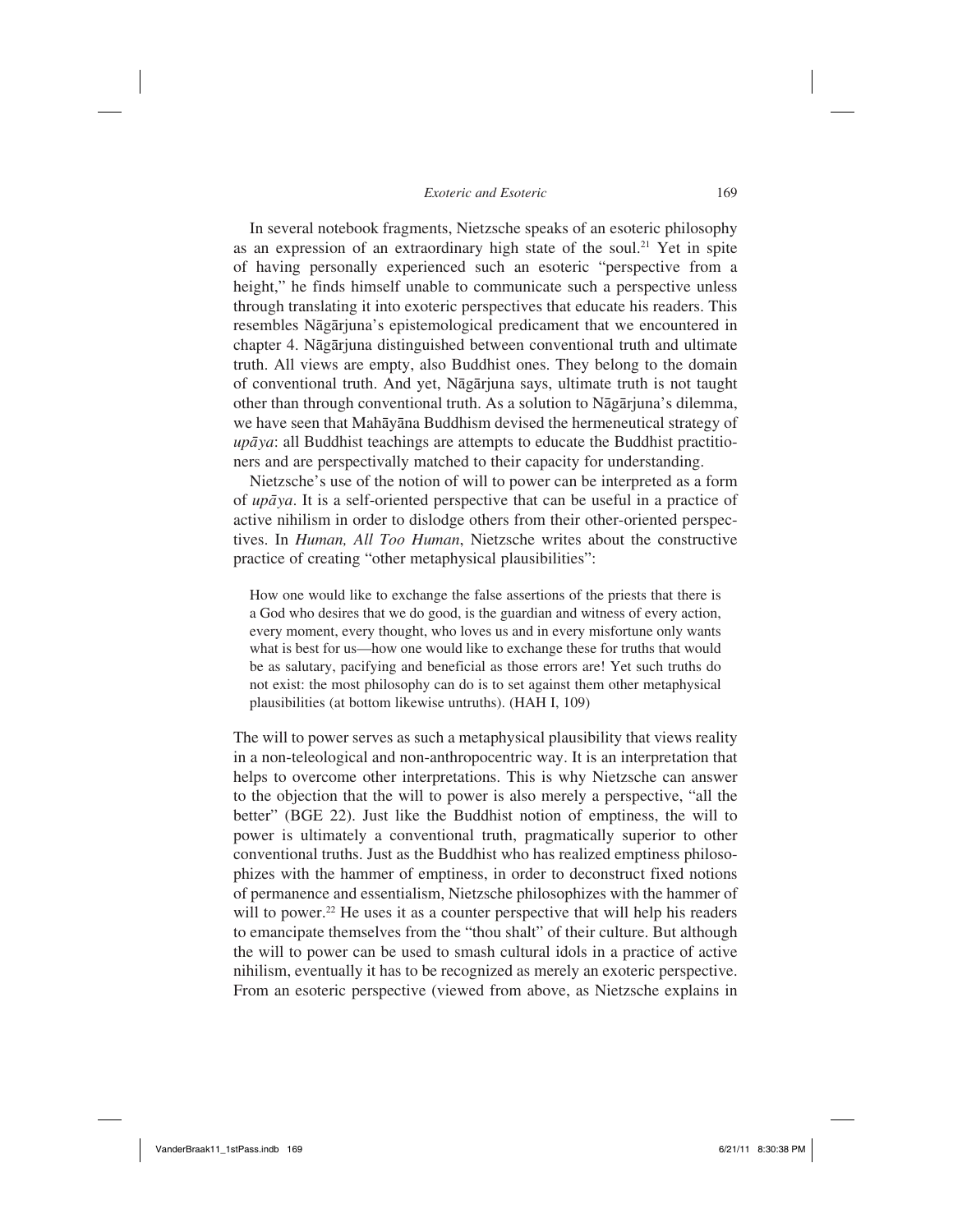*Beyond Good and Evil* 30), "There is no such thing as will." The very notion of "will" must ultimately been seen through as illusory.

# **ZEN MASTER NIETZSCHE?**

As we have seen, Dōgen's view of Zen comes close to Nietzsche's perspectivism, and their philosophical *áskēsis* is similar. Dōgen's Zen is a more Nietzschean Zen than the Zen mysticism that has become popular in the West. Can we therefore also speak of Zen master Nietzsche?

One of the hermeneutical strategies of approaching Nietzsche's work is to take him at his word when he speaks about his task as that of a teacher and educator. Especially after his discovery of the eternal recurrence, Nietzsche sees himself as a teacher of eternal recurrence, and he conceives his task as that of educating the reader. In *Ecce Homo*, for example, he says that "Schopenhauer as Educator" should be read as "Nietzsche as Educator."

Sometimes, in his notebook fragments, Nietzsche seems to despair of his task and give up and just philosophize for himself: "Someone who knows 'the reader,' surely doesn't write anymore for readers—but for himself, the writer" (KSA 10, 4 [1]). And "I don't respect the reader anymore: how could I write for readers? [ . . . ] But I write down myself, for myself" (KSA 12, 9 [188]). But elsewhere he takes his task as a teacher and educator very seriously, both in his published work ("Someone who fundamentally is a teacher, takes all things only seriously with regard to his students—even himself," BGE 63), and in his notebook fragments:

If we think of the philosopher as a great educator, [ . . . ] an educator never says what he thinks himself, but always only what he thinks about something with regard to its advantage for whom he educates. In this artificiality he may not be betrayed; it belongs to his mastery that one believes in his sincerity. (KSA 11, 37 [7])

In order to understand Nietzsche's use of esoteric and exoteric, one has to approach this conceptual pair from within the context of the teacher–student relationship. There are not only esoteric and exoteric teachings, each with a very specific content, but there are also esoteric and exoteric *ways* of teaching. These ways of teaching are rhetorical in the original sense of the word. They are not meant to seduce the student, but to educate him, to teach him how to think, to raise him to be capable of a "more divine way of thinking." In order to be capable of such a thing, preliminary exercises are needed. As Nietzsche formulates it, one has to learn to walk before one can dance.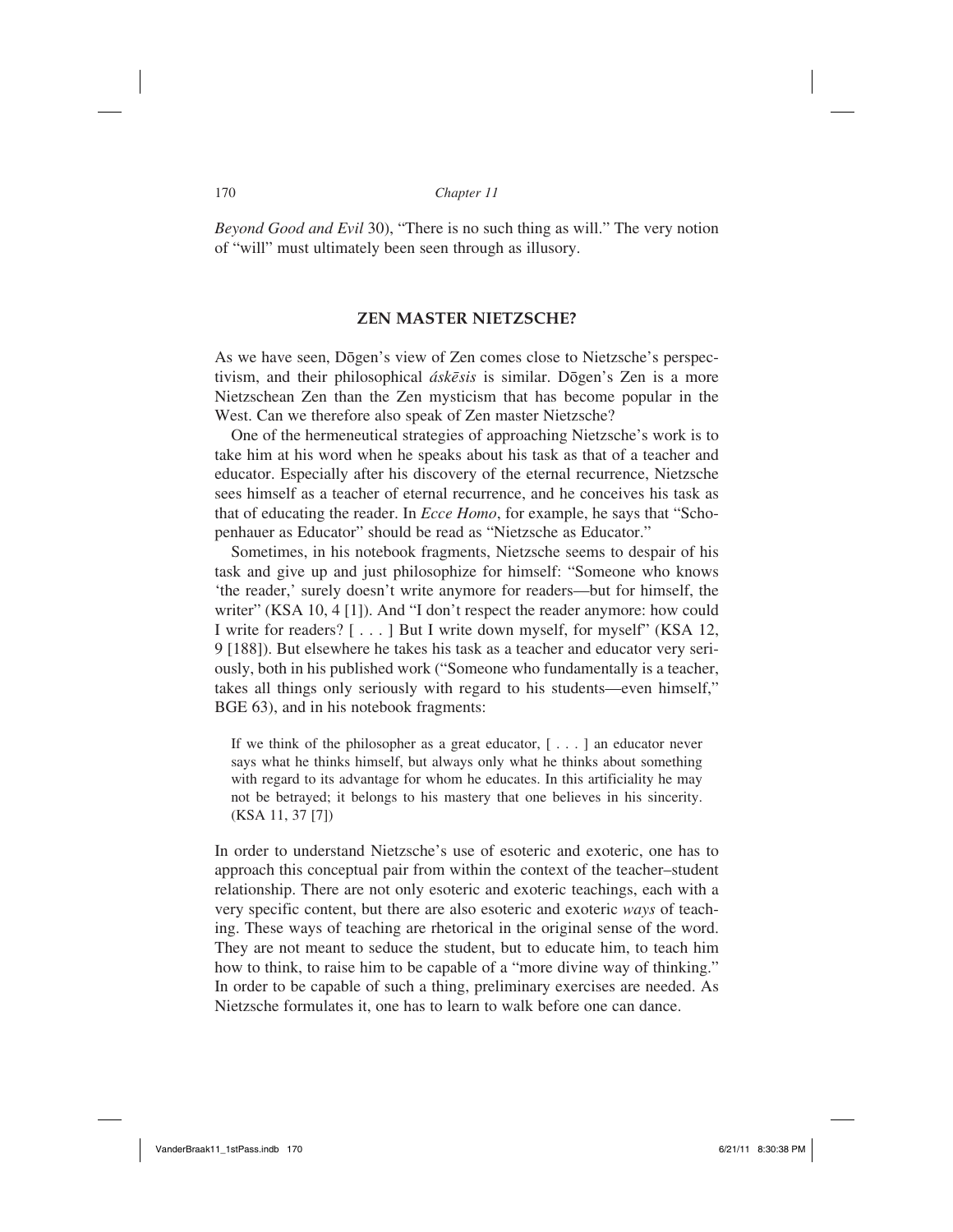## *Exoteric and Esoteric* 171

This interpretation can be supported by looking at the way in which Nietzsche presents his theory of will to power in *Beyond Good and Evil* 36. As Paul van Tongeren has pointed out,<sup>23</sup> this aphorism starts out very tentatively with "suppose," the whole section is a sequence of hypotheses, and its conclusion is also only hypothetical. Nietzsche is not out to convince the reader of the viability of his perspective of will to power. On the contrary, he stresses that will to power is "my conviction."24 *Beyond Good and Evil* 36 is not so much a proposal of a new interpretation; it is a thinking exercise.

Nietzsche the teacher uses a threefold layer of communications with his audience. At the first, literary level, Nietzsche tries to evoke interest in his audience in his teachings. We can recognize this, for example, in his new prefaces of 1886 and in *Ecce Homo*. Nietzsche is advertising himself and his works, just as Plato is advertising himself and his particular view of what it means to philosophize (against the Sophists) in his dialogues. At the second, exoteric level, Nietzsche attempts to educate his readers by presenting them with new perspectives that force them to think through their preconceptions and presuppositions. Examples of this level can be found in *Beyond Good and Evil* and *The Antichrist.*

At the third, esoteric level, Nietzsche attempts to express an experience "from a height" in order to induce it in the reader by presenting him with a symbolic language. In the Dionysian mystery religions, such a symbolic language could be found in the Dionysian dithyrambs. In the mysteries, as Aristotle noted, the aim is not to teach something, but to have the initiated undergo an experience. Examples of this level can be found in *Thus Spoke Zarathustra*, which Nietzsche calls a dithyramb in *Ecce Homo*.

From an epistemological perspective, the movement from exoteric to esoteric can be viewed as a movement toward a more inclusive way of perceiving. From the height, one has a different and more inclusive view. But from an existentialist perspective, the movement from exoteric to esoteric can be viewed as a movement toward an increasing singularity. The esoteric perspective is one's own unique, singular perspective. It is not accessible to others, not because it is "secret" or mystically unknowable, but because it is inherently subjective and personal in nature. The esoteric view is a view from "my height." In order to become capable of an esoteric view, one has to become what one is. Only a Master of Truth can entertain an esoteric view. The teacher is always a *Versucher*, a tempter and an attempter. As a tempter, he tempts the student to advance on the path toward wisdom. As an attempter, his philosophy is not a system but an experimental philosophy; there is no teaching as such.

Among the many ways it can be read, one way to read *Thus Spoke Zarathustra* is as a meditation on what it means to teach self-overcoming.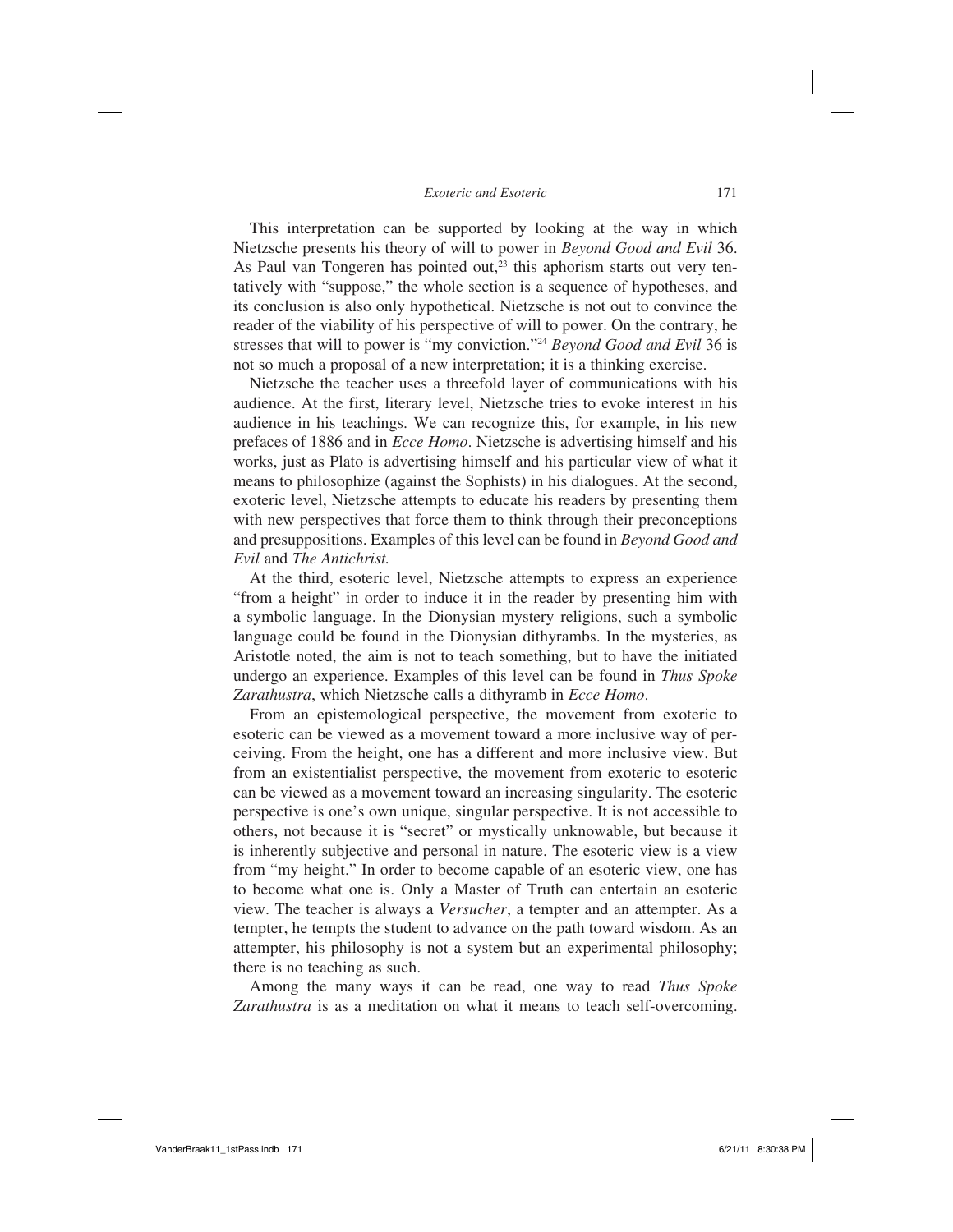Richard Schacht, for example, has read it this way.25 In his three speeches to the crowd in the prologue, Zarathustra tries to tempt them to enter a path to wisdom through holding out the Übermensch as their highest hope in order to evoke a longing for the Übermensch as a telos of human existence. He also appeals to their will to truth. The Zen master tries to tempt the disciple to become a Buddhist practitioner. He may evoke the aspiration toward awakening (*bodhicitta* or *bodaishin*) by holding out enlightenment as the telos of human existence. From an other-oriented perspective, the practice is to revere, honor, and love (the Übermensch in Nietzsche's case, the Buddha in Zen) under the guidance of an educator (the philosopher, as Nietzsche describes him in *Schopenhauer as Educator*, or the Zen master).

From a self-oriented perspective, the practice is to overcome truth and the ascetic ideal and break the reverential heart of the camel. The teacher helps the student to see through his will to truth. In Zen, the realization of emptiness reveals that enlightenment is not an essence and not a telos. The Zen master teaches the disciple to kill the Buddha; he tries to break the revering heart of the Zen Buddhist camel—there is no enlightenment and no realization. Eventually the teacher tempts the student to go under, to forget himself, see through his "I will." Both ego and will to power are recognized as exoteric notions. The Zen master tempts the disciple to drop body and mind, go through the great Death, and realize the emptiness of emptiness. This is the transformation into a world-oriented perspective.

# **DISCUSSION**

This chapter has argued that Nietzsche used the notion of will to power as an exoteric notion that ultimately needs to be left behind. In Zen language, the will to power is empty. Perhaps we can learn from the Zen *áskēsis*: at some point it becomes necessary to "kill the will to power." Nietzsche researchers need to kill the will to power and liberate themselves from the chains of Heidegger's influential Nietzsche interpretation that centered around the will to power.

In chapter 7 we have interpreted the will to power as a cosmic body. This could be seen as a kataphatic formulation of the aim of Nietzsche's *áskēsis*, whereas the will to power as empty could be seen as an apophatic formulation. The Zen tradition can teach us to appreciate and respect the tension between kataphatic and apophatic formulations as a key aspect of any philosophical *áskēsis*. We could interpret Nietzsche's work on a main work called *The Will to Power* as an attempt at a kataphatic formulation of his Dionysian philosophy. Nietzsche left these attempts behind in 1888. In his late notebook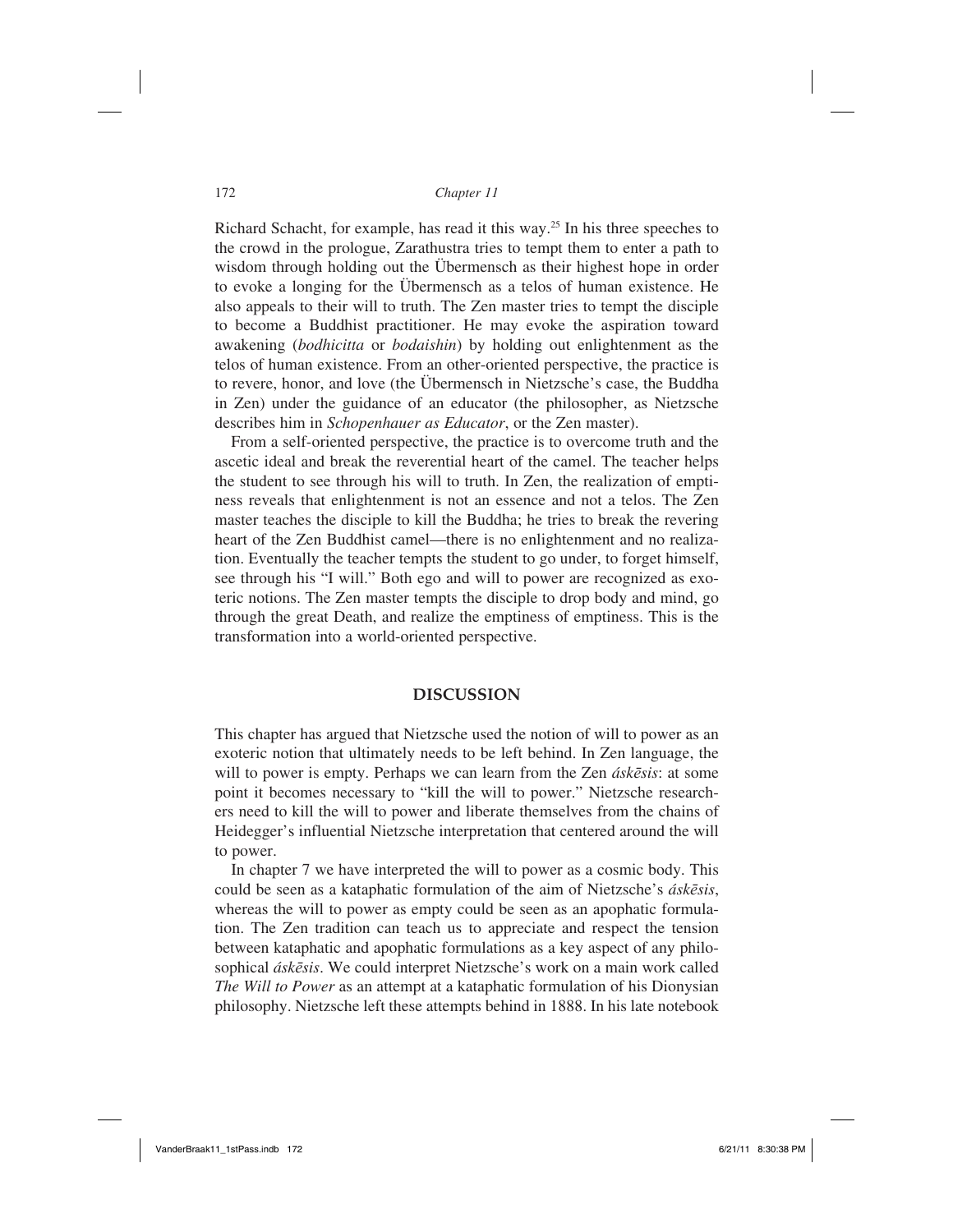#### *Exoteric and Esoteric* 173

fragments, we can follow how his attempts at a de-anthropomorphized, nonessentialist, non-teleological worldview stranded. Eventually he abandoned his project of advancing the notion of will to power as a "dehumanization missing of nature" and a "naturalization of humanity." He never fully worked out an here? extramoral, naturalistic perspective on redemption. AuQ: Word

Perhaps, however, Nietzsche recognized not only the impossibility but also the shortcomings of such an exercise in propositional philosophy. Perhaps the point is not to come up with another plausible exoteric doctrine, but with a new *way* of doing philosophy. Nietzsche called this project "a revaluation of all values." In 1888, he rebaptized *The Will to Power* as *The Revaluation of All Values*. This work was to contain four parts of which only the first part, *The Antichrist*, was completed by Nietzsche. In *Ecce Homo,* Nietzsche's autobiography that he wrote as an introduction to *The Antichrist*, he even claims that *The Antichrist* constitutes the entire revaluation of all values. Let us therefore investigate this important notion in the next chapter.

# **NOTES**

1. Giorgio Colli, "Nachwort (zu Band 12 und 13)," in KSA 13, 651–68.

2. Colli, *Nachwort*, 651.

 3. Colli (*Nachwort*, 653) points out that Nietzsche's use of the label "exoteric" does not come at the end of a theoretical passage, as an apology for the weak spots in a line of reasoning—no, even before Nietzsche develops his "system" of will to power, he knows this to be nothing more than an exoteric elaboration of his thought.

4. Colli, *Nachwort*, 653.

 5. Holger Schmid, *Nietzsches Gedanke der tragischen Erkenntnis* (Würzburg: Königshausen und Neumann, 1984), 55.

6. Schmid, *Nietzsches Gedanke der tragischen Erkenntnis,* 56.

7. Schmid, *Nietzsches Gedanke der tragischen Erkenntnis,* 2f.

8. Schmid, *Nietzsches Gedanke der tragischen Erkenntnis,* 62.

 9. Aristotle refers eight times in his works to *exoterikoi logoi* (K. Gaiser, "Exoterisch/ esoterisch," in *Historisches Wörterbuch der Philosophie II.* Ed. J. Ritter (Basel/ Stuttgart: Schwabe & Co Verlag, 1972), 866). In the scholarly literature, the interpretation of the status of such "external teachings," or "teachings with an external origin," or "externally directed teachings" has proven controversial. Generally, "exoteric" has been interpreted as referring to the literary productions of Aristotle's school (like Plato's dialogues), and "esoteric" as referring to what was taught inside the school itself. Recently, a different interpretation distinguishes between three levels of philosophical teachings in Aristotle (as well as in Plato): the literary works (dialogues), exoteric propedeutical exercises for beginning students at the school, and esoteric, strictly scientific-philosophical teachings for members of the school itself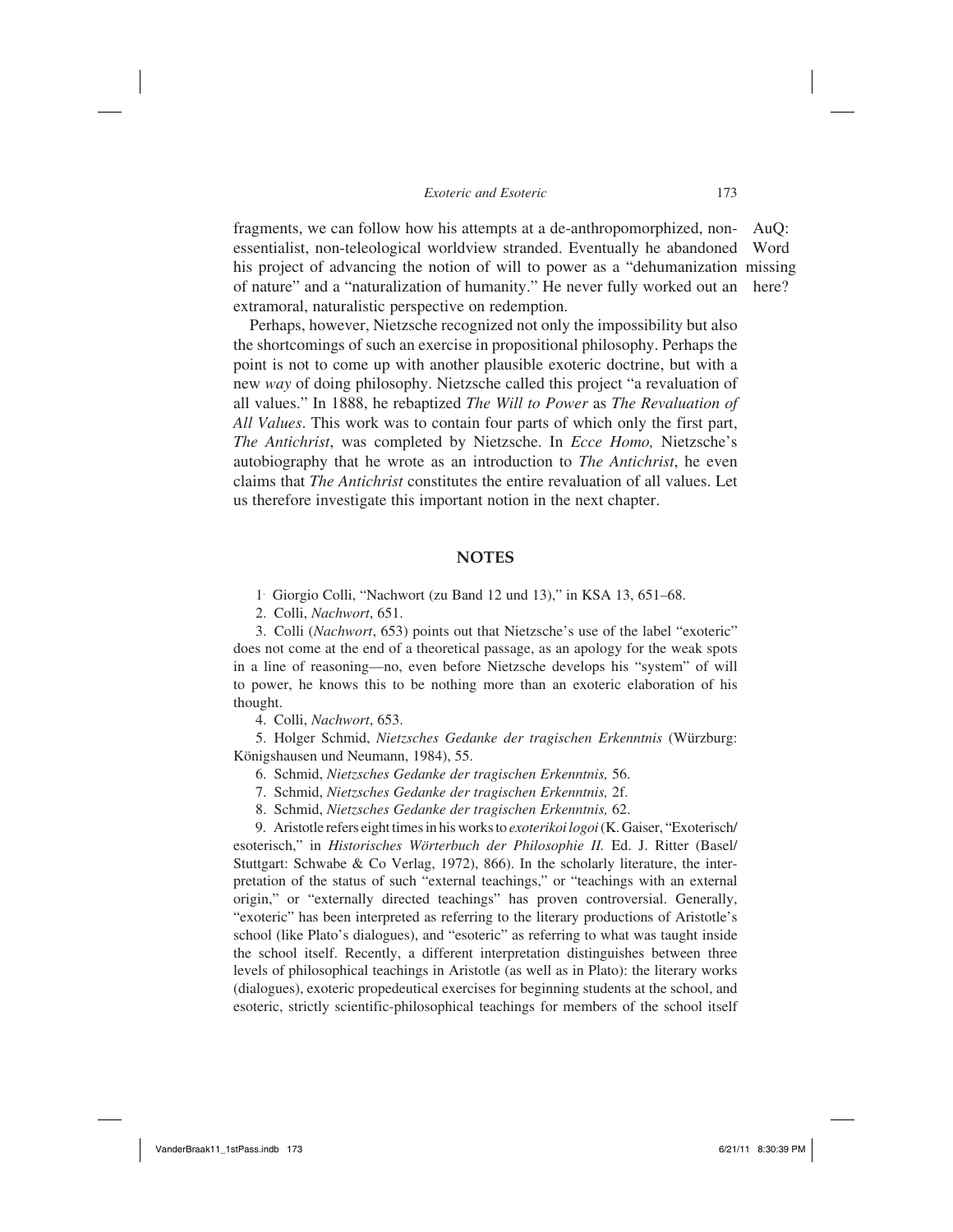(Gaiser, *Exoterisch/esoterisch,* 866). If we follow this interpretative scheme, will to power could be seen as a propedeutical exercise aimed at educating the reader.

10. Lampert interprets Nietzsche's practice as a new esotericism, different from other esotericisms in the past. Plato's esotericism used the *pia fraus* to mislead the public about his true intentions. The esotericism of Bacon and Descartes attempted to attain "secret knowledge." Nietzsche's esotericism is out in the open. *Thus Spoke Zarathustra* is a book "for all and no one," in principle accessible to anyone, in practice too esoteric for all. (Laurence Lampert, *Nietzsche's Task: An Interpretation of*  Beyond Good and Evil (New Haven/London: Yale University Press, 2001, 74f).

11. Yoshizu, *The Relation between Chinese Buddhist History and Soteriology*, 311.

12. The term *zong* has a complex meaning; it can also mean "lineage" or "school." See Jia Jinhua, *The Hongzhou School of Chan Buddhism in Eighth- through Tenth-Century China* (Albany: State University of New York Press, 2006), 1f.

13. Yoshizu, *The Relation between Chinese Buddhist History and Soteriology*, 335–39.

14. Steven Heine, *Dōgen and the Kōan Tradition: A Tale of Two* Shōbōgenzō *Texts* (Albany: State University of New York Press, 1994), 8. As Heine notes, however, such a distinction is more complex than a simple stereotypical polarization.

15. Kim, *Dōgen on Meditation and Thinking*, 1.

16. Kim, *Dōgen on Meditation and Thinking,* 63.

17. It is often difficult to prove conclusively that passages in Nietzsche's notebooks belong together. However, a look at the original Notebook VII 3 seems to confirm this hypothesis. Nietzsche was in the habit of writing in his notebooks from back to front, each time starting on the left page. The aphorism "exoteric–esoteric" appears all by itself on page 179. The opposing page 180 is nearly empty. The text on pages 177–78 corresponds to 5 [10–12]. Pages 175–76 contain 5 [13–14]. Pages 173–74 contain 5 [15–17]. Page 171 contains 5 [18]. The opposing page 172 is empty. Pages 169–70 contain 5 [19]. Page 167 contains an attempt at a poem (5 [20]). Page 168 contains 5 [21], but seemingly in a different handwriting from 5 [10]–[19]. Page 165 contains 5 [22]. This ten-page fragment was divided by Colli and Montinari, the editors of the KSA, into ten separate aphorisms (KSA 12, 5 [10–19]). Their criteria for this decision remain unknown. See KGW IX III, 165–80.

18. Nietzsche used such a procedure more often, for example, in the third essay of *The Genealogy of Morals*, where the first section, according to some interpretations, consists of an aphorism that is consequently unpacked and interpreted in the remaining sections of the essay.

19. In a letter to Peter Gast from about the same period as these aphorisms (21 January 1887), Nietzsche writes, "I am now delighting and refreshing myself with the coldest kind of rational criticism, which gives one blue fingers (and consequently takes away the pleasure of *writing*). A full-scale attack on the whole idea of 'causality' in philosophy until now will be the result of it, and a few worse things besides" (KSB 8:93).

20. Incidentally, one such teaching tool may be to confront one's readers to perspectives from philosophical traditions in non-Western traditions. We have seen that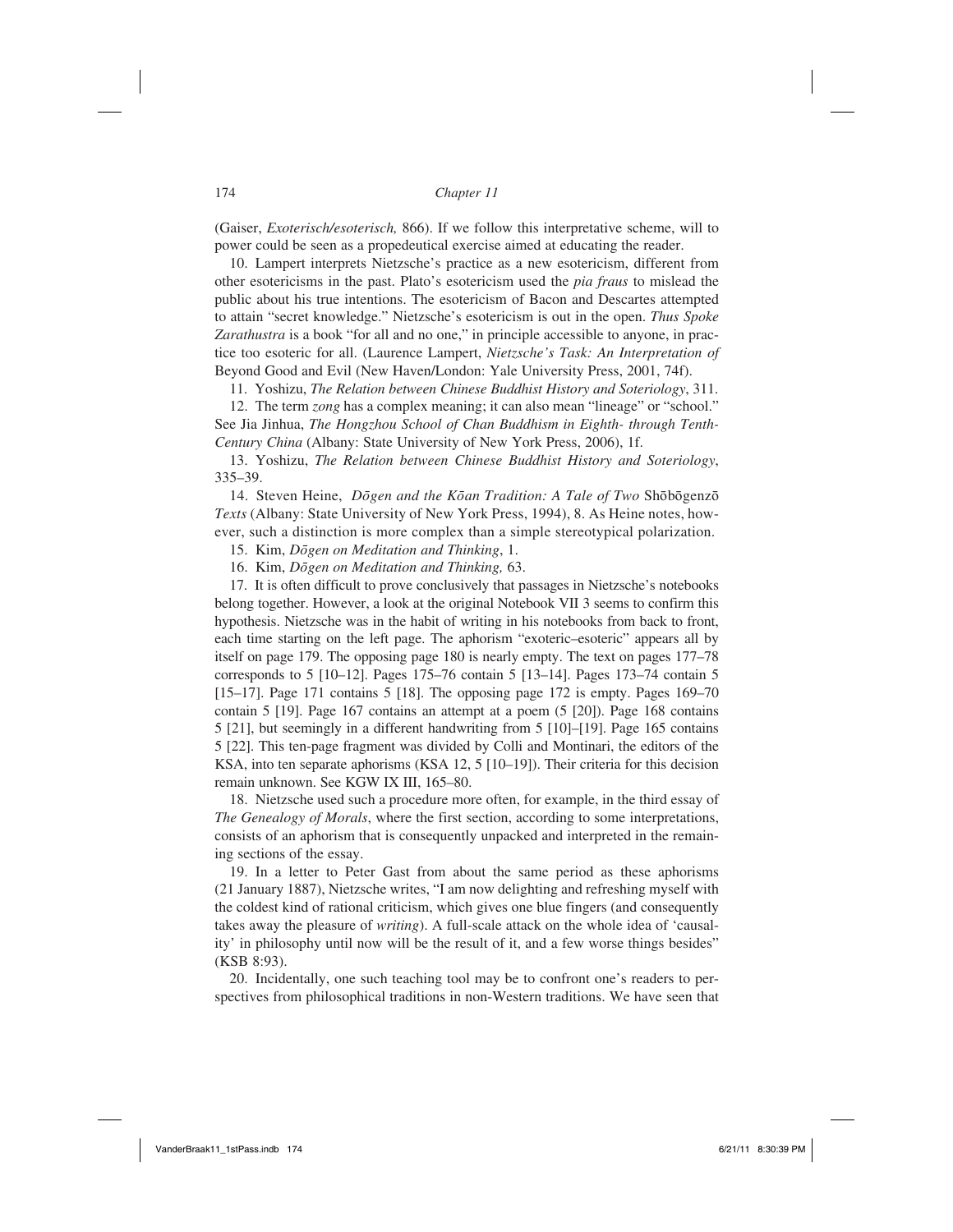#### *Exoteric and Esoteric* 175

Nietzsche suggests in BGE 20 that, perhaps, in other cultures and language families it will prove possible to at least create some more room in the schemes according to which we interpret and think.

21. For example in KSA 11, 26 [239] and [241].

22. For an argument that the eternal recurrence is the hammer that Nietzsche philosophizes with, see Thomas Brobjer, "Götzen-Hammer: The Meaning of the Expression 'To Philosophize with a Hammer.'" *Nietzsche-Studien* 28 (1999): 38–41.

23. Paul J. M. van Tongeren, *Reinterpreting Modern Culture,* 157f.

24. See also BGE 8: "In every philosophy there comes a point at which the 'conviction'" of the philosopher mounts the stage: or, to say it in the language of an ancient mystery: The ass arrived/beautiful and most brave."

25. Richard Schacht, "Zarathustra / *Zarathustra* as Educator," in *Nietzsche: A Critical Reader,* ed. Peter R. Sedgwick, 222–49 (Oxford: Blackwell 1995).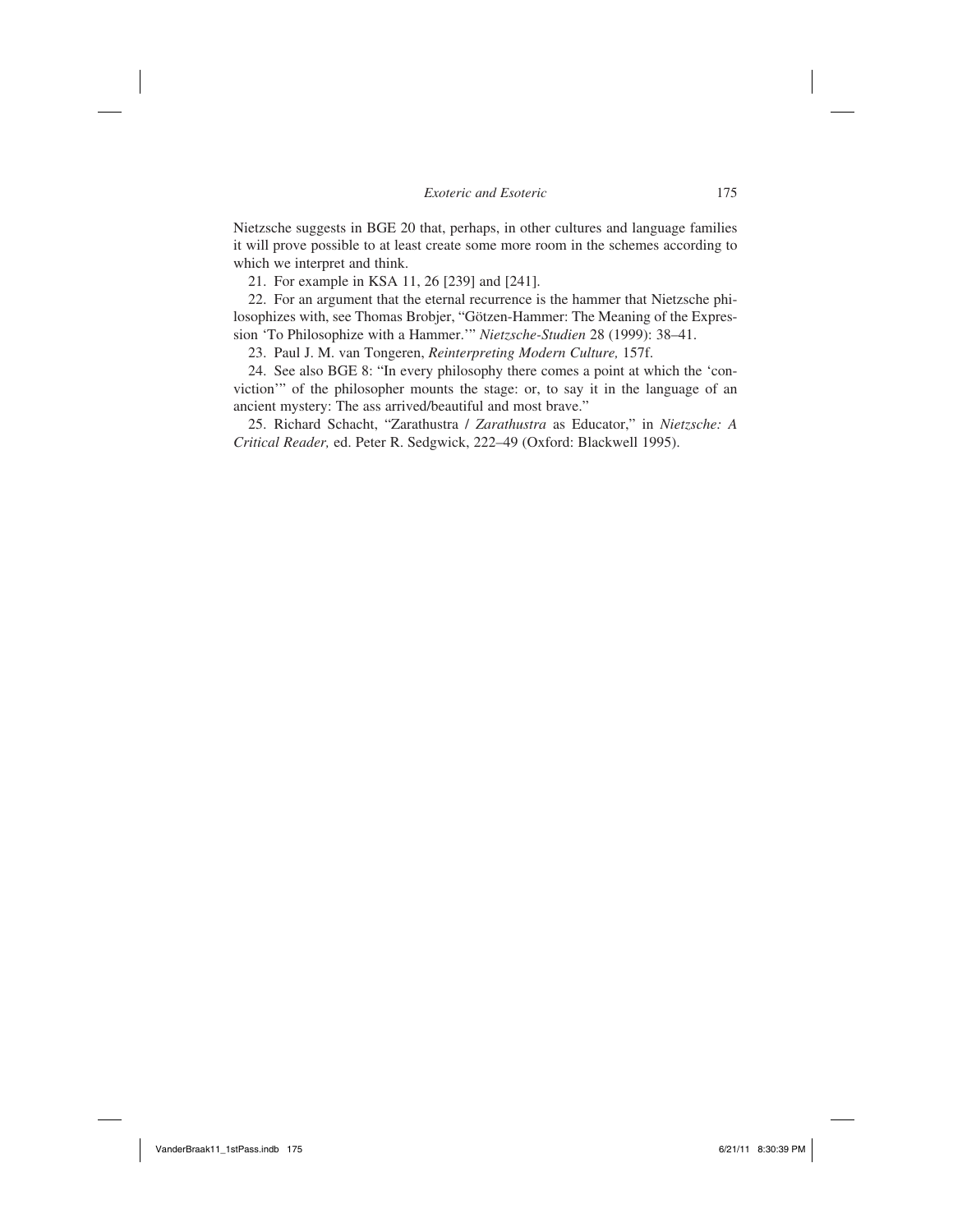VanderBraak11\_1stPass.indb 176  $\blacksquare$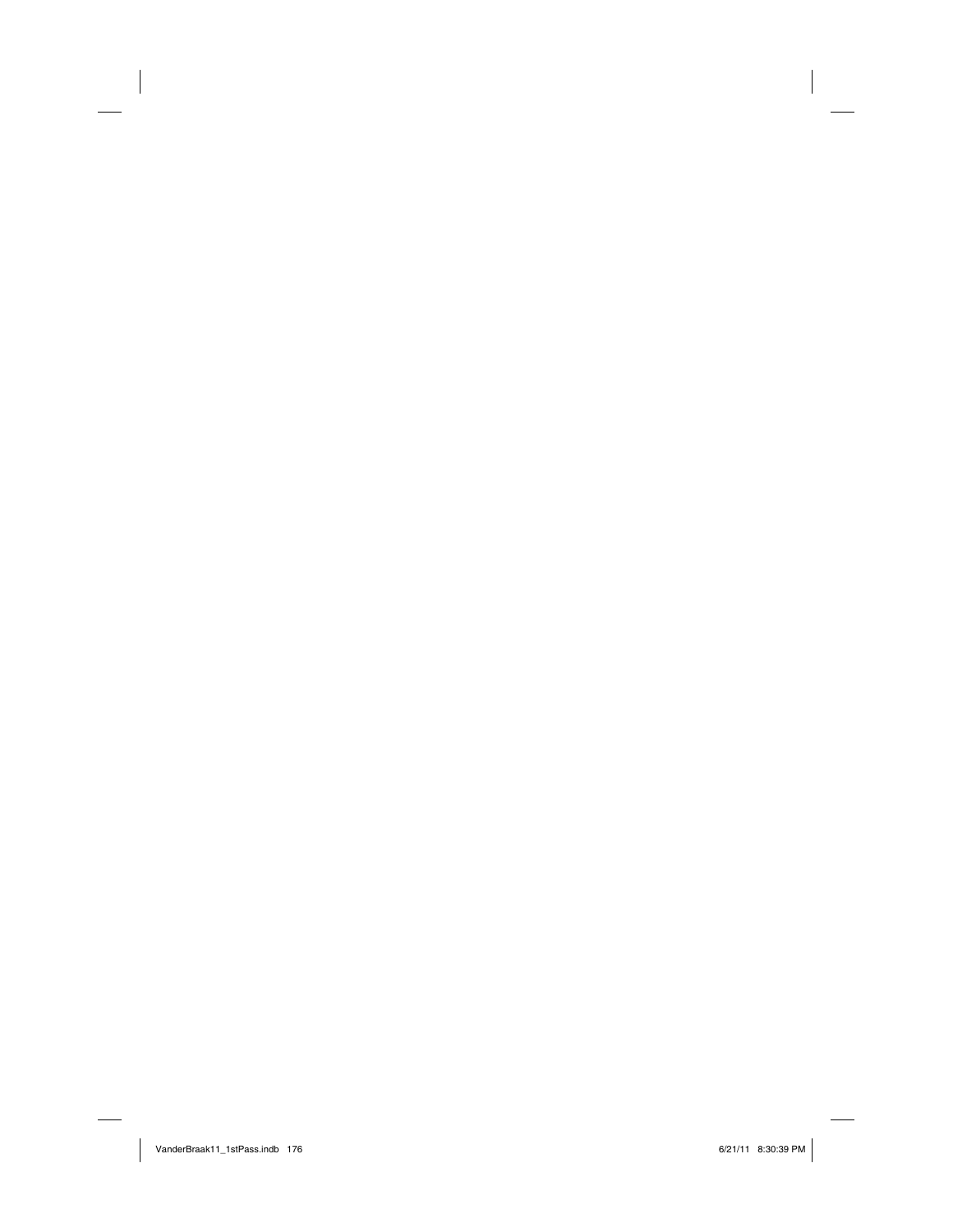# **Revaluation of All Values**

According to Nietzsche, after the death of God, all current values will lose their value within the next few hundred years. The current values are in the irreversible process of losing their worth, and Nietzsche is merely the diagnostician of this process. Just as in the case of the death of God, Nietzsche is merely the messenger that announces this coming nihilism. What will come afterward depends on how many people are willing and able to consciously go through such a devaluation of current values and undertake the painful and difficult process of a revaluation of values. Nietzsche describes such a process as an intra-psychic rearranging of perspectives, an individual attainment of the Great Health, an *Einverleibung* of yes-saying judgments and an affirmative relationship to life.

Nietzsche's revaluation of values forms the crucial connection between the no-saying part of his task and the yes-saying part, between his critique of morality and his postmoralism. Nietzsche's two last works, *The Antichrist* and *Ecce Homo*, perfectly combine these two complementary aspects of any revaluation of all values. Nietzsche also expressly wrote them to go together: *Ecce Homo* served to present the context in which *The Antichrist* should be read.

*The Antichrist* is a radically skeptical exercise. In it, a philosopher with a hammer is at work. It is a no-saying work par excellence. In the preface, Nietzsche begins by announcing the esoteric character of the book: "This book belongs to the fewest. Perhaps even none of them is alive yet" (AC Preface). Being able to read *The Antichrist* requires "new ears for new music. New eyes for that which is farthest" (AC Preface). In section 1, Nietzsche stresses that *The Antichrist* is written by someone "from a height": "We are Hyperboreans [...] we have found the exit out of entire millennia of the labyrinth" (AC 1). The author has reached such a height because he embodies a revaluation of all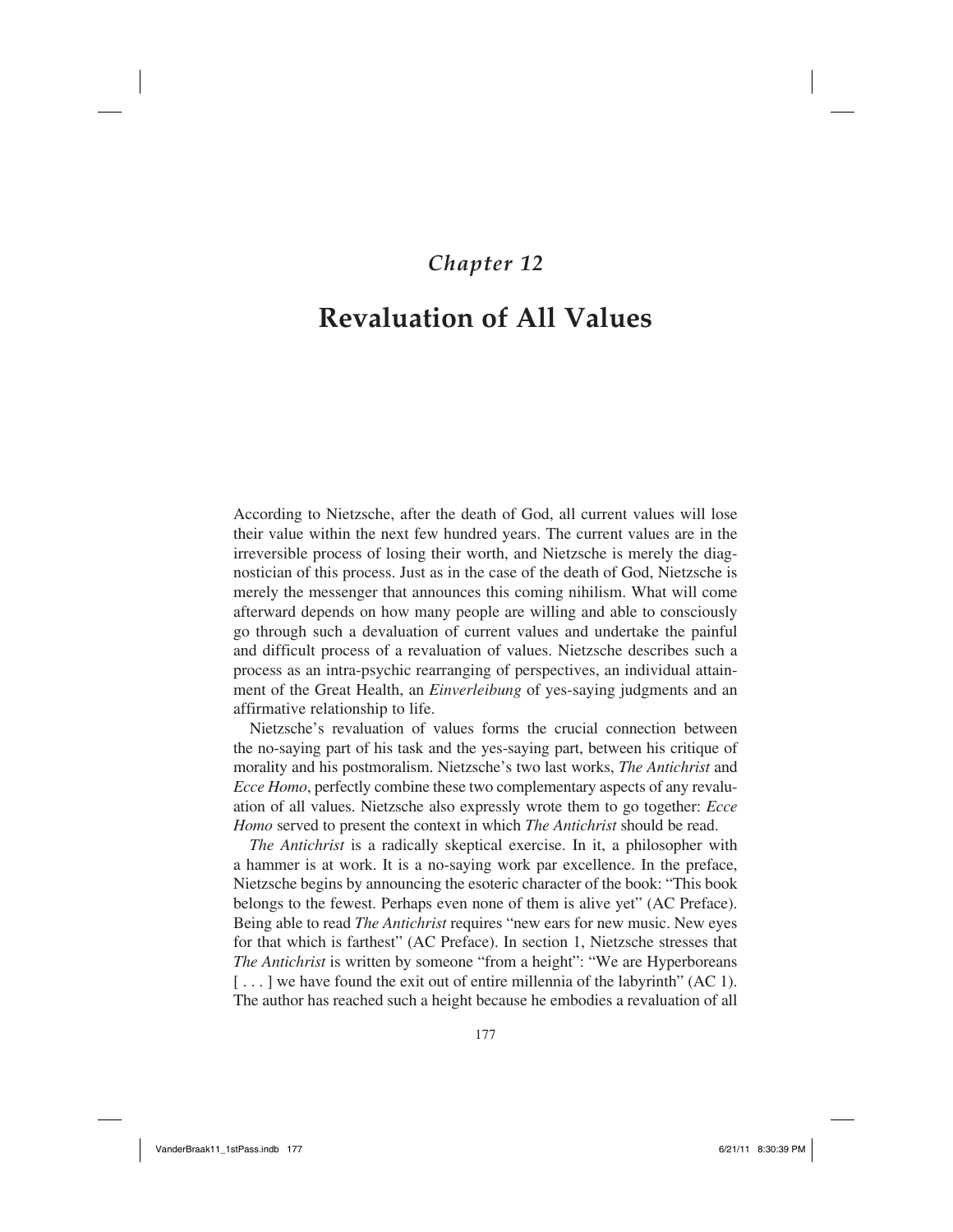values: "*we ourselves*, we free spirits, are already a 'revaluation of all values,' an *incarnate* declaration of war and triumph against all the old conceptions of 'true' and 'untrue.'" (AC 13).

*Ecce Homo* embodies Nietzsche's yes-saying relationship to life. It is filled with joy, exuberance, amor fati, and love for life. Nietzsche blesses his whole life, his whole history, nothing excluded. Whereas *The Antichrist* gives a demonstration of what it means to perform a revaluation of all values, *Ecce Homo* describes the inner history of Nietzsche's own development that has made him into the singularly yes-saying person, freed from resentment, who is capable of performing a revaluation of all values: "I am handy at *inverting perspectives*: the foremost reason why for me alone perhaps a 'revaluation of values' is even possible" (EH I, 1). For such a revaluation, a rare collection of capacities is needed:

The task of *revaluing values* required perhaps more capacities than have ever dwelt together in one individual, above all contradictory capacities, too, without them being allowed to disturb or destroy one another. Hierarchy of capacities; distance; the art of separating without creating enemies; not conflating, not "reconciling" anything; an immense multiplicity which is nevertheless the opposite of chaos. (EH II, 9)

Such capacities Nietzsche has only discovered in himself, and therefore he considers himself singularly qualified for performing a revaluation. Nietzsche claims in his review of earlier writings that he was already performing a revaluation of values in *Human, All Too Human*; *Daybreak*; *Beyond Good and Evil*; *On the Genealogy of Morality*; and in *The Antichrist*.

# **INTERPRETATIONS SO FAR**

In *Ecce Homo*, Nietzsche suggests that the revaluation of all values has been the purpose of his entire life. Given such crucial importance of this project for the late Nietzsche, it has received surprisingly little attention in the Nietzsche research literature. In the only existing monograph on the topic to date, the analytical philosopher E. Sleinis has tried unconvincingly to capture the abstract underlying principles of Nietzsche's revaluation.<sup>1</sup> There are a number of problems with Nietzsche's notion of revaluation of values. It is very difficult to ascertain what it is exactly that Nietzsche means by "revaluation." Aaron Ridley had identified no less than six different interpretations of what it means to re-evaluate values.<sup>2</sup> Among Nietzsche researchers, there have been four different types of interpretation of what the revaluation is, what is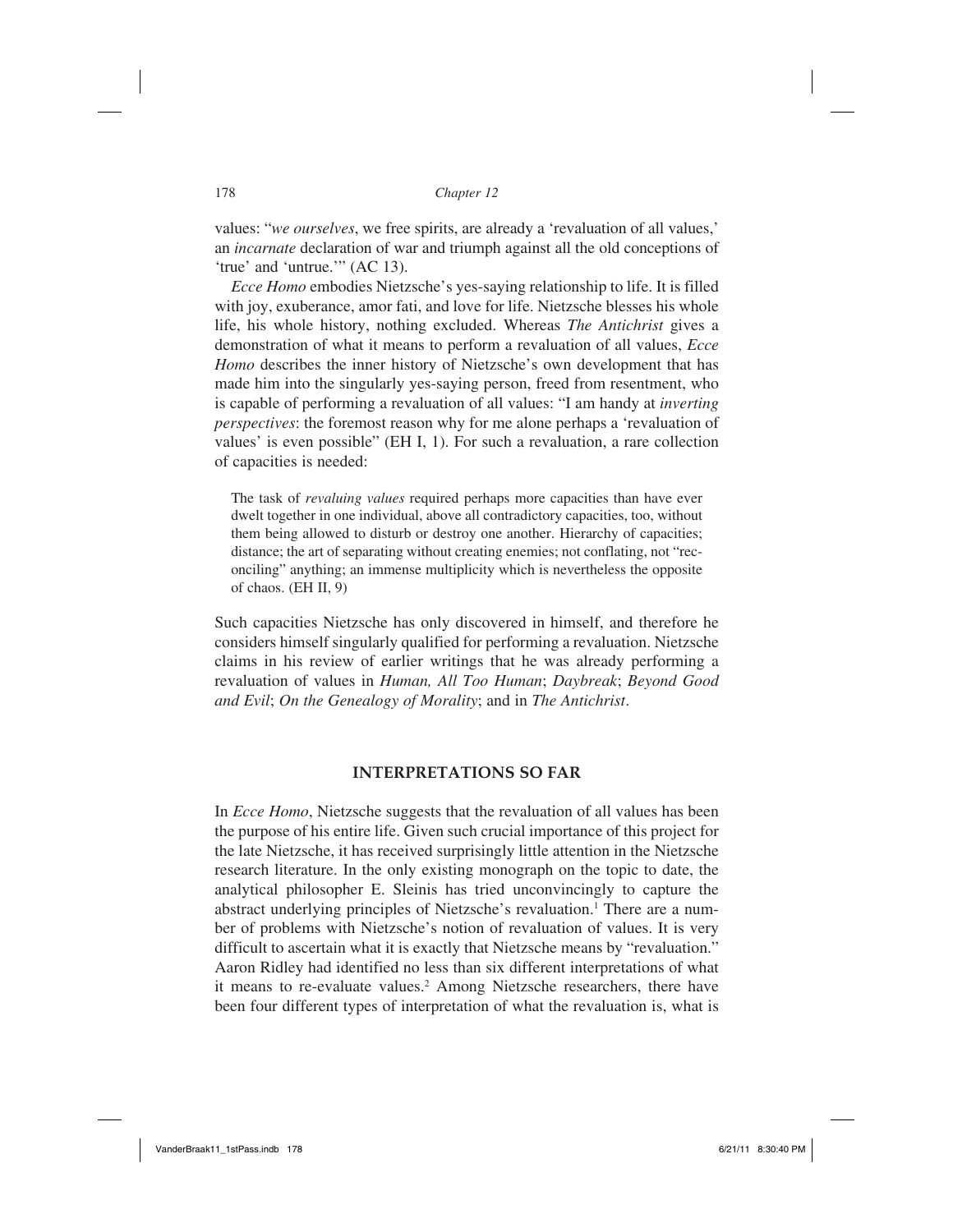#### *Revaluation of All Values* 179

revalued into what, and how it is meant to take place. Thomas Brobjer has given an overview<sup>3</sup>:

- 1. The revaluation means the transvaluation of old values into something new, just like ancient values were transvalued into Christian values (the first revaluation of all values, masterminded by Paul). Brobjer calls this interpretation *utopian*: it is hard to say what these new values will be like, other than that they are different from what has come before. This is the most prominent interpretation among Nietzsche researchers.
- 2. A second interpretation is the *critical* interpretation: it stresses the genealogical, diagnostic, and skeptical part of Nietzsche's work (in this view he truly is best viewed as primarily a "master of suspicion"). Here it is even less clear what the new values are supposed to look like.
- 3. A third interpretation sees the revaluation as a *reversal* of the currently popular values into their opposites. What is revered now will be despised tomorrow. What is suppressed now will be celebrated tomorrow. Examples of these pairs of opposites can indeed be found in Nietzsche's work. Negation of life will be reversed into affirmation of life. Selflessness will be reversed into healthy egoism.
- 4. A fourth interpretation sees the revaluation of all values literally as a revaluation, a return to healthy, pre-Christian ancient values. Brobjer calls this the *dichotomy* interpretation. There are two fundamental value systems: healthy ancient values, and unhealthy Christian values. Whereas the first revaluation of all values was a movement from ancient to Christian values, Nietzsche aims to restore ancient values.

Needless to mention, these four interpretations are ideal types, and a mixture of them probably gives the most insight into the nature of Nietzsche's project. Brobjer concludes, after an examination of the texts in which the revaluation of all values occurs, that the fourth interpretation is the most likely.<sup>4</sup> But this doesn't necessarily have to be interpreted as a return to ancient values. Brobjer suggests that Nietzsche believes that there are two systems of value—life-affirming and life-denying—and that throughout history one or the other has gained prominence. The revaluation of values would entail a switch back to a life-affirming system of value, not necessarily in the form that the ancient Greeks gave to it, but possibly in a new form uniquely fitting for our own time.<sup>5</sup>

Daniel Conway distinguishes between an active *trans*valuation of values (the creation ex nihilo of new values) and a passive *re*valuation of values (returning to a former mode of valuation). He argues that, due to the prevailing decadence in European culture of Nietzsche's age (a decadence which Nietzsche himself also shared), only such a passive revaluation was possible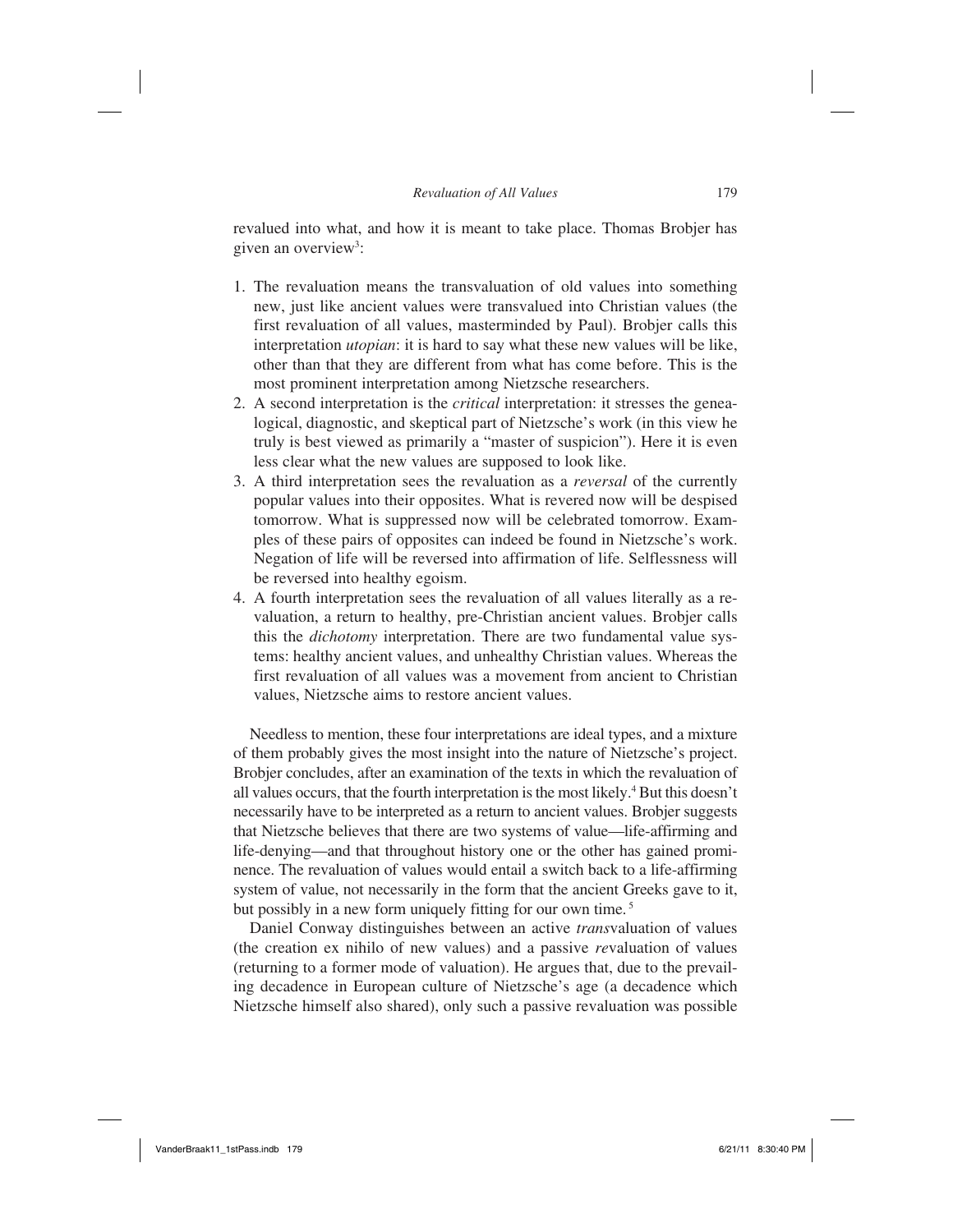# 180 *Chapter 12*

for Nietzsche. Therefore, unlike his celebrated "philosophers of the future," the legislators of new values, Nietzsche can at best hope to reverse the reigning values of his time. So for Conway, Nietzsche's revaluation of values is no more than a precondition for a future transvaluation of values, a clearing the rubble of past millennia before new temples may be raised. Nietzsche's revaluation of values is not ushering in a new age; it is merely creating the right conditions for it. *The Antichrist* merely excavates an exit from the labyrinth of Christianity, but because of his own decadence, Nietzsche himself cannot make use of that exit. Only the philosophers of the future can actually use the exit to escape the labyrinth.

In Conway's interpretation, Nietzsche is stuck in the practice of active nihilism from a self-oriented perspective. However, as the various dialogues with Zen in this study show, the passages in his work that reveal a worldoriented perspective are simply too numerous to be discarded so easily.6

# **REVALUATION OF ALL VALUES AS A PHILOSOPHICAL ÁSKĒSIS**

At first sight, it would seem that a dialogue with Zen has little to offer in interpreting Nietzsche's revaluation of all values. In the Zen tradition, there is nothing to be found that corresponds to it—not surprisingly, since Nietzsche's revaluation is closely connected to the crisis of nihilism that he diagnoses in Western culture. However, in this study we have seen that Dōgen, for example, could be seen as engaging in a continuous Buddhist revaluation of values: revaluing the notion of Buddha nature, revaluing the oppositions of delusion and enlightenment, practice and realization, and zazen and ordinary life.

Based on the dialogues between Nietzsche and Zen so far, how would Nietzsche's revaluation of all values fit in with the three perspectives used in this study: other-oriented, self-oriented, and world-oriented? Seen from these perspectives, Nietzsche's practice of revaluation would look as follows:

1. From an other-oriented perspective, self-overcoming takes place within the existing values of one's culture. Initially, there is no sense that a revaluation of values is necessary. However, during this first phase of selfovercoming, the skeptical suspicion grows that these existing values might not only be philosophically untenable, but also psychologically rooted in resentment. The challenge is now to become strong enough for performing a revaluation of values. The thought of the eternal recurrence, as the greatest heavyweight, functions as the most hopeless thought, as the ultimate sparring partner and test case for the camel.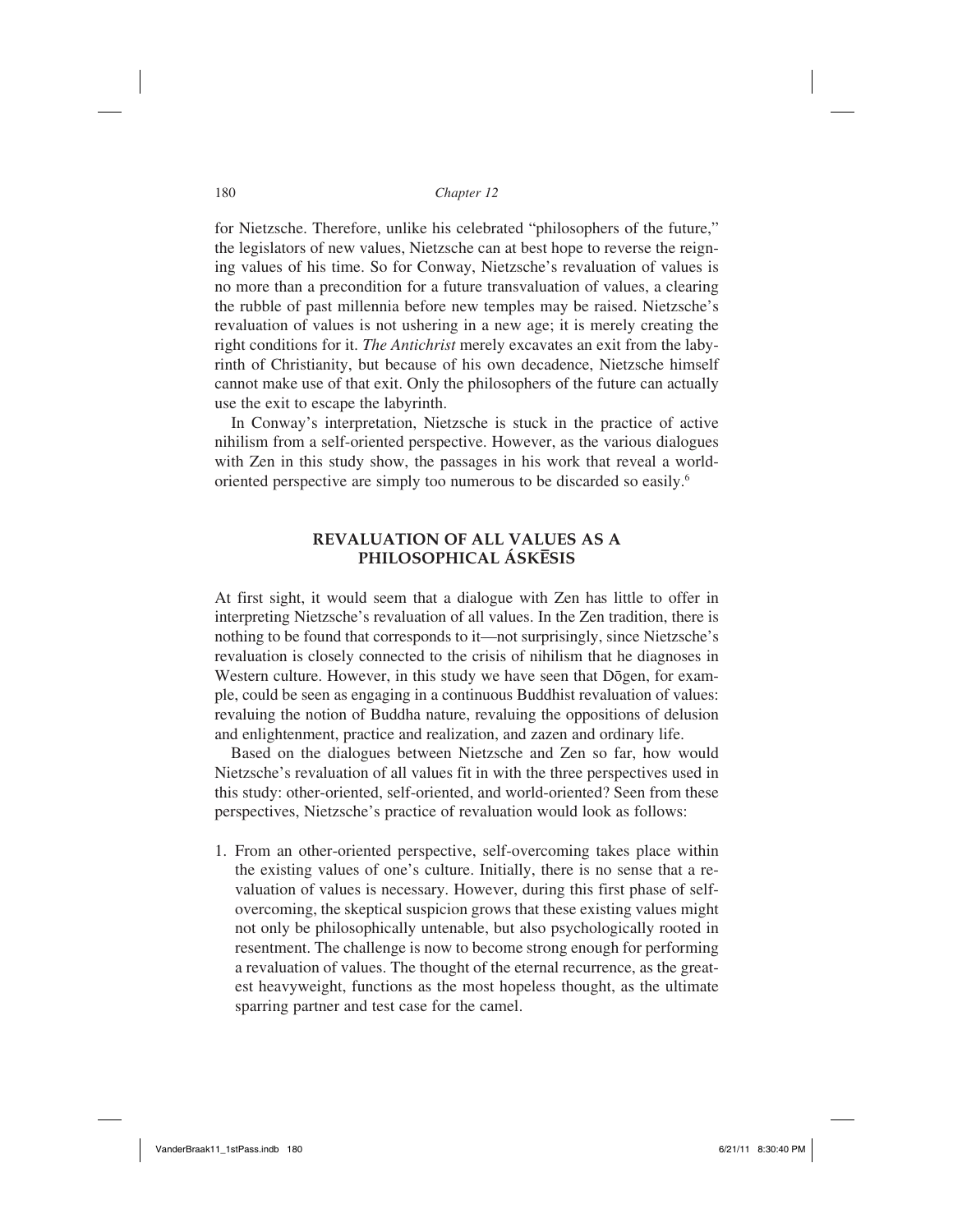# *Revaluation of All Values* 181

- 2. The no-saying part of a revaluation of all values: "philosophizing with the hammer" to devalue all existing values even further, and further the inescapable advent of nihilism. Nietzsche calls this "active nihilism." The Nietzsche of *The Antichrist* can be placed at this stage. As a result, all existing values are robbed of their value, and nihilism looms large. Radical skepsis is not enough, however; it has to be followed up by waging war against all virulent threats to psychological well-being (such as Christianity), in order to provide a healthy environment for those few potentially free spirits.
- 3. The yes-saying part of a revaluation of all values: creating new values, a new normativity, arising from an affirmative relationship to life instead of resentment. Nietzsche planned to dedicate part IV of his *The Revaluation of All Values* to his Dionysian philosophy, but since such a work was never written, let us turn to the last chapter of *Ecce Homo*, "Why I Am a Destiny," as an indication of how the late Nietzsche conceived of the yes-saying part of his revaluation of all values. Nietzsche starts out with describing himself as someone in whom a revaluation of all values has become incarnate: "The truth speaks from me.—But my truth is *terrifying*, for *lies* were called truths so far.—*Revaluation of all values*: that is my formula for the highest act of self-reflection on the part of humanity, which has become flesh and genius in me" (EH IV, 1). He continues to speak about his alter ego Zarathustra and what the name Zarathustra means in his mouth:

Zarathustra is more truthful than any other thinker. His teaching and it alone has as its highest virtue truthfulness—in other words the opposite of the *cowardice* of the "idealist," who takes flight from reality; Zarathustra has more bravery in his body than all the other thinkers put together. (EH IV, 3)

The idealist says no to reality out of cowardice and weakness. The yessaying part of revaluating all values means to have the strength and courage to say yes where others so far have said no:

The kind of man that [Zarathustra] conceives, conceives reality *as it is*: it is strong enough for that—it is not alienated from it, not at one remove from it, it is *reality itself*, it has all its terrible and questionable aspects, too; *that is the only way man can have greatness* . . . . (EH IV, 5)

All three parts of the revaluation of values are closely related to the thought of eternal recurrence. We already find a book title proposal in the notebook fragments of summer 1884: *Philosophy of Eternal Recurrence* / *An Attempt at Revaluation of all Values* (KSA 11, 26 [259]). If Nietzsche's philosophy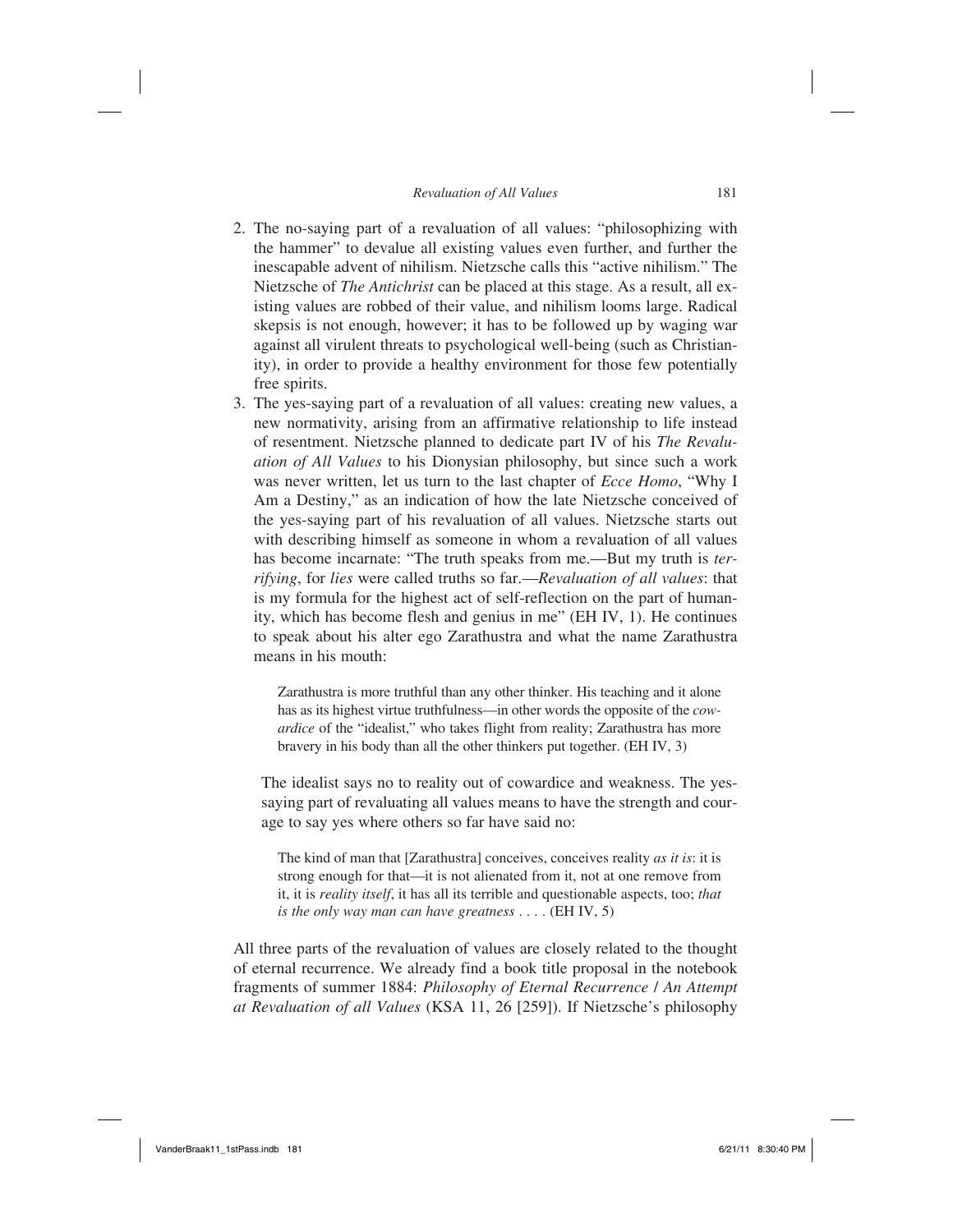# 182 *Chapter 12*

of the eternal recurrence is to get off the ground, a revaluation of values is indispensable. Nietzsche describes the revaluation of all values as the means to endure the thought of eternal recurrence (KSA 11, 26 [284]). The revaluation of values is an inner process of transformation. The revaluation of values is not optional; if one doesn't succeed, one will go under, one will get stuck in either passive or active nihilism.

The thought of eternal recurrence as the greatest heavyweight serves as a personal instrument to assist in de-valuing all values. To philosophize with the thought of eternal recurrence as a hammer means to demolish all cultural ideals based on some utopian future. The eternal recurrence is a public, *exoteric* truth here, meant to lessen confidence in other truths. The thought of eternal recurrence as an *esoteric* truth can only be embraced by someone who has become what he is. Only someone who has completed a revaluation of values in himself will be able to fully embrace the thought of eternal recurrence.

The revaluation of all values refers not so much to implementing a new value system, but to a new way of determining what is valuable, a new normativity. Nietzsche increasingly emphasizes in his work that moral criteria of determining value will be a thing of the past. In *Beyond Good and Evil* 32, he gives a mini-genealogy of morality. He distinguishes three periods: the pre-moral, the moral, and the extramoral (*außermoralisch*). In the pre-moral period, the value of an action was determined by its consequences. In the shift to the moral period, not the consequences of an action, but its origin became of supreme importance for judging its value. This reversal of perspective came about by the first revaluation of values, that of the Christian priests, especially Paul.

But a crucial superstition crept in: it was the intention of an action that determined its values. Nowadays however, thanks to the current "self-reflection and deepening of man," we stand at the brink of a new extramoral period: exactly what is non-intentional in an action determines its value. Nietzsche is working up here to his introduction of the will to power in *Beyond Good and Evil* 36. Entering this new period will be brought about by a second revaluation of all values, similar to the first revaluation that ushered in the present moral period. Nietzsche views such a development as unavoidable.7

As a postmoralist, Nietzsche describes and advocates the self-overcoming of morality. Already in his preface of *Daybreak*, Nietzsche writes, "In us there is accomplished—supposing you want a formula—the self-overcoming of morality" (D preface 4). And in *Ecce Homo*, Nietzsche writes that in Zarathustra, the self-overcoming of morality has become incarnate: "The self-overcoming of morality out of truthfulness, the self-overcoming of the moralist into its opposite—*me*—this is what the name of Zarathustra means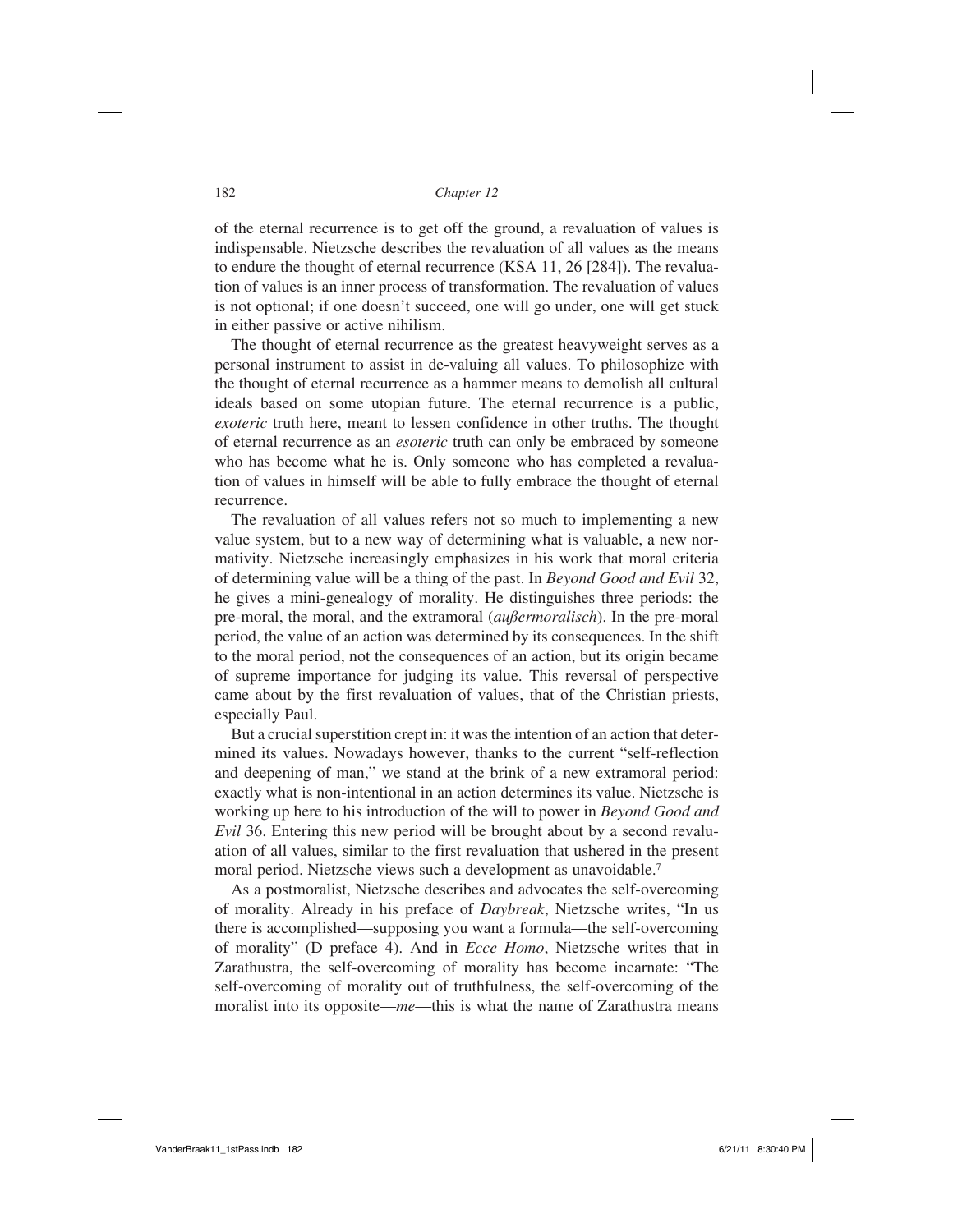### *Revaluation of All Values* 183

in my mouth" (EH IV, 3). The extramoral period will follow this self overcoming of a morality that says no to life.

# **BEYOND GOOD AND EVIL?**

Nietzsche's self-declared immoralism is echoed by Zen's self-declared moral iconoclasm. Nietzsche and Zen share an interesting predicament in their shared reception as philosophies "beyond good and evil." According to some interpretations of Zen, the nondual enlightenment experience not only transcends the oppositions of bondage and liberation, but also those of good and evil. In the sixties, this led to the popularity of a Zen iconoclasm. A kind of Zen "beyond good and evil" became popular. And just as Nietzsche has been criticized for his immoralism "beyond good and evil," Zen has been criticized for its nondual views that seem to imply that Zen is a religious tradition that ignores morality.

According to Kyoto school member Masao Abe, since discriminating thought is transcended in the pure, enlightened experience of reality, the distinction between good and evil can also be annulled in such an experience. Abe maintains that in enlightenment, one is liberated from the web of causality that conditions one's daily life. He speaks of the religious dimension of life that lies at a much deeper level than the ethical one. Enlightenment is therefore not only a liberation from evil, but from the entire dilemma of good and evil. The distinction between good and evil in the moral dimension is relative, not absolute. Therefore, Abe comes to the conclusion that even the Holocaust is a relative evil.<sup>8</sup> For such views, the Kyoto school has been severely criticized, especially since some Kyoto school members supported the Japanese war effort. In 1995, a collection of critical essays on the Kyoto school appeared, aptly titled *Rude Awakenings.*<sup>9</sup>

Interestingly enough, Fraser uses in his work *Redeeming Nietzsche* very similar arguments to reject Nietzsche's soteriology. For Fraser, Nietzsche's perspective on suffering falls short. Commenting on Nietzsche's anti-Christian soteriology, he ultimately concludes that Nietzsche's redemption fails because Nietzsche is incapable of facing the full horror of human suffering, as manifested, for example, in the evil revealed later in the Nazi death camps.10 As an alternative to Nietzsche's soteriology—which, according to him, excludes the harsh realities of suffering and evil—Fraser advocates an inclusive Christian soteriology built around the notion of forgiveness.<sup>11</sup>

Should we therefore conclude that for both Nietzsche and Zen, their project of the self-overcoming of morality leads to reprehensible views on good and evil? Let us turn once again to Dōgen. For Dōgen, enlightenment is not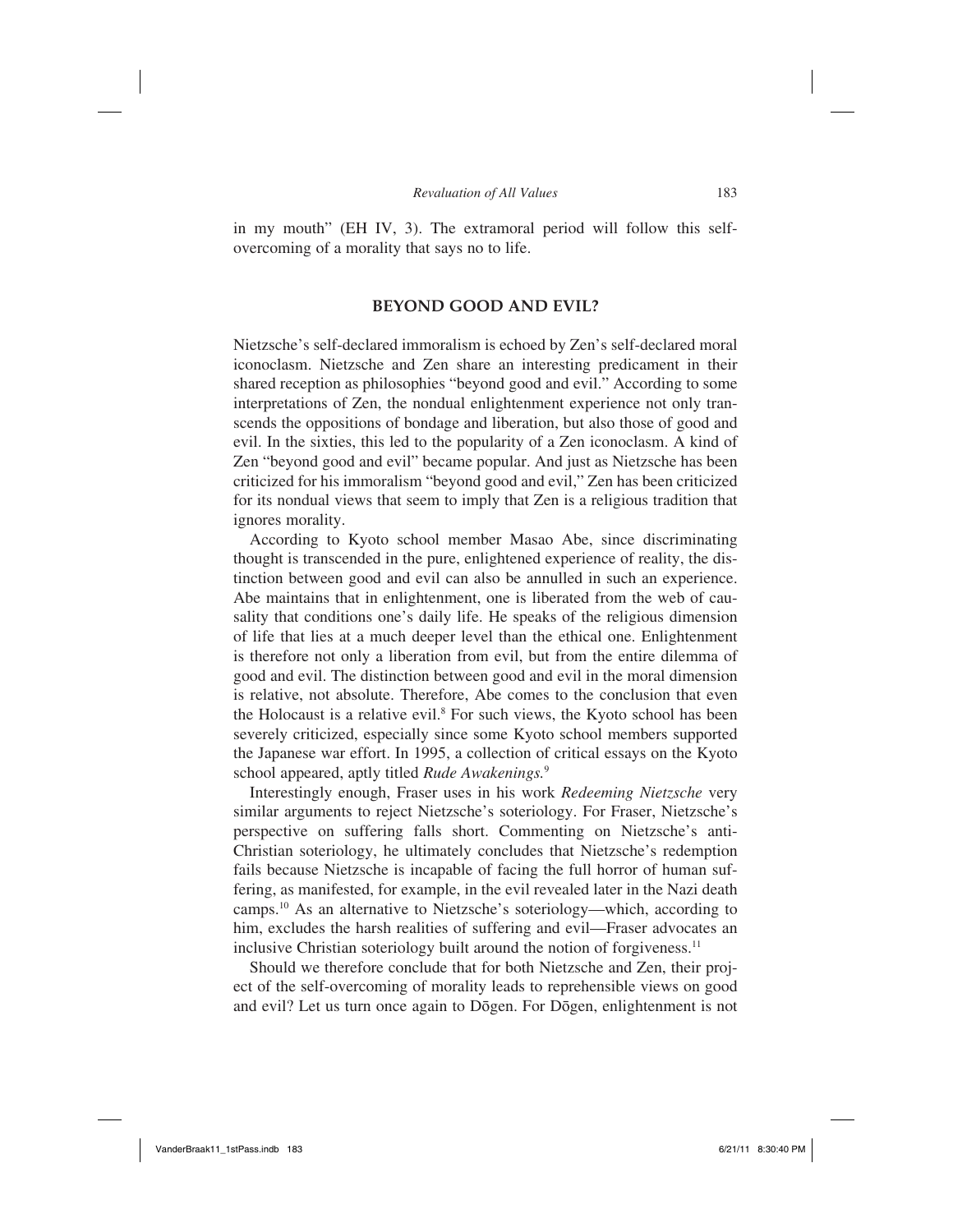# 184 *Chapter 12*

a nondualistic state of mind where good and evil have been eradicated; it is a nondual perspective that fully clarifies and penetrates good and evil. Enlightenment doesn't liberate us from good and evil; it increasingly confronts us with good and evil.

In all Buddhist traditions, the precepts (Sanskrit: *śīla*; Jap.: *kai*) serve as guidelines that should be followed by all Buddhists. There is no sanction for breaking them. The monastic rules (Sanskrit: *vinaya*; Jap.: *ritsu*), on the other hand, serve as external regulations regarding the conduct of Buddhist monks. Violating them does have repercussions. Therefore, some argue that the monastic rules serve as a "thou shalt" that can easily lead to conformism and heteronomy, whereas the moral precepts appeal to individual moral autonomy and freedom.12 We could interpret the monastic rules as an otheroriented Buddhist form of morality and the moral precepts as a somewhat more self-oriented form of morality. Dōgen interprets the Buddhist precepts not as a "thou shalt," but as vows that embody the way of the bodhisattva. For Dōgen, morality and enlightenment are inseparably related to each other. As Kim notes,

Unadulterated spiritual freedom, the authenticity of which was tested by the samadhi of self-fulfilling activity, paradoxically demanded an equally unadulterated moral commitment of those who interpreted Zen as beyond good and evil. In brief, spiritual freedom and moral commitment were inseparably intertwined in Zen, as far as Dōgen was concerned.13

Throughout the Zen tradition, attempts have been made to save morality from conformism and moralism. One of the most famous of these attempts is the following Zen koan:

Nansen Osho [Chin.: Nanyue] saw monks of the Eastern and Western halls quarreling over a cat. He held up the cat and said, "If you can give an answer, you will save the cat. If not, I will kill it." No one could answer, and Nansen cut the cat in two. That evening Joshu returned, and Nansen told him of the incident. Joshu took off his sandal, placed it on his head, and walked out. "If you had been there, you would have saved the cat," Nansen remarked.<sup>14</sup>

Nansen appears here as a Nietzschean "Zen immoralist" who breaks the Buddhist precept of not killing. In his comments on this koan, Dōgen notes that Nansen's killing of the cat is at once a sinful act and a Buddha act.<sup>15</sup> However, he argues that a Buddha act and a sinful act can coexist in one and the same act. Therefore, an act that violates the Buddhist precepts can be used extramorally as a teaching device in the hands of someone who has realized "the nonproduction of evil":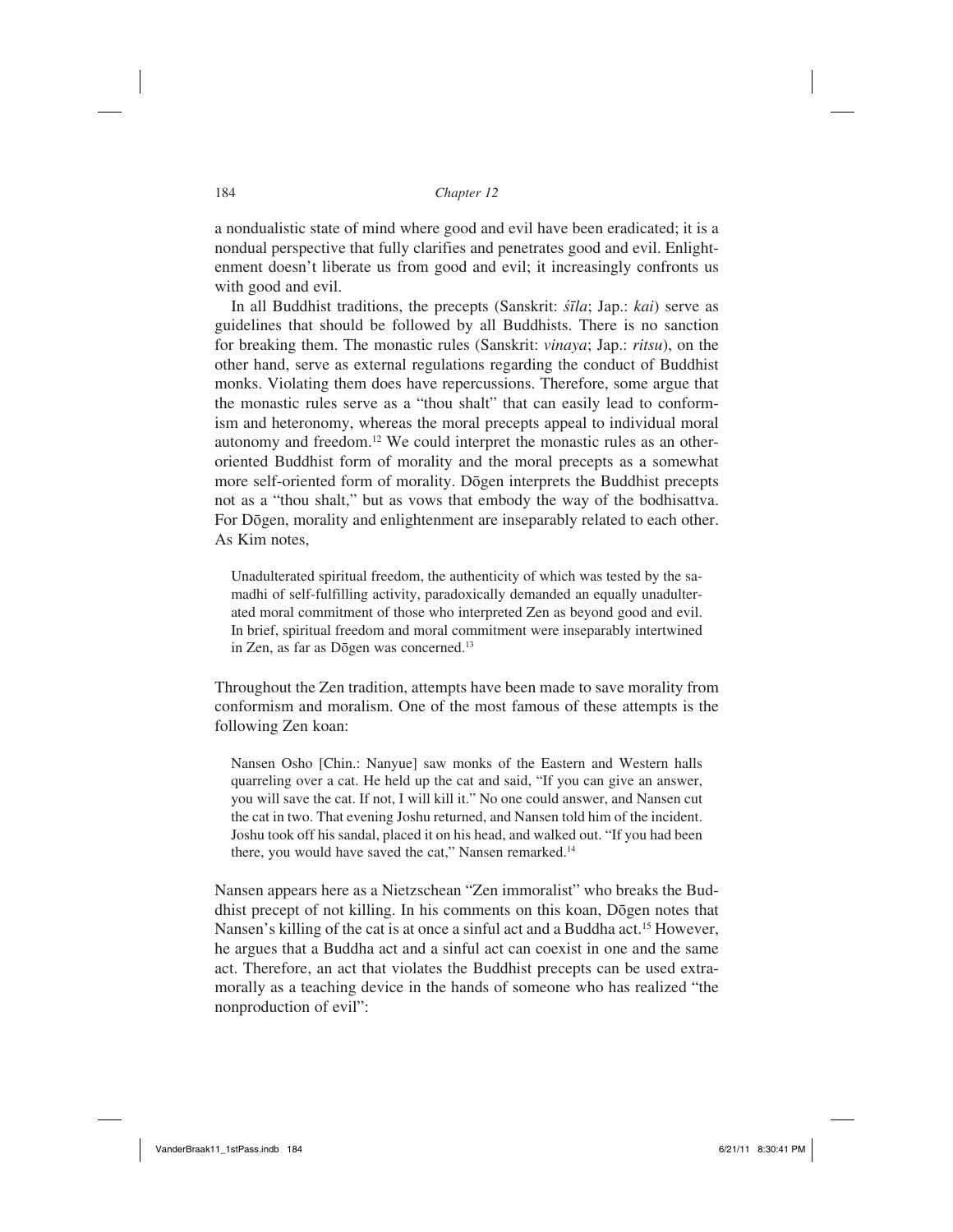# *Revaluation of All Values* 185

Even though such people of thusness, when authentically enlightened, appear to live, come and go in the environment that is conducive to evil, or encounter circumstances that engender evil, or are associated with those who commit evil, they no longer commit evil. Because the efficacious power of "not to commit [any evil]" unfolds itself, evil loses its character as evil, being deprived of its grounds.16

However, Dōgen is strongly opposed to an interpretation of Buddhist ethics as "beyond good and evil." The values of good and evil do not exist in themselves for Dōgen, but are temporary configurations resulting from everchanging conditions. Therefore, to conform to these values is not a matter of following rules (from an other-oriented perspective) or even of moral deliberation (from a self-oriented perspective). The *Dhammapada* contains a famous verse on good and evil:

Do no evil (*shoaku-makusa*) Do good, Purify your own intentions, This is the teaching of all Buddhas.<sup>17</sup>

In his essay *Shoaku-makusa*, Dōgen comments on this verse. Thomas Kasulis argues that Dōgen interprets *shoaku-makusa* not as the other-oriented ethical imperative "do no evil," but as a description of the world-oriented enlightened experience of "the nonproduction of evil." He translates Dōgen's comments on *shoaku-makusa* as follows:

Ordinary people at first construe this as "do no evil," but it is not what they make it out to be. One hears it thus when one is taught about enlightenment as suited for exposition. So heard, it is an expression in which unexcelled enlightenment is verbal. Since it is already the word of enlightenment, it is the stating of enlightenment. In hearing the unexcelled enlightenment be expounded, things are turning around: the resolve to do no evil continues as the act of not producing evil. When it comes to be that evils are no longer produced, the efficacy of one's cultivation is immediately presencing.18

In Kasulis's translation of this passage, the ethical injunction "do no evil" may be taught to beginners on the Buddhist path as a moral precept that the practitioner is to follow, but when one is able to see *shoaku-makusa* as "the nonproduction of evil," it is an extra-moral description of the maturity of one's practice of self-cultivation.19

As I have argued throughout this study, the other-oriented, self-oriented, and world-oriented perspectives on a philosophical *áskēsis* do not simply refer to stages of development, leading up to a state of redemption that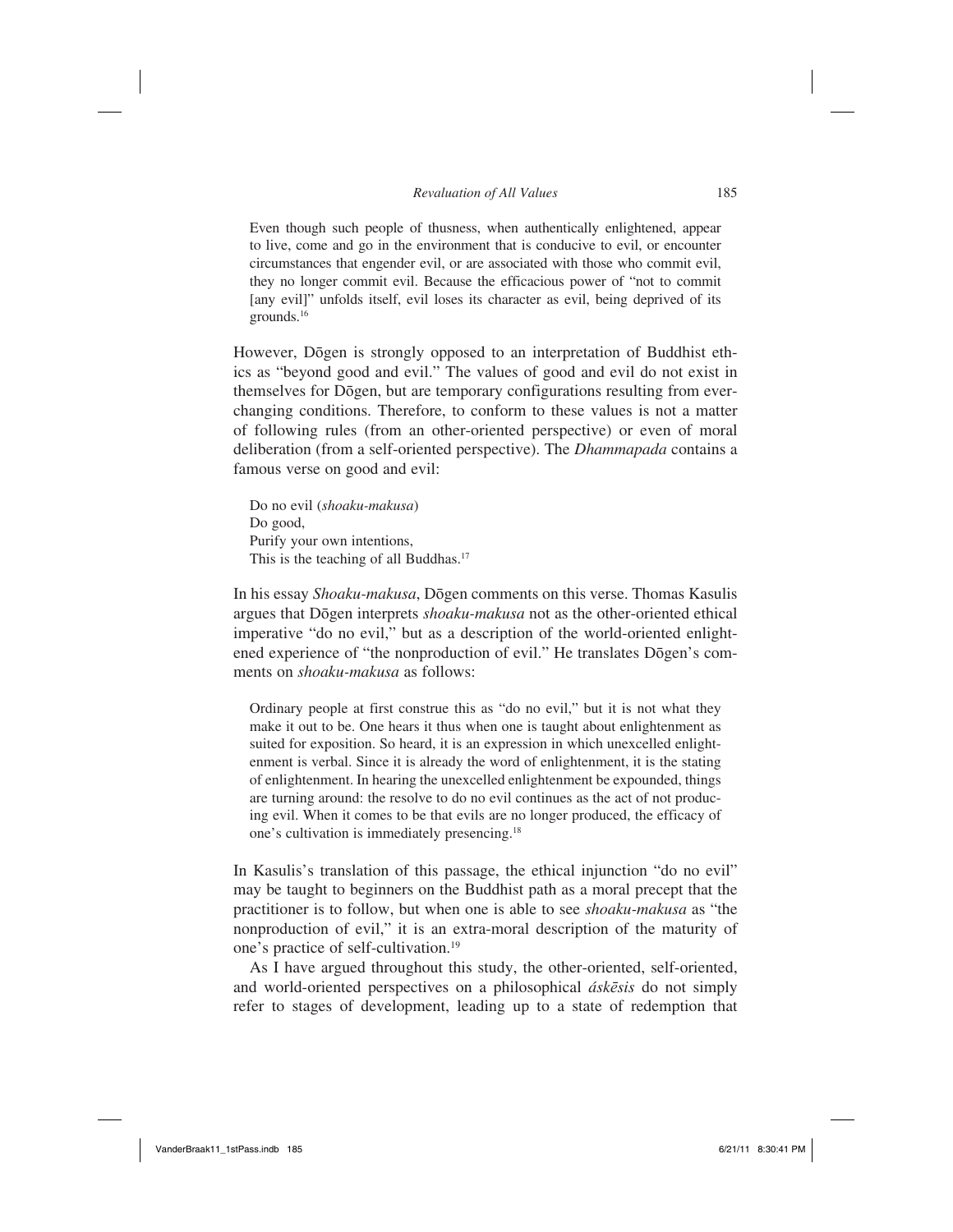# 186 *Chapter 12*

transcends all perspectives. Instead, they point to the increasing capacity to contain an inclusive range of different perspectives on reality. The otheroriented perspective is an ethical perspective, firmly embedded in good and evil. The self-oriented perspective is an emancipation from the "thou shalt" of the ethical and religious cultural authorities, but remains stuck in a Kantian autonomy and sovereignty and the illusion of being able to determine one's own good and evil. From the nondual, self-forgetful world-oriented perspective, any notion of personal determination is recognized as absurd, and reality itself is seen as the sole determinant of one's behavior.

When all trace of enlightenment disappears, we are once again confronted with daily existence, including all its moral dilemmas. We have to apply discriminative thought and language to find our way through duality and deal with the reality of evil. And yet, this traceless enlightenment continues on without end: freed from limiting perspectives, ethical and otherwise, we have a wide range of perspectives at our command to respond to reality in the most inclusive way possible. We could call Dōgen a "postmoralist" in the same sense as Nietzsche: overcoming more limited ethical views doesn't lead to an absence of morality, but to a more severe morality.

For Nietzsche as well as Dōgen, the self-overcoming of morality does not refer to an escape from or relativization of mundane existence (including its evil aspects), but to a more inclusive, affirmative perspective on duality. This could potentially create more openness and sensitivity to evil in all its horrendous aspects, more so than any fixed ethical perspective in which evil can be accorded its proper place and position. It is exactly because evil is radically beyond our comprehension that no ethical perspective can sufficiently grasp it.

Zen has become famous in the West for its radical view that in order to realize awakening, there is nothing special that one could or should do. A famous Zen dictum tells the practitioner just to eat when he's hungry and to sleep when he's tired, following his natural inclinations, without running around looking for enlightenment. But Dōgen is critical of such rhetoric, which he calls "Zen naturalism." For him, Zen practice is "the practice of buddhahood" (*butsugyo*): an active recognition of one's own buddhahood and an engagement with it. Practicing buddhahood is for Dōgen not just doing whatever one pleases, but refers to very specific activities modeled on the practice of Shākyamuni Buddha. Such activities include sitting in zazen but also extend to one's daily activities. As Dōgen scholar Dan Leighton explains,

The point is to enact the meaning of the teachings in actualized practice, and the whole praxis, including meditation, may thus be viewed as ritual, ceremonial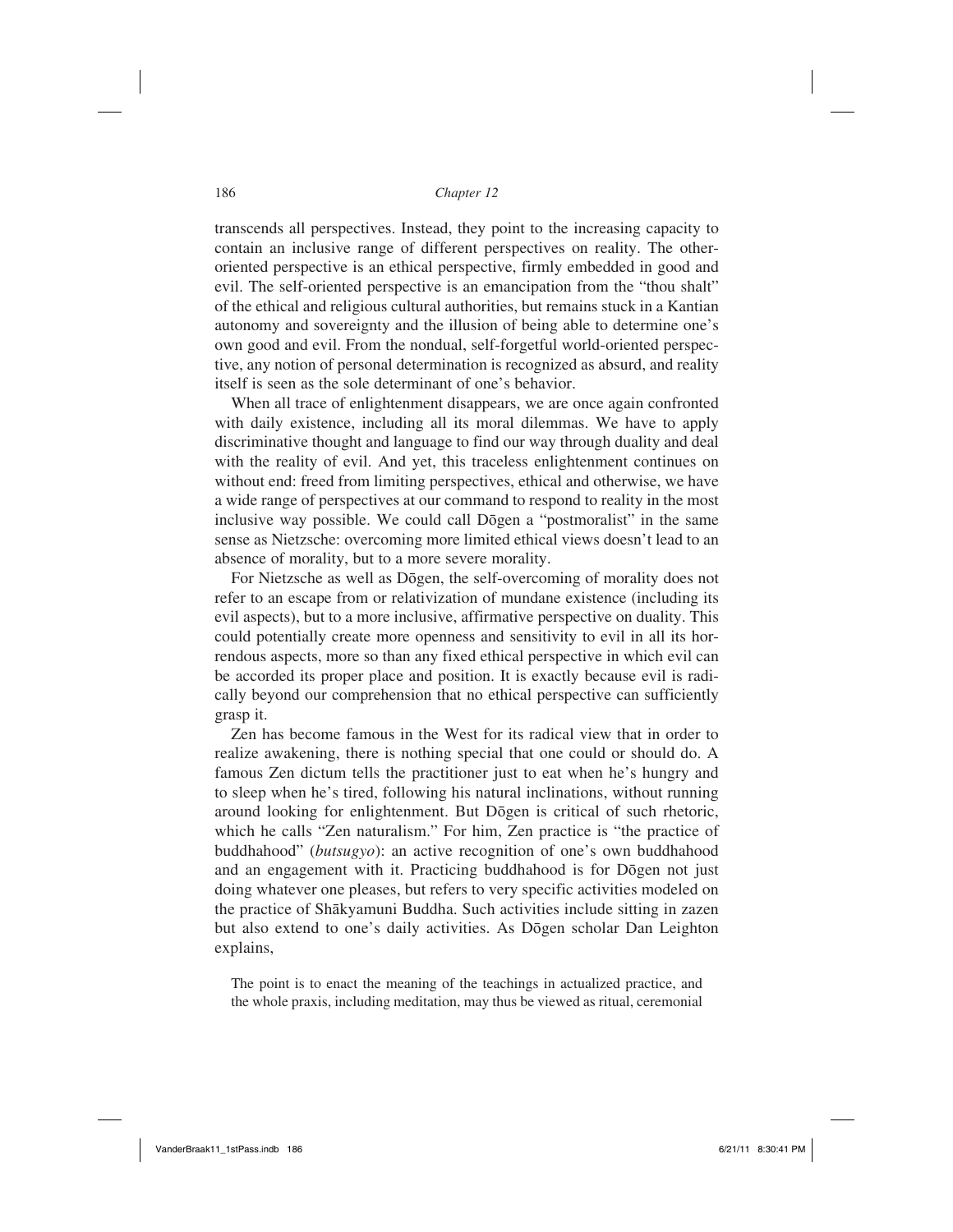# *Revaluation of All Values* 187

expressions of the teaching, rather than as a means to discover and attain some understanding of it. Therefore, the strong emphasis in much of this approach to Zen training is the mindful and dedicated expression of meditative awareness in everyday activities.20

Dōgen attempts to rethink the dualistic opposition between ordinary life and enlightenment. In his view, nonduality is not about overcoming duality, but about fully realizing it. This implies the continual uncovering and manifesting of the enlightenment that is already there. "The endeavor to negotiate the Way, as I teach now, consists in discerning all things in view of enlightenment, and putting such a unitive awareness into practice in the midst of the revaluated world."21

In Zen, practice and realization in the midst of daily activities constitutes liberation, as reflected in the Zen-saying "ordinary mind is the Way." But one only reaches the ordinary through the non-ordinary. Zen enlightenment, therefore, would refer to a kind of ceaseless activity in the world that is the same and yet different from ordinary ceaseless activity. It is no longer centered on the ego and no longer producing karmic debt. All work takes on the character of play or, as Dōgen calls it, playful samadhi. Dōgen's expression of self-forgetting, as quoted earlier, is at the same time a radical affirmation of ordinary life, as the necessary (and only) habitat in which we live and are enlightened:

To forget the self is to be verified by the myriad things [of the world]. To be verified by the myriad things is to let drop off the body-mind of the self and the body-mind of others. There is laying to rest the traces of enlightenment, and one must ever again emerge from resting content with such traces.<sup>22</sup>

All traces of enlightenment are wiped out when the dichotomy between "ordinary life" and "enlightenment" has disappeared. Then ordinary life becomes itself the location of sacrality, and Zen comes to be understood not as a way to a pure enlightenment experience but as, in the words of the contemporary Japanese Zen teacher Taizan Maezumi (1931–1995), a way to "appreciate your life."23

Interpretations of Zen as a philosophy "beyond good and evil" could therefore perhaps be seen as self-oriented interpretations of Zen. In the worldoriented interpretation of Zen, the bodhisattva vow leads the Zen master back to daily life, back to the marketplace. An existentialist interpretation of either Nietzsche or Zen ignores this "back to the marketplace" aspect. In the end, the philosophical *áskēsis* of both Zen and Nietzsche is about staying faithful to the earth.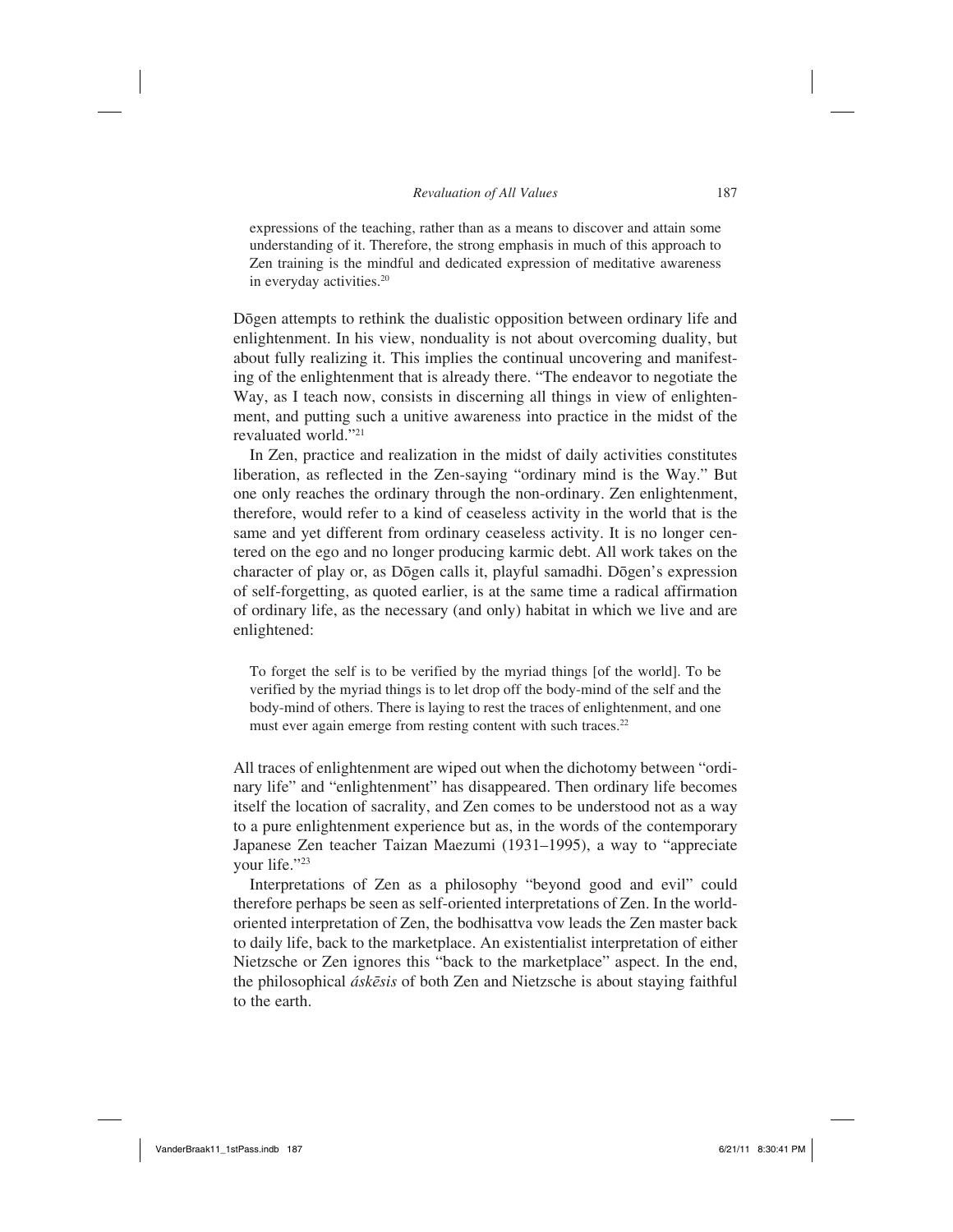#### 188 *Chapter 12*

# **NOTES**

 1. E. E. Sleinis, *Nietzsche's Revaluation of Values: a Study in Strategies* (Urbana: University of Illinois Press, 1994).

 2. Aaron Ridley, "Nietzsche and the Re-Evaluation of Values." *Proceedings of the Aristotelian Society* 105/2 (2005), 171–91. Ridley prefers the term *re-evaluation* as a translation of Nietzsche's *Umwertung.*

 3. Thomas H. Brobjer, "On the Revaluation of Values." *Nietzsche-Studien* 25 (1996): 342–48.

 4. The expression "revaluation of values" occurs in the following texts: BGE 46; BGE 203; GM I 7; GM I, 8; GM III, 27; TI Foreword (twice), TI 6, 2; TI 7, 4; TI 10, 5; AC 13; AC 61; AC 62; EH Foreword; EH I, 1; EH II, 9; EH III HAH, 6; EH III D, 1; EH III BGE, 1; EH III GM; EH III TI, 3; EH III CW, 4; EH IV, 1; EH IV, 7.

 5. The project of the revaluation has therefore also been associated with Nietzsche's ill-fated political plans on a grand scale, his *Grosse Politik* from 1888. The revaluation of all values was to be undertaken by the philosophers of the future, who as lawgivers could present a dying and degenerated civilization with the new values that it so desperately needed. Nietzsche's revaluation could be interpreted as a political project, for which Nietzsche would consider himself, as a self-proclaimed physician of culture, as eminently qualified. In my interpretation, I focus on the revaluation as a personal project of self-overcoming.

 6. Daniel W. Conway, *Nietzsche's Dangerous Game: Philosophy in the Twilight of the Idols* (Cambridge: Cambridge University Press, 1997). In my opinion, Conway takes his provocative argument too far when he argues that Nietzsche's revaluation project is actually a product of resentment and is therefore doomed to fail.

7. See White, *Nietzsche and the Problem of Sovereignty*, 150–73.

 8. See Henk Vroom, "Boven goed en kwaad uit? Ethiek in het denken van de boeddhistische Kyoto-filosofie." *Tijdschrift voor Theologie*, 42 (2002): 35–49.

9. Jim Heisig and John Maraldo, eds. *Rude Awakenings.*

10. Fraser, *Redeeming Nietzsche*, 122.

11. Fraser, *Redeeming Nietzsche*, 155.

12. See the discussion in Kim, *Eihei Dōgen—Mystical Realist*, 213.

13. Kim, *Eihei Dōgen—Mystical Realist*, 217.

14. Katsuki Sekida, *Two Zen Classics*, 58f.

15. See Douglas K. Mikkelson, "Who Is Arguing About the Cat? Moral Action and Enlightenment According to Dōgen." *Philosophy East and West*, 47/3 (1997): 383–97.

16. Dōgen, *Zuimonki* II:4. Quoted in: Kim, *Eihei Dōgen—Mystical Realist*, 226.

17. *Dhammapada* IV:183. Quoted in: Kasulis, *Zen Action–Zen Person*, 94.

18. Dōgen, *Shōbōgenzō Shoaku-makusa.* Quoted in: Kasulis, *Zen Action–Zen Person*, 94f.

19. For a slightly different translation of this passage, see Kim, *Eihei Dōgen— Mystical Realist*, 225.

20. Taigen Dan Leighton, *Zazen as an Enactment Ritual*, 169.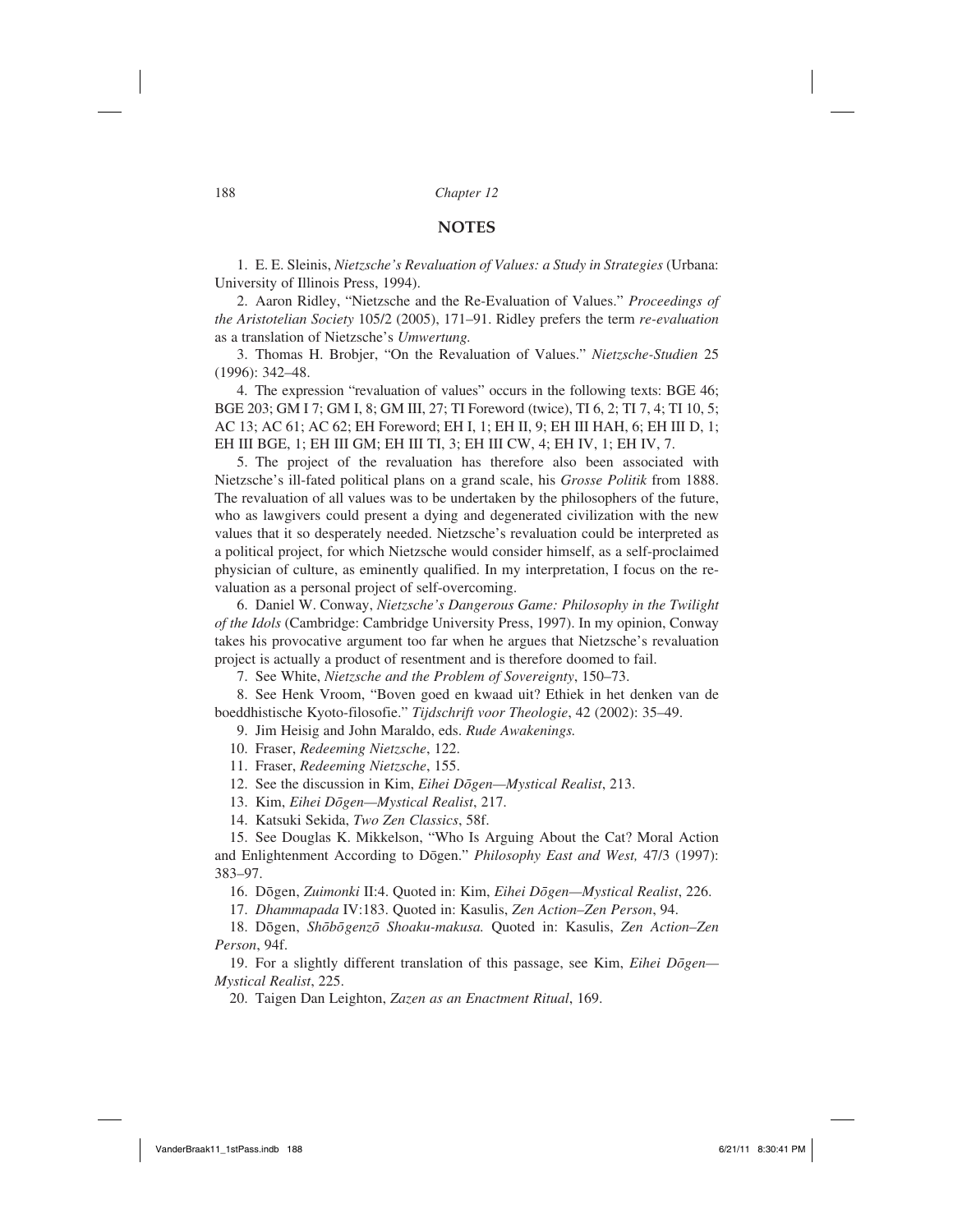# *Revaluation of All Values* 189

21. Dōgen, Shōbōgenzō, Bendōwa. Quoted in: Kim, Dōgen on Meditation and *Thinking*, 21.

22. Dōgen, *Shōbōgenzō, Genjōkōan*. Quoted in: Davis, *The Presencing of Truth,* 257.

23. Taizan Maezumi, *Appreciate Your Life: The Essence of Zen Practice* (Boulder: Shambhala, 2001).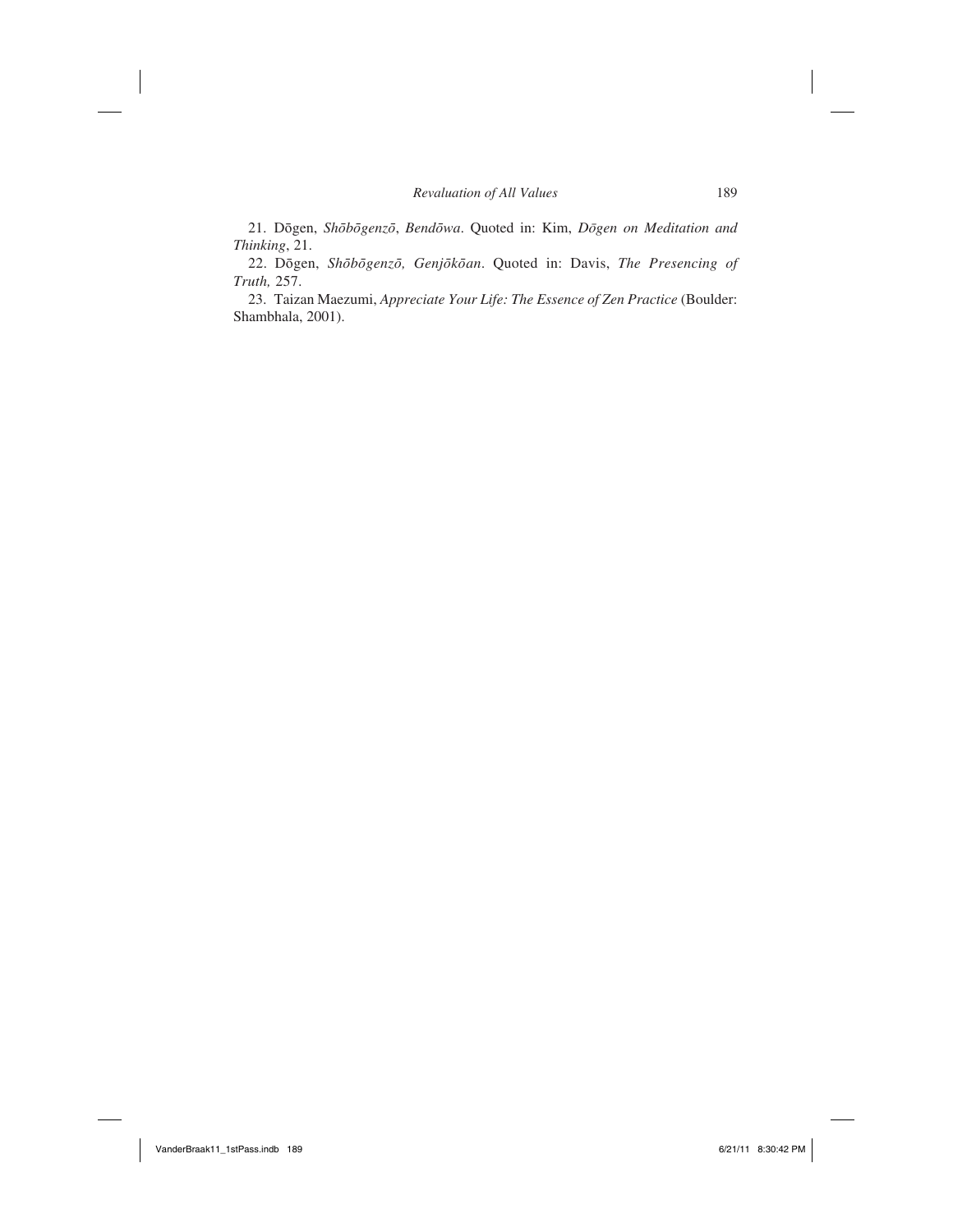VanderBraak11\_1stPass.indb 190  $\overline{6/21/11}$  8:30:42 PM  $\overline{21/11}$  8:30:42 PM  $\overline{21/11}$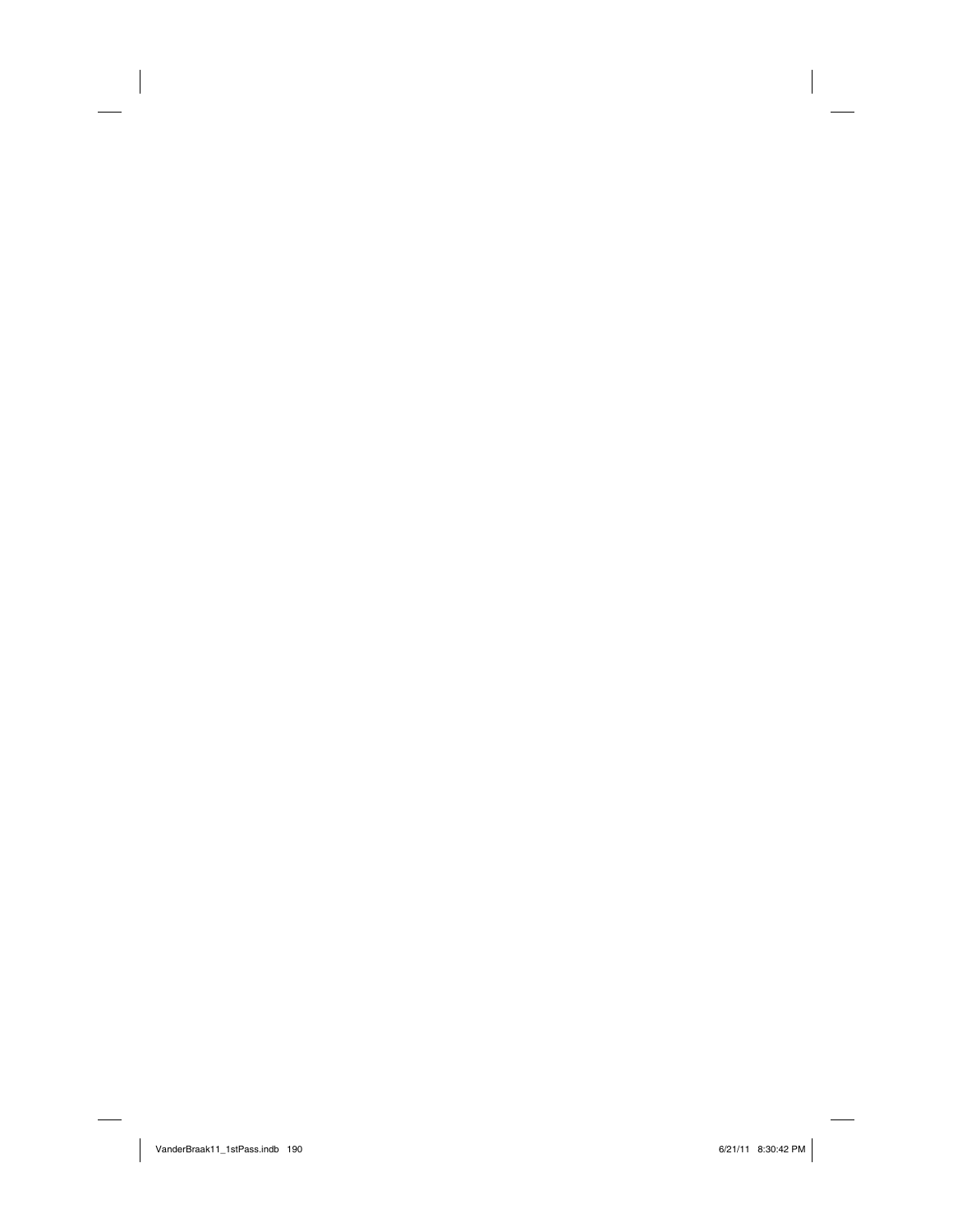# *Epilogue*

# **Toward a Philosophy of the Future**

The dialogues in this study between Nietzsche and various Zen thinkers can open up new perspectives on what an *áskēsis* of a philosophy of the future could look like. The dialogue between Nietzsche and Nāgārjuna has elucidated the skepticism in both thinkers. It suggests that Nietzsche's skepticism should be interpreted in light of his Dionysian philosophy and that Nāgārjuna's skepticism should not only be studied through a Pyrrhonian, but also through a Nietzschean lens. Linji's Zen deconstruction has shown itself to be in line with Nietzsche's active nihilism. However, when Linji's followers reify Zen as a "direct transmission beyond words and letters," they diverge from Nietzsche. The temptation then arises to view enlightenment as a redemptive state beyond thought and language, a liberation from ignorance and delusion.

Dōgen's Buddhist revaluation of values brings Zen closer to Nietzsche again. Dōgen's *áskēsis* stresses continuous self-overcoming, not attaining some kind of static and final state of redemption. Both Dōgen and Nietzsche take a soteriological term from their own native religious tradition (for Nietzsche, Christian redemption, for Dōgen, Buddhist enlightenment), criticize its orthodox meaning as a final state beyond suffering, purge it of its metaphysical and transcendent connotations, and revalue its meaning out of a thoroughly this-worldly orientation. Rather than present a new version of "the Zen experience" as a new attempt at radical transcendence or a new conception of religious experience, Dōgen's immanent transcendence his radical phenomenalism, can serve to overcome the implicit dichotomies in Western modes of thought between inner and outer, mind and body, meditation and ritual, individual and society, spiritual and secular, and "religious life" and "ordinary life."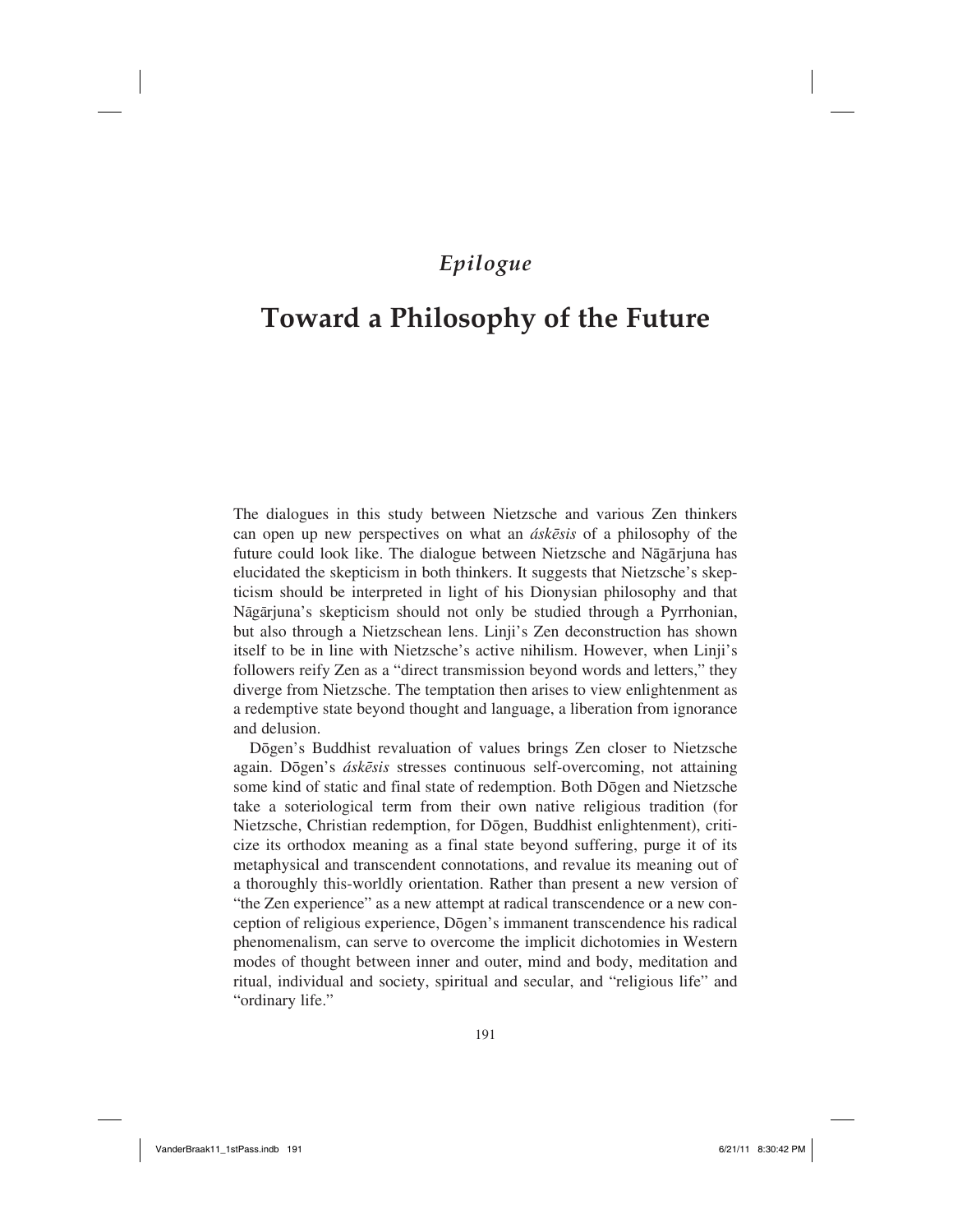# 192 *Epilogue: Toward a Philosophy of the Future*

Nishitani has done much for the dialogue between Nietzsche and Zen. However, his Heideggerian interpretation of the will to power has put a premature conclusion to the dialogue. Interpreting the will to power as *upāya* allows us to continue the dialogue. Also, Nishitani's approach of measuring Nietzsche against the Zen standard of emptiness can be complemented with measuring Zen against the standard of Nietzsche's thought. In this way, the dialogue with the philosopher with the hammer may perhaps contribute to the realization of a different, more "Nietzschean" Zen for the West that can assist in Nietzsche's project of revaluation of all values.

For Nietzsche, overcoming the European philosophical tradition was not a goal in itself; the purpose was to remove the barriers for a more encompassing world philosophy:

I imagine future thinkers in whom European-American indefatigability is combined with the hundredfold-inherited contemplativeness of the Asians: such a combination will bring the riddle of the world to a solution. In the meantime the reflective spirits have their mission: they are to remove all barriers that stand in the way of a coalescence of human beings. (KSA 8, 17 [55])

May the dialogue between Nietzsche and Zen continue, not so much in order to bring the riddle of the world to a solution, but in order to contribute to a Way-seeking philosophy and a coalescence of human beings.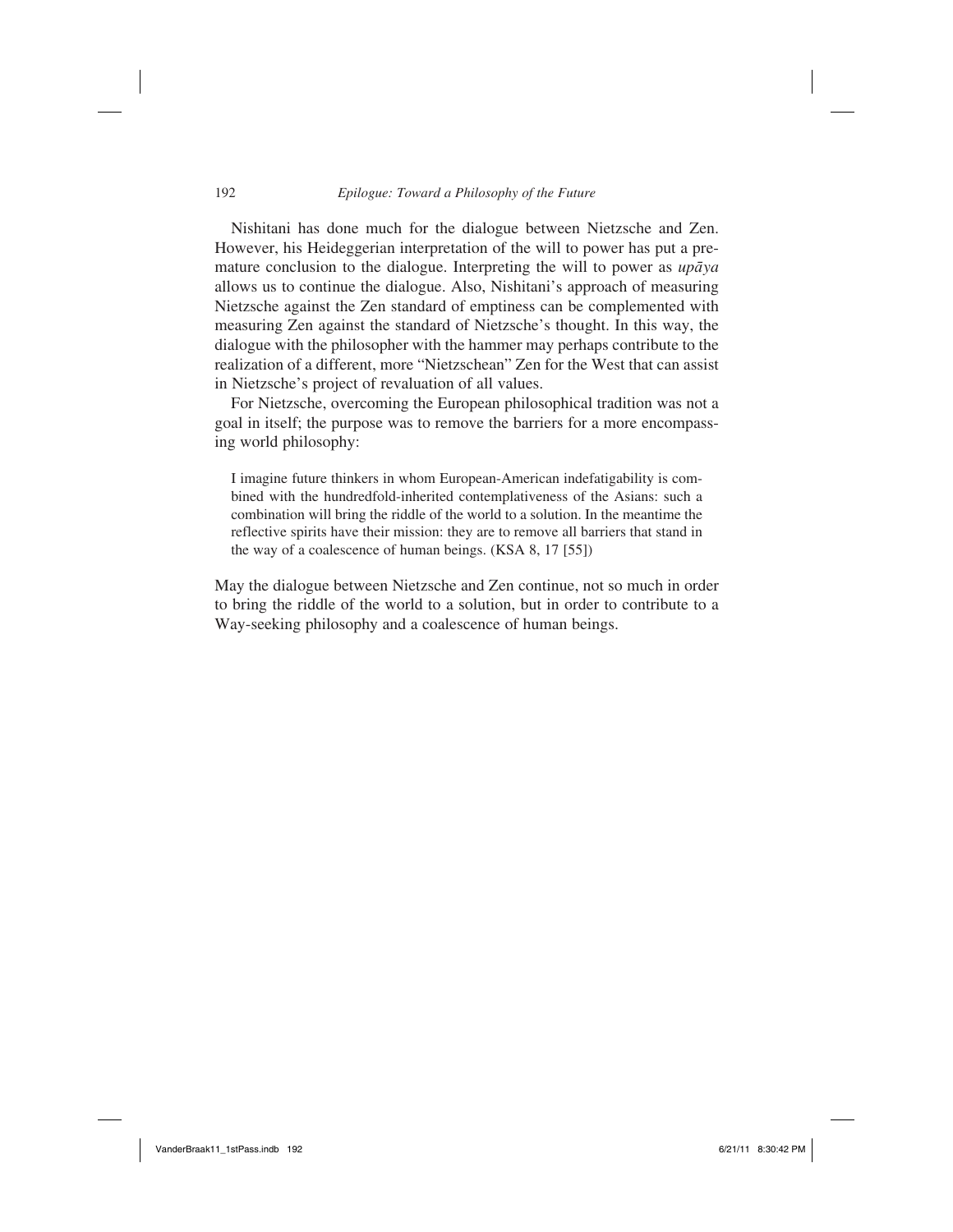- Abe, Masao. *Zen and Western Thought*. Honolulu: University of Hawaii Press, 1985. -. A Study of Dogen: His Philosophy and Religion. Albany: State University of New York Press, 1992.
- Addiss, Stephen, Stanley Lombardo, and Judith Roitman, eds. *Zen Sourcebook: Traditional Documents from China, Korea, and Japan.* Indianapolis/Cambridge: Hackett Publishing Company, 2008.
- Alderman, Harold. *Nietzsche's Gift*. Athens: Ohio University Press, 1977.
- Ames, Roger T. "Nietzsche's 'Will to Power' and Chinese 'Virtuality' (*De*): A Comparative Study." In *Nietzsche and Asian Thought*, edited by Graham Parkes, 130–50. Chicago: University of Chicago Press, 1991.
- Arifuku, Kōgaku. "The Problem of the Body in Nietzsche and Dōgen." (translated by Graham Parkes). In *Nietzsche and Asian Thought*, edited by Graham Parkes, 214–25. Chicago: Chicago University Press, 1991,
- Aschheim, Steven E. *The Nietzsche Legacy in Germany: 1890–1990.* Berkeley: University of California Press, 1990.
- Bazzano, Manu. *Buddha is Dead: Nietzsche and the Dawn of European Zen.* Brighton/ Portland: Sussex Academic Press, 2006.
- Bell, Catherine. *Ritual: Perspectives and Dimensions*. Oxford/New York: Oxford University Press, 1997.
- Benson, Bruce Ellis. *Pious Nietzsche: Decadence and Dionysian Faith.* Bloomington/ Indianapolis: Indiana University Press, 2008.
- Bourget, Paul. "Théorie de la décadence." In *Essais de psychologie contemporaine, vol. I.* Paris: Plon, 1926, 3–33.
- van der Braak, André F. M. *Hoe men wordt, wat men is. Zelfvervolmaking, zelfoverwinning en zelfvergetelheid bij Nietzsche.* Budel: Damon, 2004.

———. "Buddhismus." In *Nietzsche-wörterbuch: Abbreviatur–einfach*, edited by Paul van Tongeren, Gerd Schank, and Herman Siemens, 419–33. Berlin/New York: de Gruyter, 2004.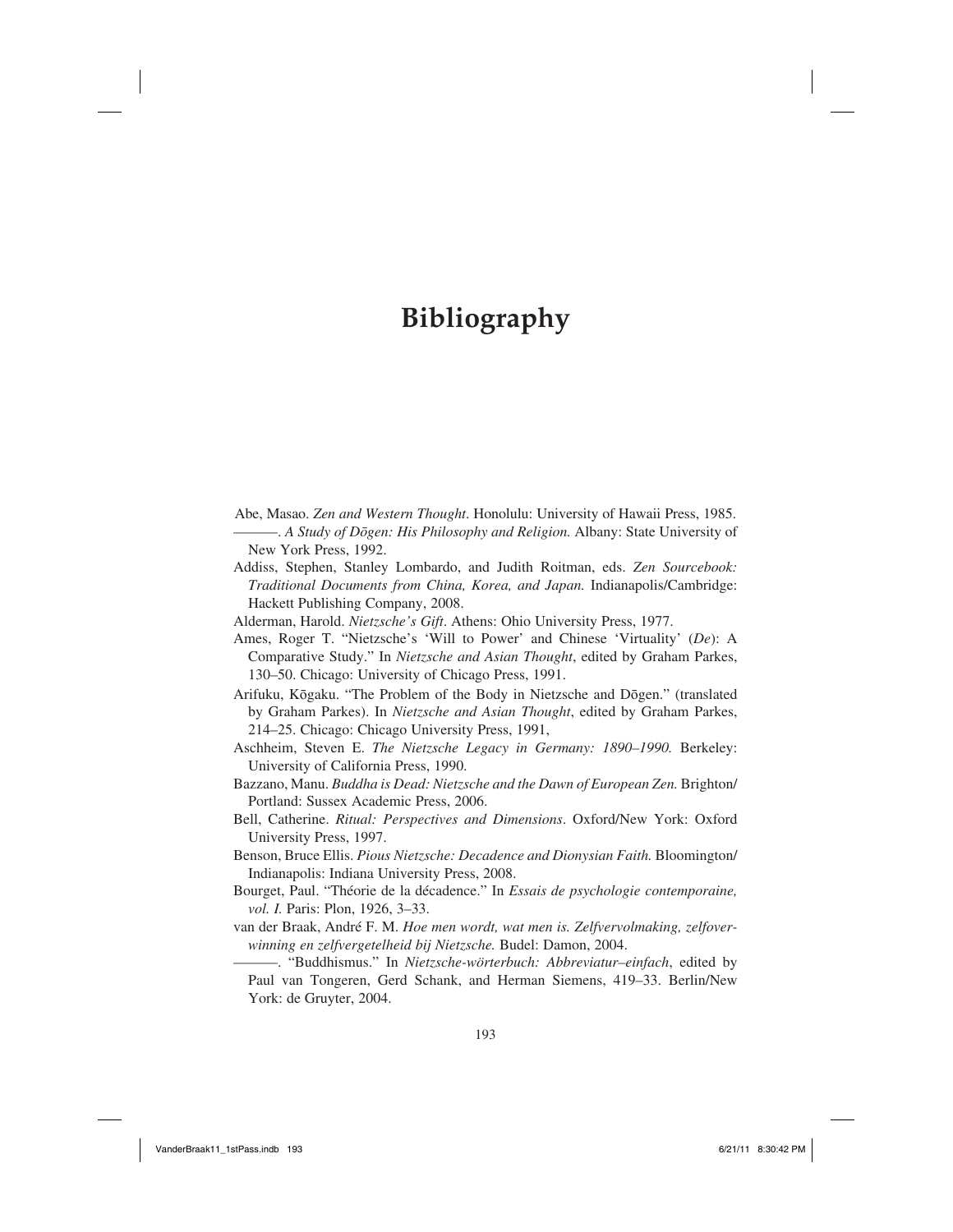———. "Nietzsche's transcultural hermeneutics: proliferation versus fusion of horizons." In *Nietzsche y la Hermenéutica*, edited by Francisco Arenas-Dolz, Luca Giancristofaro, and Paolo Stellini, 79–88. Valencia: Nau Llibres, 2007.

———. "Enlightenment revisited: Romantic, historicist, hermeneutic and comparative perspectives on Zen." *Acta Comparanda* 19 (2008): 87–97.

———. "Nietzsche, Christianity, and Zen on Redemption." *Studies in Interreligious Dialogue* 18/1 (2008): 5–18.

———. "Nietzsche on Redemption. A Maha-ya- na Buddhist Perspective." In *Nietzsche—Philosoph der Kultur(en)?*, edited by Andreas Urs Sommer, 519–27. Berlin/New York: de Gruyter, 2008.

———. "Nietzsche and Japanese Buddhism on the Cultivation of the Body: To What Extent Does Truth Bear Incorporation?" *Comparative and Continental Philosophy* 1/2 (2009): 223–51.

———. "Toward a Philosophy of Chan Enlightenment: Linji's Anti-Enlightenment Rhetoric." *Journal of Chinese Philosophy* 37/2 (June 2010): 231–47.

van Bragt, Jan. "Translator's Introduction." In *Religion and Nothingness,* Keiji Nishitani, xxiii–xlix. Berkeley: University of California Press, 1990.

———. "Foreword." In *On Buddhism*, Keiji Nishitani, vi–ix. Albany: State University of New York Press, 2006.

- Braverman, Arthur. *Living and Dying in Zazen: Five Zen Masters of Modern Japan*. New York: Weatherhill, 2003.
- Brobjer, Thomas H. "On the Revaluation of Values." *Nietzsche-Studien* 25 (1996): 342–48.

———. "Götzen-Hammer: The Meaning of the Expression 'To Philosophize with a Hammer.'" *Nietzsche-Studien* 28 (1999): 38–41.

———. "Nietzsche's Reading About Eastern Philosophy." *Journal of Nietzsche Studies* 28 (2004): 3–27.

———. "Nietzsche's Reading About China and Japan." *Nietzsche-Studien* 34 (2005): 329–36.

- Bronkhorst, Johannes. *Buddhist Teaching in India.* Boston: Wisdom Publications, 2009.
- Brusotti, Marco. *Die Leidenschaft der Erkenntnis: Philosophie und ästhetische Lebensgestaltung bei Nietzsche von* Morgenröthe *bis* Also sprach Zarathustra*.* Berlin/ New York: de Gruyter, 1997.
- Buswell, Robert E. Jr., and Robert M. Gimello, eds. *Paths to Liberation: The Mārga and Its Transformations in Buddhist Thought.* Honolulu: University of Hawaii Press, 1992.

Chen, Guying. "Zhuang Zi and Nietzsche: Plays of Perspectives." (translated by James Sellman). In *Nietzsche and Asian Thought*, edited by Graham Parkes, 115–29. Chicago/London: University of Chicago Press, 1991.

Clarke, J. J. *Oriental Enlightenment: The Encounter Between Asian and Western Thought.* London/New York: Routledge, 1997.

Cole, Alan. *Fathering Your Father: The Zen of Fabrication in Tang Buddhism.* Berkeley: University of California Press, 2009.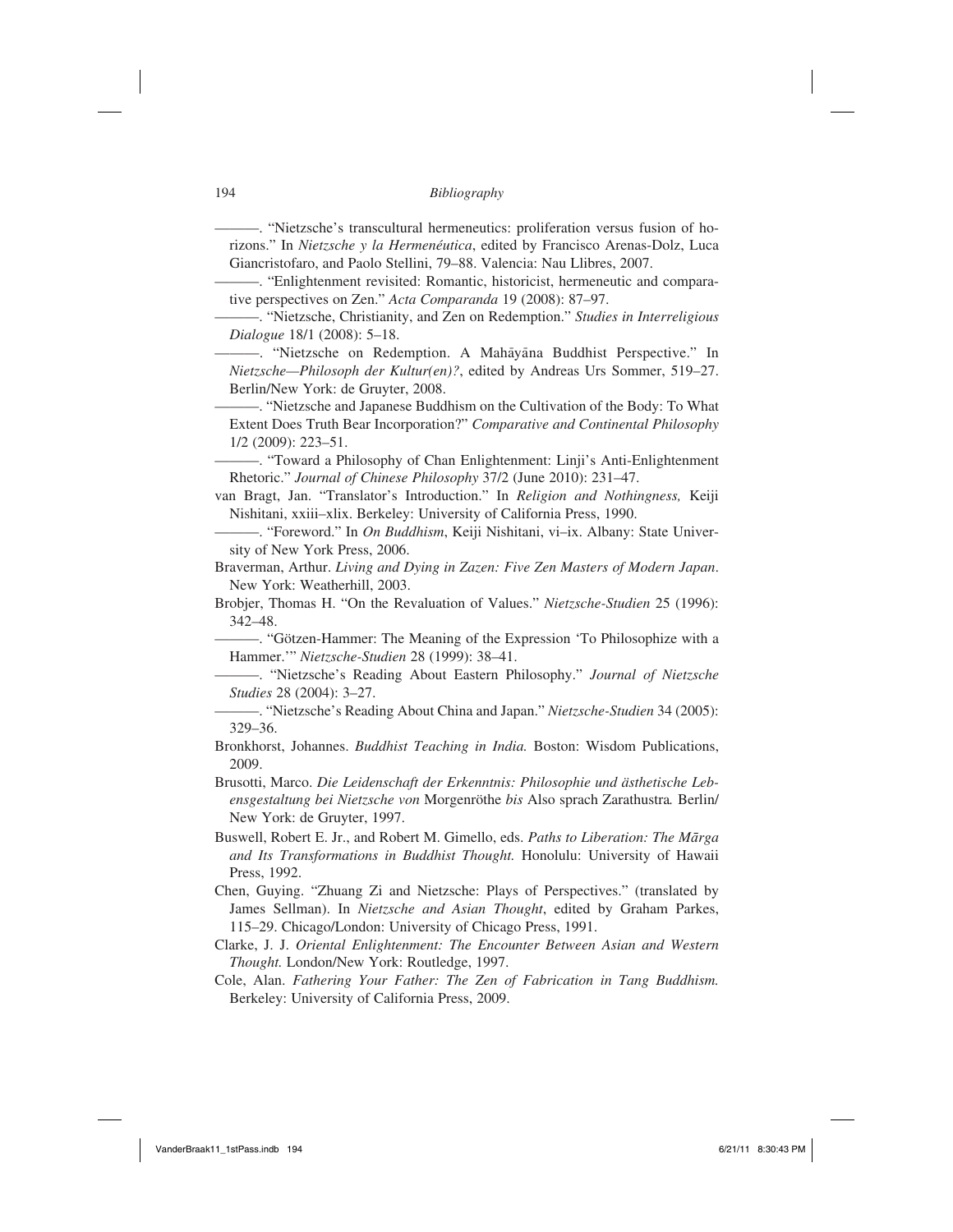- Colli, Giorgio. "Nachwort (zu Band 12 und 13)." In *Sämtliche Werke, Kritische Studienausgabe (KSA)*. Edited by Giorgio Colli and Mazzino Montinari. Band 13, 651–68. Berlin/New York: de Gruyter, 1967–1977.
- Constantinidès, Yannis, and Damien MacDonald. *Nietzsche l'Éveillé*. Ollendorff & Desseins, 2009.
- Conway, Daniel W., and Julie K. Ward. "Physicians of the Soul: Peritrope in Sextus Empiricus and Nietzsche." In *Nietzsche und die antike Philosophie*, edited by Daniel W. Conway and Rudolf Rehn, 193–223. Trier: Wissenschaftlicher Verlag, 1992.
- Conway, Daniel W. *Nietzsche & the Political.* London/New York: Routledge, 1997.
- ———. *Nietzsche's Dangerous Game. Philosophy in the Twilight of the Idols.* Cambridge: Cambridge University Press, 1997.
- -. "Beyond Truth and Appearance: Nietzsche's Emergent Realism." In *Nietzsche, Epistemology, and Philosophy of Science, Part II*, edited by B. Babich and R. Cohen, 109–22. Dordrecht: Kluwer, 1999.
- ———. "Life and Self-Overcoming." In *A Companion to Nietzsche*, edited by Keith Ansell Pearson, 532–47. Oxford: Blackwell Publishing, 2006.
- Coomaraswamy, Sir Mutu. *Sutta Nipâta, or Dialogues and Discourses of Gotama Buddha*. London: Trübner, 1874.
- Cowherds, The. *Moonshadows: Conventional Truth in Buddhist Philosophy.* Oxford: Oxford University Press, 2011.
- Cox, Christoph. *Nietzsche: Naturalism and Interpretation.* Berkeley: University of California Press, 1999.
- Dallmayr, Fred. *Beyond Orientalism: Essays on Cross-Cultural Encounter.* Albany: State University of New York Press, 1995.
- Davis, Bret W., Brian Schroeder, and Jason M. Wirth, eds. *Japanese and Continental Philosophy: Conversations with the Kyoto School*. Bloomington and Indianapolis: Indiana University Press, 2011.
- Davis, Bret W. "Zen After Zarathustra: The Problem of the Will in the Confrontation Between Nietzsche and Buddhism." *Journal of Nietzsche Studies* 28 (2004): 89–138.
	- ———. "Nishitani Keiji's 'The Standpoint of Zen:' Directly Pointing to the Mind." In *Buddhist Philosophy: Essential Readings*, edited by William Edelglass and Jay L. Garfield, 93–102. Oxford: Oxford University Press, 2009.
- ———. "The Presencing of Truth: Dō gen's Genjō kō an." In *Buddhist Philosophy: Essential Readings*, edited by William Edelglass and Jay L. Garfield, 251–59. Oxford: Oxford University Press, 2009.
- ———. "The Kyoto School." In *The Stanford Encyclopedia of Philosophy (Summer 2010 Edition)*, edited by Edward N. Zalta. http://plato.stanford.edu/archives/ sum2010/entries/kyoto-school (accessed September 15, 2010).
- ———. "Nishitani after Nietzsche: From the Death of God to the Great Death of the Will." In *Japanese and Continental Philosophy: Conversations with the Kyoto School*, edited by Bret W. Davis, Brian Schroeder, and Jason M. Wirth, 82–101. Bloomington and Indianapolis: Indiana University Press, 2011.

Dō gen, Kīgen. *Shōbōgenzō*, edited by Mizuno Yaoko. Tokyo: Iwanami, 1990.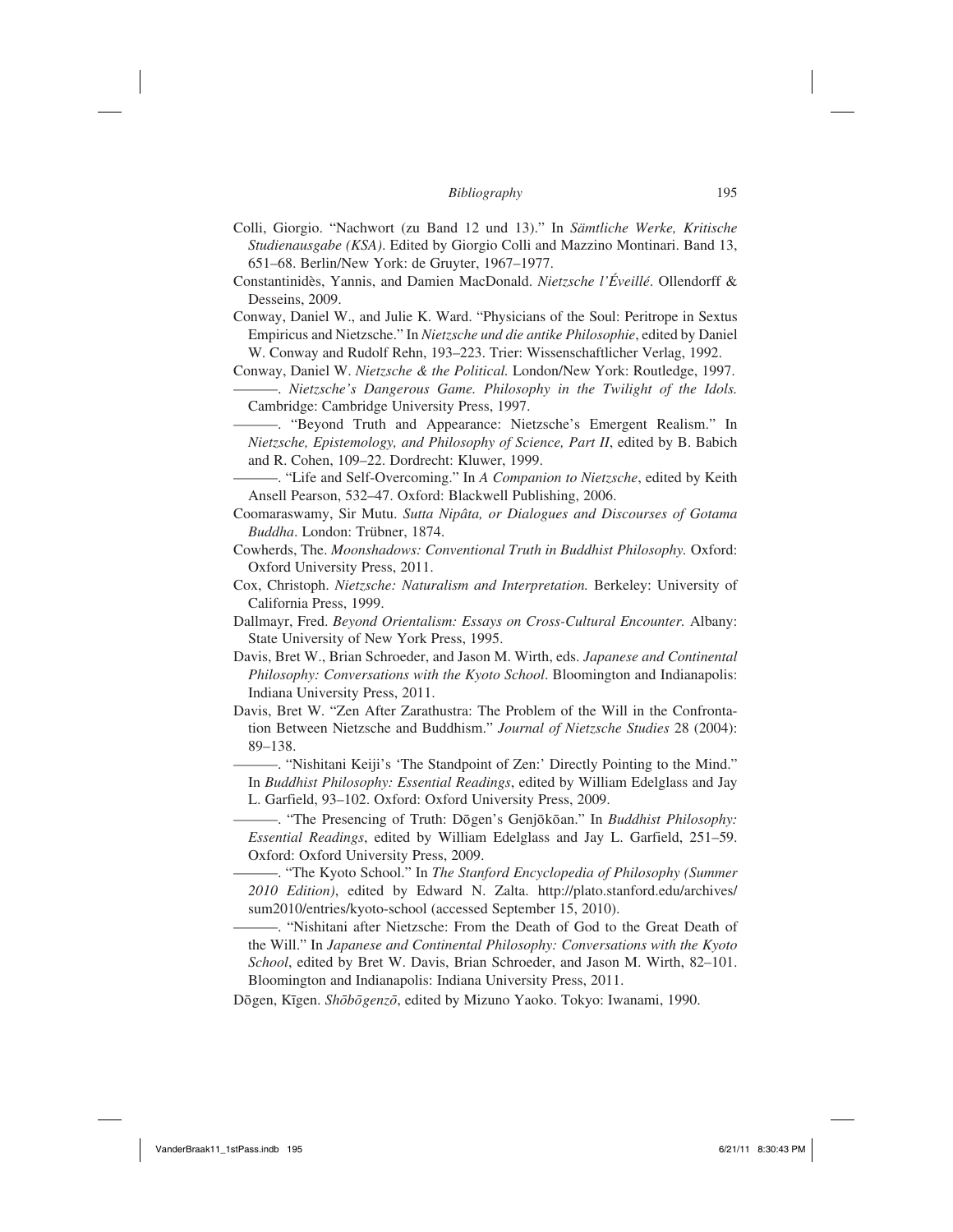- Dreyfus, Georges, and Jay L. Garfield. "Madhyamaka and classical Greek Skepticism." In *Moonshadows: Conventional Truth in Buddhist Philosophy*, edited by The Cowherds, 115–30. Oxford: Oxford University Press, 2011.
- Dreyfus, Georges. "Can a Mādhyamika Be a Skeptic? The Case of Patsab Nyimadrak." In *Moonshadows: Conventional Truth in Buddhist Philosophy*, edited by The Cowherds, 89–113. Oxford: Oxford University Press, 2011.
- Droit, Roger-Pol. *The Cult of Nothingness: The Philosophers and the Buddha*. North Carolina: University of North Carolina Press, 2003.
- Edelglass, William, and Jay L. Garfield, eds. *Buddhist Philosophy: Essential Readings.* Oxford: Oxford University Press, 2009.
- Elberfeld, Rolf. "The Middle Voice of Emptiness: Nishida and Nishitani." In *Japanese and Continental Philosophy: Conversations with the Kyoto School*, edited by Bret W. Davis, Brian Schroeder, and Jason M. Wirth. Bloomington and Indianapolis: Indiana University Press, 2011, 269–85.
- Figl, Johann. "Nietzsche's Early Encounters with Asian Thought." (translated by Graham Parkes). In *Nietzsche and Asian Thought*, edited by Graham Parkes, 51–63. Chicago: University of Chicago Press, 1991.
	- ———. "Nietzsche's Encounter with Buddhism." In *Void and Fullness in the Buddhist, Hindu, and Christian Traditions: Sūnya-Pūrna-Pleroma,* edited by B. Bäumer and J. Dupuch, 225–37. New Delhi: D.K. Printworld, 2005.
	- ———. *Nietzsche und die Religionen. Transkulturelle Perspektiven seines Bildungsund Denkweges*. Berlin/New York: de Gruyter, 2007.
- Fischer, Zoketsu Norman. "A Coin Lost in the River Is Found in the River." In *The Art of Just Sitting: Essential Writings on the Zen Practice of Shikantaza*, 149–54. Edited by John Daido Loori. Boston: Wisdom Publications, 2002.
- Foucault, Michael. "Friendship as a Way of Life." In *Foucault Live: Collected Interviews, 1961–1984*, 308–12. Edited by Sylvère Lotringer. Translated by Lysa Hochroth and John Johnston. New York: Semiotext[e], 1989.
- Fraser, Gilles. *Redeeming Nietzsche: On the Piety of Unbelief*. London: Routledge, 2002.
- Freeman, Timothy J. *Zarathustra's Lucid Dream and Asian Philosophy.* Unpublished manuscript.
- Froese, Katrin. *Nietzsche, Heidegger, and Daoist Thought: Crossing Paths In- Between*. Albany: State University of New York Press, 2004.
- Gaiser, K. "Exoterisch/esoterisch." In *Historisches Wörterbuch der Philosophie II.* Edited by J. Ritter. Basel/Stuttgart: Schwabe & Co Verlag, 1972, 866–67.
- Garfield, Jay L., and Graham Priest. "Mountains Are Just Mountains." In *Pointing at the Moon: Buddhism, Logic, Analytic Philosophy,* edited by Mario d'Amato, Jay L. Garfield, and Tom J. F. Tillemans, 71–82. Oxford: Oxford University Press, 2009.
- Garfield, Jay L. "Epoche and *Śūnyatā*: Skepticism East and West." *Philosophy East and West* 40/3 (1990): 285–307.
- ———. *The Fundamental Wisdom of the Middle Way: Nāgārjuna's Mūlamadhyamakakārikā.* Oxford: Oxford University Press, 1995.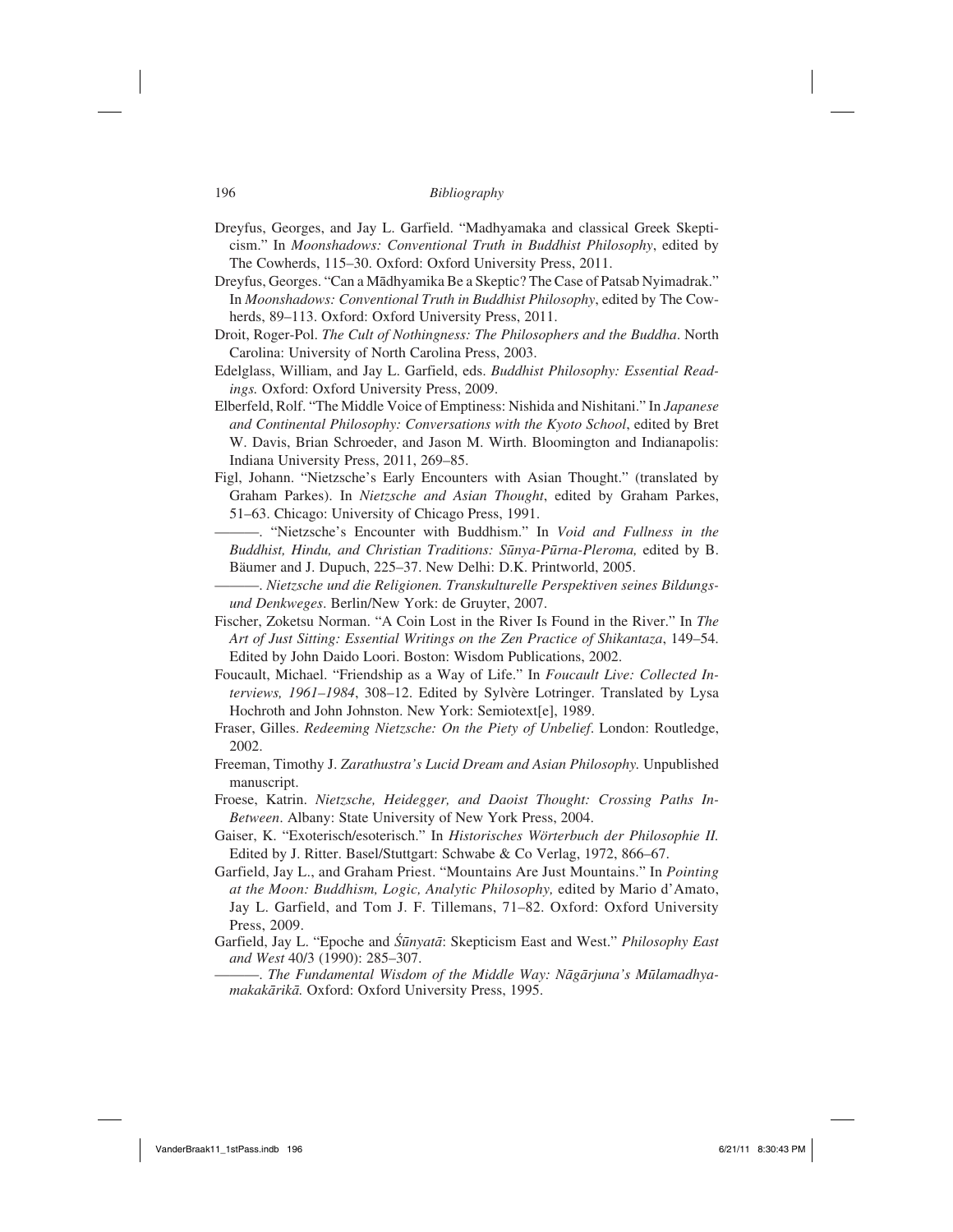———. *Empty Words: Buddhist Philosophy and Cross-Cultural Interpretation.* Oxford/New York: Oxford University Press, 2002.

———. "Nāgārjuna's *Mūlamadhyamakakārikā* (*Fundamental Verses of the Middle Way*): Chapter 24: Examination of the Four Noble Truths." In *Buddhist Philosophy: Essential Readings*, edited by William Edelglass and Jay L. Garfield, 26–34. Oxford: Oxford University Press, 2009.

Gooding-Williams, Robert. *Zarathustra's Dionysian Modernism*. Palo Alto: Stanford University Press, 2001.

Hadot, Pierre. *Philosophy As a Way of Life*. Oxford: Wiley-Blackwell, 1995.

- Hall, David L., and Roger T. Ames. *Thinking from the Han: Self, Truth, and Transcendence in Chinese and Western Culture.* Albany: State University of New York Press, 1998.
- Han, Béatrice. "Nietzsche and the 'Masters of Truth': the pre-Socratics and Christ." In *Nietzsche and the Divine*, edited by John Lippitt and Jim Urpeth, 115–36. Manchester: Clinamen Press, 2000.

Heidegger, Martin. *Nietzsche I*. Pfullingen: Neske, 1961.

———. *Was heisst Denken?* Tübingen: Niemeyer, 1984.

———. "Wer ist Nietzsches Zarathustra?" In *Vorträge und Aufsätze*, 99–124. Frankfurt am Main: Klostermann, 2000 (Original edition 1954).

- Heine, Steven. *Dōgen and the Kōan Tradition: A Tale of Two* Shōbōgenzō *Texts.*  Albany: State University of New York Press, 1994.
- ———. *Zen Skin, Zen Marrow: Will the Real Zen Buddhism Please Stand Up?*  Oxford: Oxford University Press, 2008.

Heine, Steven, and Dale S. Wright, eds. *Zen Ritual: Studies of Zen Buddhist Theory in Practice*. Oxford: Oxford University Press, 2008.

- Heisig, James, W. *Philosophers of Nothingness: An Essay on the Kyoto School*. Honolulu: University of Hawaii Press, 2001.
- Heisig, Jim, and John Maraldo, eds. *Rude Awakenings: Zen, the Kyoto School, and the Question of Nationalism*. Honolulu: University of Hawaii Press, 1995.

Heller, Erich. *The Disinherited Mind.* New York: Harcourt Brace Jovanovich, 1975. Herrigel, Eugen. *Zen in the Art of Archery*. London: Routledge, 1953.

Hershock, Peter D. *Liberating Intimacy. Enlightenment and Social Virtuosity in Ch'an Buddhism.* Albany: State University of New York Press, 1995.

———. *Chan Buddhism*. Honolulu: University of Hawaii Press, 2005.

Hodge, Charles D. D*. Systematic Theology II.* London: Thomas Nelson and Sons, 1871.

Hoffman, J. N. *Wahrheit, Perspektive, Interpretation. Nietzsche und die philosophische Hermeneutik.* Berlin/New York: de Gruyter, 1994.

- Hutter, Horst. *Shaping the Future: Nietzsche's New Regime of the Soul and Its Ascetic Practices.* Lanham, MD: Lexington Books, 2006.
- Jia, Jinhua. *The Hongzhou School of Chan Buddhism in Eighth- through Tenth-Century China.* Albany: State University of New York Press, 2006.

Jones, David. "Empty Soul, Empty World: Nietzsche and Nishitani." In *Japanese and Continental Philosophy: Conversations with the Kyoto School*, edited by Bret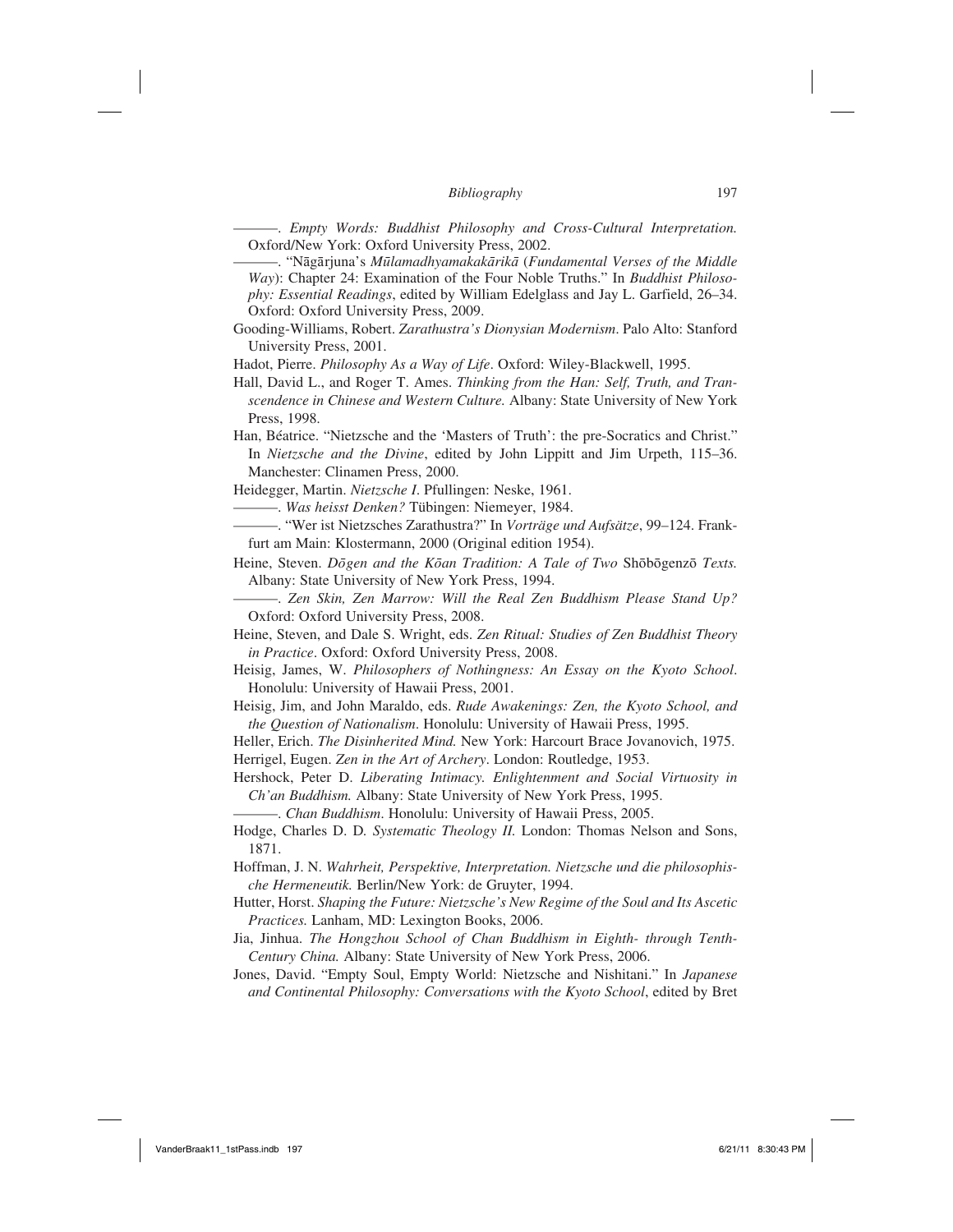W. Davis, Brian Schroeder, and Jason M. Wirth, 102–19. Bloomington and Indianapolis: Indiana University Press, 2011.

Jullien, Francois. *Detour and Access: Strategies of Meaning in China and Greece.*  New York: Zone Books, 2000.

Jung, Carl G. *Nietzsche's Zarathustra Vol I and II: Notes of the Seminar Given in 1934–1939.* Princeton: Princeton University Press, 1988.

Kasulis, Thomas P. *Zen Action / Zen Person*. Honolulu: University of Hawaii Press, 1981.

———. "Editor's Introduction." In Yasuo Yuasa, *The Body: Towards an Eastern Mind-Body Theory,* 1–15. Albany: State University of New York Press, 1987.

———. "Masao Abe as D. T. Suzuki's Philosophical Successor." In *Masao Abe: A Zen Life of Dialogue*, edited by Donald W. Mitchell, 251–59. Boston/Rutland, VT/ Tokyo: Charles E. Tuttle, 1998.

Kee, Alistair. *Nietzsche Against the Crucified*. London: Trinity Press International, 1999. Keown, Damien. "trikāya." *Encyclopedia.com: A Dictionary of Buddhism.* http://

www.encyclopedia.com/doc/1O108-trikya.html (accessed September 6, 2010).

Kim, Hee-Jin. *Eihei Dōgen—Mystical Realist*. Tucson: University of Arizona Press, 2004 (original edition 1975).

———. *Dōgen on Meditation and Thinking: A Reflection on His View of Zen*. Albany: State University of New York Press, 2007.

- Köppen, Carl Friedrich. *Die Religion des Buddha. Vol. 1. Die Religion des Buddha und ihre Entstehung.* Berlin: F. Schneider, 1857.
- Koestler, Arthur. *The Lotus and the Robot*. New York: Macmillan, 1961.
- Kuzminski, Adrian. *Pyrrhonism: How the Ancient Greeks Reinvented Buddhism*. Lanham, MD: Lexington, 2008.
- Ladner, Max. *Nietzsche und der Buddhismus. Kritische Betrachtungen eines Buddhisten*. Zürich: Juchli-Beck, 1933.
- Lampert, Laurence. *Nietzsche's Teaching: An Interpretation of* Thus Spoke Zarathustra*.* New Haven/London: Yale University Press, 1986.

———. *Nietzsche's Task: An Interpretation of* Beyond Good and Evil. New Haven/ London: Yale University Press, 2001.

Large, Duncan. "Introduction." In Friedrich Nietzsche, *Ecce Homo: How To Become What You Are*. Oxford: Oxford University Press, 2007.

Leighton, Taigen Dan, and Shokaku Okamura, trans. *Dōgen's Extensive Record: a Translation of the Eihei Kōroku*. Boston: Wisdom Publications, 2008.

Leighton, Taigen Dan. *Faces of Compassion: Classic Bodhisattva Archetypes and Their Modern Expression.* Boston: Wisdom Publications, 2003.

———. *Visions of Awakening Space and Time: Dōgen and the Lotus Sutra*. Oxford: Oxford University Press, 2007.

———. "Zazen as an Enactment Ritual." In *Zen Ritual: Studies of Zen Buddhist Theory in Practice,* edited by Steven Heine and Dale S. Wright, 167–84. Oxford: Oxford University Press, 2008.

Leiter, Brian. "The Paradox of Fatalism and Self-Creation in Nietzsche." In *Nietzsche*, edited by John Richardson and Brian Leiter, 281–321. Oxford: Oxford University Press, 2001.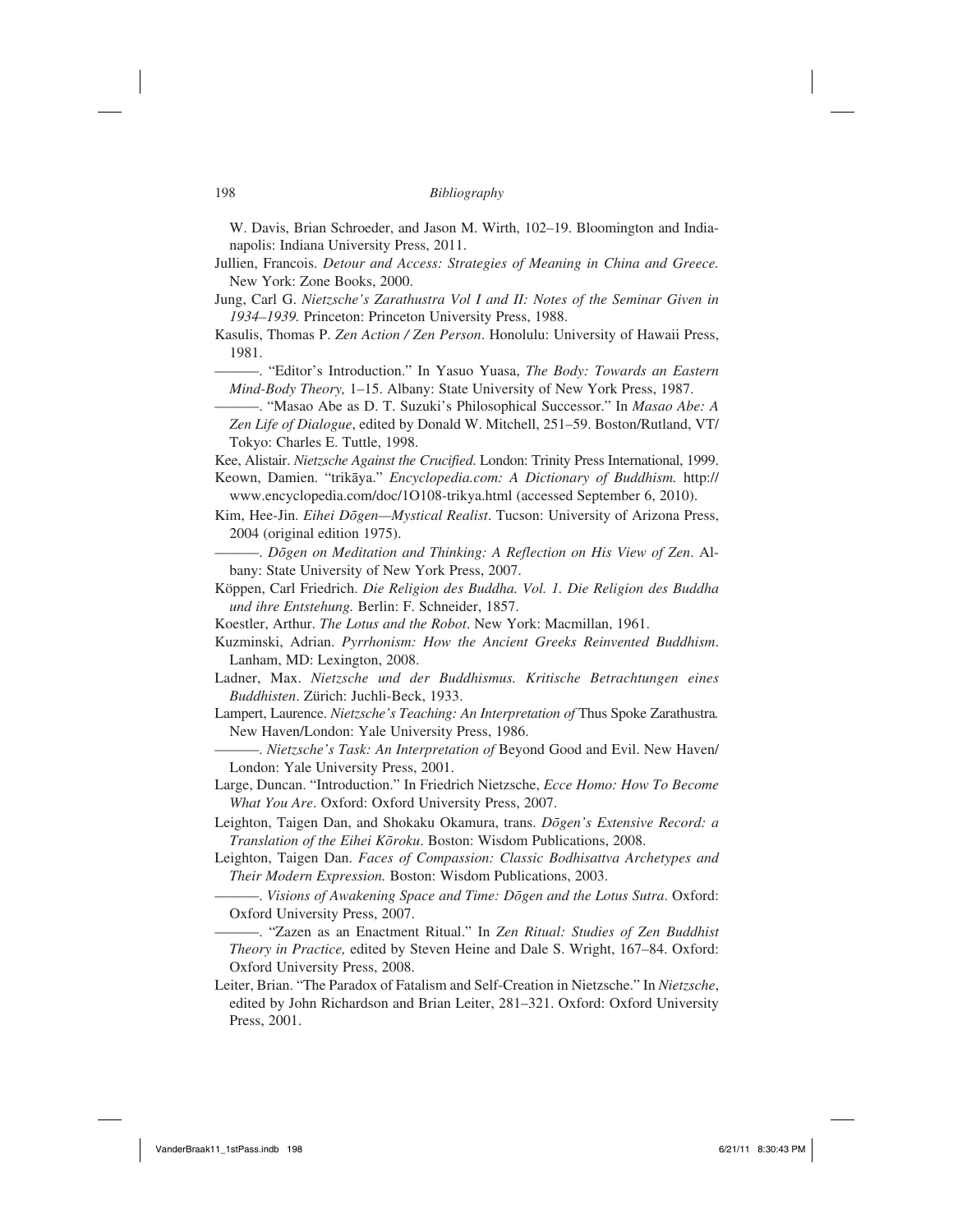- Loori, John Daido. "Nanyue Polishes a Tile." In *The Art of Just Sitting: Essential Writings on the Zen Practice of Shikantaza*, edited by John Daido Loori, 127–34. Boston: Wisdom Publications, 2002.
- Löwith, Karl. *Nietzsches Philosophie der Ewigen Wiederkunft des Gleichen*. Stuttgart: Kohlhammer, 1956.

Magliola, Robert. *Derrida on the Mend.* West Lafayette: Purdue University Press, 1984.

- Mall, R. A. *Philosophie im Vergleich der Kulturen: Interkulturelle Philosophie, eine neue Orientierung.* Darmstadt: Wissenschaftliche Buchgesellschaft, 1995.
- Maraldo, John C. "The Practice of Body-Mind: Dōgen's Shinjingakudō and Comparative Philosophy." In *Dōgen Studies*, edited by William R. LaFleur, 112–30. Honolulu: University of Hawaii Press, 1985.
- Maezumi, Taizan. *Appreciate Your Life: The Essence of Zen Practice.* Boulder: Shambhala, 2001.
- Martin, Glen T. "Deconstruction and Breakthrough in Nietzsche and Nāgārjuna." In *Nietzsche and Asian Thought*, edited by Graham Parkes, 91–111. Chicago: University of Chicago Press, 1991.
- McEvilley, Thomas. *The Shape of Ancient Thought: Comparative Studies in Greek and Indian Philosophies.* New York: Allworth Press, 2002.
- Mikkelson, Douglas K. "Who Is Arguing About the Cat? Moral Action and Enlightenment According to Dōgen." *Philosophy East and West* 47/3 (1997): 383–97.
- Mishima, Yukio. *The Temple of the Golden Pavilion*. New York: Knopf, 1959.
- Mistry, Freny. *Nietzsche and Buddhism: Prolegomenon to a Comparative Study.* Berlin/New York: de Gruyter, 1981.
- Moeller, Hans-Georg. "The 'Exotic' Nietzsche—East and West." *Journal of Nietzsche Studies* 28 (2004): 57–69.
- Morrison, Robert G. *Nietzsche and Buddhism: A Study in Nihilism and Ironic Affinities*. Oxford: Oxford University Press, 1997.
- ———."Response to Graham Parkes' Review." *Philosophy East and West* 50/2 (2000): 267–79.
- Müller, Max. "Über den Buddhismus." In *Essays, Bd. 1: Beitrage zur vergleichenden Religionswissenschaft*, 162–204. Leipzig: Engelmann, 1869.
- Müller-Lauter, Wolfgang. *Nietzsche: His Philosophy of Contradictions and the Contradictions of his Philosophy* (translated by David J. Parent). Urbana/Chicago: University of Illinois Press, 1999.
- ———. *Heidegger und Nietzsche, Nietzsche-Interpretationen III*. Berlin/New York: de Gruyter, 2000.
- Nagatomo, Shigenori. *Attunement through the Body.* Albany: State University of New York Press, 1992.
- Nietzsche, Friedrich. *Sämtliche Werke, Kritische Studienausgabe (KSA)*. Edited by Giorgio Colli and Mazzino Montinari. Berlin/New York: de Gruyter, 1967–1977.
	- ———. *Sämtliche Briefe, Kritische Studienausgabe (KSB)*. Edited by Giorgio Colli and Mazzino Montinari. Berlin/New York: de Gruyter, 1986.
	- ———. *Werke, Kritische Gesamtausgabe (KGW)*. Edited by Giorgio Colli and Mazzino Montinari. Berlin/New York: de Gruyter, 1967–.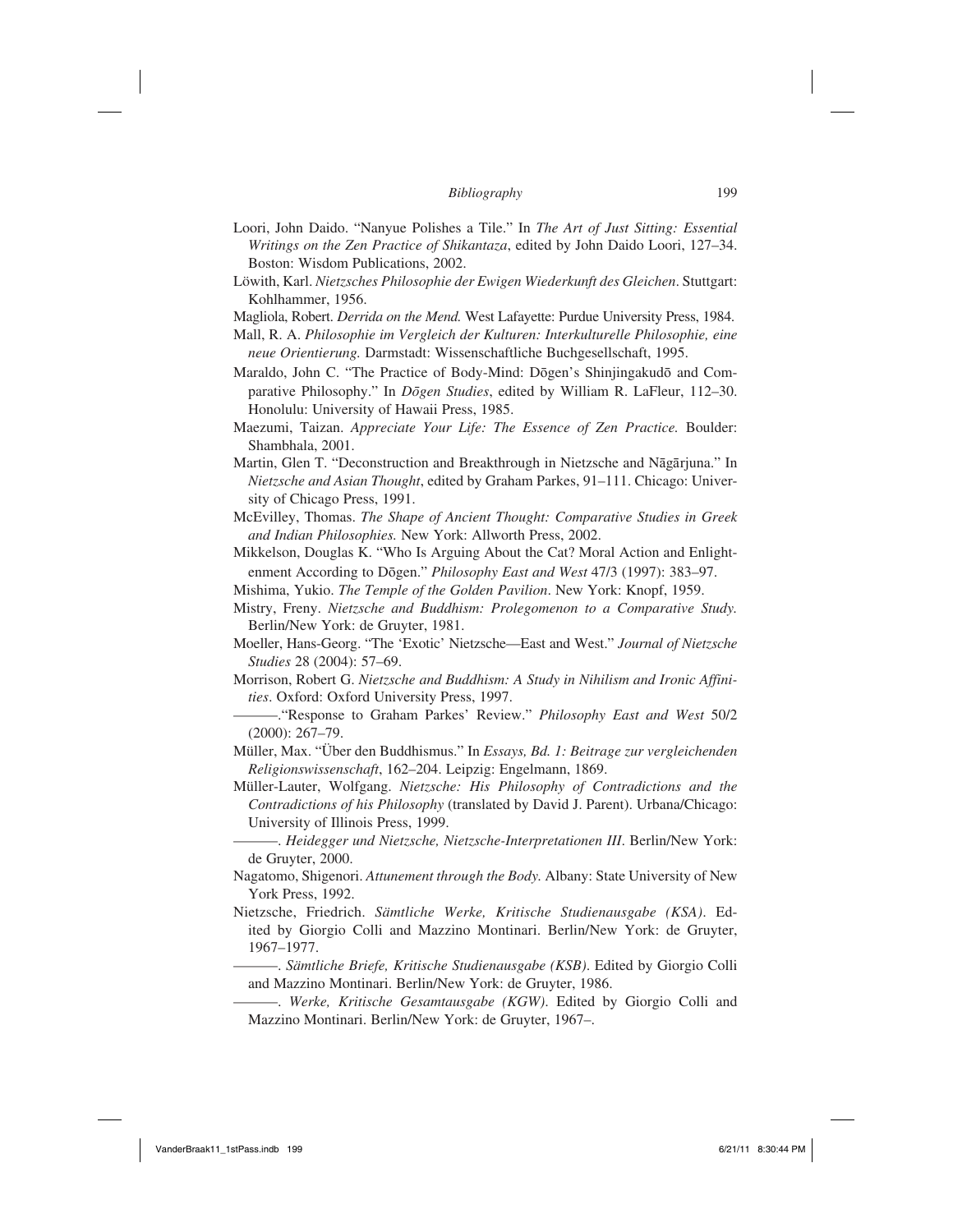———. *Thus Spoke Zarathustra: A Book for Everyone and Nobody*. Translated by Graham Parkes. Oxford: Oxford University Press, 2005.

-. *Ecce Homo: How To Become What You Are*. Translated by Duncan Large. Oxford: Oxford University Press, 2007.

———. *The Pre-Platonic Philosophers.* Translated by Greg Whitlock. Urbana/ Chicago: University of Illinois Press, 2001.

Nishitani, Keiji. *Religion and Nothingness*. Berkeley: University of California Press, 1983.

———. *The Self-Overcoming of Nihilism*. Albany: State University of New York Press, 1990.

Okochi, Ryogi. "Nietzsches *amor fati* im Lichte von Karma des Buddhismus." *Nietzsche-Studien* 1 (1972): 36–94.

———. *Wie man wird, was man ist*. *Gedanken zu Nietzsche aus östlicher Sicht.* Darmstadt: Wissenschaftliche Buchgesellschaft, 1985.

———. "Nietzsche's Conception of Nature from an East-Asian Point of View" (translated by Graham Parkes). In *Nietzsche and Asian Thought*, edited by Graham Parkes, 200–13. Chicago: Chicago University Press, 1991.

Oldenberg, Hermann. *Buddha; Sein Leben, seine Lehre, seine Gemeinde.* Berlin: W. Hertz, 1881.

Osthövener, Claus-Dieter. *Erlösung:Transformationen einer Idee im 19. Jahrhundert.*  Tübingen: Mohr Siebeck, 2004.

Parkes, Graham. "The Wandering Dance: Chuang-Tzu and Zarathustra." *Philosophy East and West* 29/3 (1983): 235–50.

———."Nietzsche and Nishitani on the Self through Time." *The Eastern Buddhist*  17/2 (1984): 55–74.

———, ed. *Nietzsche and Asian Thought.* Chicago: University of Chicago Press, 1991.

———. "Nietzsche and Nishitani on the Self-Overcoming of Nihilism." *International Studies in Philosophy* 25/2 (1993): 51–60.

———. *Composing the Soul: Reaches of Nietzsche's Psychology*. Chicago: University of Chicago Press, 1994.

———. "Nietzsche and East Asian Thought: Influences, Impacts, and Resonances." In *The Cambridge Companion to Nietzsche*, edited by Bernd Magnus and Kathleen M. Higgins, 356–83. Cambridge: Cambridge University Press, 1996.

———. "Nietzsche and Nishitani on Nihilism and Tradition." In *Culture and Self: Philosophical and Religious Perspectives, East and West*, edited by Douglas Allen, 131–44. Boulder: Westview Press, 1997.

———. "Nietzsche and Early Buddhism" and "Reply to Robert Morrison." *Philosophy East and West* 50/2 (2000): 254–67 and 279–84.

———. "Nature and the Human 'Redivinized': Mahāyāna Buddhist themes in *Thus Spoke Zarathustra*." In *Nietzsche and the Divine*, edited by John Lippitt and Jim Urpeth, 181–99. Manchester, Clinamen Press, 2000.

Poceski, Mario. *Ordinary Mind as the Way: The Hongzhou School and the Growth of Chan Buddhism.* Oxford: Oxford University Press, 2007.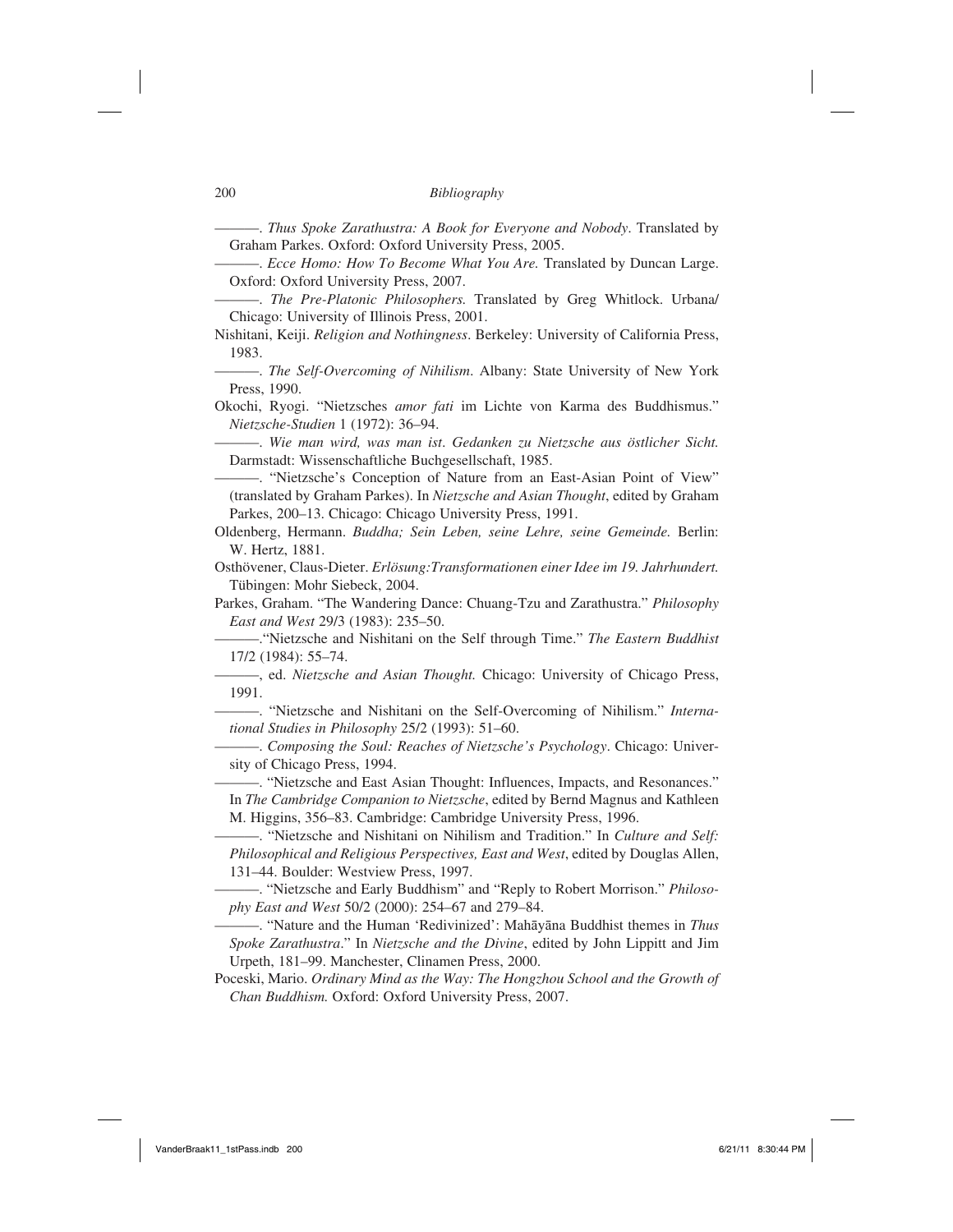Poellner, Peter. *Nietzsche and Metaphysics*. Oxford: Oxford University Press, 1995. "Redemption." *Believe.* mb-soft.com/believe/txw/redempti.htm (accessed September 20, 2010).

- Rethy, Robert. "The Tragic Affirmation of *The Birth of Tragedy*." *Nietzsche-Studien* 17 (1988): 1–44.
- Ridley, Aaron. "Nietzsche and the Re-Evaluation of Values." *Proceedings of the Aristotelian Society* 105/2 (2005): 171–91.
- Roberts, Tyler. *Contesting Spirit: Nietzsche, Affirmation, Religion*. Princeton: Princeton University Press, 1998.
- Rorty, Richard. *Philosophy and the Mirror of Nature*. Princeton: Princeton University Press, 1980.
- Sadler, Ted. *Nietzsche: Truth and Redemption—Critique of the Postmodern Nietzsche.* London/Atlantic Highlands, NJ: Athlone Press, 1995.
- Salome, Lou. *Friedrich Nietzsche in seinen Werken*. Vienna: Carl Konegen, 1894.
- "Salvation, Soteriology." *Believe.* mb-soft.com/believe/text/salvatio.htm (accessed September 20, 2010).
- Santaniello, Weaver. *Nietzsche and the Gods*. Albany: State University of New York Press, 2001.
- Schacht, Richard. "Zarathustra as Educator." In *Nietzsche: A Critical Reader,* edited by Peter R. Sedgwick, 222–49. Oxford: Blackwell 1995.
- ———, ed. *Nietzsche's Postmoralism*. Cambridge: Cambridge University Press, 2000.
- Schank, Gerd. *Dionysos gegen den Gekreuzigten: eine philologische und philosophische Studie zu Nietzsches "Ecce homo."* Bern: Peter Lang, 1993.
- Scheiffele, Eberhard. "Questioning One's 'Own' from the Perspective of the Foreign" (translated by Graham Parkes). In *Nietzsche and Asian Thought*, edited by Graham Parkes, 31–47. Chicago: University of Chicago Press, 1991.
- Schipperges, Heinrich. *Am Leitfaden des Leibes: Zur Anthropologik und Therapeutik Friedrich Nietzsches.* Stuttgart: Ernst Klett Verlag, 1975.
- Schmid, Holger. *Nietzsches Gedanke der tragischen Erkenntnis.* Würzburg: Königshausen und Neumann, 1984.
- Schott, E. "Erlösung." In *Historisches Wörterbuch der Philosophie* II, edited by J. Ritter a.o., 717–18. Basel/Stuttgart: Schwabe & Co Verlag, 1972.
- Schroeder, Brian. "Dancing Through Nothing: Nietzsche, the Kyoto School, and Transcendence." *Journal of Nietzsche Studies* 37 (2009): 44–65.
- Scott, Jacqueline, and A. Todd Franklin, eds. *Critical Affinities: Nietzsche and African American Thought*. Albany: State University of New York Press, 2006.
- Sekida, Katsuki, transl. *Two Zen Classics: The Gateless Gate and the Blue Cliff Records.* Boston: Shambhala, 2005.
- Shaner, David Edward. *The Bodymind Experience in Japanese Buddhism: A Phenomenological Study of Kūkai and Dōgen.* Albany: State University of New York Press, 1985.

Shang, Ge Ling. *Liberation as Affirmation: The Religiosity of Zhuangzi and Nietzsche.* Albany: State University of New York Press, 2006.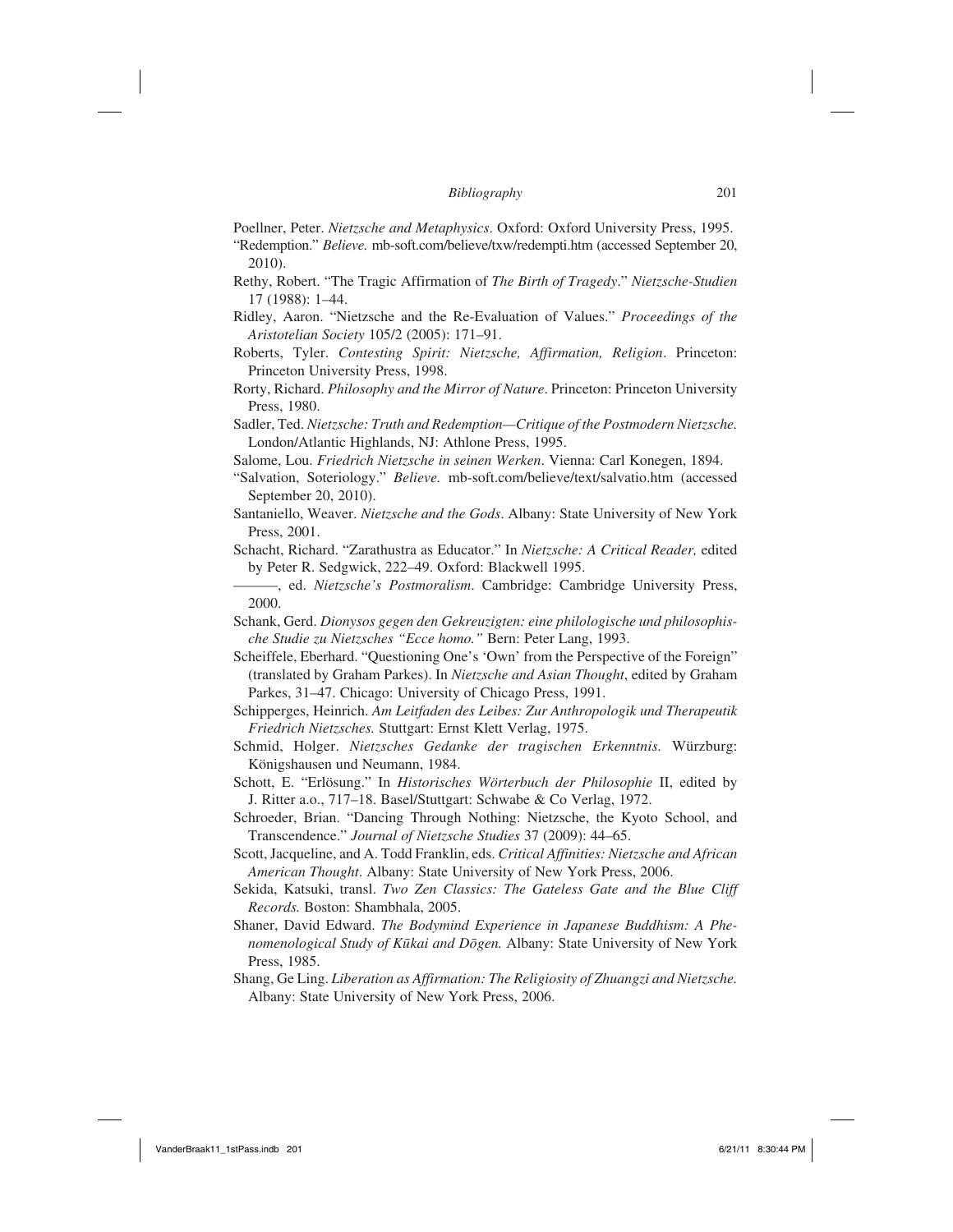- Skowron, Michael. "Nietzsches Weltliche Religiosität und ihre Paradoxien." *Nietzsche-Studien* 31 (2002): 1–39.
- ———. *Nietzsche, Buddha, Zarathustra: Eine West-Ost Konfiguration.* Daegu: Kyungpook National University Press, 2006.
- ———. "Rezensionen: Neuerscheinungen zu Nietzsches Philosophie der Religion und der Religion seiner Philosophie." *Nietzsche-Studien* 36 (2007): 425–39.
- Sleinis, E. E. *Nietzsche's Revaluation of Values: a Study in Strategies*. Urbana: University of Illinois Press, 1994.
- Sommer, Andreas Urs. *Friedrich Nietzsches 'Der Antichrist.' Ein philosophischhistorischer Kommentar.* Basel: Schwabe, 2000.
- Soll, Ivan. "Schopenhauer, Nietzsche, and the Redemption of Life through Art." In *Willing and Nothingness: Schopenhauer as Nietzsche's Educator*, edited by Christopher Janaway, 79–115. Oxford: Clarendon Press, 1998.
- Sprung, Mervyn. "Nietzsche's Trans-European Eye." In *Nietzsche and Asian Thought*, edited by Graham Parkes, 76–90. Chicago: University of Chicago Press, 1991.
- Stambough, Joan. "Thoughts on the Innocence of Becoming." *Nietzsche-Studien* 14 (1985): 164–78.
- Stern, J. P. *A Study of Nietzsche.* Cambridge: Cambridge University Press, 1979.
- Stone, Jacqueline I. *Original Enlightenment and the Transformation of Medieval Japanese Buddhism.* Honolulu: University of Hawai'i Press, 1999.
- Suzuki, Daisetz Teitaro. *An Introduction to Zen Buddhism.* Kyoto: Eastern Buddhist Society, 1934.
- *Taishō shinshū daizōkyō,* ed. Takakusu Junjirō and Watanabe Kaigyoku, 100 vols. Tokyo: Taishō issaikyō kankōkai, 1924–1932.
- Tanahashi, Kazuaki, ed. *Moon in a Dewdrop: Writings of Zen Master Dōgen.* New York: North Point Press, 1985.
- Taylor, Charles. *A Secular Age*. Cambridge: The Belknap Press, 2007.
- Theierl, Herbert. *Nietzsche: der Verkünder einer Erlösungslehre.* Unpublished Dissertation. Heidelberg: Ruprecht Universität, 1949.
- ———. *Nietzsche: Mystik als Selbstversuch*. Würzburg: Königshausen und Neumann, 2000.
- von Tongeren, Paul J. M., Gerd Schank, and Herman Siemens, eds. *Nietzsche-Wörterbuch Band 1: Abbreviatur–einfach.* Berlin/New York: de Gruyter, 2004.
- von Tongeren, Paul J. M. "Nietzsche's Symptomatology of Skepticism." In *Nietzsche, Epistemology, and Philosophy of Science*, edited by Babette Babich and Robert S. Cohen, 61–71. Dordrecht: Kluwer Academic Publishers, 1999.

———. *Reinterpreting Modern Culture: An Introduction to Friedrich Nietzsche's Philosophy.* Lafayette: Purdue University Press, 2000.

Tönnies, Ferdinand. *Der Nietzsche-Kultus.* Leipzig: O. R. Reisland, 1897.

- Tuck, Andrew. *Comparative Philosophy and the Philosophy of Scholarship.* Oxford/ New York: Oxford University Press, 1990.
- Urpeth, Jim, and John Lippitt, eds. *Nietzsche and the Divine*. Manchester: Clinamen Press, 2000.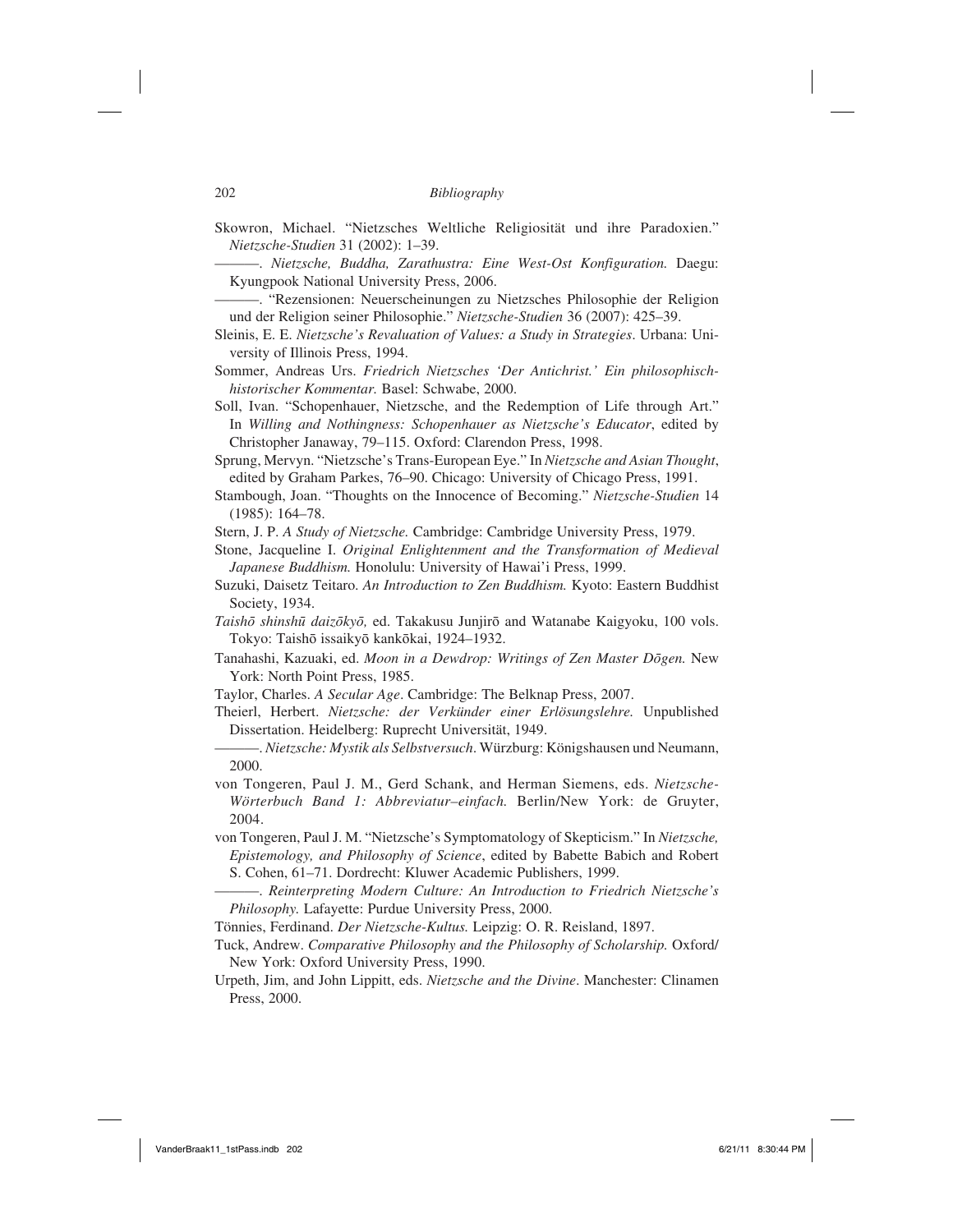Victoria, Brian Daizen. *Zen At War*. New York: Weatherhill, 1997.

- Vroom, Henk. "Boven goed en kwaad uit? Ethiek in het denken van de boeddhistische Kyoto-filosofie." *Tijdschrift voor Theologie*, 42 (2002): 35–49.
- Waddell, Norman, and Masao Abe, trans. *The Heart of Dōgen's Shōbōgenzō.* Albany: State University of New York Press, 2002.
- Walser, Joseph. *Nāgārjuna in Context: Mahāyāna Buddhism and Early Indian Culture.* New York: Columbia University Press, 2005.
- Wang, Youro. *Linguistic Strategies in Daoist Zhuangzi and Chan Buddhism: The Other Way of Speaking.* London: Routledge, 2003.
- Watson, Burton, trans. *The Zen Teachings of Master Lin-Chi: A Translation of the Lin-chi lu.* New York: Columbia University Press, 1993/1999.
- Welbon, G. R. *The Buddhist Nirvana and Its Western Interpreters.* Chicago: University of Chicago Press, 1968.
- Welter, Albert. *Monks, Rulers, and Literati: The Political Ascendancy of Chan Buddhism.* Oxford: Oxford University Press, 2006.
- -. The Linji lu and the Creation of Chan Orthodoxy: The Development of *Chan's Records of Sayings Literature.* Oxford: Oxford University Press, 2008.
- Westerhoff, Jan. *Nāgārjuna's Madhyamaka: A Philosophical Introduction*. Oxford: Oxford University Press, 2009.
- White, Richard J. *Nietzsche and the Problem of Sovereignty.* Urbana/Chicago: University of Illinois Press, 1997.
- Wilkerson, Dale. *Nietzsche and the Greeks.* London/New York: Continuum, 2005.
- Willers, Ulrich. *Friedrich Nietzsches antichristliche Christologie. Eine theologische Rekonstruktion.* Wien: Tyrolia Verlag, 1988.
- Wohlfart, Günter. *"*Also sprach Herakleitos.*" Heraklits Fragment B52 und Nietzsches Heraklit-Rezeption.* Freiburg/München: Alber, 1991.
- ———. "Nachwort. Wille zur Macht und ewige Wiederkunft: die zwei Gesichter des Aion." In *Friedrich Nietzsche: Die nachgelassenen Fragmente, eine Auswahl*, 295–314. Stuttgart: Reclam, 1996.
- ———. "The Death of the Ego: An Analysis of the 'I' in Nietzsche's Unpublished Fragments." *Journal of Chinese Philosophy* 26:3 (September 1999): 323–41.
- Wright, Dale S. *Philosophical Meditations on Zen Buddhism*. Cambridge: Cambridge University Press, 1998.

———. "Introduction: Rethinking Ritual Practice in Zen Buddhism." In *Zen Ritual: Studies of Zen Buddhist Theory in Practice*, edited by Steven Heine and Dale S. Wright, 3–19. Oxford: Oxford University Press, 2008.

Yamada, Shōji. "The Myth of Zen in the Art of Archery." *Journal of Japanese Religious Studies* 28/1–2 (2001): 1–30.

- Yampolsky, Philip B. *The Platform Sutra of the Sixth Patriarch*. New York: Columbia University Press, 1967.
- Yoshizu Yoshihide. "The Relation between Chinese Buddhist History and Soteriology." In *Paths to Liberation: The Mārga and its Transformations in Buddhist*

<sup>———.</sup> *Shots in the Dark: Japan, Zen, and the West*. Chicago: University of Chicago Press, 2009.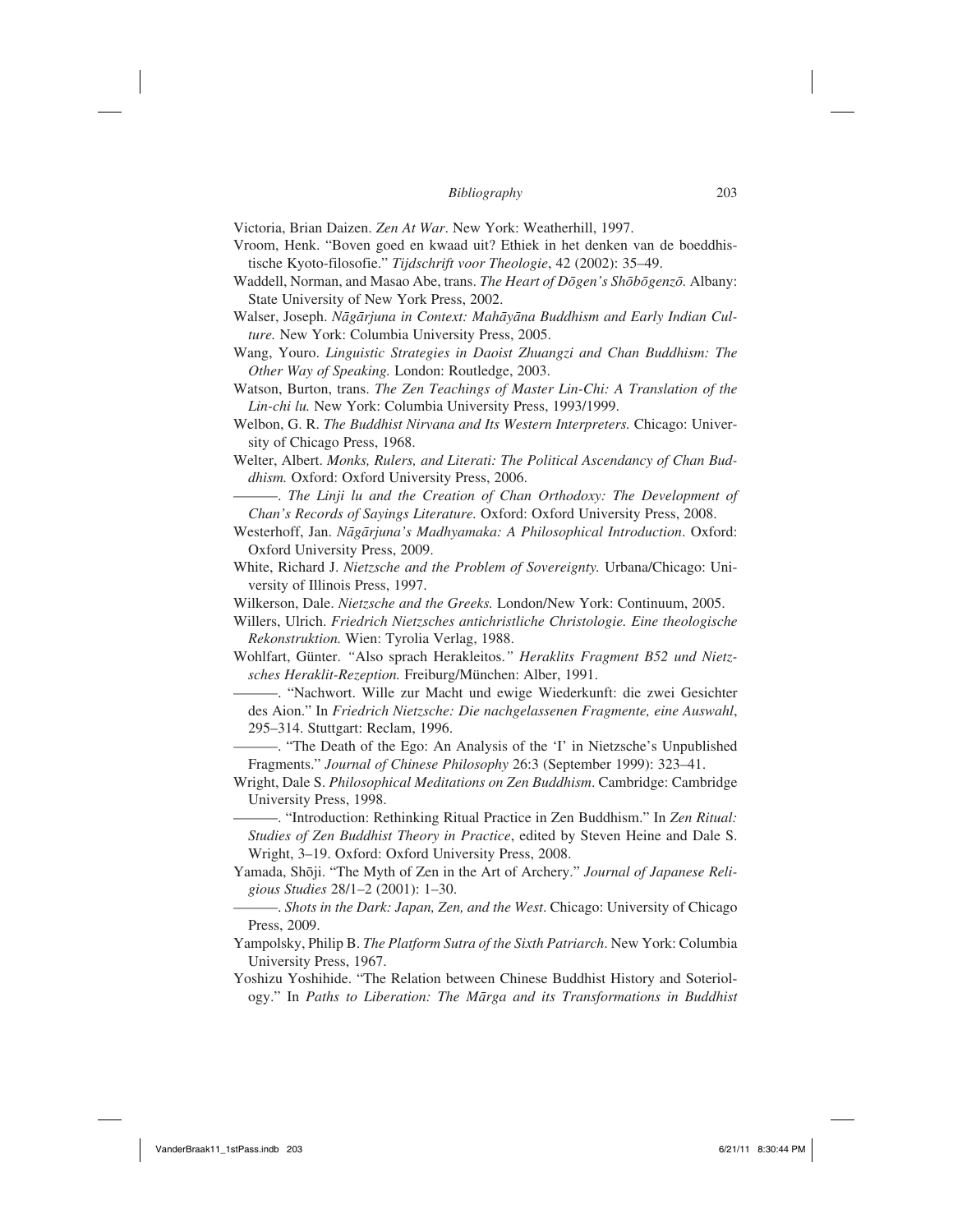*Thought*, edited by Robert Buswell and Robert Gimello, 309–38. Honolulu: University of Hawaii Press, 1992.

- Young, Julian. *Nietzsche's Philosophy of Religion*. Cambridge: Cambridge University Press, 2006.
- Yuasa, Yasuo. *The Body: Toward an Eastern Mind-Body Theory.* Albany: State University of New York Press, 1987.
- Zotz, Volker. *Auf den glückseligen Inseln: Buddhismus in der deutschen Kultur*. Berlin: Theseus, 2000.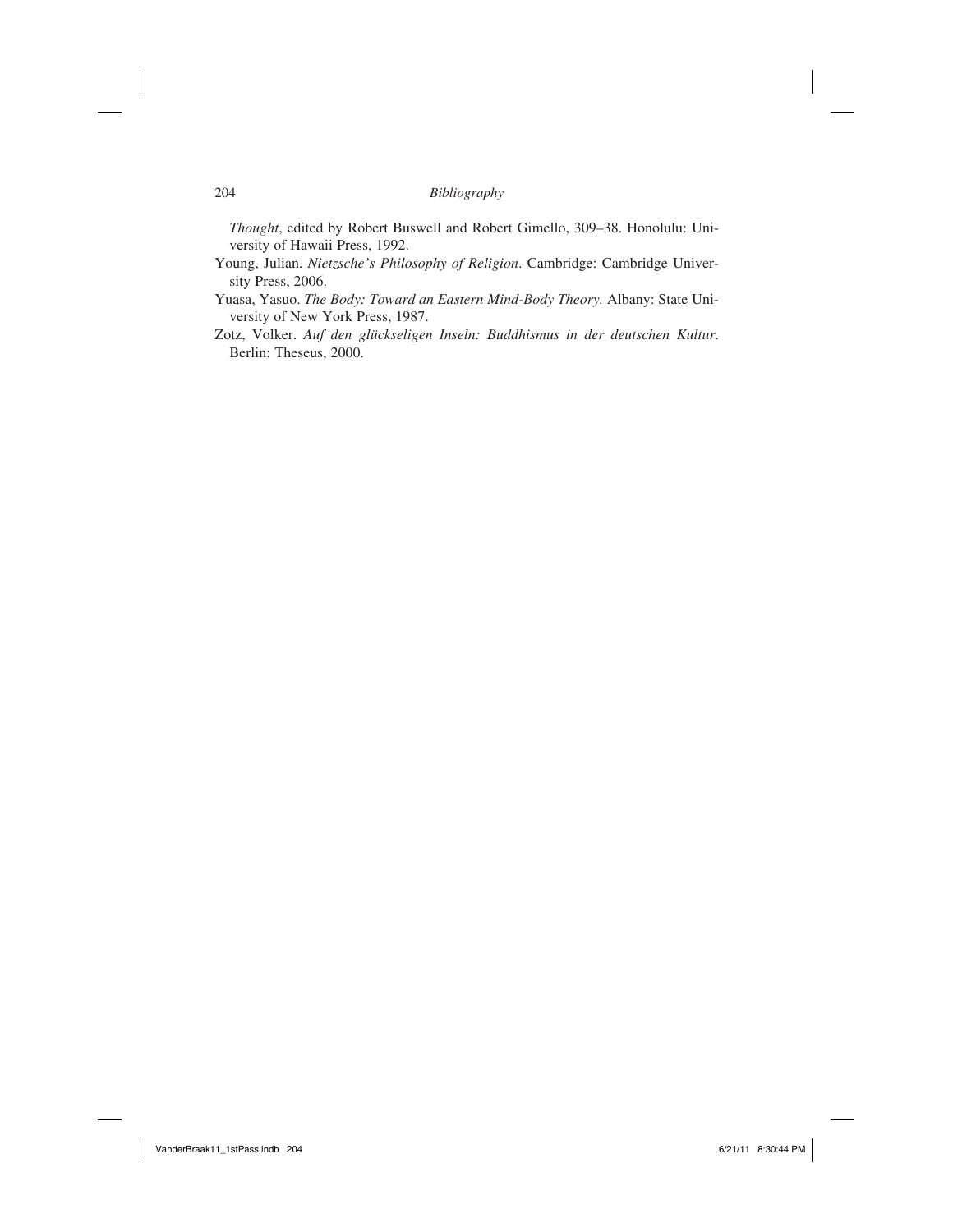# **About the Author**

André van der Braak is associate researcher at the department of Philosophy at Radboud University, Nijmegen. He has been a member of the Nietzsche Research Group in Nijmegen since 1998 and is a coworker of the Nietzsche Dictionary Project. He is the author of *Enlightenment Blues* (Monkfish Publishing 2003), *Hoe men wordt, wat men is: Zelfvervolmaking, zelfoverwinning en zelfvergetelheid bij Nietzsche* [How One Becomes, What One Is: Self-cultivation, Self-overcoming and Self-forgetting in Nietzsche] (Damon 2004), *Goeroes en charisma* [Gurus and Charisma] (Altamira 2006), and various articles on Western and Buddhist philosophy. From 2007 to 2009, he served as a director of the Dutch Philosophy East West Foundation.